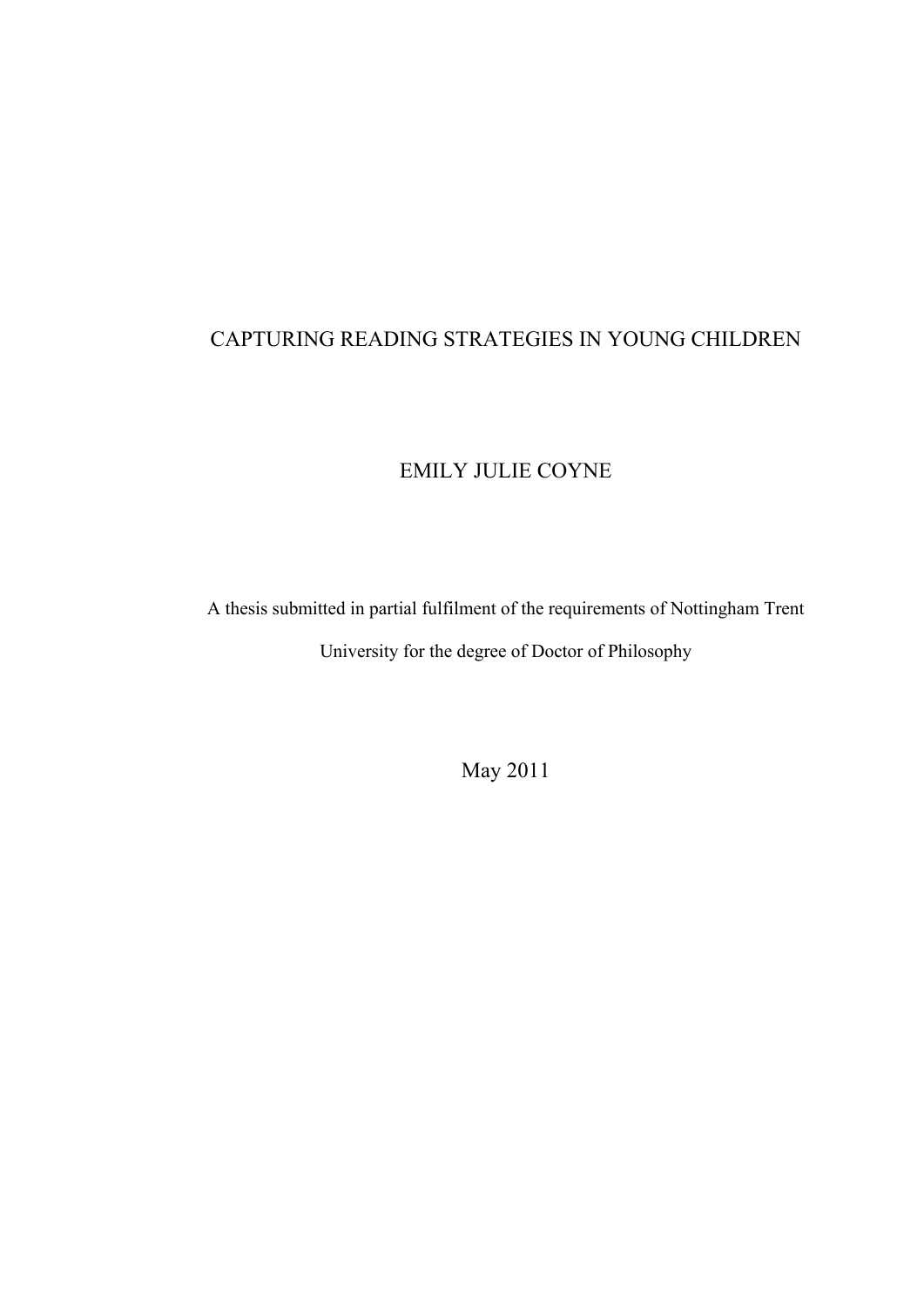## **Copyright Statement**

This work is the intellectual property of the author. You may copy up to 5% of this work for private study, or personal, non-commercial research. Any re-use of the information contained within this document should be fully referenced, quoting the author, title, university, degree level and pagination. Queries or requests for any other use, or if a more substantial copy is required, should be directed to the owner of the Intellectual Property Rights.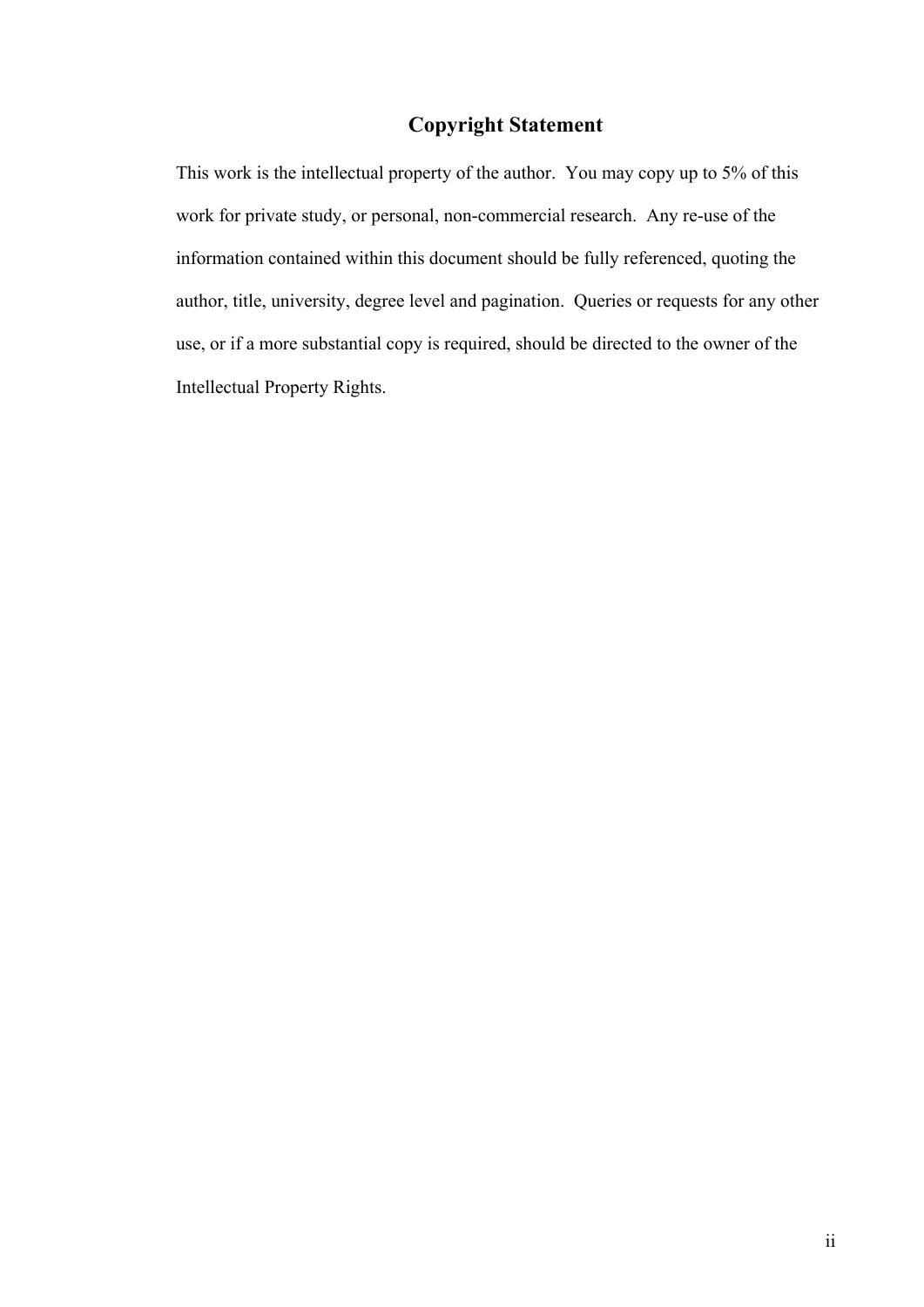#### **Abstract**

Traditional models of children's reading, based on fixed invariant stages, have proved less than adequate in explaining the flexibility in which children approach the task of learning to read. One way to examine emergent reading is to focus on the child's strategy use as a discrete measure of early reading development. However, the exploration of such strategy use within the domain of reading is a relatively new area of research. This current research adds to that burgeoning debate and presents evidence of young children's strategy use and the implications for current theories of reading development.

Study One examined the validity of verbal self-reports as a way of capturing early word reading strategies by assessing the veridicality and reactivity of verbal self-reports. Study Two explored children's sensitivity to rime unit frequencies and how this can shift their reliance on certain word reading strategies. Study Three provided an in-depth examination of reading errors in young children to capture a more detailed account of the processes involved in early word-reading. Study Four used a repeated measures study that examined adaptability in children's reading strategy performance over one academic term. Through an analysis of strategy use and error analysis, Study Four provided a greater understanding of children's reliance on using lexical and non-lexical strategies.

Overall, the results showed that verbal self-reports remain valid and that children were able to accurately verbalise their processing. Children's strategy use was found to be variable and flexible over time and strategy choice was dependent on children's sensitivity to underlying orthographic features (including rime unit frequency and grapheme-to-phoneme regularity). The conclusion from this research is that children's reading is more flexible than the original stage models portray and is in line with phase models of reading development which allow children to progress or regress in their choice of strategy as needed.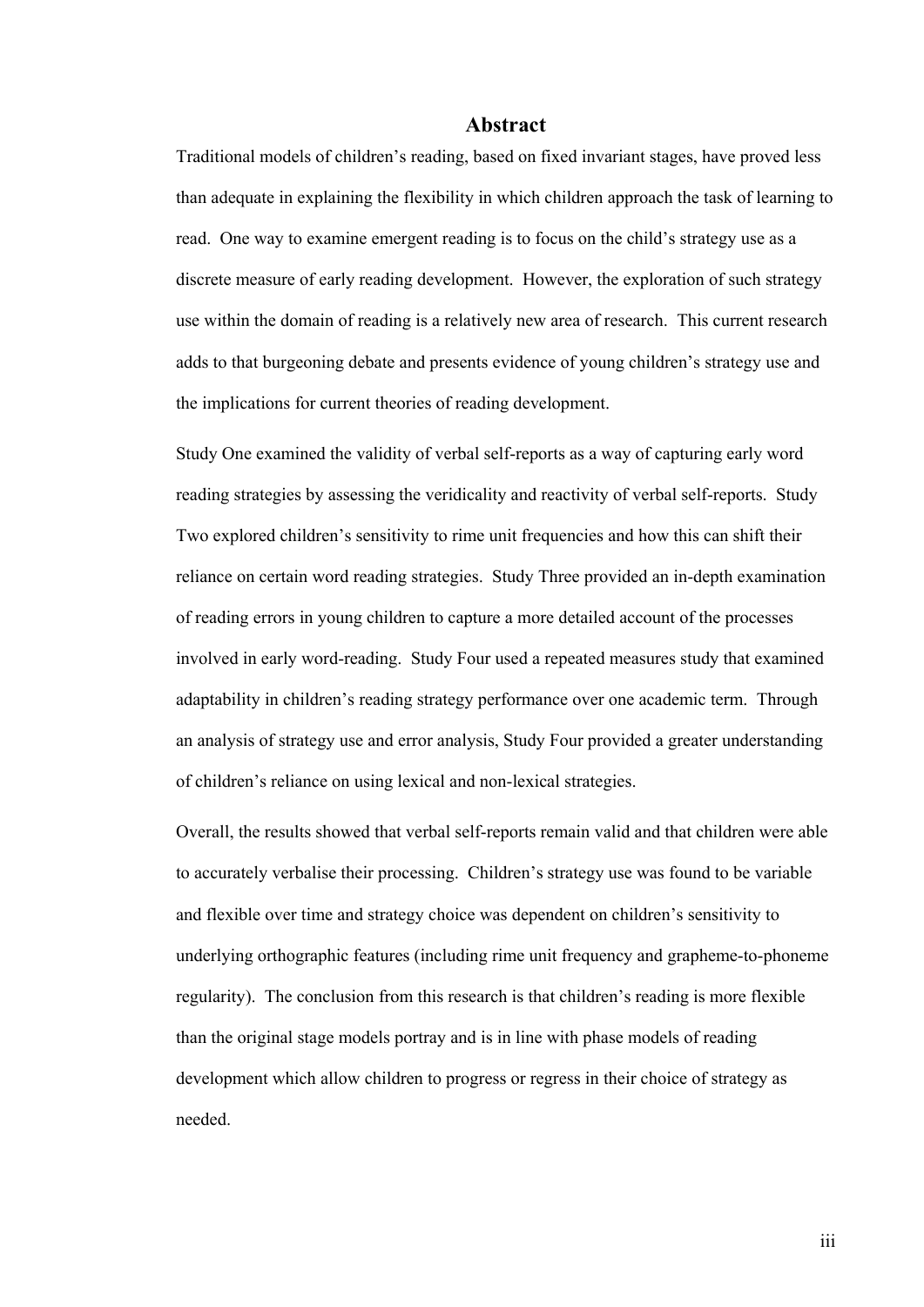### **Acknowledgements**

First, I would like to thank all the children who took part in the research and their parents – this research would not have been possible without them. My thanks also go to all of the inspirational teachers and headteachers that have been so accommodating during my data collection and making the whole experience so enjoyable.

I would also like to acknowledge all of the help and support that I have received over the course of my PhD from all of my supervisors, Lee Farrington-Flint, Jean Underwood and James Stiller. I really have been truly lucky to work with such a supportive and enthusiastic group of people and I cannot thank you all enough for everything that you have done for me.

My parents and my sister Lucy also deserve a special mention for their ongoing love and support during my studies. They have never doubted my abilities and have provided me with encouragement at every stage.

A big thank you also goes to all of the lovely 'PhD' friends that I have made during the last three years. They have made the whole process a pleasure and we have enjoyed some really great times in and out of the office! A further thank you to all my friends and family not already mentioned; I would not be here without you all in my life.

Finally, I want to give a huge thanks to my wonderful husband Chris who has been there for me every step of the way throughout my studies. He really has been my rock over the last three years, even though I am sure I have been a complete nightmare to live with at times!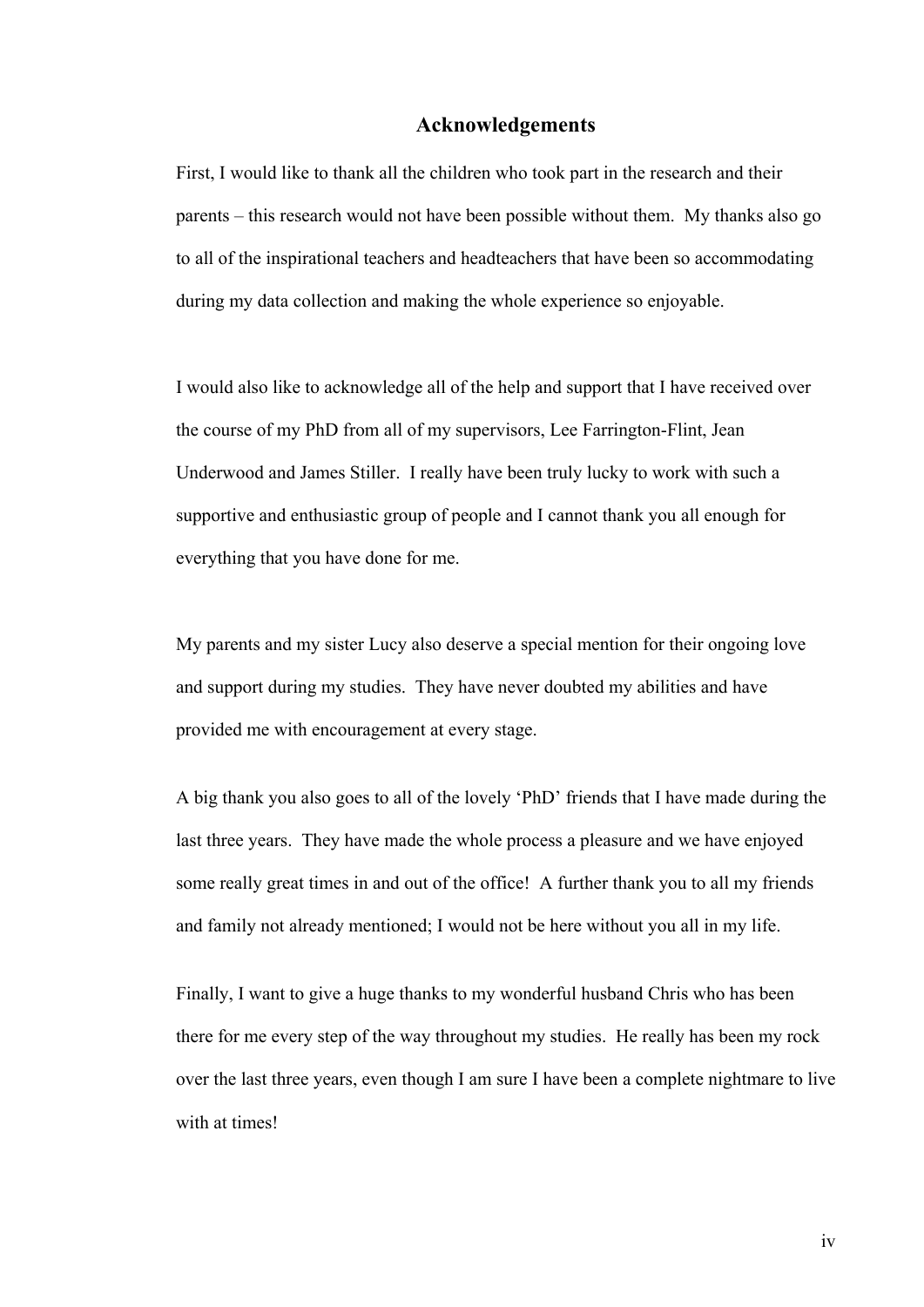# **Table of Contents**

| Chapter Two: Theoretical Models of Early Reading Development9                   |  |
|---------------------------------------------------------------------------------|--|
|                                                                                 |  |
|                                                                                 |  |
|                                                                                 |  |
|                                                                                 |  |
|                                                                                 |  |
|                                                                                 |  |
|                                                                                 |  |
| 2.3 Implications of phonological units for teaching children to read  18        |  |
|                                                                                 |  |
|                                                                                 |  |
|                                                                                 |  |
|                                                                                 |  |
|                                                                                 |  |
|                                                                                 |  |
|                                                                                 |  |
| 2.5.1 Comparing the word recognition models to human reading 45                 |  |
|                                                                                 |  |
|                                                                                 |  |
|                                                                                 |  |
|                                                                                 |  |
|                                                                                 |  |
|                                                                                 |  |
|                                                                                 |  |
| 3.1.3 Comparisons between the algorithmic and non-algorithmic domains55         |  |
|                                                                                 |  |
|                                                                                 |  |
|                                                                                 |  |
|                                                                                 |  |
|                                                                                 |  |
|                                                                                 |  |
|                                                                                 |  |
|                                                                                 |  |
|                                                                                 |  |
|                                                                                 |  |
|                                                                                 |  |
| 4.1.2 Previous research in literacy employing the use of verbal self-reports 75 |  |
|                                                                                 |  |
|                                                                                 |  |
|                                                                                 |  |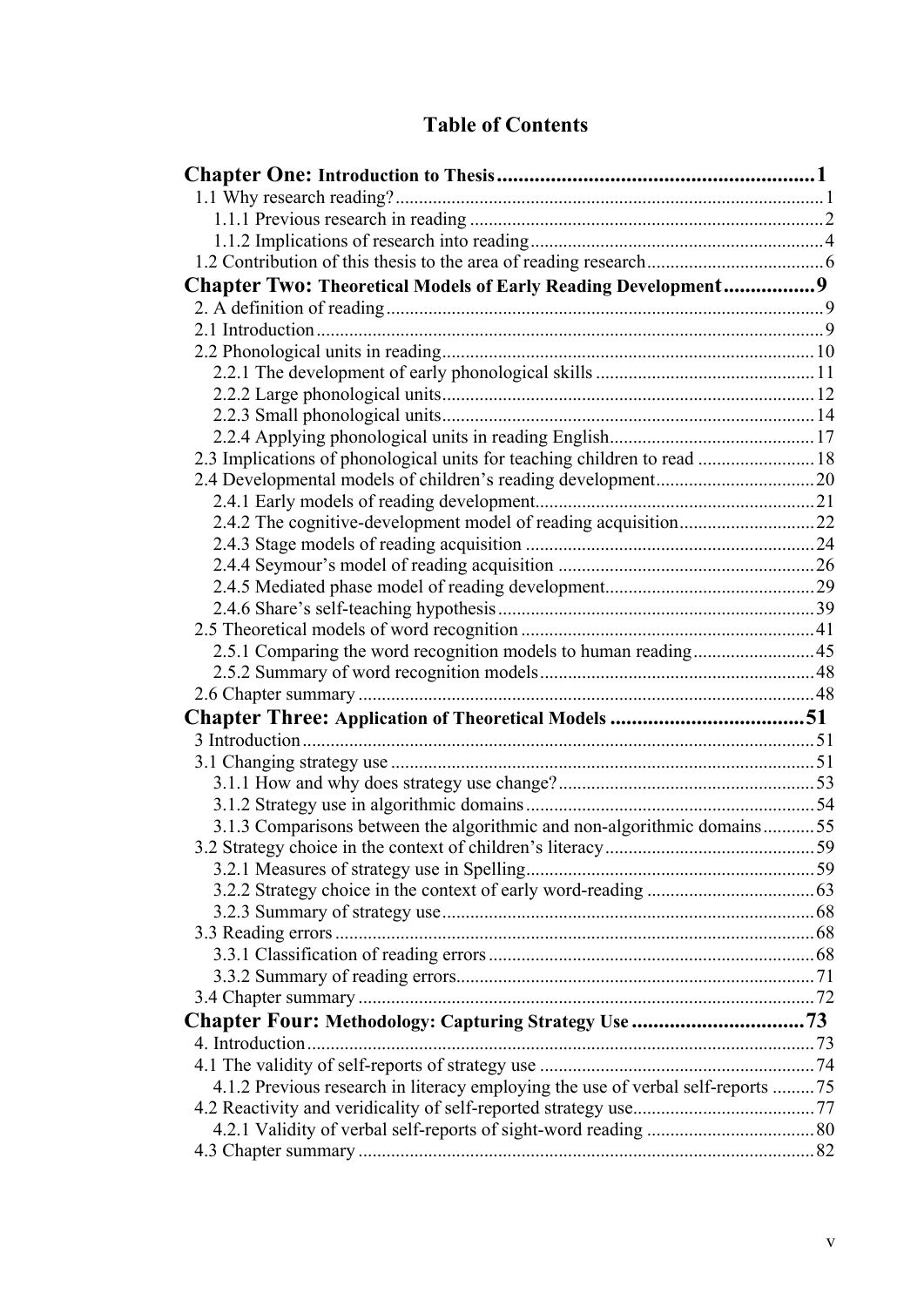| Study One: Validating Children's Use of Verbal Self-Reports 84                       |  |
|--------------------------------------------------------------------------------------|--|
|                                                                                      |  |
|                                                                                      |  |
|                                                                                      |  |
|                                                                                      |  |
|                                                                                      |  |
|                                                                                      |  |
|                                                                                      |  |
|                                                                                      |  |
|                                                                                      |  |
|                                                                                      |  |
|                                                                                      |  |
|                                                                                      |  |
|                                                                                      |  |
| 5.5.1 Differences in children's reading skill across self-report conditions99        |  |
| 5.5.2 Changes in children's reading strategies across self-report conditions  101    |  |
|                                                                                      |  |
| 5.5.4 Baseline data and the effect of stimulus characteristics on children's reading |  |
|                                                                                      |  |
|                                                                                      |  |
|                                                                                      |  |
|                                                                                      |  |
| <b>Study Two: Examining Word-Specific Shifts in Children's Strategy Choice118</b>    |  |
|                                                                                      |  |
|                                                                                      |  |
|                                                                                      |  |
|                                                                                      |  |
|                                                                                      |  |
|                                                                                      |  |
|                                                                                      |  |
|                                                                                      |  |
|                                                                                      |  |
|                                                                                      |  |
|                                                                                      |  |
|                                                                                      |  |
|                                                                                      |  |
|                                                                                      |  |
|                                                                                      |  |
|                                                                                      |  |
|                                                                                      |  |
| <b>Study Three: Scaffolding Errors and the Development of Early Word-Reading</b>     |  |
|                                                                                      |  |
|                                                                                      |  |
|                                                                                      |  |
|                                                                                      |  |
|                                                                                      |  |
|                                                                                      |  |
|                                                                                      |  |
|                                                                                      |  |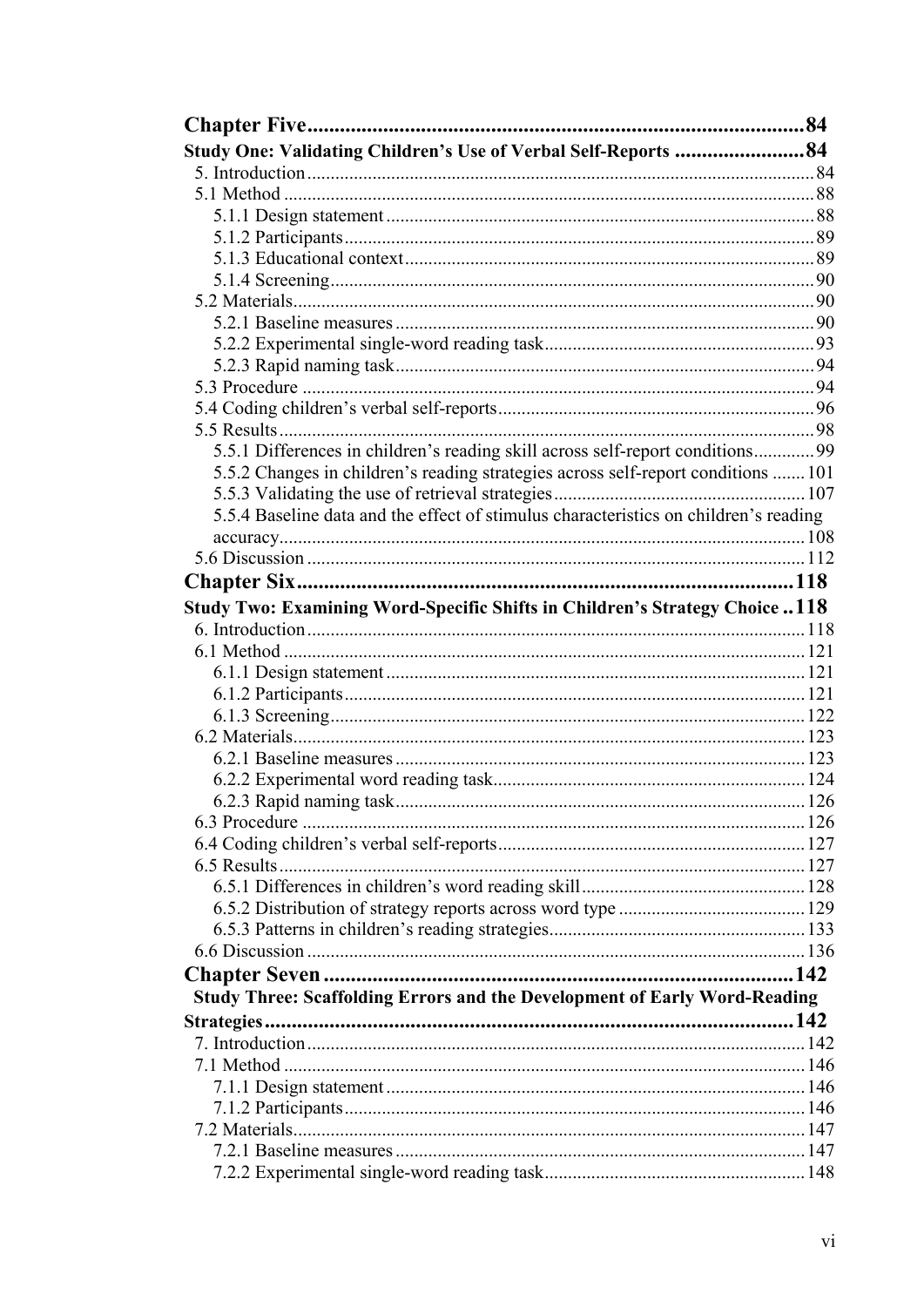| 7.5.2 Relationship between errors made and baseline measures  155                 |      |
|-----------------------------------------------------------------------------------|------|
|                                                                                   |      |
|                                                                                   |      |
|                                                                                   |      |
| Study Four: Examining Changes in Reading Strategies Over Time166                  |      |
|                                                                                   |      |
|                                                                                   |      |
|                                                                                   |      |
|                                                                                   |      |
|                                                                                   |      |
|                                                                                   |      |
|                                                                                   |      |
|                                                                                   |      |
|                                                                                   |      |
|                                                                                   |      |
|                                                                                   |      |
|                                                                                   |      |
|                                                                                   |      |
| 8.6.3 Changes in errors in children's reading over one academic term  194         |      |
|                                                                                   |      |
|                                                                                   |      |
|                                                                                   |      |
|                                                                                   |      |
|                                                                                   |      |
|                                                                                   |      |
|                                                                                   |      |
|                                                                                   |      |
|                                                                                   | 222  |
|                                                                                   |      |
|                                                                                   |      |
|                                                                                   |      |
| 9.5.1 Methodological limitations and implications for future research 230         |      |
| 9.5.2 Application of present research to children with reading disorders232       |      |
|                                                                                   |      |
|                                                                                   |      |
|                                                                                   |      |
|                                                                                   |      |
|                                                                                   | .263 |
| List of Word Items Used in the Experimental Single-Word Reading Task (frequency   |      |
| per million) taken from Children's Printed Word Database (Masterson et al. 2003). |      |
|                                                                                   |      |
| Appendix C                                                                        |      |
| Word list containing words with manipulated rime unit frequency (taken from       |      |
|                                                                                   |      |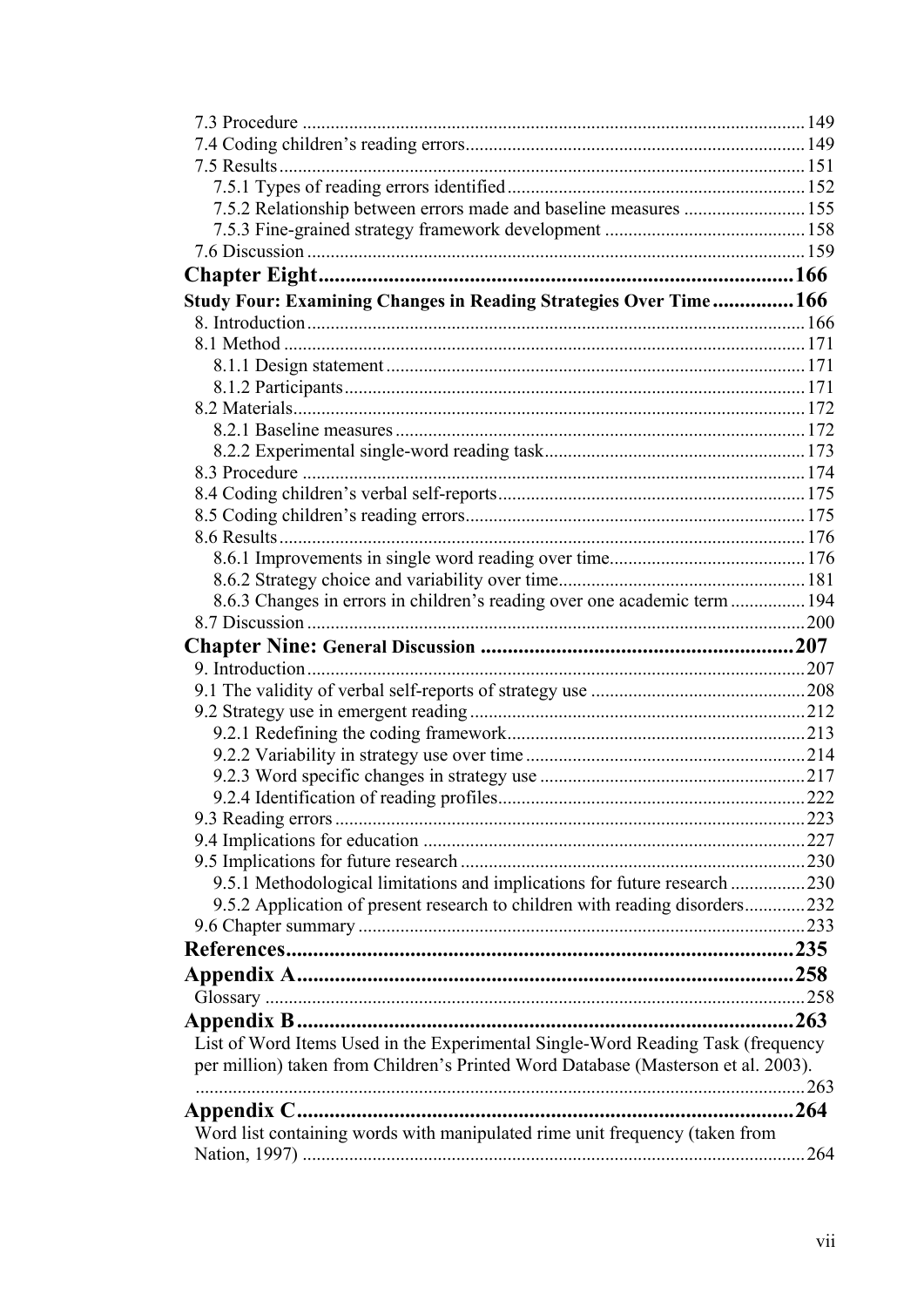| Validation of verbal self-reports of strategy use on word list used in Study Two267 |  |
|-------------------------------------------------------------------------------------|--|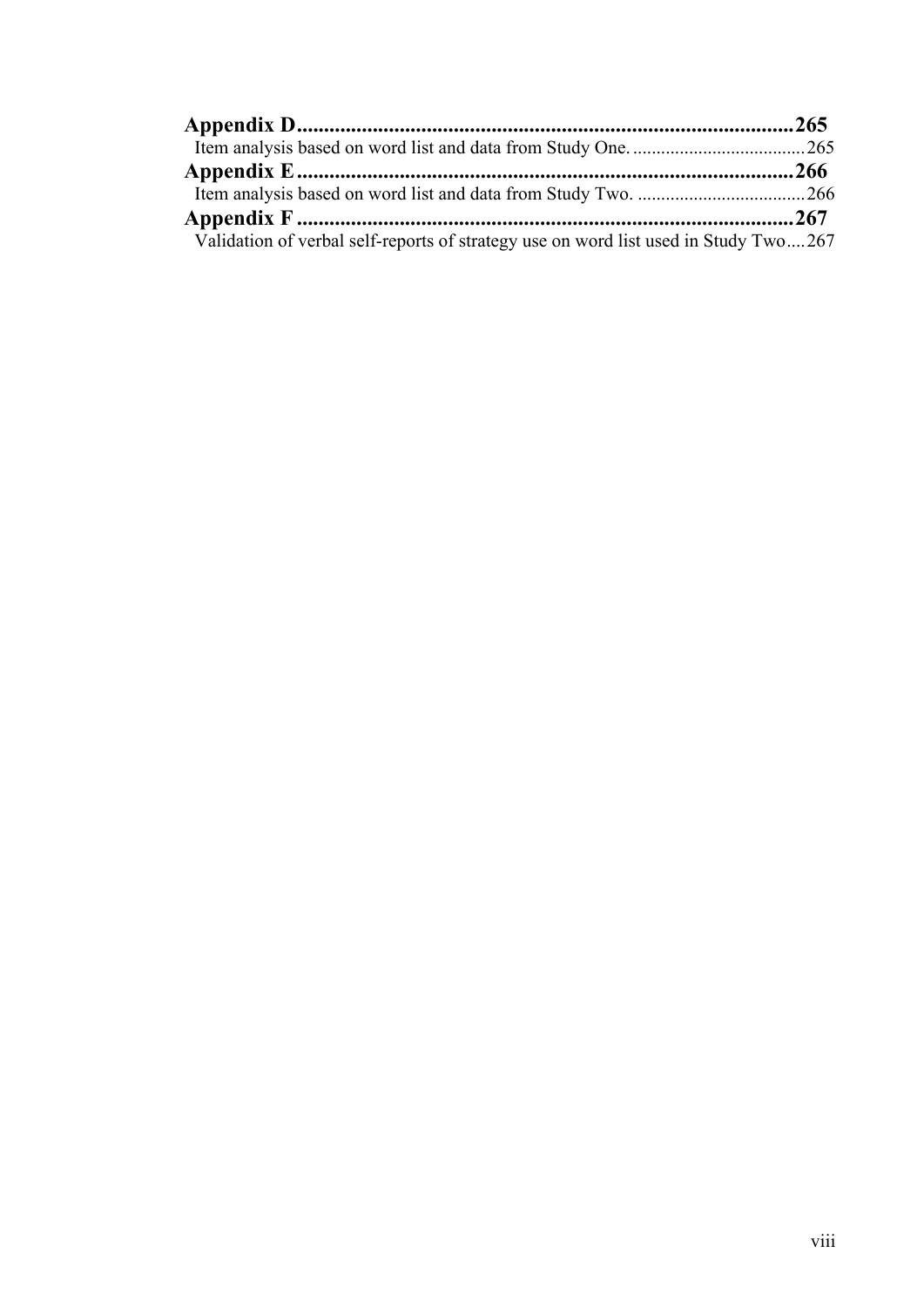# **List of Tables**

| . . 44<br>Means (and SDs) for age, single-word reading and receptive vocabulary scores<br>Table 5.2<br>Strategy coding with examples of children's self-reports and overt behaviour97<br>. 98<br>Strategies used in early word reading mapped onto Ehri's mediated phase model of<br>98<br>Table 5.4<br>.100<br>Means (and SDs) for percent accuracy and solution times on the experimental reading<br>Means (and SDs) for self-reported strategy percent strategy use and percent strategy<br>.104<br>Table 5.6.<br>Means (and SDs) for self-reported strategy percent use as a function of year group and<br>Correlations among reported strategy use and observed behaviour for Year One.  106<br>Correlations among reported strategy use and observed behaviour for Year Two 106<br>.109<br>Table 5.8<br>Means (and SDs) for percent accuracy when using retrieval as a function of word<br>.109<br>111<br>Means (and SDs) for percent accuracy and solution time as a function of word length<br>Table 6.1<br>Table 6.2<br>Means (and SDs) for children's percent accuracy, and solution time across word type<br>Means (and SDs) for mean accuracy, solution time and percent retrieval use across word<br>Means (and SDs) for baseline measures as a function of a cluster 136<br>Means (and SDs) for the standardised scores on single-word reading, receptive<br>vocabulary scores and non-word reading task according to year group 148<br>Error coding with examples of errors made by the children for the target word 'brick' | Table 2.1 Comparison of the dual route and connection ist models of word recognition. |  |
|---------------------------------------------------------------------------------------------------------------------------------------------------------------------------------------------------------------------------------------------------------------------------------------------------------------------------------------------------------------------------------------------------------------------------------------------------------------------------------------------------------------------------------------------------------------------------------------------------------------------------------------------------------------------------------------------------------------------------------------------------------------------------------------------------------------------------------------------------------------------------------------------------------------------------------------------------------------------------------------------------------------------------------------------------------------------------------------------------------------------------------------------------------------------------------------------------------------------------------------------------------------------------------------------------------------------------------------------------------------------------------------------------------------------------------------------------------------------------------------------------------------------------------------------|---------------------------------------------------------------------------------------|--|
|                                                                                                                                                                                                                                                                                                                                                                                                                                                                                                                                                                                                                                                                                                                                                                                                                                                                                                                                                                                                                                                                                                                                                                                                                                                                                                                                                                                                                                                                                                                                             |                                                                                       |  |
|                                                                                                                                                                                                                                                                                                                                                                                                                                                                                                                                                                                                                                                                                                                                                                                                                                                                                                                                                                                                                                                                                                                                                                                                                                                                                                                                                                                                                                                                                                                                             |                                                                                       |  |
|                                                                                                                                                                                                                                                                                                                                                                                                                                                                                                                                                                                                                                                                                                                                                                                                                                                                                                                                                                                                                                                                                                                                                                                                                                                                                                                                                                                                                                                                                                                                             |                                                                                       |  |
|                                                                                                                                                                                                                                                                                                                                                                                                                                                                                                                                                                                                                                                                                                                                                                                                                                                                                                                                                                                                                                                                                                                                                                                                                                                                                                                                                                                                                                                                                                                                             |                                                                                       |  |
|                                                                                                                                                                                                                                                                                                                                                                                                                                                                                                                                                                                                                                                                                                                                                                                                                                                                                                                                                                                                                                                                                                                                                                                                                                                                                                                                                                                                                                                                                                                                             |                                                                                       |  |
|                                                                                                                                                                                                                                                                                                                                                                                                                                                                                                                                                                                                                                                                                                                                                                                                                                                                                                                                                                                                                                                                                                                                                                                                                                                                                                                                                                                                                                                                                                                                             |                                                                                       |  |
|                                                                                                                                                                                                                                                                                                                                                                                                                                                                                                                                                                                                                                                                                                                                                                                                                                                                                                                                                                                                                                                                                                                                                                                                                                                                                                                                                                                                                                                                                                                                             |                                                                                       |  |
|                                                                                                                                                                                                                                                                                                                                                                                                                                                                                                                                                                                                                                                                                                                                                                                                                                                                                                                                                                                                                                                                                                                                                                                                                                                                                                                                                                                                                                                                                                                                             |                                                                                       |  |
|                                                                                                                                                                                                                                                                                                                                                                                                                                                                                                                                                                                                                                                                                                                                                                                                                                                                                                                                                                                                                                                                                                                                                                                                                                                                                                                                                                                                                                                                                                                                             |                                                                                       |  |
|                                                                                                                                                                                                                                                                                                                                                                                                                                                                                                                                                                                                                                                                                                                                                                                                                                                                                                                                                                                                                                                                                                                                                                                                                                                                                                                                                                                                                                                                                                                                             |                                                                                       |  |
|                                                                                                                                                                                                                                                                                                                                                                                                                                                                                                                                                                                                                                                                                                                                                                                                                                                                                                                                                                                                                                                                                                                                                                                                                                                                                                                                                                                                                                                                                                                                             |                                                                                       |  |
|                                                                                                                                                                                                                                                                                                                                                                                                                                                                                                                                                                                                                                                                                                                                                                                                                                                                                                                                                                                                                                                                                                                                                                                                                                                                                                                                                                                                                                                                                                                                             |                                                                                       |  |
|                                                                                                                                                                                                                                                                                                                                                                                                                                                                                                                                                                                                                                                                                                                                                                                                                                                                                                                                                                                                                                                                                                                                                                                                                                                                                                                                                                                                                                                                                                                                             |                                                                                       |  |
|                                                                                                                                                                                                                                                                                                                                                                                                                                                                                                                                                                                                                                                                                                                                                                                                                                                                                                                                                                                                                                                                                                                                                                                                                                                                                                                                                                                                                                                                                                                                             |                                                                                       |  |
|                                                                                                                                                                                                                                                                                                                                                                                                                                                                                                                                                                                                                                                                                                                                                                                                                                                                                                                                                                                                                                                                                                                                                                                                                                                                                                                                                                                                                                                                                                                                             |                                                                                       |  |
|                                                                                                                                                                                                                                                                                                                                                                                                                                                                                                                                                                                                                                                                                                                                                                                                                                                                                                                                                                                                                                                                                                                                                                                                                                                                                                                                                                                                                                                                                                                                             |                                                                                       |  |
|                                                                                                                                                                                                                                                                                                                                                                                                                                                                                                                                                                                                                                                                                                                                                                                                                                                                                                                                                                                                                                                                                                                                                                                                                                                                                                                                                                                                                                                                                                                                             |                                                                                       |  |
|                                                                                                                                                                                                                                                                                                                                                                                                                                                                                                                                                                                                                                                                                                                                                                                                                                                                                                                                                                                                                                                                                                                                                                                                                                                                                                                                                                                                                                                                                                                                             |                                                                                       |  |
|                                                                                                                                                                                                                                                                                                                                                                                                                                                                                                                                                                                                                                                                                                                                                                                                                                                                                                                                                                                                                                                                                                                                                                                                                                                                                                                                                                                                                                                                                                                                             |                                                                                       |  |
|                                                                                                                                                                                                                                                                                                                                                                                                                                                                                                                                                                                                                                                                                                                                                                                                                                                                                                                                                                                                                                                                                                                                                                                                                                                                                                                                                                                                                                                                                                                                             |                                                                                       |  |
|                                                                                                                                                                                                                                                                                                                                                                                                                                                                                                                                                                                                                                                                                                                                                                                                                                                                                                                                                                                                                                                                                                                                                                                                                                                                                                                                                                                                                                                                                                                                             |                                                                                       |  |
|                                                                                                                                                                                                                                                                                                                                                                                                                                                                                                                                                                                                                                                                                                                                                                                                                                                                                                                                                                                                                                                                                                                                                                                                                                                                                                                                                                                                                                                                                                                                             |                                                                                       |  |
|                                                                                                                                                                                                                                                                                                                                                                                                                                                                                                                                                                                                                                                                                                                                                                                                                                                                                                                                                                                                                                                                                                                                                                                                                                                                                                                                                                                                                                                                                                                                             |                                                                                       |  |
|                                                                                                                                                                                                                                                                                                                                                                                                                                                                                                                                                                                                                                                                                                                                                                                                                                                                                                                                                                                                                                                                                                                                                                                                                                                                                                                                                                                                                                                                                                                                             |                                                                                       |  |
|                                                                                                                                                                                                                                                                                                                                                                                                                                                                                                                                                                                                                                                                                                                                                                                                                                                                                                                                                                                                                                                                                                                                                                                                                                                                                                                                                                                                                                                                                                                                             |                                                                                       |  |
|                                                                                                                                                                                                                                                                                                                                                                                                                                                                                                                                                                                                                                                                                                                                                                                                                                                                                                                                                                                                                                                                                                                                                                                                                                                                                                                                                                                                                                                                                                                                             |                                                                                       |  |
|                                                                                                                                                                                                                                                                                                                                                                                                                                                                                                                                                                                                                                                                                                                                                                                                                                                                                                                                                                                                                                                                                                                                                                                                                                                                                                                                                                                                                                                                                                                                             |                                                                                       |  |
|                                                                                                                                                                                                                                                                                                                                                                                                                                                                                                                                                                                                                                                                                                                                                                                                                                                                                                                                                                                                                                                                                                                                                                                                                                                                                                                                                                                                                                                                                                                                             |                                                                                       |  |
|                                                                                                                                                                                                                                                                                                                                                                                                                                                                                                                                                                                                                                                                                                                                                                                                                                                                                                                                                                                                                                                                                                                                                                                                                                                                                                                                                                                                                                                                                                                                             |                                                                                       |  |
|                                                                                                                                                                                                                                                                                                                                                                                                                                                                                                                                                                                                                                                                                                                                                                                                                                                                                                                                                                                                                                                                                                                                                                                                                                                                                                                                                                                                                                                                                                                                             |                                                                                       |  |
|                                                                                                                                                                                                                                                                                                                                                                                                                                                                                                                                                                                                                                                                                                                                                                                                                                                                                                                                                                                                                                                                                                                                                                                                                                                                                                                                                                                                                                                                                                                                             |                                                                                       |  |
|                                                                                                                                                                                                                                                                                                                                                                                                                                                                                                                                                                                                                                                                                                                                                                                                                                                                                                                                                                                                                                                                                                                                                                                                                                                                                                                                                                                                                                                                                                                                             |                                                                                       |  |
|                                                                                                                                                                                                                                                                                                                                                                                                                                                                                                                                                                                                                                                                                                                                                                                                                                                                                                                                                                                                                                                                                                                                                                                                                                                                                                                                                                                                                                                                                                                                             |                                                                                       |  |
|                                                                                                                                                                                                                                                                                                                                                                                                                                                                                                                                                                                                                                                                                                                                                                                                                                                                                                                                                                                                                                                                                                                                                                                                                                                                                                                                                                                                                                                                                                                                             |                                                                                       |  |
|                                                                                                                                                                                                                                                                                                                                                                                                                                                                                                                                                                                                                                                                                                                                                                                                                                                                                                                                                                                                                                                                                                                                                                                                                                                                                                                                                                                                                                                                                                                                             |                                                                                       |  |
|                                                                                                                                                                                                                                                                                                                                                                                                                                                                                                                                                                                                                                                                                                                                                                                                                                                                                                                                                                                                                                                                                                                                                                                                                                                                                                                                                                                                                                                                                                                                             |                                                                                       |  |
|                                                                                                                                                                                                                                                                                                                                                                                                                                                                                                                                                                                                                                                                                                                                                                                                                                                                                                                                                                                                                                                                                                                                                                                                                                                                                                                                                                                                                                                                                                                                             |                                                                                       |  |
|                                                                                                                                                                                                                                                                                                                                                                                                                                                                                                                                                                                                                                                                                                                                                                                                                                                                                                                                                                                                                                                                                                                                                                                                                                                                                                                                                                                                                                                                                                                                             |                                                                                       |  |
|                                                                                                                                                                                                                                                                                                                                                                                                                                                                                                                                                                                                                                                                                                                                                                                                                                                                                                                                                                                                                                                                                                                                                                                                                                                                                                                                                                                                                                                                                                                                             |                                                                                       |  |
|                                                                                                                                                                                                                                                                                                                                                                                                                                                                                                                                                                                                                                                                                                                                                                                                                                                                                                                                                                                                                                                                                                                                                                                                                                                                                                                                                                                                                                                                                                                                             |                                                                                       |  |
|                                                                                                                                                                                                                                                                                                                                                                                                                                                                                                                                                                                                                                                                                                                                                                                                                                                                                                                                                                                                                                                                                                                                                                                                                                                                                                                                                                                                                                                                                                                                             |                                                                                       |  |
|                                                                                                                                                                                                                                                                                                                                                                                                                                                                                                                                                                                                                                                                                                                                                                                                                                                                                                                                                                                                                                                                                                                                                                                                                                                                                                                                                                                                                                                                                                                                             |                                                                                       |  |
|                                                                                                                                                                                                                                                                                                                                                                                                                                                                                                                                                                                                                                                                                                                                                                                                                                                                                                                                                                                                                                                                                                                                                                                                                                                                                                                                                                                                                                                                                                                                             |                                                                                       |  |
|                                                                                                                                                                                                                                                                                                                                                                                                                                                                                                                                                                                                                                                                                                                                                                                                                                                                                                                                                                                                                                                                                                                                                                                                                                                                                                                                                                                                                                                                                                                                             |                                                                                       |  |
| Mean (and SDs) for percentage of error types for Year One and Year Two children152                                                                                                                                                                                                                                                                                                                                                                                                                                                                                                                                                                                                                                                                                                                                                                                                                                                                                                                                                                                                                                                                                                                                                                                                                                                                                                                                                                                                                                                          |                                                                                       |  |
|                                                                                                                                                                                                                                                                                                                                                                                                                                                                                                                                                                                                                                                                                                                                                                                                                                                                                                                                                                                                                                                                                                                                                                                                                                                                                                                                                                                                                                                                                                                                             |                                                                                       |  |
|                                                                                                                                                                                                                                                                                                                                                                                                                                                                                                                                                                                                                                                                                                                                                                                                                                                                                                                                                                                                                                                                                                                                                                                                                                                                                                                                                                                                                                                                                                                                             | Correlations between the baseline measures and types of reading errors 155            |  |
|                                                                                                                                                                                                                                                                                                                                                                                                                                                                                                                                                                                                                                                                                                                                                                                                                                                                                                                                                                                                                                                                                                                                                                                                                                                                                                                                                                                                                                                                                                                                             |                                                                                       |  |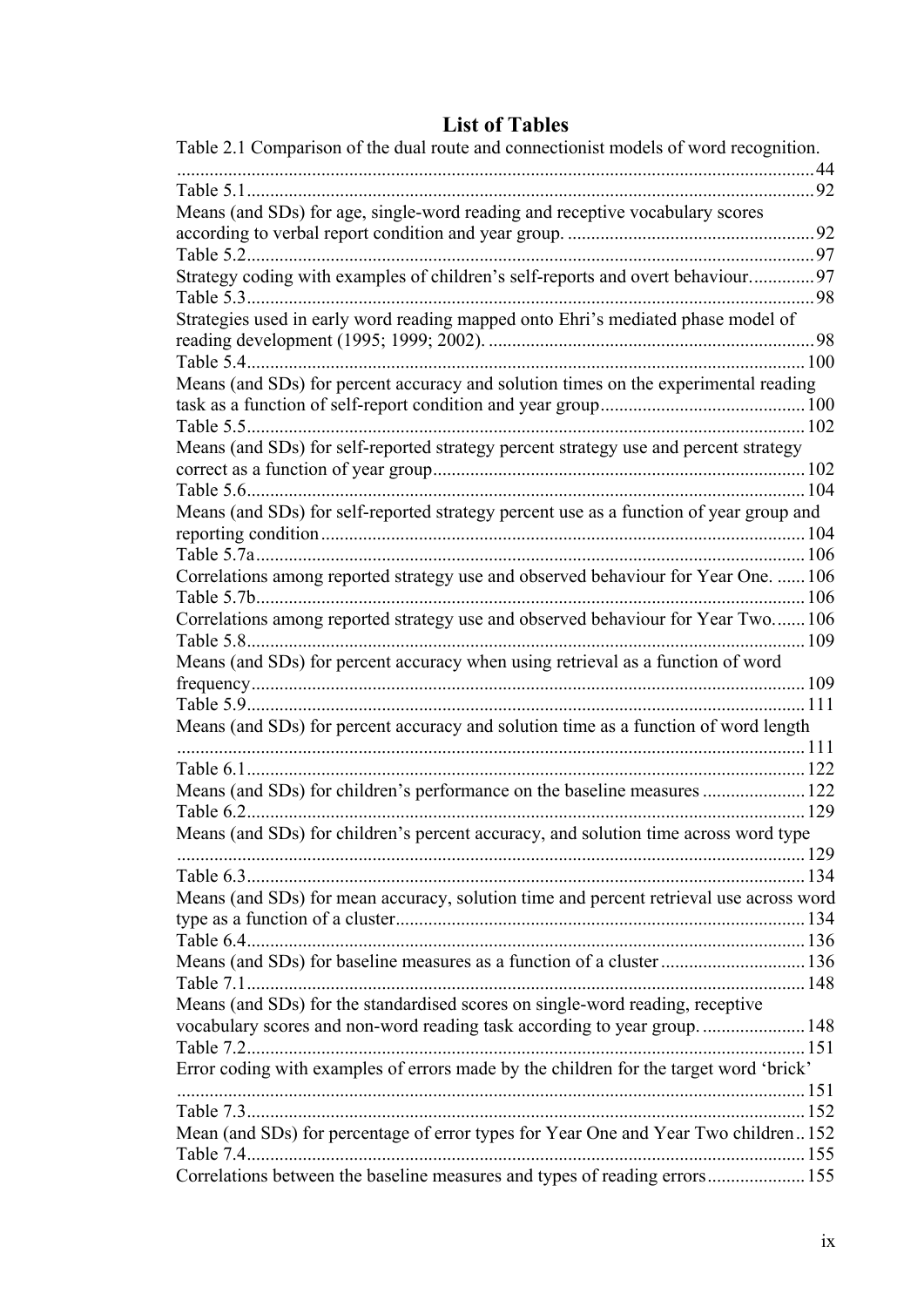| Table 7.5                                                                                | 157  |
|------------------------------------------------------------------------------------------|------|
| Multiple regression analyses predicting scores on the BAS II single word reading with    |      |
|                                                                                          | .157 |
|                                                                                          | 158  |
| Multiple regression analyses predicting scores on the BAS II single word reading with    |      |
|                                                                                          | 158  |
| Table 7.7                                                                                | .159 |
| Error coding (taken from Savage & Stuart, 2001) used to develop a new coding             |      |
|                                                                                          |      |
| Table 8.1.                                                                               |      |
| Means (and SDs) for children's scores on the baseline measures according to year         |      |
|                                                                                          | .172 |
|                                                                                          |      |
|                                                                                          |      |
| Table 8.3                                                                                |      |
|                                                                                          |      |
| Table 8.4.                                                                               | .180 |
| Correct responses (%) and solution times (Seconds) divided into the three different      |      |
| word types and displayed by the five testing sessions for Year Two children  180         |      |
| . 182                                                                                    |      |
| Percent mean self-reported use of reading strategies displayed by the five testing       |      |
|                                                                                          |      |
| Table 8.6                                                                                |      |
| Percent use of non-lexical reading strategies displayed by the five testing sessions for |      |
|                                                                                          | .186 |
| Table 8.7                                                                                | .190 |
| Percent use of lexical and non-lexical divided into the three different word types and   |      |
|                                                                                          |      |
|                                                                                          | .192 |
| Percent use of lexical and non-lexical strategies on correct responses divided into the  |      |
| three different word types and displayed by the five testing sessions.  192              |      |
|                                                                                          |      |
| Correlations between errors made by Year One children and strategies applied when        |      |
| making scaffolding and initial errors at time one and time five.  197                    |      |
|                                                                                          |      |
| Correlations between errors made by Year Two children and strategies applied when        |      |
| making scaffolding and initial errors at time one and time five.  198                    |      |
|                                                                                          |      |
| Percentage of errors made across the three different word types (consistent, exception   |      |
| and unique) at time one and time five of testing for Year Two children (SD)  199         |      |
| Table F.1 Correlations among Reported Strategy Use and Observed Behaviour for            |      |
|                                                                                          |      |
|                                                                                          |      |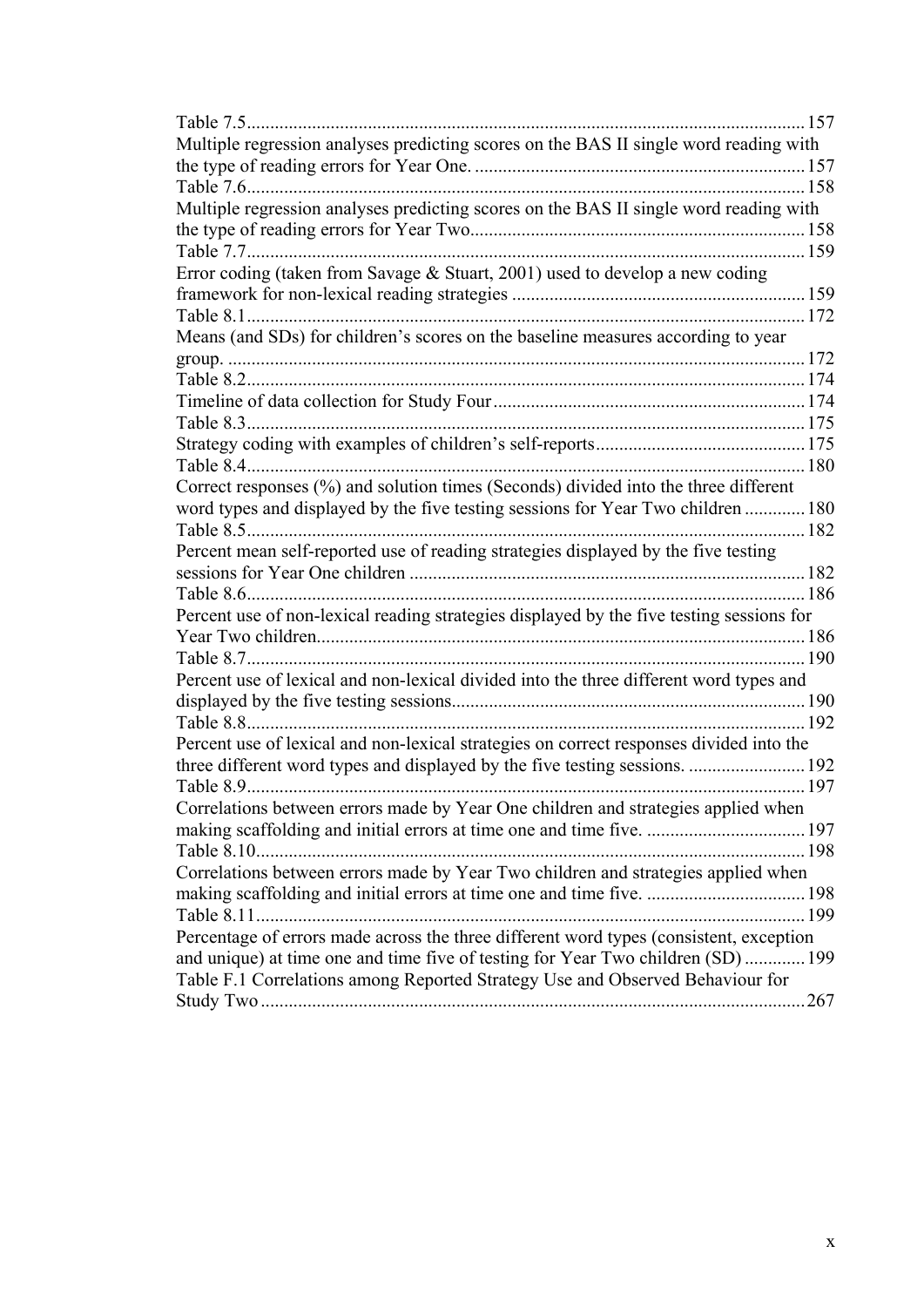|  |  |  | <b>List of Figures</b> |
|--|--|--|------------------------|
|--|--|--|------------------------|

| Figure 5.1                                                                                |      |
|-------------------------------------------------------------------------------------------|------|
| Correct and incorrect responses on the rapid naming task (RNT) as a percentage of         |      |
| correct responses on the main experimental task as a function of year group 108           |      |
| Figure 6.1. Percent frequency of children's use of lexical and non-lexical word-reading   |      |
|                                                                                           |      |
| Figure 6.2. Percent accuracy in children's use of lexical and non-lexical word-reading    |      |
|                                                                                           |      |
|                                                                                           |      |
| Percentage of different error types made shown by the different word types for Year       |      |
|                                                                                           |      |
|                                                                                           |      |
|                                                                                           |      |
| Mean solution times across testing sessions 1 to 5 for Year One and Year Two: error       |      |
|                                                                                           |      |
|                                                                                           |      |
| Percent mean self-reported use of lexical and non-lexical strategies displayed across the |      |
| five testing sessions for Year One (Error bars represent 95% CI) 183                      |      |
|                                                                                           |      |
| Percent mean self-reported use of lexical and non-lexical strategies on only correct      |      |
| responses displayed across the five testing sessions for Year One (Error bars represent   |      |
|                                                                                           |      |
|                                                                                           |      |
| Mean percent use of lexical and non-lexical strategies displayed across the five testing  |      |
|                                                                                           |      |
|                                                                                           |      |
| Percent mean self-reported use of lexical and non-lexical strategies on only correct      |      |
| responses displayed across the five testing sessions for Year Two (Error bars represent   |      |
|                                                                                           |      |
|                                                                                           |      |
| Percentage of error types made at time one and time five of testing for Year One          |      |
|                                                                                           |      |
|                                                                                           |      |
| Percentage of error types made at time one and time five of testing for Year Two          |      |
|                                                                                           |      |
|                                                                                           | .268 |
| Correct and incorrect responses on the rapid naming task (RNT) as a percentage of         |      |
|                                                                                           |      |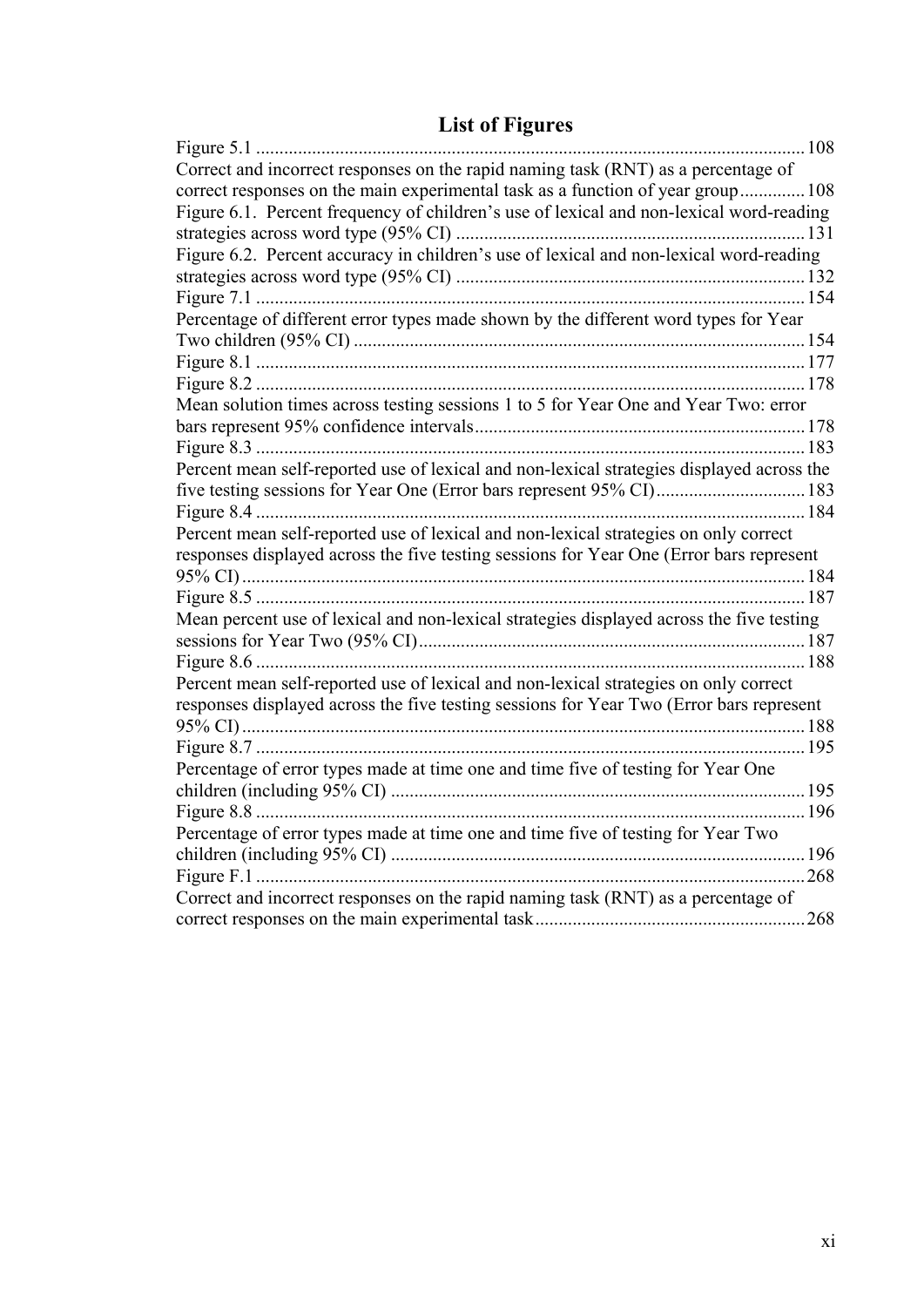## **Chapter One**

## **Introduction to Thesis**

#### 1.1 Why research reading?

Research into emergent reading development has been widely studied over the last century from many different perspectives. It is necessary to appreciate the processes involved in learning to read if we are to assist children who are struggling to master this complex skill. Inadequate literacy skills place children at an educational disadvantage, a disadvantage that continues into adult life. There is, for example, a lower level of literacy in our prison populations compared to the general population and reading difficulties combined with poor school attendance or attention/behavioural difficulties have been linked to increased risk of offender behaviour (Ouston, 1984). There has been a suggestion that literacy intervention could prevent reoffending (Klein, 1998).

The ability to read allows the child to achieve educational success and hence reading is one of the first skills taught in schools. However, learning to read is not an easy task, especially in a language containing a deep orthographic structure, such as English. This is evidenced by the statistic that 20% of eleven year olds are still not reading at the level they should be and are therefore experiencing isolation in terms of accessing information (Education and Skill Committee, 2005). Gough and Hillinger (1980) described learning to read as an 'unnatural act' due to the complexity of the rules and the cognition required. In order to help children to learn to read it is important to understand the processing that is involved in learning to read and how these procedures are applied to reading different words.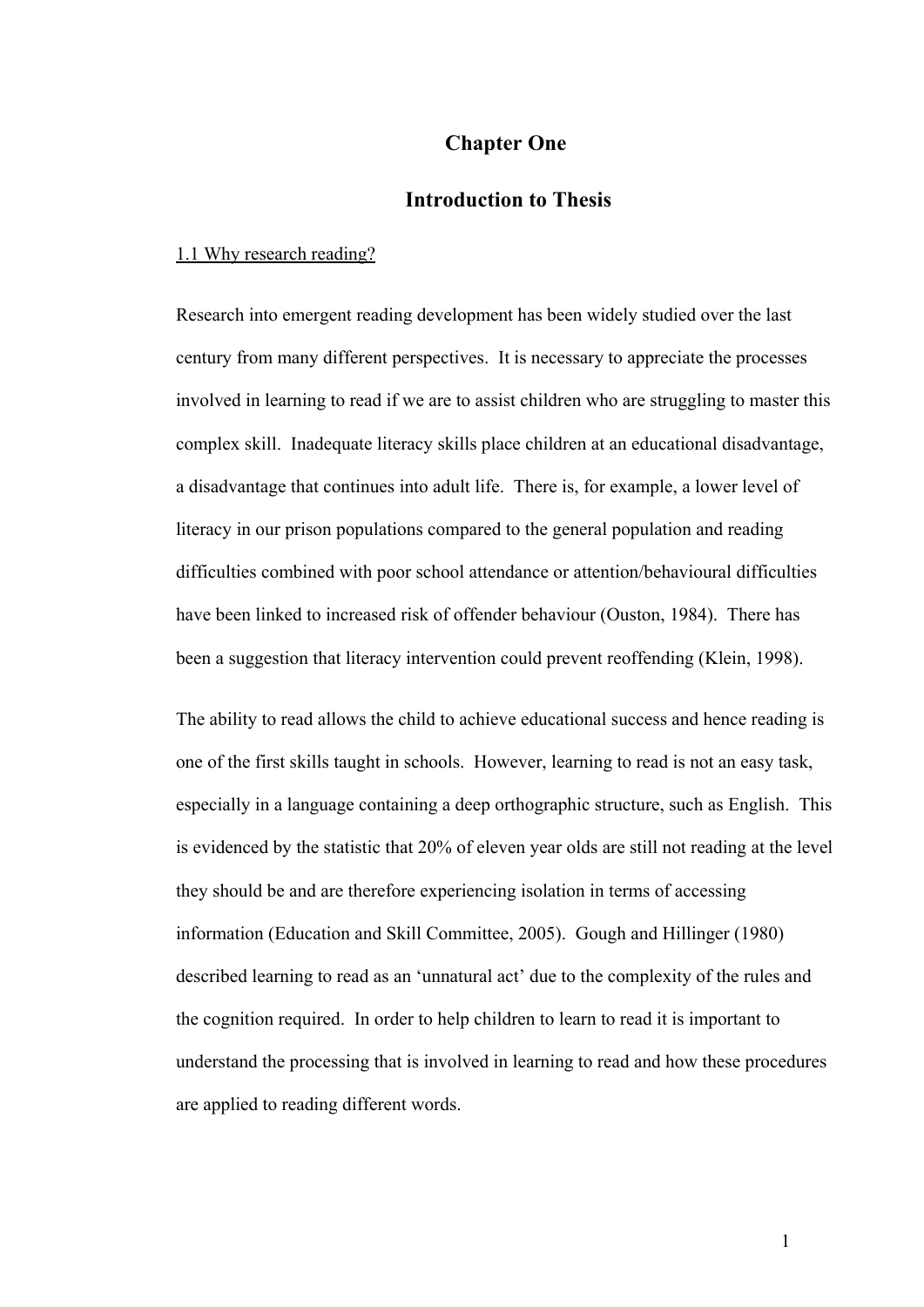While an extensive body of research into the issues surrounding children who are not reading at their age appropriate level exists, this will not be discussed in detail as this thesis is concerned with examining early word identification among typically developing readers. There is a great importance of conducting research into typically developing children's reading as the findings can assist in building up a picture of the processes of the trajectory of typical reading development, which can therefore be used to assist those who are struggling with literacy.

## *1.1.1 Previous research in reading*

Huey (1908) was one of the first researchers who identified the importance of research into reading and also the impact that the teaching of reading can have. This groundbreaking work raised many issues that still remain pertinent today; some of these will be discussed below. Eye movement research has been greatly explored to see where the eyes are focussing during reading and how the patterns of saccades (fast scanning motions) and fixations allow us to gain information from the text. Eye movement research has been used to inform models of word recognition to gain further understanding about how reading is carried out (c.f. Rayner, 1998).

One of the main questions concerning how children learn to read is how they attempt to read novel words. Initial work resulted in the development of word recognition models (Treisman, 1960; Morton, 1969). These were attempts to map out the cognitive processing that happens when a child (or an adult) reads a word. Later models included the dual route model with separate lexical (retrieval from memory) and non-lexical (phonological) route, for word recognition (Coltheart, 1978) and the opposing connectionist model which predicated on processing words in parallel a single route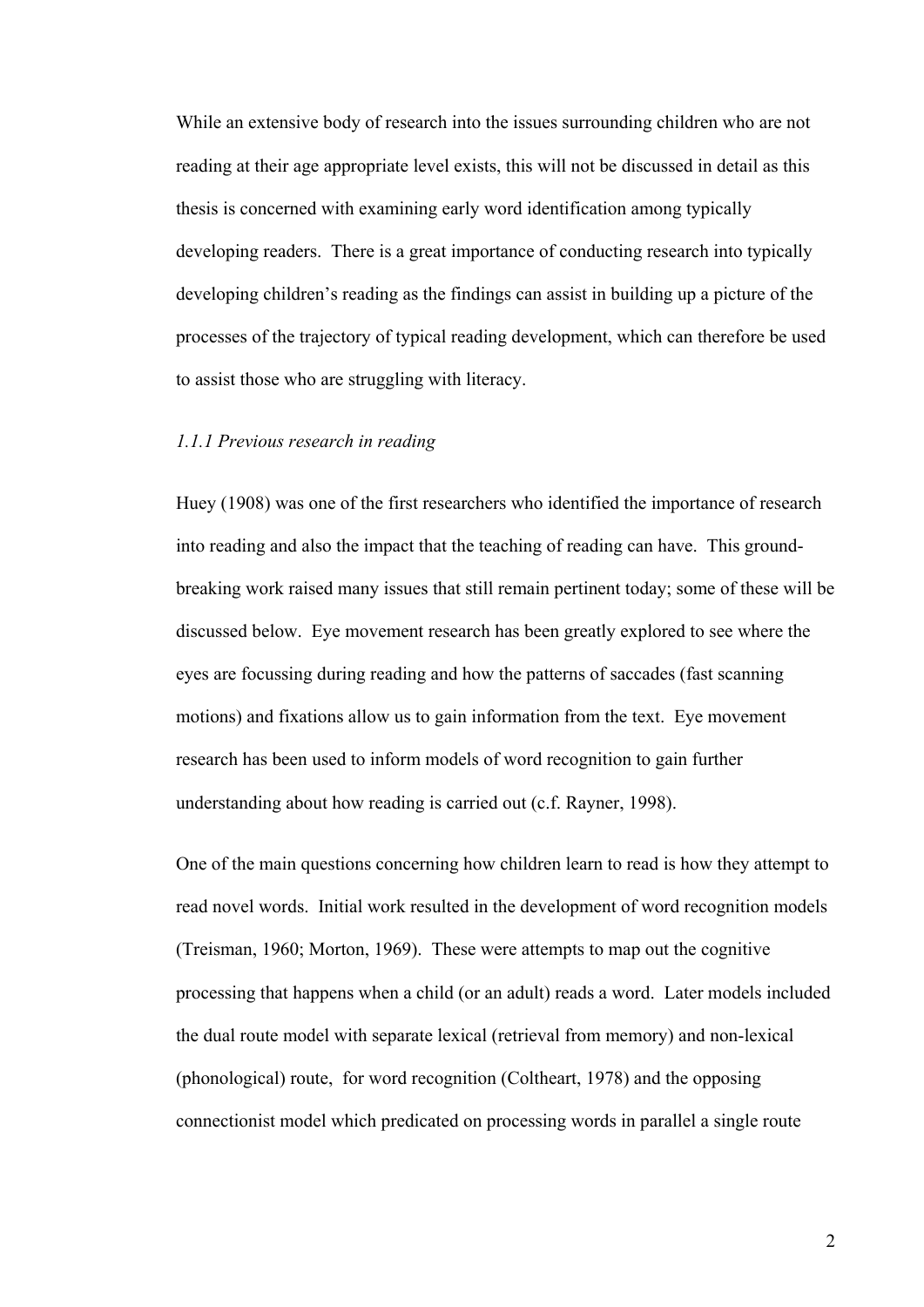(Seidenberg & McClelland, 1989). These models have been through many revisions as extensive field data on children's reading has become available.

A second focus of this extensive research base focuses on how reading skills develop. Stage models were traditionally used to follow children's reading development. These models were based on fixed invariant stages and included prerequisite stages of development that the children had to pass through before they could reach the next level (c.f. Marsh et al., 1981; Frith, 1985). More recent models of reading development are based on phases (less fixed than a stage) which are fluid and children are able to progress or regress through the phases as necessary. Ehri's mediated phase model (1995; 1999; 2002) is predicated on developmental phases and the children are able to move between the phases if necessary. The model also emphasises the importance of 'sight-word reading' and explains how this can be achieved during any phase for certain words. Sight-word reading is how we typically read familiar words as an adult, from memory. The importance of the phase models of development is that they provide information about the types of strategies being used to read the words during emergent reading.

Other areas of reading research that have been explored include the underlying skills that can help to predict reading ability. For example, the ability to manipulate phonemes can predict reading success (c.f. Goswami &Bryant, 1990; Goswami, 1993; Muter, Hulme, Snowling &Taylor, 1998). In addition there have been numerous studies looking at children with deficits in phonological skills (which can be displayed as phonological dyslexia) and how this can impact on their reading ability. However, there is a significant number of children who have high levels of word recognition, but cannot understand what they are reading (Nation, 2007) a disjunction that has lead to a number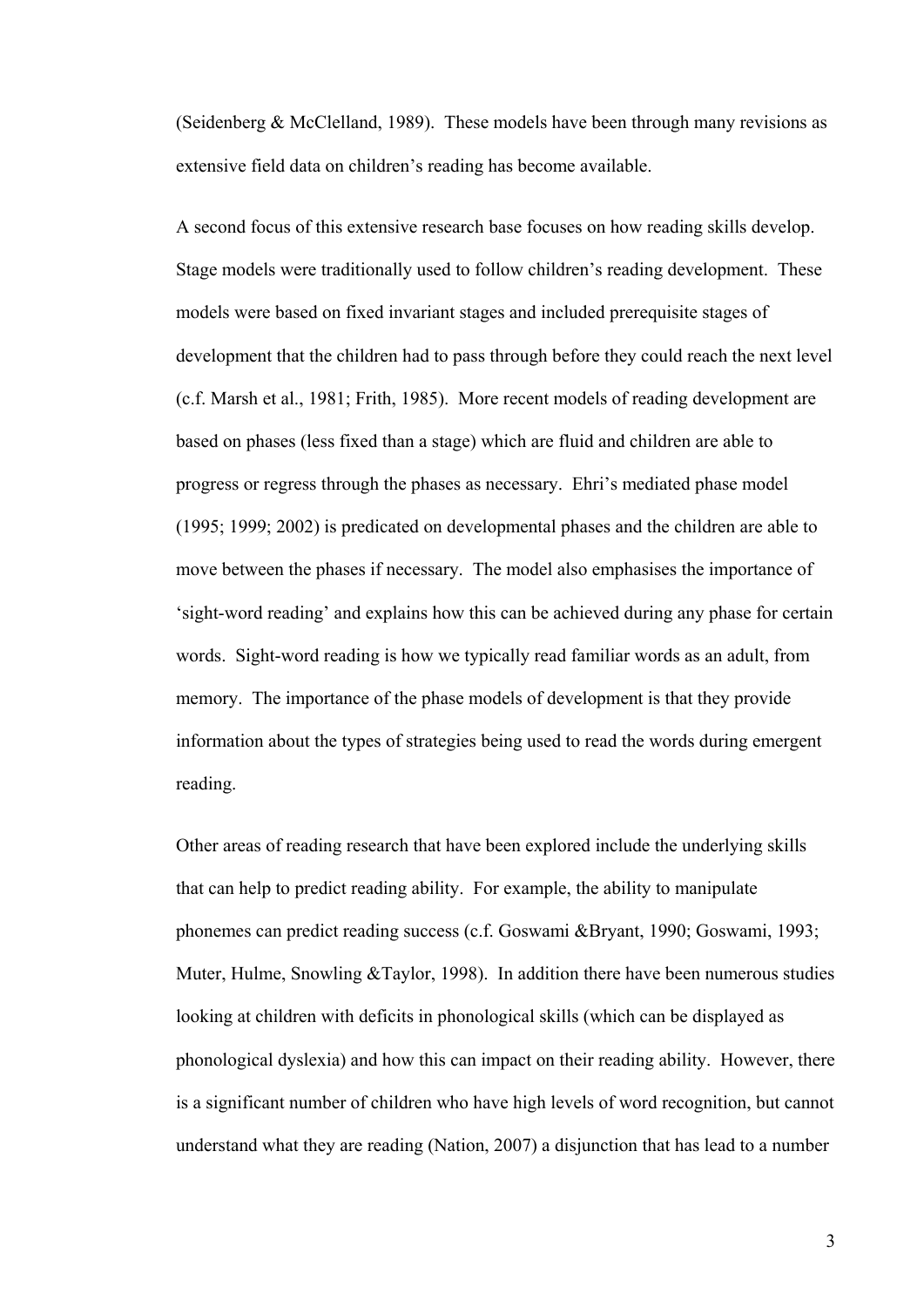of studies on reading comprehension studies which show vocabulary and text comprehension are also important skills for emergent reading (Cain, 2009; Cain & Oakhill, 2006).

Analyses of reading errors have been used to highlight early reader strategy use. Studies have highlighted that phonological errors (errors sharing phonological characteristics with the target word) have been found to be predictive of later reading success (c.f. Stuart & Coltheart, 1988; Savage & Stuart 2001; 2006). Reading accuracy could also be related to the way in which teachers or parents 'correct' the child after making an error. The analysis into reading errors however has not been examined by looking at the strategies that are applied to the word when the errors are made. This could give an insight into why errors are made and assist in teaching efficient strategies to create high accuracy in reading.

This brief overview of research in reading does not in any way describe the vast amount of research that has been carried out, nor does it refer to all of the issues that have been investigated in the current thesis. The main purpose however of all of the research carried out looking at children's reading is to assist children who are struggling with reading and to inform the debate on how best to teach reading in English.

## *1.1.2 Implications of research into reading*

One of the major goals of research into reading is to help inform educational policy and assist with decisions about how best to teach reading in schools. The National Literacy Strategy (NLS) was introduced in 1998 suggested 'best practice' ways of teaching reading (Department for Education and Employment, 1998). The NLS was based on psychological models of reading which highlighted the key elements needed to learn to read. Gough and Tunmer (1986) presented the simple view of reading arguing that the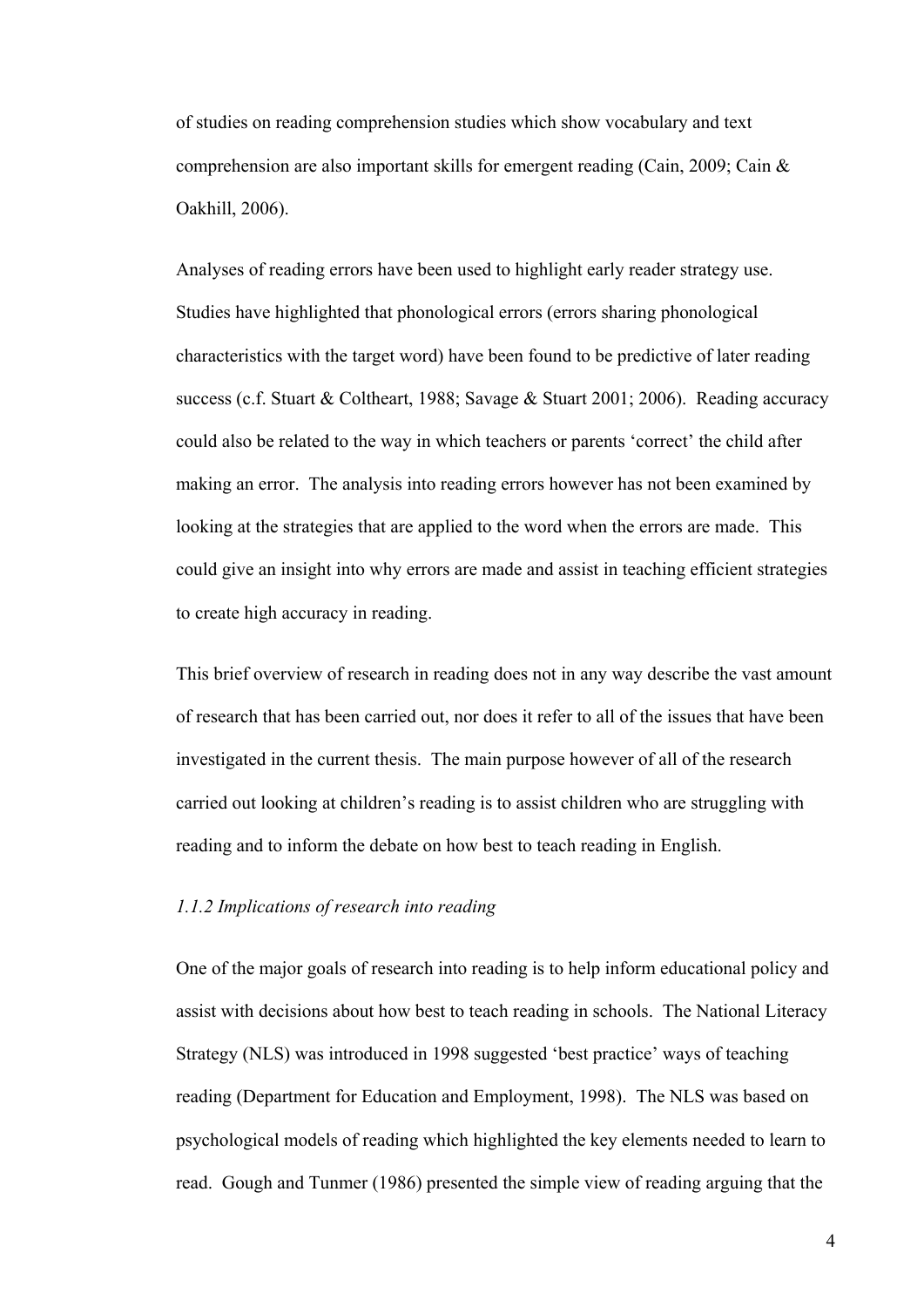key skills required were decoding and comprehension. They argued that with a combination of these two skills a child could become a good reader. The NLS has used this framework to identify the two key skills that need to be taught in school. The first element they have termed 'word recognition' and covers decoding the word or identifying the word straight from a sight vocabulary (see Ehri 1995; 1999; 2002). The other element is 'language comprehension'. This looks at the ability to understand the text that is being read (Rose, 2006).

One of the major debates in the teaching of reading stems from this 'word recognition' element, more specifically how the child learns to decode. The evidence examining the use of phonics in teaching reading has suggested that it is very important and can have a great impact on reading acquisition in children (Ehri et al. 2001; Rose, 2006; Stuebing et al., 2008; Torgerson et al., 2006). Whilst there are many ways of teaching phonics in schools, the two main teaching methods are analytic phonics (using large phonological units) or synthetic phonics (using the small phonological units to sound-out each letter and blend). Within the UK currently the advice from the NLS is to use the synthetic phonics route, meaning that children are being specifically taught to manipulate individual phonemes, rather than working at the analogy level (Department for Education and Employment, 1998). This could have the impact of promoting certain strategies over the use of others. The National Reading Panel (NRP) in the U.S. examined the difference between schools using the two types of phonics approaches and concluded that there was no significant difference between the analytic and synthetic phonics training. Based on these conclusions there is no evidence based argument to promote one over the other (Ehri et al., 2001). It is apparent that phonics is not the full answer to the teaching of reading. Although they are part of a necessary skill-set other aspects such as comprehension and fluency are equally significant. The Rose review of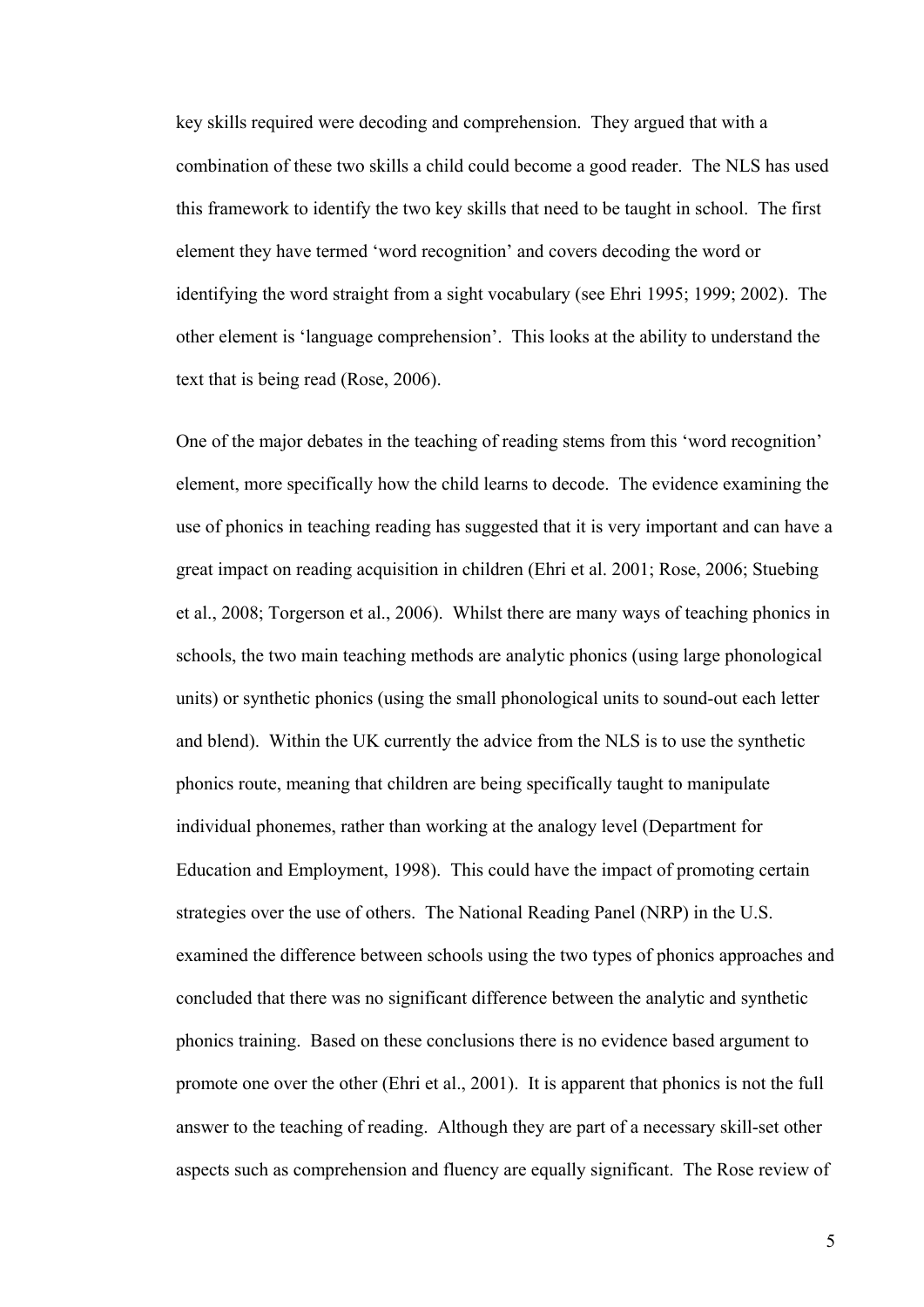reading highlights that whilst phonics teaching provides an adequate decoding mechanism for reading words, without learning other strategies the child would not successfully be able to read all words in English (Rose, 2006). Exception words require different skills and it is important that these are taught alongside. The way that reading is taught within school can have an impact on how children attempt to read a novel word and therefore form an important point.

## 1.2 Contribution of this thesis to the area of reading research

The contribution of this thesis is to add to the current knowledge about how children learn to read through a direct examination of the strategies that the children are using to read words on a single word reading task. There are both methodological goals (validating the use of verbal self-reported strategy use and applying a cross-sectional, longitudinal design) as well as theoretical goals (examining strategy use over time and across different word types).

The first purpose of the thesis concerns the validation of verbal self-report methods in the context of early word-reading. Verbal self-reports of strategy use have been used as a method of capturing how children are carrying out literacy based tasks (c.f. Rittle-Johnson & Siegler, 1999; Kwong & Varnhagen, 2005), however the accuracy of the reports has been questioned. The initial study of this thesis examined whether the children were able to give an accurate report of the strategy that they are using to read the word. The study included a triangulation of different methods to study the development of reading strategies incorporating latencies, reading accuracy and direct behavioural observations. Similarly in Study One, the validation of using self-report methods was provided through an explicit comparison across different self-report methods (retrospective vs. concurrent reporting methods) was examined to assess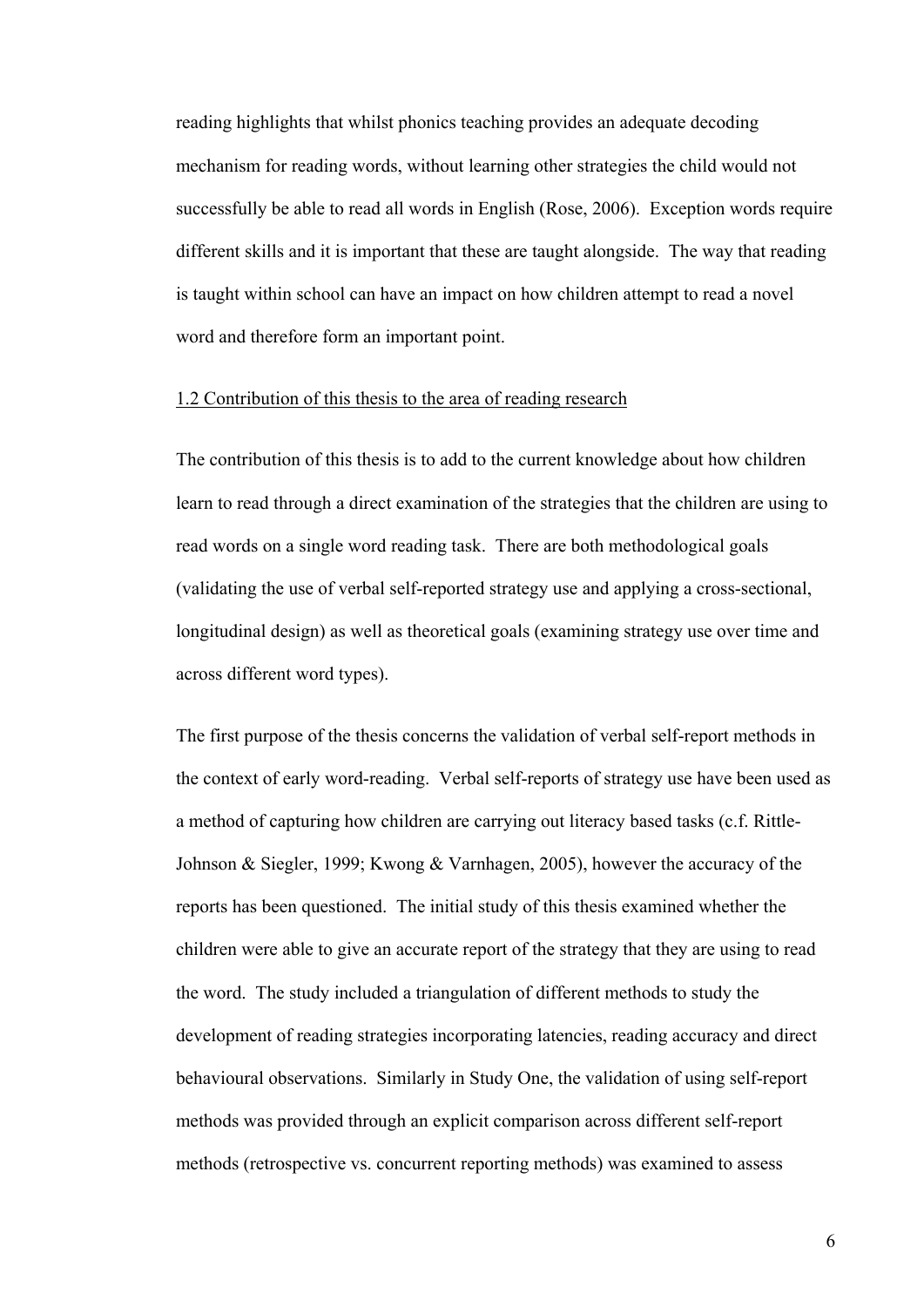whether providing a verbal report would change the children's performance on task. An additional feature of this study was the rapid naming task which aimed to validate the use of retrieval from memory (as there is little associated behaviour when a word is simply read by sight).

The second objective of the research was to examine word-specific shifts in children's strategy performance in the context of word reading. Study Two provided an in-depth investigation of the different patterns of strategy use across word items that varied in terms of grapheme to phoneme correspondence rules (GPC) and rime unit frequencies (namely consistent, exception and unique words). The strategy use for spelling each of these three word types has been examined in previous studies and found that the children displayed a sensitivity to rime units and were able to spell consistent words more accurately than exception or unique word items and applied lexical (retrieval) strategies more frequently to consistent and exception words (Nation, 1997; Farrington-Flint, Stash & Stiller, 2008b).

The third objective was to develop and apply a new coding framework for the classification of self-reported reading strategies alongside the identification of early word-reading errors. The development of a new coding system was designed to further describe how children are applying phonological skills to words that they are unfamiliar with. In order to develop this new framework the errors made in reading were analysed and the data was coded to see what classifications these errors came under (Savage, Stuart  $& Hill, 2001$ . The relationships between the errors made and the strategy use was also investigated over time in Study Four.

The final contribution employed a repeated measures, cross-sectional study (over one academic term) to examine the development of word-reading strategies and reading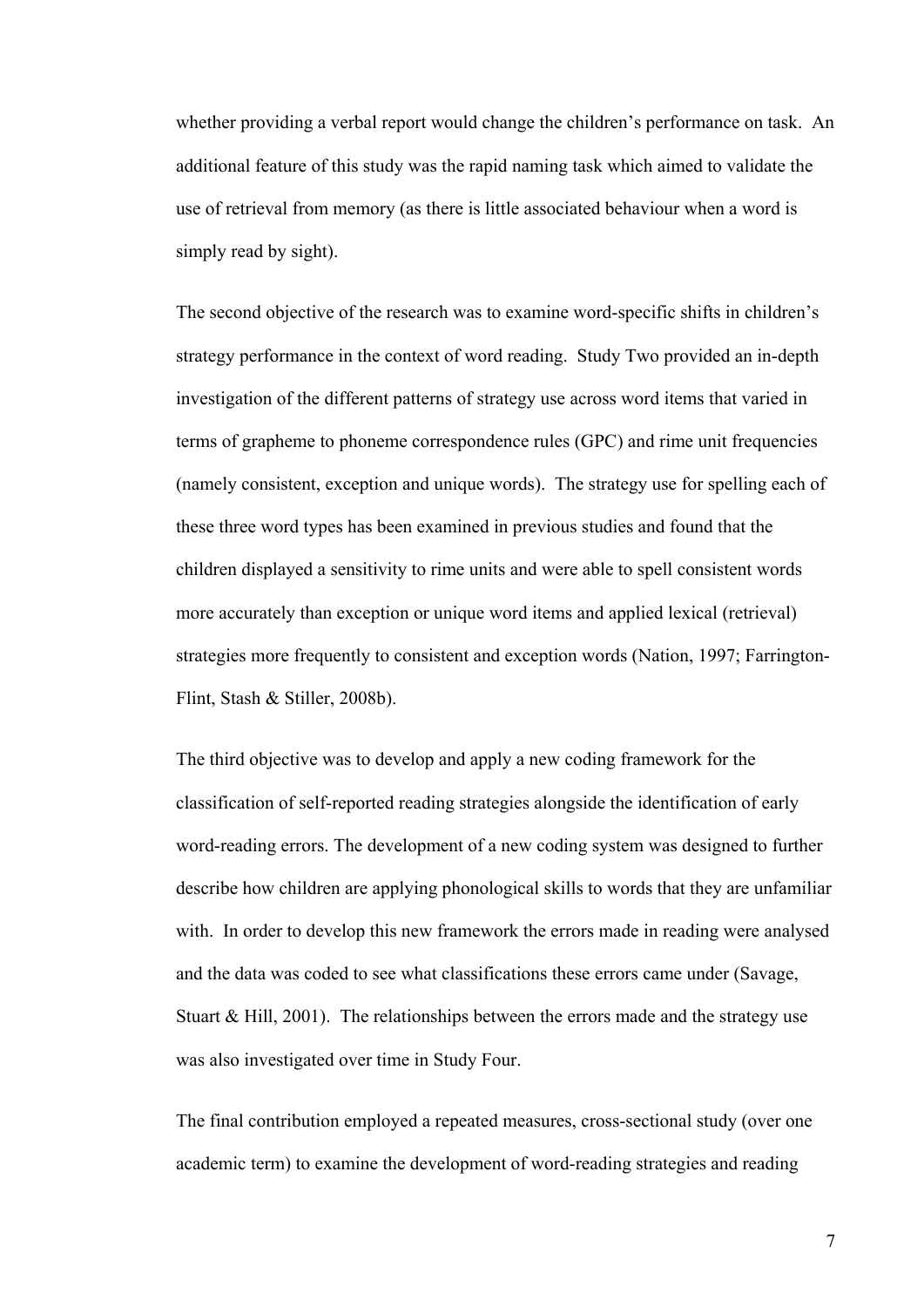errors over time (see Study Four). This allowed a critique of stage and more fluid models of reading development and looked at how children are able to adapt their strategy use to suit the different types of words presented. This final study also examined how the different classifications of errors are made over time and if this has any impact on reading development.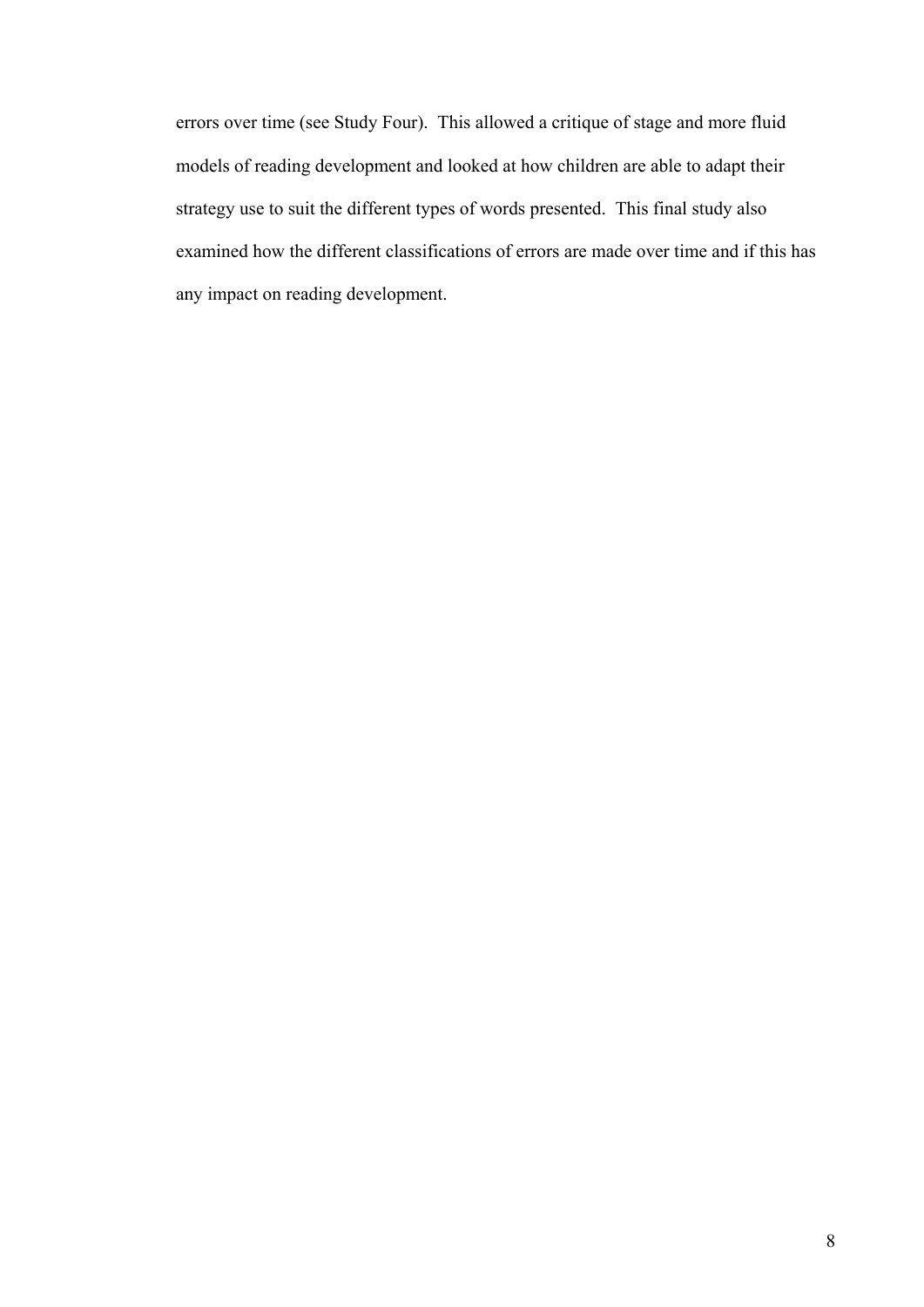## **Chapter Two**

## **Theoretical Models of Early Reading Development**

## 2. A definition of reading

Reading is described as a way of gaining knowledge from printed symbols through 'perception of language by the eye' (Spencer, 2000). The process of how we interpret these symbols that we are seeing to gain understanding is complex. Although the term 'reading' can involve many different processes, in this thesis 'reading' refers to word recognition and how children are able to read aloud (correctly pronounce) the word that they are presented with. Appendix A contains a glossary including the definitions for the terminology used in this thesis.

## 2.1 Introduction

The purpose of this chapter is to provide a critical overview of the skills required in learning to read and the different theoretical models of early word reading development. It is argued in this chapter that traditional models of reading development which include the cognitive-developmental model (Marsh, Friedman, Welch & Desberg, 1981; Seymour & McGregor, 1984) and stage models of reading (Frith, 1985) which follow a fixed invariant sequence of discrete distinct stages, can at best offer an incomplete account for children's reading development. More recent, non-stage models such as Ehri's (1995; 1999; 2002) mediated phase account of reading acquisition, provide a more detailed and accurate account of the way in which children develop early reading skills. While mediated phase models appear to offer the best explanation for children's early reading acquisition, there is considerably little research that has explicitly examined how children use reading strategies to progress through these stages and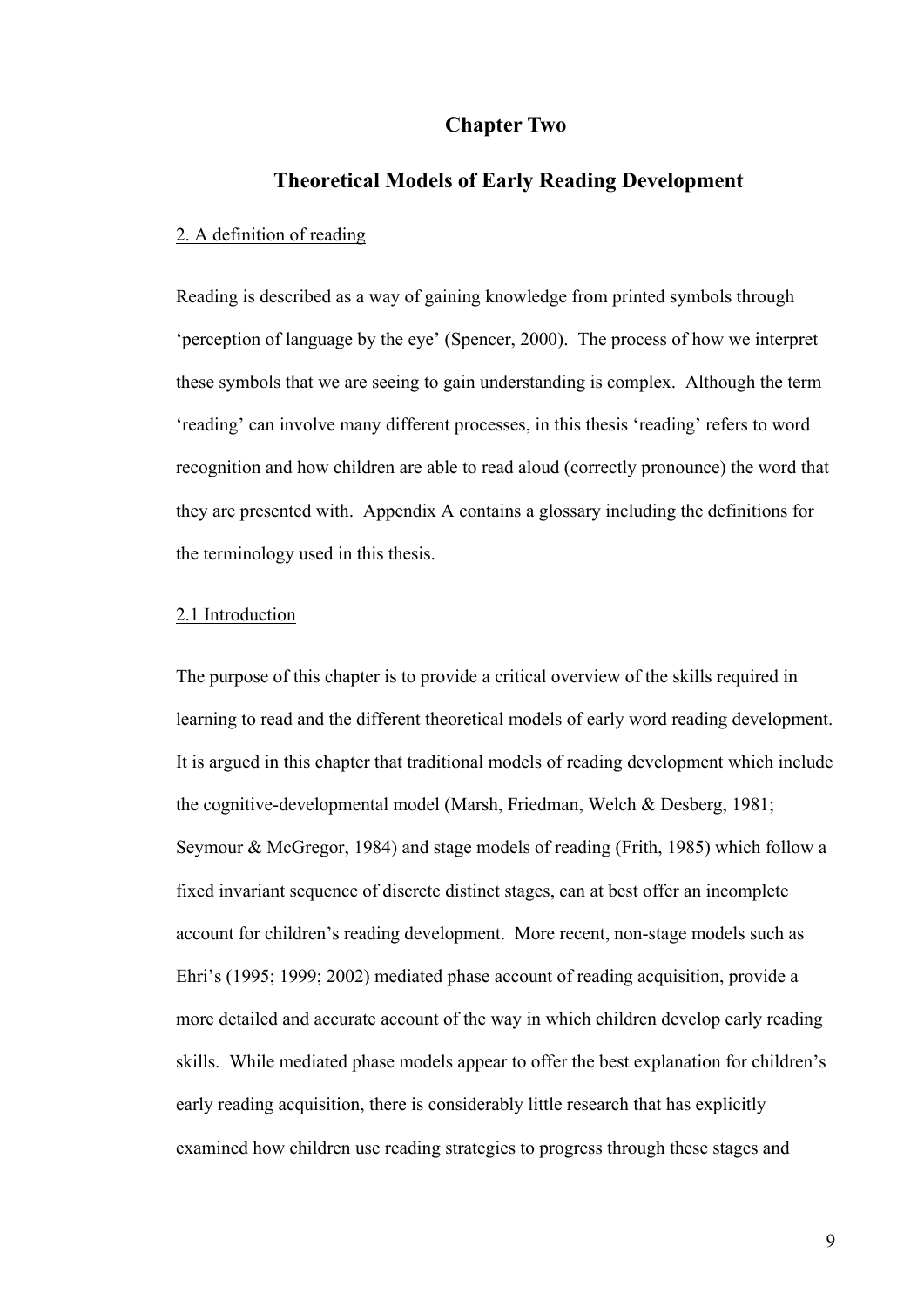therefore requires further research. Finally, the word recognition models are critically discussed to see which model provides the closest fit to children's reading and how this helps us to understand the strategies that are being used to read.

#### 2.2 Phonological units in reading

Phonological awareness has been described as the process that occurs when speech is broken down into smaller representations. In order to examine phonological awareness the tasks involve attempting to manipulate individual phonemes (the smallest unit of sound) and reflecting upon how these are combined to create speech. Morais (1991) defined phonological awareness as the ability to segment words into their constituent parts. There has been some debate about what type of units are classified as phonological units; a phoneme is certainly a phonological unit, but some authors talk about onset and rime (rhyme) as a key phonological skill. This debate about phonemes (small phonological units) and onset and rime (large phonological units) will be discussed below.

The link between the development of early phonological skills and the progress that children make in learning to read has been widely acknowledged (c.f. Bruck & Genesee, 1995; Castles & Coltheart, 2004; Goswami & Bryant, 1990; Share & Stanovich, 1995; McBride-Chang & Kail, 2002). Teaching children these phonological skills through intervention studies has shown an increase in reading performance (Ehri et al., 2001; Gillon, 2000, 2005). However, there is conflicting evidence about whether small phonological units (individual grapheme to phoneme correspondences) or larger phonological units (using rime units) are more useful in learning to read. This debate has a direct effect on current theoretical models of children's early reading acquisition. More importantly, this debate has implications for the way that reading is taught in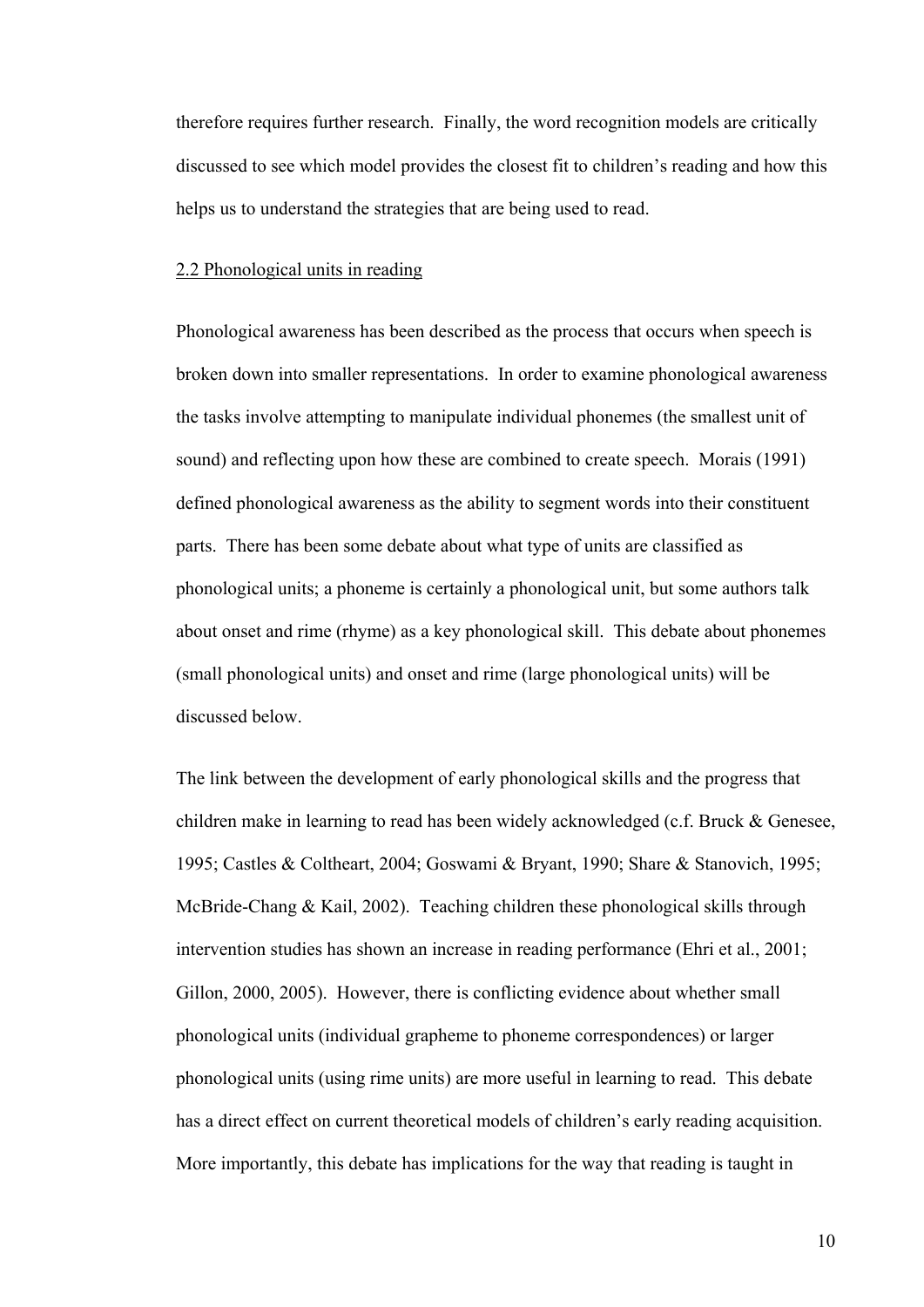school and can have a direct effect on policy decisions about the teaching of literacy skills at primary school. While phonological skills may be crucial to explaining early reading development, the link between children's awareness of different phonological units and their explicit attempts at word reading still remains an unknown and largely under-researched topic.

The section will begin by outlining the distinction between small and large phonological units in relation to children's early reading development and argue that both units are fundamental to explaining the progress that young children make in learning to read. In light of these different phonological units, the chapter will then critically address some of the previous models of early reading development demonstrating how further research is required to fully examine the processes involved in learning to read using more experimental measures.

## *2.2.1 The development of early phonological skills*

This section reviews the literature concerning the importance of phonological awareness in relation to children's early reading development and argues that phonological skills are fundamental to explaining the progress that children make in learning to read. When examining children's early reading acquisition one approach is to examine the strategies that they are using to read novel words. These strategies can overlap with research looking at phonological skills. Using a small phonological unit would mean using a strategy such as sounding-out (applying the GPC mappings) and blending the phonemes together to produce the pronunciation of the word. Another strategy which can be applied is the use of analogy, using the onset and rime in a word.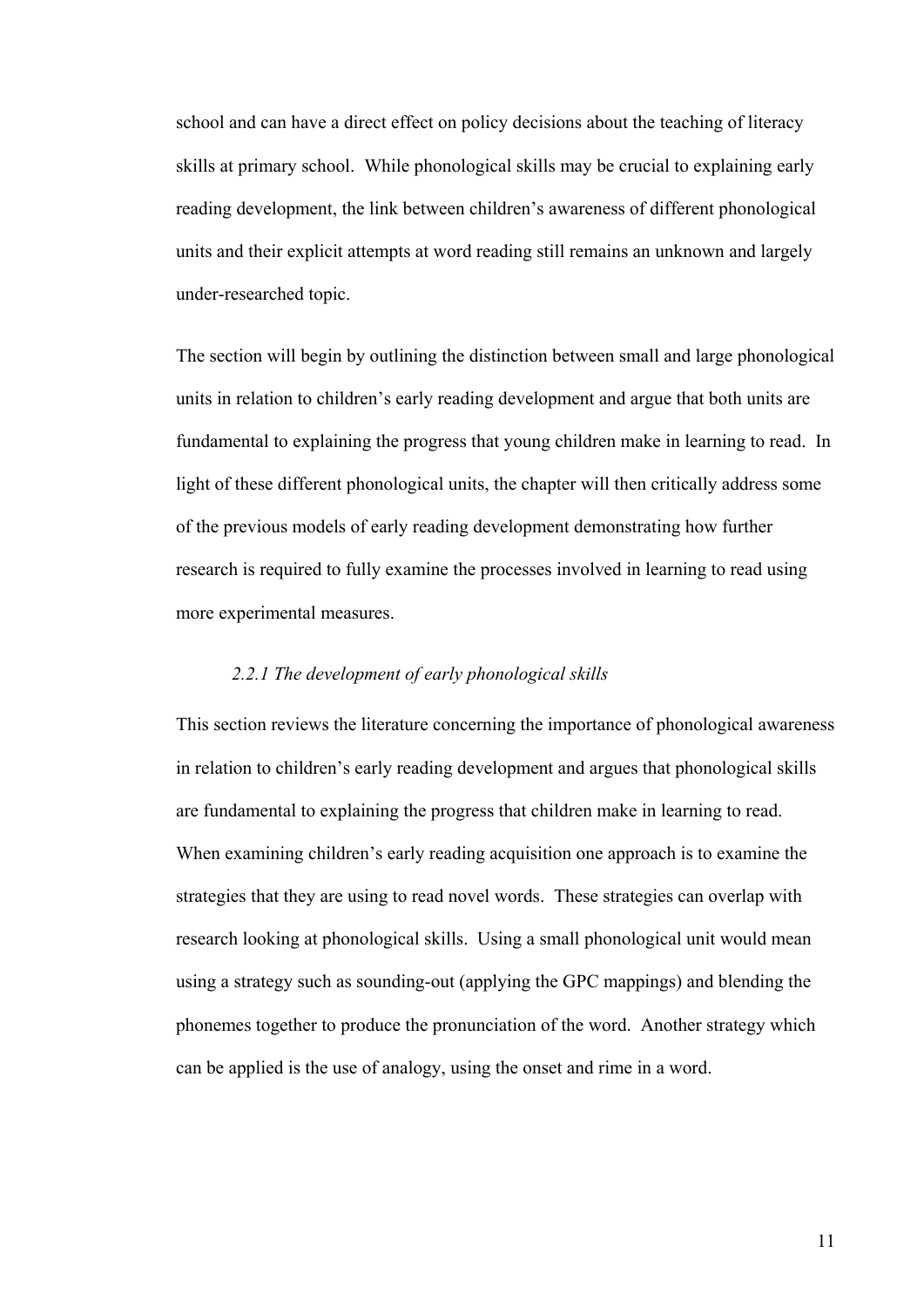There has been ongoing debate regarding the types of phonological skills that predict later reading progress and the order in which children learn these skills. These are discussed in terms of small versus large phonological units. Using small phonological units means that the child is able to manipulate individual sounds and apply grapheme to phoneme correspondences. The small phonological units are all used on an individual level and require awareness of each phoneme and letter name.

Alternatively phonological skills can be applied via large-phonological spelling-sound units. These larger phonological units involve using the rime in words and reading groups of graphemes together. Onset and rime is an example of a large-phonological unit. Onset and rime allows children to generalise common endings in words and just change the onset. For example in the word 'king' the /k/ sound is the onset and /ing/ is the rime. This rime can be seen in many other words (such as 'ring', 'sing' and 'thing') and the child is able to simply manipulate the onset to achieve the correct pronunciation of the word. These phonological skills, once mastered, can be used as strategies to learn to read novel words. The evidence looking at both small and large phonological units is reviewed below with an argument that both types of phonological skills are important to learning to read. Research has suggested that these skills develop in a sequence and that younger children are more capable of working with large phonological units first, then once this is mastered they can learn to use individual phonemes (Stanovich, 1992; Gombert, 1992; Anthony & Lonigan, 2004).

## *2.2.2 Large phonological units*

Reading via large-phonological units involves using the rime in the word (analogy) to generalise sounds and produce a pronunciation. Pre-school rime skills therefore can have a positive impact on being able to apply these analogies (Bradley & Bryant, 1983).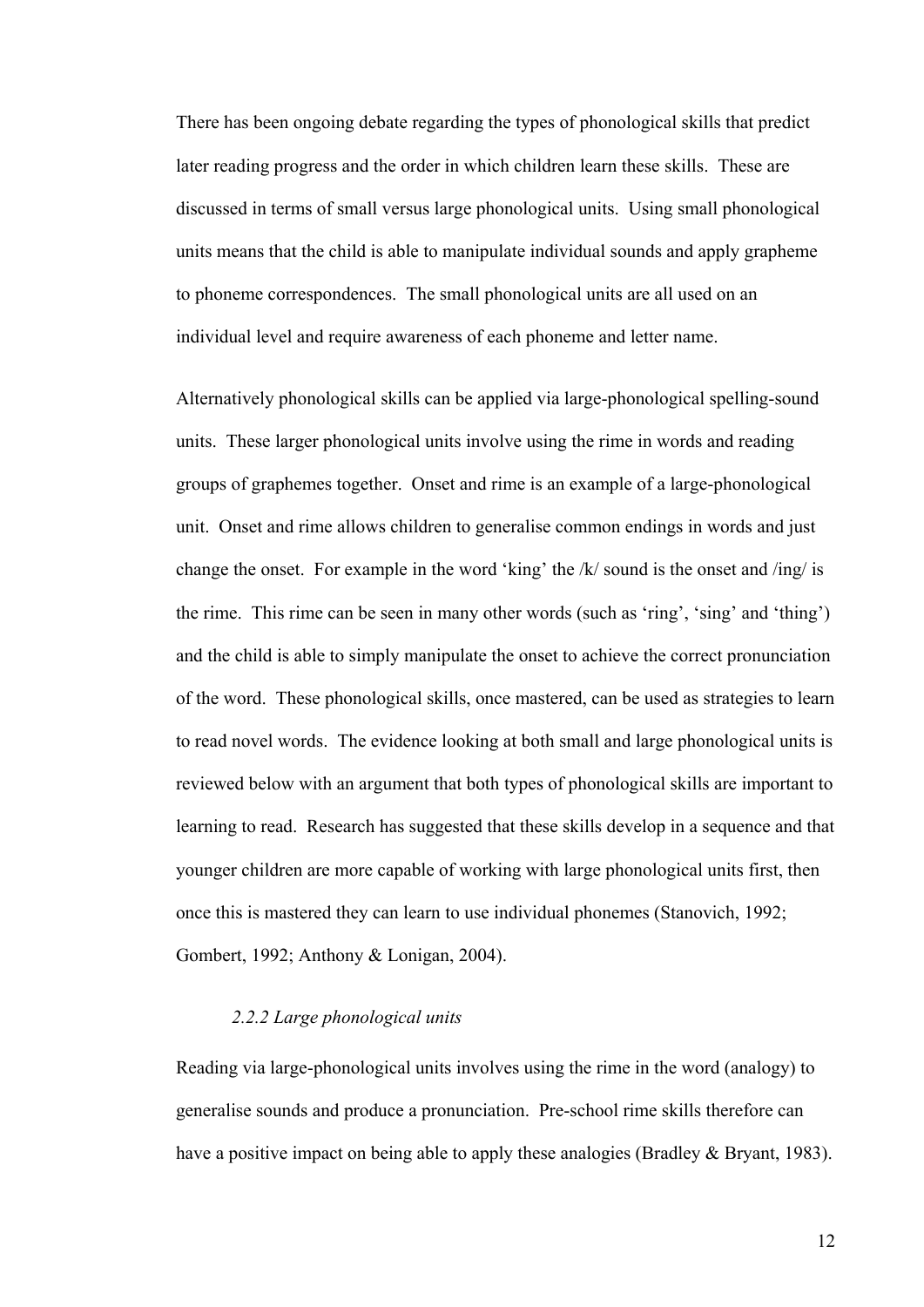Bowey (1995) looked at kindergarten children and found that final phoneme identity could predict 14 – 19% of the variance in reading, but the best predictor was the use of onset and rime, which accounted for 24 – 28% of the variance. Goswami and Bryant (1990) reviewed studies looking at rime awareness and found a causal link between the use of onset and rime and progress in later reading. One way in which an early awareness of rime links to alphabetic literacy is through the ability to make orthographic analogies. Goswami and Bryant (1990) suggested that the use of onset and rime was the first phonological skill that was used in learning to read and that the ability to manipulate individual phonemes is a later acquired skill. Their theory states that learning to manipulate phonemes is a consequence of learning to read. This has been termed the interactive analogy model of reading and states that children are able to learn shared onsets and rimes and apply them to novel words in order to produce a pronunciation of that word (Goswami & Bryant, 1990; Goswami, 1993). One of the studies that Goswami and Bryant (1990) review is Bradley and Bryant (1983). Bradley and Bryant (1983) used a longitudinal design to look at reading progress with children who initially could not read any words. The sample size was large with a starting sample of 403 and children who showed some emergent reading were excluded from the study. The children were given rime and alliteration oddity tasks. The results showed that the children were able to complete these tasks with relative ease and the scores on the tests were predictive of later success in reading. These studies all support the view that large phonological units are learnt first and once the child has started reading and spelling words the smaller phonological units will be learnt. Other studies have also found that awareness of individual phonemes and the ability to manipulate sounds in words can be very difficult and is learnt after onset and rime. Liberman, Shankweiler, Fischer and Carter (1974) found that young children struggle to separate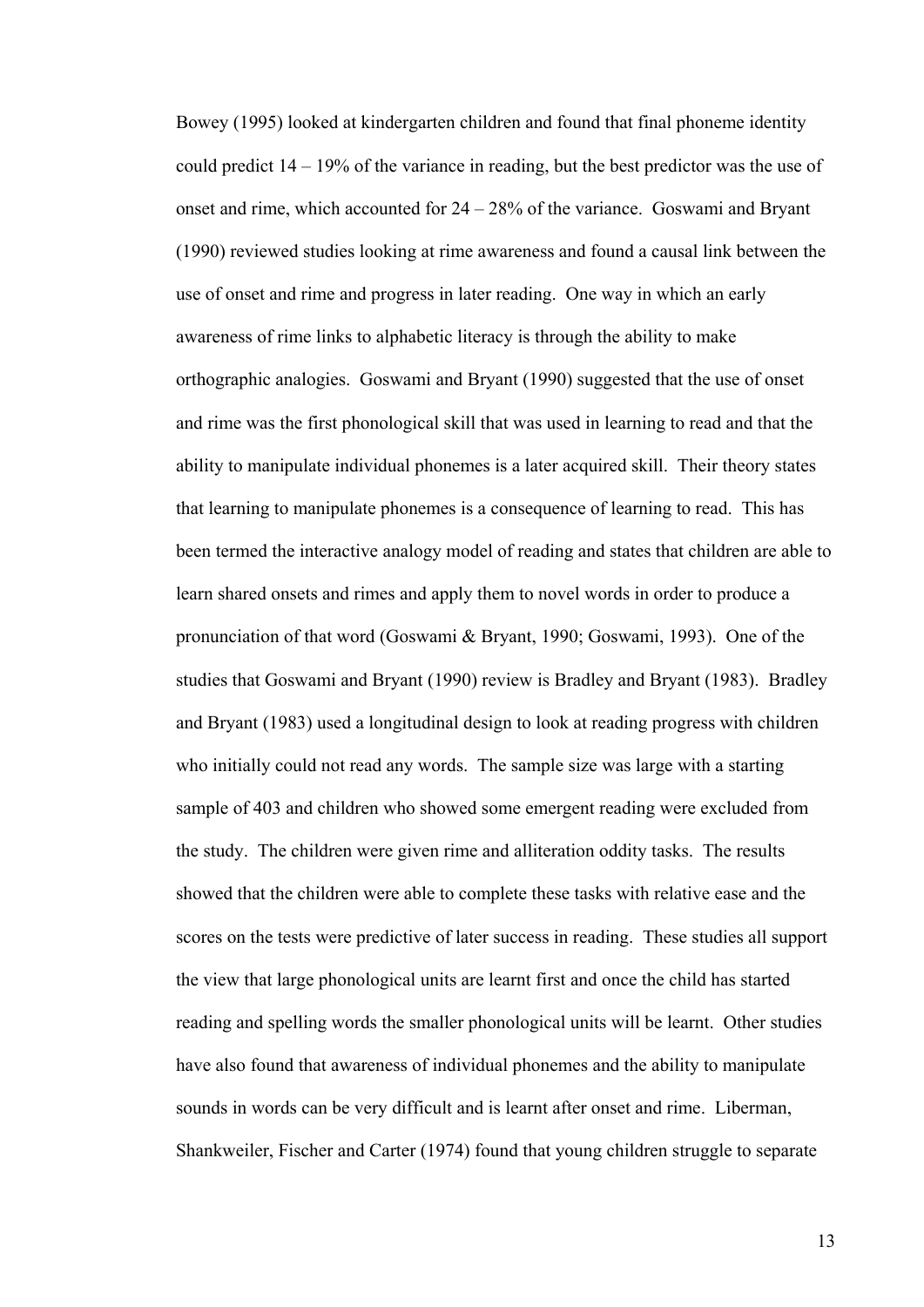phonemes with this approach. Based on these findings it would suggest that children rely more heavily on onset and rime during emergent reading.

 However, there have been some criticisms of the approach used to study these large phonological units. Much of the evidence for the interactive analogy model of reading comes from studies employing the clue-word paradigm (c.f. Goswami, 1986; 1988; 1990; 1993). This is where a clue word is given and the child is told its pronunciation. The children are then asked to look at some words and read them. Some of the words are analogous to the clue word and therefore the rime can be used and the child just needs to decode the onset. Deavers and Brown (1997) examined the clue-word paradigm and suggested that the nature of the task was forcing the children to read using an analogy strategy, rather than reading via individual phonemes. This task is not showing that children cannot read via small phonological units, but rather is showing that they are able to use large-units. Some research examining large versus small phonological units has found an alternative view of learning to read.

#### *2.2.3 Small phonological units*

There is considerable evidence to show that small phonological units (i.e. phonemes) are important in explaining the success children make in learning to read. Muter, Hulme, Snowling and Taylor (1998) found that it was segmentation of individual phonemes and not rhyme (rime) awareness that was a predictor of early childhood reading. The study screened the children to be non-readers and used a sample of 38 children. The children were tested using a large battery of psychological measures at three testing points throughout the two year study. The battery of standardised measures included rhyme detection, rhyme production, rhyme identification as well as the Wechsler Preschool and Primary Scale of Intelligence (Wechsler, 1967). The main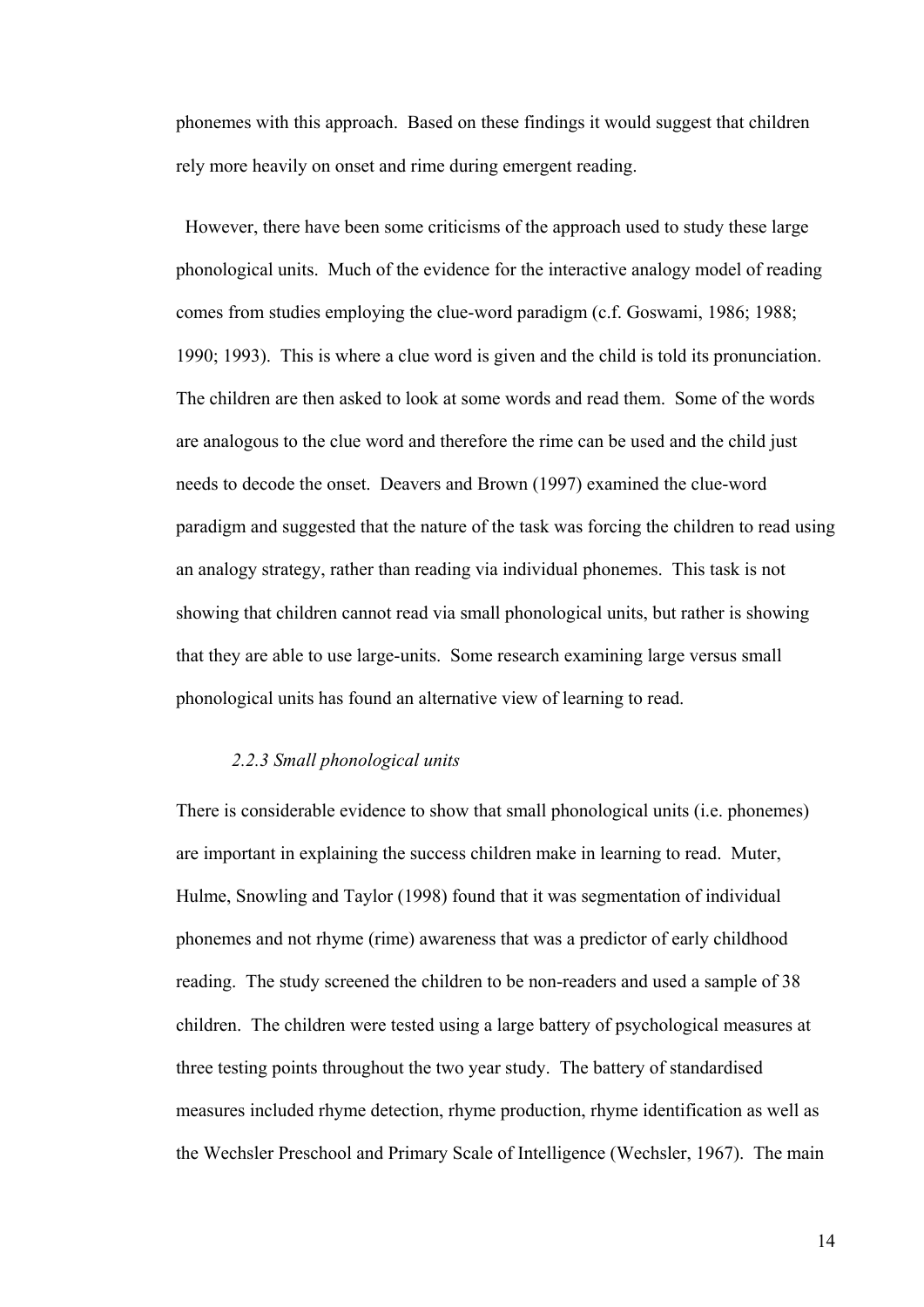findings were that there was a difference between segmentation (small phonological units) and rhyme awareness (using large phonological units). The path analyses found that rhyming was not a predictor of first year reading ability, but the ability to segment and manipulate phonemes was a predictor for both reading and spelling. The main predictor for reading in Year Two was reading level in Year One. These results are supported by Hoien et al. (1995) who found that the phoneme factor in their analyses was important for later reading ability. The results also suggest that letter name knowledge is a predictor of reading acquisition. The finding that letter name knowledge is highly predictive of reading acquisition provides support for some traditional stage theories of reading that state that you need letter name knowledge to progress on to become an alphabetic reader (c.f. Frith, 1985; Seymour & MacGregor, 1984).

Previous studies have shown that the use of small phonological units are separate from the use of onset and rime (Muter et al., 1998; Hoien et al., 1995). Similarly, Carroll, Snowling, Hulme and Stevenson (2003) found two distinct factors contributing to this phonological awareness showing that rhyming is distinct from phoneme identification. This suggests that the skills required for using smaller phonological skills are different from those needed to use analogy. However, there has been some disagreement which suggests that perhaps the skills required for both types of phonological awareness are the same. Anthony and Lonigan (2004) systematically reviewed four studies which had found a similar view that rhyming was distinct from the ability to manipulate individual phonemes. They reanalysed the findings from Wagner et al. (1997), Lonigan et al. (1998), Muter, Hulme, Snowling and Taylor (1998) and Muter, Hulme and Snowling (1997). The reanalysis used structured equation modelling and confirmatory factor analysis to examine whether the different phonological skills were distinct from each other. The results showed that the skills were not distinct, but some age differences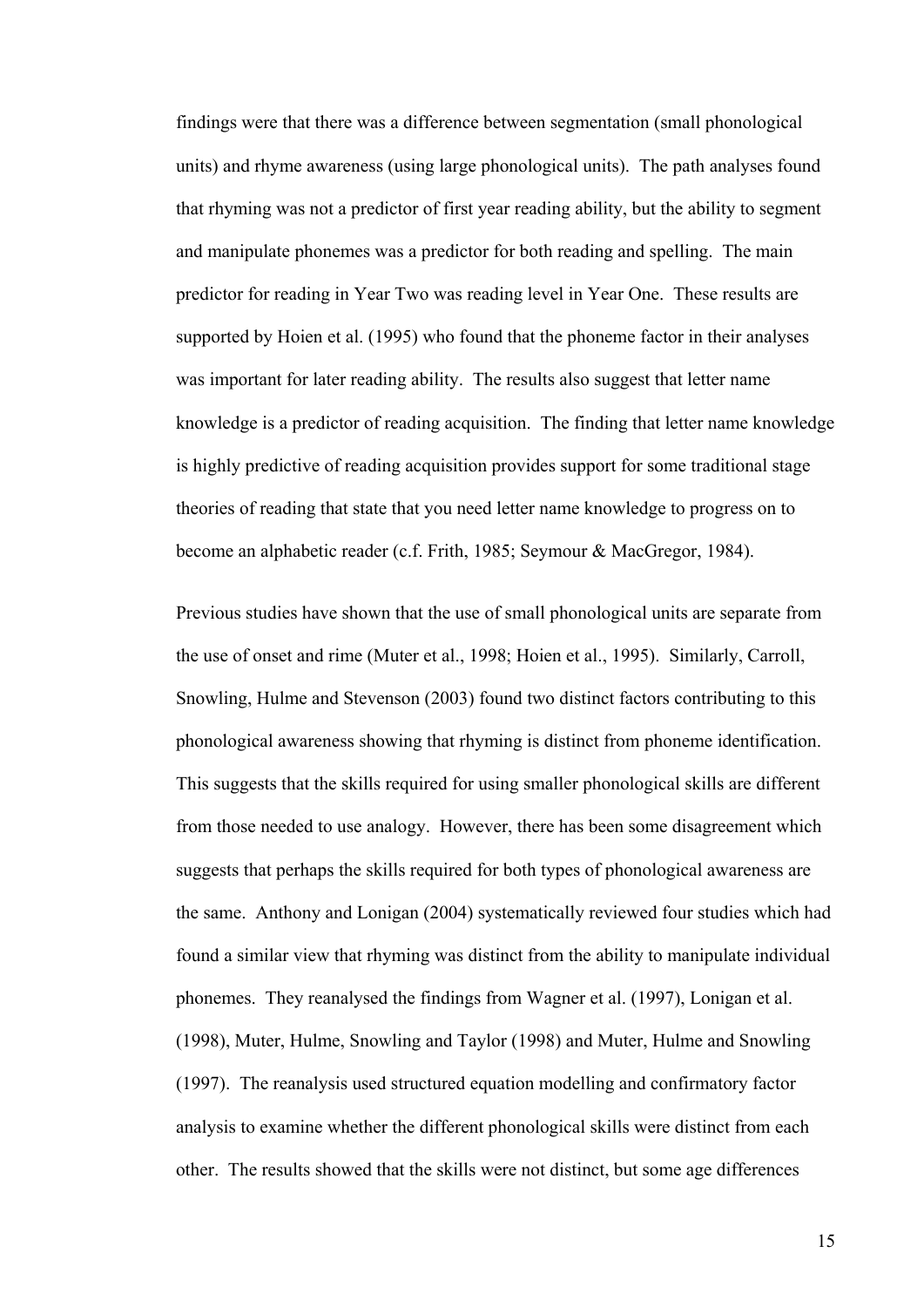emerged. Younger children found the larger units easier to manipulate and this impacted on their initial development in reading. The older children however were able to use both the smaller and larger units with the same success showing that the ability to manipulate individual phonemes could develop later. There is more support for the idea that a child uses large phonological units before learning to manipulate smaller phonological units. Goswami (1999) found that smaller units appeared to be more important to reading acquisition after the child had started some formal reading training. Goswami found a developmental sequence that the children tended to first learn to segment syllables, then use analogy and onset and rime, followed finally by the use of individual phonemes. Gombert (1992) describes the developmental sequence of learning phonological awareness as occurring due to changes in the mental lexicon. The use of syllables and onset and rime are controlled by epilinguistic knowledge and these develop first. The ability to manipulate and segment individual phonemes is classified as metalinguistic awareness and this is usually developed through literacy tuition. Similarly to Gombert's theory of developmental change is phonological awareness, Stanovich (1992) describes the development of phonological skills to be on a continuum. This is explained in terms of going from a shallow to deep approach; the shallow representing the larger units and then later using a deeper approach and breaking down words into individual phonemes.

However, while Gombert's metalinguistic theory of reading shows that both small and large phonological units are important for early language acquisition (Gombert, 1992; Stanovich 1992; Goswami, 1999), it is important to now critically examine how each of these phonological units are applied and how they can complement each other.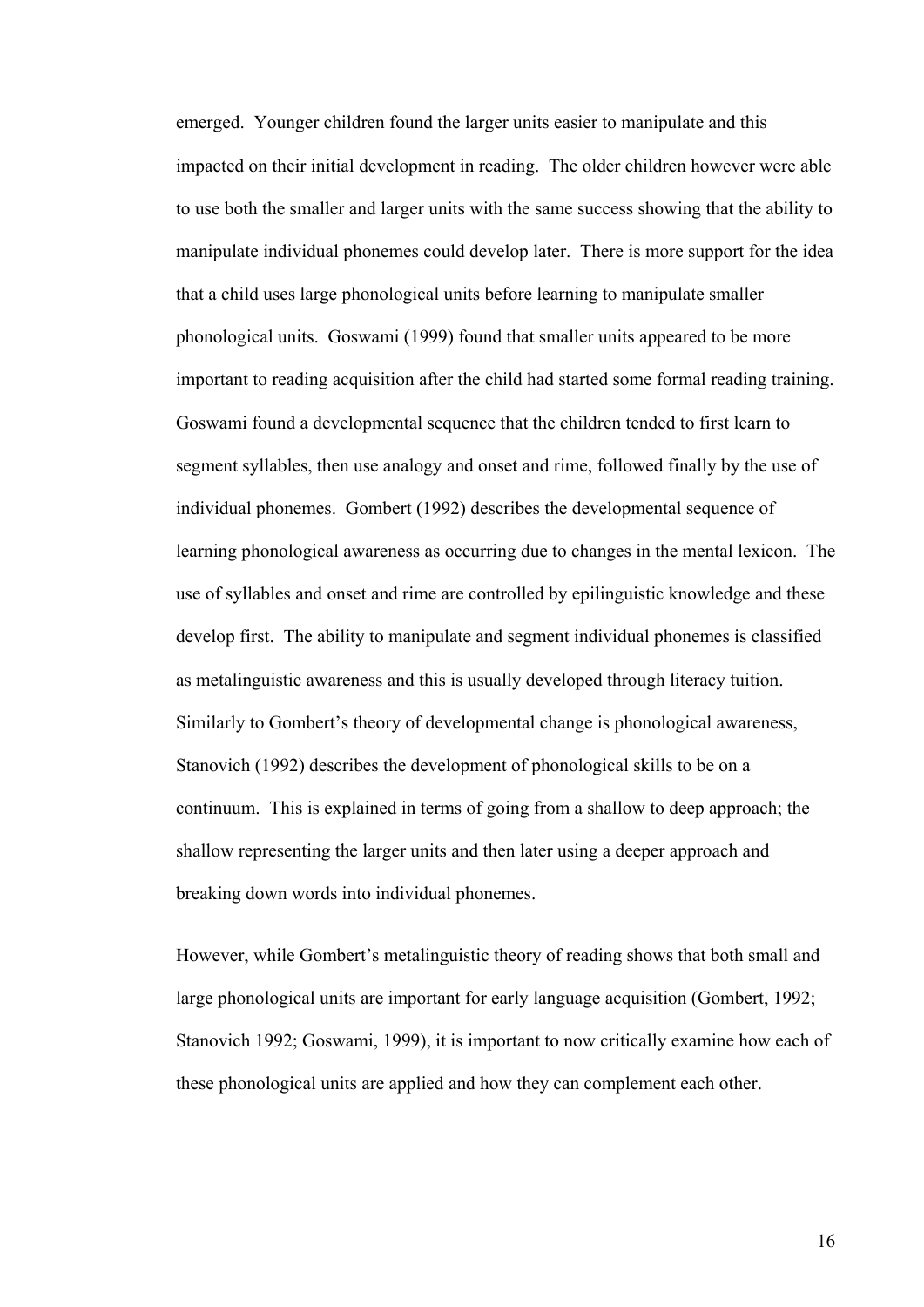## *2.2.4 Applying phonological units in reading English*

One key theoretical issue concerns the actual application of different phonological units to early word-reading. The Psycholinguistic grain size theory (Ziegler & Goswami, 2005) states that the consistency of the language being taught can inform whether children are able to best apply a small or large phonological unit. This stated that the smaller grain size is less useful when learning to read English because of the inconsistency in grapheme to phoneme correspondences. However, in a more consistent orthography (such as German or Italian) a smaller grain size can afford children the opportunities to learn the individual phoneme for each grapheme. Brown and Deavers (1999) assessed the evidence of small and large units and found that children need to learn to be able to use both methods in order to be achieving a good knowledge of phonology to apply to words. Bowey (2002) found that the developmental stage of the child is the best predictor of which type of strategy (using small or large phonemes) and this can calculate the best strategy to use. Goswami, Ziegler, Dalton and Schneider (2003) tested the types of psycholinguistic grain size that children were using when they were learning to read novel words. They used nonwords which were designed to promote the use of a certain grain size. For example the non-word 'dake' would be best read using a large phonological grain size as it is pronounced in the same way as 'cake', 'make' and 'bake'. There were also non-words which were designed to use a small grain phonological unit as they were best decoded using a GPC strategy. The results found that if the word list presented to the English children contained both types of non-words then the reaction times on the task were slower than if the list was made-up of just one type of grain size. The reason for this slower reaction time is that it requires switching from using a small to a large grain size or vice versa. However, this effect was not found in the German readers who showed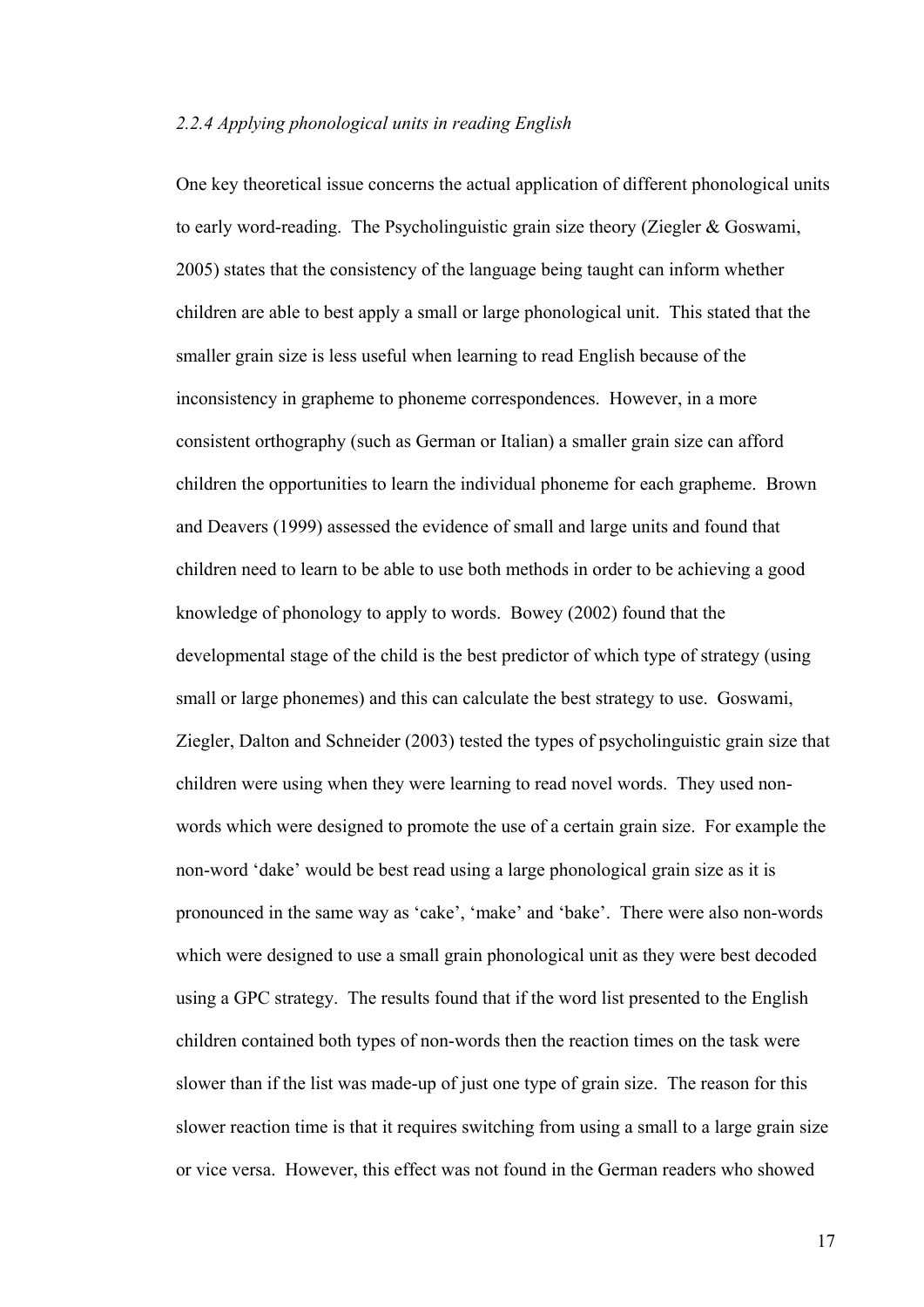no difference in reaction time. The study also found that the English readers were more accurate when reading pseudohomophones, than simple non-words. This suggests that when reading English the whole-word phonology is taken into account and this means that the English readers are reading the phonology of the word as a whole.

It is clear that phonological skills are crucial for the progress that children make in learning to read. It is argued that the way in which children are applying these phonological skills (whether they use the small or large units) can be identified through an explicit examination of their self-reported strategy use. Certain strategies can show that the child is using a certain type of phonological skill. For example, on a regular word if a child is using small phonological units, they would be decoding words on a letter-by-letter and sound-by-sound basis. If they are applying a large phonological unit then they may be applying an analogy strategy. The psycholinguistic grain size theory suggests that to read English we need to incorporate both types of phonological grain size to allow accurate pronunciation of the words. By examining strategy use it may start to inform us about the way that phonological units are used in early word reading in different types of words; providing a window on the interplay between phonological skills and actual orthographic-based word reading. The following section considers the implications that large and small phonological units may have in teaching literacy in schools.

## 2.3 Implications of phonological units for teaching children to read

There has been considerable debate about how phonics should be taught in schools and if there is an advantage to promoting the application of small or large phonological units. The analytic phonics approach has a reliance on large phonological units and works on the basis of reading the word as a whole first, and then examining the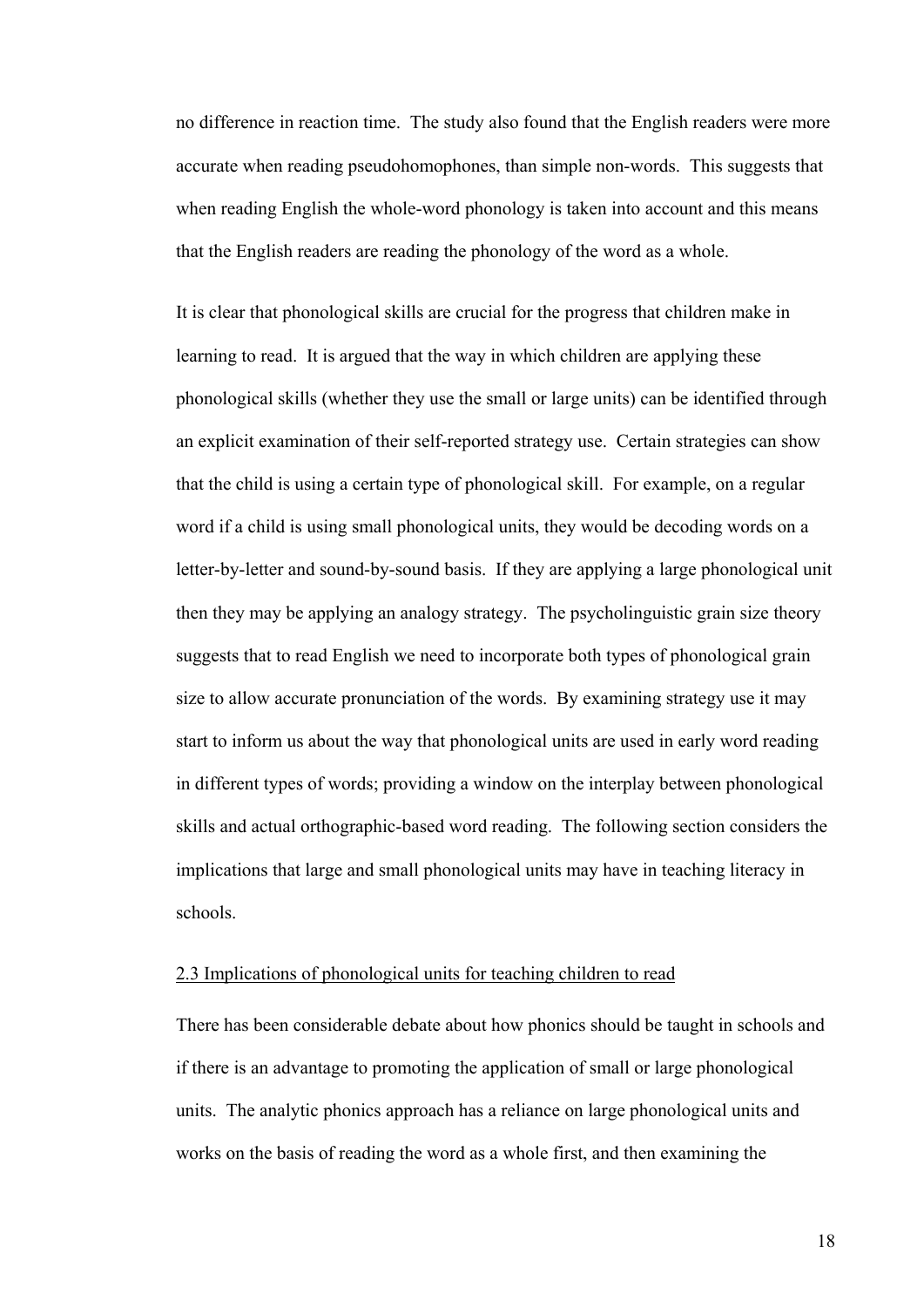composite sounds and learning the large phonological units in the word. With the analytic phonics approach the child is learning to use a common starting sound, or the onset and rime and these strategies are used to learn to read other words (Ehri et al., 2001). On the other hand, synthetic phonics teaches the child to explicitly focus on and use small phonological units. The main skills which are taught are the ability to use grapheme to phoneme correspondences, the skill of blending the sounds, how to segment words and sounds. There has been a lot of debate about whether phonics should be used to teach children to read and if it is helpful, then how should this be taught.

The National Reading Panel (NRP) examined the difference between schools using the two types of phonics approaches (analytic and synthetic). They came to the conclusion that there was no significant difference between the analytic and synthetic phonics training and that based on these conclusions it was difficult to promote one over the other. Torgerson, Brook and Hall (2006) furthered this using a meta-analysis of previous studies from peer-reviewed journals selected according to the same criteria as the NRP, but the studies were only included if they contained a randomised control trial, where the children were assigned randomly to groups and each group received a different type of training. The main findings from this study supported Ehri et al. (2001) in the NRP study that phonics instruction has a significant impact on teaching children to read. When looking at analytic phonics versus synthetic phonics, however, there were only three studies including a direct comparison using a randomised controlled design and there was no significant effect found between the two types of teaching.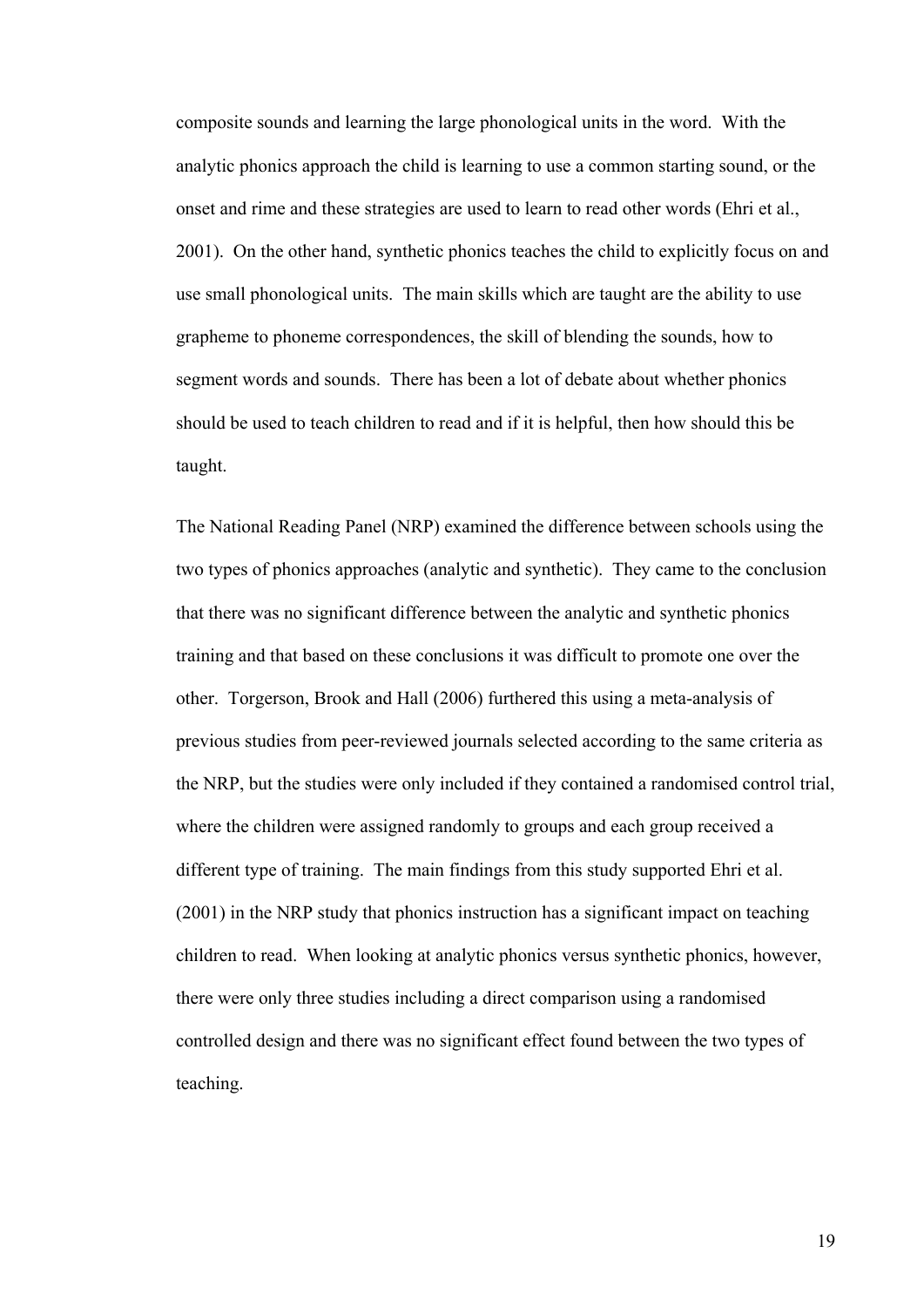While no main effect of synthetic and analytic phonics was found across the three studies there were differences within the individual studies. Johnston and Watson (2004) placed children who had just started school into three experimental groups with differing teaching methods: a synthetic phonics group, an analytic phonics group and an analytic phonics with extra phonological awareness training group. The children in the synthetic phonics group showed more advanced reading skills; more specifically they were more successful at reading irregular and non-words. The children in the synthetic phonics group were also better at using analogy as a way of learning to read novel words. This is an unexpected finding as the analytic phonics approach should teach the use of analogy and allow the children to apply this strategy when reading. The authors concluded that synthetic phonics is a better way of teaching children to read, but there is still a lack of empirical evidence to support this assertion. Within the UK the current message from the Rose Review of Reading is that children should be taught via a phonics route. The schools selected in the present research were all following a synthetic phonics approach promoting a reliance on small phonological units.

It is important to note however that phonics training does not provide the complete answer to teaching reading. The National Reading Panel (NRP) highlighted that training in comprehension and fluency had positive impacts on reading (Ehri et al., 2001). The key message here is that the phonics approach should not stand-alone.

### 2.4 Developmental models of children's reading development

It is recognised that phonological units are particularly important for children's early word reading and play a fundamental role to their reading success. However, to build up a whole picture of children's emergent reading it is necessary to understand how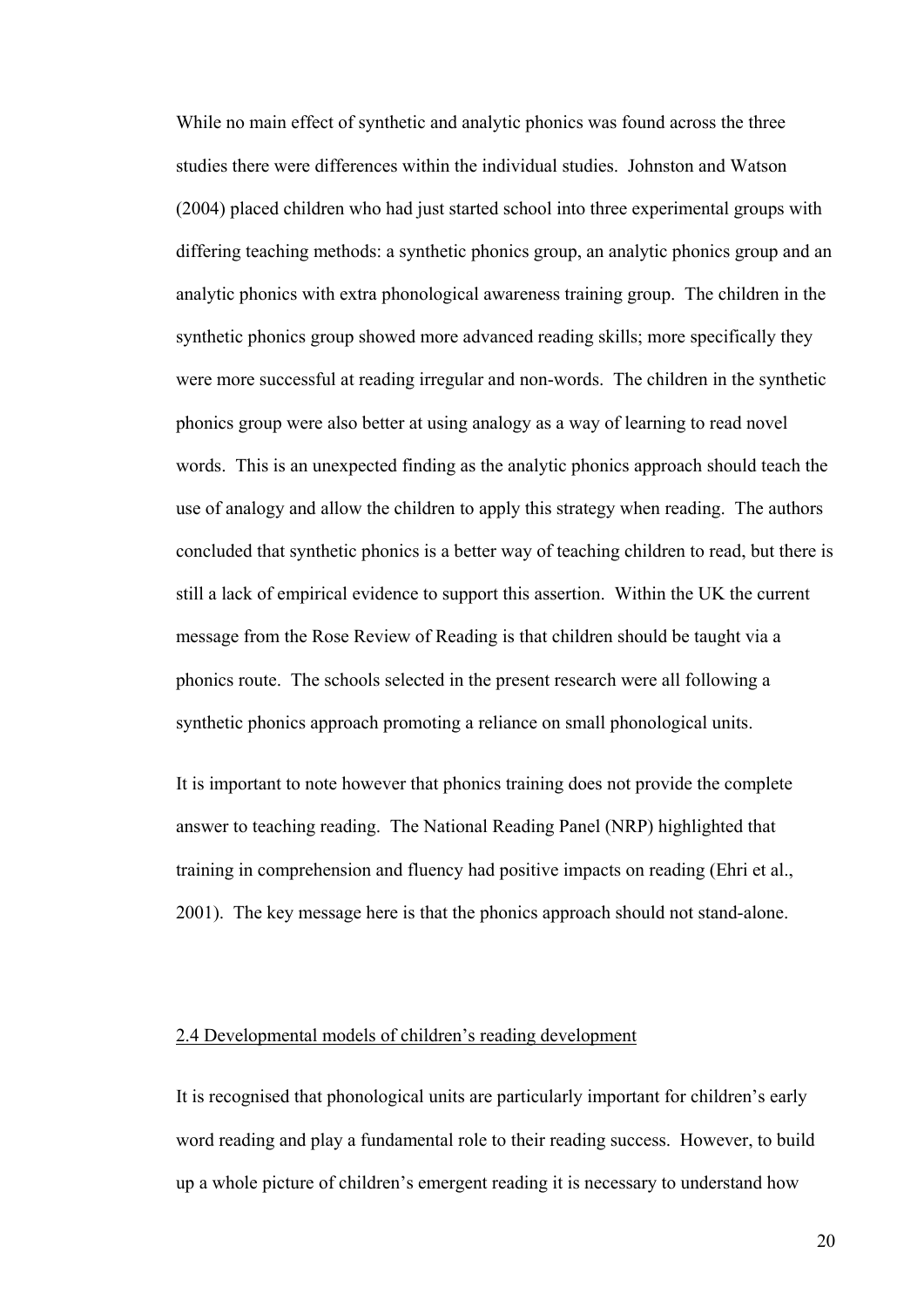phonological units can contribute to becoming skilled readers and what the developmental trajectory for a beginning reader may look like. Traditional stage models of reading development have a fixed set of stages through which children learn to read. A key argument in this thesis is that children may not be learning to read in such a methodical way and that more flexible models such as Ehri's (1995; 1999; 2002) mediated phase model of reading could offer a more reliable account of understanding the development that children make in learning to read.

### *2.4.1 Early models of reading development*

Early models of reading focussed on different ways of reading, and how these could influence success. Gough and Hillinger (1980) stated that reading rarely happens without receiving instruction. They devised a model whereby emergent reader's use cue reading by applying visual cues and reading words that they have learnt as a whole, such as environmental print. One problem with reading using visual cues is that similar words can be easily confused and there is no way of decoding words previously unseen. As the child's reading develops the cue reading is replaced by cipher reading where the word is decoded into graphemes and phonemes. This model is relatively simple and does not fully explain how children learn to read. Mason (1980) divided the cue reading phase by examining where they were getting their information from. This was divided into information gained from the context or simply gained from visual recognition. The final stage of Mason's model (similar to Gough & Hillinger, 1980) involved reading using decoding from letter-sound. These early models provided a foundation from which more advanced and detailed models were born; these will be summarised below. However, a key argument is that while these models provide a detailed characterisation of the processes involved in both early reading and spelling,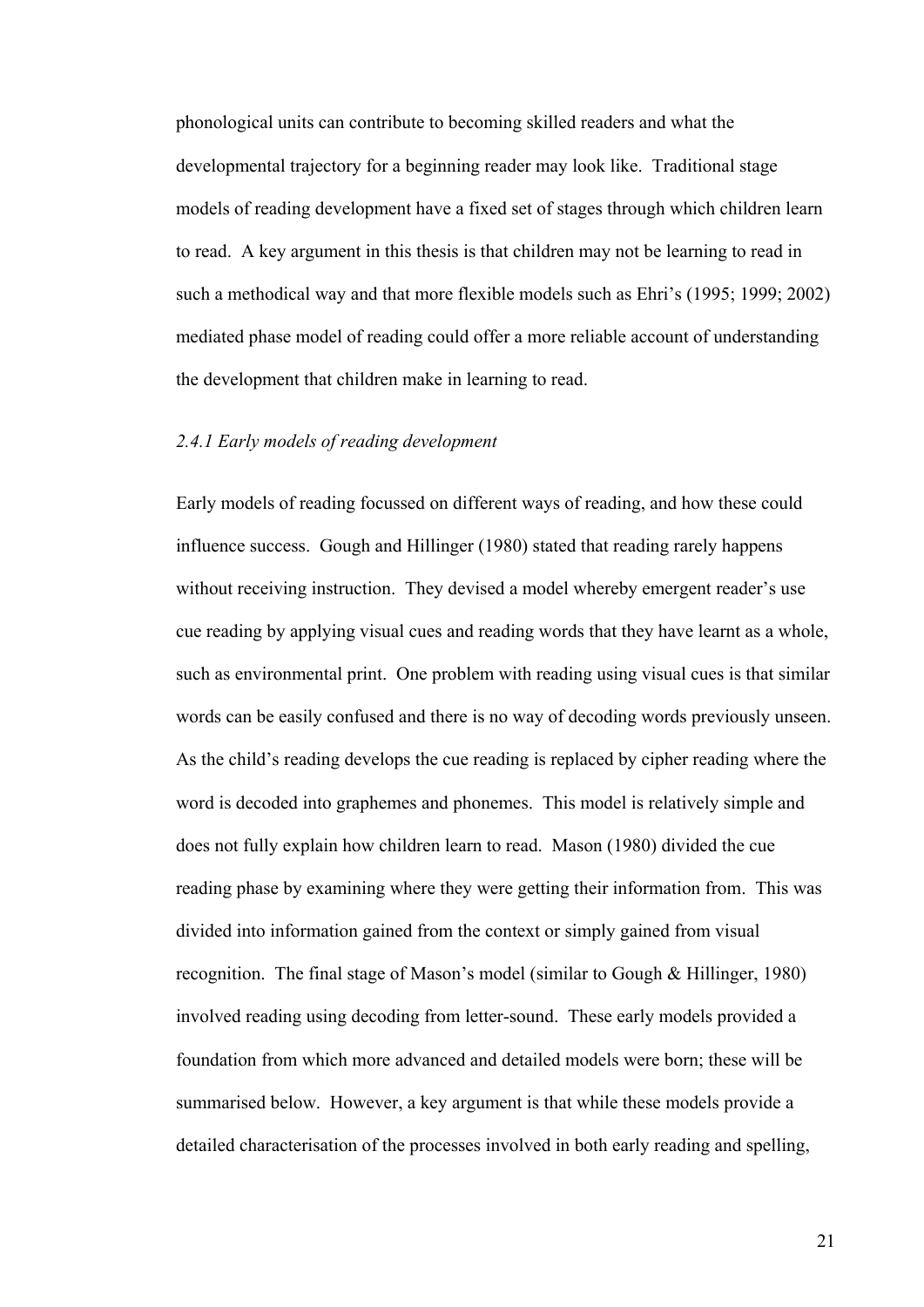more detailed analyses of the actual strategy choice are required to fully acknowledge the transition through these different stages fully.

## *2.4.2 The cognitive-development model of reading acquisition*

One of the earliest models of word reading stated that learning to read is a gradual process that occurs in a fixed invariant sequence of stages (c.f., Marsh, Friedman, Welch & Desberg, 1981). Marsh et al., (1981) proposed a four stage model of reading development based loosely on Piaget's original (1952) model of intellectual development. The first stage involved learning to read words via 'rote association' and guessing based on context. The child does not apply any phonological knowledge to the words at this stage, but can read words within a sentence. Stage two of the model sees the children using familiar words to guess the pronunciation of others. The authors term this 'discriminate net guessing' as the children are identifying enough information in the word to simply discriminate that word from similar words. At this stage they also begin to use the rhyme in the word. Stage three of reading development typically develops around the age of seven years old (Marsh et al., 1981). At this point the graphemephoneme correspondences are mapped and rules are applied to reading in order to 'decode' the words. The final stage of reading contains the most sophisticated strategies used in reading such as analogy. Marsh et al.'s model of reading development has been criticised as although there is observational evidence supporting many of the stages, there is no appreciation of early phonological awareness or speech skills.

The main issue with the cognitive-developmental model of reading development is that the stages lack both theoretical grounding and supporting evidence from longitudinal work. Stuart and Coltheart (1988) reviewed the evidence used to support each stage of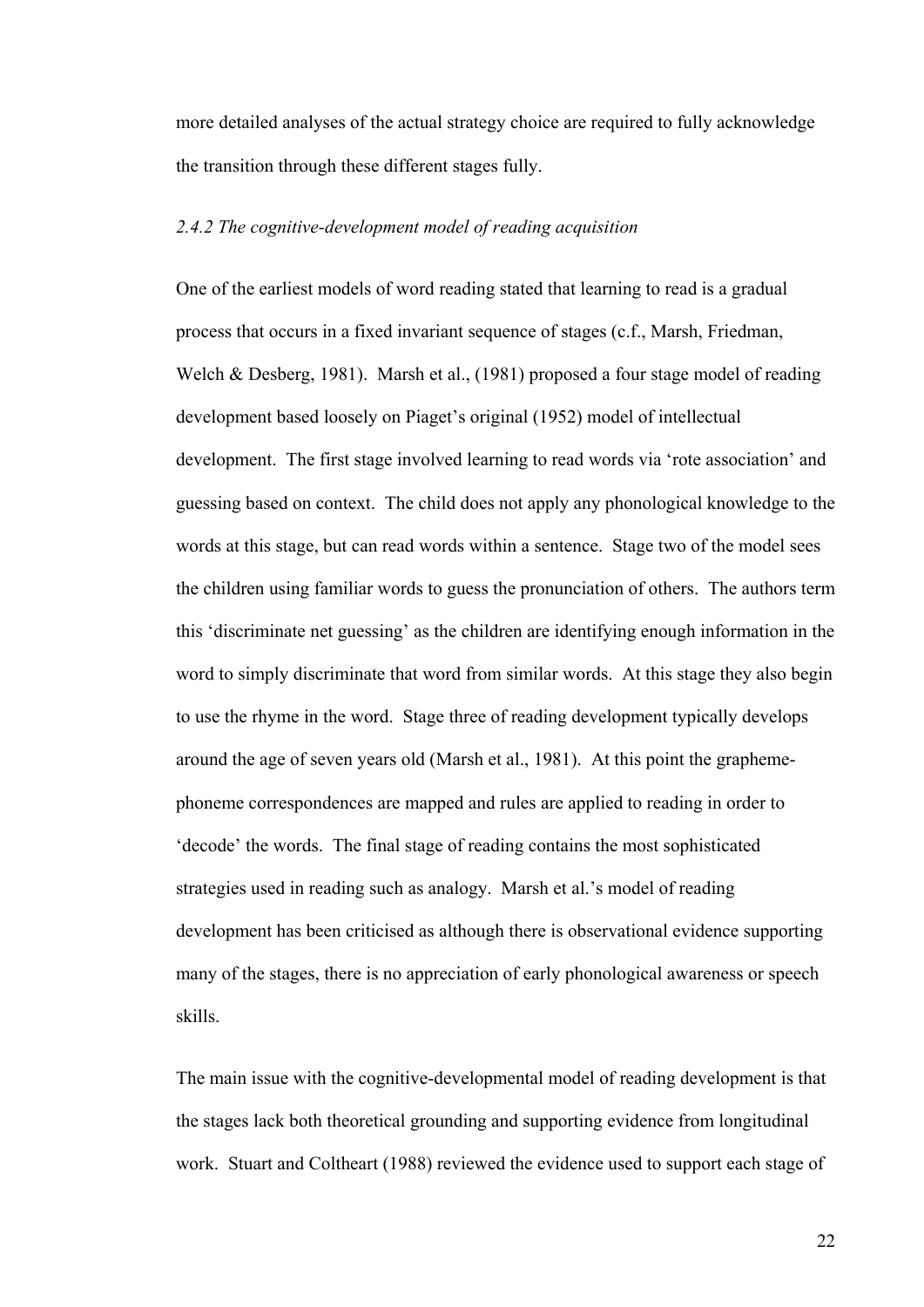the model and found that it was based on specific studies that were not longitudinal. For example the evidence for stage one of the model was provided by Weber (1970) who through an examination of errors found that children were making less contextual errors and therefore stated that the errors were in graphemic information. Marsh et al. (1981) suggest that the studies by Barr (1975) and Cohen (1975) show that phonological processing increases during reading development and cause the transition between stage two and three. However although these studies do show a steady development of phonological skills there is little examination of phonological processing in earlier or later stages. Stages three and four are supported by studies by Marsh et al. (1981) included in the same paper. The study used non-words in the place of nouns in a story. Some of the non-words were CVC regular and others could be read using an analogy strategy (large phonological units). The strategy that the child was using was decided using the pronunciation and not any verbal explanations that they may have provided. The results showed that the younger readers used substitution more regularly and that those in stage three could use analogy if required to. However, in stage four analogies were used much more easily. This is suggesting that children are initially using smaller phonological units to pronounce unfamiliar words and larger phonological units are being used later in reading development. These studies are methodologically flawed as they are simply examining the difference between complex and simple decoding by showing that simple decoding tasks are mastered earlier. Stuart and Coltheart (1988) state that whilst this is an intuitive finding, it is very simple and would be hard to find a child who could not complete a simple decoding task more successfully than a complex one. The final issue with this model is that there is no discussion about how skilled readers are able to retrieve orthographic representations automatically. Therefore it does not fully explain the extent of reading development.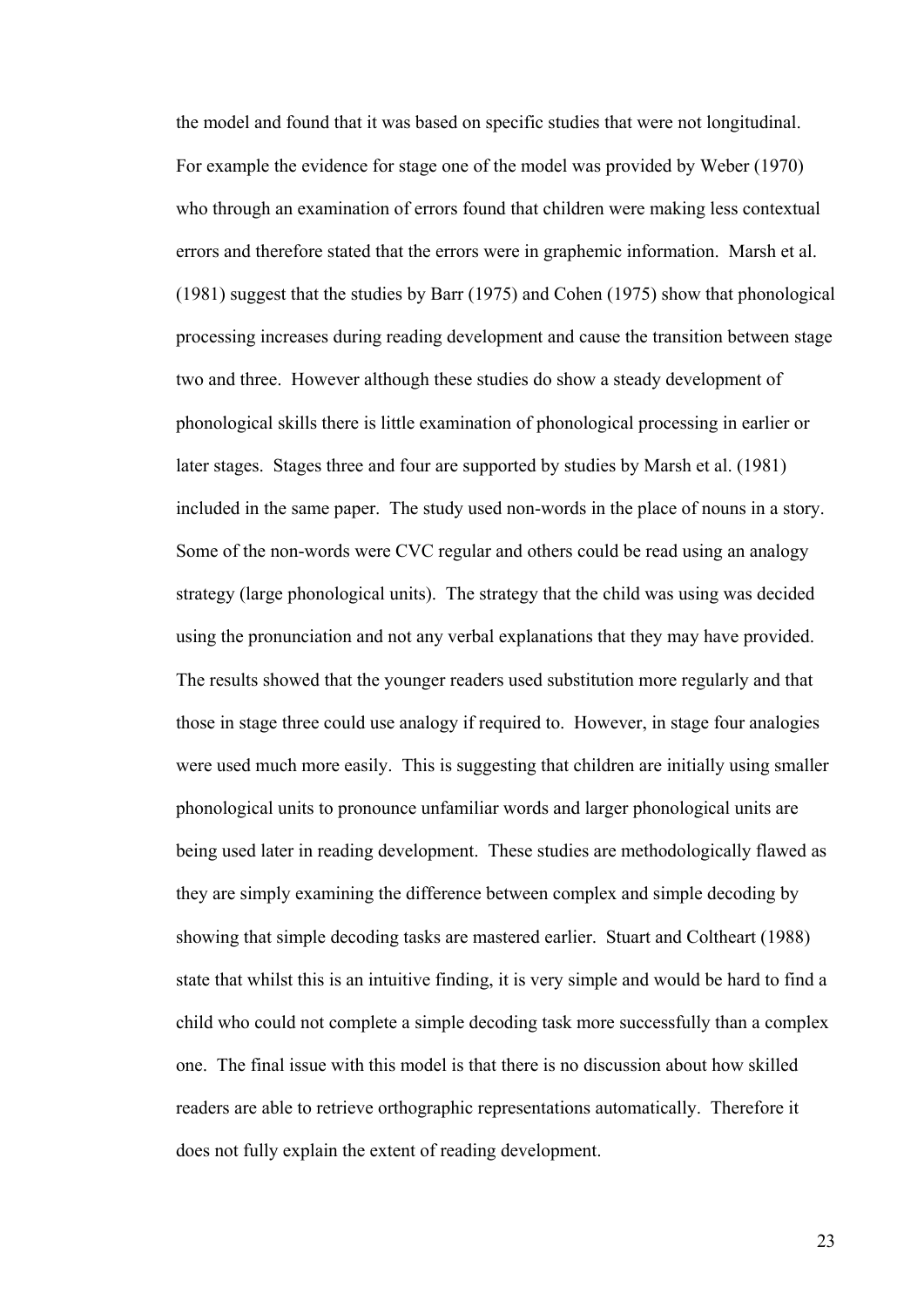The lack of longitudinal evidence means that there is little to support the idea that children progress through these stages in this order and the model does not accept that there may be individual differences in learning to read. Within English, given it has an irregular orthography, there could be word based individual differences due to the complexity of the GPC mappings in certain words. In order to further examine the processes that children go through in order to learn to read there is a need for longitudinal studies using the same children.

### *2.4.3 Stage models of reading acquisition*

Similar to cognitive-developmental models of reading acquisition, stage models offer a series of progressions in a fixed order through which the child's reading develops. Frith (1985) based her own model on the cognitive developmental theory by Marsh et al. (1981). The model identified by Frith is speculative, as it is based on the observational research used by Marsh et al. (1981). This model changes the four stages of the cognitive developmental model into three phases; the logographic, alphabetic and orthographic. Within the logographic phase of reading children read words as a whole if they are familiar, however, they will often refuse to read unfamiliar words as they do not possess the decoding skills to start to break the word down. This phase corresponds with the first two stages of the Marsh et al. (1981) model. Powell, Plaut and Funnell (2006) found further support for Frith's (1985) logographic phase of development. The results of their behavioural study showed that at the first time of testing the children read words better than non-words as the children are most likely recognising words as a whole unit and learning the shapes. Frith identified the next stage as the alphabetic phase within which the readers begin to decode by applying grapheme-phoneme correspondences. In the final phase, the orthographic phase, words are read straight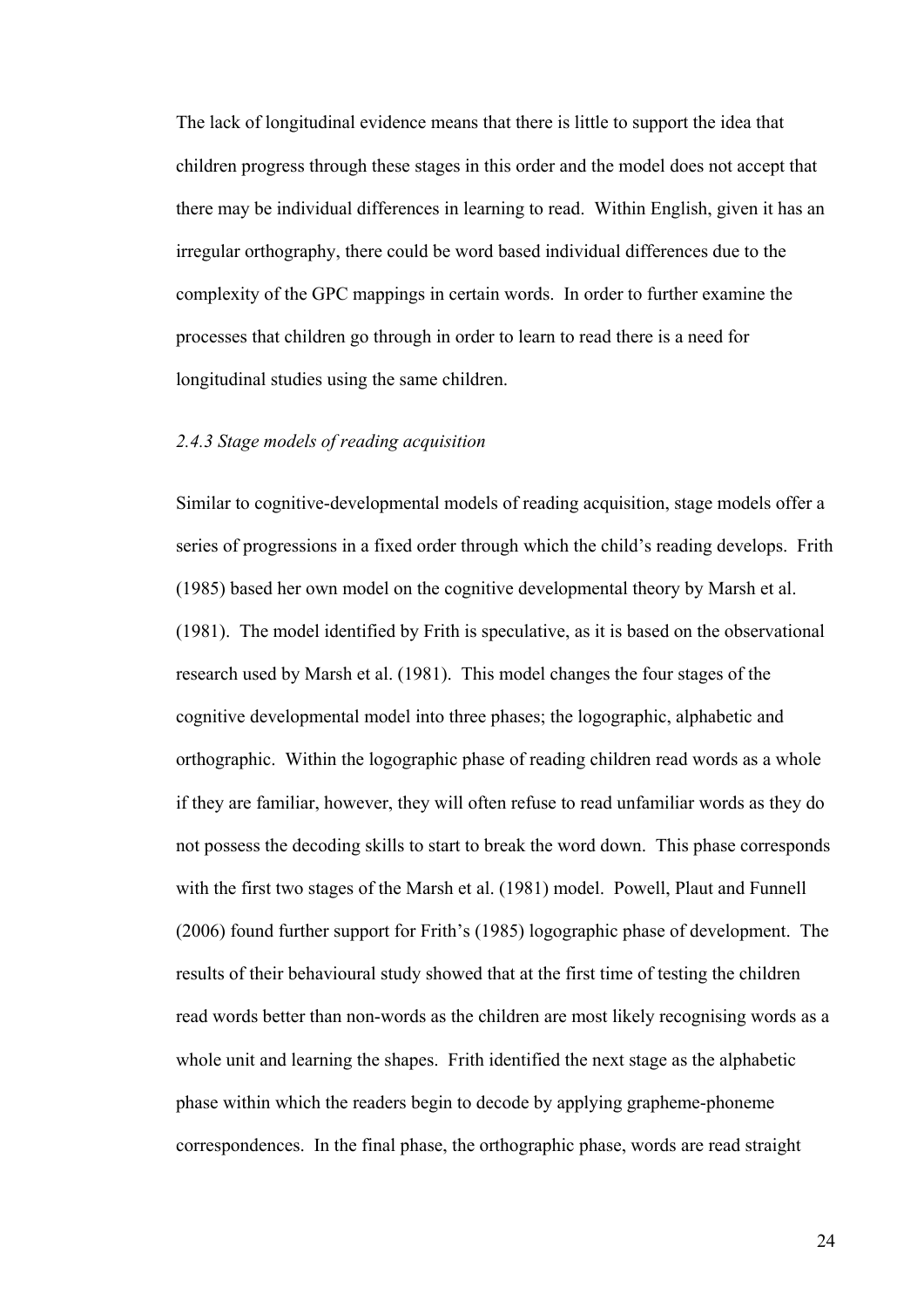from their orthographic units and do not involve phonological decoding. The final strategy to be acquired is analogy (as in the Marsh et al., 1981 model). The strategies in Frith's model develop sequentially with the earlier strategies forming pre-requisites for the next stage of development. However, pre-learnt strategies are not lost and the children are still able to return to that strategy. Previously applied strategies may require some retraining; this is described as 'merging' (Frith, 1985).

Stuart and Coltheart (1988) looked at models of reading acquisition in order to establish the model of best fit. They found some criticisms of Frith's model. One of the problems is the way in which 'grapheme' is interpreted, as Frith appears to be describing a grapheme as a single letter, not a unit. Perhaps therefore Frith's alphabetic phase is covering letter to sound correspondences instead of grapheme to phoneme. There is no mention of how children are able to transfer letters into sounds and no mention of how they decode the words in Frith's model. Another criticism of Frith's model, highlighted by Stuart and Coltheart (1988), is that the orthographic phase of reading is vague and there is limited description of how this varies from the logographic.

As Frith's model was based on the cognitive-developmental theory (Marsh et al., 1981) it is not surprising that the stages and ways of moving between stages are very similar. Therefore, this model does not take into account that children can concurrently use more than one strategy to assist them in reading. This model also fails to take account of contextual information as well as early phonological knowledge and as Frith acknowledges that the model is purely speculative then it does not appear to be providing an accurate representation of early reading acquisition.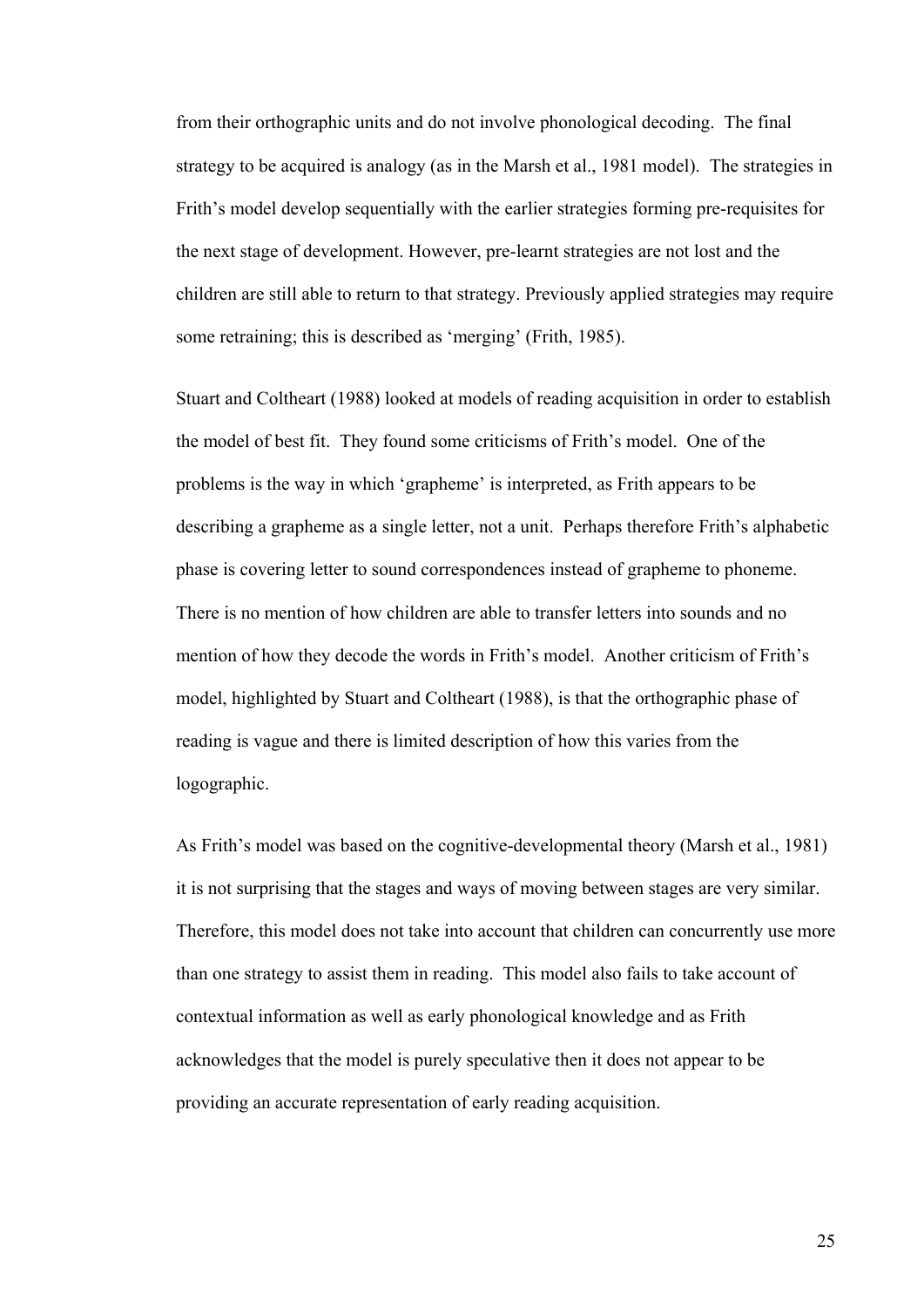### *2.4.4 Seymour's model of reading acquisition*

A more focussed and better articulated model of reading acquisition is that of Seymour and MacGregor (1984) which is built on the findings by Marsh et al. (1981) to conceptualise the progress that children make in learning to read. This model has three stages which are broad and at times the reader may be classified as being partially in two stages, as the model has a little more flexibility. The stages in the model are labelled as Frith's (1985) model which are the logographic, alphabetic and orthographic stages. However the achievements in reading and the development of strategies within these phases are different. The first stage involves reading using a limited sight vocabulary and like the other models visual cues are relied upon. The next phase involves learning how letter-sound correspondences inform reading and this forms the alphabetic phase. The final phase is the most important as it sees the orthographic information being internalised with an appreciation for analogy and spelling occurring in this stage. This model has been described as a dual lexicon as the logographic and orthographic lexicons are essential and Seymour describes these elements as becoming permanent parts of the reading system.

Seymour (1990; 1997; 1999; Seymour & Duncan, 2001) developed the dual foundation model based on previous developmental theories and incorporating research into these stages of reading. Seymour and Elder (1986) monitored in detail the emergent reading patterns of school children and found support for Frith's logographic stage of reading as the children were able to read words they were familiar with, but were not able to decode novel words. However, Stuart and Coltheart (1988) criticised the work as there were no direct measures of phonological awareness. Seymour and Elder report that their test school used a whole-word method of teaching reading and therefore the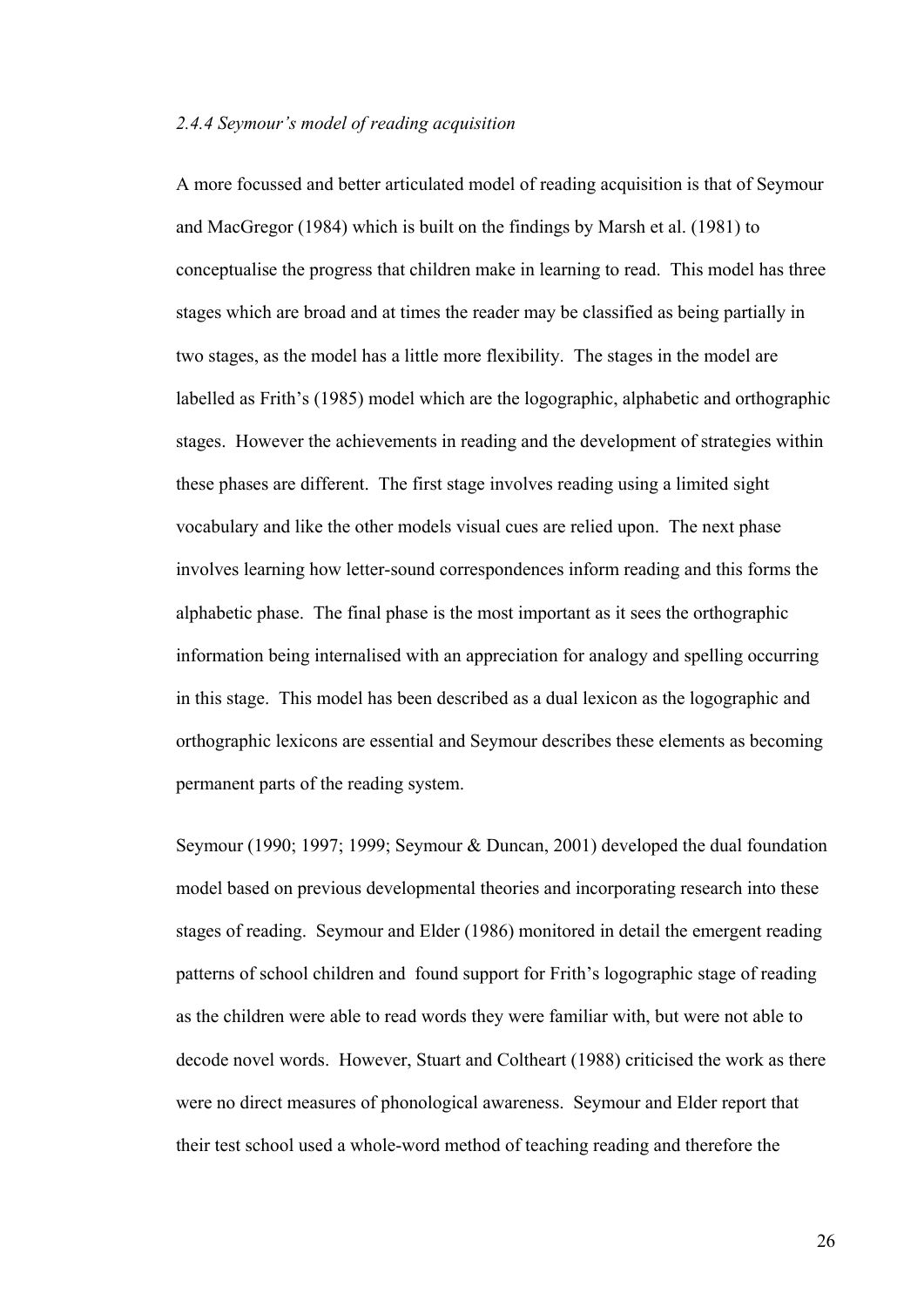children were not taught to use phonology. Another study by Seymour and Evans (1992) used a school teaching mixed methods to assess reading development (including phonics and whole-word teaching). They found that the children were able to use both logographic ways of reading (using visual cues and learning words as a whole unit) as well as reading through phonics (the phonological information).

The model developed by Seymour (1999) as Frith (1985) and Ehri (1992) is based on the assumption that to be able to learn to read children will need to have linguistic awareness as well as orthographic awareness and that there are also two key foundation processes, the logographic and alphabetic. The first phase called 'phase zero' captures readers' early linguistic awareness, often described as pre-literacy. This has been categorised as being in two parts; epilinguistic awareness (identification of a sound) and metalinguistic awareness (the ability to manipulate and delete phonemes). The studies have suggested that pre-literate learners only have epilinguistic awareness and are not able to fully manipulate sounds. Duncan and Seymour (2000) found that specific training on rhymes with pre-literate readers assisted in the development of understanding rhymes within words, but did not predict later reading ability. Furthermore a path analysis suggested that the only predictor of later reading skill was having knowledge of some letters at pre-school.

The 'phase one, foundation literacy' is a critical stage in the acquisition of letter-sound correspondences. Within this phase children also develop the key foundations for reading; an alphabetic knowledge and an orthographic knowledge. Within English this phase of learning can take up to two years as the deep orthography means that both the logographic and the alphabetic must be learnt at the same time, but they involve very different aspects of learning. Phases two and three, orthographic and morphographic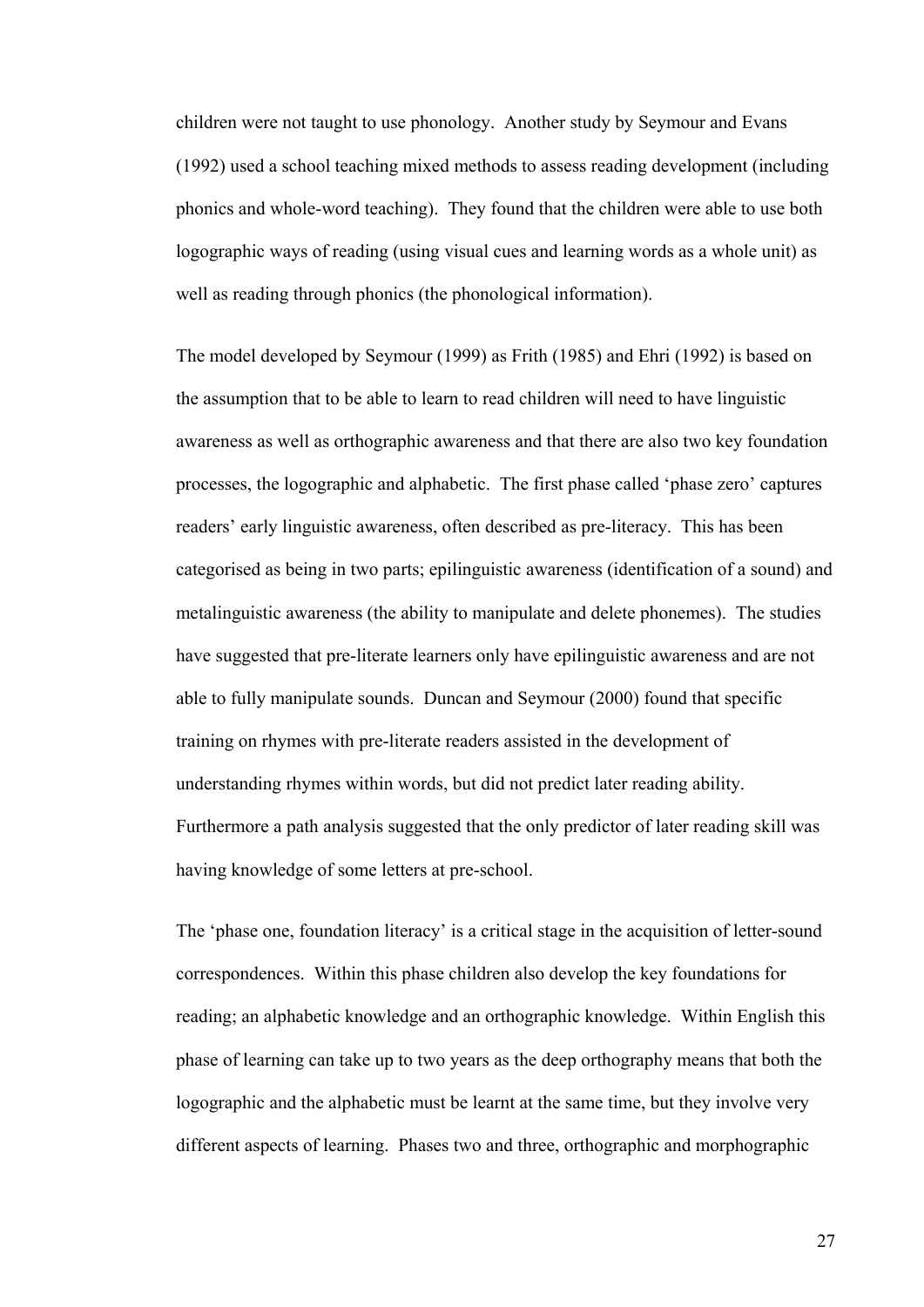literacy occurs after the foundation literacy phase. Within this phase metalinguistic abilities are mastered such as an understanding of phonological units and onset-rime. Duncan, Seymour and Hill (2000) found that when presenting non-words containing rime units used in real words, the frequency of the rime in real words had a significant impact on whether they were able to read it. They also found that children's ability to apply to use analogy was linked directly to reading age and that those showing a reading age of above 7.5 years were more skilled at using analogy.

Seymour's model (1999) revealed a similar pattern of reading development to Marsh et al. (1981) and Frith's (1985) models, however the author states that stages do not require a pre-requisite as seen in the other models. The present model of reading development is based on building up a set of key skills required for reading. The author also discusses how the model is adapted to suit both deep and shallow orthographies as there is consideration of both the lexical and non-lexical skills. It is important that models of reading development are adapted to suit a deep orthography as a phonological strategy does not always guarantee a correct pronunciation.

Stuart and Coltheart (1988) argue that earlier stage models of reading acquisition have very little understanding of phonological knowledge and assume that all children are using the same route to learning to read. They reject the logographic phase of learning to read arguing that reading happens in two phases; partially orthographic with a limited knowledge of phonology and complete orthographic which emerges when their phonological skills are more advanced. Perhaps children are actually using different routes depending on their ability and they may start reading at a different level in comparison to other readers. Based on this assumption then stage models of reading are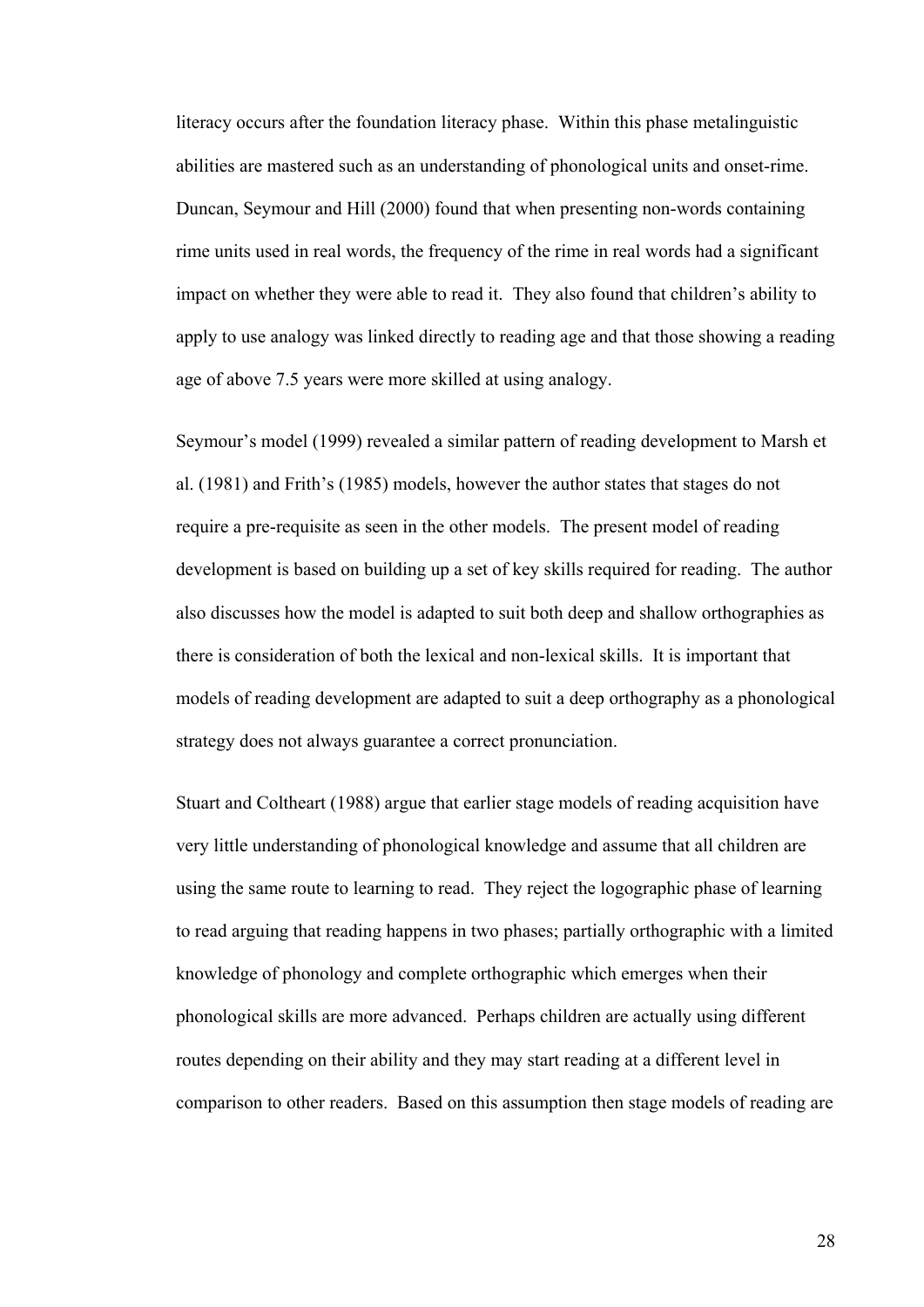too restrictive and a more flexible design is needed to reflect children's early word reading.

## *2.4.5 Mediated phase model of reading development*

It has been argued that the prior models of early word reading (c.f., Marsh et al., 1981; Frith, 1985; Seymour & McGregor, 1984) are based on the identification of distinct and qualitatively fixed stages of word reading that do not allow for the flexibility of processes involved in learning to read. However a more valid model of reading is Ehri's phase model of early reading development (1995; 1999; 2002) which acknowledges both flexibility and variability in the types of approaches that many children make in the early stages of word reading. It also emphasises the importance of sight word reading through all phases of reading, not just in skilled reading. Ehri (1991) identified four different phases of word reading characteristic of beginning readers. For unfamiliar words these were using (a) explicit phonological decoding, (b) applying GPC rules (c) the use of larger phonological units (e.g., analogies and morphological rules) and (d) the ability to predict words from those already stored in memory (indicative of sight word reading). Ehri highlights that the goal is to become a skilled reader and that the best way to achieve this is being able to read words by sight. Sight word reading is the most efficient strategy to read familiar words. In effective sight word reading the word can be read as fast as a single digit (Ehri, 1999). By reading words by sight we no longer need to attend to the phonological properties of the word and therefore can concentrate on the meaning and understanding. Sight word reading is therefore a key faculty for skilled reading. In order to read words by sight Reitsma (1983) found that exposure to the word just four times was enough to familiarise and store the word.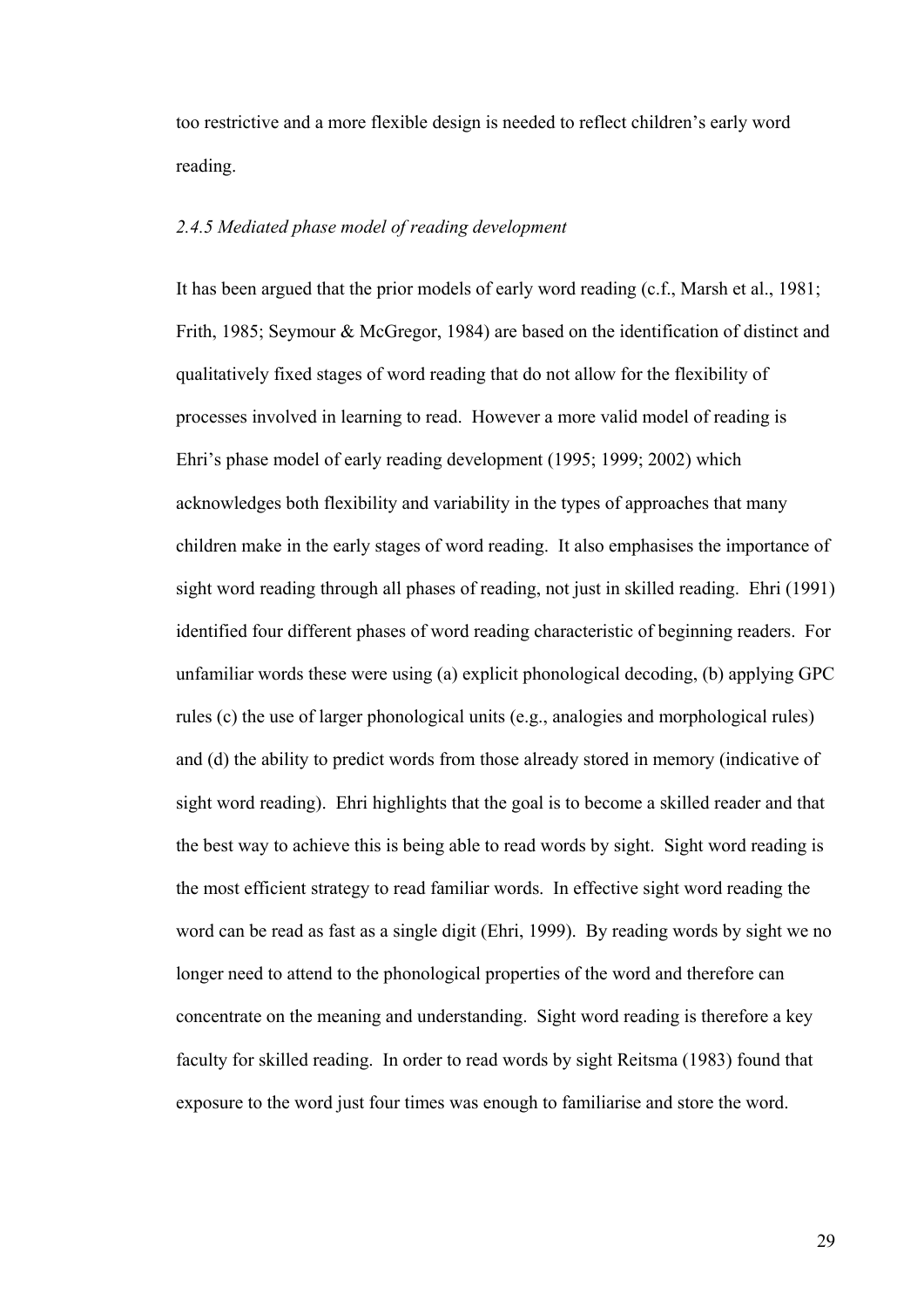Share (2004) found that in a sample of Israeli third graders the majority were able to recall words after being exposed to the word once.

Many studies have provided evidence that sight word reading is used for pronouncing familiar words. Ehri and Wilce (1983) tested latencies on reading familiar words, CVC non-words and single digits. The results showed that the familiar words were read much faster than the non-words. This shows that sight reading is the fastest and most efficient strategy for reading familiar words. The second experiment looked at the latencies for less-skilled readers to learn to unitise the words. The results found that children were less accurate in decoding non-words and remembered the real words more efficiently even after practice with the non-words.

The stroop effect has also been used as a tool to identify the use of sight word reading as a strategy. Guttentag and Haith (1978) showed that children at the end of the first grade can show signs of sight word reading on a stroop task when asked to ignore the written word and just attend to the visual stimulus (for example a picture of a 'chair' with the written word 'dog'). Children in late first grade often attended to the irrelevant words automatically (confusing the response), in contrast it was found that children at the start of the first grade showed little interference from irrelevant written words. This suggests that as little as seven months of reading instruction can cause sight word reading to appear in familiar words in first graders. Ehri and Wilce (1979) also used the Stroop task in order to identify sight-word reading. They developed a word recognition model with three phases of reading development based on LaBerge and Samuels (1974). Their model suggested that phase one involved words going from unfamiliar to familiar using component letters and identifying the sounds. Phase two sees familiar words being automatically recognised without being specifically processed and in phase three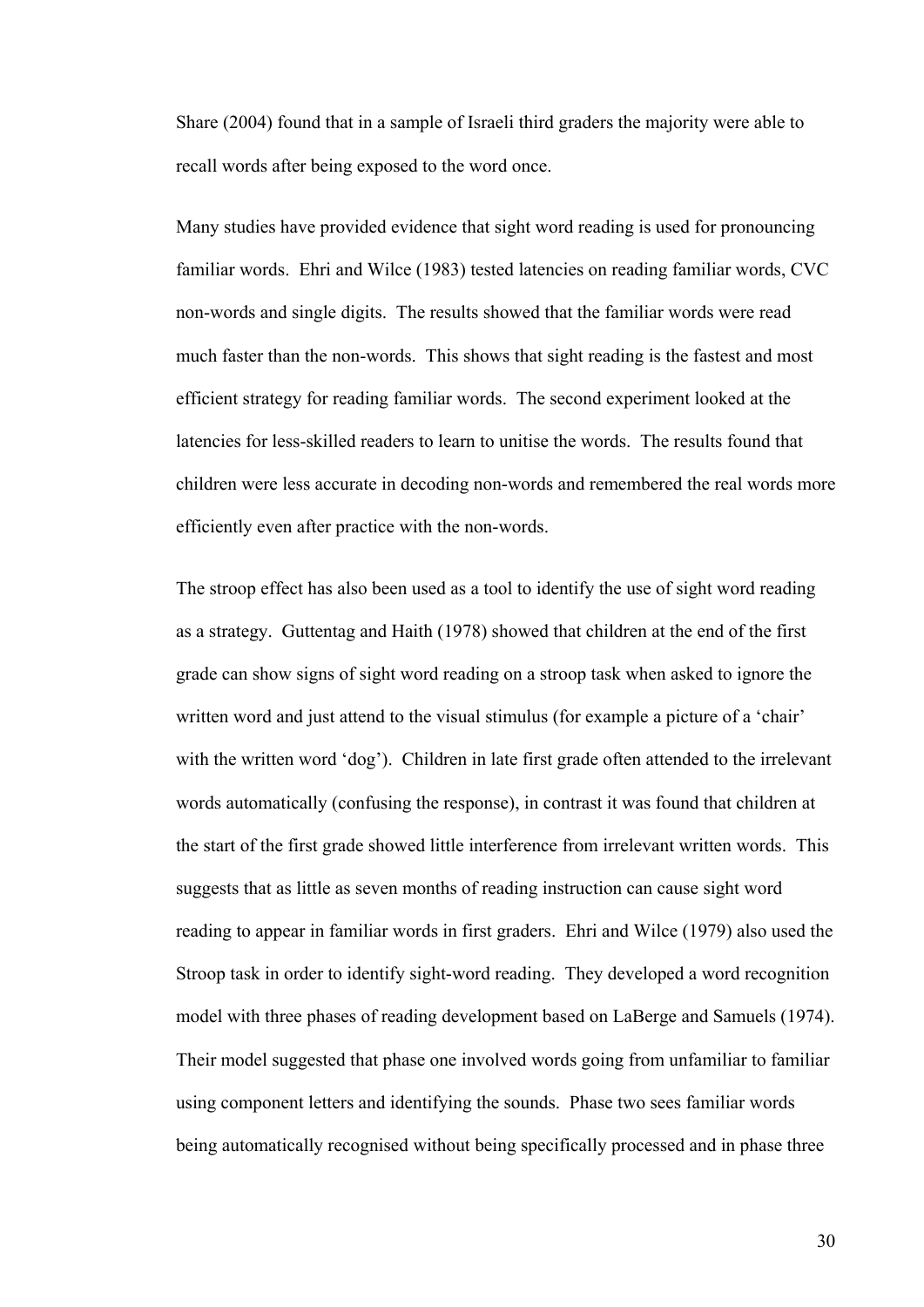the speed of reading the words increases. In order to test their theory they used first and second graders and used a Stroop task. They trained the children to recognise the distracter words and then measured the interference that they caused. The prediction was that the word training would increase the interference by the words. They found that the children who were unfamiliar with the distracters at the start learnt to recognise them and in the post-test they found that there was a strong inference by the distracter words. However, there was an unexpected finding for children who were familiar with the words at pre-test. These children simply learnt to read the words faster, which had the effect of decreasing the interference. This is due to less attention needing to be paid to the word for recognition and also a reduction in time to process the word. This means that the children trained to read the word faster could attend to it quicker and then attend to the picture, thus not impacting on the task. These results were explained as occurring because the children who were less familiar with the words at the pre-test had learnt the words and in post-test they were not attending to them. However, those who simply became faster at recognising the words showed less interference as the delay by the distracters was less as they recognised them faster. Ehri and Wilce (1979) said that this displayed evidence that there was a difference between phase two and phase three in their word recognition model.

However, applying sight word reading is not necessarily a conscious decision unlike applying other strategies such as analogising, decoding or predicting word pronunciations. Ehri (1999) developed the mediated phase model which places readers into categories depending on their development, but unlike a stage model the readers do not have to complete one phase before using another method of reading. The phases also provide an indication about the different strategies used in reading and spelling. As it is a phase model, readers can regress to an earlier phase if the stimulus merits it and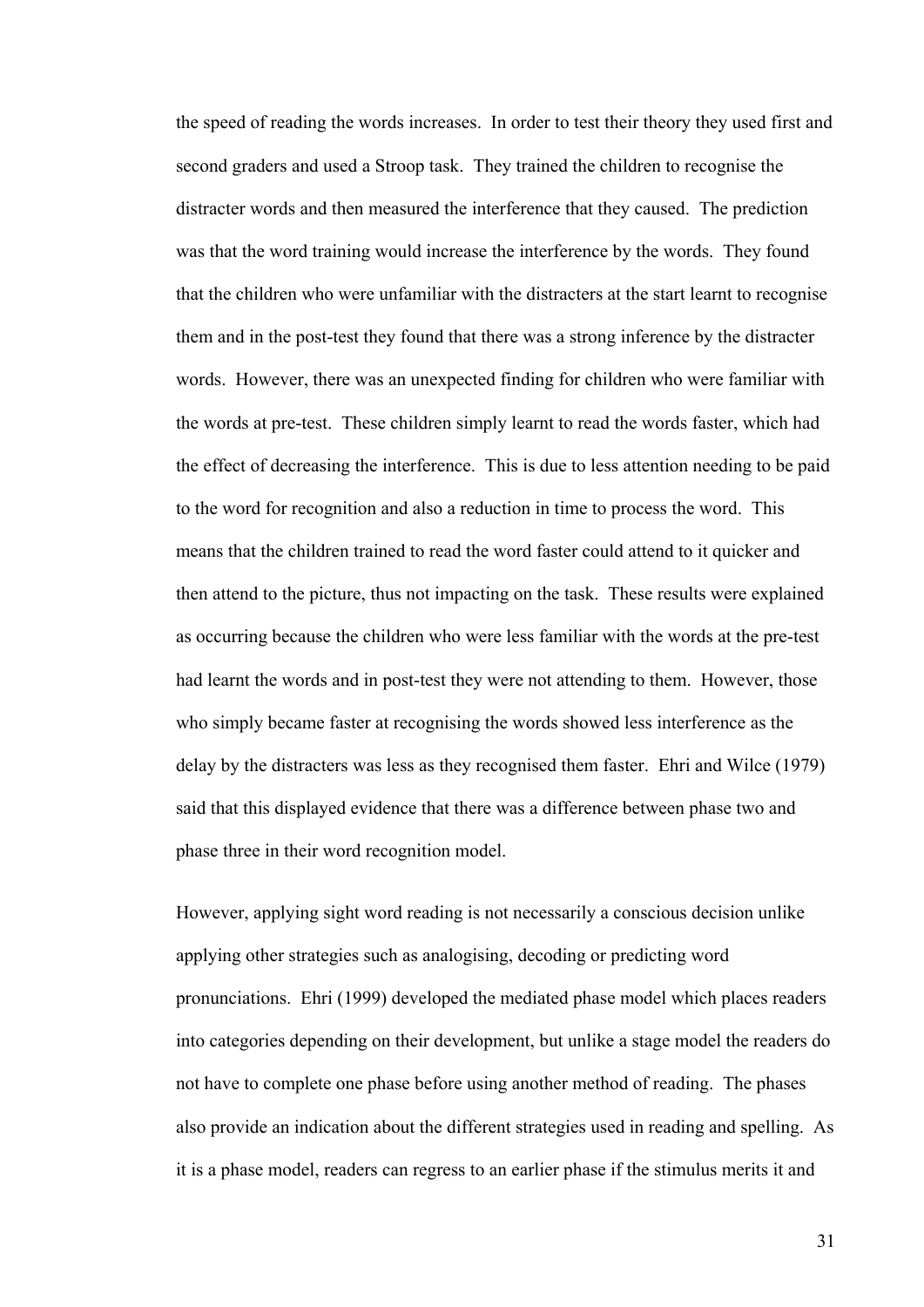each phase does not require a pre-requisite before progression. Ehri (1999) states that these phases are very important in an educational setting as they can assist in recognising 'poor' readers and diagnosing reading difficulties at an early age.

The first phase in reading acquisition is the pre-alphabetic phase. This sees readers recognising words and 'reading' them based on the shape of the word and using visual cues. During this phase it may be pictures in story books or colours that assist them in reading and recognizing words. Masonheimer, Drum and Ehri (1984) changed letters in commonly recognised environmental print such as famous trade marks and asked the children if they could find an error with the writing. They found that most children did not pick up on the change even though they had been warned there could be an error. This is showing that the children are attending to the visual cues, such as the colour and shape of the word, and not the individual letters. However the criticism with this study is that visual cues are perhaps also used by older readers for recognition of environmental print, even though other strategies are available to them. This effect therefore could be created by the type of task as the environmental print may be read using another route.

Evidence for this phase is provided by Bloodgood (1999). This study examined which letters children in the pre-alphabetic phase were able to recognise. Using three to five year olds the study found that even though they could read hardly any of the primer words they were able to recognise their own names and some names of their classmates. When asked how they recognised their name, many said they knew the first letter. Trainman and Broderick (1998) also found that many pre-alphabetic readers were able to write their names, but they could not name the letters individually. This suggests that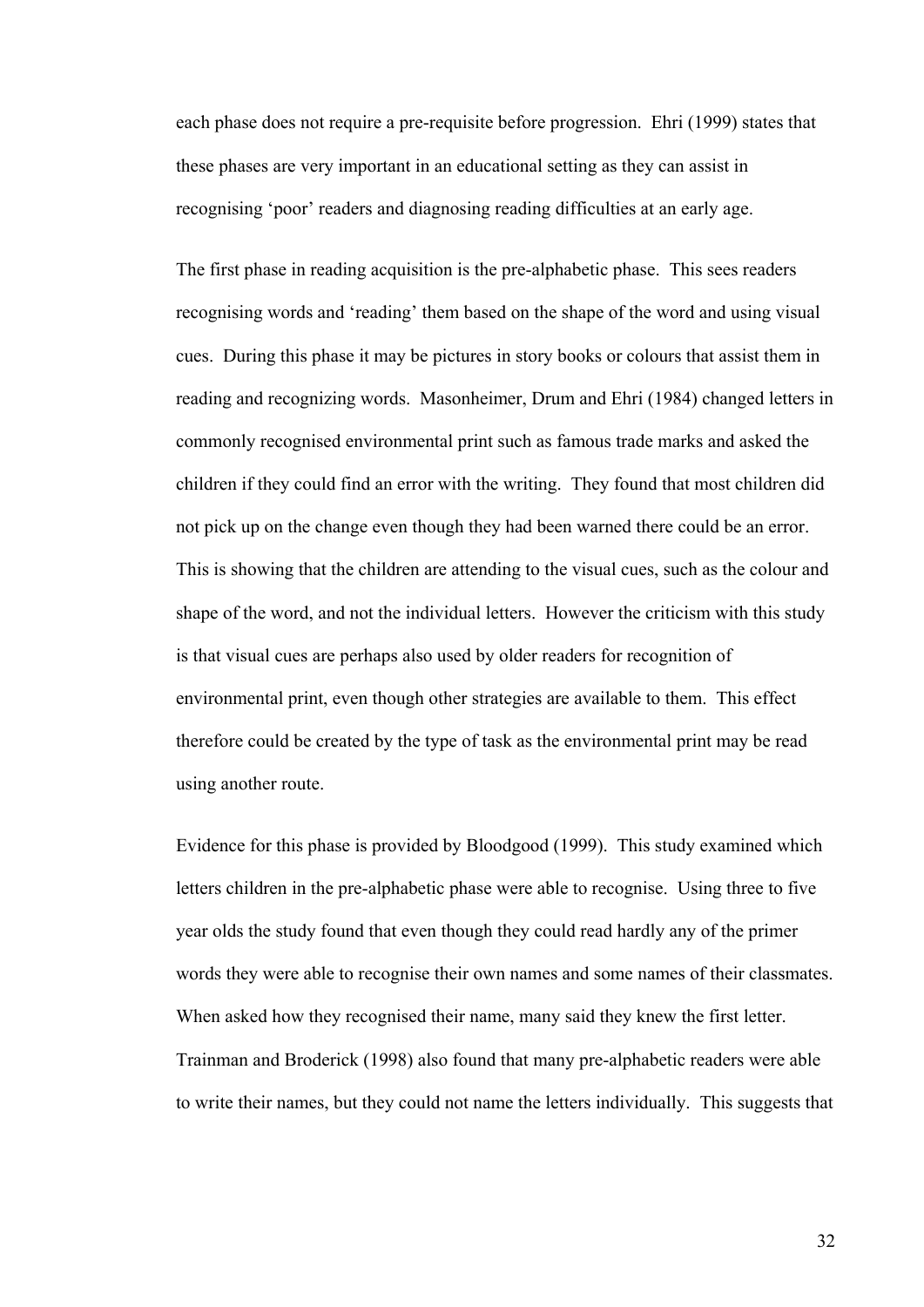children are using perceptual memory rather than an understanding of the meaning of a letter shape.

 It may appear at this phase that children are able to sight read words, however they do not actually understand the relation between the graphemes and phonemes and therefore are only recognising the shape of the word. Semantic priming is also used as a method of reading in the pre-alphabetic phase. Children are often able to predict words based on the context and errors made will often be context specific, such as reading 'apple' as 'orange'. As the children in this phase have limited or no knowledge of the alphabet system they are unable to decode words and therefore have no way of understanding novel words.

The partial alphabetic stage is a more advanced way of reading than the pre-alphabetic phase as it involves a new understanding of the alphabet and some phonological knowledge. In this phase children begin to use the sounds of the letters and develop grapheme to phoneme correspondences (GPC rules). Readers use a few of the letters in a word to decode, this means that words with similar structures can be confused and prediction is still used as a strategy for unknown words. Savage, Stuart and Hill (2001) found that the first and last letters are used to recognise words in this phase and therefore common errors in reading are mistaking words with the same initial and final letters. Common phonemes in familiar words are committed to memory and are retrieved easily.

Evidence that the pre-alphabetic and partial-alphabetic phases are distinguishable comes from Ehri and Wilce (1985). Using nonsense spellings for real words they assessed the children's ability to memorise them. There were two different types of spelling; one was based on letters that visually looked unusual and one was based on the phonetic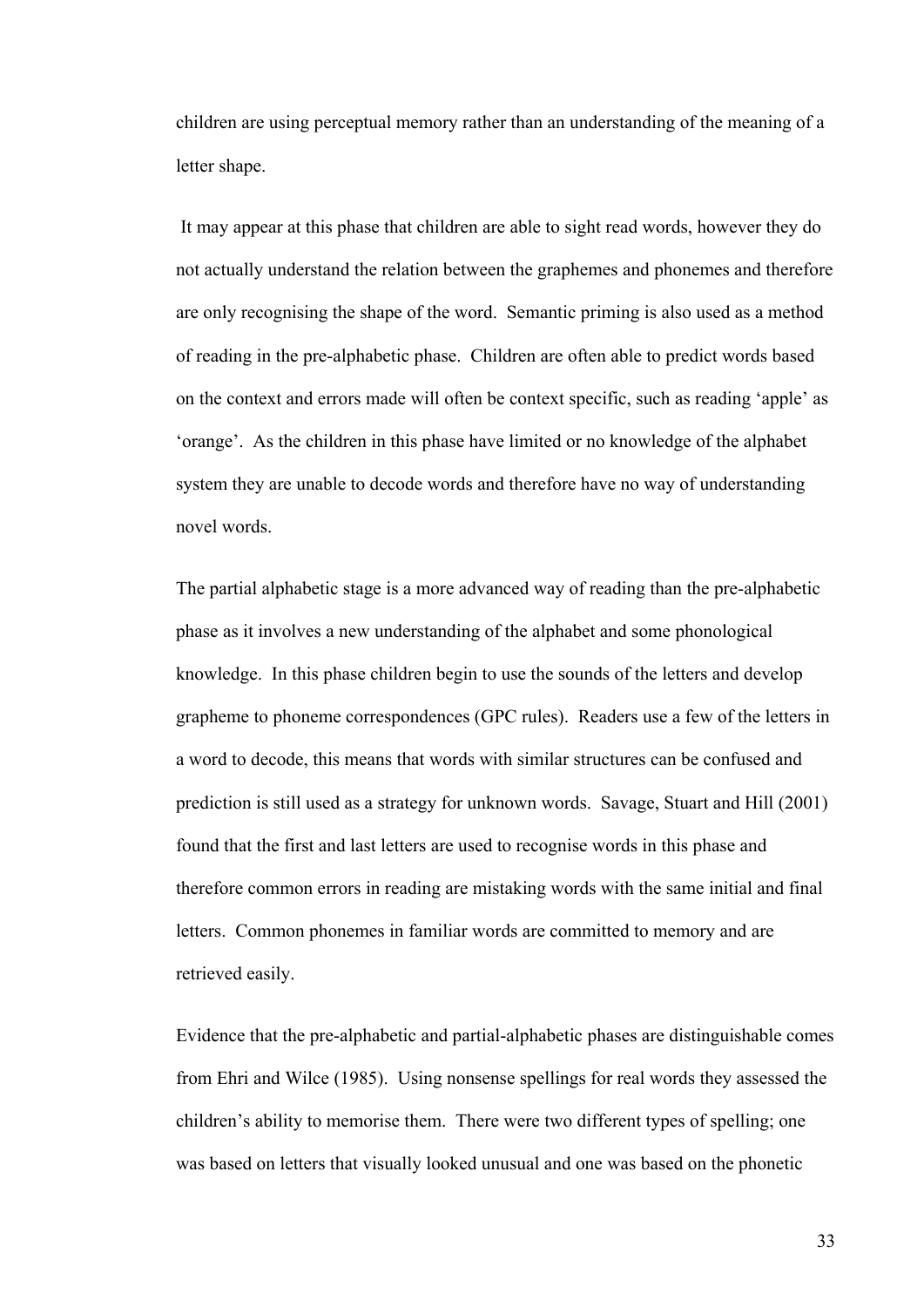sounds. The results showed that pre-alphabetic readers were able to remember the visual spellings much better than the phonetic and the partial-alphabetic readers (who now had phonological knowledge) were able to better recall the phonetic spellings. Similarly Roberts (2003) experimentally manipulated preschoolers' letter name knowledge. The results showed that those with a good understanding of the alphabet and the letter names were better equipped to apply phonology in decoding. Byrne and Fielding-Barnsley (1989; 1990) investigated the training required to take a child into the partial-alphabetic phase of reading. They found that knowledge of phonological units was important and that children need to be taught how to segment initial sounds. During this phase readers are able to decode simple and familiar words using GPC rules, however complex non-words are still really difficult.

The partial-alphabetic phase is characterised by the emerging use of phonological information, however sight word reading is the most efficient strategy and therefore familiar words will be read via this strategy. Barron and Baron (1977) found that even children as young as first grade could learn to sight read familiar words without having to use the phonological properties of the word to decode it. They applied two tasks; one using a rhyming task (e.g. a picture of a broom and the word 'room') and a meaning task (e.g. a picture of an orange and the word 'apple'). The children were asked to decide which pairs went together whilst completing an interference task (repeating the word 'double' aloud to interfere with vocalisation). The results found that the interference task had an impact on matching up the pairs that were connected phonologically (the rhyme task), but not the context-linked pairs. This supports the view that familiar words can be read from sight at an early age, if they have been familiarised.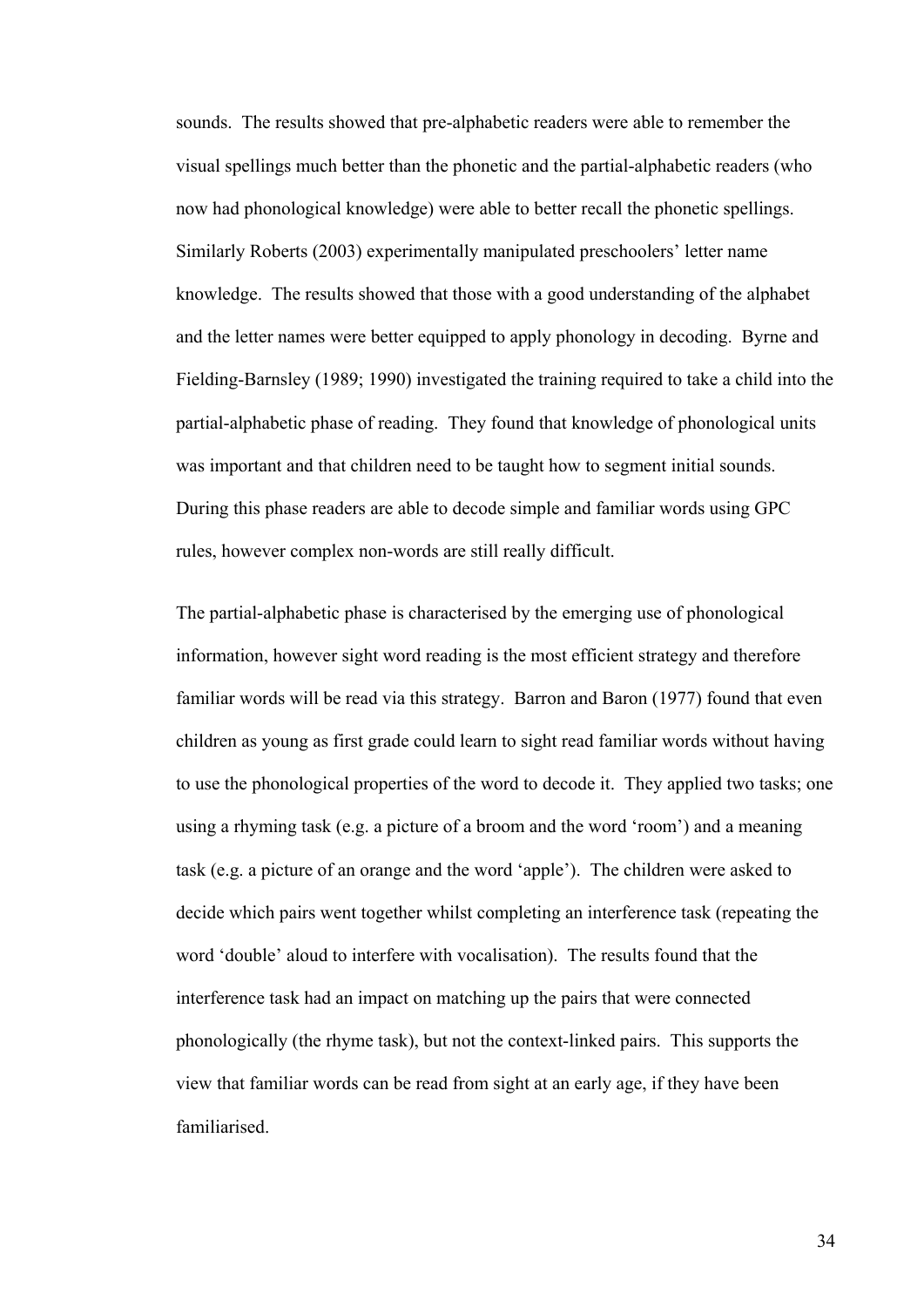When the children have a full knowledge of the alphabet and more advanced phonological knowledge, they enter a phase where they read by forming connections between familiar letters and producing completed sounds. In this phase non-word reading ability is good because decoding is possible using GPC rules. Sight word reading is used extensively during the full-alphabetic phase for familiar words and if a word is unknown there is now a bank of strategies to call upon. Ehri and Wilce (1987) experimentally examined readers at both the partial (the phonetic-cue readers) and full alphabetic phases of reading (the cipher readers). The readers were matched and then they were placed into one of two groups. One group received training to learn to decode non-words over  $5 - 11$  sessions with each session lasting 20 minutes. The other group were simply given instruction in the GPC mappings and practiced these for  $2 - 3$ sessions. When tested at the end of the study the partial-alphabetic readers were still unable to read most of the words in the task, however the full-alphabetic readers could read most of the words. The partial-alphabetic readers also made many errors in reading by confusing similarly spelled words.

Finally, the consolidated alphabetic phase begins during the full alphabetic phase and continues with a greater understanding of phonology and by storing shared strings of letters to memory, i.e. 'tion' and 'ing'. During this final phase the process of accessing words is much faster and sight word reading is the most effective strategy for reading words that have been seen before. A new strategy that becomes available in the final consolidated alphabetic phase is the use of analogy to decode and pronounce a novel word. Ehri (1995) cites support for the consolidated alphabetic phase from a study by Ehri and Robbins (1992) using first graders with some decoding skills. There were two conditions; one where the students were taught a set of words and a set of analogous words and one where they were taught a set of words and a set with similar sounds. The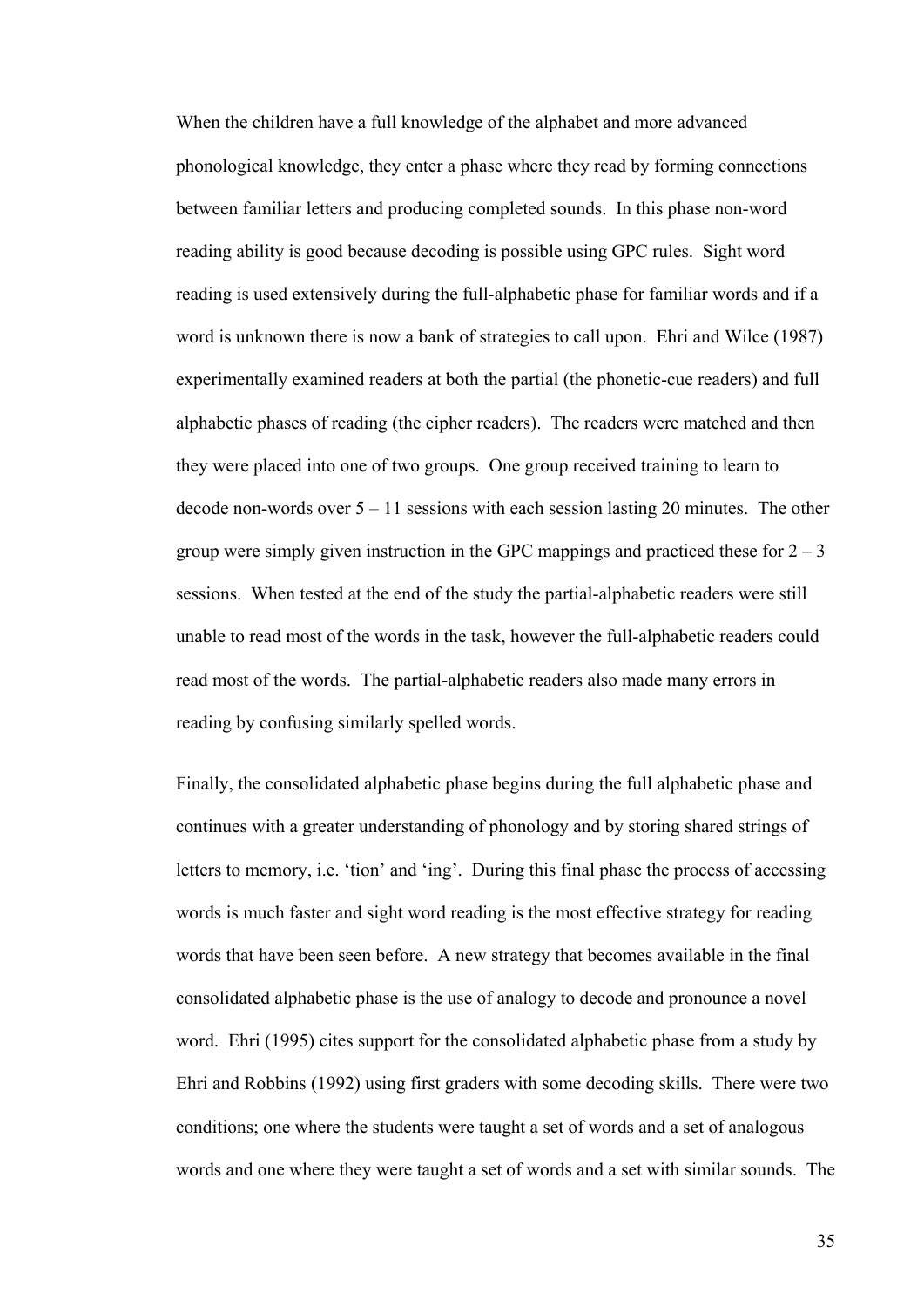first group were able to learn to read the analogous words faster than the second group could learn their word lists as the shared letter patterns in the analogous words made it easier to learn.

In this phase all types of words should be available for decoding using a specific strategy. In terms of non-words the readers are able to use the phonological knowledge to map the graphemes to phonemes or apply analogy using word that is familiar to them. Skilled readers would typically read exception words via sight word reading (retrieval) due to the complexity of the GPC mappings in these words. Therefore the application of a phonological strategy does not necessarily guarantee success.

Ehri's (1995; 1999; 2002) phases of development better reflect the fact that children can vary in the way they are reading different words and allows for movement through these different phases over time. The overall goal in Ehri's model is to achieve sight word reading, which is not only the fastest way of reading, but it is also vitally important in English as decoding errors are likely to occur in many irregularly spelled exception words. When examining whether sight word reading happens in more transparent orthographies, Defior, Cary and Martos (2002) and Wimmer and Goswami (1994) found that German, Spanish and Portuguese readers also apply sight word reading even though decoding would work equally well on all words due to the shallow orthography of these languages, as it is simply more efficient. This suggests that by committing familiar words to memory not only are you able to read faster, but you are able to read the text for the meaning in the appropriate context (Ehri, 2005). Within Ehri's phase model familiar words will predominantly be read using sight word reading, however unfamiliar words will be analysed using different strategies. The strategies used to decode novel words can vary depending on the phase of development and therefore an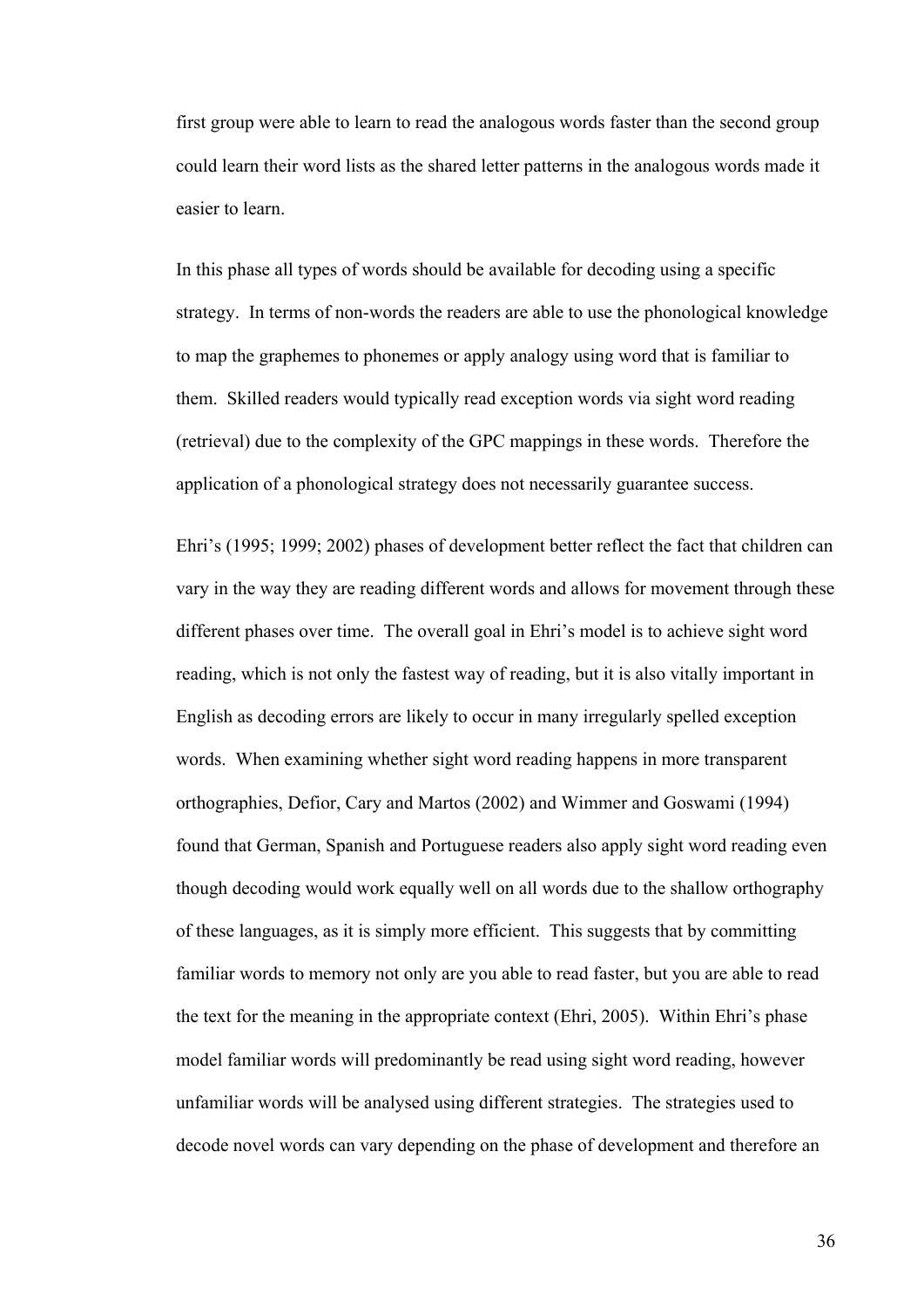analysis of reading strategy use can place readers into certain categories of the mediated phase model.

One criticism is that the evidence supplied for the consolidated alphabetic phase uses first graders and therefore this is suggesting that the final stage of reading can be achieved at a very early age (Beech, 2005). Beech suggests that this does not reflect true reading development which can continue into adulthood. However Ehri (1999) has argued that the phases are very flexible and perhaps the readers may achieve the consolidated alphabetic phase for shorter words, but still need to use an earlier phase for decoding longer and less familiar words.

In summary Ehri's phases of development seem to be more flexible and are a better representation of real reading development than earlier traditional models of reading and spelling development, such as Frith (1985). Ehri's phases are based on the processes that are dominant within each of the four different phases and this is a very important way of examining reading development because they illustrate that different strategies may be dominant at different phases of word reading. This acknowledges a multidirectional approach that children can concurrently use processes characteristic of different phases at the same time, though this needs to be examined specifically. The main limitation is that the evidence for these phases is rather weak and less compelling as children at different phases are compared. In order to provide a clear understanding of these phases verbal reports of strategy use could be collected as this would identify familiar and unfamiliar words throughout development.

However, the fact that use of analogies later in reading as a more advanced strategy raises some debate. While some researchers argue that such strategies are available to young children in the very early stages of learning to read (Farrington-Flint & Wood,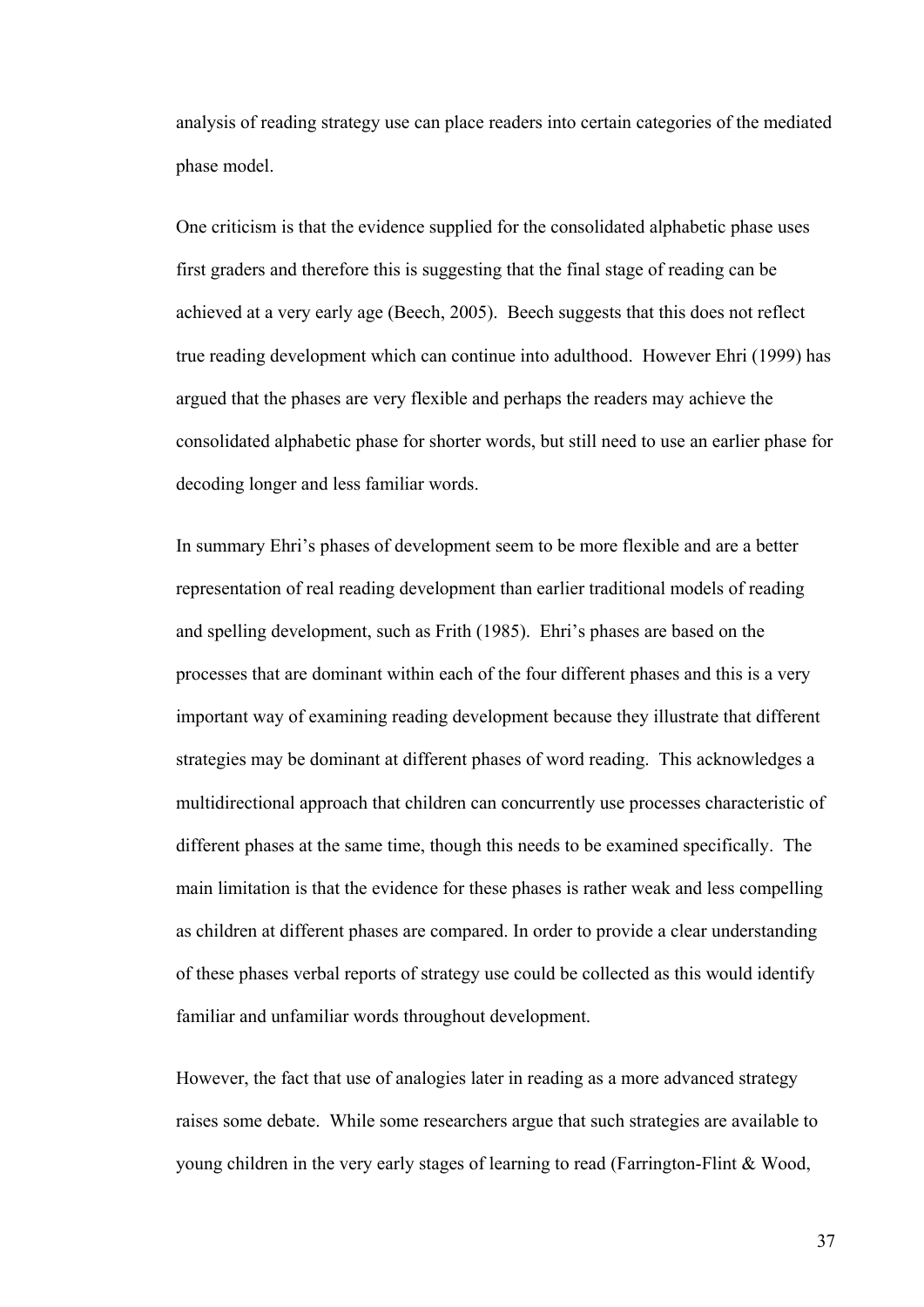2007; Goswami, 1988; 1990; 1993) others have documented how children need a welldeveloped sight vocabulary as a basis for making analogies between familiar and unfamiliar words (Ehri, 1998; Ehri & Robbins, 1992). This questions the extent to which analogies are used in the consolidated alphabetic phase of reading (as outlined by Ehri). In fact, it is important to note that such claims are often based on experimental studies (or clue word studies) that specifically train children to recognize words based on similar rime units using clue-word prompts. These clue-word experiments promote the use of analogy as a strategy and can over-estimate the use of such a strategy. In order to fully examine analogy use, it needs to be examined in naturalistic reading. Given that these findings are task dependent then it is likely that these studies often over-estimate the extent to which analogies are used spontaneously in the context of children's early word reading (Deavers & Brown, 1997; Roberts & McDougall, 2003; Savage, 1997).

Ehri's phase model is a flexible account, which explains how children are able to rely on sight-word reading even at a young age. The previous models of reading development that have been discussed do not allow for the flexible transition and although evidence is used to provide a basis for each stage, there is little longitudinal data to show the overall shape of reading development. An examination of strategy use is one way of looking at how the children are reading the words and therefore identifying the stage/phase of their development. Previous studies that have examined children's strategy use in literacy (spelling and reading) have found that strategy use is more varied and that within a word list the children are able to adapt their strategies to suit the word presented (Rittle-Johnson & Siegler, 1999; Kwong & Varnhagen, 2005; Farrington-Flint et al., 2008a).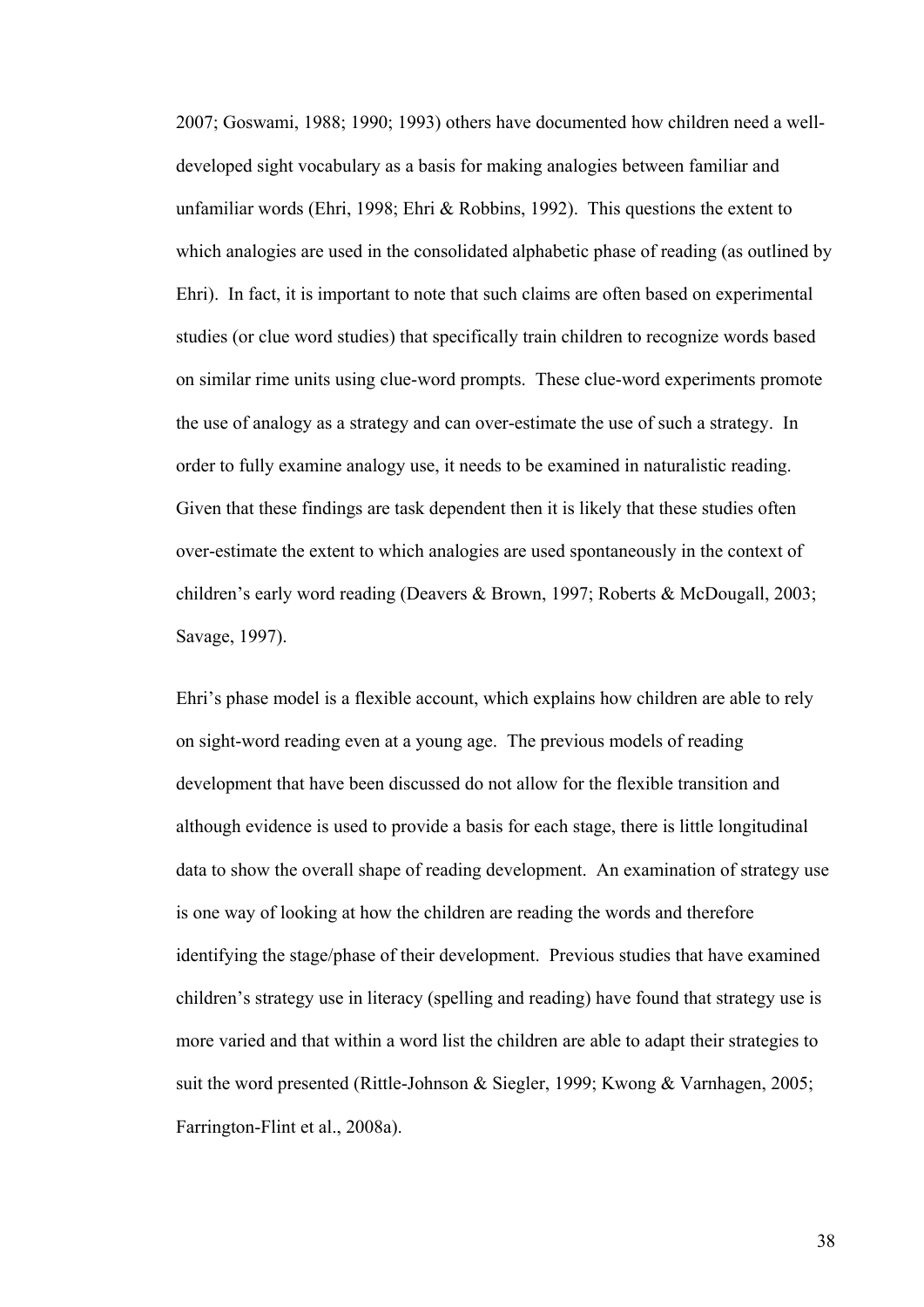### *2.4.6 Share's self-teaching hypothesis*

The argument presented so far states that while phonological skills play a predominant role in learning to read, a closer examination of how these small and large phonological units are used in the early stages of learning to read, remains important. Moreover, unlike stage models of word reading, Ehri's (1995; 1999; 2002) phase model provides a clearer and more valid account of learning to read given that she acknowledges flexibility in these reading processes. However, the self-teaching hypothesis (whilst not a model of reading development) plays a predominant role in providing further explanation for the development of reading processes in line with changes in orthographic representations. Specifically, this approach seeks to explain changes in reading processes according to the nature of the words that the children are attempting to solve.

 Share's (1995) self-teaching hypothesis recognises that children rely on a range of different reading processes to secure orthographic representations to memory leading to the recognition of known words by sight. This focuses on word-level orthographic representations (and not global changes as outlined in Ehri's account). The hypothesis is based on the idea that phonological recoding takes place when a child is given an unfamiliar word to read. Each time a child decodes a word on their own using the GPC rules or an analogy strategy they make a new word-specific representation of that word. As with Ehri's model of reading, it has been shown that children are able to make these representations after exposure to the word on few occasions (Ehri & Saltmarsh, 1995; Reitsma, 1983). In order to achieve these word-based orthographic representations the phonological recoding needs to be learnt based on each item. This creates an itembased approach, dissimilar to the cognitive-developmental model and others following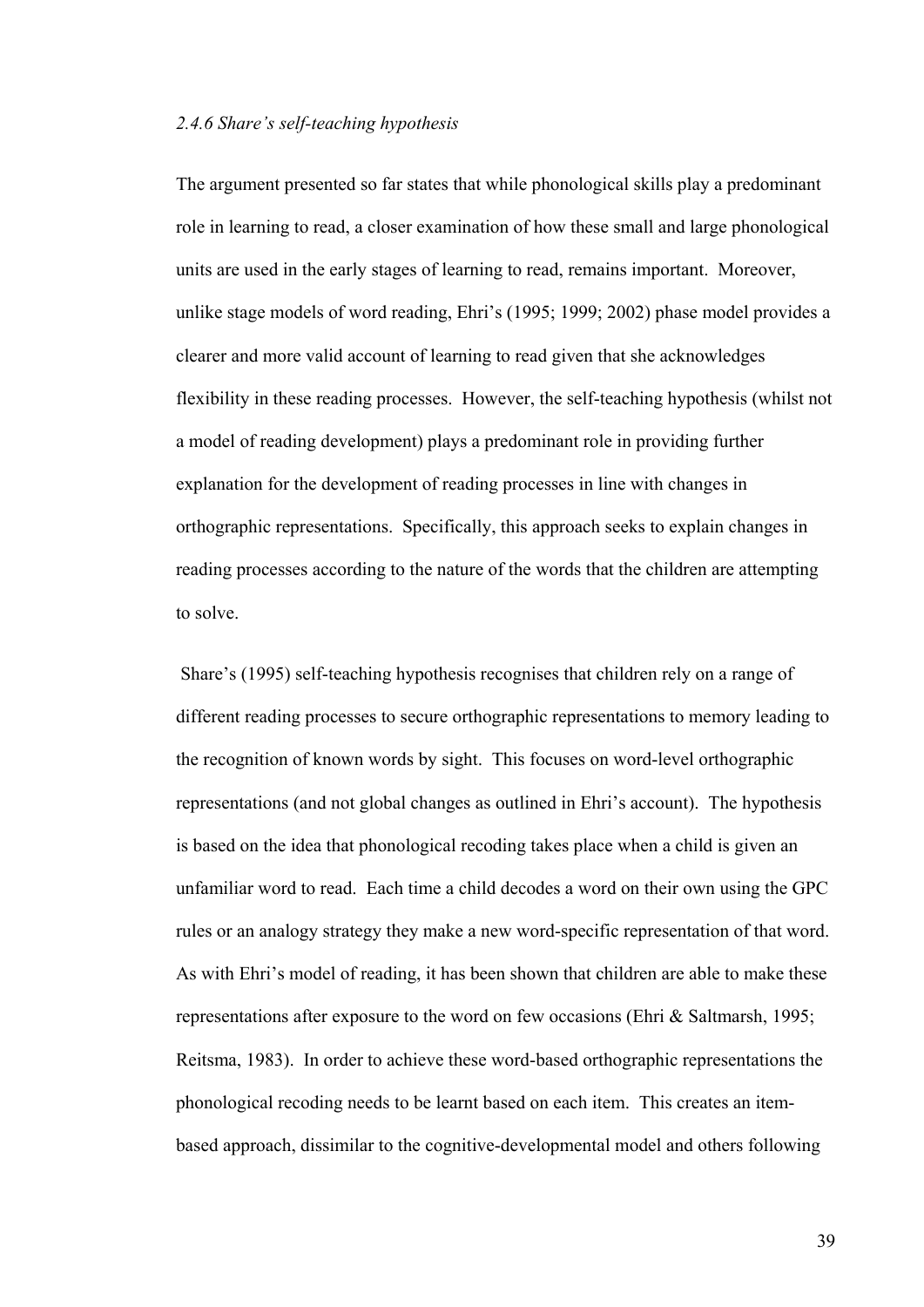the stage-like approach. In order to accurately use the self-teaching approach knowledge of letter-sound correspondences, some ability of phonological sensitivity and the ability to use context for pronunciation are required. Share (1999) tests the hypothesis by using homophonic pseudowords introduced into pieces of text. The 40 children from the second grade were exposed to the target non-words in a piece of text. The participants saw the words four or six times during the text (depending on the experimental group they were placed in). Three days after exposure to the texts the children were asked to complete an orthographic choice, naming and spelling task containing the same pseudowords and also some foils which were very similar. The orthographic choice task consisted of the children being shown four words; the target word that they had previously seen in the text, a word which was the homophonic alternative, one with the letters displaced and one with one letter displayed as a visually similar letter, and they had to decide which the target word was. The results showed that phonological recoding was used in order to read these words and turn them into orthographic representations, as the accuracy in the orthographic choice task three days after reading the text was good. Repetition after four exposures in the text added little improvement in performance suggesting that the appropriate orthographic representations were made with four (or less) exposures to the word. Further, the children appeared to be learning the word according to their own pronunciation (from reading it aloud). This is clear as the children who made mispronunciations of the words were picking a foil which was closest to that mispronunciation, rather than the actual word at post-test. These findings support the findings of Reitsma (1983) showing that children need relatively few exposures to words before they can be read by 'sightword reading.' Share (1999) went on to see if phonological information was important to learn to read these words. The children were asked to read pseudowords under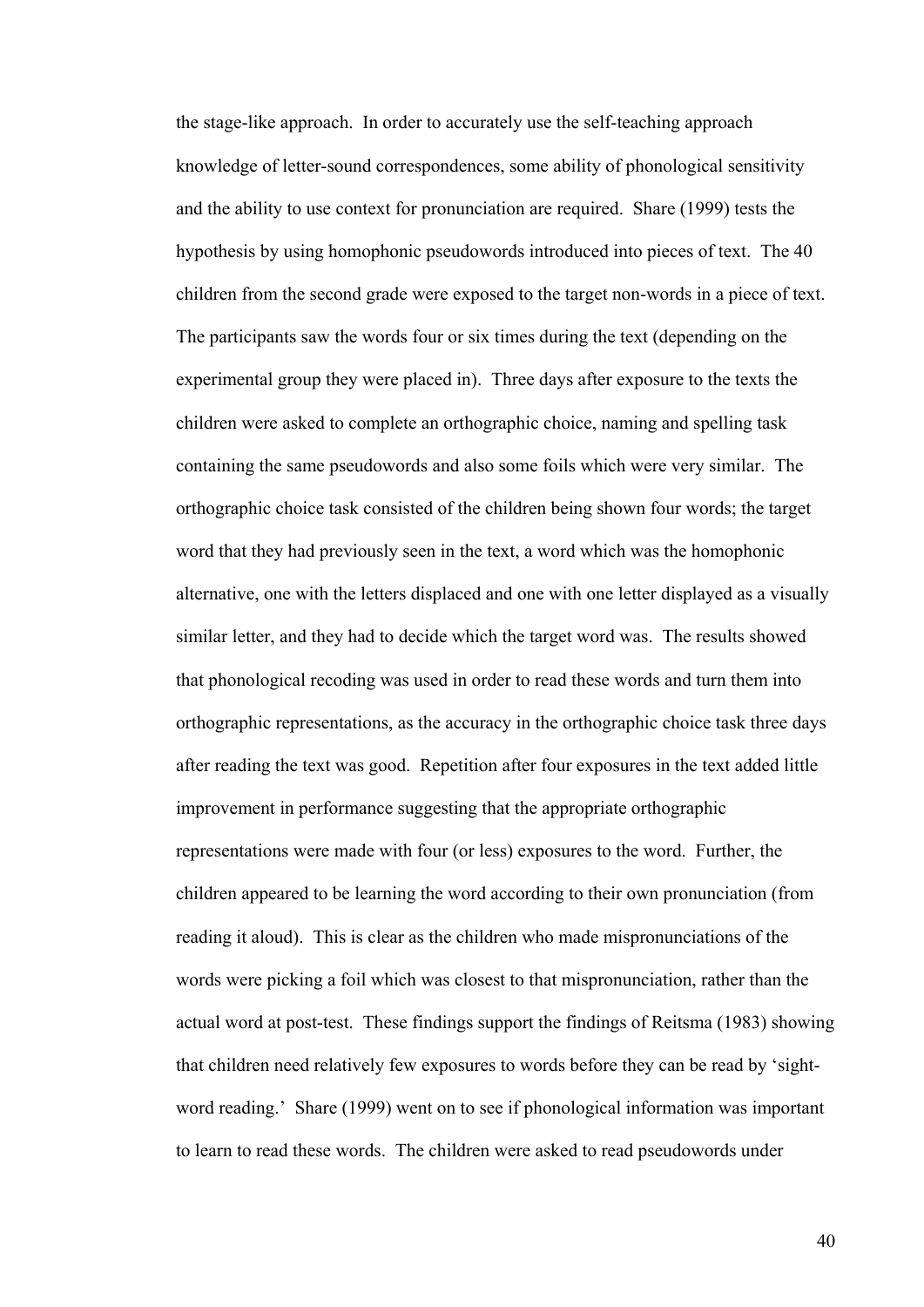conditions that minimized the use of phonological information (being asked to repeat the word DUBBA aloud). The results of this study showed that children were still using some automatic phonological recoding (as it was impossible to eliminate phonological recoding) and then the non-words were being stored as orthographic representations. The findings of these experiments showed that phonological recoding is essential in creating orthographic representations of words.

The self-teaching hypothesis is based on an item-by-item approach to reading and shows that children can learn to read a word by sight after relatively few exposures to the word. It is based on the letter-sounds principle and is using the pronunciation of the word. It is suggesting that children are able to use phonological recoding on their own in order to create new orthographic representations. This can all be achieved once they have letter-sound knowledge and are able to pronounce words. The self-teaching hypothesis forms a theory of how children are able to read novel words and describes some of the processing, however it does not form a model of reading development and can therefore be applied alongside other models.

### 2.5 Theoretical models of word recognition

There are two main models of word recognition which explain how we are able to read a word when it is presented. Dual route models propose two separate pathways for word recognition, depending on whether the word is already encoded. Coltheart (1978) outlined a model showing a dual route for reading. This was characterised by two routes for information which worked independently of each other; a lexical route and a non-lexical route. The lexical route is used for words which are familiar and can therefore be retrieved as an orthographic representation. Within the lexical route it is also possible to further subdivide this pathway into a recognition route and a semantic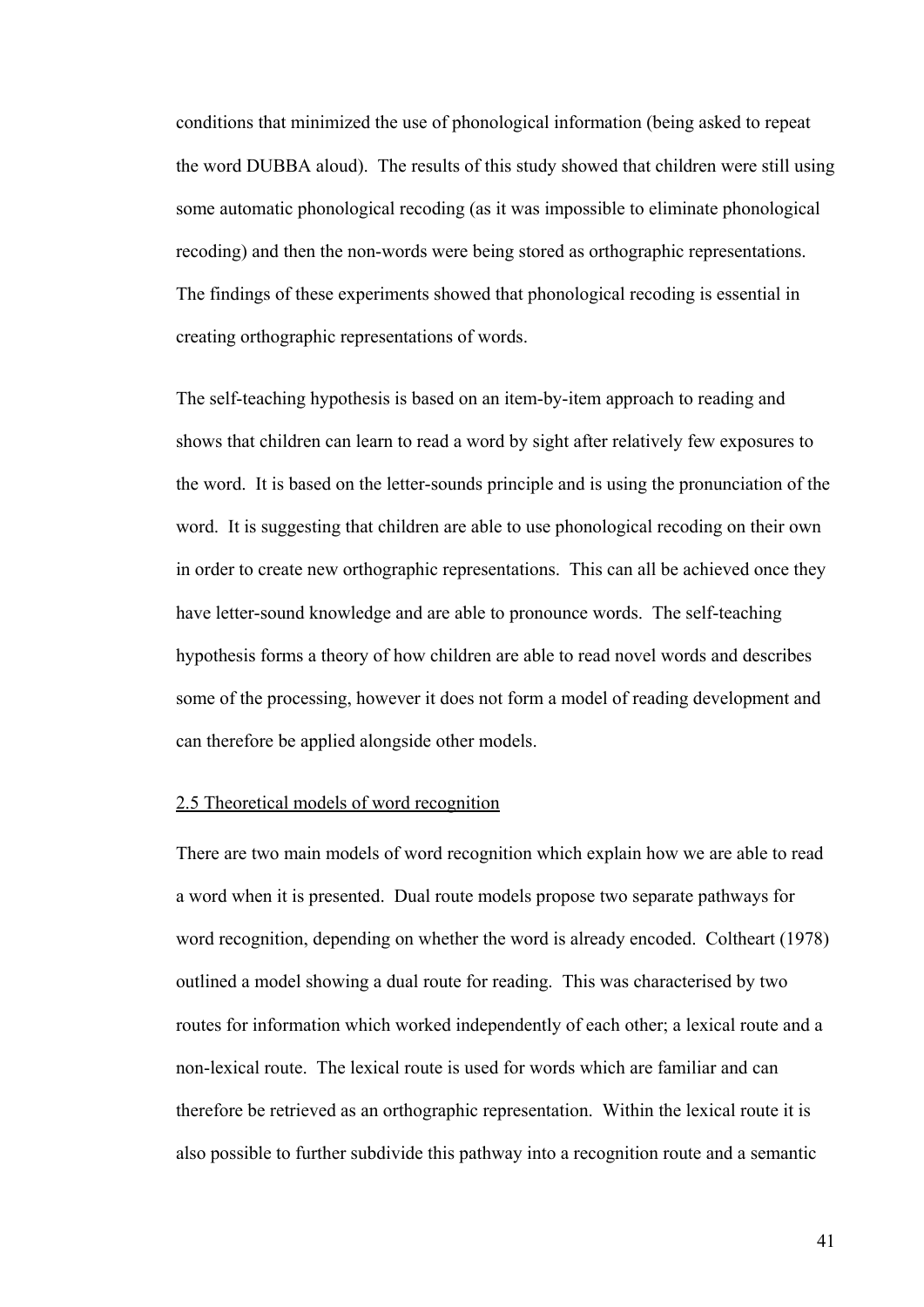route using the meaning of the word. The non-lexical route relies upon the grapheme to phoneme correspondences (GPC) and other phonological information to decode the word and create a pronunciation. The non-lexical route using the phonological information can be characterised by the use of strategies such as sounding-out, analogy or the use of onset and rime. The primary distinction between the two pathways in the dual-route model is the types of words that are read using each route. The lexical route can be used for reading familiar or exception words (which cannot be decoded due to irregular GPC mappings). On the other hand the non-lexical route can be used to decode any regular novel words and also non-words. This dual-route model has been updated many times to provide a closer accuracy in reading to humans (Coltheart et al., 1993), including the creation of a computational model based on the dual route architecture called the Dual Route Cascaded (DRC) model (Coltheart et al., 2001; Rastle & Coltheart, 2006).

The other model of word recognition is the connectionist model, first developed by Seidenberg and McClelland (1989). This was a 'triangle' model of reading which showed the connections between graphemes, phonemes and semantics in a 'semantic' and 'phonological' pathway. This model differs from the dual route model as the pathways do not work independently, rather they both contain interactive units which are wired together (similar to neurons) and weights cause the connections to read the words. This model does not distinguish between different routes and words are simply read in the most effective way. The original model by Seidenberg and McClelland (1989) did not accurately represent human reading as the precision on non-words was poor. Seidenberg and McClelland (1990) suggested that increasing the training corpus of words could improve the non-word reading skill. The model was further developed to produce reading ability more similar to humans (model known as PMSP - Plaut et al.,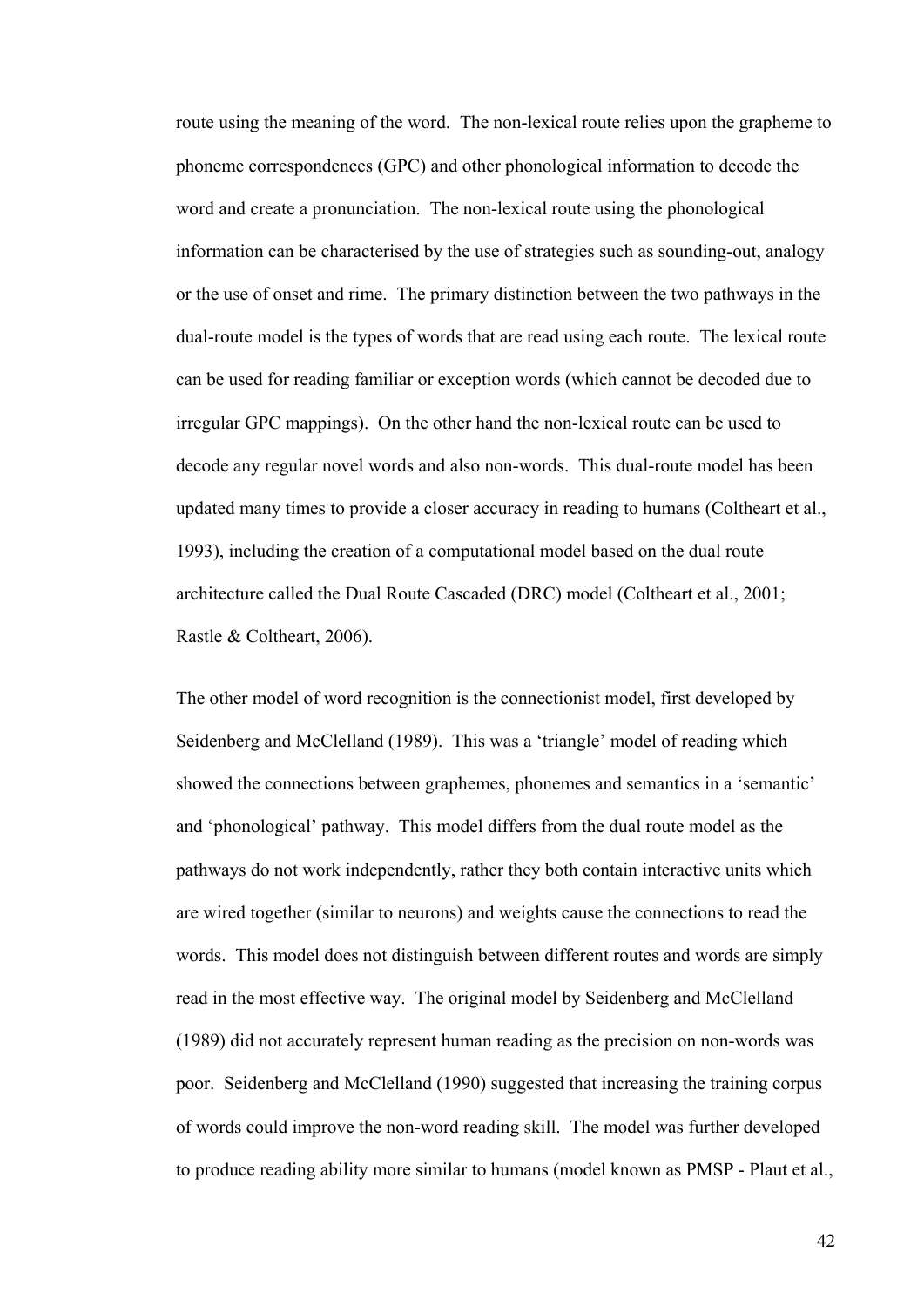1996). The PMSP had the grapheme units being uni-directionally connected to phoneme units in order to better explain reading of novel or non-word items. This model however was not able to produce an accurate exemplar of surface dyslexia and it was further developed (Powell, Plaut & Funnell, 2006). While both models of reading development have been adapted in order to more accurately represent reading development, they still exist as there are still strengths and weaknesses of both models with different theorists choosing their favourite.

The main difference between the dual route and connectionist models of reading development is the way in which it is constructed. The connectionist models (i.e. triangle model and PMSP) are developed using backpropagation based on showing stimulus–response pairs and training a learning algorithm (Coltheart et al., 2001). The dual-route models have been described as being 'hand-wired rather than learnt' (Coltheart et al., 2001; 205). The architecture of the dual-route model is more engineered by the modeller. This means that the processes are more explicit, whereas connectionist models can mask some implicit processes. There have been many comparisons of the two theories in order to try to establish the model with the 'better fit' to human data. Table 2.1 compares the two different word recognition models and summarises the studies comparing the models to human data.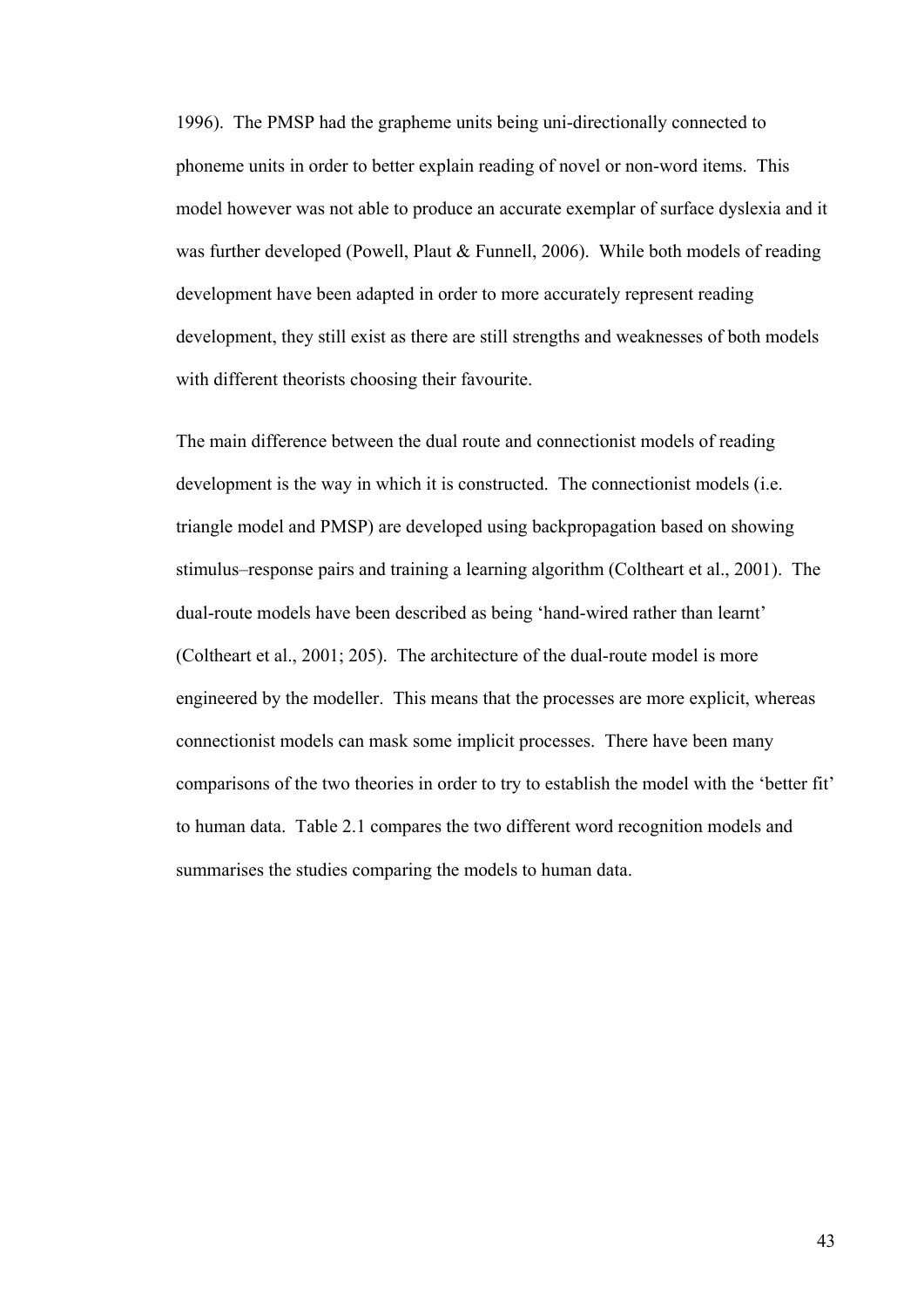| Dual Route Model                                                                                                                                                                                                                                                                                                                    | <b>Connectionist Model</b>                                                                                                                                                                                                                                                     |
|-------------------------------------------------------------------------------------------------------------------------------------------------------------------------------------------------------------------------------------------------------------------------------------------------------------------------------------|--------------------------------------------------------------------------------------------------------------------------------------------------------------------------------------------------------------------------------------------------------------------------------|
| Model is made up of serial processing and<br>the routes work independently of each<br>other.                                                                                                                                                                                                                                        | Model is made up of parallel processing<br>and the pathways do not work<br>independently.                                                                                                                                                                                      |
| The model is modelled by the engineer and<br>is hand-wired. This means it does not<br>'learn' to read in a similar way to humans.                                                                                                                                                                                                   | Model 'learns' to read via backpropagation<br>and using stimulus response pairs.                                                                                                                                                                                               |
| When compared to undergraduate non-<br>word reading the dual route model showed<br>longer latencies (Seidenberg et al., 1994).                                                                                                                                                                                                      | The connectionist model was able to<br>produce a good fit (99%) to the adult<br>reading on non-words (Seidenberg et al.,<br>1994).                                                                                                                                             |
| Dual route model was able to adequately<br>match adult data on a lexical decision<br>task (Coltheart et al., 2001)                                                                                                                                                                                                                  | Parallel processing means that lexical<br>decisions are slower than in adult data<br>(Coltheart et al., 2001).                                                                                                                                                                 |
| Rastle and Coltheart (2006) found that<br>the dual route model matched the adult<br>data when looking at effect of phoneme<br>positioning in irregular words and<br>position sensitive stroop.                                                                                                                                      | Connectionist model could not replicate<br>adult data when examining effect of<br>phoneme positioning in irregular words<br>and position sensitive stroop (Rastle $\&$<br>Coltheart, 2006)                                                                                     |
| There is evidence that children do have<br>access to a non-lexical route for reading<br>and that this is separate from the lexical<br>route. People with Surface Dyslexia<br>show impairment on the non-lexical<br>route, but they are able to read via the<br>lexical route without problems (Castles<br>& Coltheart, 1993; 1996). | PMSP connectionist model compared with<br>children's reading development found that<br>it could not replicate latencies for reading<br>non-words (Powell, Plaut & Funnell,<br>2006).                                                                                           |
| There is also evidence from Hyperlexia<br>which shows that there are two separate<br>pathways for reading (Aram, 1997)                                                                                                                                                                                                              | Connectionist model required 300<br>exposures to learn to read, which does not<br>match children's reading development<br>(Coltheart, 2006). The connectionist<br>model also overrides previously learnt<br>words when presented with a new list<br>(McCloskey & Cohen, 1989). |

*Table 2.1 Comparison of the dual route and connectionist models of word recognition.* 

N.B Bold denotes a finding showing support for that model over the comparison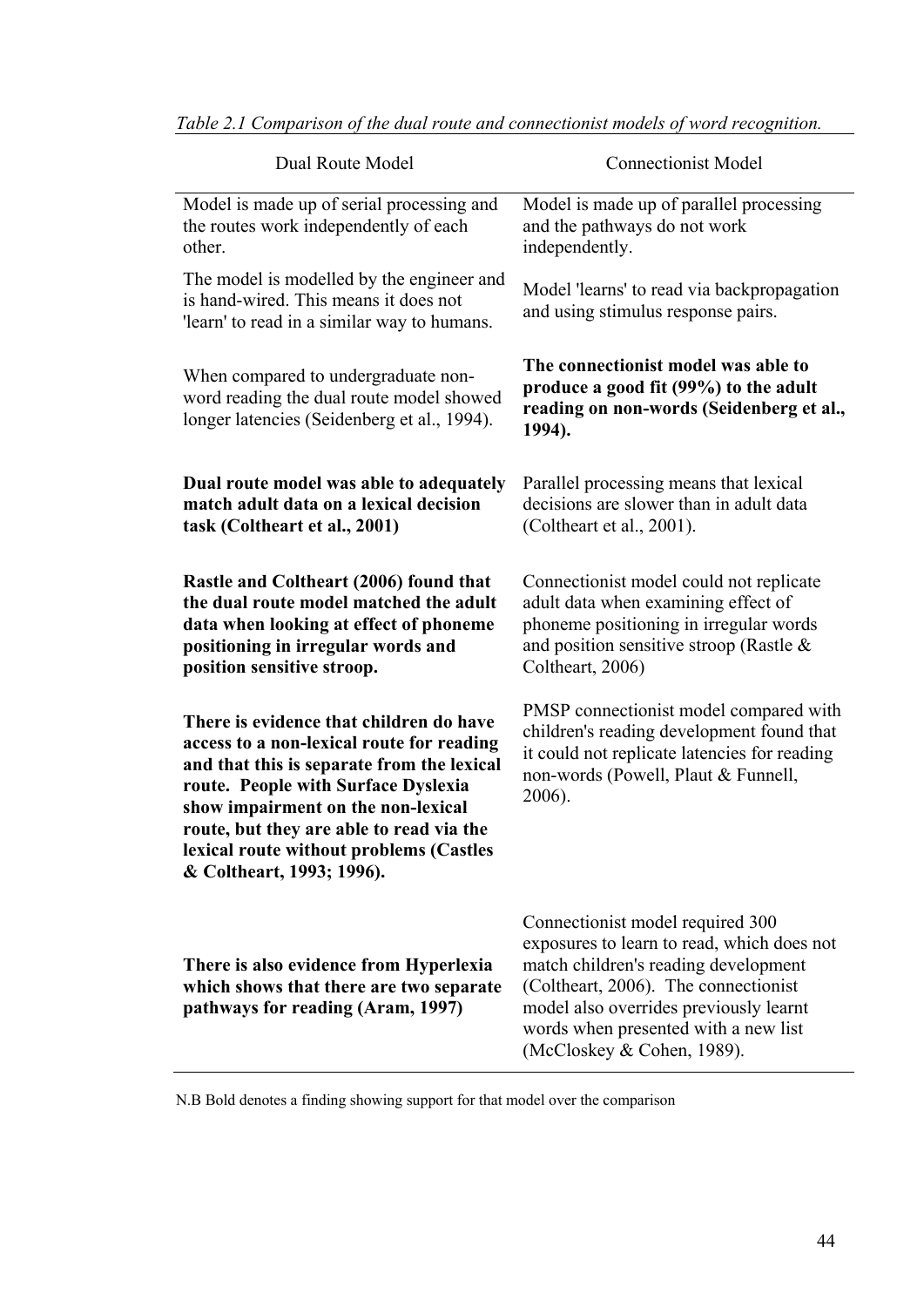### *2.5.1 Comparing the word recognition models to human reading*

As Table 2.1 suggests, dual route models provide a closer fit to human data on reading (denoted by a bold typeface). Coltheart et al. (2001) compared the DRC computational model using the dual route architecture with the connectionist models looking at other predictors of reading ability in adults using a lexical decision task (deciding if a printed letter string is a real word or not). They found that models using serial processing (the DRC) provided a more natural account of lexical decision making. The three main effects that they were looking for were longer latencies associated with low word frequency, lexicality effects and an impact based on orthographic neighbourhood characteristics. The study found that the DRC was able to adequately match the human data suggesting that the DRC is a better representation of word recognition processing than connectionist accounts. Similarly, Rastle and Coltheart (2006) went on to examine whether human reading is happening in serial or in parallel as this is the main difference between the dual route models (serial processing) and the connectionist models (parallel processing). They highlighted some examples in reading that could not occur if the processing was happening in parallel (refuting explanations provided by those supporting connectionist models). The first effect that they found is related to the position in a word of an irregular grapheme to phoneme mapping. If for example the irregular mapping is the first phoneme in the word it can have a slowing effect on reading latencies (i.e. 'chef'), however the effect becomes smaller when it is the second or third phoneme in a word. Rastle and Coltheart (2006) found that the DRC model was able to replicate these findings and showed a similar slowed reading effect when the positions of the irregular phonemes were manipulated. However, they found that the parallel processing in the connectionist account meant that these effects were not seen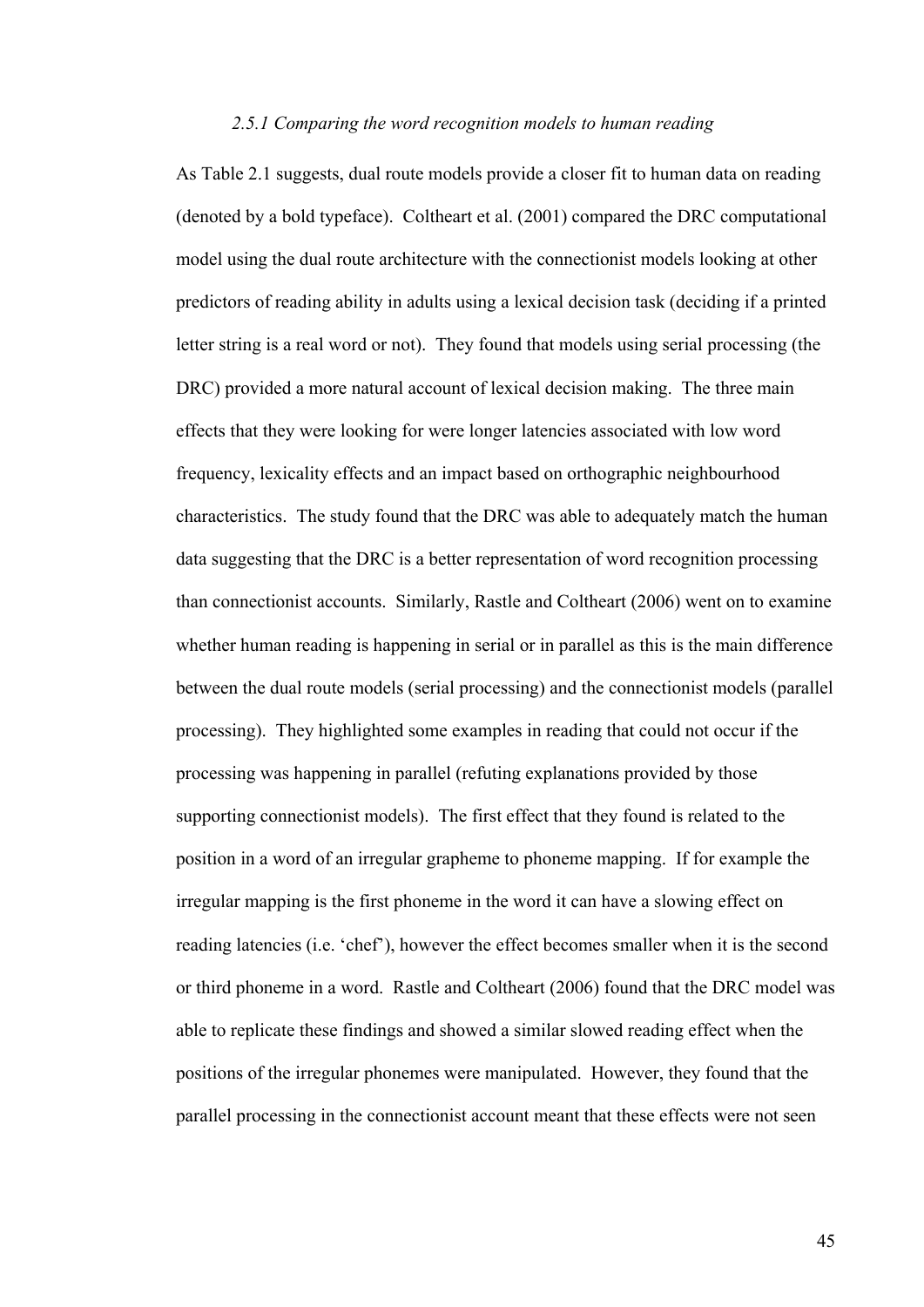and therefore the fit to the human data was poor. Similar effects were seen when looking at the position sensitive stroop.

When compared with children's reading there are differences in the fit of the models to human data. Powell, Plaut and Funnell (2006) investigated the connectionist model in relation to children's reading. When comparing the performance of the connectionist model on the non-word reading task the results found that the model was unsuccessful at replicating the findings and had much longer latencies. In order to retrain the model to ensure that it was able to read at the same level as the children, the model was provided with a phonological knowledge, as studies have shown that children with phonetic and letter name knowledge progress more effectively in reading (Muter, Hulme, Snowling & Taylor, 1997; Stuart & Coltheart, 1988). After this additional GPC training the network was much better matched for the data finding more words being successfully read at time one and slightly more non-words being read at time two. However, the reading errors made by the children and those made by the model still differed even after the phonological training. The children tended to make a 'guess' at a word if they did not know it using a real word with a similar letter or structure. The model however produced non-words when making errors. One explanation is that the vocabulary held by children is much more advanced than the training corpus of words the model is trained with.

One explanation of the differences between the connectionist model and the children's data could be to do with the way in which the connectionist models 'learn' to read. As mentioned above, the way in which the connectionist computational models and the DRC (dual route) computational models 'learn' to read is different. The DRC is all based on modelling and does not 'learn.' This would suggest that at face value the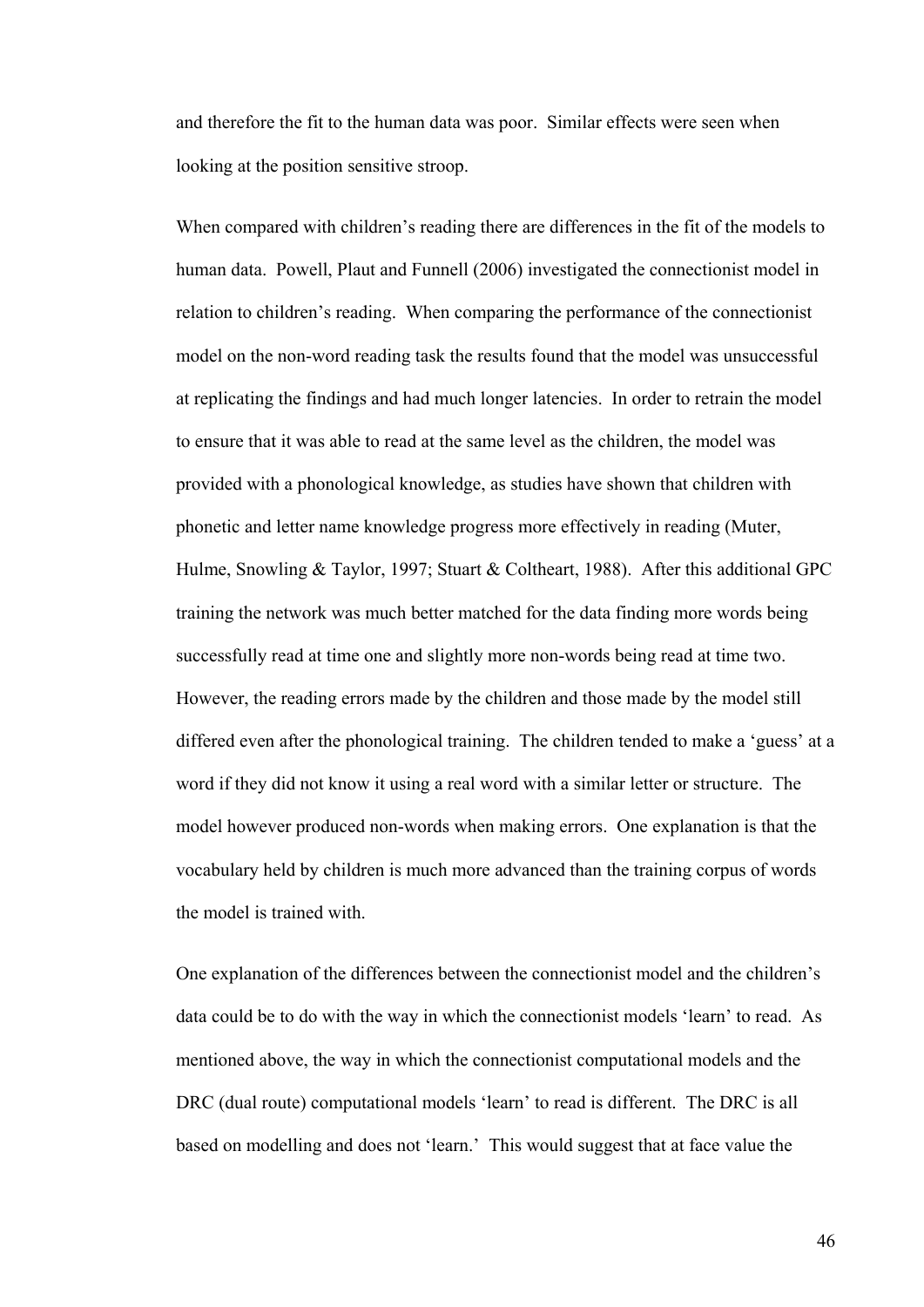connectionist model is a closer fit to children's reading behaviour as it also learns to read, however if it is not learning in the same way as children then it is not providing a good representation of emergent reading skills. Coltheart (2006) examined the number of exposures that the connectionist model needed in order to learn to read the words. The connectionist models required many more exposures and repetitions of each word compared to naturalistic reading in children. The model by Plaut et al. (1996) required 2,998 words to be presented 300 times before the words were learnt. Share (1999) stated that children only needed a word presenting once or twice with the correct pronunciation before they were able to create an orthographic representation of that word which could then be called upon at will. This is suggesting that the connectionist models are not learning in the same way as the children as they require more frequent exposure to the words and they need to have a larger vocabulary in order to make generalisations to other words.

Overall it would seem that there is little reason to favour connectionist models as although they do 'learn' to read rather than being modelled, they are not representing the same pattern of emergent reading as children. Jackson and Coltheart (2001) argued in support of the dual route model that children do learn to read using dual pathways and that they can use the lexical route if the word is familiar to them, but otherwise they will rely on decoding via the non-lexical route. The dual route models have also been used with success to replicate reading disorders such as developmental surface dyslexia (Castles & Coltheart, 1993; 1996) where the children have an impairment on the nonlexical route or hyperlexia (Aram, 1997) which shows an impairment in the semantic system. It is also possible to map strategy use onto the dual route model in order to access the information about which route is being employed allowing an examination of how children can switch between the dual routes for accessing different words.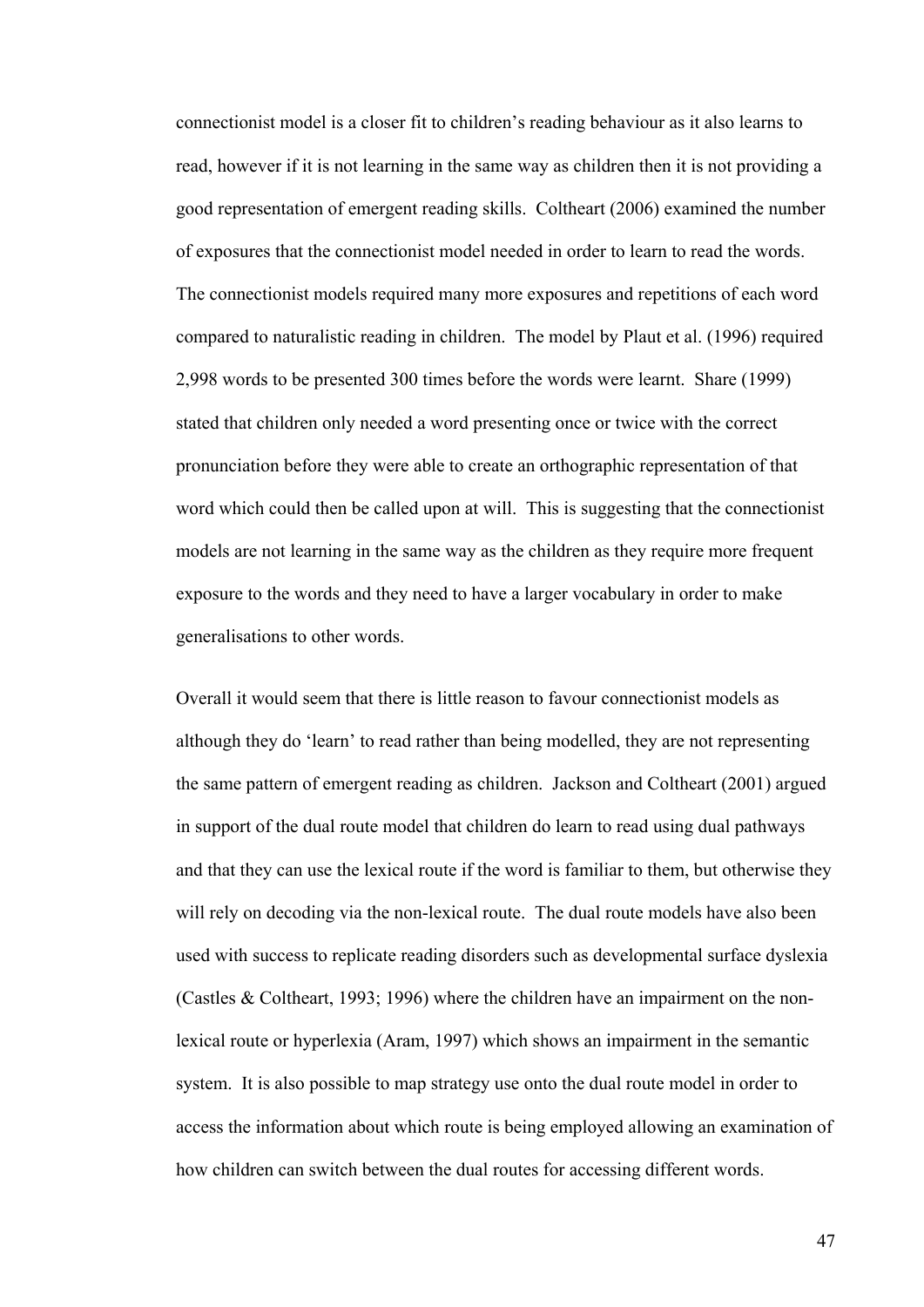## *2.5.2 Summary of word recognition models*

The models of word recognition suggest that in order to read novel words (or familiar words) there is more than one process required. The research suggests that the dualroute model and the connectionist models both employ the same processes to read words, but the difference is whether the processing is done in serial or parallel. This means that an orthographic skill is needed to read words from memory as a whole, but in order to decode words which have not previously been encoded it is necessary to have phonological skills. The previous studies comparing the two main models of word recognition show that although they are both able to provide a good fit to adult reading when provided with non-words (Seidenberg et al., 1994), the dual route model shows a better representation of adult reading ability when tasks such as lexical decision are applied (Coltheart et al., 2001). When looking at children's reading the connectionist model is found to 'learn' to read in a different way to children and the internal memory in the computational model does not match the ability of children's lexical memory skills. Therefore although the dual route computational model (DRC) is modelled and does not 'learn' to read via key skills, the two pathways can be used to identify the different strategies that children are using to read. The non-lexical route for example allows use of strategies such as GPC rules (sounding-out), whilst the lexical pathway relies on sight-word reading. Reading disorders can also be identified through a failure in one of the pathways to reading (Castles & Coltheart, 1993; 1996).

### 2.6 Chapter summary

This chapter has critically discussed the importance of phonological units in relation to children's early reading development and has examined different theoretical models of learning to read. The development of children's reading strategies has been discussed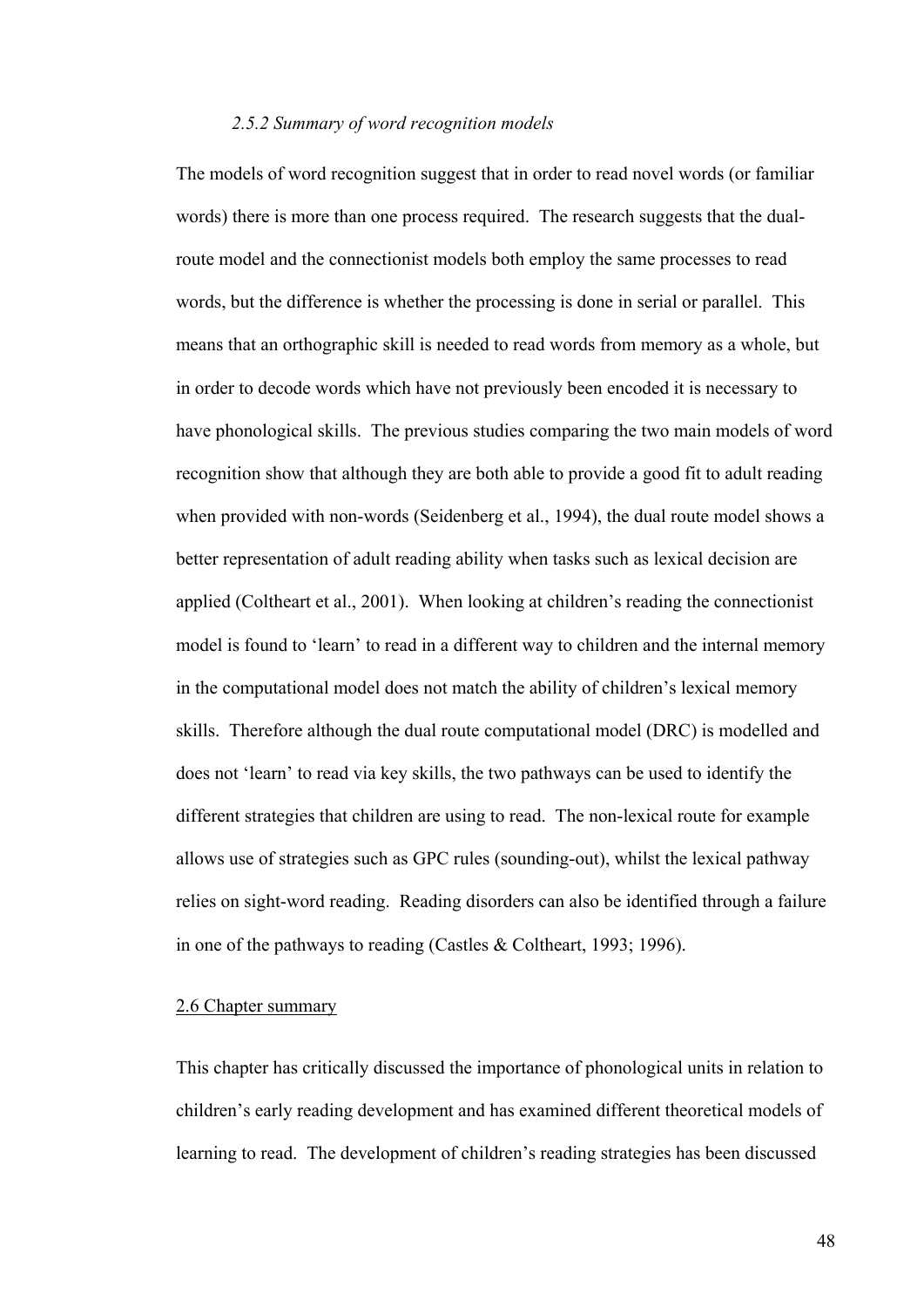through the stage models which suggest that children use different strategies dependent on their emergent reading skills and an analysis of the ways in which reading is taught. The argument presented here is that earlier models of reading (Marsh et al., 1981) and fixed stage models (Frith, 1985, Seymour & McGregor, 1984) describe the development of reading as occurring in a fixed invariant sequence of skills without acknowledging individual differences in the progress that children make in learning to read. Fixed stage models suggest that children learn to read using one method and then once that has been mastered they will move on to another way of reading. These models predicted the way that children were learning to read at different ages but did not take into consideration the early phonological skills acquired by the child. It has been argued therefore that Ehri's (1995; 1999; 2002) mediated phase model of reading acquisition provides a much more flexible and valid approach to categorise the processes involved in learning to read without the need to have fixed sequences or stages. Nonetheless, whilst this mediated phase model of reading acquisition is more flexible than earlier approaches, there is still little field evidence as yet in support of these phases of reading and currently little examination of the strategies that children use to read during their early reading acquisition.

Finally, it was argued that while Ehri's model focused on global changes in reading, it is also important to consider changes on the individual word level. For instance, Share's self-teaching hypothesis emphasises the importance to characterise children's word reading on the basis of individual word level representations (and not global changes) stating that children could learn to make different orthographic representations about novel words based on those they already know. In order to further examine which of these theoretical models of reading acquisition provides a true reflection of children's reading a close examination of reading strategies is required. Chapter Three reviews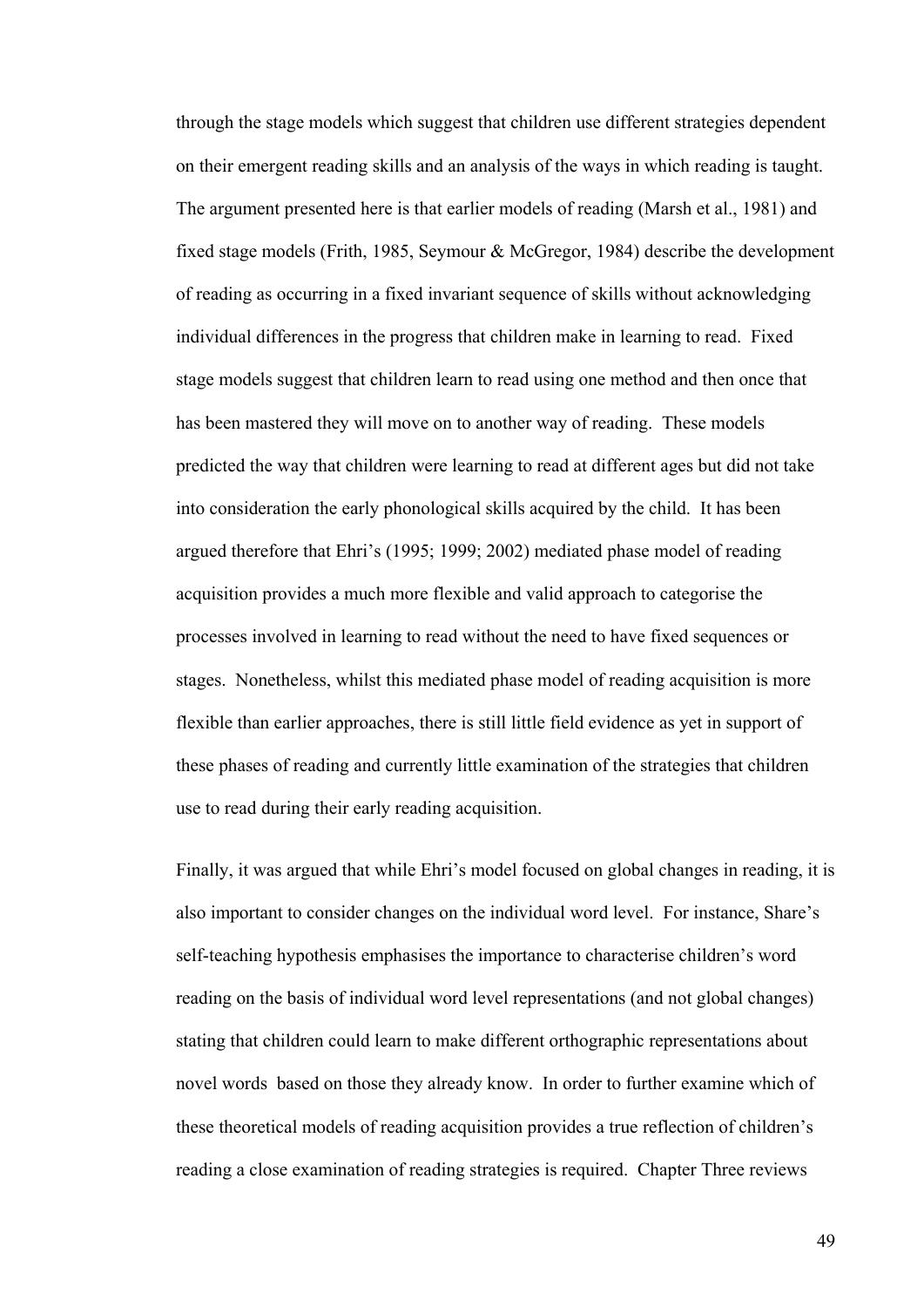some of the prominent studies that have examined the development of children's early word-reading strategies and how they can adapt over time.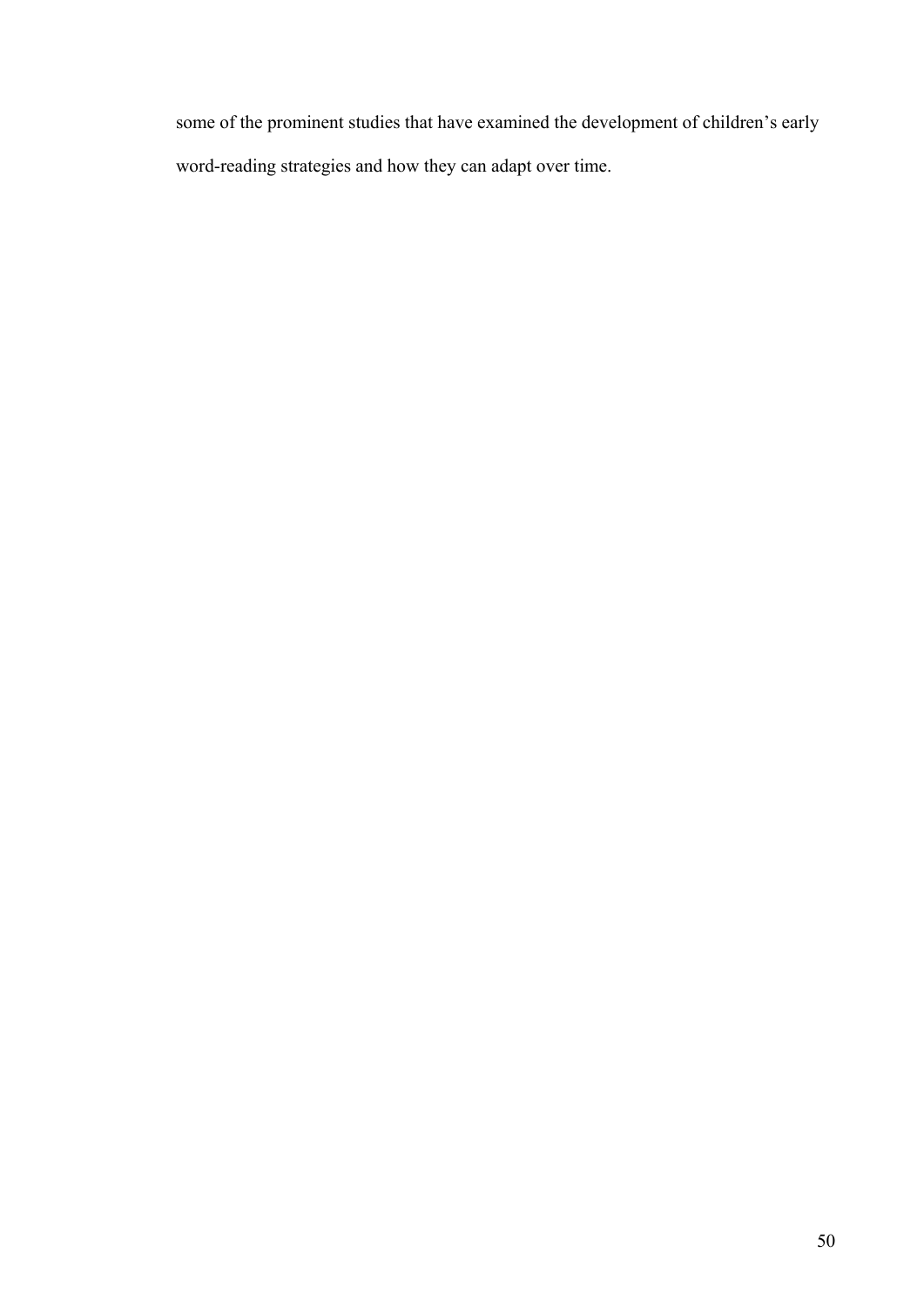# **Chapter Three**

# **Application of Theoretical Models**

### 3 Introduction

As argued in Chapter Two, many previous models of reading development are too structured and involve fixed invariant stages through which a child must pass in order to become a proficient 'reader.' However, there is limited evidence for the application of different processes and further work that examines shifts in reading strategies is required. While previous research examining developmental shifts in self-reported strategy use is summarised, it is clear that very few studies have actually examined the possible validity in taking self-report accounts. For example, while previous studies examining strategy use on a task have used verbal self-reports (asking the child to report on how they completed the task) to examine the underlying cognitive processes (c.f. Rittle-Johnson & Siegler, 1999; Kwong & Varnhagen, 2005, Farrington-Flint, et al., 2008a), none of these studies actually provide any indication to the accuracy or validity of using self-report methods, especially in young children (see full discussion in Chapter Four). To provide a background to this discussion, the current chapter considers the importance of studying children's strategy performance across algorithmic and non-algorithmic domains, before specifically reviewing previous research in the context of children's literacy development. A closer examination of the use of reading errors as a method for examining strategy performance is also discussed.

## 3.1 Changing strategy use

When examining strategy use on task it is important to examine if the strategy chosen is dependent on the task, or dependent on the stage of development. The traditional stage models of reading development state that the strategies applied to reading a novel word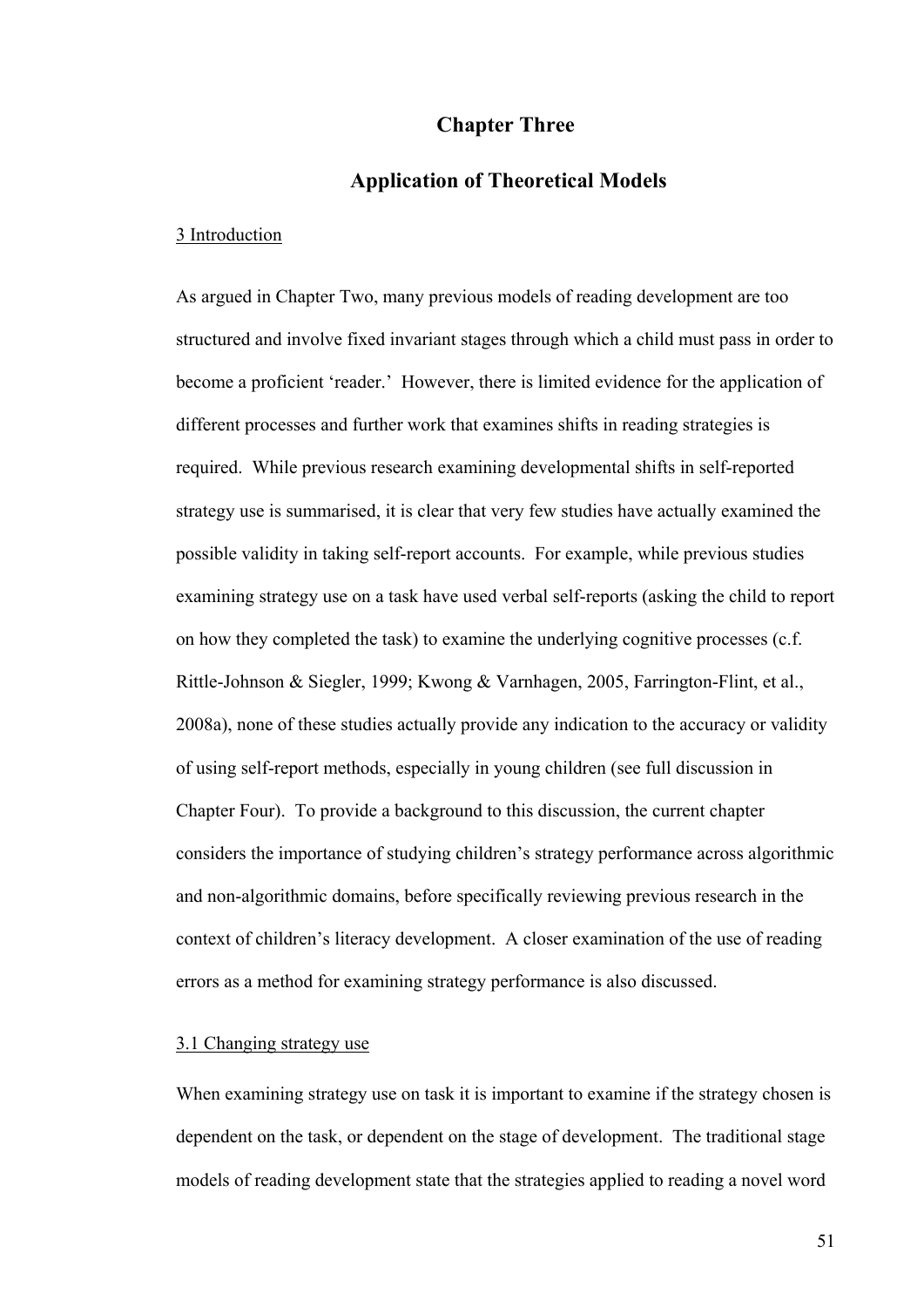are stipulated by the stage of their development (c.f. Marsh et al., 1981; Frith, 1985). However strategy use could be more fluid and be task dependent. Siegler (1996) suggested that children are able to choose a strategy from a range that is available to them to best suit the problem. This forms the foundation of the Overlapping Waves Model based on the three assumptions that children can use a variety of strategies, diverse strategies continue to exist over time and that experience can bring change in strategy use as well as developing new strategies. The overlapping waves model charts this strategy development and states that learning can be influenced by choice, variability and change (Siegler, 2005). As Siegler (2002) argues, *'the overlapping waves approach better captures the dynamic, continually changing character of development and focuses attention on discovery of new approaches as well as on choices among existing ones'* (Siegler, 2002, p 36).

The overlapping waves model has been used to track the development and change in use of strategies in learning. It shows how some strategies become used less frequently and some emerging strategies are used more primarily. Other strategies are used for a short period of time (when it is believed that they will yield a correct response) and then begin to decline. The model shows that at any period of time multiple strategies may be used and change in strategy use can even be seen intra-individual. Studies examining the overlapping waves theory identify combinations of these strategies in each study and on occasion all can be identified (Siegler, 2005). It is important to look at studies that have previously examined strategy use and investigate the methodology that they have used to tap into the cognitive processing.

Research in algorithmic domains (where any strategy applied correctly could execute a correct response) such as mathematics have shown that children often use a wide variety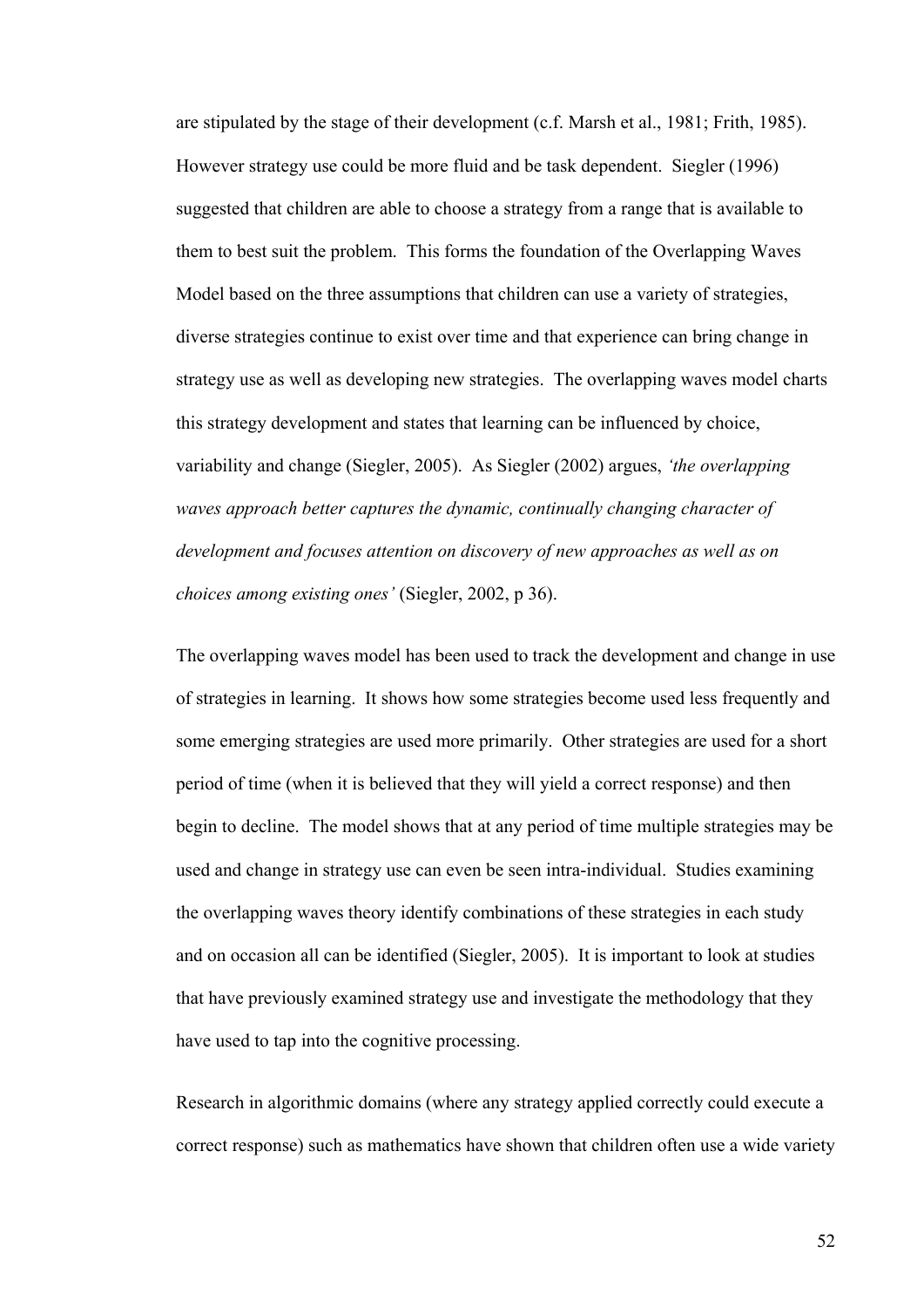of strategies and that strategic variability is quite evident even in children of the same age (see Kwong & Varnhagen, 2005; Siegler, 1987, 1988; Rittle Johnson & Siegler, 1999; Siegler, 1996). These studies have suggested that children are able to adaptively choose the best strategy for the problem, in order to produce the most accurate answer in the fastest time, reflecting the overlapping waves model. There has been considerably less research conducted in the non-algorithmic domain (where execution of a strategy may not guarantee success) such as spelling and reading.

## *3.1.1 How and why does strategy use change?*

Alibali (1999) examined the way in which strategy choice can adapt and change using third and fourth graders who were presented with equivalence problems to solve. In order to identify the influence of instruction and feedback on strategy choice they were placed into five different groups; a control group, a group receiving feedback, a group receiving gestured instruction, one receiving verbal instruction and the final group were given instruction using analogy. The study found high levels of variability in strategy use to solve the mathematical problems throughout the study. They found that those in the groups receiving instruction (in the varied ways) developed new strategies during the study and the adoption of these new techniques was likely to be gradual over time. However, 24% showed strategies emerging abruptly during the microgenetic testing. In traditional cross-sectional designs strategy change can appear abrupt when in fact it is biased by the data collection, however in the microgenetic design the frequent testing periods are designed to avoid this occurring. This suggests that in fact strategy use can emerge very suddenly, perhaps as a result of instruction. In order to capture the strategy use in this study Alibali used a combination of self-reported strategy use as they solved the problems and recording their gestures during computation. The results from the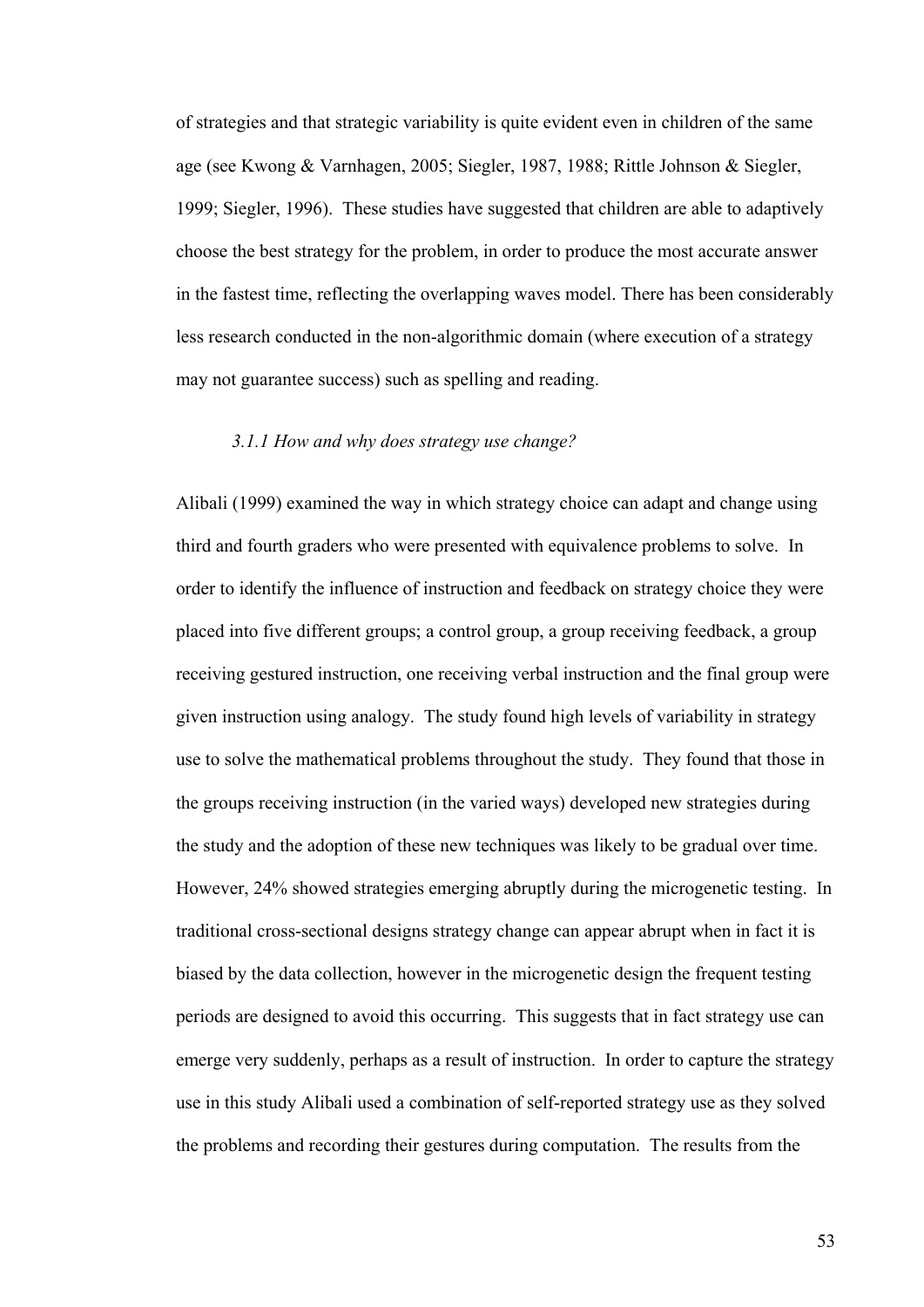analysis of the gestures (behaviour) highlighted strategies which were not mentioned at all in self-reports. This especially seemed to be at the point of experimentation with a new strategy. Perhaps the participant at this stage does not feel confident with the use of the strategy and therefore would prefer to verbally state that they are using a previously existing strategy, whilst their gestures suggest a new strategy is being trialled. The findings also showed that strategy change and development was not simply a consequence of instruction or feedback as the control group who did not receive any assistance in the problem solving also showed changes in strategy use over time. The ways in which strategy choices adapted during this research gives empirical support for Siegler's overlapping waves theory of abundant variability. The next section discusses the application of Siegler's overlapping waves model and studies examining strategy use in more detail.

### *3.1.2 Strategy use in algorithmic domains*

The majority of research into strategy choice and application of the overlapping waves theory has been in the algorithmic domain (Siegler & Shrager, 1984; Siegler, 1987; Siegler & McGilly, 1989; Geary, 1990; Maloney & Siegler, 1993; Lemaire & Siegler, 1995; Rittle-Johnson & Siegler, 1999). Within the algorithmic domain any strategy, if applied correctly will execute a correct response on a task. For instance, in the algorithmic domain of mathematics a child will be able to execute a correct response to the addition problem  $4 + 2$  using different strategies, such as counting on from the largest addend (counting on from 4), counting all (starting at 1 and counting the 4 and then the 2) or using a number line.

Lemaire and Siegler (1995) examined children's strategy use in multiplication using a longitudinal design. The children were aged eight to nine years old and were all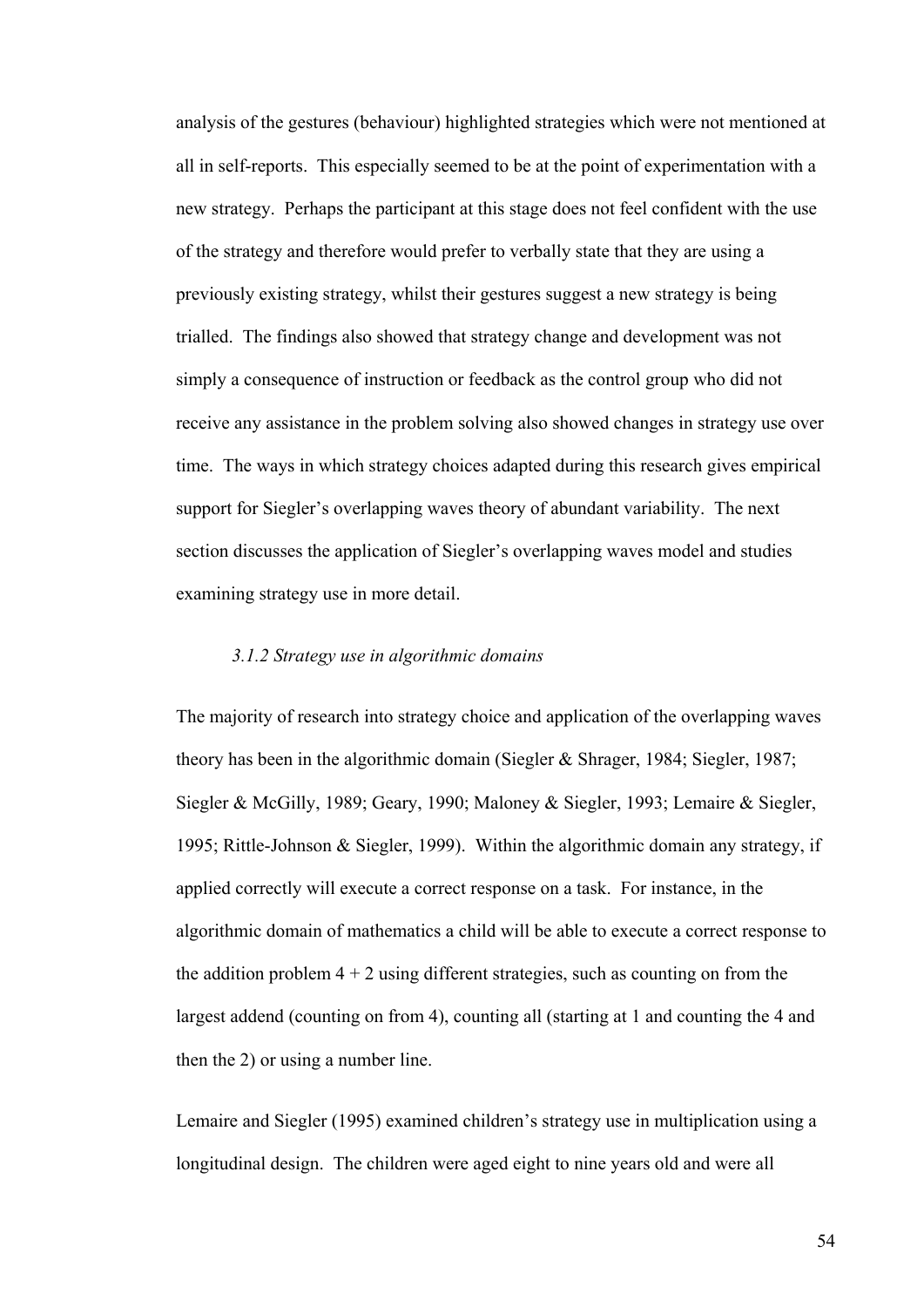attending a French Primary school. The task included 81 multiplication sums that were divided into two sets and were repeated over three testing sessions. The children were asked to complete the sums and their observable behaviour was recorded as well as reaction times. The results showed that accuracy improved over the trials and reaction times declined. In terms of the strategies that were used across the testing periods retrieval was used on 63% of the sums and repeated addition was only used 20% of the time. The children all used at least two strategies in order to calculate their responses. The change in strategy use over time showed a shift towards retrieval as this is the fastest and most efficient strategy for gaining a correct response. The findings from this study show that new strategies were being introduced across the testing sessions and there is a greater use of strategies which are faster and more efficient to apply. The overall pattern shows that the children appear to be selecting the strategy that is most efficient for them on that particular problem corresponding with all of the assumptions of the overlapping waves model.

# *3.1.3 Comparisons between the algorithmic and non-algorithmic domains*

The previous studies have identified that there is variability in strategy use in the algorithmic domain and this section examines the research examining student's strategy use across both the algorithmic and non-algorithmic domains. By definition the nonalgorithmic domain means that even if a strategy is applied correctly it may not produce a correct response such as reading or spelling. For example when sounding out a word which does not adhere to consistent grapheme to phoneme correspondence rules then the result will be incorrect (for example, the word 'pint' or 'yacht').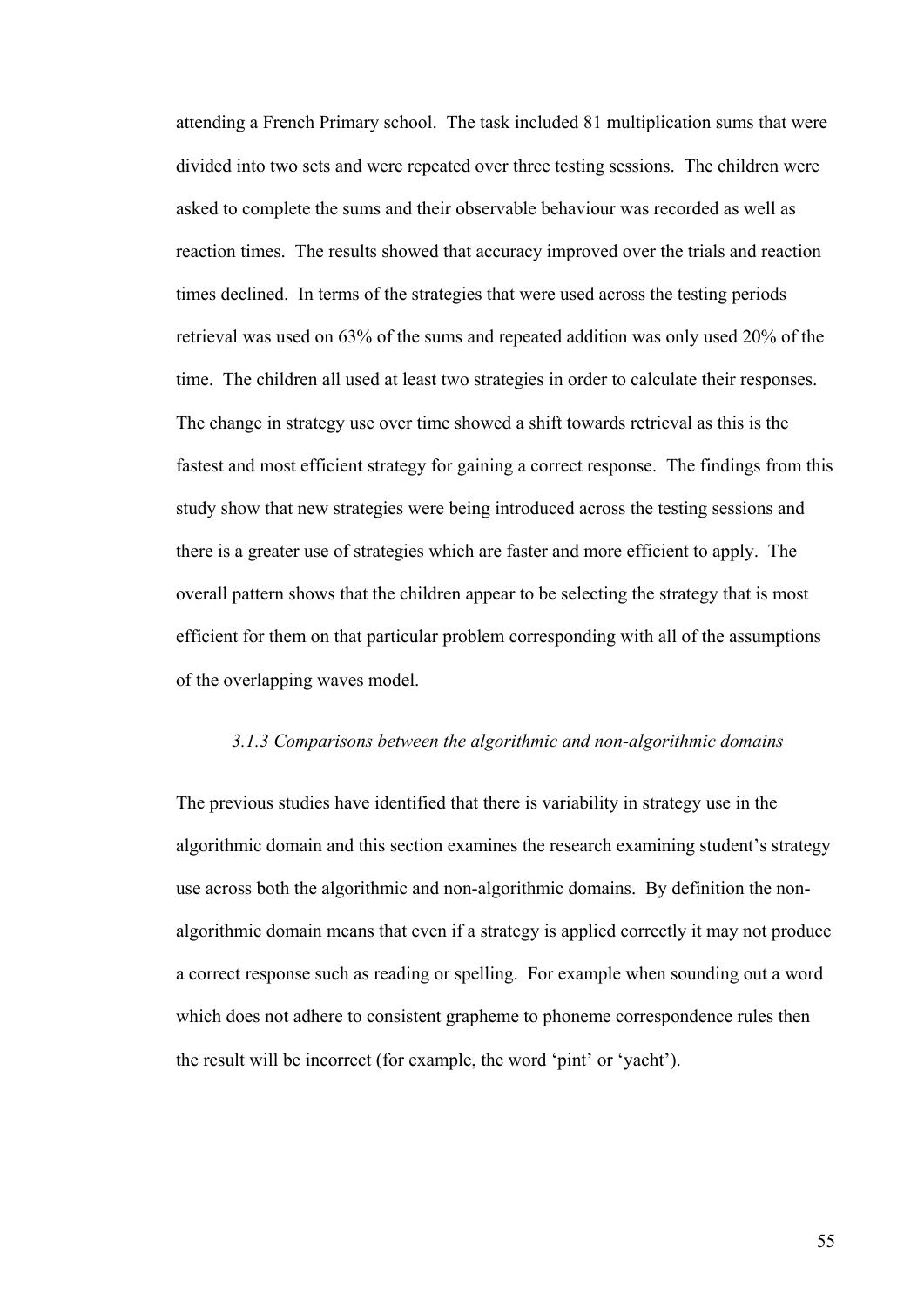Siegler (1988) examined strategy use across algorithmic and non-algorithmic domains, concentrating on addition, subtraction and word identification (word reading). A sample of 36 children from the first grade (aged six years old) were asked to complete 14 addition problems, 14 subtraction problems (which were an inversion of the addition sums) and read a word list of 50 items varying in letter length from two to eight letters. They were instructed that they could solve the problem/read the word using any method that they wanted and strategy use was measured by examining solution times and behaviour observation. The study collapsed strategies into retrieval from memory and back-up strategies (using GPC rules, mixed methods and analogy). The results from this first experiment found that percent correct using retrieval was 89% in reading, 82% in addition and 69% in subtraction. In order to test the fit of the results to the distribution of associations model (Siegler & Shrager, 1984) Siegler examined the correlations of percent back-up use, percent errors and median solution time. The model is based on the idea that for every problem there is a representation (an association of varying strength related to the correct response) and a process (the strategy applied). Therefore if a child is presented with an addition problem they would set a confidence criterion of achieving the correct response and a maximum number of searches (the maximum number of strategies that can be attempted). If the problem is familiar then the child will simply retrieve the answer and providing this meets the set confidence criteria, this will be the final answer. However if the problem is unfamiliar then the child may need to try several strategies in order to meet the confidence criteria. The distribution of associations is impacted by previous exposure to the problem, preexisting knowledge of associations and answers generated by the first solution used. Therefore the model predicts that longer solution times suggest the use of back-up strategies. The results of this study found high correlations ( $r = .83$  for word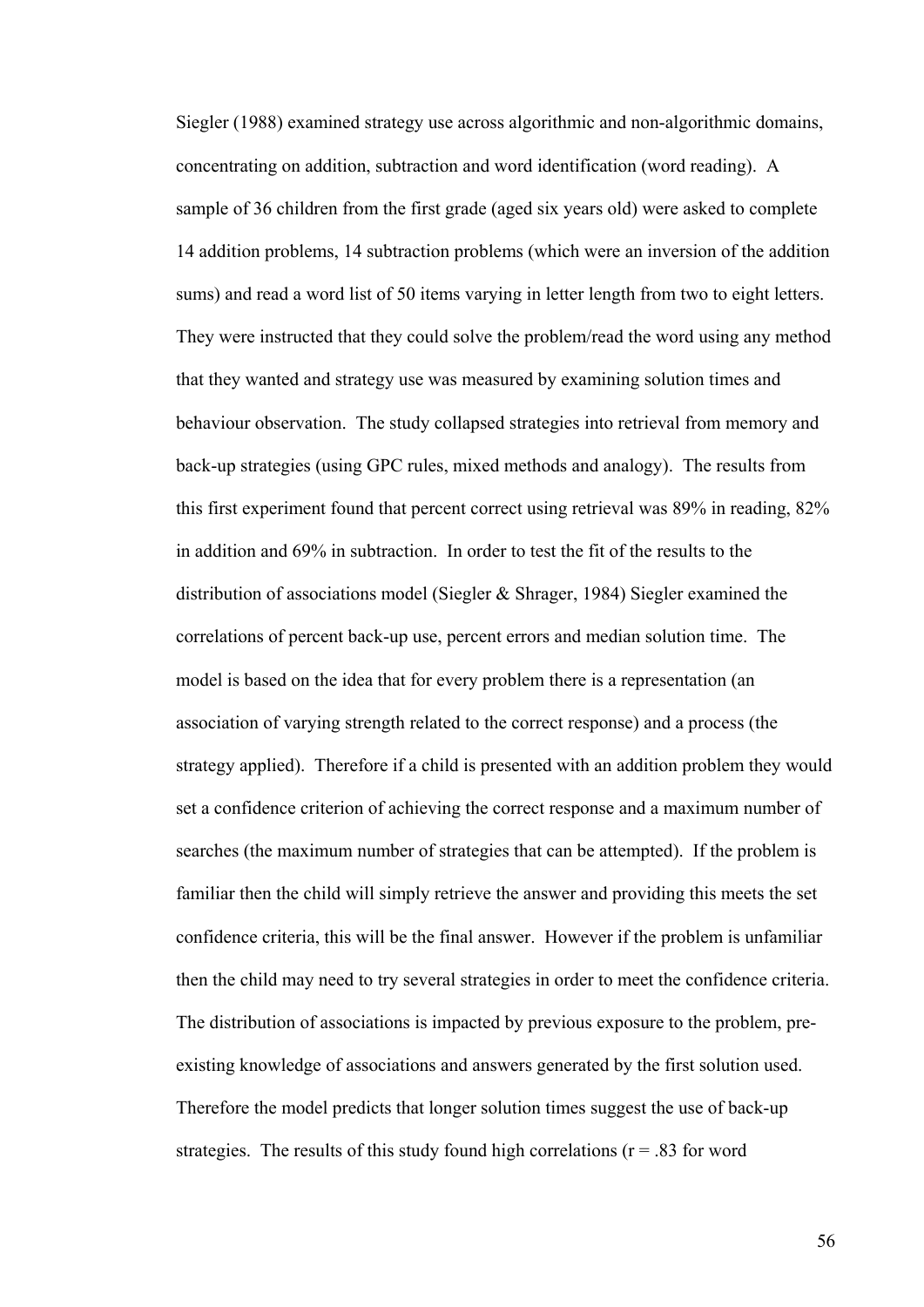identification) suggesting that the results from this study are appropriate to the cognitive model (distributed associations model). Siegler classified these children into three distinctive groups based on their performance across all three tasks using a cluster analysis. Siegler found that "good students" used retrieval most frequently, but had less confidence in doing so and did not always achieve accurate responses with this strategy. "Not-so-good students" tended to rely more on back-up strategies as their confidence in retrieval was limited. The remaining group were termed "perfectionists" and they showed a different pattern of strategy use. When using retrieval the "perfectionists" showed high accuracy and they also showed fast solution times. However they used retrieval less often (on 42% of trials) suggesting that it was only applied if it was going to achieve a correct response.

The paper by Siegler (1988) also included a second experiment applying similar tasks, but recording strategy use by asking for a retrospective verbal self-report as well as analysing observable behaviour on a sample of 34 first graders using a more challenging word list and mathematical problems. The results of experiment two showed a very similar pattern of accuracy and solution times; however it highlighted the use of backup strategies when there was no observable behaviour by using self-reported strategy use. If back-up strategies were being concealed by not showing any observable behaviour then they would have been coded as retrieval during experiment one; therefore you would expect to see less 'use' coded as retrieval in experiment two. The results support this view as retrieval in experiment one across all tasks was 63% and it had dropped to 45% in experiment two. There was also a reduction in retrieval solution times in experiment two showing that those problems solved with retrieval were solved more quickly.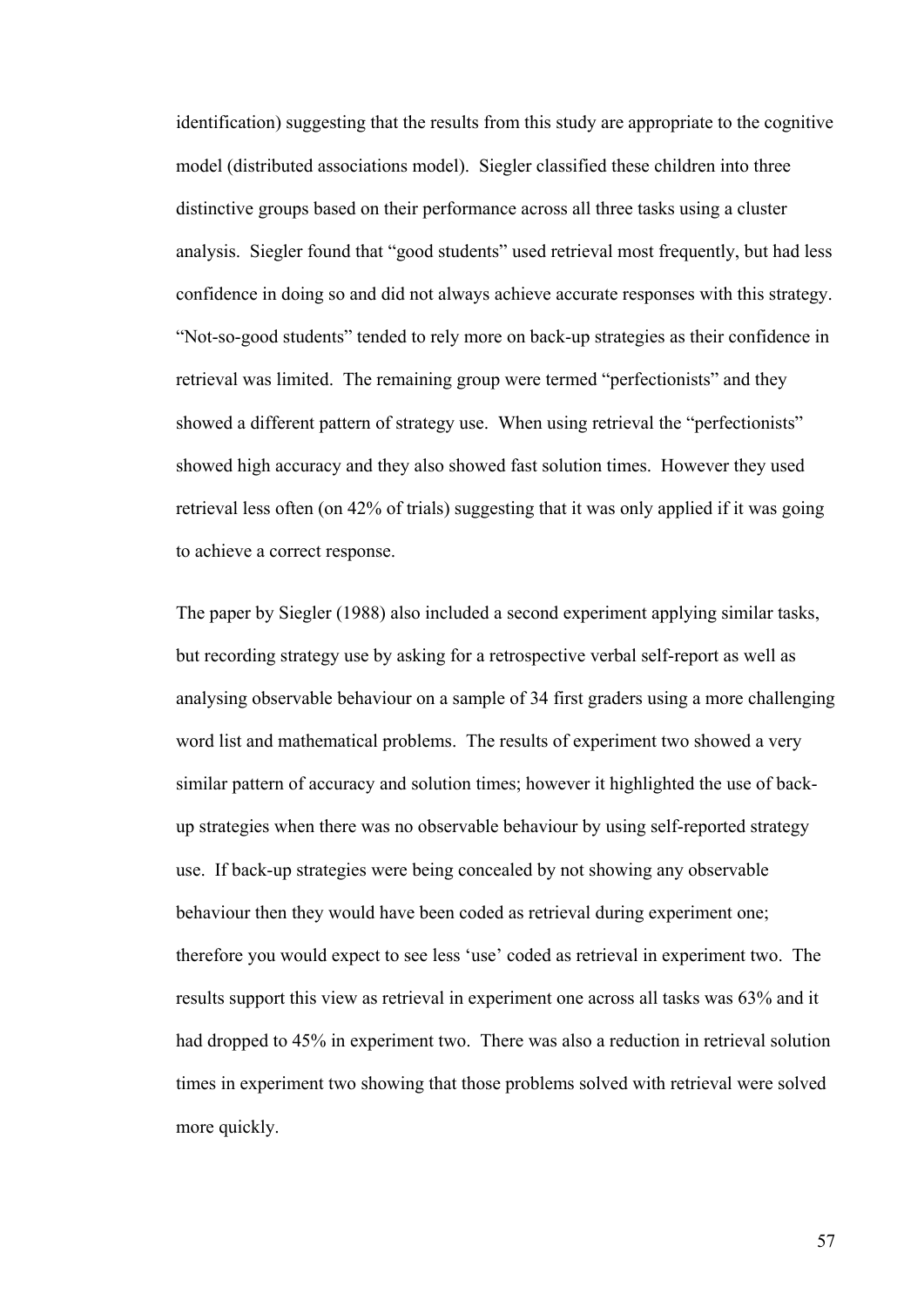Both experiments overall show that there are clear individual differences based on the knowledge and confidence in using certain strategies, such as retrieval. This study has educational implications as it suggests that students struggling academically should be taught more effective back-up strategies, rather than be encouraged to retrieve information (Siegler, 1988). In terms of reading development this is now implemented with the emergence of the phonics approach through the National Literacy Strategy. However in mathematics typically children are encouraged to be able to retrieve answers to relatively simple sums and multiplications and perhaps more teaching related to effective use of back-up strategies is required in the domain of mathematics.

The results from this study have been replicated by Kerkman and Siegler (1993) finding the same pattern of K-means clusters. Farrington-Flint, Vanuxem-Cotterill and Stiller (2009) looked at the strategy use across both domains using two mathematic tasks (addition and subtraction) and two literacy tasks (reading and spelling). The sample size was 50 children aged five to eight years old. The strategy use was collected using retrospective verbal self-reports in line with previous work (Rittle-Johnson & Siegler, 1999; Kwong & Varnhagen, 2005). The main findings of the study were that individual differences existed across both domains in the strategy used. There were also agerelated improvements with the older children gaining more accurate responses on all tasks, than the younger children. When examining the algorithmic domain (mathematical tasks) the most commonly applied strategies were using finger modelling and counting-on strategies. In the literacy tasks the predominately used strategies were GPC rules or retrieval directly from memory (indicative of Ehri's sight word reading). Comparisons were run between the types of strategies applied on the tasks in the algorithmic domain and those in the non-algorithmic domain. The results found that the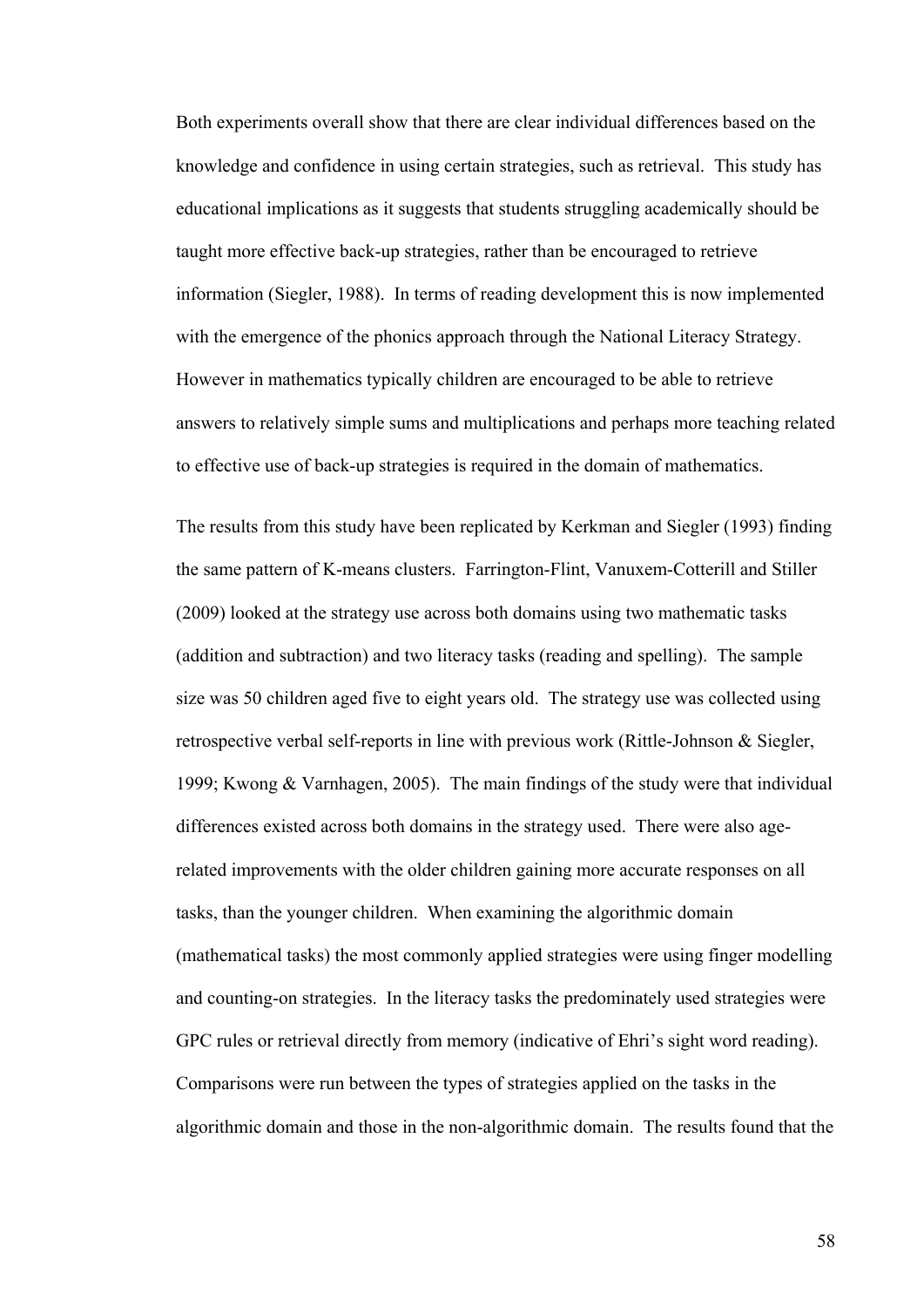children using more advanced strategies on the mathematical tasks were using more sophisticated strategies on the reading and spelling tasks.

These studies are finding that there is a similar pattern of strategy use in the nonalgorithmic domain as in the algorithmic domain. The children appear to be using a different pattern of strategy use depending on the task at hand. Studies examining strategy use in spelling and reading are discussed below.

### 3.2 Strategy choice in the context of children's literacy

The previous section has discussed the importance of studying strategy development within the context of algorithmic domains (e.g., mathematics) and studies spanned both domains. However, unlike algorithmic domains correct use of any strategy does not necessarily guarantee success in reading or spelling given the nature of the English orthography. The current section examines studies that look at how strategies are applied in these domains.

## *3.2.1 Measures of strategy use in Spelling*

Relatively few studies have taken explicit measures of strategy choice within the context of reading and spelling. In a landmark study, Rittle-Johnson and Siegler (1999) tested 30 children in Grade one and then retested 23 in the second grade. They asked children to spell words under two conditions; an allowed condition (where any strategy could be applied) or the prohibited condition (where they were instructed not to use back-up strategies and to solve the problem as quickly as possible). The children were asked to provide a retrospective verbal self-report of how they had spelt each individual word. The overt behaviour was also observed to see if there were any signs of a strategy being applied, for example if they were using sounding-out it was often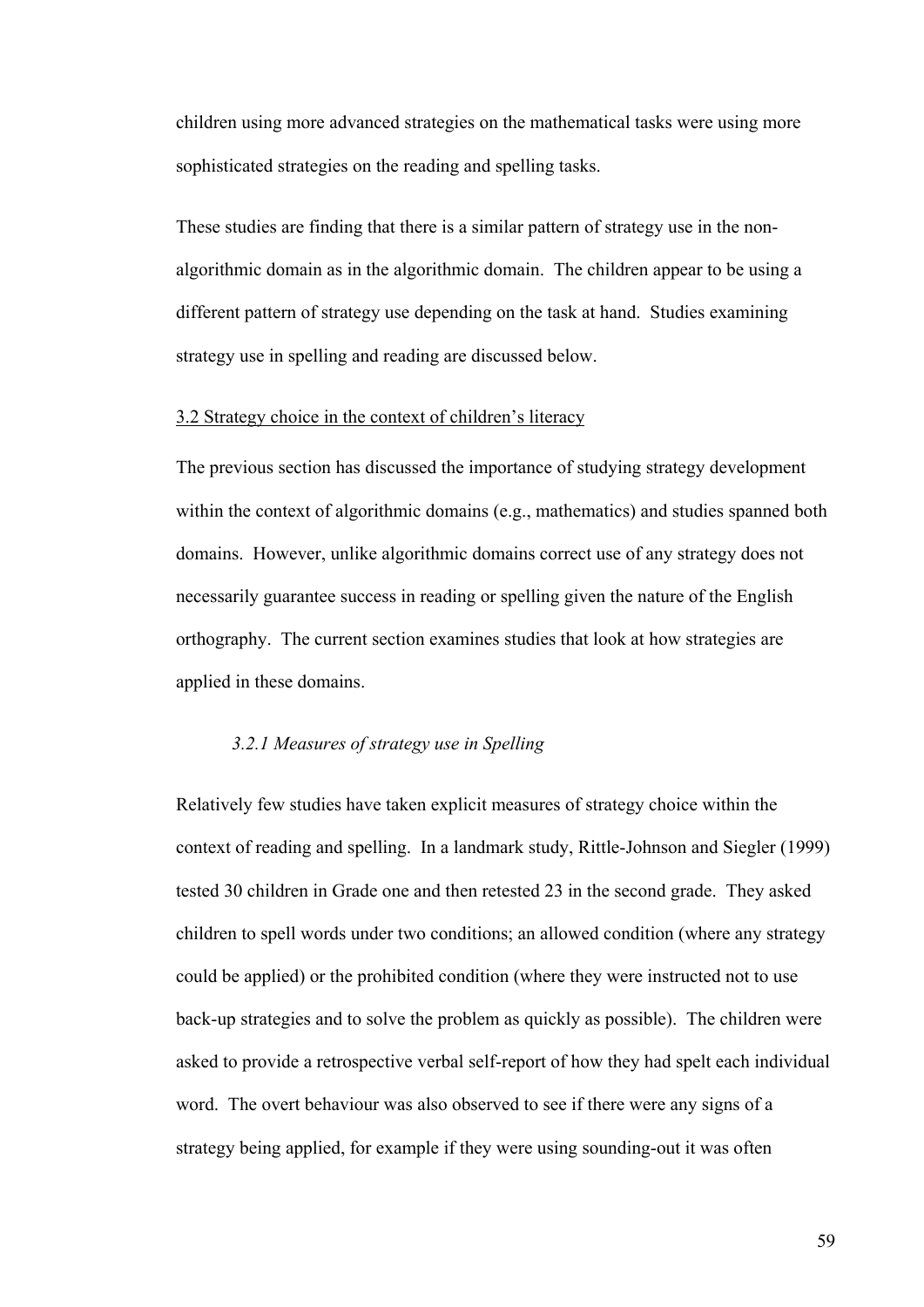possible to hear them sounding-out each letter. Both the overt behaviour and selfreports were then assessed for inter-rater reliability. The results showed variability, adaptive choice and change in strategy use over time. The strategies identified included retrieval from memory, sounding-out, retrieval combined with sounding-out, using rules and visual checking. In the first grade the mean number of strategies used to read the words was 3.0; with retrieval and sounding-out most frequently cited on 88% of trials. By the second grade the children were using a mean of 4.5 strategies with the most commonly applied strategies remaining as retrieval and sounding-out. Between the first and second grade there was an increase in the use of retrieval, using rules, visual checking and a decrease in the use of sounding-out to spell the words. Retrieval was also the most accurate strategy with 86% correct in the first grade and 96% correct in the second grade through the use of retrieval.

In a similar study, Kwong and Varnhagen (2005) examined children's spelling development using a microgenetic approach (short-term longitudinal design). They used 11 children in Grade one asking them to spell a series of regular CVC non-word items. The children were asked to give a retrospective self-report after spelling each word and the experimental sessions were videotaped to look for any overt behaviour displaying the strategy they were using. The sessions were carried out over four to seven weeks and were terminated when the children were using 80% retrieval strategies in the spellings. For those children who did not begin to use retrieval the sessions were terminated when they were consistent in their use of each strategy. They collapsed the results into quartiles (as children completed a different number of sessions) and found improvements in accuracy and speed across quartiles. The strategies identified were phonology, analogy, retrieval and 'other' including guessing. Phonological strategies were identified by all but one child and most frequently the children reported the use of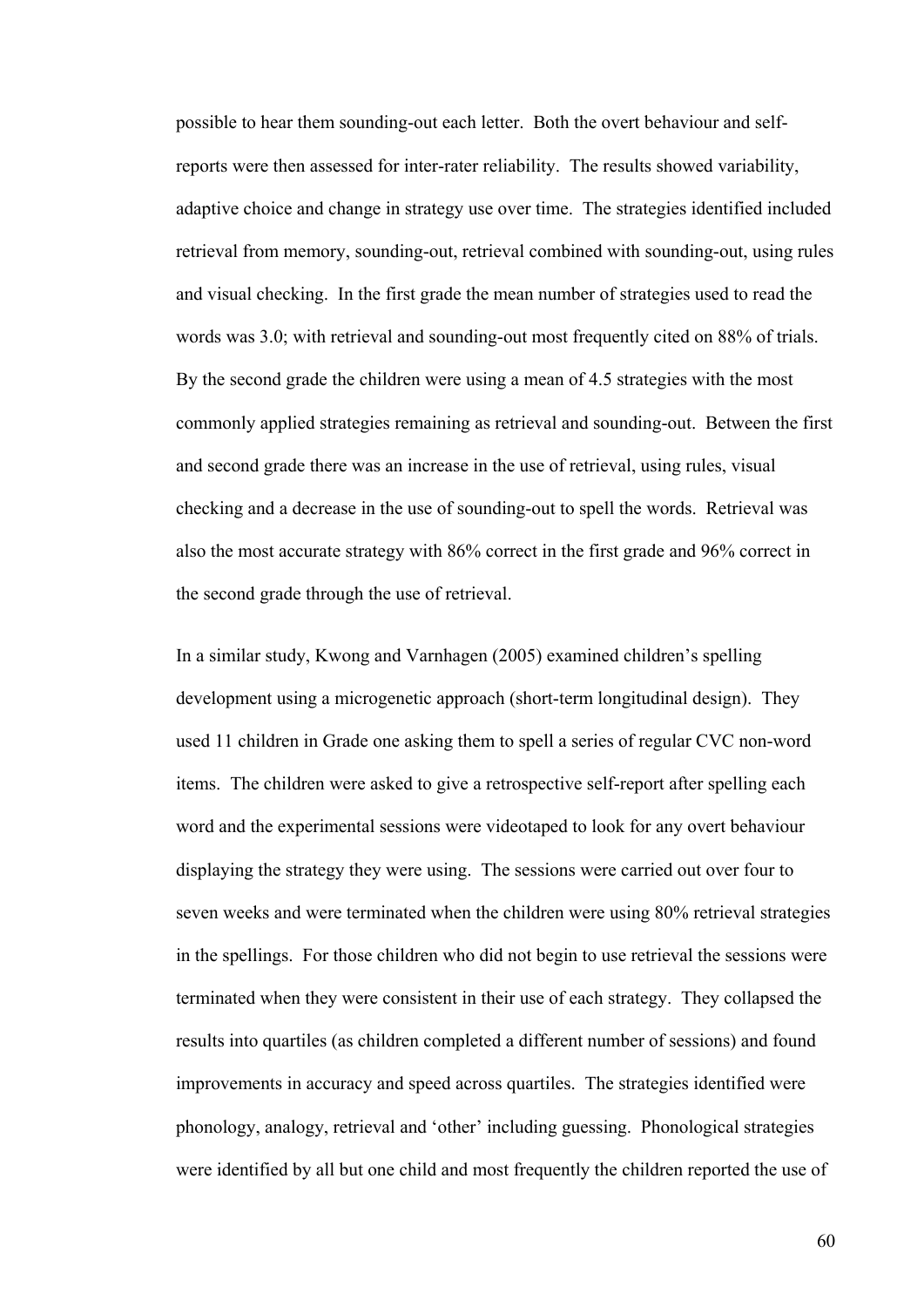two or more strategies. The results supported the use of the overlapping waves model suggesting that children selectively choose the strategy which is most efficient for each problem and became faster and more efficient over time. The results furthermore showed that five children in the sample switched to using advanced strategies such as retrieval over time, but those children who continued to use less sophisticated strategies, such as phonology, became more efficient at producing the correct response. This study shows that the microgenetic approach can be very efficient at tracking the changes in strategy use over time and provides detailed strategy use reports. Using this microgenetic approach it is possible to follow individual development over time and in this instance it was possible to see if children shift alliance in the strategies used.

More recently, Farrington-Flint, Stash and Stiller (2008b) examined spelling strategies in 34 children in Year four (aged eight and nine years). They examined their spelling using a word list of forty-five word items based on three categories of words; consistent words, unique words or exception words. The children were asked to spell the words and give a retrospective self-report of the strategy used to spell the word. The trials were videotaped and an independent rater looked at 20% of the footage and an agreement on coding was reached 99% of the time. The aim of the study was to look for further support showing variability in strategy use in spelling by looking at accuracy and strategy use over time in a microgenetic study. Baseline measures of reading ability (BAS II Single word reading), spelling ability (BAS II Spelling) and vocabulary (BPVS) were also taken in order to categorise spellers based on their standardised scores. The results showed a gradual increase in accuracy for all word types across the three testing periods. The children also showed a variable pattern of strategy use. Twenty-nine children across the trials showed a shift towards the predominant use of retrieval and four shifted in the opposite direction towards the use of back-up strategies.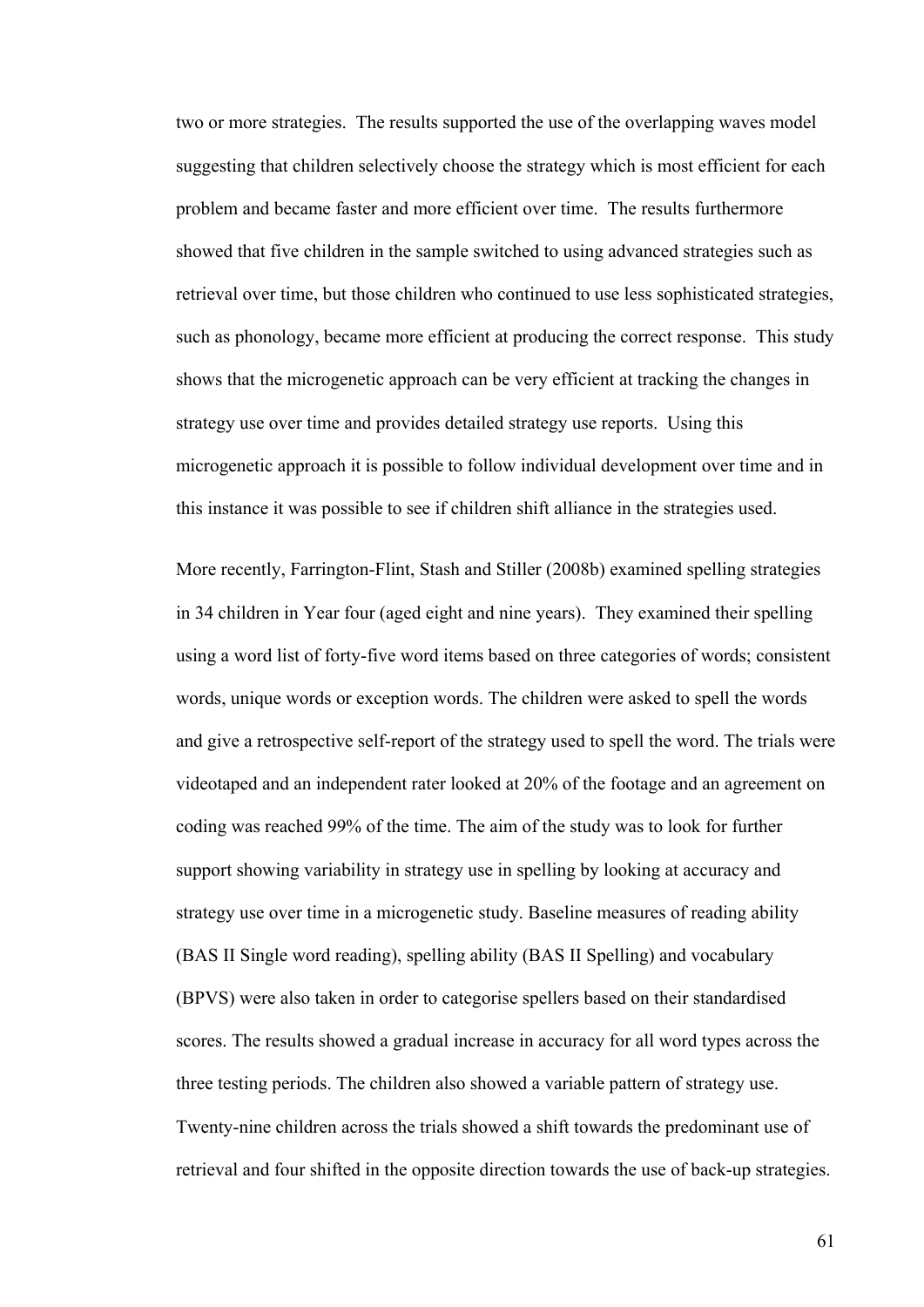Some children also remained consistent in their strategy use across the trials. When analysing the difference between the manipulated word types retrieval was used more frequently producing more accurate responses on the consistent and exception words. Analogy was used very little as a strategy throughout the experiment and had a mixture of success in producing an accurate response.

When examining the results looking at 'skilled' and less-skilled' spellers it shows that 'skilled' spellers use retrieval significantly more than 'less-skilled' across all three word types. When looking at percentage of accurate retrieval used this shows no significant difference between the two groups on consistent and exception words. However, for unique words 'skilled' spellers were significantly more accurate using retrieval than 'less-skilled'. This suggests that unique words cause more of a problem for 'lessskilled' spellers and that they have less of a reliance on retrieval when producing a correct response on these words.

The findings from Farrington-Flint et al. (2008b) produce support for the view that strategy use is adaptable to suit the problem at hand. It can also show that these lessskilled spellers are showing an over reliance on back-up strategies, reflecting the pattern of strategy use typically seen in younger spellers. By using manipulated word types it allows a more detailed analysis of where strategies can fail to produce a correct response and how children deal with these situations. The authors identify that a problem of the study remains that overt behaviour was not measured in this study and therefore strategy use is measured purely using self-reporting. In order to analyse the different groups ('skilled' and 'less-skilled') spellers a median split was used. This method is controversial and therefore a cluster analysis may provide a more appropriate method of classification. The median split is controversial as readers around the median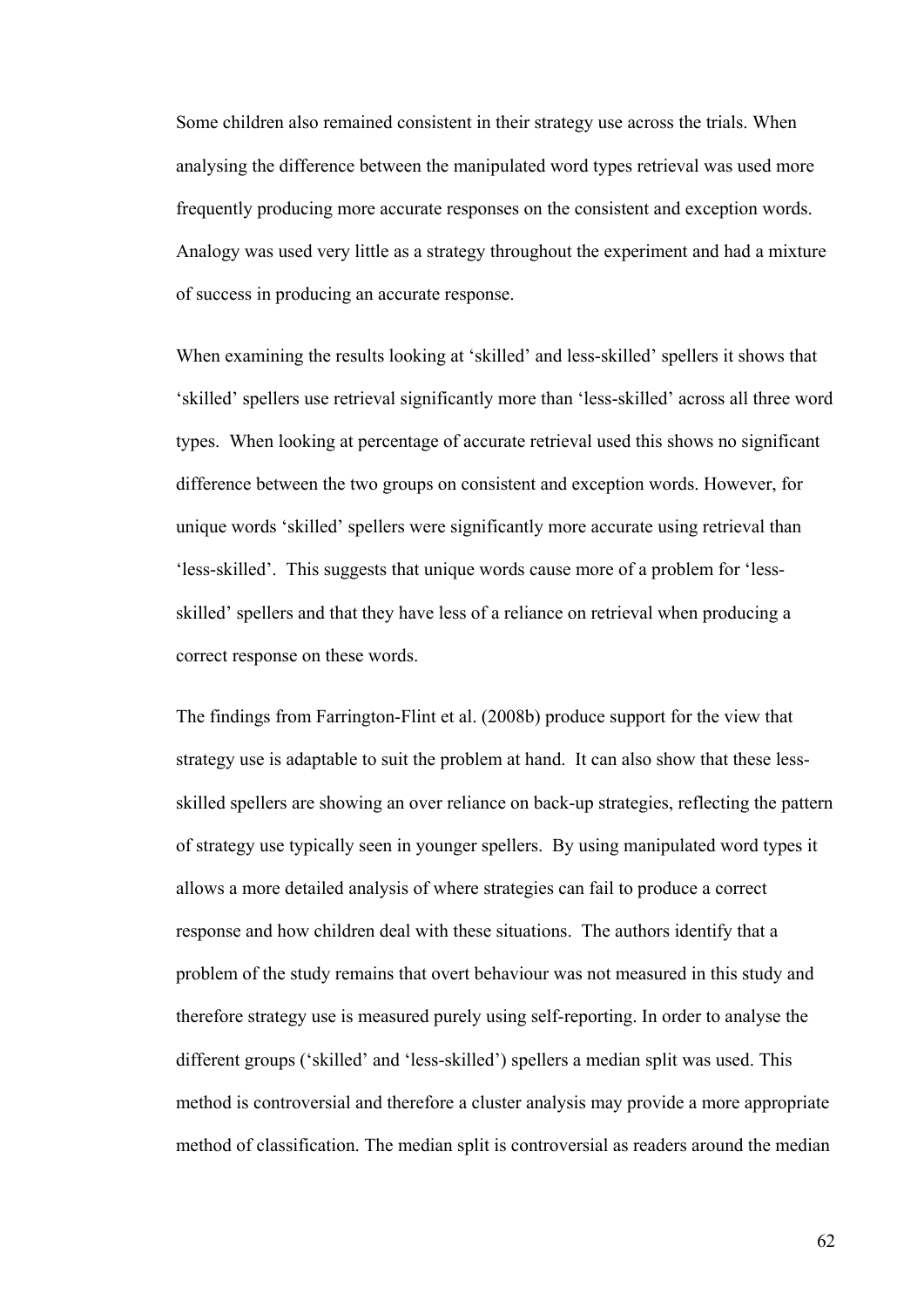point are placed into groups, however their scores may be very similar. Age is also not taken into consideration and this median split may simply reflect the older children being the 'more skilled' in spelling. Cluster analysis would enable clusters to be formulated by using more criteria than simply the accuracy and therefore it would be possible to place the children into clusters reflecting strategy use as well as accuracy and latencies.

These studies suggest that it is possible to see a change in strategy use in spelling and that differing strategies are used for spelling different types of words. When examining children's reading development, does the same pattern of strategy use appear? Further investigation is required into the strategies that are used in early reading development.

## *3.2.2 Strategy choice in the context of early word-reading*

Examining reading strategy use is a very important way of tapping into the developmental phases of reading acquisition. However few studies have examined the development of reading strategies specifically. Marsh, Desberg and Cooper (1977) studied the developmental changes in reading strategies using a sample of 40 fifth graders, 40 eleventh graders and 40 college students. The word list was ten pseudowords specially created to have two different pronunciations depending on whether decoding or analogy was used as a strategy to decode them. There were two conditions; a free response where participants could use any strategy or a forced choice where the experimenter pronounced the words in both ways and asked which one was correct. The results found a significant difference based on age and this suggests that there is a developmental change in strategies used. In the free response condition the younger participants predominantly used GPC rules and the college students tended to use analogy. However in the forced choice condition the young participants also chose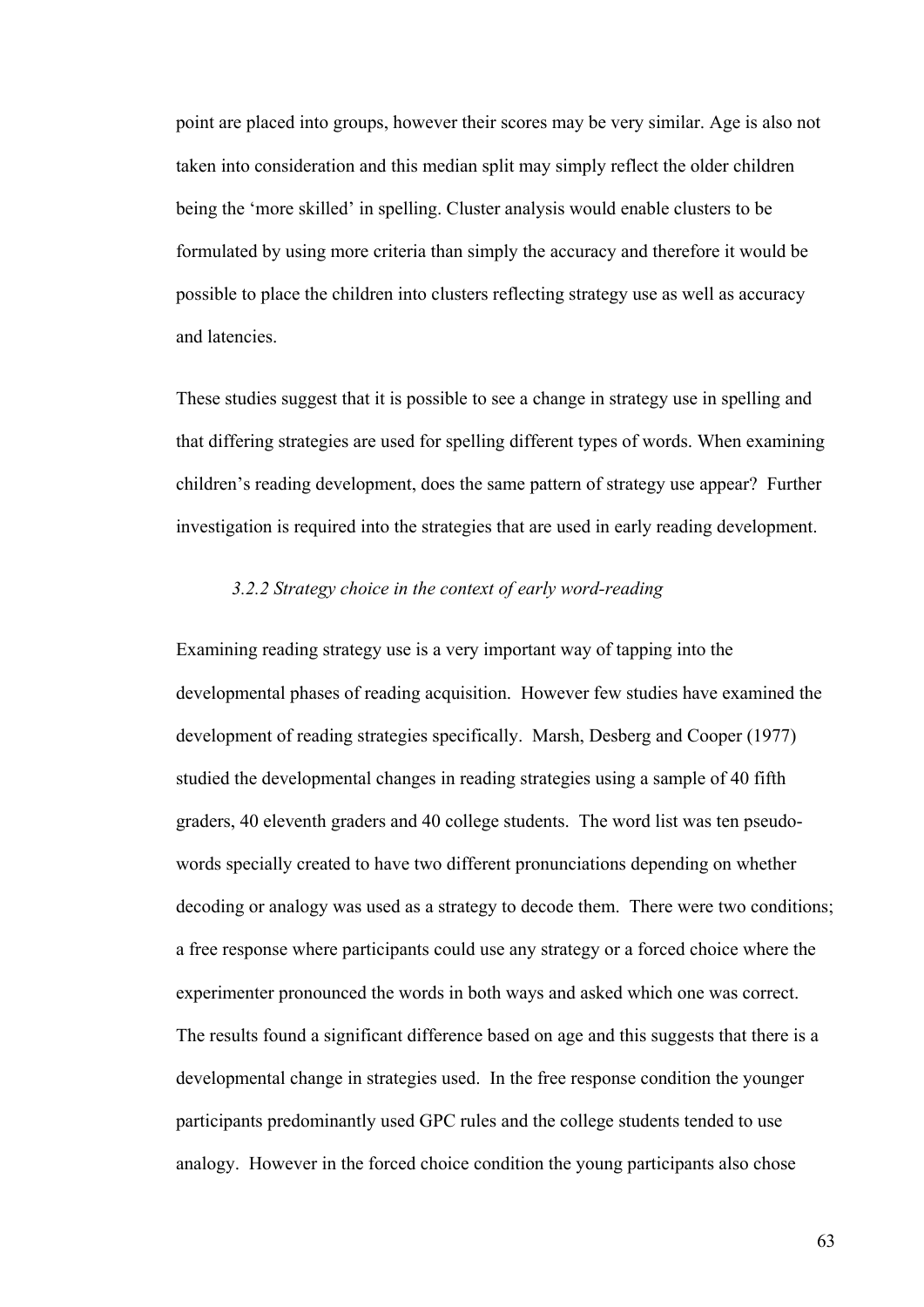analogy more frequently. The authors suggest that this account gives further support for stage models of reading acquisition. However there are some limitations of the study which suggest that perhaps there is not as much support for stage theories as previously suggested. One limitation is that there was only one word list and the words were not manipulated for the different ages and therefore the younger participants may have struggled more. There were also no baseline measures of reading ability taken and therefore some participants may have been displaying signs of reading difficulties. The pseudo-words chosen did not appear to have any reliability or measures of frequency taken. The authors also state that it appears that analogy supplements GPC rules as a useful strategy; in many of the stage models more advanced strategies such as analogy replace other strategies and would not be understood to work together.

There has been significant work showing that strategy use in spelling can vary depending on the word and that the child is able to adaptively choose an appropriate strategy (c.f., Farrington-Flint et al., 2008a; Kwong & Varnhagen, 2005; Rittle-Johnson & Siegler, 1999; Farrington-Flint, Vanuxem-Cotterill & Stiller, 2009). These studies have highlighted differences in solution times and accuracy when compared with the measure taken of strategy use (whether behavioural observations, self-reported strategy use or a combination was applied) and shown support for the Overlapping Waves Theory (Siegler, 1996). When choosing an appropriate spelling strategy, the literature suggests that children at a very young age are able to choose a strategy suited to the specific problem based on their confidence criteria that it will produce the most accurate response possible in the fastest time. Studies applying the microgenetic approach have mapped these changes over time and show how strategy use can vary over a relatively intense period of time, in comparison to traditional studies showing global changes on a cross-sectional design.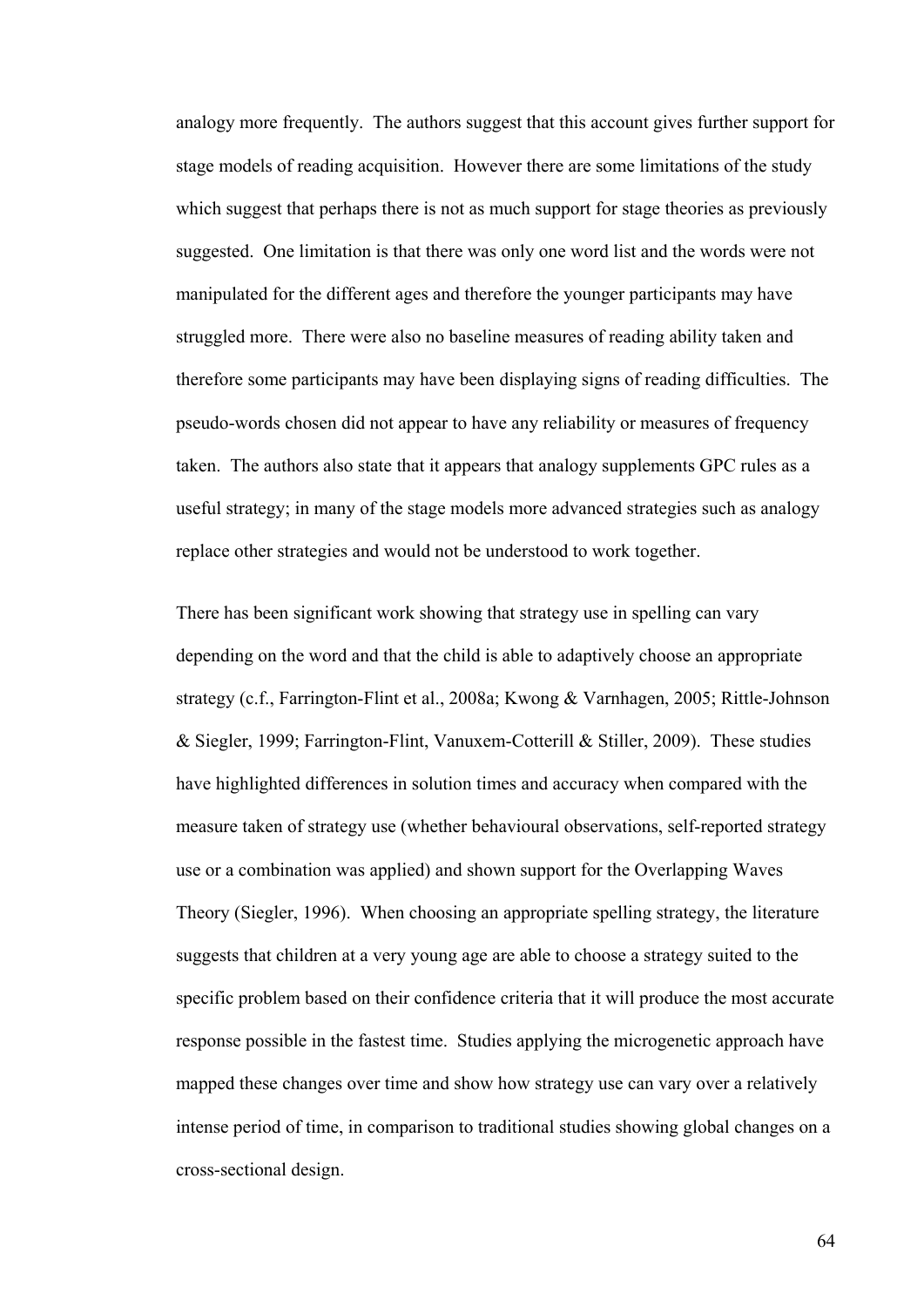However there has been very little research concerning the development of strategies in relation to theoretical models of children's reading development. It is argued that an important limitation with previous models of reading acquisition is that they very often assume age related changes in children's development, usually along a fixed invariant sequence of stages (Marsh et al., 1981; Frith, 1985; Seymour & Duncan, 2001). Ehri's (1995; 1999; 2002) mediated phase model of reading development however examined change in reading ability using phases which could occur with more flexibility and could involve regression to a previous stage. The following studies examining strategy use in reading show how the fixed stage models do not fully replicate realistic reading development and how Ehri's theoretical model and the Overlapping Waves Model could portray an enhanced depiction of emergent reading.

Relatively few studies have examined strategy choice in the context of early reading. Farrington-Flint and Wood (2007) examined the use of strategies in relation to children's reading using a clue-word experimental task to test the use of analogies in reading. In this task, one word is shown to a child as a 'clue word' and then the nonword is produced. On some trials the clue word can assist the children in the correct pronunciation of the non-word (e.g. moon and soon) but on other trials there is no overlap between clue and test words (e.g., moon and ball). This study looked at the varying strategies used in reading non-words as well as examining the speed, accuracy and frequency of retrospective verbal self-reports. Sixty children (aged five and six) were included in the study and participated on three separate occasions on the experimental tasks. The results showed substantial variation in strategy use; consistent with the overlapping waves theory. They found that  $43\%$  of children were applying three strategies, compared to only 8% using one strategy. The data was also analysed for accuracy and speed; this found that the strategy applied had a great impact on the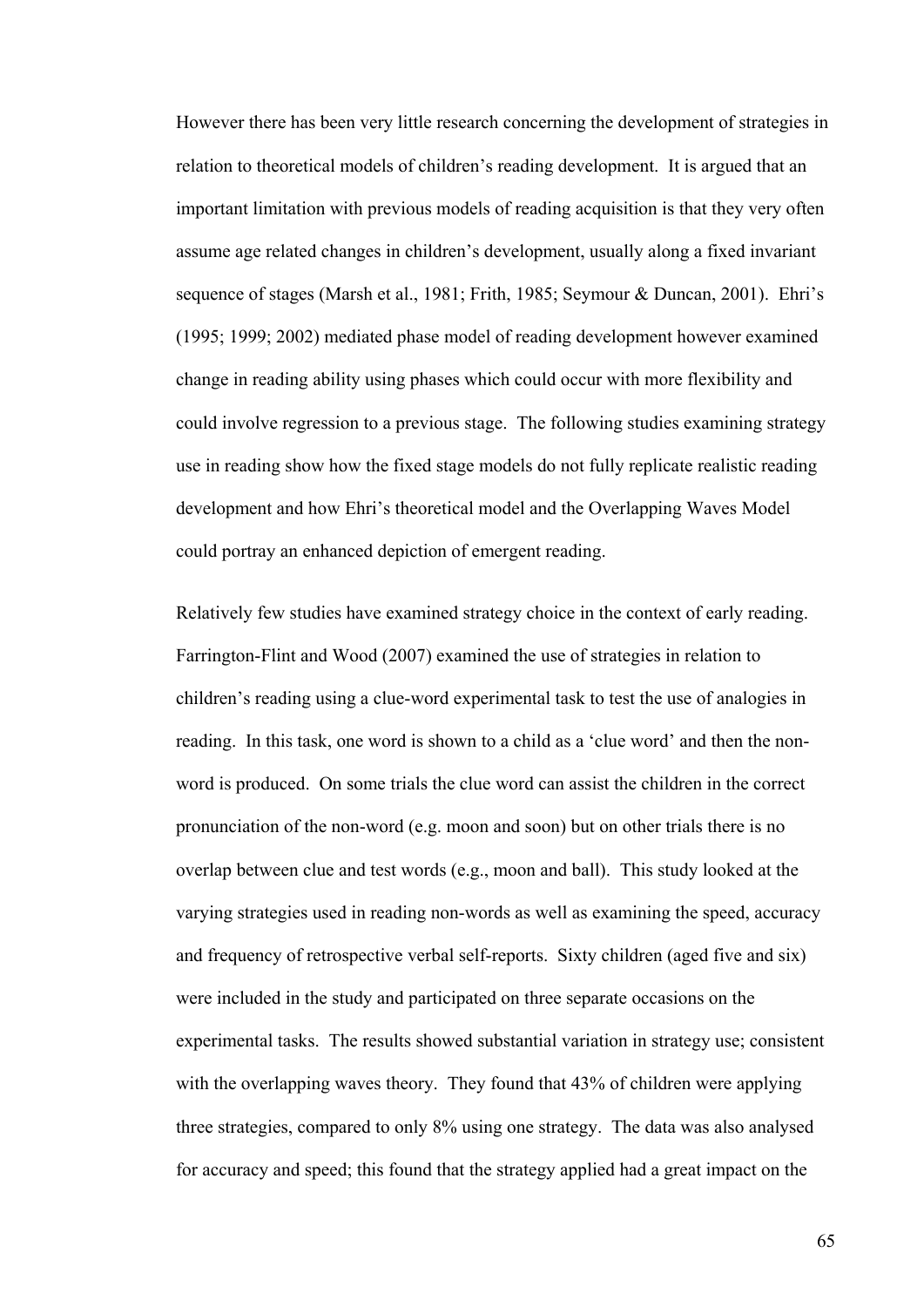accuracy and speed of reading the non-word. In the problems where the clue word assists, analogy and GPC rules (sounding out) were the most frequently applied strategies. In the unrelated control (where the clue word does not assist) the most frequently used strategies were GPC rules. This suggests that children are able to select the best strategy to produce a correct response, or the fastest response to a problem. Furthermore when looking at predictors of success in reading non-words the only unique predictor was percent analogy use.

However there are a number of important limitations with the design of their study. First, the findings by Farrington-Flint and Wood (2007) cannot be generalised to reading because the study does not represent a naturalistic study of reading. They focussed primarily on an artificial clue-word paradigm to assess viability of analogies in the context of reading. Second, the clue-word paradigm has been criticised as it could emphasise the use of analogy in the task as the children are told that the first word could assist them in the interpretation of the non-word (Deavers & Brown, 1997). Third, they simply examined reading strategies at one particular time and failed to consider changes in the frequency of strategy reports over time. A longitudinal or microgenetic approach would help to strengthen these claims with regard to strategy change over time.

In order to apply the examination of strategy use to a more naturalistic setting, Farrington-Flint, Coyne, Stiller and Heath (2008a) used real word items in order to investigate strategy use in everyday classroom settings. Sixty-five children (aged five – six years) read an experimental single-word reading list of 40 words in three trials set over a three month period. The children were asked to give retrospective verbal selfreports after reading the words and these were use to identify and code the strategy being used. The study found that generally there was a shift towards using more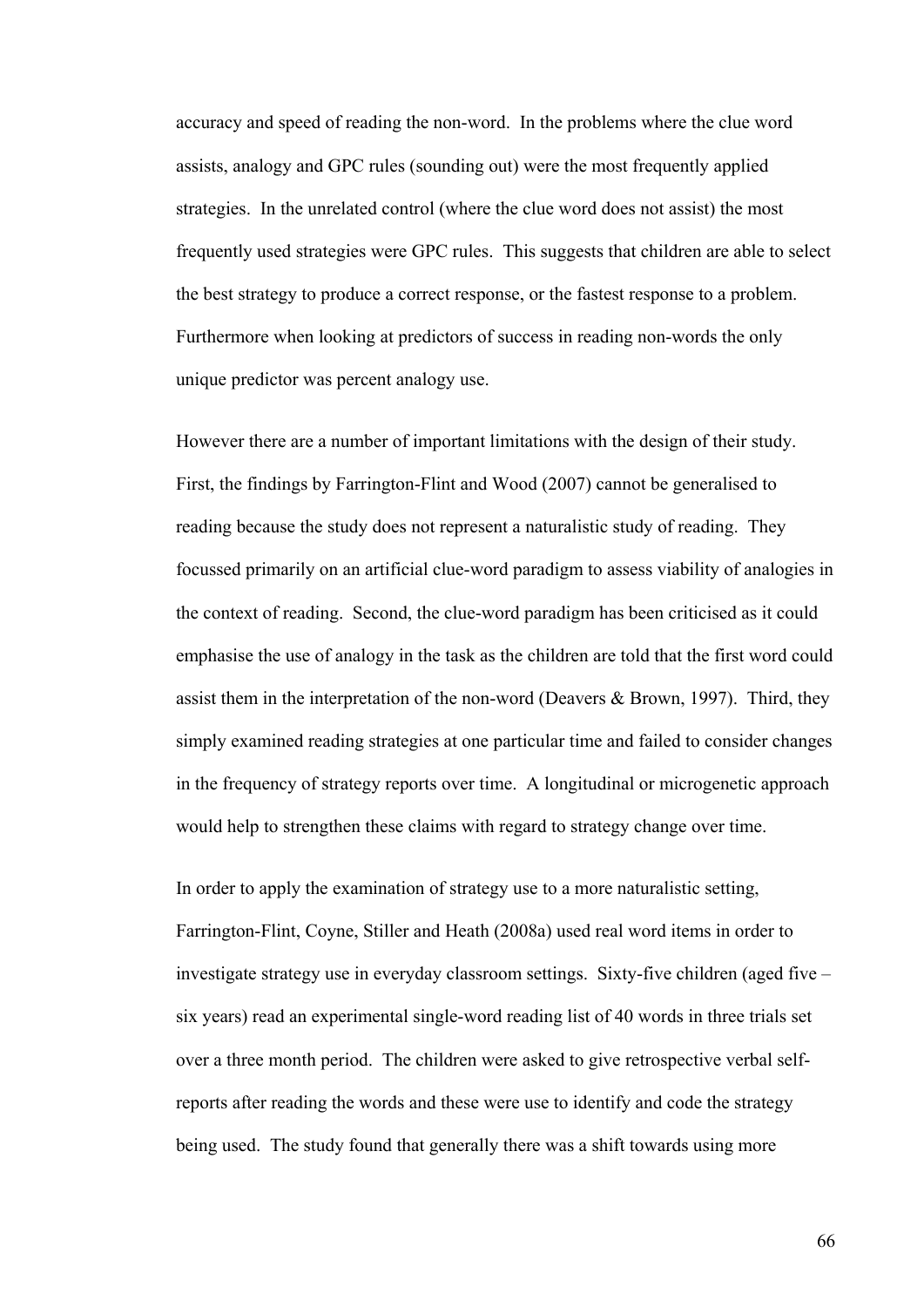sophisticated strategies such as retrieval from memory over time, however there was also evidence that strategies used were variable between trials by the same child. The results also showed that when phonological strategies were applied by 'skilled' readers they were more likely to gain an inaccurate answer than the 'less-skilled' readers. This could be because the 'less skilled' readers have more practice at using the phonological strategies. This pattern however needs further exploration in order to further understand the relation. In order to achieve the distinction between 'less-skilled' and 'skilled' readers a simple median split was performed using the results of the baseline measures. Although there were children at either extreme, classifying readers that fell around the median point was very difficult. This study could have been improved methodologically by using a cluster analysis in order to examine difference between reading profiles. Siegler (1988) used the cluster analysis approach and found three distinct groups portraying differing patterns of strategy use, accuracy and solution times. Future research looking at the differences between groups of readers would be best advised to apply clustering algorithm to establish fixed homogenous groups.

The main limitation of the study by Farrington-Flint et al. (2008a) is that the word types were not varied to see how children decode exception or unique word items. This is important because stimulus characteristics may influence the types of strategies used across trials. For instance, Farrington-Flint et al. (2008b) have recently shown with the context of spelling development, that the classification of word type can have an important impact on the choice of strategy and therefore this gives scope for further detailed microgenetic study to investigate strategies used in manipulated word types in reading across different stimulus characteristics to explain word specific changes in reading strategies.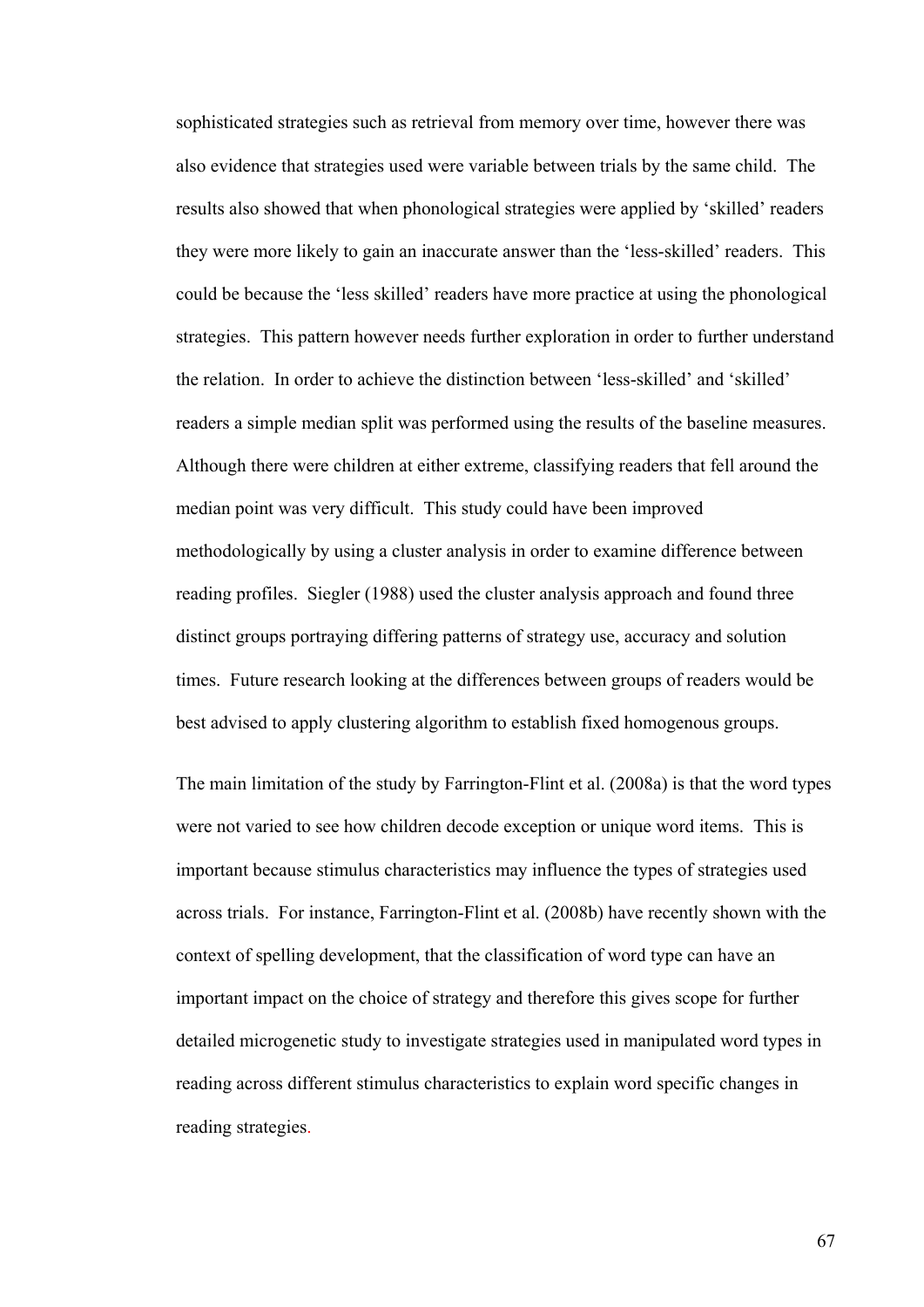## *3.2.3 Summary of strategy use*

The adaptability of strategy use has been established in the algorithmic domain and studies examining the non-algorithmic domain have suggested that a similar pattern exists in spelling. There has been little examination into strategy use when applied to reading particularly when looking at differing types of words and the impact that they have on strategy use. Trying to capture strategy use can cause problems as it is very difficult to encapsulate the underlying cognitive processes; this is discussed further in Chapter Four.

## 3.3 Reading errors

Reading errors have been described as another way of accessing discrete information about the types of strategies that are being applied during reading (Greenberg, Ehri & Perin, 2002). The current section shows that the study of reading errors can be used as another way of examining children's reading development and that certain types of errors are indicative of later success in reading. It is argued that using existing categories for examining reading errors can provide a better foundation for developing a useful coding framework to capture changes in reading performance more clearly.

## *3.3.1 Classification of reading errors*

Examining children's reading errors can be another insightful way to provide evidence about how children are learning to read novel words and which strategies they are using to do this (Biemiller, 1970). Error analysis has been used in different ways over time. The older research looked at errors made in reading pieces of text, but more recently there has been a shift towards using a single word reading approach to look at specific miscues in phonemes within the words. Early studies examined errors based on the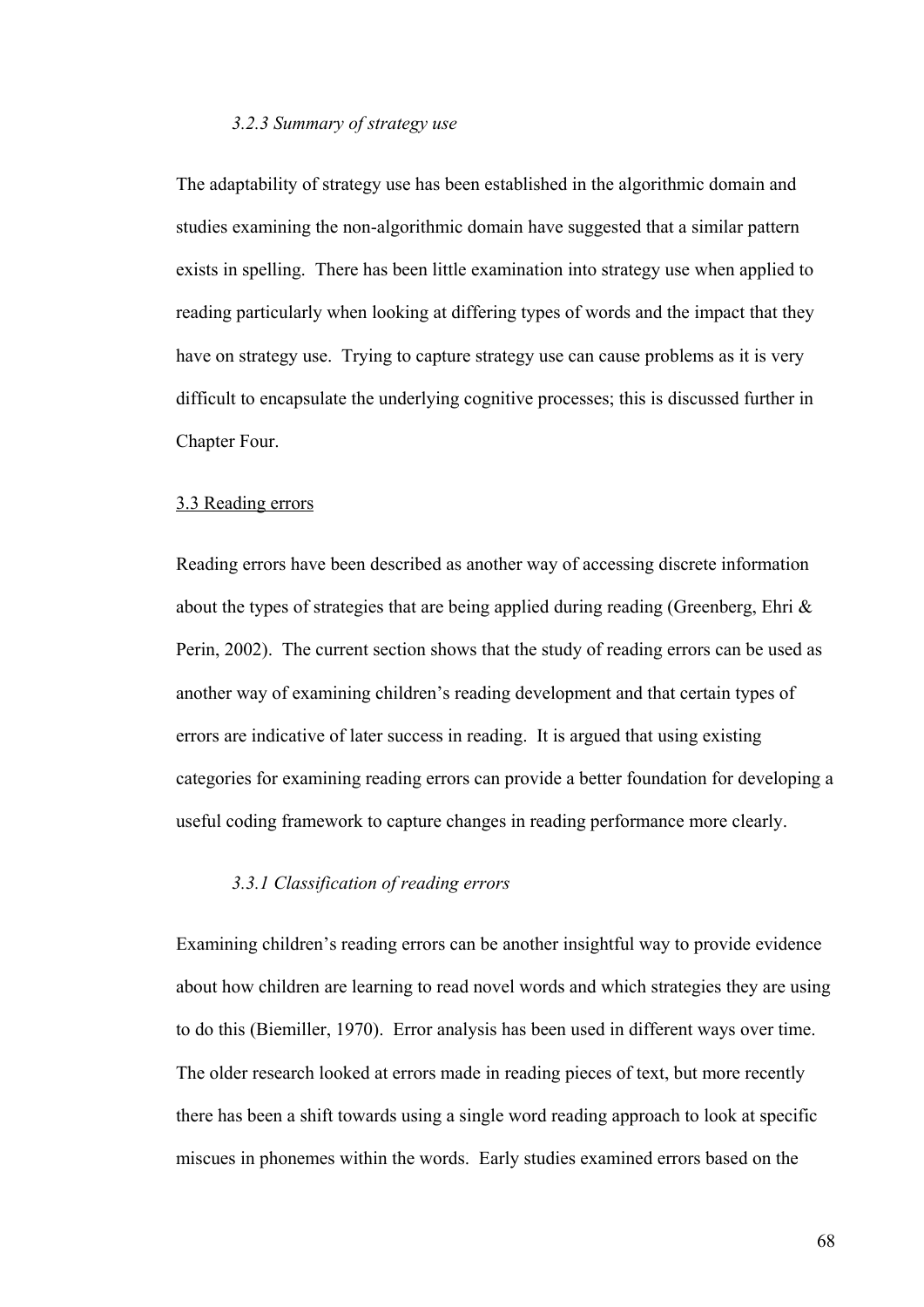graphic similarity of the word to the target word (Cohen, 1974 – 1975) and contextual errors (Allen & Watson, 1976). Whilst these do not provide information about how the child is reading each individual word they were influential studies which were used to provide evidence for stages in models of reading development such as the cognitivedevelopmental model (Marsh et al., 1981). Leu (1982) identified methodological issues with the analysis of reading errors within text. It was suggested that there was a lack of framework for analysing errors and so the different studies were not comparable (c.f. Cohen, 1974 – 1975; Allen & Watson, 1976). There was also bias occurring in the choice of texts that were used to analyse the errors as there was no way of measuring the difficulty of the text. Leu also stated that using this type of error analysis did not tap into the skills that children were using to learn to read the words, but simply looked at how they were making in-text errors.

Stuart and Coltheart (1988) looked at classifying reading errors using a new taxonomy system based on a single word reading task. They developed a framework based on shared letters between the error made and the target word. The errors were classified into errors sharing the initial letter, letters sharing the final letter, errors sharing both initial and final letters, contextual errors and refusal to answer. The use of contextual errors and errors sharing the final letter decreased in use over time. However they found that scaffolding errors (preserving the initial and final letters) were significantly correlated with reading ability and a correlate of reading age. Stuart and Coltheart (1988) also noted that the use of errors preserving the initial letter and scaffolding errors emerge at the same time that children are able to successfully complete the phonemic segmentation task and could name at least half of the letters in the alphabet. These findings have also been replicated by Stuart (1990) and Savage and Stuart (2001) who also found that the number of phonemes that a child could correctly identify was related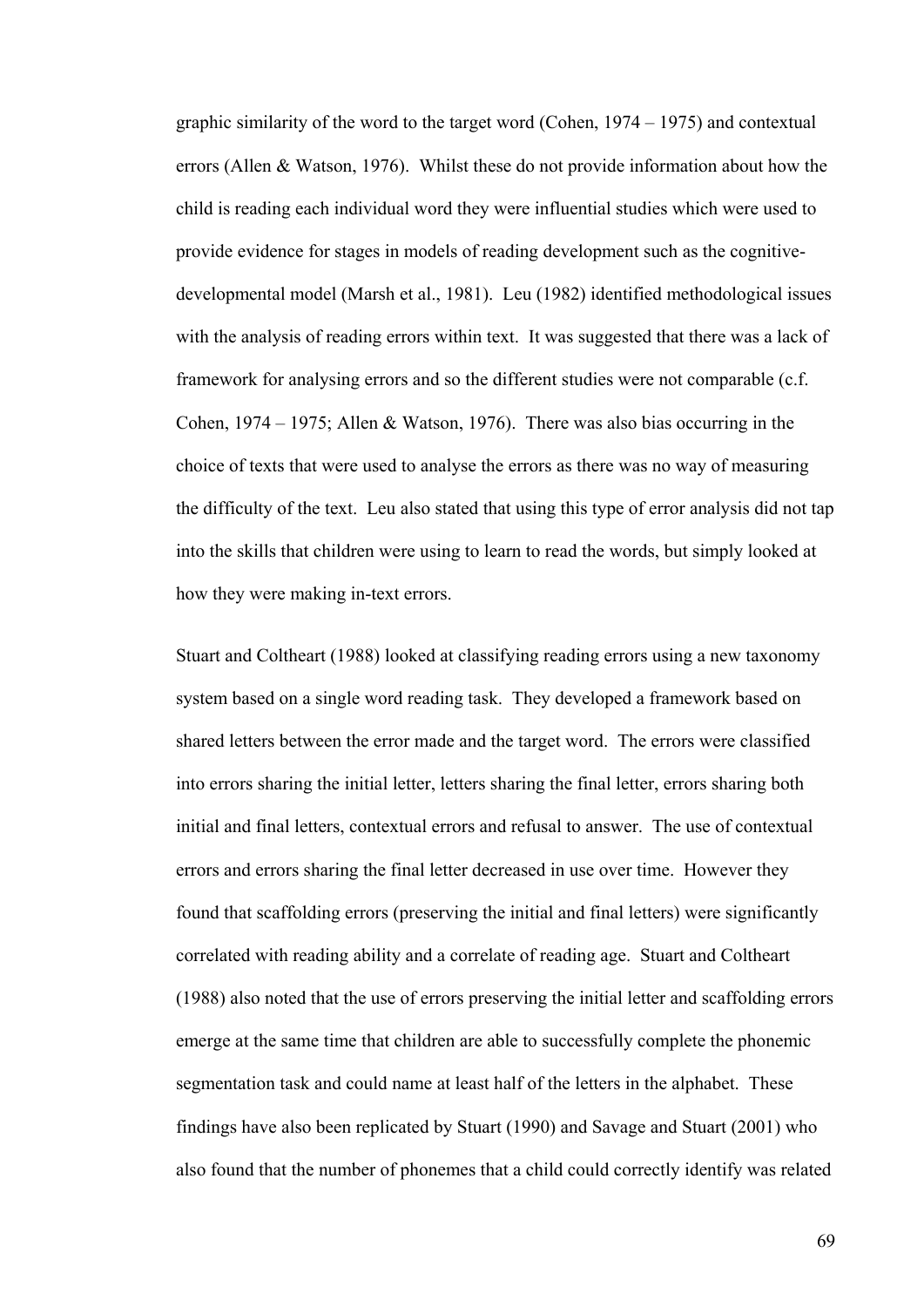to the number of scaffolding errors made in reading, suggesting a link between phonological awareness and scaffolding errors.

Savage and Stuart (2001) examined the use of rime-clued and head-clued analogy use to see if there was any advantage of using the large phonological unit (onset-rime) over a small phonological unit. The study also investigated the relationship between scaffolding errors made at pre-test with the post-test accuracy to see if orthographic representations are underpinned by phonemes or rime units. Savage and Stuart used the same taxonomy as used by Stuart and Coltheart (1988) however they used shared phonemes, not shared letters. Therefore in this study a scaffolding error consists of the preservation of the initial and final phonemes (e.g. 'Pork' read as 'Park'). Savage and Stuart (2001) found that 74% of the pre-test errors fitted into the category of scaffolding errors or refusal to respond. The findings of the study were that both rime and head clued analogy use were correlated with scaffolding errors and scaffolding errors were strongly correlated with reading ability. The second experiment with a large sample showed that scaffolding errors were a strong correlate of head-clued vowel inference use after vocabulary had been controlled for. This found that overall scaffolding errors are highlighting an awareness of phonemic structure of a word, but not the use of large phonological units such as onset-rime. Although this study found that scaffolding errors were correlated with reading ability on the task, they did not examine the impact that scaffolding errors could have on future reading success.

Savage et al. (2001) analysed reading errors among a sample of 43 children (aged six and eight) tested on two occasions (two years apart) using an experimental single word reading task containing 24 regular CVC word items. Reading errors were coded as unrelated errors (random), orthographic overlap (one letter consistent), errors preserving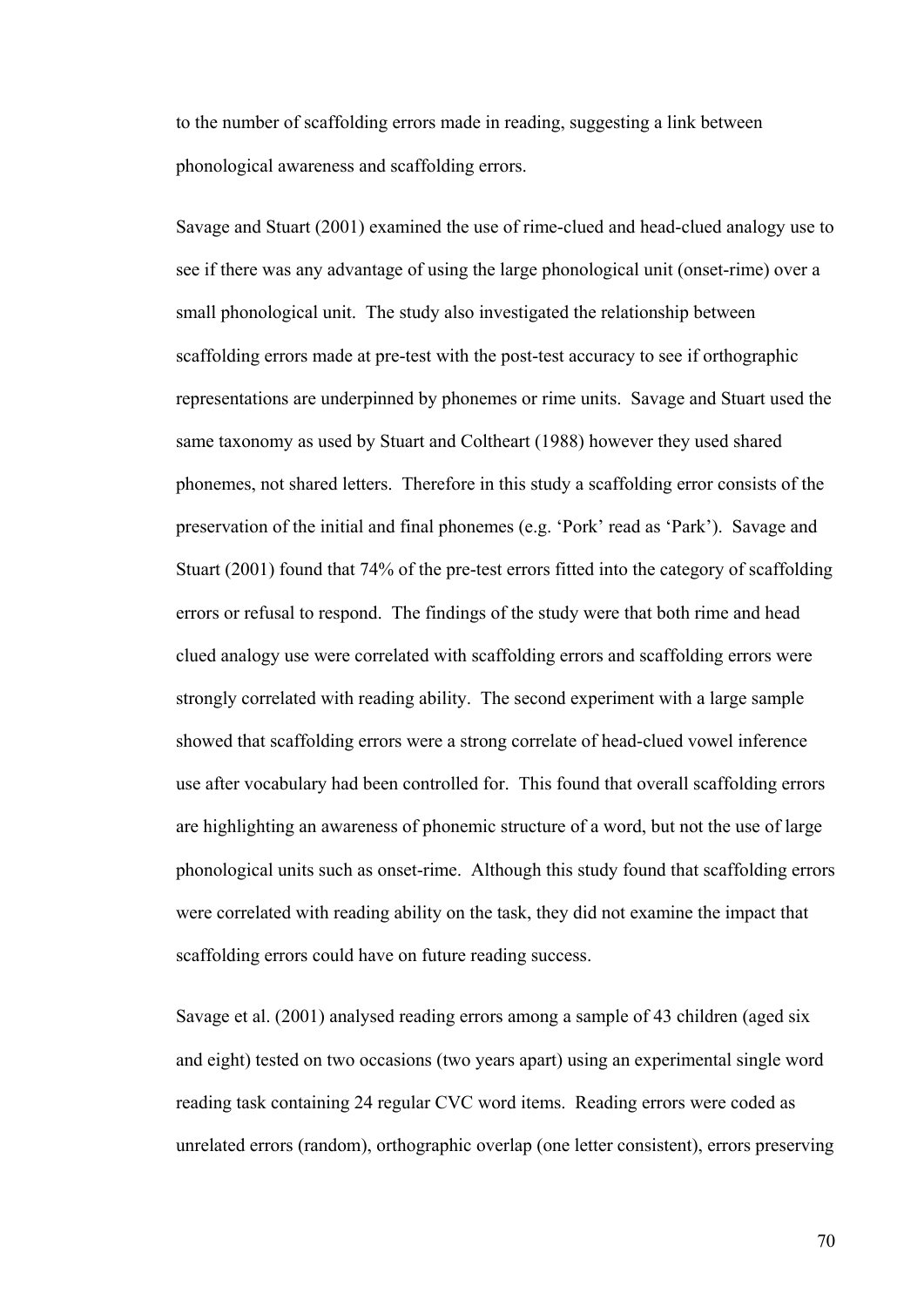initial phoneme, errors preserving final phoneme, errors preserving first and final phoneme (scaffolding errors) and refusals. The results showed that scaffolding errors made up 54.7% of errors and refusals were 28.6%. The BAS II single word reading score at age six was also correlated with the reading ability two years later. Study Two by Savage et al. (2001) looked at scaffolding errors and non-word reading. Thirty children were tested on one occasion on the same twenty-four CVC words as in Study One, but they were also given a non-word reading task. The results show strong positive correlations between the BAS II single word reading scores, scaffolding errors and non-word reading. Scaffolding errors predict a significant amount of reading ability even when non-word reading ability was entered into the regression analyses. Further work on scaffolding errors also confirmed that the quality of errors made at age six still remained a strong, unique predictor of reading success at age eight, even when vocabulary scores were taken into account (Savage & Stuart, 2006). Overall, this demonstrates that the quality of children's reading errors can be a useful predictor of the progress they make in learning to read.

## *3.3.2 Summary of reading errors*

The study of reading errors to date has found that scaffolding errors are the most frequently made errors and these studies highlight the importance of scaffolding errors to predict later reading success. However there has been little examination of errors made on specific types of words, or how the other types of errors (such as errors preserving just the initial phoneme) impact on reading ability. Through the examination of the errors made in reading it should be possible to see which parts of words children are learning to recognise first. Combining the analysis of reading strategies used to read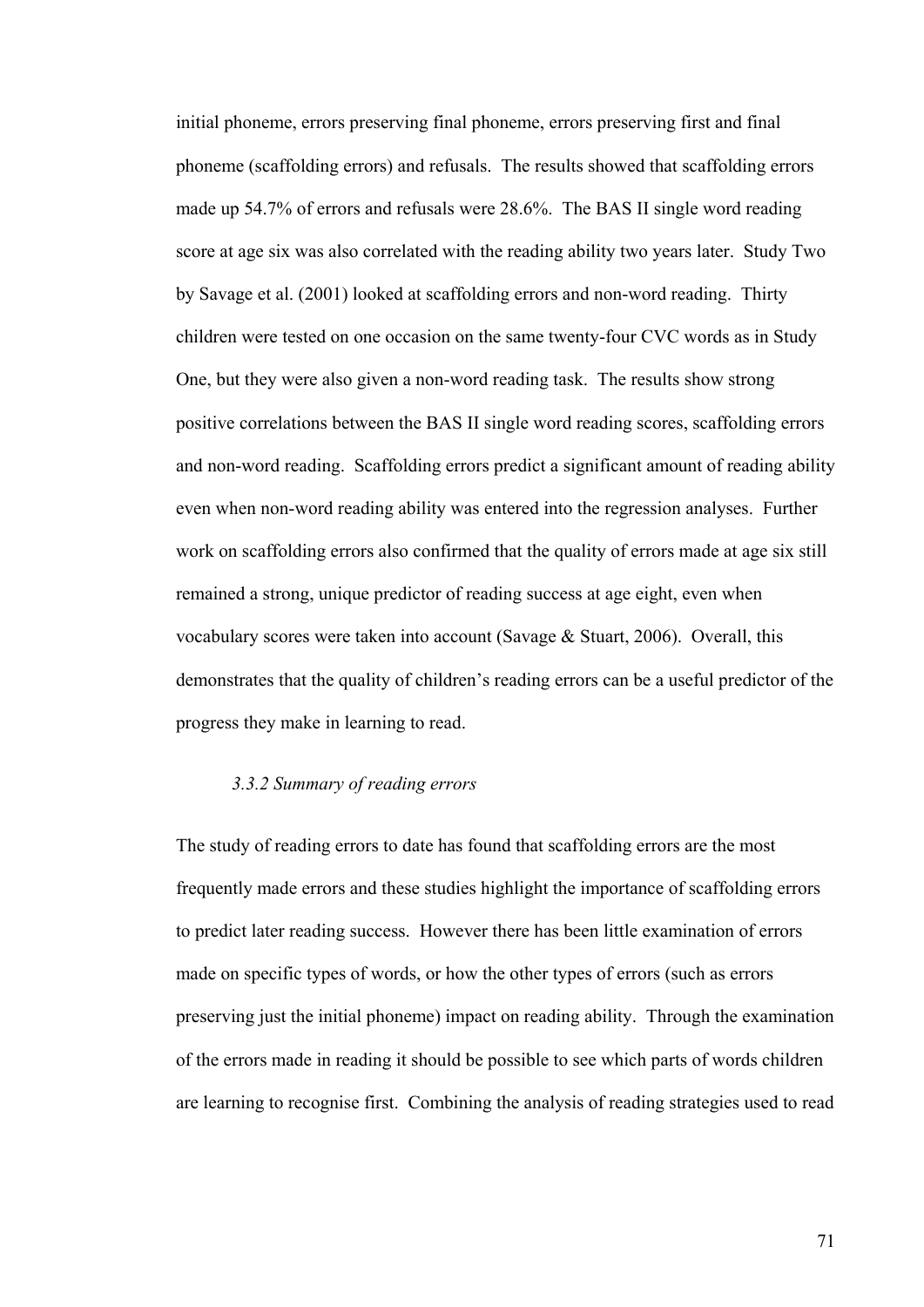the words and error analysis on those words read incorrectly could begin to give a clear picture of reading development.

## 3.4 Chapter summary

This chapter has identified that strategy use can vary dependent on the task. This adaptability can even occur during a task and previous studies have highlighted that children are able to select a strategy that they think will produce the most accurate or fastest response on that problem. Strategy use in reading has not been widely researched and could allow an insight into understanding emergent reading skills and identify how the theories of reading development reflect the data.

This chapter has also discussed some of the literature examining reading errors and how scaffolding errors have been correlated with later reading success. In order to further examine reading errors the data could be combined with the self-reported strategy use in order to look at how they are reading the words when the errors are made.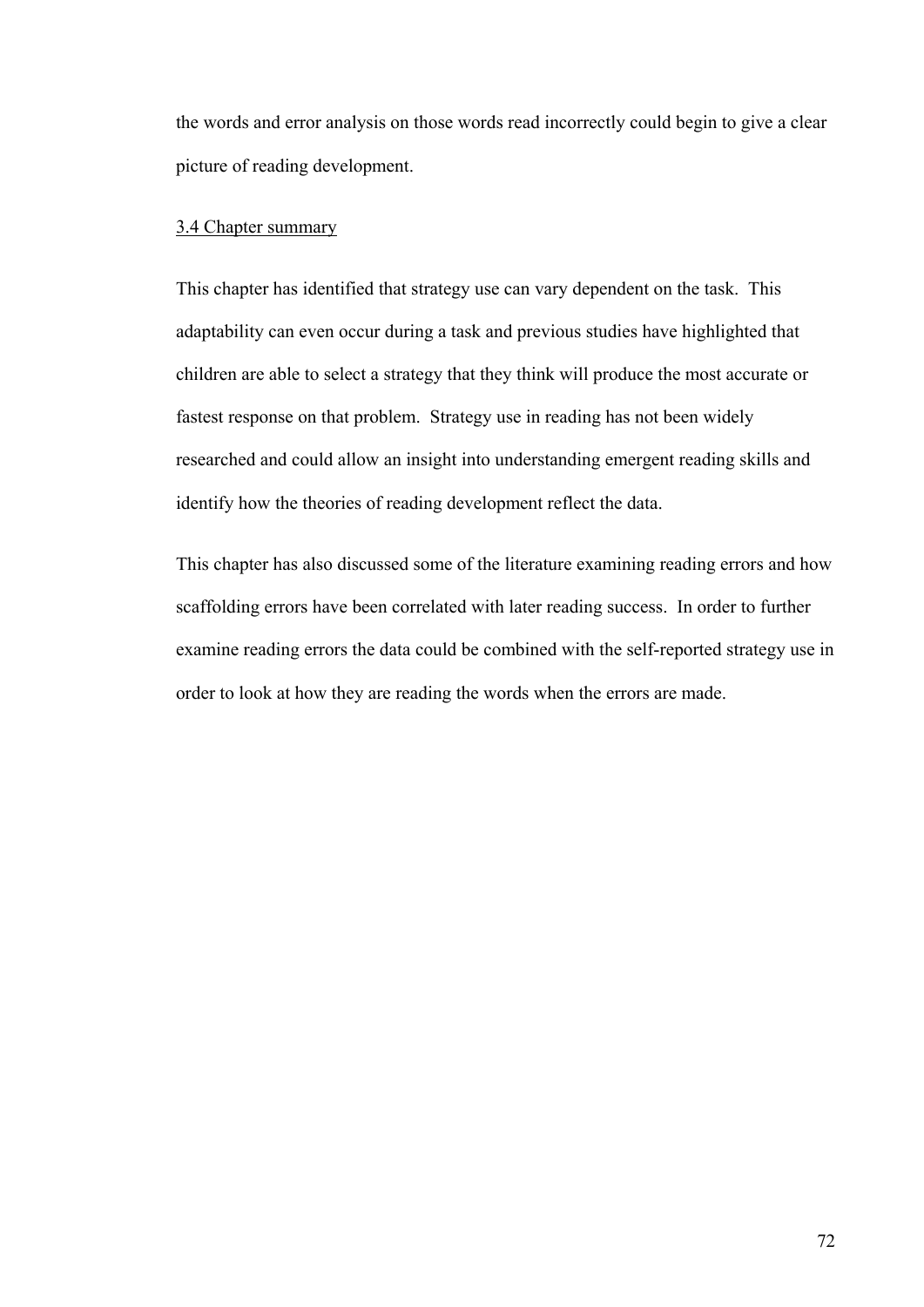# **Chapter Four**

# **Methodology: Capturing Strategy Use**

## 4. Introduction

In order to examine children's strategy use in the context of their early word reading, it is necessary to find a way to understand how they are decoding the words and which strategies they are applying. Previous investigations have used retrospective verbal self-reports as a way of recording strategic behaviour and monitoring children's performance in reading and spelling (Farrington-Flint et al., 2008a; Kwong & Varnhagen, 2005; Rittle-Johnson & Siegler, 1999) This involves retrospectively asking each participant to explain how they were able to solve the task.

Generally, there is growing awareness of the importance of using self-reports as a research tool to study both spelling and reading. However, questions can be raised with regard to the validity of using verbal self-reports. To what extent are people, especially children, able to provide an accurate record of the strategies or are they simply providing an explanation ad-hoc? Therefore a closer examination of the validity of selfreports is required.

The purpose of this section is to examine the importance of validating the use of verbal self-reports within the context of children's early word reading. It is argued that inadequate attention is often paid to providing any sort of validation of children's strategy choice within early reading without any systematic comparison of different self-report techniques (retrospective vs. concurrent). While previous work has found that verbal reports can be valid under certain conditions, there has been little examination of the validity in terms of a single word reading task.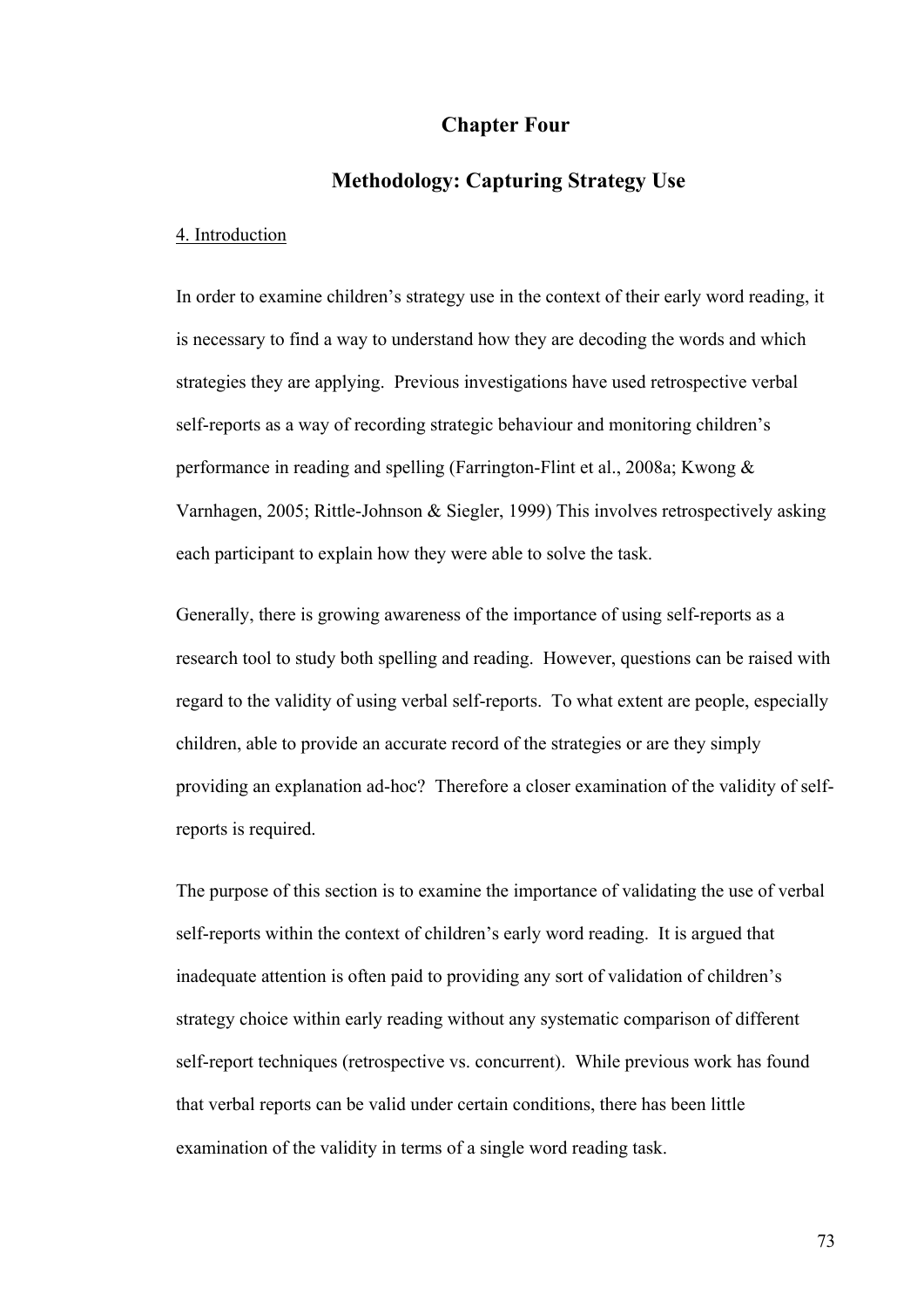## 4.1 The validity of self-reports of strategy use

Ericsson and Simon (1993) set out guidelines under which verbal reports are thought to be valid. The guidelines reflected conditions under which verbal self-reports could be relied upon. They stated that the best verbal reports were those derived directly from the Short Term Memory (STM) as it reflected the consciousness, whereas information from the Long Term Memory (LTM) was more likely to include inferences about how they were solving the problem (or ad-hoc justifications). Ericsson and Simon (1993) also stated that generalised descriptions of processing could be false and may not reflect the cognitive processing. In order to avoid such conditions they suggested asking participants to verbalise as they were completing the task and not at the end. The validity of the verbal self-report can also be impacted by not being reliably coded by the experimenter. Previous studies (c.f. Rittle-Johnson & Siegler, 1999) have used interrater reliability to avoid experimenter bias in coding.

A further issue is that previous studies have not recorded specifically what was said to each child to ask for the verbal report data (Pressley & Afflerbach, 1995). This is important because we need to be assured that the children are not being primed to use any given strategy. Therefore, a standardised list of instructions should be used to avoid giving away any strategies. Interpretation of self-reports can also involve making inferences to fit the verbal report neatly into categories for analysis (Pressley & Afflerbach, 1995). This can be misleading and create falsely coded strategies and therefore if the child is not clear, probing questions need to be used to be certain that the experimenter understands how they solved the problem.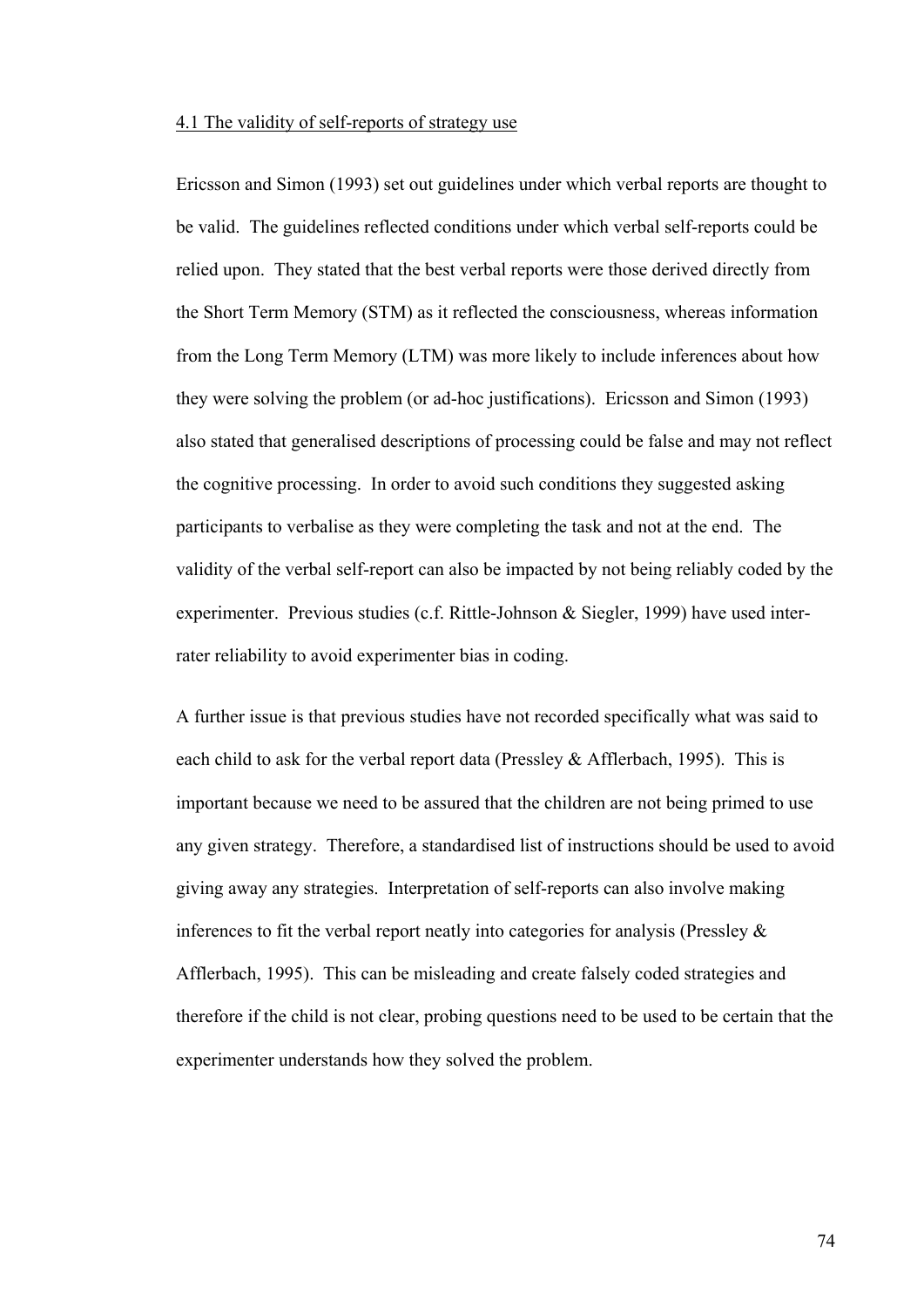## *4.1.2 Previous research in literacy employing the use of verbal self-reports*

Siegler (1988) looked at strategy use in mathematic tasks and children's single word reading ability. The two experiments used differing methodologies to collect strategy use; Study One used overt behavioural observations and reaction times and Study Two used verbal self-reports as well as observable behaviour. As both studies showed similar findings for the solution times on the task and accuracy, Siegler concluded that giving a self-report did not impact on the task. He also concluded that providing a verbal self-report of strategy use could actually reveal strategy use that is not detected using observations of behaviour alone, as Study Two revealed the use of back-up strategies, where no behaviour was overt. This is providing support for the use of selfreports as a methodology for capturing strategy use, but does not reveal whether the children's self-reports are accurate.

Rittle-Johnson and Siegler (1999) used both overt behavioural observations and retrospective self-reports to capture the strategies being applied. Where overt behaviour was recorded, this was used as the primary source of information about the strategy being used and if there was no obvious behaviour then the self-report would be used. When examining the validity of the self-reports, Rittle-Johnson and Siegler (1999) compared the relationship between the behavioural measure and the verbal self-reports with regard to the children's accuracy and speed on the spelling task. They found consistently that trials classified as retrieval had faster reaction times than those classified as back-up strategies. The speed of processing suggested that the trials coded as back-up involved more cognitive processing to decode the word than when a word is familiar and is retrieved directly from memory. The finding that trials coded as retrieval had significantly faster reaction times reflects the findings of Siegler and Stern (1998)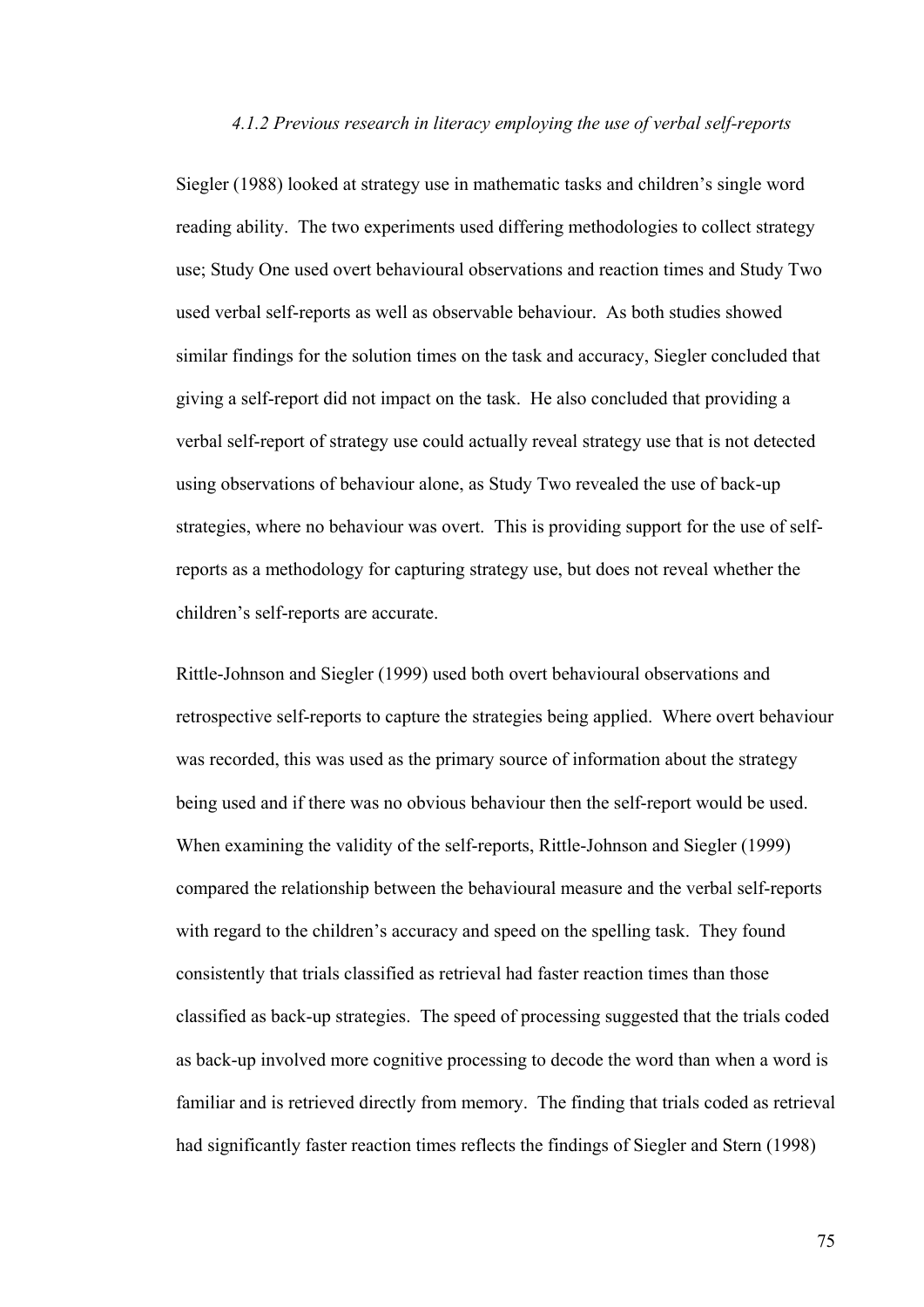who found 92% of reaction times were either fast (under four seconds) or slow (over eight seconds) suggesting a difference between insight and computation in solving a task. In terms of methodology Rittle-Johnson and Siegler concluded that relying simply on measures of overt behaviour would have shown a less accurate pattern of strategy use and therefore combining these data with the verbal self-reports gave a more accurate and valid representation.

Kwong and Varnhagen (2005) also used retrospective verbal reports while examining children's spelling of non-word items. Behaviour was also observed, but these observations were not included in the coding of strategies. Kwong and Varnhagen (2005) stated that the only behaviour that reflected strategy use was sounding-out and they believed this could be influenced by searching for letters from memory, resulting in inaccurate strategy coding. However the use of verbal self-reports used alone is also controversial and by excluding the data on behavioural observations this could reduce the validity of the study.

The exclusion of behaviour observations in the study by Kwong and Varnhagen (2005) provides an interesting contrast with Rittle-Johnson and Siegler (1999) as they primarily coded performance using the overt behaviour and only used the reports when no strategy associated behaviour was observed. Therefore although Kwong and Varnhagen took a recording of overt behaviour, this was not used to code the strategy use and only the retrospective self-reports were used. Rittle-Johnson and Siegler found good levels of agreement between the behavioural observations and the self-reported strategy use, however how valid is self-reported strategy use when used solely for assessment? Obviously one main problem with the use of behavioural observations is that the child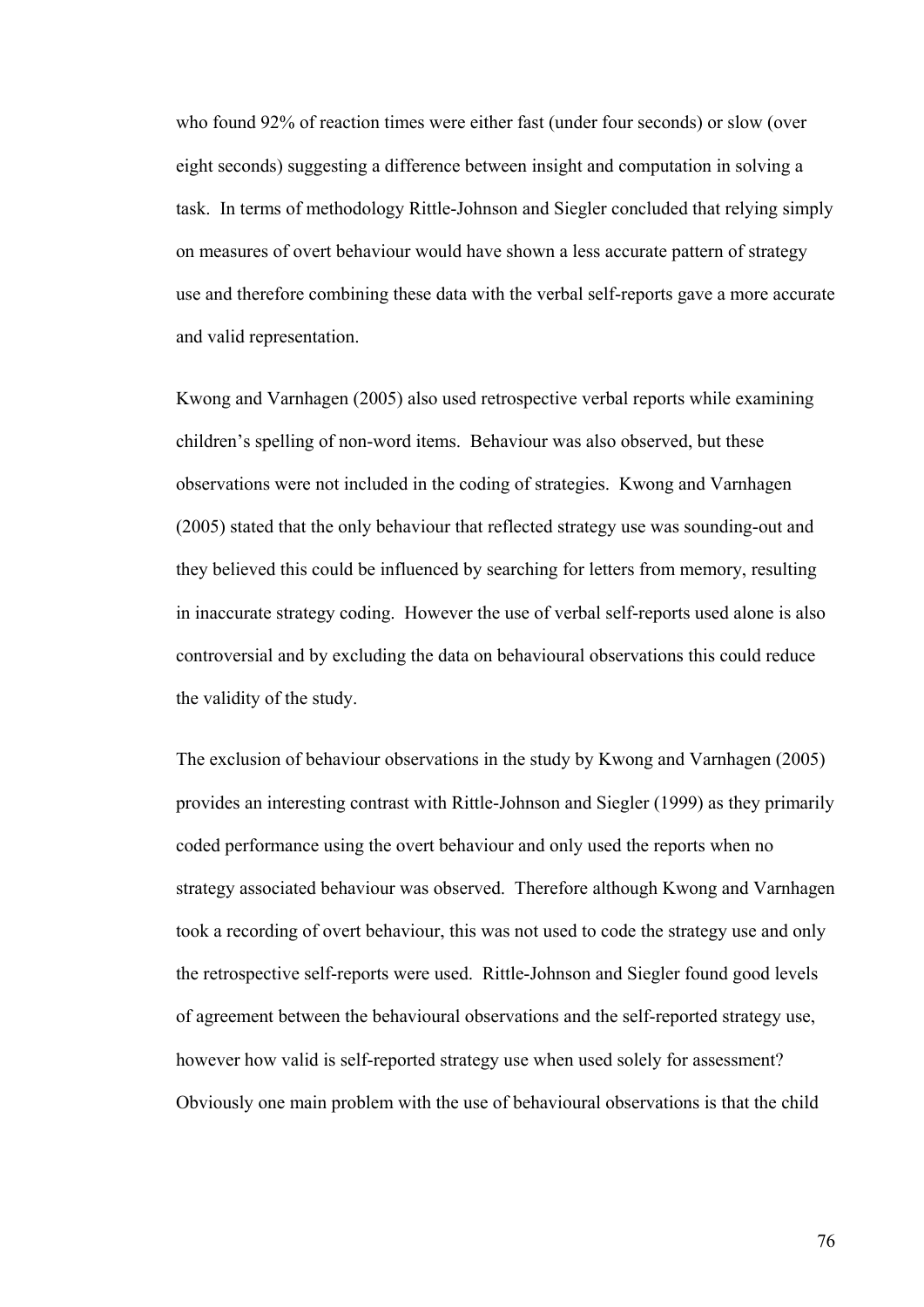may not display any signs to signify what strategy they have applied, however a major problem with self-reported use is how truthful the report provided is.

## 4.2 Reactivity and veridicality of self-reported strategy use

The two main issues that can impact on the validity of verbal self-reports of strategy use are the reactivity and veridicality of the report. The reactivity is measuring whether being asked to give a self-report is changing the nature of the response, for example impacting on the accuracy. Russo et al. (1989) highlighted that there can be many causes of reactivity when verbal self-reports are given. The vocalisation demands can simply alter the nature of the task and distract the participant, particularly when being asked to give a concurrent self-report (during the task). Similarly, the additional aural stimulation that is provided could become a cognitive distracter. Another issue could arise from attempting to vocalise automated processing (see section 3.3.3 for more detail). Finally they stated that the reflection on their own strategy use could have additional learning benefits which could be disruptive during the task. Although many of these issues would arise more frequently when asked to concurrently provide a verbal protocol, they could arise during retrospective reporting as well.

Veridicality can also cause issues when applying verbal protocols as a method of capturing cognitive processing. Veridicality looks at how truthful the self-report is and how accurately it is reflecting the strategy use. It is very difficult to examine the veridicality of self-reported data without another measure that it can be compared with. In comparison there are measures that can be used to examine reactivity, such as reaction time in the experimental condition compared with a control group.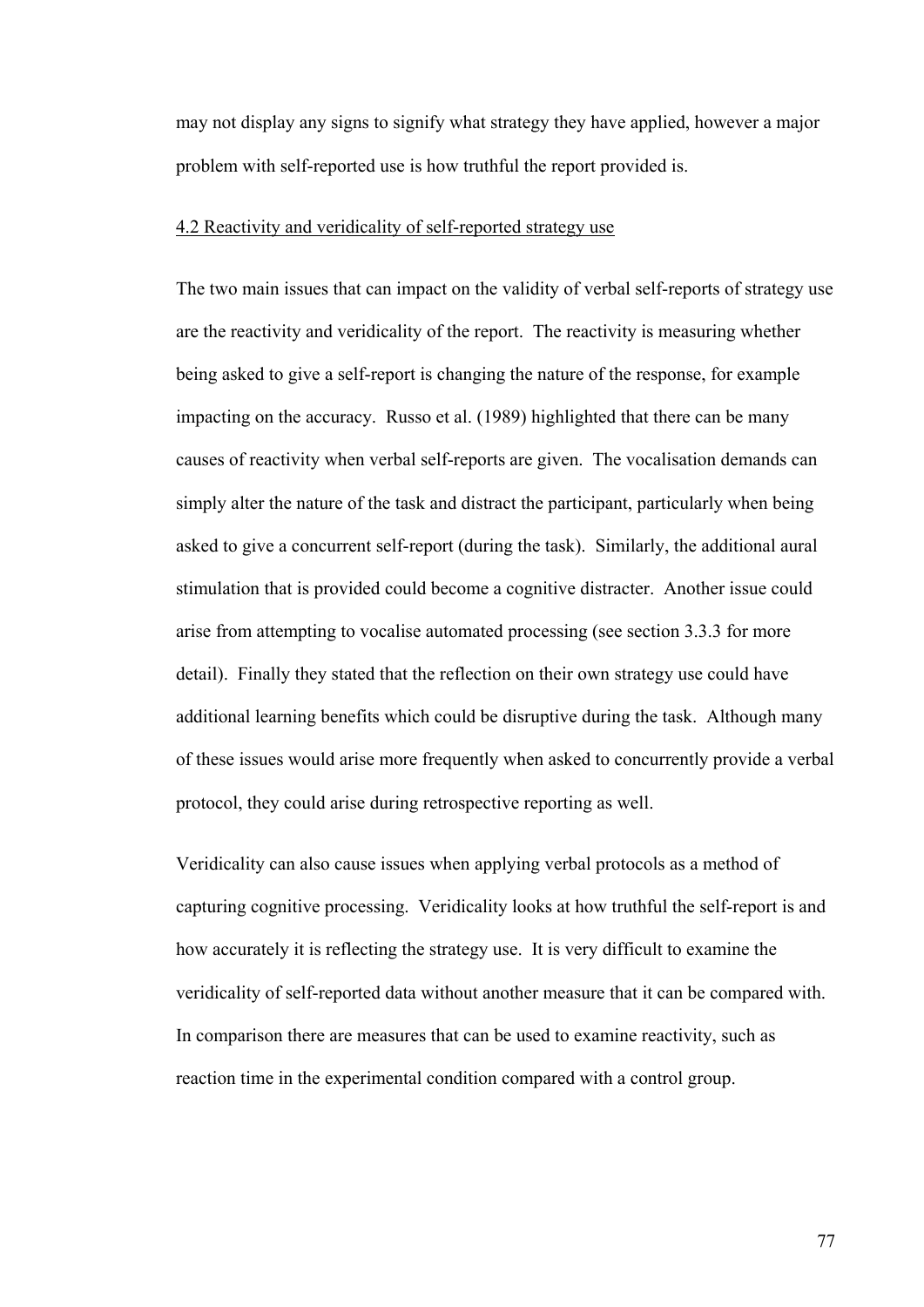Russo, Johnson and Stephens (1989) examined the validity of self-reports of strategy use across four different tasks, additional problems, anagrams, gambles and Raven's matrices (Raven, 1958). There were three conditions, a concurrent reporting condition, a retrospective reporting condition and a control group. The participants were all asked to complete all tasks in all conditions and therefore it was a repeated measures design. The results found that there was an alteration in accuracy on two out of the four tasks, suggesting that there was some reactivity, especially in the concurrent condition. They also highlighted prolonged reaction times across the condition where the participants were asked to give a verbal self-report. The authors also identified very little veridicality in the study and stated that the reports were not very valid on the current tasks. The authors conclude that although this study has not found that verbal protocols are the perfect way to collect information about cognitive processing, it is still probably the most efficient way to examine strategy use.

However, there were methodological issues with the study which could have impacted on the findings. Firstly, the veridicality was examined by comparing the types of reports in the concurrent condition with those provided in the retrospective condition. There was no additional measure taken that could be used as an additional measure of strategy use, such as behavioural observations. Another issue with the design is that they used a repeated measures study which meant that the participants were involved in all conditions. Whilst the authors have discussed the advantages and disadvantages of this design it could still have an impact on the findings.

Robinson (2001) carried out a similar study examining the veridicality (how truthful or accurate the report is) and validity of self reports using subtraction problems. The students were all involved in a videotaped session in which they were asked to solve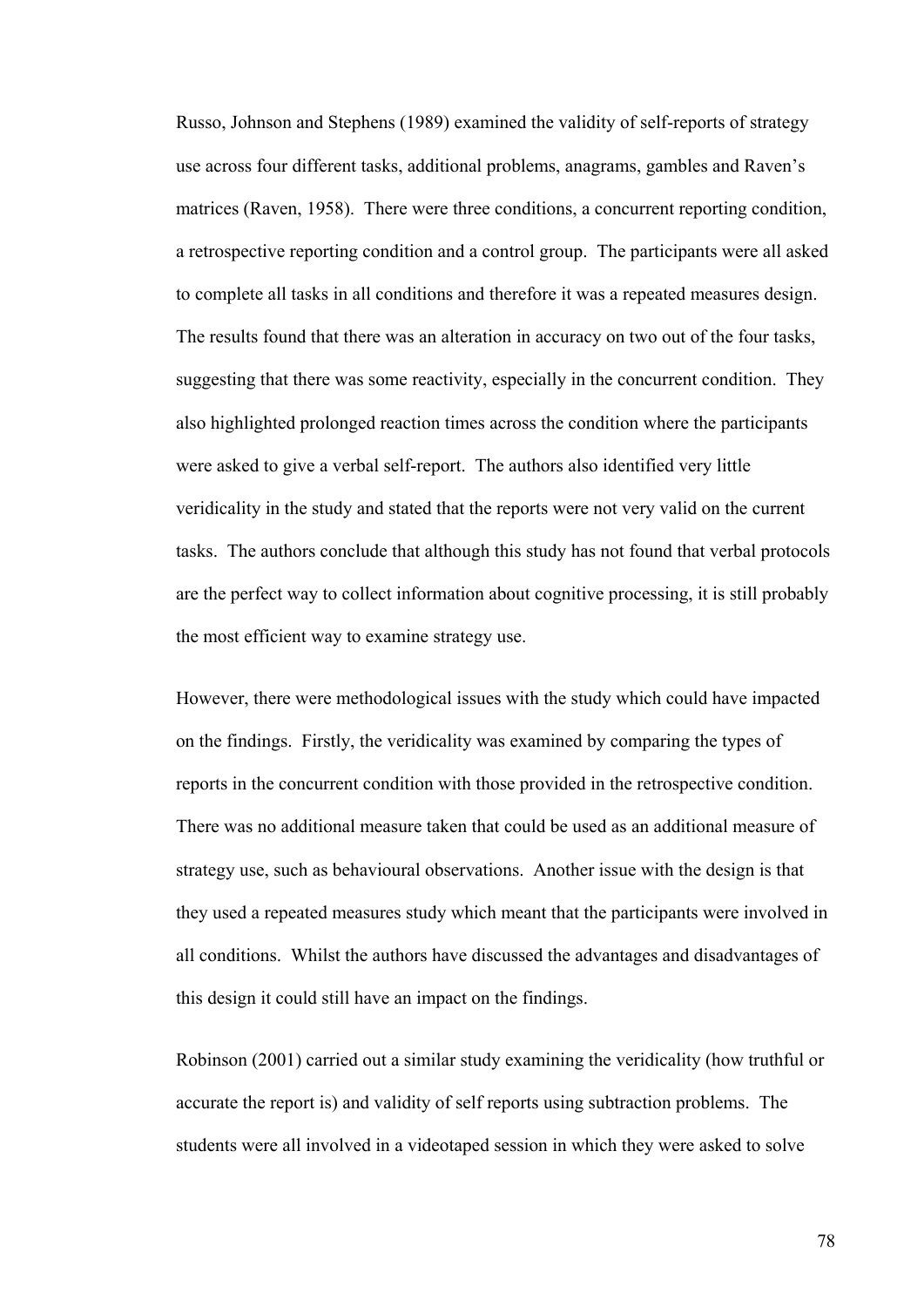subtraction problems. The students were randomly assigned to one of three conditions; concurrent verbal report, retrospective verbal reports and a control condition where no self-report was requested. In order to look at the validity and reactivity of the verbal self-reports accuracy and latencies were compared between the three conditions. If giving a verbal report affected the strategy used they would expect a difference between the no report condition and the other two conditions where a report was provided. The results suggested that verbal reports are not reactive; therefore they do not influence the answer being given. However the findings did suggest slightly longer latencies in conditions where a verbal report was requested. The veridicality was examined by comparing the self-reports in the concurrent and retrospective conditions and looking at the types of reports and how they related to the problem. For example a higher incidence of using counting-on was expected in the more difficult subtraction problems, compared with the simple ones.

Robinson (2001) concluded from the study that the reports were valid forms of data and that the insight that they provide can be invaluable in assessing strategy use and issues with strategy use. The study also concluded that retrospective verbal reports are easier and more natural to give than concurrent, which could have an impact on concentration, although concurrent reports were believed to be more suitable for younger children. Therefore the findings from this study were varied as generally they believed retrospective self-reports to be easier to use. Robinson's study however found differences between the different age-groups investigated and the results suggested that in younger children retrospective self-reports may not be as valid as in older children. Again this is an issue which requires further exploration in the domain of reading. Another issue that arises from the methodology of this study is that to examine the veridicality of self-reports an extra measure which could be used to predict strategy use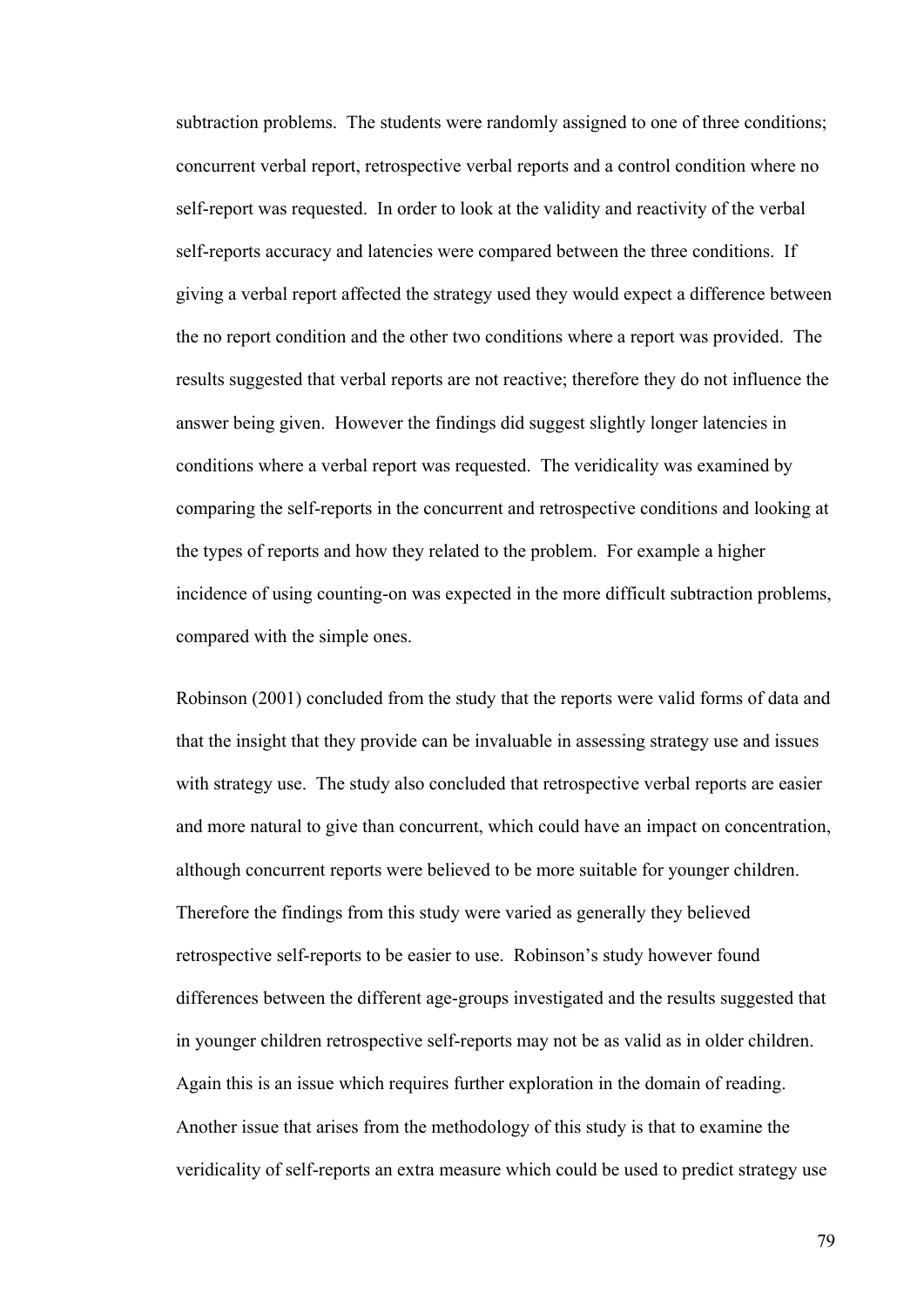would be helpful. Robinson (2001) simply compared the self-reported strategies with the expected strategy use; however there was no additional measure such as observations of overt behaviour.

The first proposed study therefore intends to validate the role of verbal self-reports in the domain of reading. In this study, the distinction between concurrent verbal reports (whilst they are solving the task) and retrospective verbal reports (after the problem has been solved) will be examined in addition to comparing the effects of these two different report styles measures of observable behaviour will be taken to validate these verbal report methods. The solution times to read each word will be compared between conditions and the observable behaviour will be correlated with the self-reported response.

# *4.2.1 Validity of verbal self-reports of sight-word reading*

Whilst some strategies can be further examined through the use of a comparison between behavioural observations and self-reports, it is much more difficult to investigate the use of sight-word reading (retrieval). One of the criticisms of this approach is that strategy use could develop as an unconscious process before the child is able to verbalise this cognition.

Siegler (2000) discusses the use of inversion problems  $(A + B - B)$  as a way of analysing the use of unconscious strategy use. Siegler and Stern (1998) found that 92% of solution times for inversion problems could be categorised into two categories; fast (under four seconds) or slow (over eight seconds). These reaction times in themselves could therefore be used to make assumptions about the strategy use. After doing a few of the inversion problems children are able to give fast answers, as the correct response is always the digit represented by A. In the slower reaction times it is safe to assign the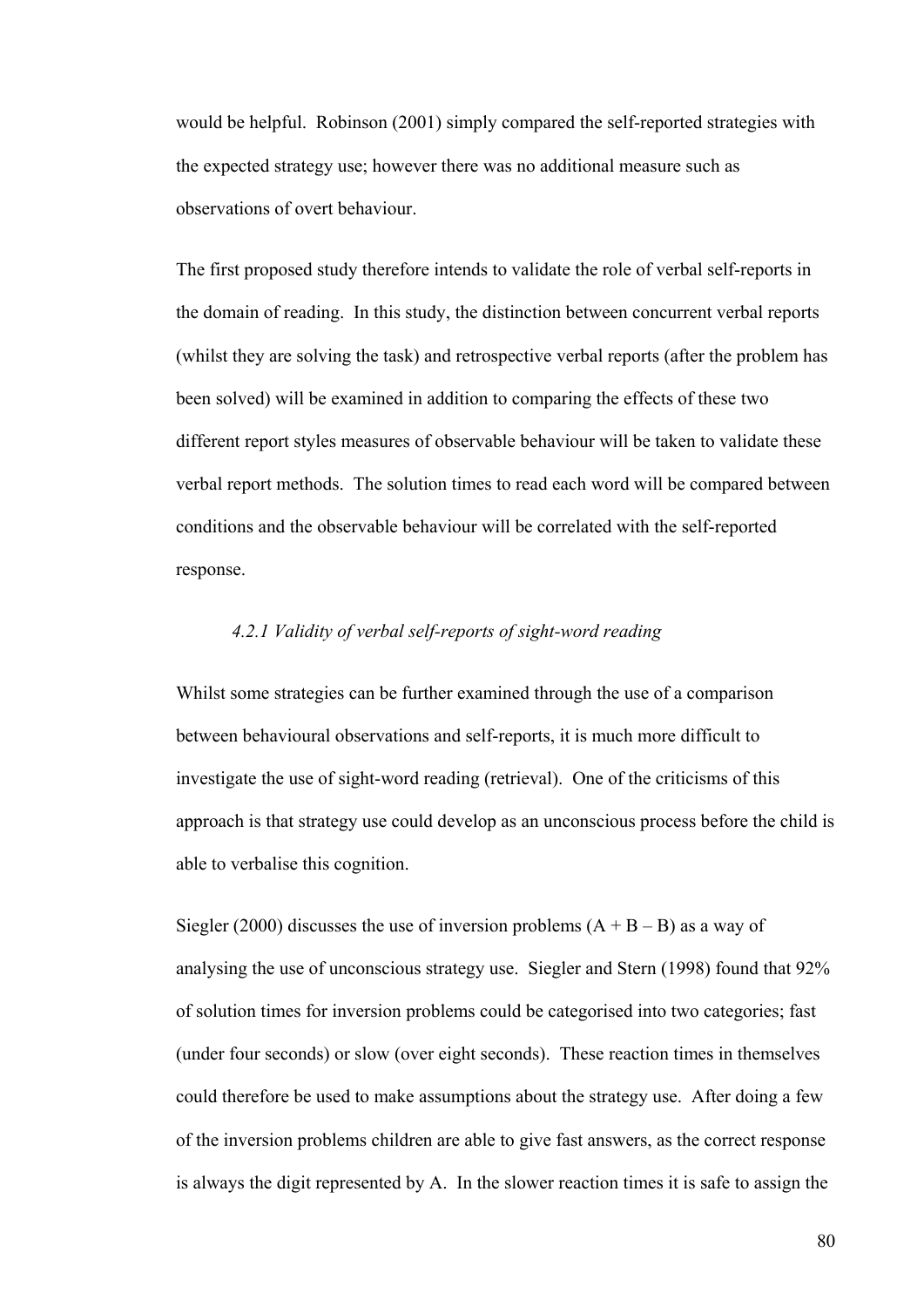strategy use to computation, where the child is using other mathematical strategies available to them to solve the problem; such as counting on fingers or counting on from the highest addend. On the inversion problems Siegler and Stern found that strategy use could be defined as, computation of the problem, using the retrieval shortcut, or unconsciously using the retrieval shortcut. In the latter strategy the child is answering the problem accurately and the solution time is fast, but when asked to give a verbal self-report they are reporting using computation. Siegler and Stern (1998) wanted to examine this unconscious strategy choice stating that before a strategy becomes used consciously it is applied in an unconscious manner. Thirty-one second-graders completed mathematical problems once a week for a period of eight weeks. The participants were placed into two groups; one where the sums were all inversion problems and one with a mixture of mathematical questions. They found that children in the first group discovered the shortcut solution more rapidly and that this was first discovered as an unconscious strategy choice 90% of the time. In subsequent trials the shortcut strategy had to be rediscovered and this was again unconscious and then became conscious and was reported as applying the shortcut. This suggests that selfreports used alone can mask some strategy use which may be unconscious to the participant. Using a mixed-method of capturing strategy use could add an important dimension to analyses of strategy change.

Solution times in this study are used to identify the difference between the strategies used to solve the problem. In reading most back-up strategies have an observable behaviour that could accompany them however; sight-word reading (as defined by Ehri, 1999) is the instant retrieval of a familiar word from memory. Ehri and Wilce (1983) have found that reading using sight-word reading can produce latencies as fast as saying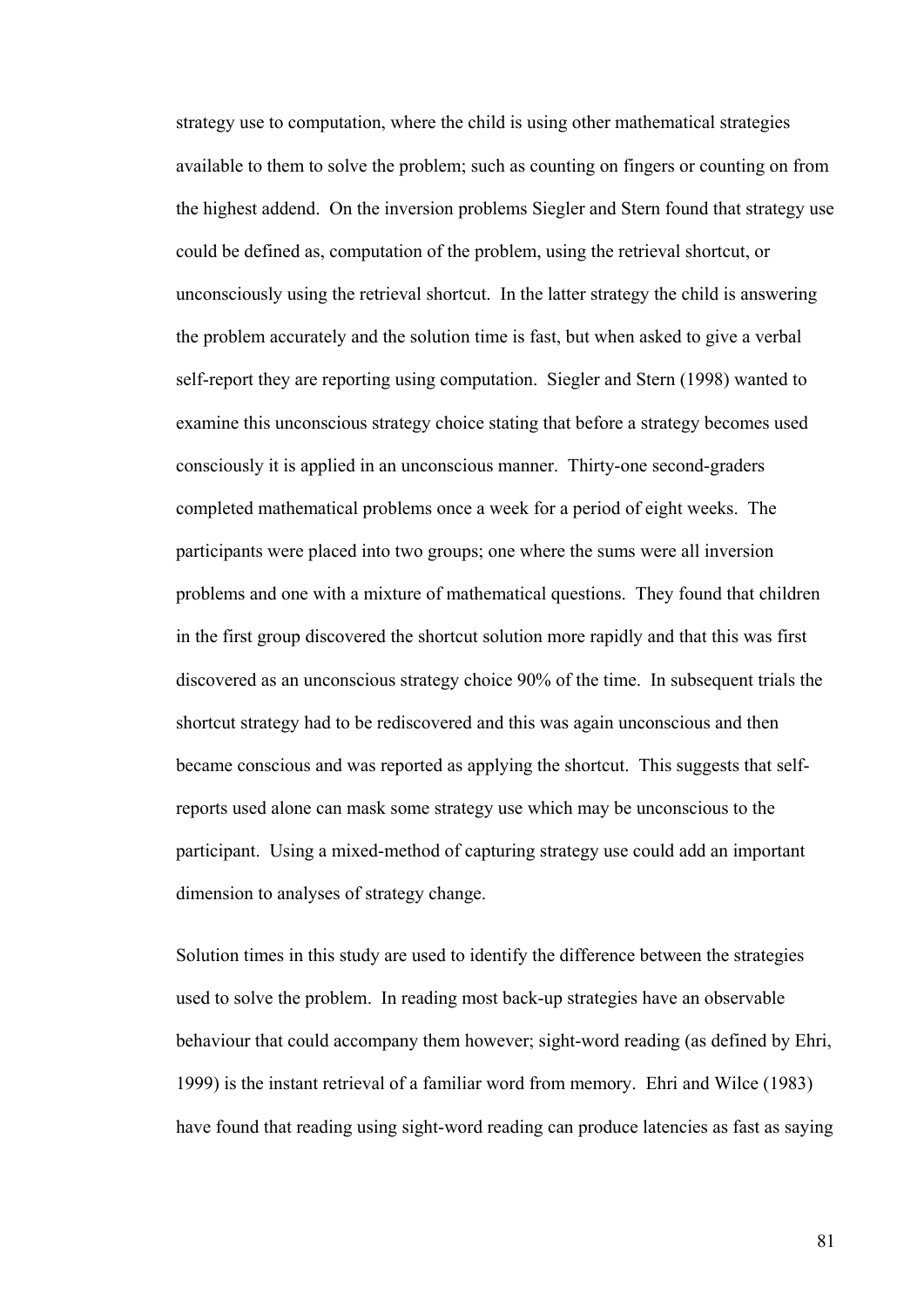a single digit as the response can be said instantly, therefore it could be possible to find a difference in solution times as Siegler and Stern found with the inversion problems.

In order to further examine this issue of conscious versus unconscious strategy use there will be further validation of the strategy termed retrieval (Ehri's sight word reading). While reaction time data suggests that children are retrieving words from memory (indicative of quicker performance), the lack of observable behaviour associated with retrieval means that it is more difficult to validate. The first study of this thesis proposed to validate the self-reported strategy use of retrieval (sight-word reading) by using a rapid naming task after the initial experimental task. The rapid naming task will include all of the same words and they will be flashed up on the screen for 500 ms (reducing the use of back-up strategies). The accuracy on this rapid naming task will be compared to the score on the main experimental task. Therefore if the children are reporting the use of retrieval on the main task it is expected that they would be able to read the word on the rapid naming task. Conversely if they reported the use of a phonological (back-up) strategy on the main task and were then able to read the word under the timed conditions this could suggest unconscious strategy use.

## 4.3 Chapter summary

Russo et al. (1989) and Robinson (2001) have found that verbal self-reports of strategy use can provide an indication of strategy use. However, further investigation into the validity of these verbal self-reports of strategy use are required to ensure that they are valid and are providing accurate representations of the strategies being used. The issue of the veridicality of the self-reports is particularly pertinent, as this has not been fully examined in previous studies. Examining verbal self-reports using the three experimental groups as used by Robinson (2001) with a single word reading task will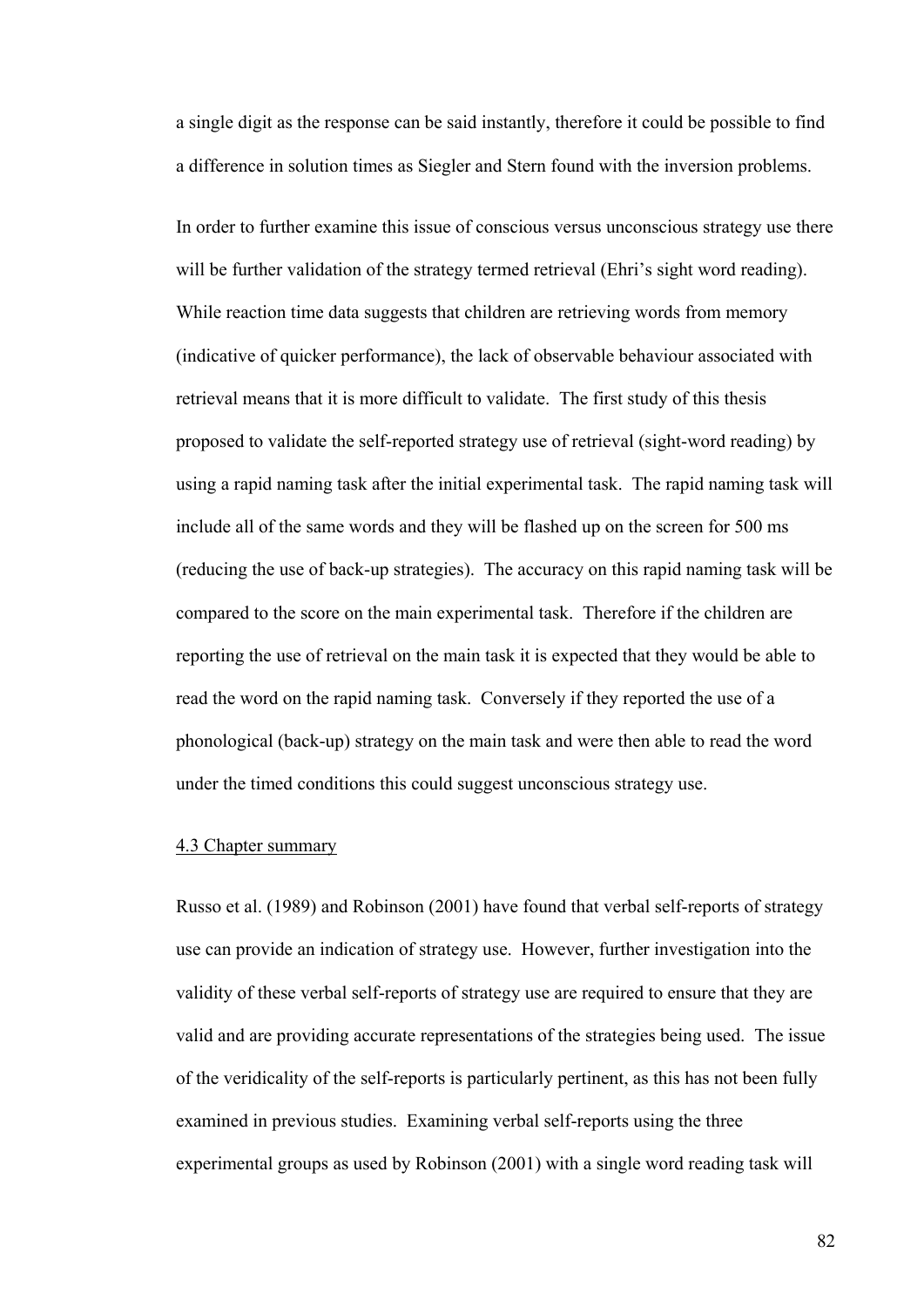allow any changes in the accuracy or solution times to be identified. Furthermore the correlations of the self-reports and behavioural observations as well as the rapid naming task to validate the self-reported use of retrieval (Ehri's sight word reading) will add another facet to the validation.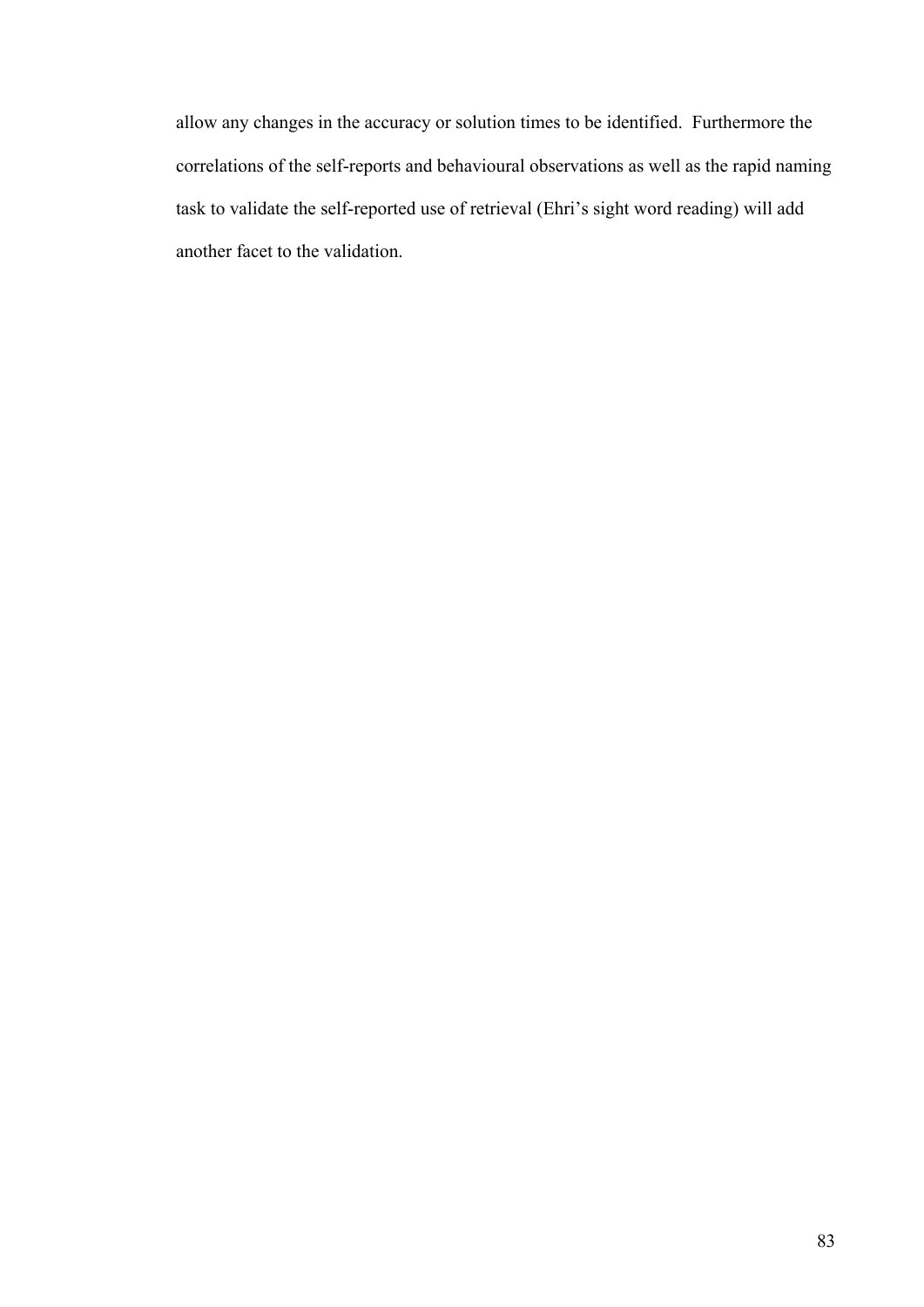# **Chapter Five**

# **Study One: Validating Children's Use of Verbal Self-Reports**

# 5. Introduction

The initial study of this thesis examined the validity of verbal self-reports as a discrete measure of capturing strategy use in emergent readers. The main goal of the present study was to examine the validity of verbal self-reports within the context of children's early word reading through a direct comparison between different reporting methods (concurrent vs. retrospective reports) and across children in Year One and Year Two. Examining the validity of verbal self-reports in the context of reading was particularly important as if they were found to be a valid way of collecting this data, then this methodology would be used to collect strategy use in the remaining studies of this thesis. A second goal of the current study was to identify developmental shifts in children's reading strategies from Year One and Year Two and to assess the reliability of age-appropriate experimental word items that could be included within the remaining studies of the thesis.

Traditional stage models of reading development are based on an invariant sequence of discrete, fixed stages that lack flexibility in explaining the processes by which children initially learn to read (e.g., Marsh et al., 1981; Frith, 1985; Seymour & McGregor, 1984). More recent models of reading combine flexibility with choice, allowing movement between phases and with greater emphasis on the strategies that children use to learn to read and how these adapt over time (Ehri, 1995, 1999, 2002). One way to access the information about how a child is learning to read is through an examination of the strategies that they are applying when they are reading words. As argued in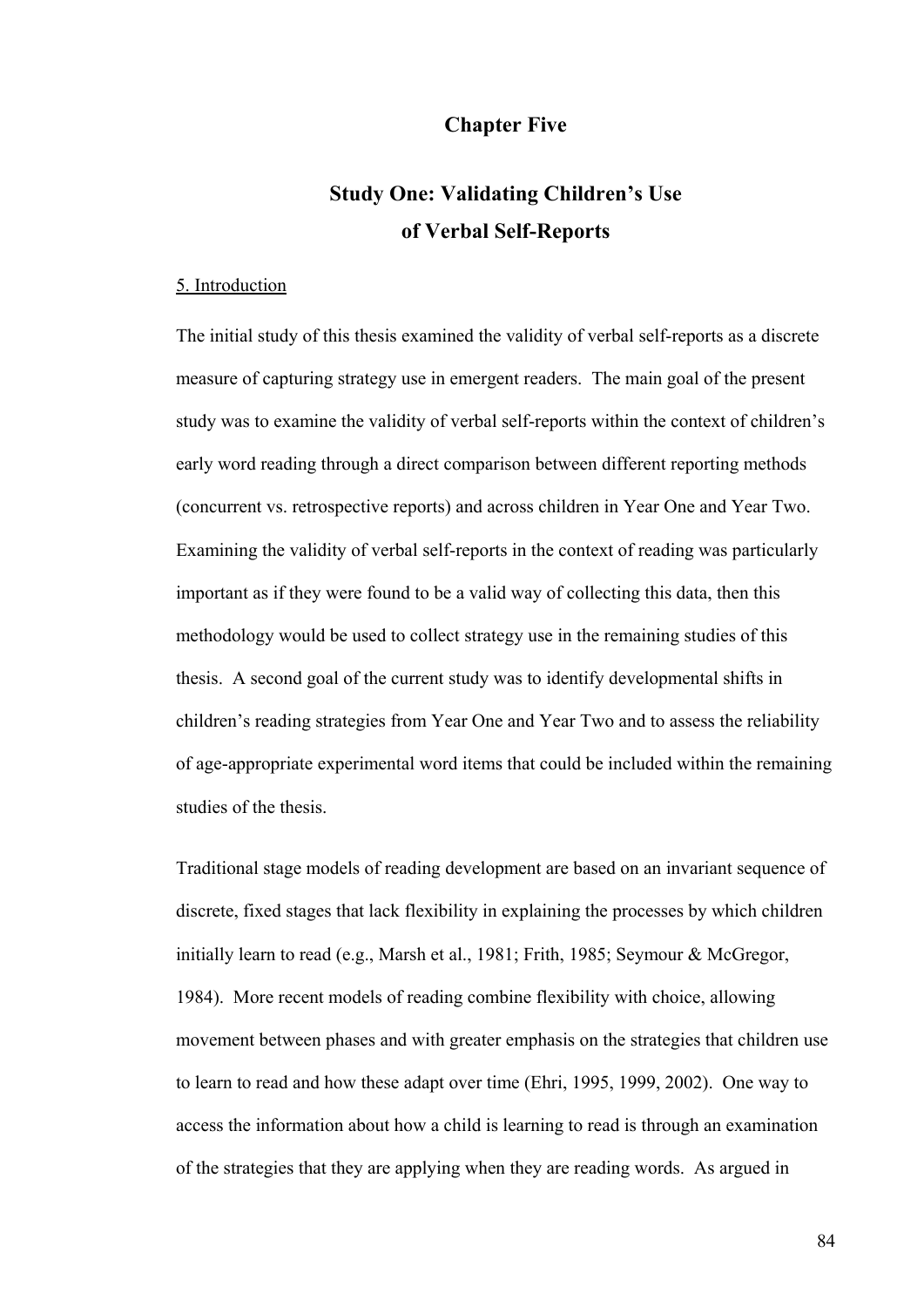Chapter Two, there is growing support for Ehri's (1995; 1999; 2002) mediated phase model of reading development. Inherent in this model is that many young children can move flexibly among a range of different reading strategies even in the early stages of reading acquisition, and the empirical studies have also shown that the transition between different strategies does occur (e.g., Rittle-Johnson & Siegler, 1999; Varnhagen, McCallum & Burstow, 1997). For example, within the domain of spelling, Rittle-Johnson and Siegler (1999) and Kwong and Varnhagen (2005) have both shown variability in the frequency and accuracy of children's reported strategy use (using retrospective verbal reports) in their attempts to secure orthographic representations to memory. In order to tap into the strategies that children are using, the previous studies mentioned have used verbal self-reports as one measure of strategy use. However, very little is known about the actual validity of verbal self-report methods as a measure of children's early word reading strategies. As strategy choice is not always a conscious decision, whether people can provide an adequate self-report of strategy use was a key issue. This becomes even more pertinent when using this technique with children or beginning readers.

A central goal of Study One was therefore to assess the validity of verbal self-reports within the context of children's early word reading. As outlined in Chapter Three and Four, Siegler (1987) discussed the potential merits of using verbal self-reports of strategy use as a very insightful way to understand how children solve tasks as they aid our awareness that children can often use a variety of strategies to solve similar tasks and that the strategy used can vary over time. However, Siegler also notes that there have been issues with the validity of self-report data. Ericsson and Simon (1984) looked at how accurate retrospective verbal self-reports were and found that although the adults were asked to give a report of how they solved a task immediately afterwards,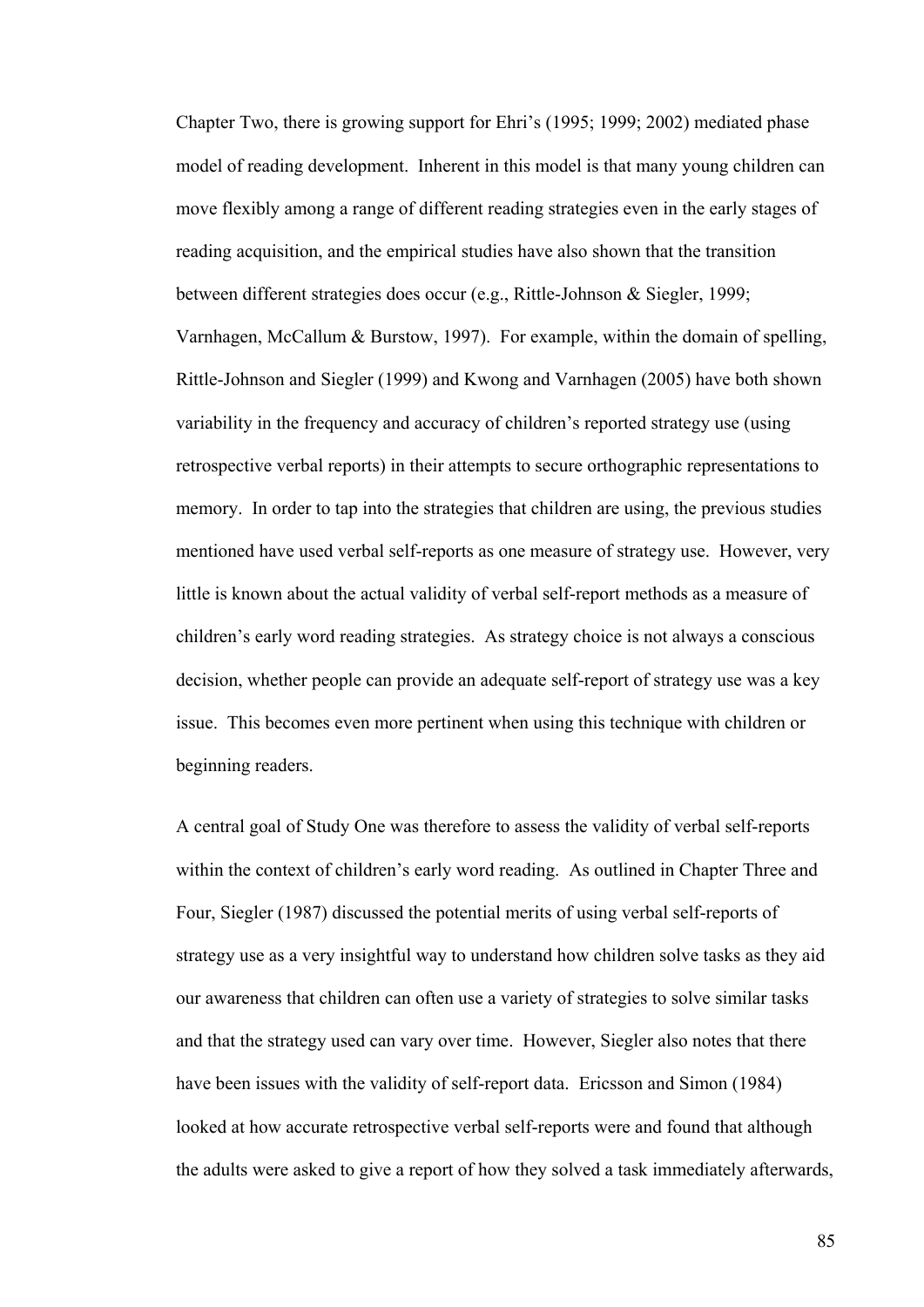the reports were not always accurate. Based on this, the assumption would be that children's verbal self-reports would be even less accurate. Ericsson and Simon (1993) provided guidelines under which verbal self-report data should be more accurate. They stated that the verbal self-report needed to be taken from the short term memory and therefore needed to be given immediately after or during the task. They suggested that using a concurrent self-report (asking the participants to verbalise what they are doing) could have a greater accuracy than asking them retrospectively.

 It is argued that the thorny issue of validation can be partially solved through a more detailed analysis of accuracy and solution-time data under different self-reporting methods (concurrent vs. retrospective accounts) (Siegler, 1987). This was illustrated in an earlier study by Robinson (2001) who examined variation in strategy reports across different reporting conditions within the context of subtraction. The students were placed into one of three conditions: concurrent verbal self-reports, retrospective verbal self-reports or the no report condition. The students were then asked to complete the task and give a report depending on which condition they were in. The accuracy on the task was compared across self-report conditions and no significant difference was found; suggesting that being asked to give a self-report does not affect the data collected, apart from response time which was longer for the concurrent report condition. However, Robinson (2001) concluded that retrospective self-reports are easier to provide and remain valid forms of collecting information about children's strategy use within the context of subtraction. Whilst this study suggests that self-report data is valid, it is not set within the domain of reading and the type of task in the current study was quite different given that no response or strategy will ever guarantee success (Rittle-Johnson & Siegler, 1999). The validity of self-report data when used on an experimental single-word reading task was still unknown and therefore required further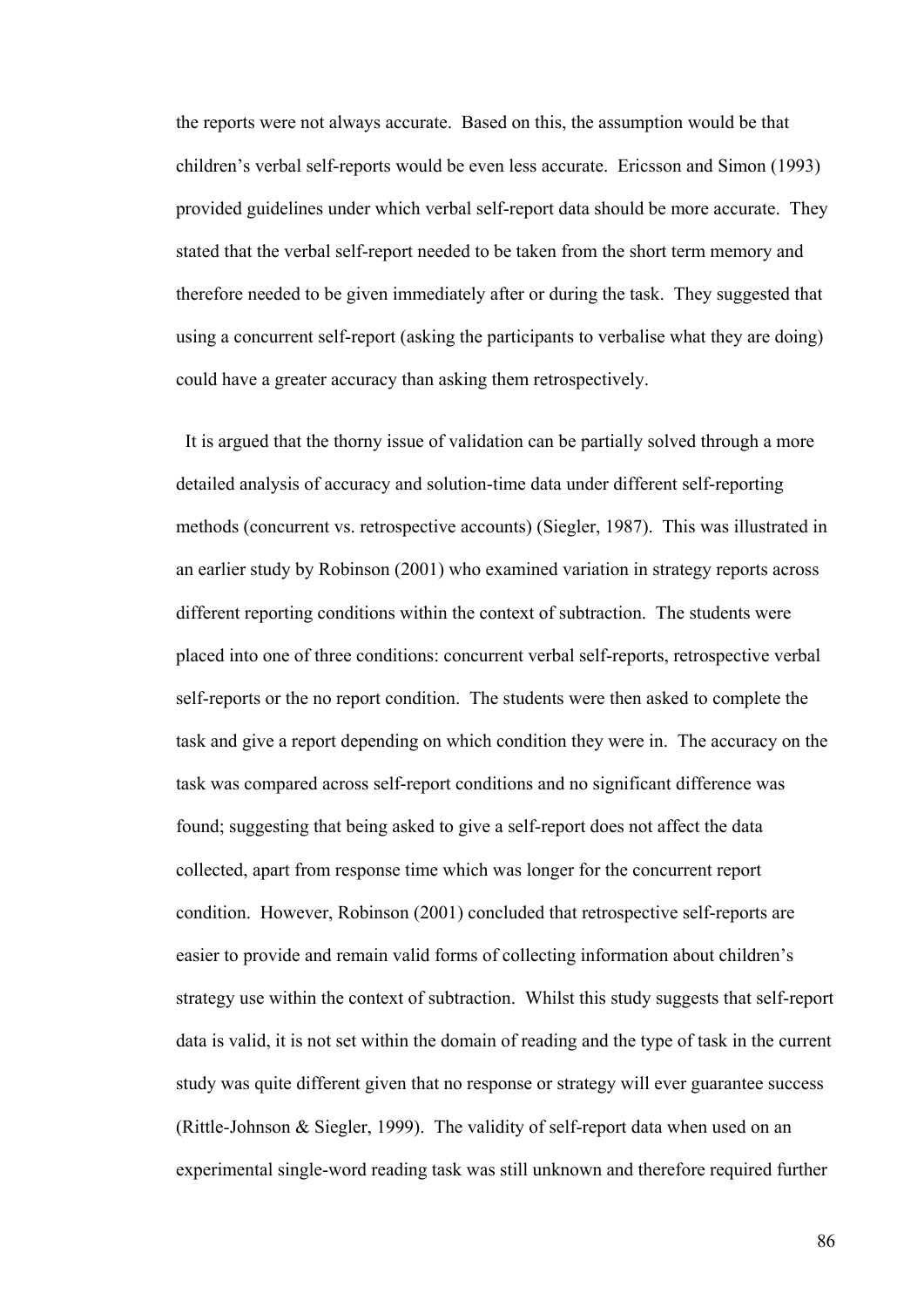examination. It is argued that a direct comparison of strategy choice across different reporting conditions (retrospective, concurrent and a control group) would allow a full examination of the validity of verbal self-reports within this context. Furthermore, examining the validity and veridicality of verbal self-report data could be achieved by comparing the accuracy and solution time data of all strategies across reporting conditions.

A further issue concerning children's ability to provide self-reports was whether they understand and are able to verbalise the processing that they have used in order to read the word. Siegler and Stern (1998) assessed whether strategy use develops first as an unconscious process before we become aware of using that particular strategy. There have been studies before that suggest that strategies are first developed as unconscious procedures (Karmiloff-Smith, 1992; Kuhn et al., 1995). Siegler and Stern (1998) looked at solution times from the completion of a mathematics task and compared this with retrospective self-reports of strategy use. They found that the time latency data suggested that children began to use a shortcut before the children were able to report the use of this strategy. Siegler and Stern linked this to the gesture-speech concordance which suggests that knowledge can be portrayed through gestures before it can be verbalised (Alibali & Goldin-Meadow, 1993). For the present study this could mean children using retrieval from memory, are not able to provide a verbal self-report stating that they used that particular approach. As there is often little observable behaviour associated with retrieving a word from memory, the present study addressed this issue through the use of a rapid naming task administered after the main experimental task. The purpose of the rapid naming task was to establish if the children could recognise and retrieve the word as a whole from memory (e.g., lexical word reading) and to validate verbal reports of retrieval on the experimental single-word reading task.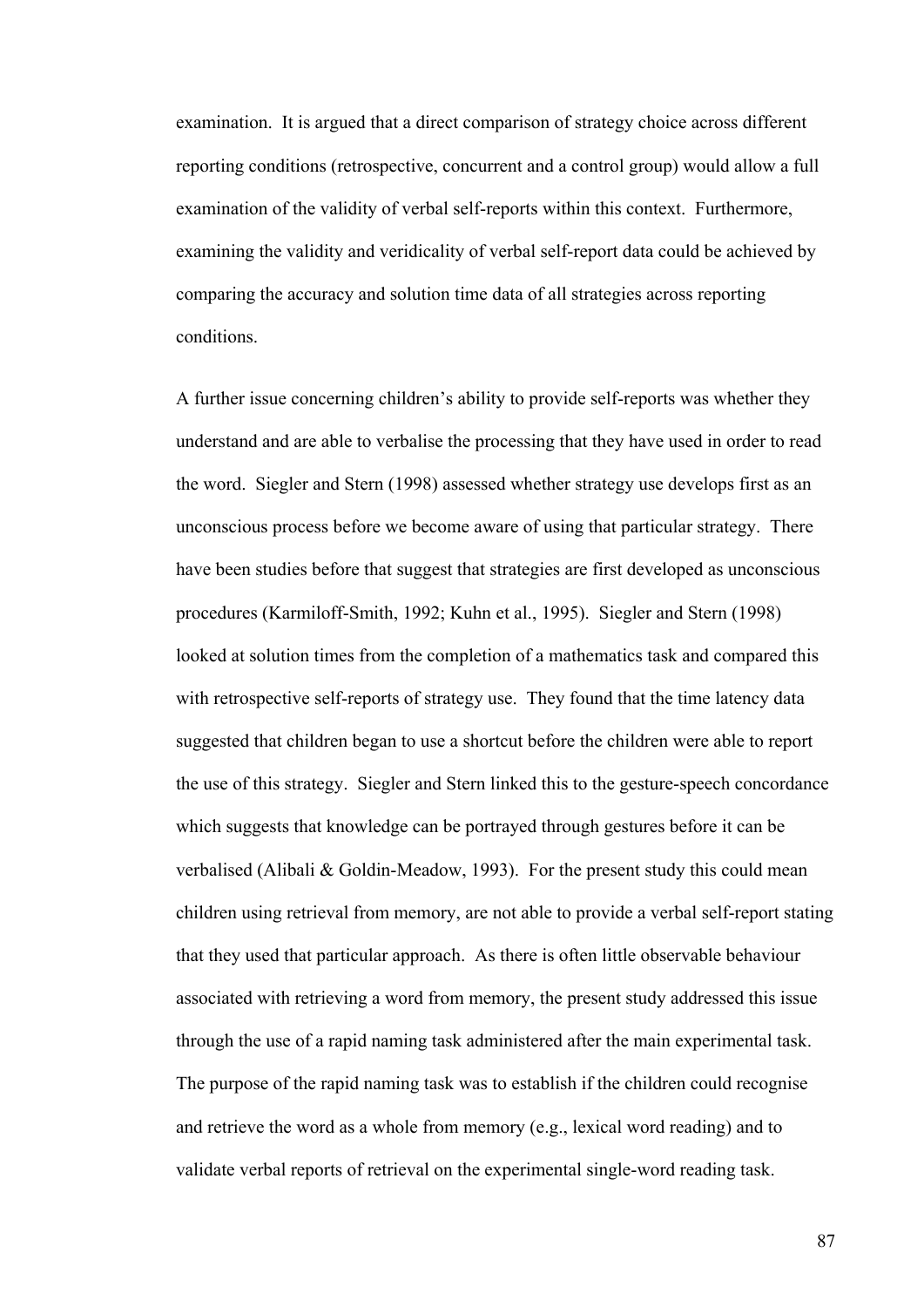Finally, the initial study examined trends in children's strategy use across different word characteristics (word frequency and letter length) to establish baseline data concerning the types of approaches being applied and how the different strategies related to accuracy or solution times. The findings were discussed in terms of year groups and any differences between Year One and Year Two were highlighted.

Four main research questions were addressed. Do different-aged children show similar levels of reading accuracy and solution times across different self-report conditions (retrospective vs. concurrent conditions), compared to a control? If the accuracy and solution times showed no differences between the three conditions then this would show that verbal self-reports of strategy use were not impacting on performance on the task. Does the nature of the verbal self-report lead to changes in children's actual reading strategies? If no differences were found between the reported strategy use in the three conditions then it would suggest that being asked to give a report does not change task performance. Are children providing a genuine report of retrieving word items from memory across both self-report conditions? Finally, baseline data were established including whether word characteristics impact on the accuracy and solution times.

## 5.1 Method

## *5.1.1 Design statement*

This study was a 3 x 2 independent measures design, the independent variable had three levels (the experimental conditions) and the dependent variable had two levels (the year group of the children). The children were placed into one of three experimental conditions (the same categories as Robinson, 2001); the concurrent report condition, the retrospective report condition and a control no-report condition. In the concurrent selfreport condition the children were asked to verbalise how they were reading the word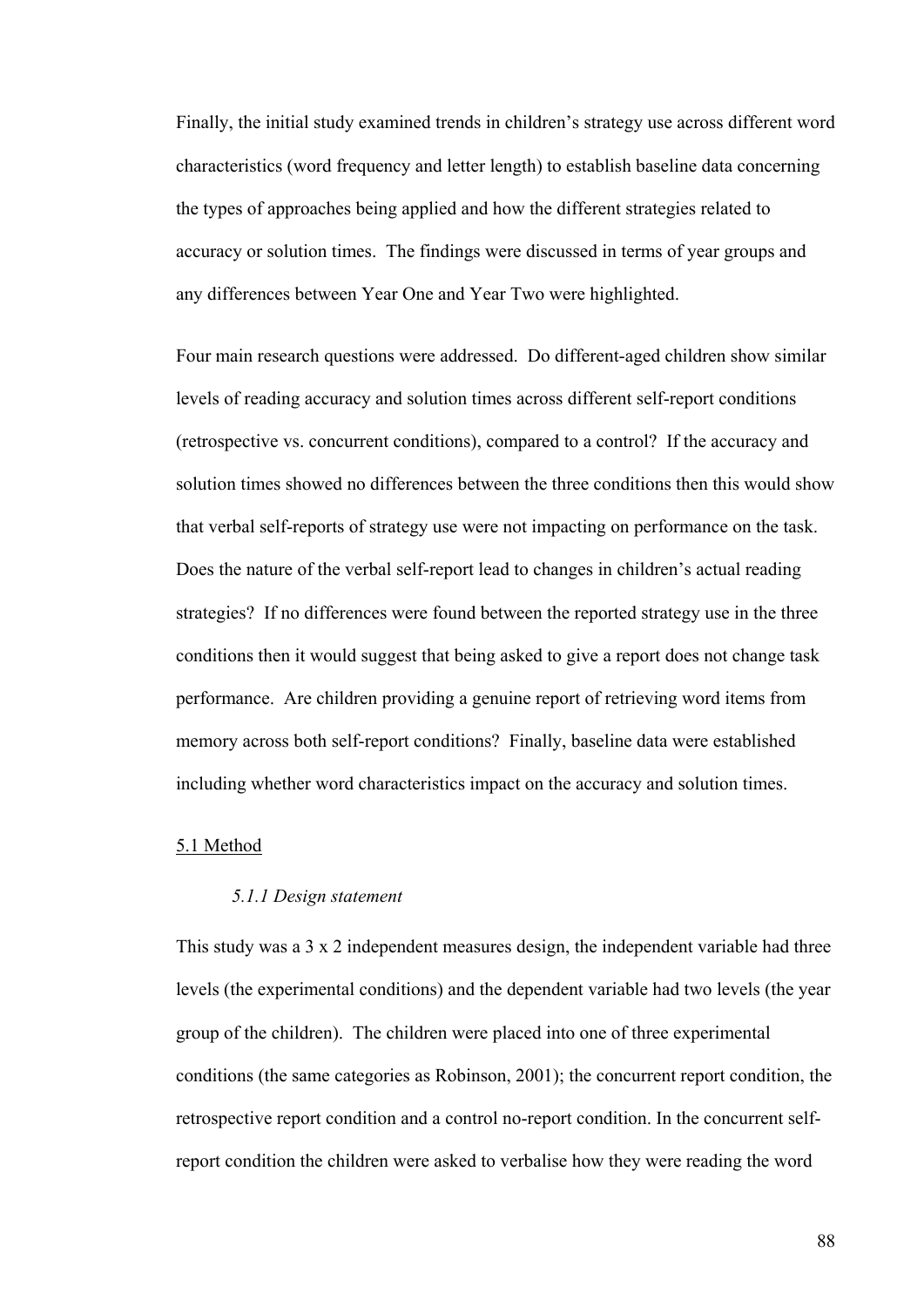whilst they were undertaking the task. In the retrospective self-report condition the children were asked how they had read the word after the task. In the control condition children were not asked to provide any kind of self-report

#### *5.1.2 Participants*

Sixty children participated in the study. Thirty children were from Year One (13 female and 17 male) with a mean age of 6 years and 3 months  $(SD = 3$  months) and thirty children were from Year Two (18 female and 12 male) with a mean age of 7 years 2 months  $(SD = 3$  months). ACORN data classified the area as moderate means, blue collar roots and the predominant type of housing were classified as older, rented terraces (A Classification of Residential Neighbourhoods; CACI, 2009). The children all attended a state funded primary school in Nottinghamshire and were tested towards the end of the academic year (May and June).

## *5.1.3 Educational context*

All pupils were following the UK-based National Literacy Strategy (NLS) which used a systematically-based structured framework of instruction to teach strategies for decoding text. This included training in phonics and spelling (including phoneme and rhyme awareness), alongside knowledge of using contextual cues, grammatical awareness and single-word recognition and identification. The children were also being introduced to the THRASS (Teaching Handwriting Reading and Spelling Skills, Davies, 2006) phonics scheme which focused on using a more synthetic phonics approach to the teaching of early reading and spelling skills.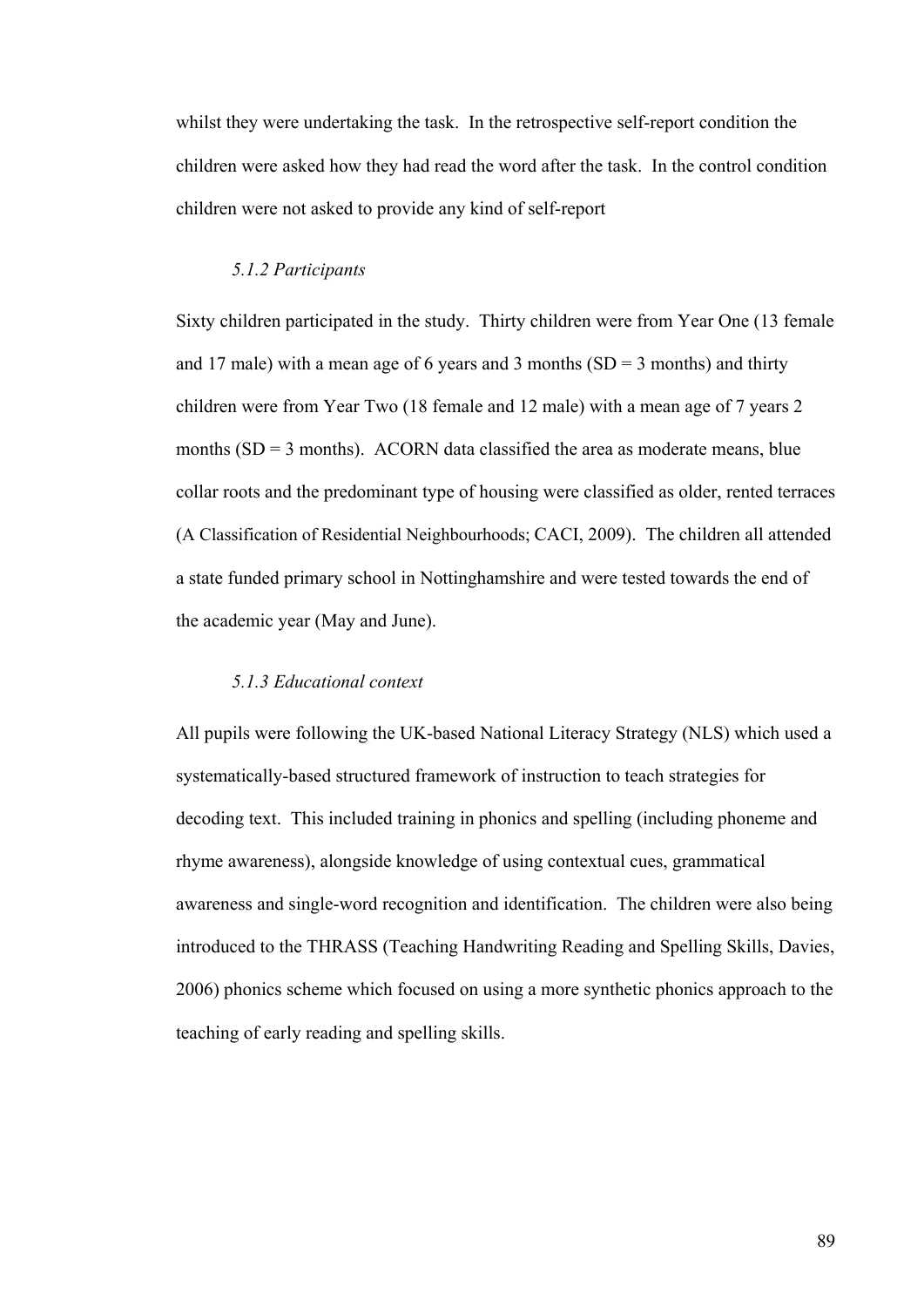# *5.1.4 Screening*

To measure children's word recognition, the BAS II single-word reading subtest (Elliot, Smith & McCulloch 1996) was administered to all children to ensure that they could demonstrate some initial word identification. In order to take part in the study each child had to be able to read successfully at least eight words from the first trial in the BAS II single word reading test. This screening test was applied to establish whether the children would be able to read enough words from the experimental list and to ensure that they were of similar ability. Four children were unable to identify any of the words from the BAS II reading subtest and were removed from the study.

#### 5.2 Materials

# *5.2.1 Baseline measures*

The following baseline measures were collected to ensure that the children in each experimental group were evenly distributed.

# BAS II single word reading

The BAS II single word reading subtest (Elliot, Smith & McCulloch, 1996) was included as a measure of decoding and single word reading skill. The test consisted of nine trials in total, with each trial containing ten single-word items. The children began reading with set one. The words became more challenging as the test progressed. Each child was required to answer eight words or more correctly in each trial to proceed. Raw scores were then calculated into a standardised score (Mean =  $100$ , SD =  $15$ ). The standardised score was then used to place each child into a percentile using their chronological age.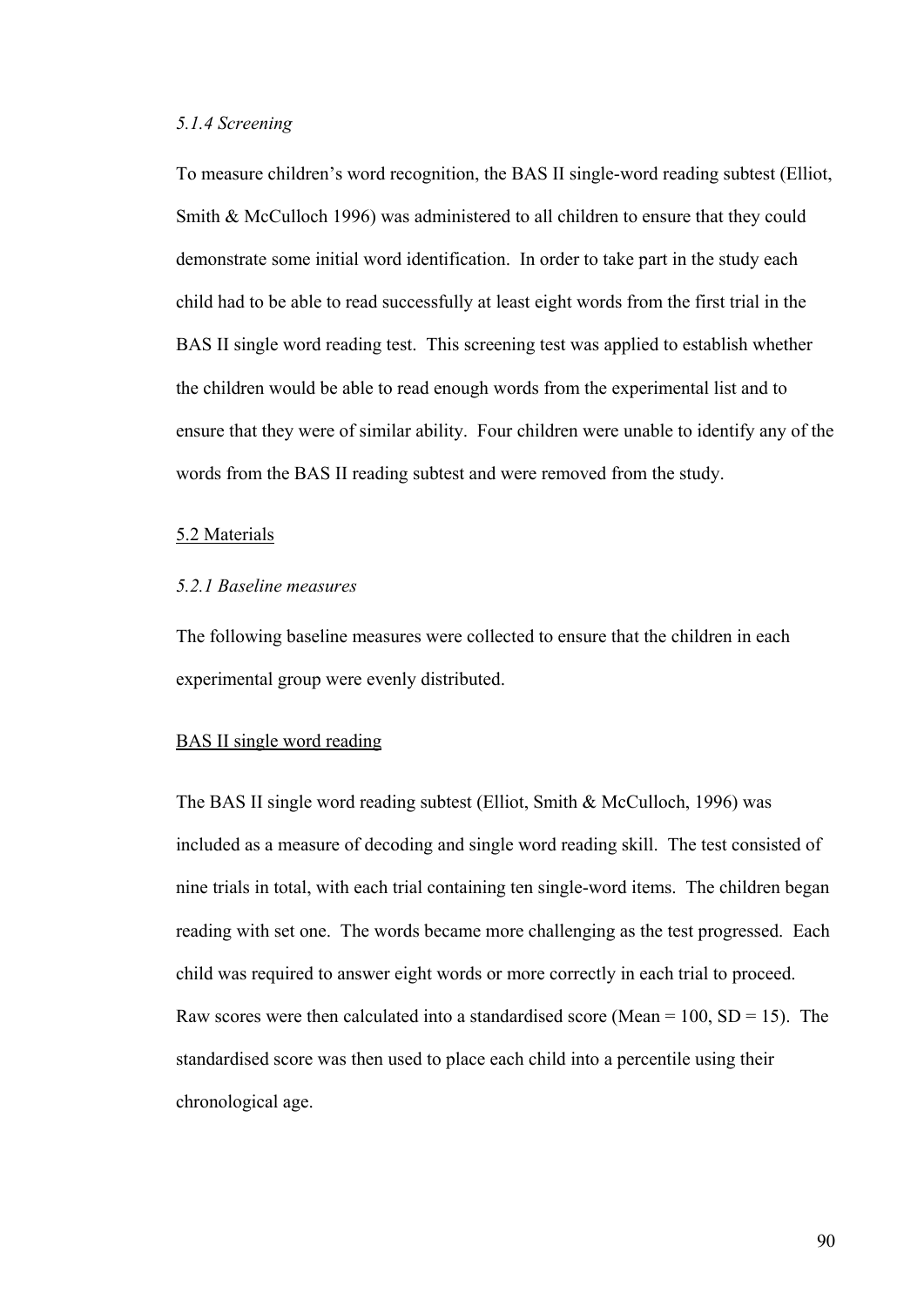#### BPVS II receptive vocabulary

The British Picture Vocabulary Scales II (Dunn, Dunn, Whetton, & Burley, 1997) test required children to identify the picture that matches the spoken word presented orally by the researcher. The words were in blocks of twelve and began to get more difficult as the task continued. To match for the children's age group all participants began at set two as detailed in the test administration instructions. The test continued until the child correctly identified only four out of the twelve words in a block. The vocabulary score was then converted into a standardised score and subsequently into a percentile using their chronological age.

The children were randomly allocated into the three conditions and therefore the first analyses checked that the groups were evenly matched on ability based on the baseline measures. As expected given the two different year groups, there was a significant difference between the chronological age of the children across the two different year groups,  $F(1,54) = 145.149$ ,  $P < 0.05$ , partial  $\eta^2 = .729$ , but not across the three conditions,  $F(2,54) = 0.251$ , p > .05, partial  $\eta^2 = 0.071$ . The average standardised score on the BAS II Single Word Reading was 108.93 (110.3 in Year One and 107.56 in Year Two). The average standardised scores on the British Vocabulary Scales were also within the normal limits (see Table 5.1).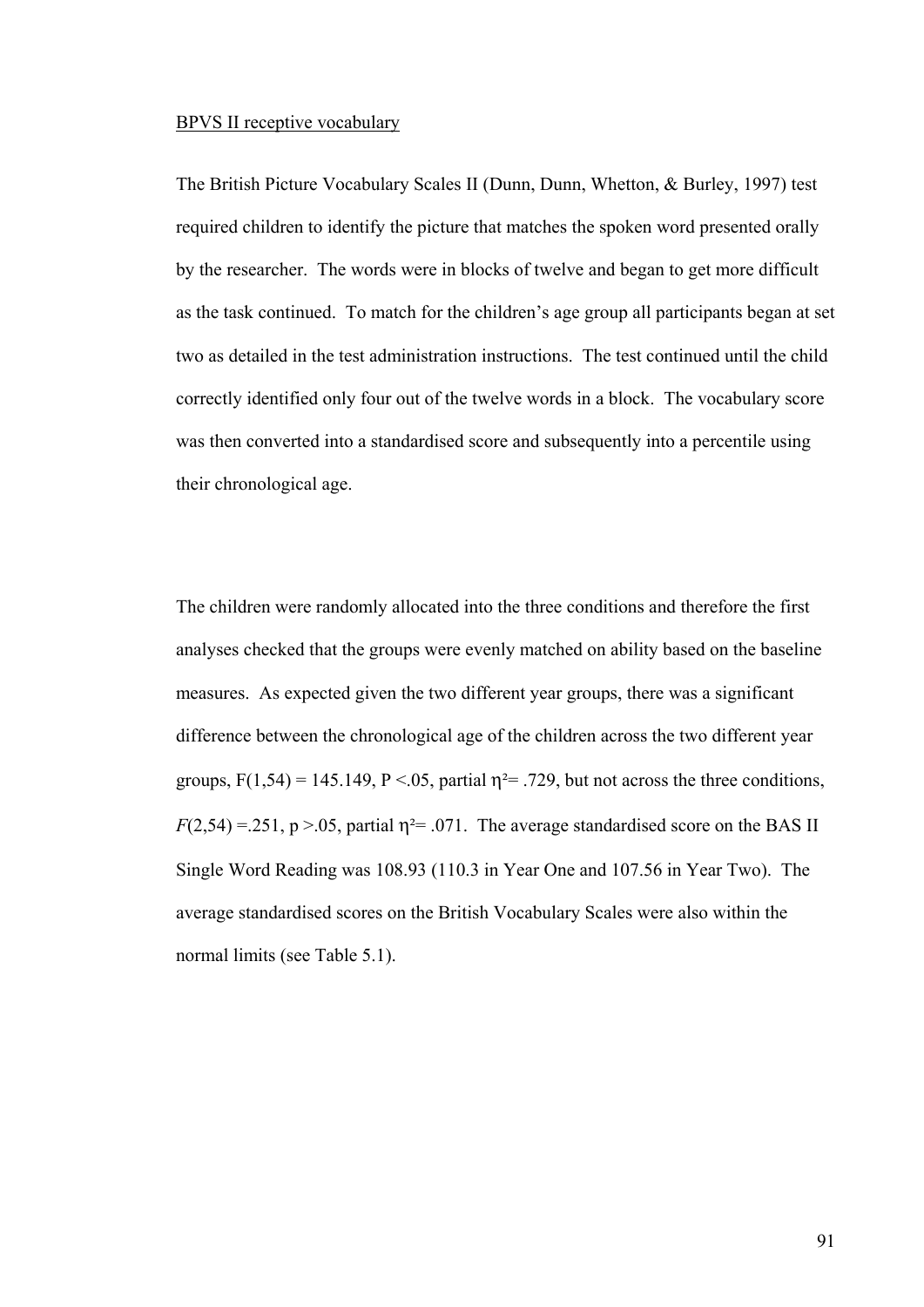|                                           | Concurrent     | Retrospective | No report      |
|-------------------------------------------|----------------|---------------|----------------|
| Year One                                  |                |               |                |
| BAS II single word reading <sup>a</sup>   | 107.40(8.21)   | 109.6(8.85)   | 113.90 (8.96)  |
| BPVS II Receptive Vocabulary <sup>a</sup> | 97.00 (8.47)   | 95.80 (8.85)  | 96.60(8.16)    |
| Year Two                                  |                |               |                |
| BAS II single word reading <sup>a</sup>   | 110.90 (14.64) | 99.30 (14.21) | 112.50 (12.55) |
| BPVS II Receptive Vocabulary <sup>a</sup> | 97.90 (10.94)  | 91.40 (9.84)  | 101.80 (10.58) |

*Table 5.1 Means (and SDs) for age, single-word reading and receptive vocabulary scores according to verbal report condition and year group.* 

Note. <sup>a</sup> denotes standardised scores based on chronological age norms

To ensure that the children did not vary in their single word reading or vocabulary skills across the three verbal report conditions, a series of two-way ANOVAs were carried out using condition (concurrent vs. retrospective. vs. control) and year group as the IV's and the scores on the BAS II single word reading scale as the DV. There were no significant differences between the scores on the BAS II reading scale and the year group,  $F(1,54) = .715$ ,  $p > .05$ , partial  $\eta^2 = .013$ . There were no significant differences on the BAS II single word reading scores among the three conditions, *F*2,54) = 2.445,  $p$ >.05, partial  $\eta$ <sup>2</sup> = .083. There was also no interaction between the BAS scores, selfreport condition and year group. This shows that the sample is evenly distributed across the three conditions. The second ANOVA also confirmed that there was no significant difference between the scores on the BPVS II vocabulary test and year group,  $F(1,54) =$ .048,  $p > 0.05$ , partial  $\eta^2 = 0.001$  and no significant difference between the scores on the BPVS and the self-report condition,  $F2,54$ ) = 1.629,  $p > 0.05$ , partial  $\eta^2 = 0.057$ .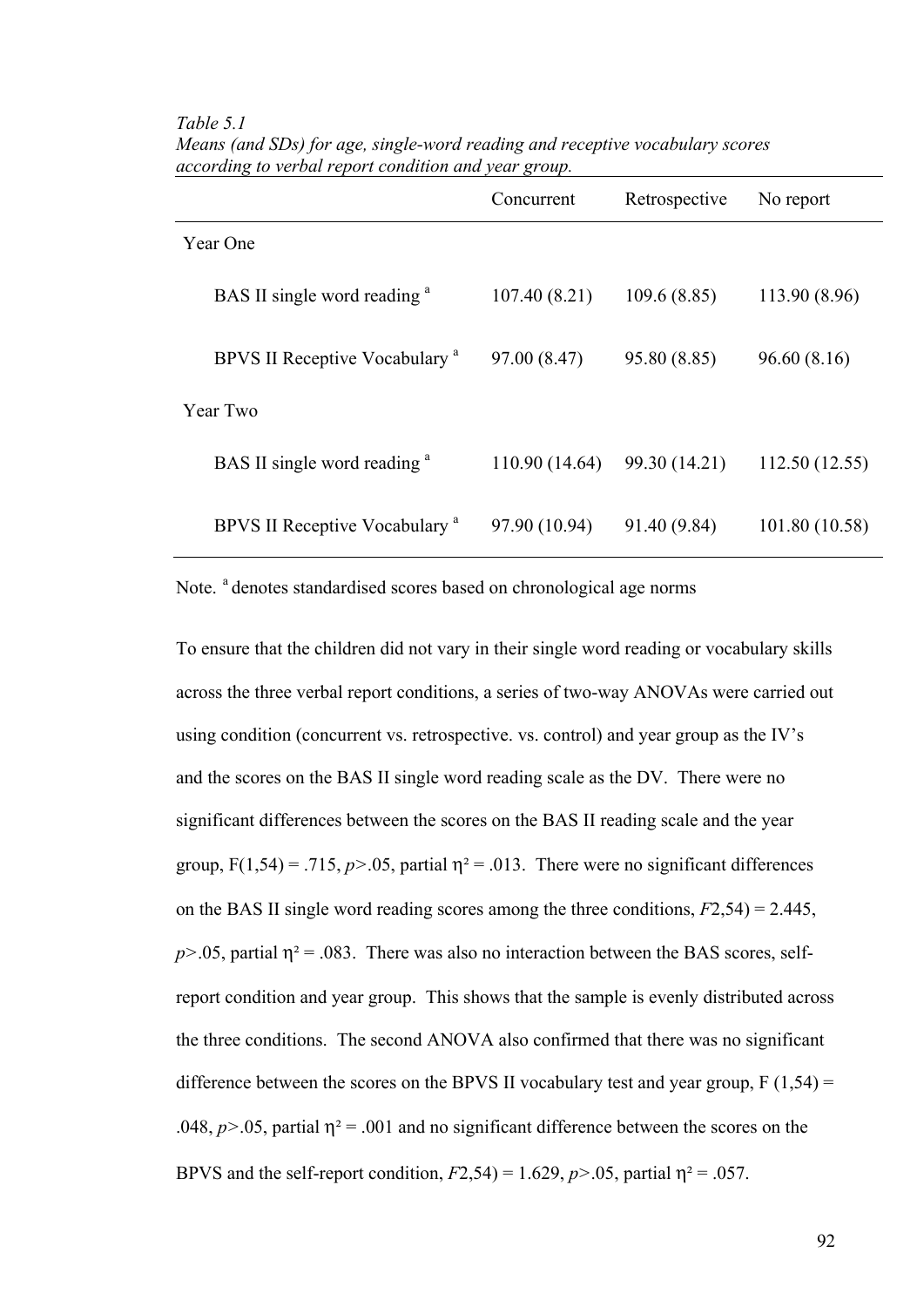## *5.2.2 Experimental single-word reading task*

The Experimental Single Word Reading Task consisted of a computer presented word list (written in E-Prime 2), comprising 40 single-word items appearing individually on the screen at any one time. The instructions were displayed on the screen at the start of the experiment and they were explained to the child by the experimenter. The word list was presented on a standard laptop screen in Arial, size 50 and the text was black. The background was grey to avoid a sharp contrast on the screen. The words were randomised using E-Prime 2 software and the task took around 12 minutes to complete.

Words used in the experimental single word reading task were selected from the Children's Printed Word Database (Masterson, Stuart, Dixon, Lovejoy & Lovejoy, 2003) of all age appropriate reading schemes used in Key Stage 1 in UK primary schools. The word list was devised using validity data from a previous study (Farrington-Flint et al., 2008a) and consisted of 40 word items varying in length from four to seven letters (ten of each letter length). Initially the word list also contained three letters words, but the children were at ceiling level on these words and therefore they were removed. The words were matched for syllable length and word frequency per million, with some words having a high frequency and others having a low frequency. The words were also controlled for CV structure (as far as possible) and phoneme repetition (the phonemes in the words were varied to avoid words starting/ending with the same sounds). Cronbach's alpha internal reliability confirmed that word items were reliable (alpha value of .964 for all 40 items included in the experimental reading task).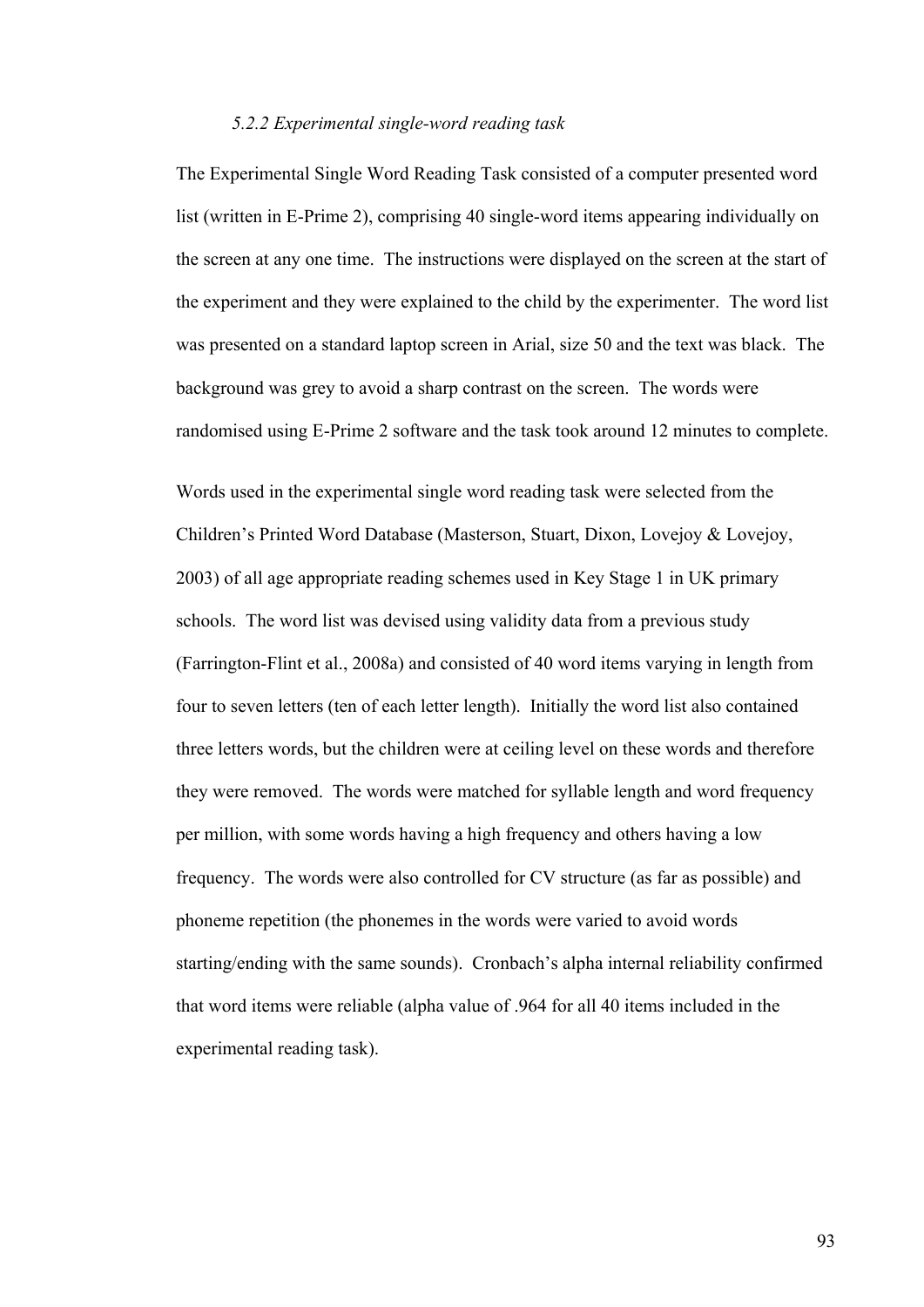# *5.2.3 Rapid naming task*

The rapid naming task used the same word items as the experimental single-word reading task. The words were displayed on the screen in the same style as previously used, but were only displayed for 500 milliseconds each. The purpose of the rapid naming task was to inhibit the use of back-up strategies as a way of decoding the words. If a correct response was produced when the word was only displayed for 500 milliseconds then it was being read by sight. This time period has been used in priming studies to display the target word (c.f. Forster & Davis, 1991; Lukatela, Carello & Savić, 1998a; Lukatela, Frost & Turvey, 1998b). The purpose of the rapid naming task therefore was to establish if the children could recognise and retrieve the word as a whole from memory (e.g., lexical word reading) and to validate verbal reports of retrieval on the experimental single-word reading task.

#### 5.3 Procedure

The children were randomly allocated into one of three experimental self-report conditions, one condition where they gave concurrent self-reports (giving a report during the task), one using retrospective verbal self-reports (asked to give a report after the task), and a control condition where no self-report was obtained. The three experimental conditions were the same as used in the study by Robinson (2001) looking at validity of self-reports in mathematical tasks. Overt behavioural observations were also recorded for all conditions. These observations of overt behaviour were specifically looking for indicators of strategy use, such as pointing to each letter or verbally identifying each individual phoneme within a given word.

To ensure an adequate level of word recognition, the BAS II single-word reading subtest was initially administered to all children as a screening test to ensure that they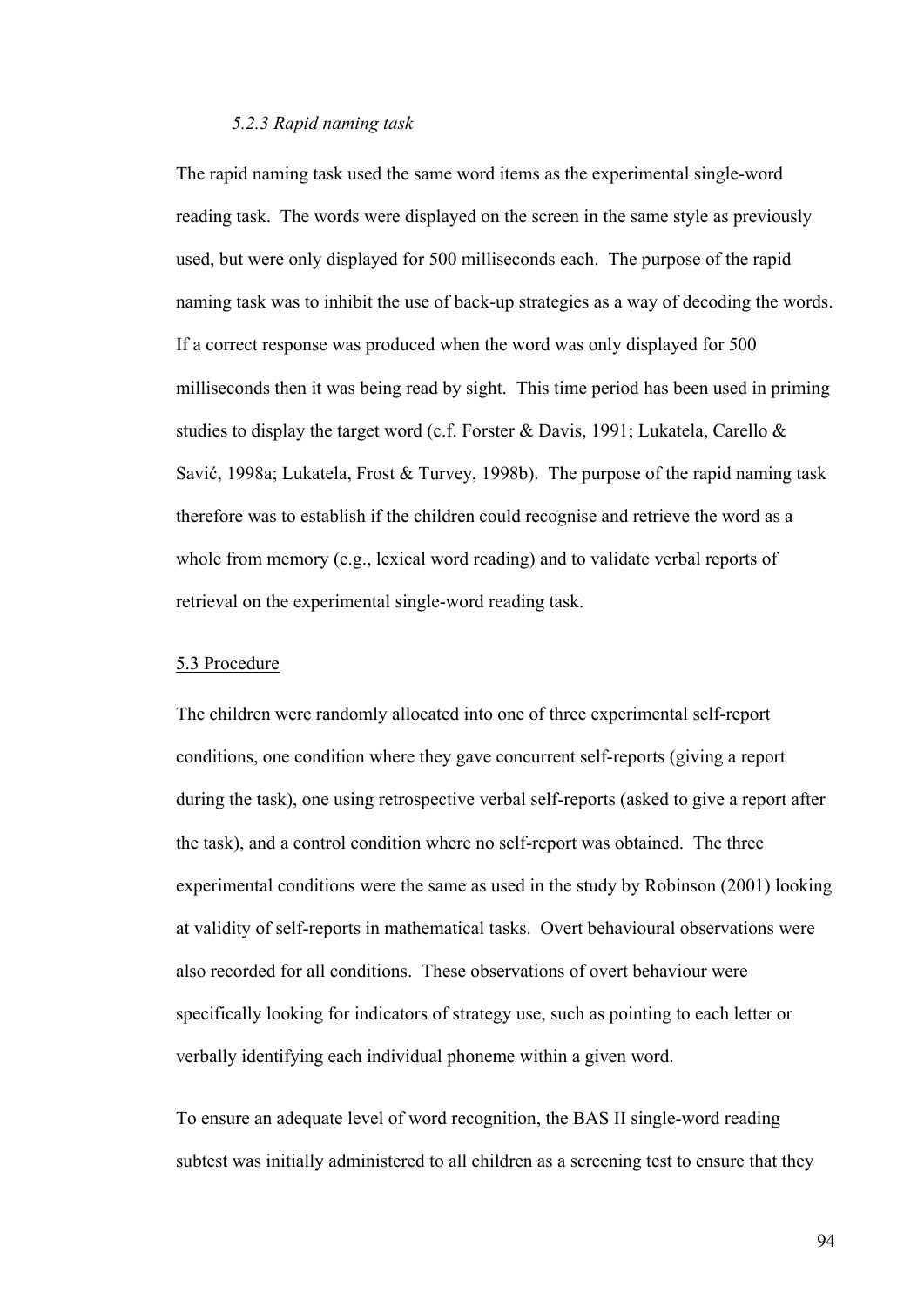could demonstrate some initial ability to read at least eight words from the first trial of the subtest. Following this task, the children were asked to complete the BPVS II vocabulary test in the same 30 minute session. Children's performance on the experimental reading task followed by the rapid naming task was assessed in a second 15 minute testing session on the following day.

The experimental task consisted of a single word appearing on the screen and when the children had read the word aloud a key was pressed on the keyboard by the experimenter which removed the word from the screen. This action also captured a solution time for reading the word as the key press stopped a timer. If the child was in the concurrent reporting condition then they were asked to explain how they had read the word during the task. Alternatively, if the child was in the retrospective condition, they were asked after reading the word to give a self-report of strategy use. In order to gain the self-report the children were asked, 'how did you read that word, can you explain it to me?' If no response was provided, the experimenter then asked 'which letter did you start with?' No other prompts were provided to ensure that the children were not led into providing an erroneous response. On completion of the experimental reading task, the children were presented with the rapid naming task. The reported strategy use and behavioural observations were all coded into the computer task by the experimenter.

Following the experimental reading task, all children completed the rapid naming task. The same single-word items were used as those in the experimental single-word reading task and they flashed up on the screen for 500 milliseconds before disappearing. The children were asked to read the words as they appeared. Accuracy was recorded for this task.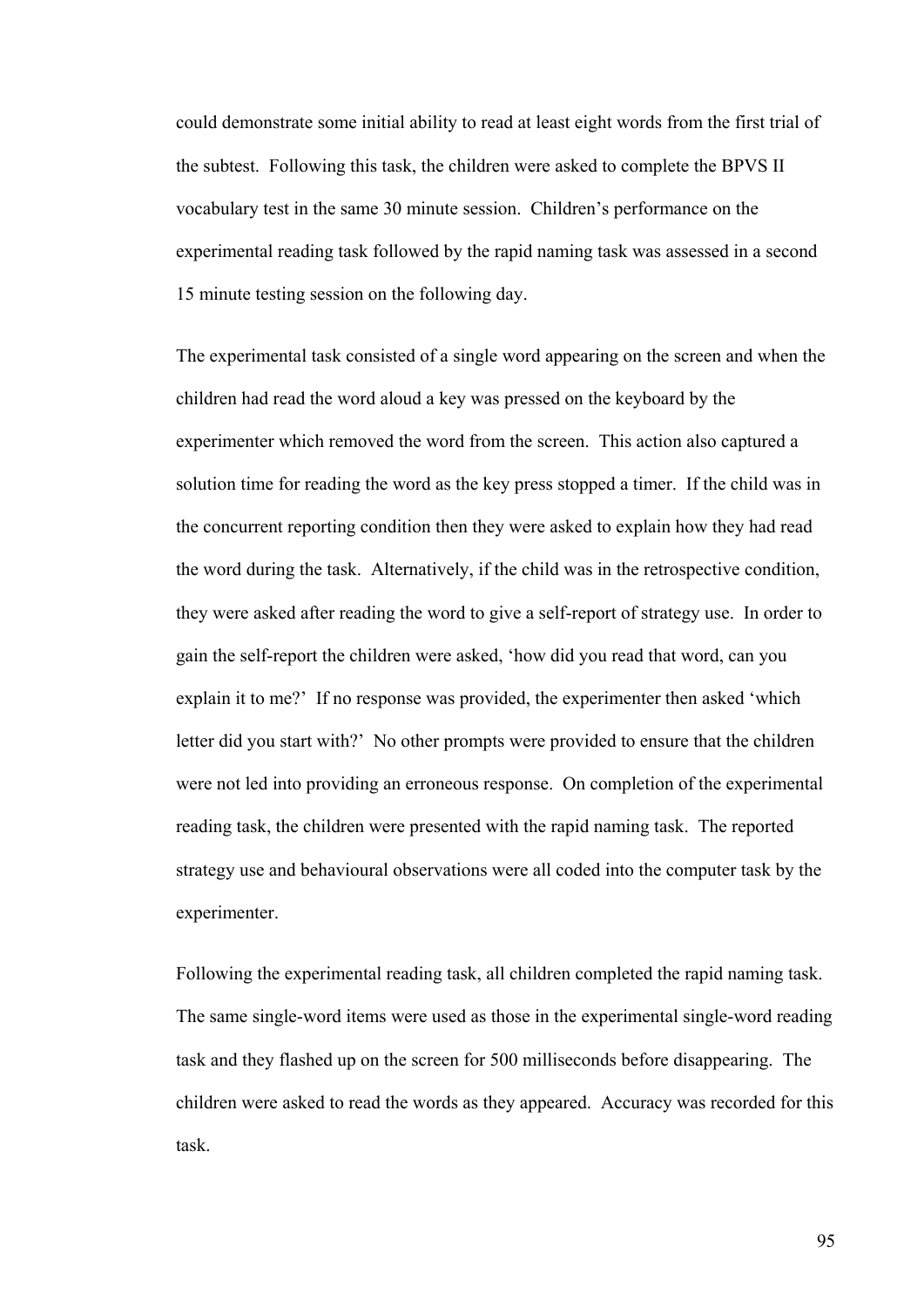The inter-trial intervals between each word appearing on the screen was set at 1000 milliseconds after the experimenter had coded the accuracy and asked for the selfreport. This meant that the mean time between each word appearing was 1800 milliseconds. In the rapid naming task the children were not asked for a self-report so the average time after coding in the accuracy was 1300 milliseconds. The time interval between the words should reduce any masking effects.

# 5.4 Coding children's verbal self-reports

Children's verbal self-reports, as summarised in Table 5.2, were coded in line with previous studies (c.f. Farrington-Flint et al., 2008a, 2008b; Rittle-Johnson & Siegler, 1999). Children were credited with using retrieval when the child stated that they simply knew the answer, or that they had seen the word in their books. Whilst retrieval is not necessarily considered a conscious strategy choice, it may be considered an automatic response which is indicative that they have stored an orthographic representation of the word and are therefore using the lexical route to retrieve the pronunciation (Coltheart et al., 2001). The strategy that was termed 'retrieval' in this thesis relates to Ehri's sight word reading (1995, 1999; 2002). Children were credited with using a phonology-based strategy (sounding-out using grapheme-to-phoneme correspondence rules) when the child sounded out each individual phoneme and blended these together to form the word (for example p-r-a-m 'pram'). When using this strategy the children frequently recorded that they 'used the sounds in the word' as the THRASS system of phonics promotes this type of learning. They were coded as using analogy strategies when the children reported to have used another word as the basis for identifying the words in the study (for example, 'I knew that said 'ring' because it is like the word 'sing'). Children were credited with using a 'mixed' combination of reading strategies when they reported to have retrieved a common sound and sounded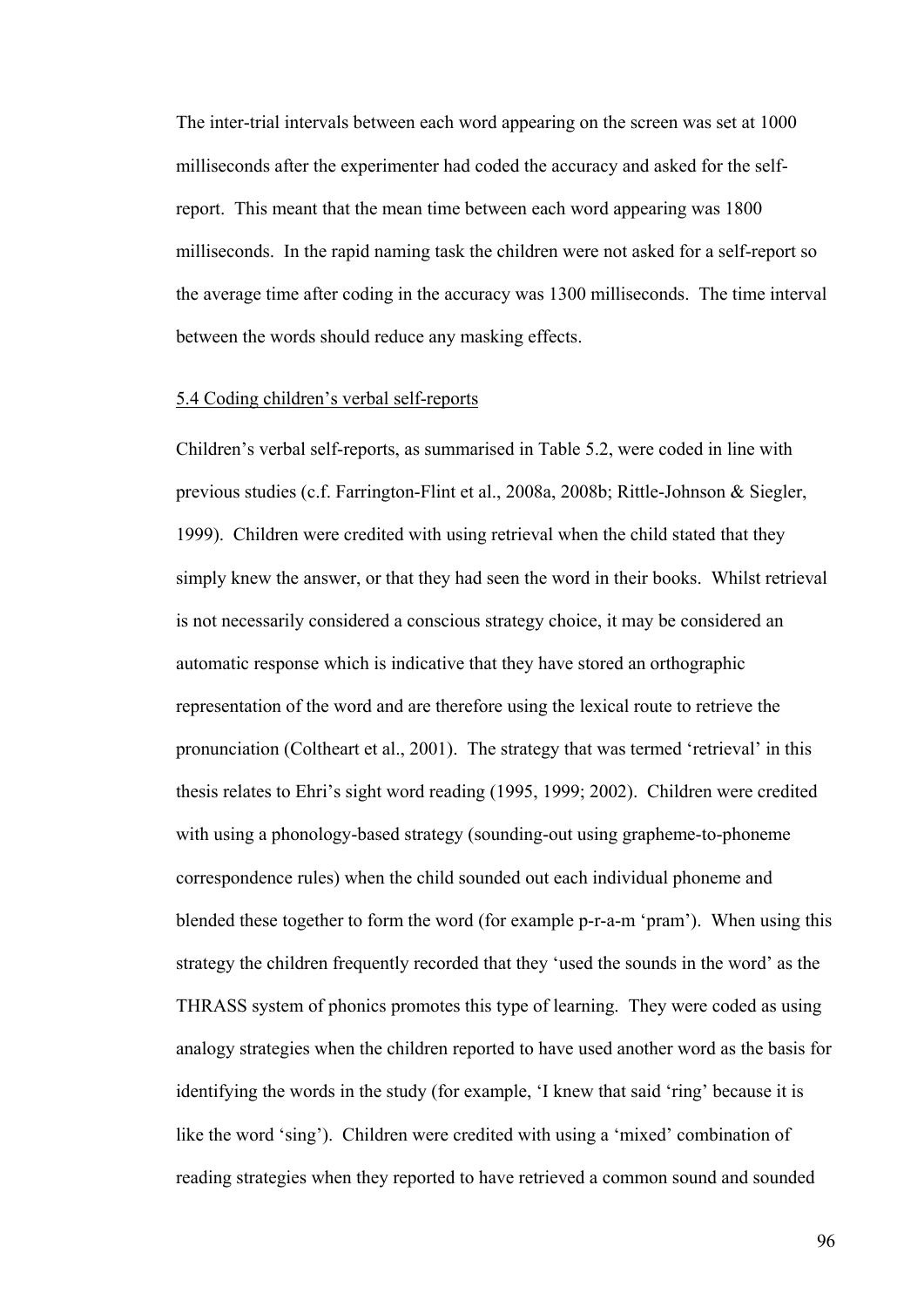out the initial and final phonemes contained in the word (for the word 'hood' they retrieved the vowel /oo/ and added the other sounds). There were also categories for 'guessing' and 'no response'. The 'no response' category accounted for 2% of the overall responses. The strategy use was coded solely using verbal self-reports and the behavioural observations were only used to test the validity.

| Table 5.2<br>Strategy coding with examples of children's self-reports and overt behaviour. |                                                                                                   |                                                                               |  |  |
|--------------------------------------------------------------------------------------------|---------------------------------------------------------------------------------------------------|-------------------------------------------------------------------------------|--|--|
| Strategy                                                                                   | Examples of self-reports                                                                          | Overt behaviour                                                               |  |  |
| Retrieval                                                                                  | 'I just knew it.' 'I have<br>read it before.' 'It is in my<br>books.' 'We learnt it in<br>class.' | No overt behaviour. Word<br>read very quickly.                                |  |  |
| Phonological                                                                               | 'I used the sounds.' I used<br>the phonemes."                                                     | Pointing to each letter and<br>saying each phoneme<br>separately.             |  |  |
| Analogy                                                                                    | I know the word and<br>this rhymes with it.'                                                      | Saying the rhyming word.                                                      |  |  |
| Mixed                                                                                      | I knew the ending and<br>sounded out the rest.'                                                   | Retrieving part of the word<br>and sounding-out each<br>phoneme and pointing. |  |  |
| Guessing                                                                                   | 'I had a guess'                                                                                   | No overt behaviour. Word<br>presented as a whole.                             |  |  |
| No Answer                                                                                  | 'I do not know.'                                                                                  | Not reading the word at all.                                                  |  |  |

Note: These examples of self-reports are actual responses from previous work (Farrington-Flint et al., 2008a).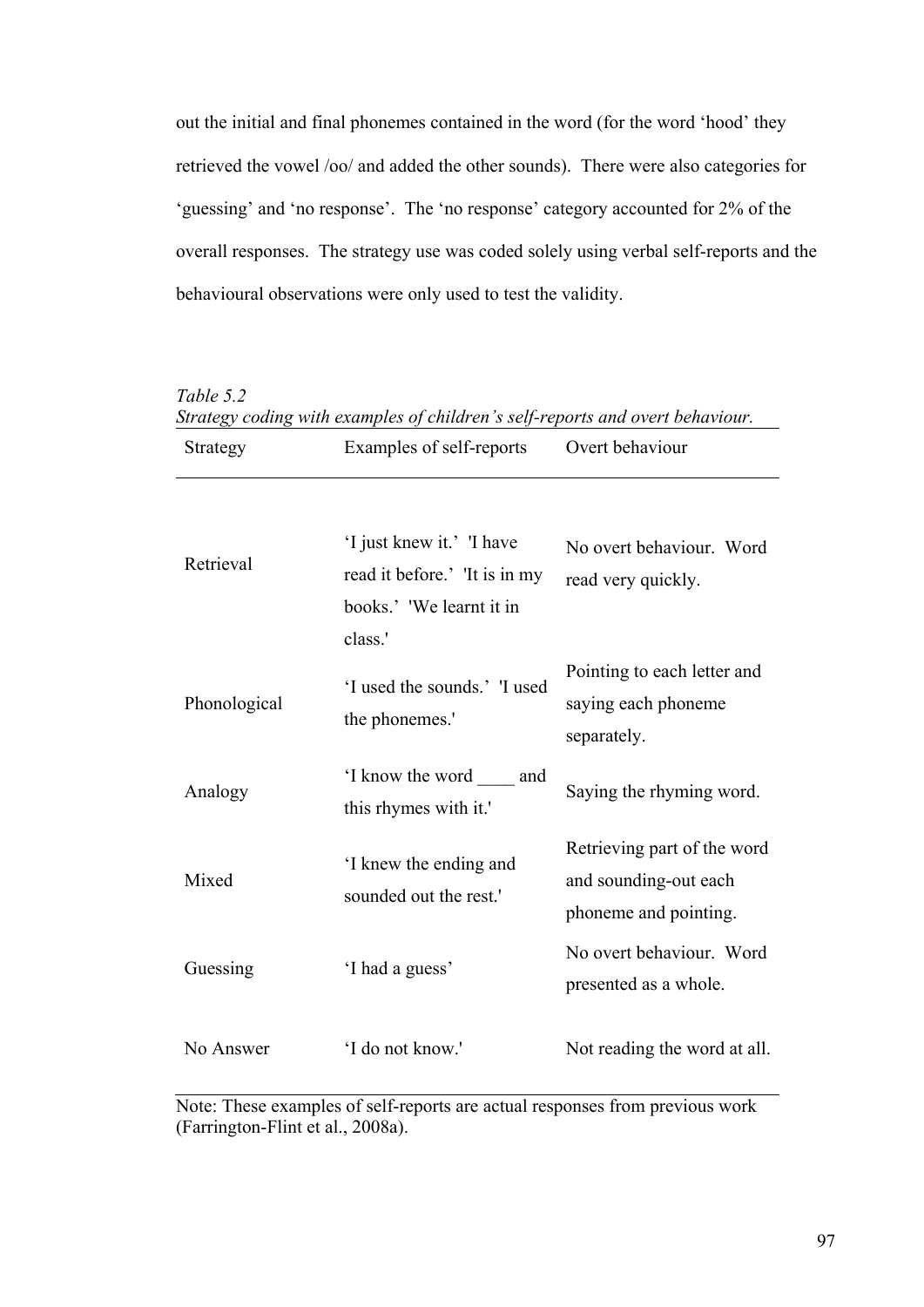The strategies discussed above relate to the stages in Ehri's model of reading acquisition. Children in Year One and Year Two all have alphabetic knowledge and therefore they are not in the pre-alphabetic phase. In the partial-alphabetic phase if the word is novel then phonological or a mixed strategy could be applied. However Ehri's (1995) model states that the child will use sight-word reading even in this early stage of reading acquisition if the word is familiar to them. In the full-alphabetic and consolidated-alphabetic stage there is a similar pattern, with analogy being introduced as a more advanced strategy (see Table 5.3).

*Table 5.3 Strategies used in early word reading mapped onto Ehri's mediated phase model of reading development (1995; 1999; 2002).* 

| Ehri's stage of development | Novel word               | Known word         |
|-----------------------------|--------------------------|--------------------|
| Partial-alphabetic          | Phonological, Mixed      | Sight-word Reading |
| Full-alphabetic             | Phonological             | Sight-word Reading |
| Consolidated-alphabetic     | Phonological,<br>Analogy | Sight-word Reading |

#### 5.5 Results

To examine the validity of using concurrent and retrospective verbal self-reports within the context of children's word reading, the result section is presented in four parts. Firstly, relative changes in the accuracy and speed of children's reading scores according to verbal report type (concurrent vs. retrospective method) were examined to establish changes in reading performance as a function of reporting condition.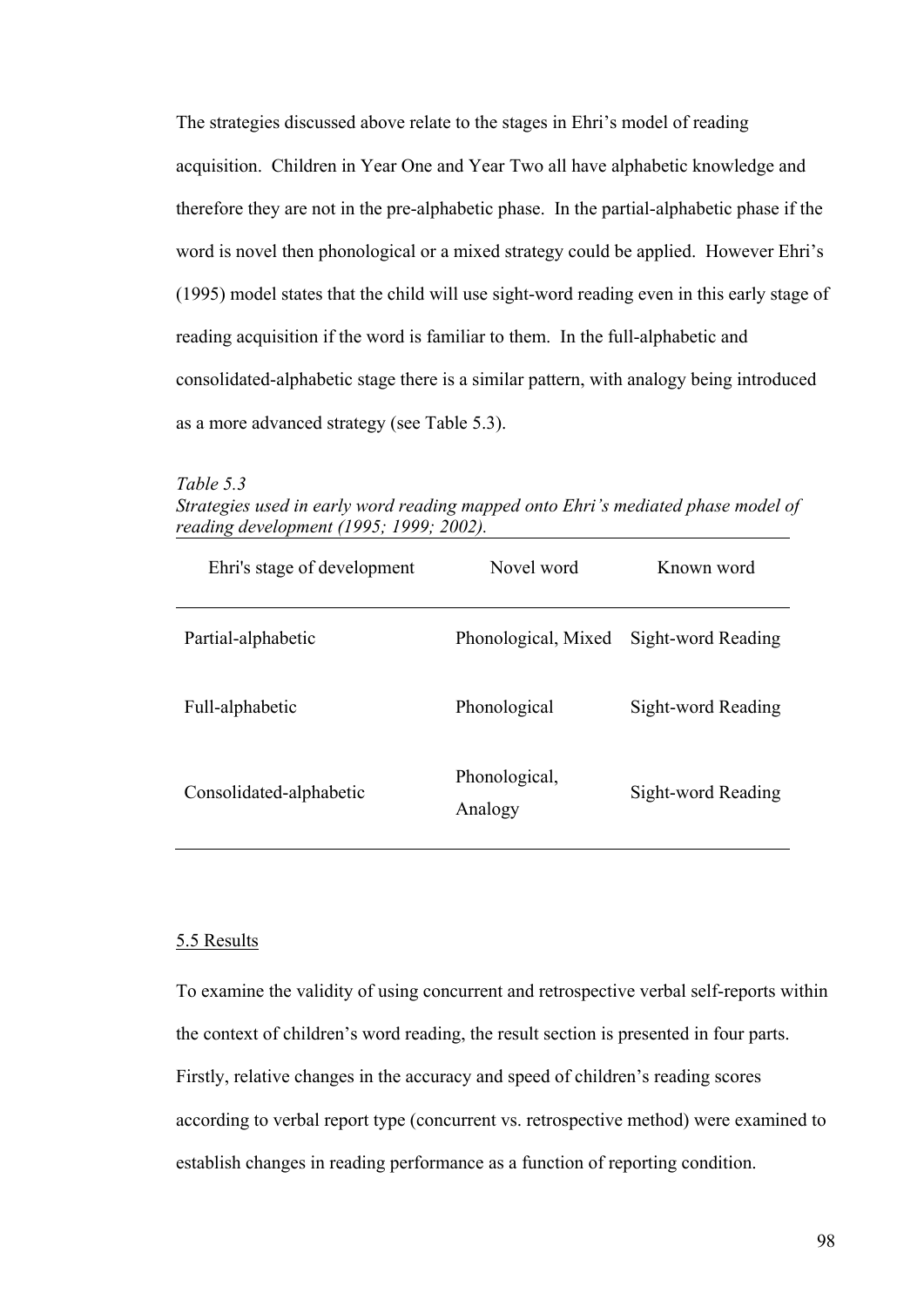Secondly, differences in the frequency, accuracy and speed of self-reported strategies for performance on the reading task as a function of verbal report type was investigated. Thirdly, differences in children's problem-solving for both verbal report conditions as a function of each item's word frequency and letter length is examined to identify how the nature of word items can change reading performance and strategy choice. Finally, the baseline data including effects of the different stimulus characteristics of the words (differences in word length and word frequency) across the two year groups and different self-report conditions were investigated. In order to examine the effect length of formal reading instruction has on the task, all analyses were carried out separately according to year group.

# *5.5.1 Differences in children's reading skill across self-report conditions*

First, the validity of using verbal self-reports to capture changes in children's reading strategies was examined. To investigate the impact of self-reporting on the response of the task, the overall percent accuracy and solution times for the children's performance on the experimental single word reading across report conditions (including the control condition), was examined (see Table 5.4). The percent accuracy is slightly lower in the condition where the children were not asked to give a self-report for the children in Year One. However the children in Year Two have shown a different pattern with a slightly higher level of accuracy in the control condition.

A 2 (year group) x 3 (reporting condition) ANOVA was used to examine the differences in reading accuracy across year group and type of self-report. This revealed a significant main effect for year group,  $F(1,54) = 11.252$ ,  $p<0.05$ , partial  $\eta^2 = 0.017$ , with older children demonstrating higher levels of word reading accuracy than the younger children. However, there was no main effect for reading accuracy across the self-report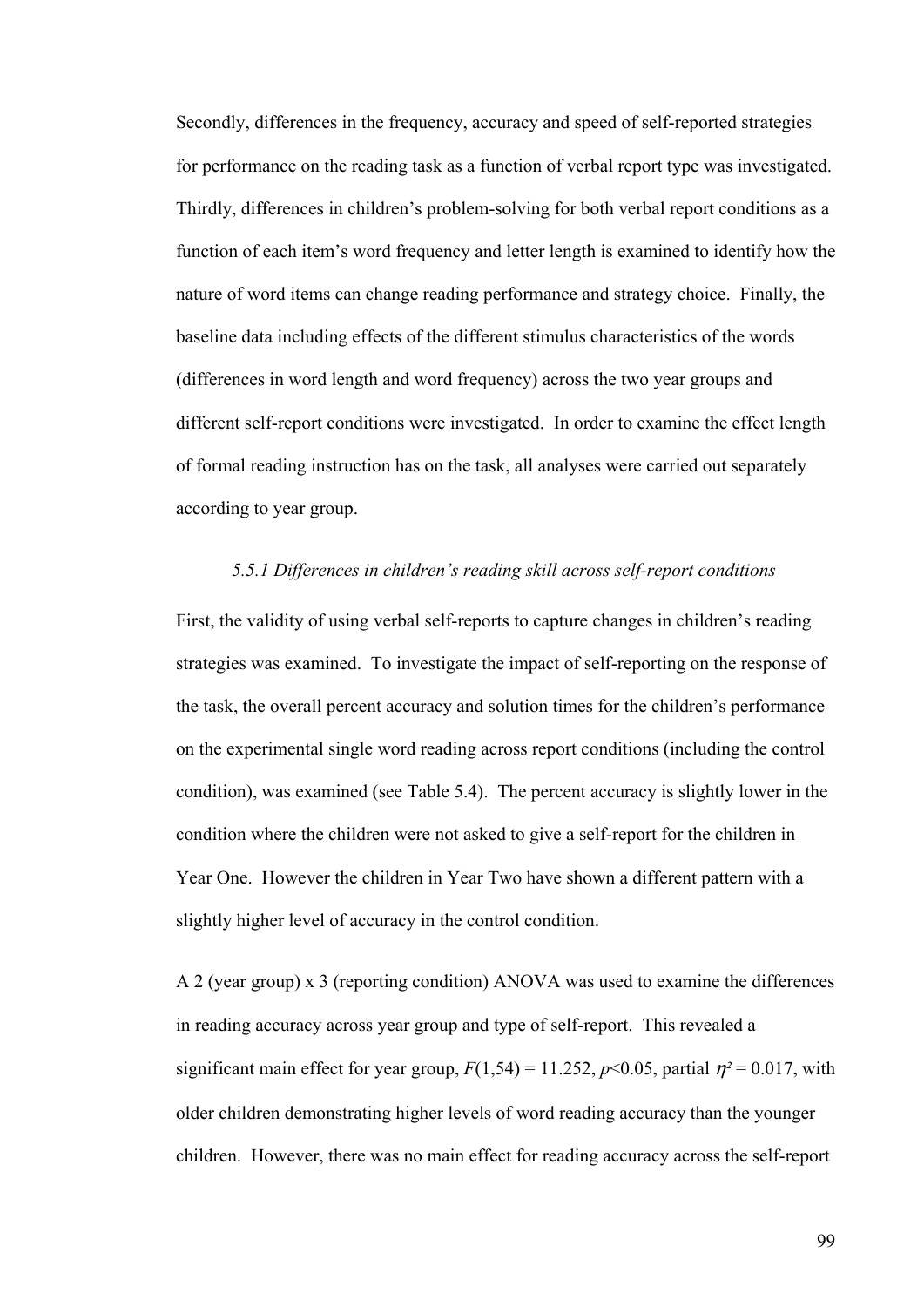condition  $F(2,54) = 1.791$ ,  $p > 0.05$ , partial  $\eta^2 = 0.06$ , showing similar levels of reading ability across three conditions overall. There was no significant interaction between year group and self-report condition  $F(2,54) = 2.741$ ,  $p > 0.05$ , partial  $\eta^2 = 0.09$ .

*Table 5.4 Means (and SDs) for percent accuracy and solution times on the experimental reading task as a function of self-report condition and year group* 

|                  | Concurrent    | Retrospective | No report     |
|------------------|---------------|---------------|---------------|
| Year One         |               |               |               |
| Percent accuracy | 64.50 (26.71) | 61.75 (27.13) | 55.25 (16.68) |
| Solution time    | 3.23(2.57)    | 3.57(2.39)    | 3.51(2.99)    |
| Year Two         |               |               |               |
| Percent accuracy | 88.50 (16.68) | 63.75 (33.57) | 93.75 (42.90) |
| Solution time    | 2.42(1.33)    | 2.87(1.83)    | 1.75(0.82)    |

Note. Solution times for correct responses are presented in seconds

The impact of the self-report condition was further examined by asking if solution times were affected by verbal self-reporting. Table 5.4 shows that the children in Year One had more consistent solution times across the conditions than children in Year Two. In Year Two the fastest solution time for reading the words was in the condition where no self-reports were given and the longest mean solution time was in the retrospective condition. The second 2 (year group) x 3 (reporting condition) ANOVA confirmed that there was a significant difference between the solution times by year group,  $F(1,54)$  = 14.429,  $p$ <0.05, partial  $\eta$ <sup>2</sup> = 0.21, showing that Year One children take significantly longer to read the words. However, there were no significant differences between the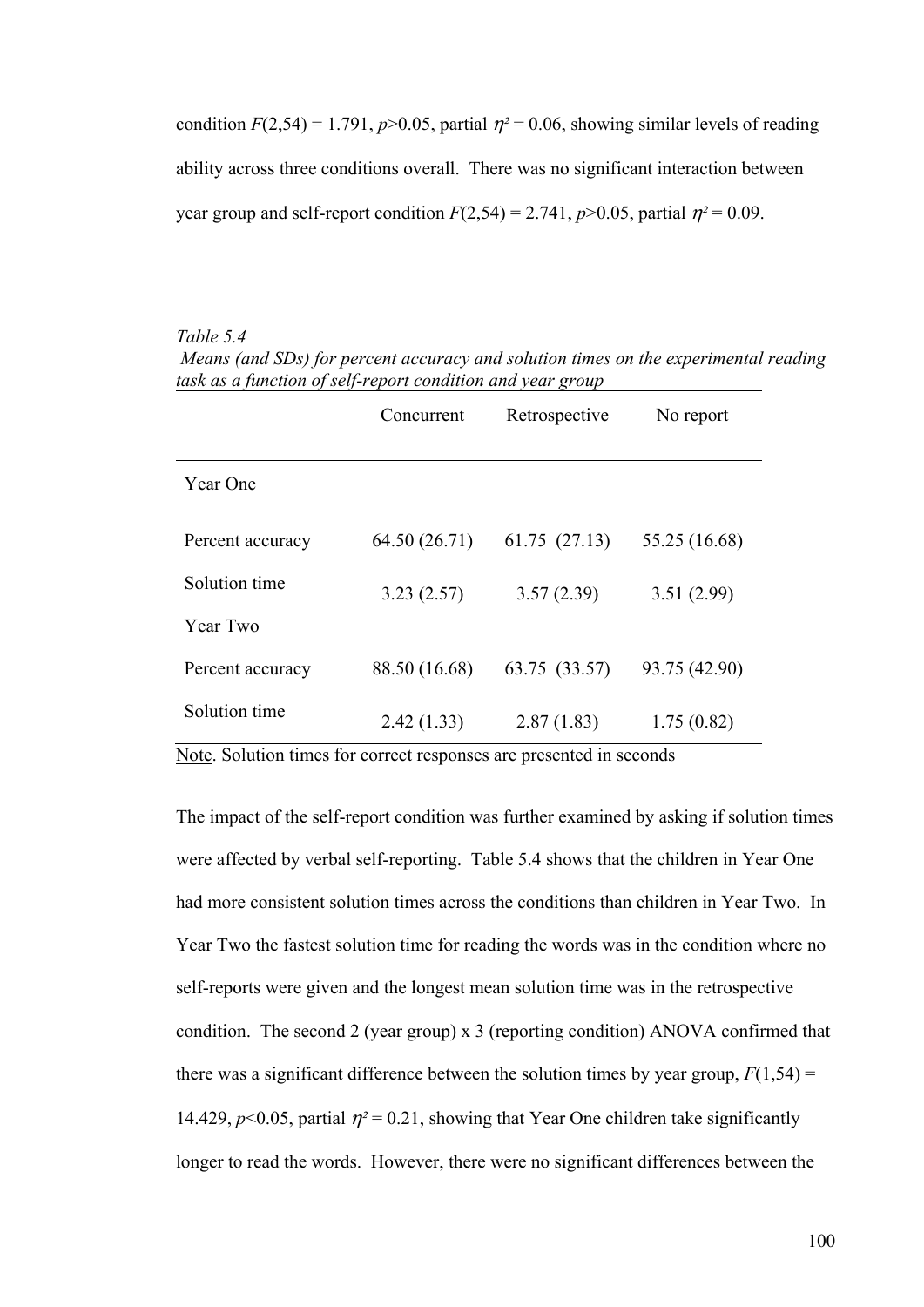mean solution times on the task and the three conditions,  $F(2,54) = 1.813$ ,  $p > 0.05$ , partial  $\eta^2$  = 0.06. There was also no significant interaction between solution time for year group and condition,  $F(2,54) = 1.381$ ,  $p > 0.05$ , partial  $\eta^2 = 0.05$ . This shows that although there is a difference in solution times between Year One and Year Two, there is no difference among the solution times between conditions (see Table 5.4).

The solution times for the strategy coded as 'no answer' were also significantly longer than the other strategies as the child did not know the answer and therefore did not give an answer, requiring a prompt (including this data could cause kurtosis). After removing these data points from the analysis, the ANOVA was still non-significant.

Overall the first part of the analyses found that the self-reporting condition does not have an impact on the children's accuracy or speed of reading the words, showing that metacognitive awareness does not impact on performance. This shows that being asked to give a self-report of strategy use does not change the children's performance on this reading task.

#### *5.5.2 Changes in children's reading strategies across self-report conditions*

The next stage of analysis examined differences in children's reading strategies across the three self-report conditions to establish whether the type of verbal report was leading children to adopt a particular reading strategy (see Table 5.5). Analysis of selfreported strategy use (in the combined concurrent and retrospective conditions) found that retrieval was the most commonly reported strategy and children are highly accurate when using this approach. The second most common self-reported strategy was the use of phonological decoding, although the use of a phonological strategy proved less accurate than the direct retrieval of words from memory. The least frequently used strategy was analogy. When examining the results across the year groups, the results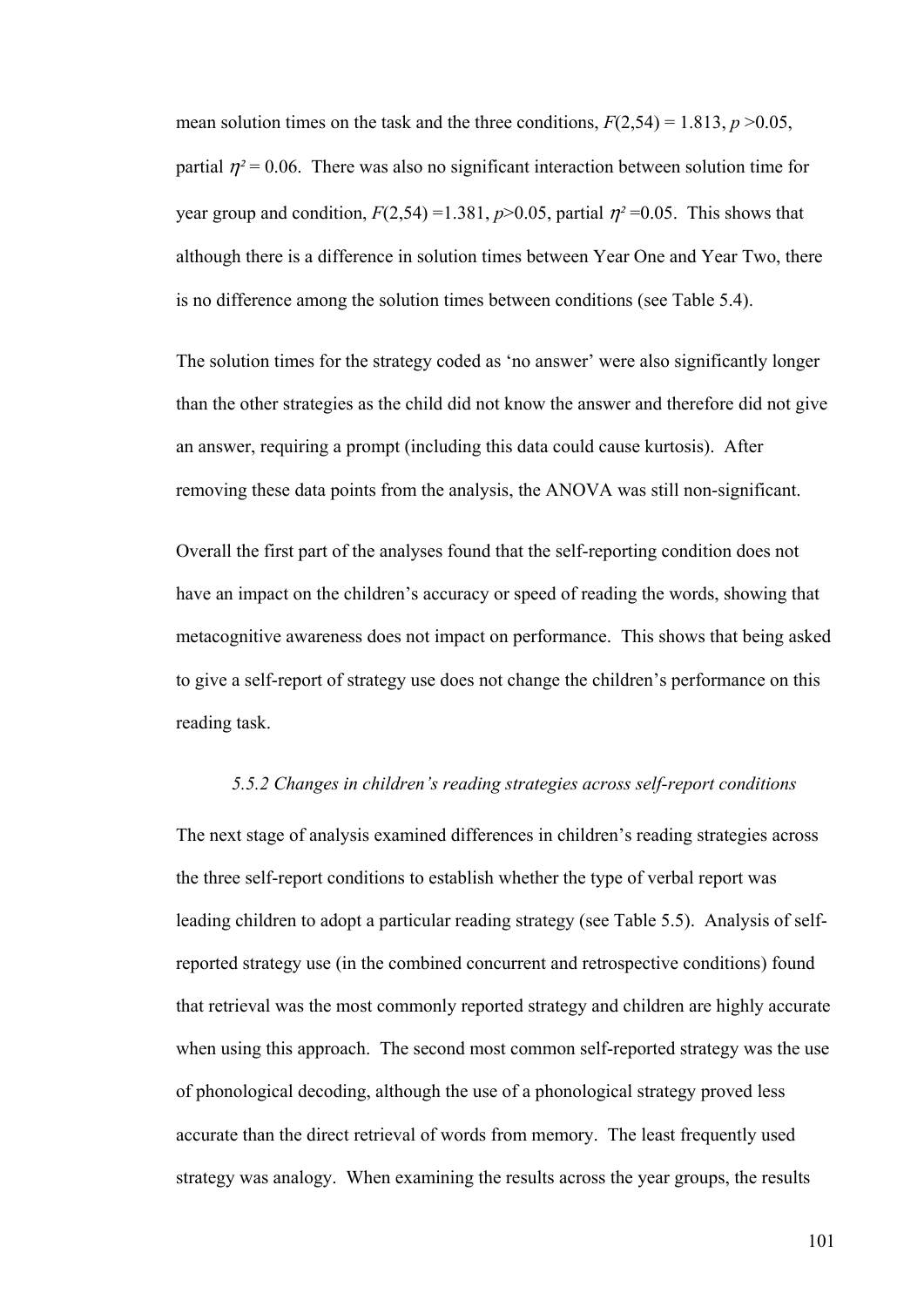showed that retrieval remained the most consistently used strategy across Year One and Year Two; however it is used more prevalently in Year Two. Phonological decoding was used more frequently in Year One and these children were also more successful in creating a correct response when using phonological decoding than the Year Two children. The strategy 'mixed' was also used more frequently by Year One children and had a high accuracy.

# *Table 5.5*

*Means (and SDs) for self-reported strategy percent strategy use and percent strategy correct as a function of year group* 

|              | Year One                |                                          | Year Two                |                                          |
|--------------|-------------------------|------------------------------------------|-------------------------|------------------------------------------|
|              | $\%$ use of<br>strategy | $\%$ accuracy<br>within each<br>strategy | $\%$ use of<br>strategy | $\%$ accuracy<br>within each<br>strategy |
| Retrieval    | 55.60 (49.70)           | 89.21 (31.06)                            | 75.10 (43.26)           | 92.68 (26.07)                            |
| Phonological | 26.60 (44.23)           | 30.52(46.15)                             | 15.30 (35.97)           | 23.77 (42.74)                            |
| Analogy      | 0.80(8.63)              | 83.33 (40.83)                            | 0.30(4.50)              | 100.00(0.00)                             |
| Mixed        | 9.80(29.68)             | 46.15(50.17)                             | 5.60(23.05)             | 44.44 (50.25)                            |
| Guessing     | 3.30(17.74)             | 3.85(19.61)                              | 1.90(13.57)             | 6.67(25.82)                              |
| No answer    | 4.00(19.60)             | 0.00(0.00)                               | 1.90(13.57)             | 0.00(0.00)                               |

An analysis of the children's verbal self-reported strategies by reporting condition showed that retrieval was more frequently applied in the concurrent condition than the retrospective condition (especially in Year Two) with phonological strategies being used more frequently in the retrospective condition than the concurrent condition (see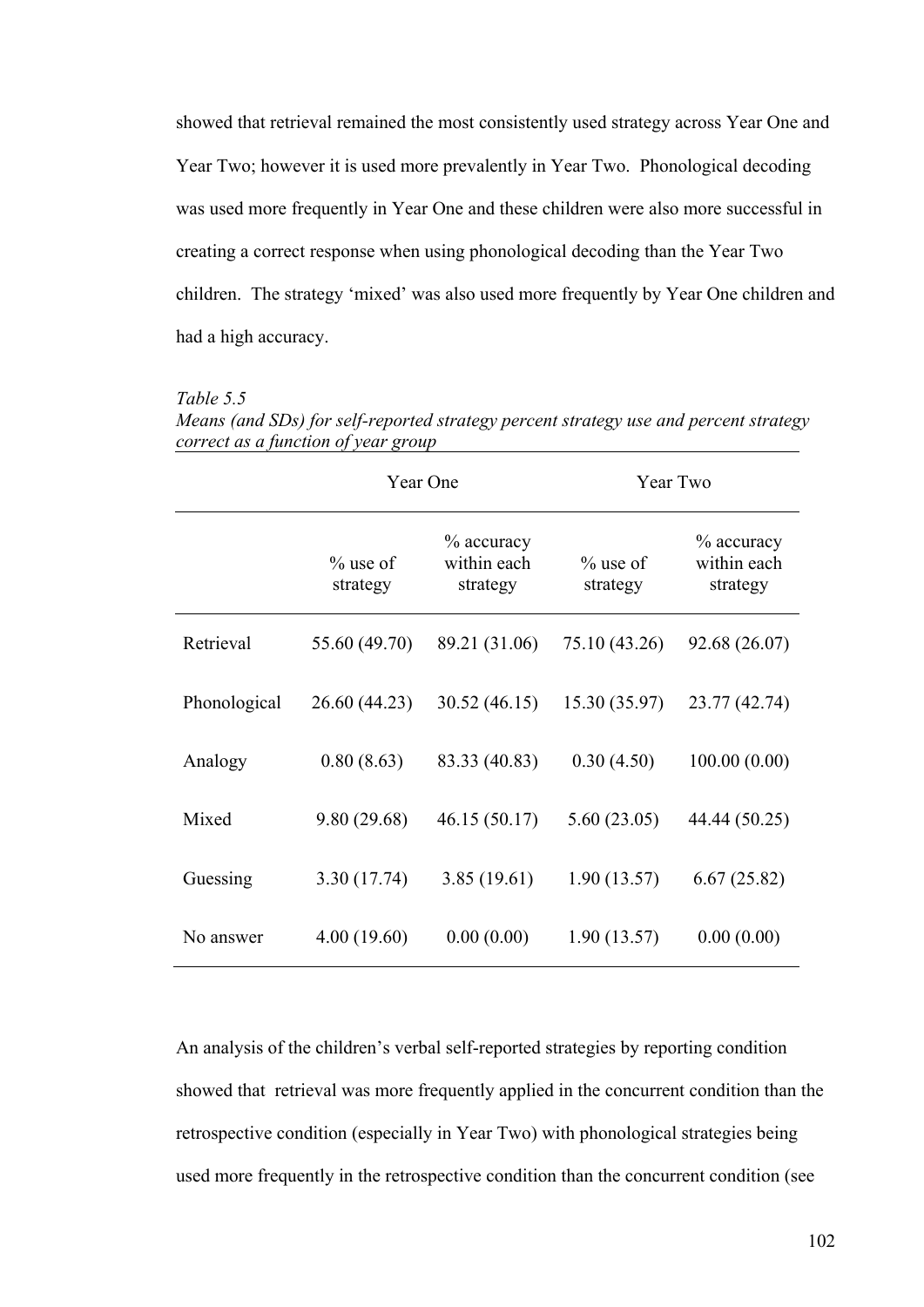Table 5.6). To confirm differences in strategy reports across the concurrent and retrospective condition, a series of two-way 2 (year group) x 2 (condition: concurrent and retrospective) ANOVAs were carried out with the strategy used as the DV (only percent retrieval and percent phonological strategy use were included as these were among the most common strategies reported in the study). There was a significant difference between the retrieval use by Year One and Year Two,  $F(1,36) = 4.466$ ,  $p$ <.05, partial  $\eta$ <sup>2</sup> = 110, with retrieval being used significantly more frequently in the older children. There was no significant difference in percent retrieval use across conditions,  $F(1,36) = 2.731$ ,  $p > .05$ , partial  $p^2 = .071$ .

The second ANOVA compared percent phonological strategy across year group and self-report condition. This found that there was no significant difference between the use of a phonological strategy across the different year groups,  $F(1,36) = 2.648$ ,  $p > .05$ , partial  $\eta^2$  = .069. There were also no significant differences between the use of phonological strategies across the two conditions (concurrent and retrospective selfreports),  $F(1,36) = .967$ ,  $p > .05$ , partial  $\eta^2 = .026$ . The implications of these findings were that the different types of self-report are not influencing strategy choice on the experimental reading task.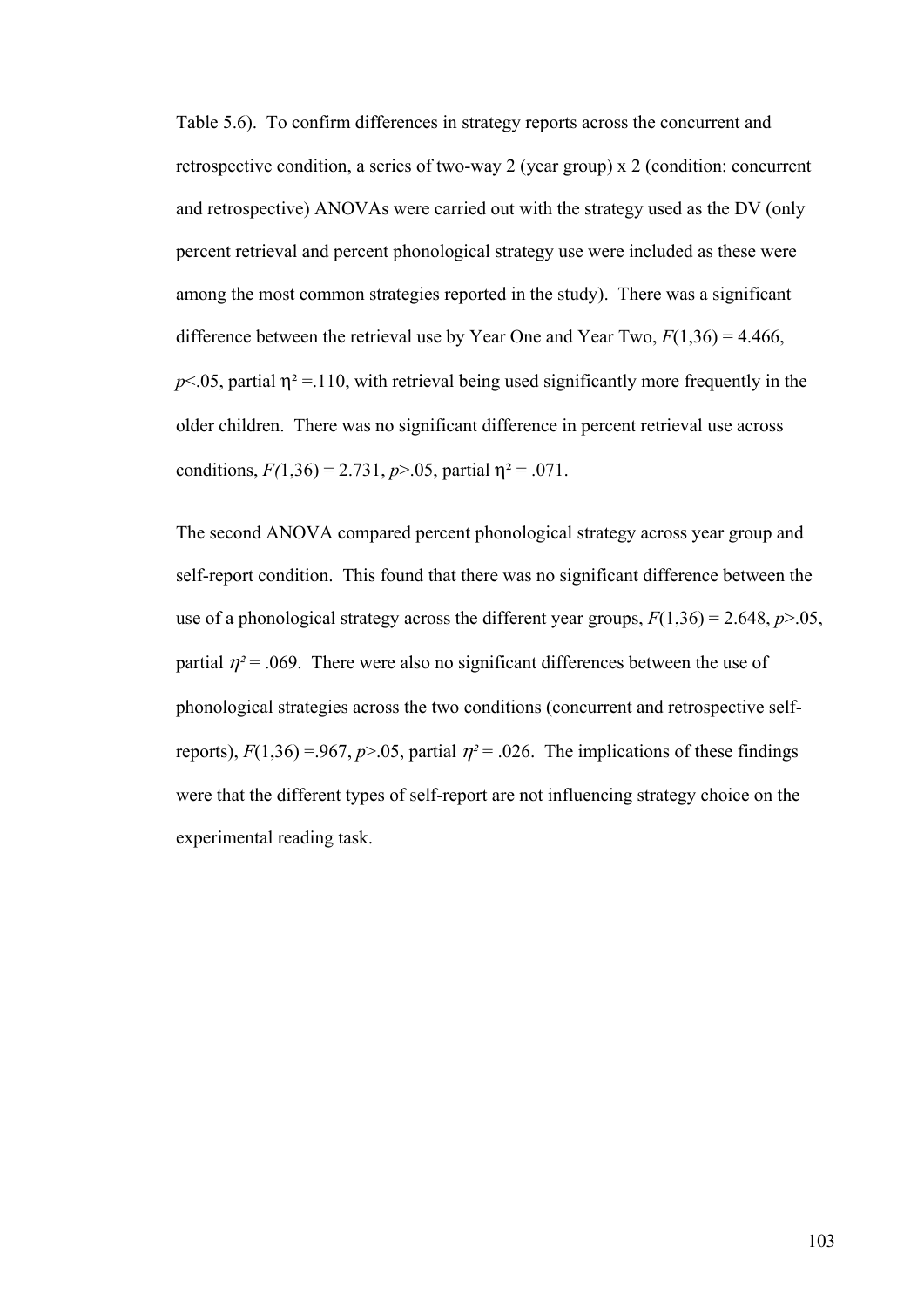|              | Year One               |                           | Year Two               |                           |
|--------------|------------------------|---------------------------|------------------------|---------------------------|
|              | Concurrent<br>$\%$ use | Retrospective<br>$\%$ use | Concurrent<br>$\%$ use | Retrospective<br>$\%$ use |
| Retrieval    | 58.50 (49.33)          | 52.75 (49.98)             | 87.50 (33.11)          | 62.75 (48.40)             |
| Phonological | 28.25 (45.08)          | 25.00(43.36)              | 6.75(25.12)            | 23.75 (42.61)             |
| Analogy      | 0.50(7.06)             | 1.00(9.99)                | 0.00(0.00)             | 0.50(7.06)                |
| Mixed        | 5.50(22.82)            | 14.00 (34.74)             | 4.25(20.19)            | 7.00(25.55)               |
| Guessing     | 2.00(14.02)            | 4.50(20.76)               | 1.50(12.17)            | 2.25(14.85)               |
| No answer    | 5.25(22.33)            | 2.75(16.37)               | 0.00(0.00)             | 3.75(19.02)               |

*Table 5.6 Means (and SDs) for self-reported strategy percent use as a function of year group and reporting condition* 

To further examine the validity of self-report data for the concurrent and retrospective self-report conditions, the observable behaviour was compared with all individual verbal reports across conditions using Pearson correlations (see Table 5.7a and table 5.7b). The expected observed behaviour for certain strategies was easier to identify. For the 'phonological' strategy the child could be heard articulating individual phonemes or pointing to each grapheme at a time. However the behaviour associated with retrieval is harder to define. In the case of retrieval, recovering an orthographic representation of a word from memory, there is often no overt or external behaviour. It was not possible to distinguish lack of observable data when using a retrieval strategy from a null-strategy position when the child was not engaging with the task. For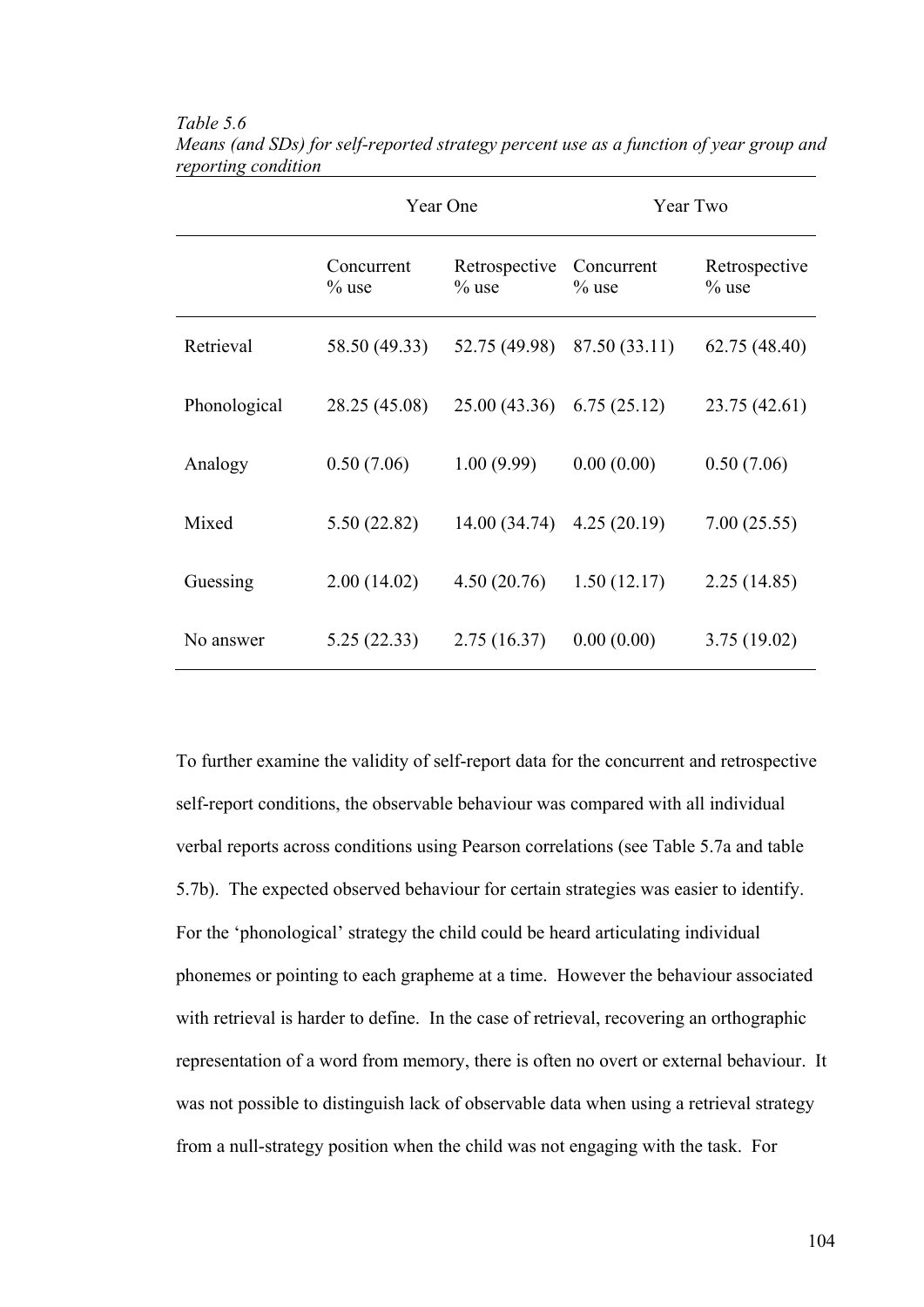example when a child does not know the answer and does not feel confident in attempting the word they will not answer, leaving a long solution time. In order to solve this issue an extra category was created; no behaviour with a short solution time to read the word. In order to calculate this a boxplot was used to find the outliers and the majority of data points. The data were heavily skewed with most children showing a short solution time, but there were some much longer solution times where presumably the children had not known the word. The median was then used to provide a split in the data (at 2000 milliseconds) to separate the children who read the word quickly with those showing longer solution times.

In order to examine the veridicality (truthfulness) of the self-report data collected in the concurrent and retrospective report conditions, the observable behaviour was compared with the verbal self-report (see Table 5.7a and Table 5.7b). Observed behaviour was recorded for both conditions and a correlation analysis was used to look for associations between the self-reported strategy use and observed behaviour. The tables have been simplified and only include the self-reported strategies of retrieval, sounding-out and mixed. This is because there was very infrequent use of the other strategies and therefore the correlations were not extending the findings.

The correlation analysis established that where observed behaviour was obtainable, it confirmed the children's self-reported strategy use across Years One and Two (Table 5.7a and Table 5.7b, respectively). Positive correlations were found between selfreported use of retrieval and no behaviour and a short solution time for Year One (.767,  $p \le 01$ ) and Year Two (.832,  $p \le 01$ ). There were also strong positive correlations for the self-reported use of sounding-out and the associated overt behaviour across both Year One and Year Two,  $(.829, p \le 01$  and  $.583, p \ge 01$ , respectively). This suggested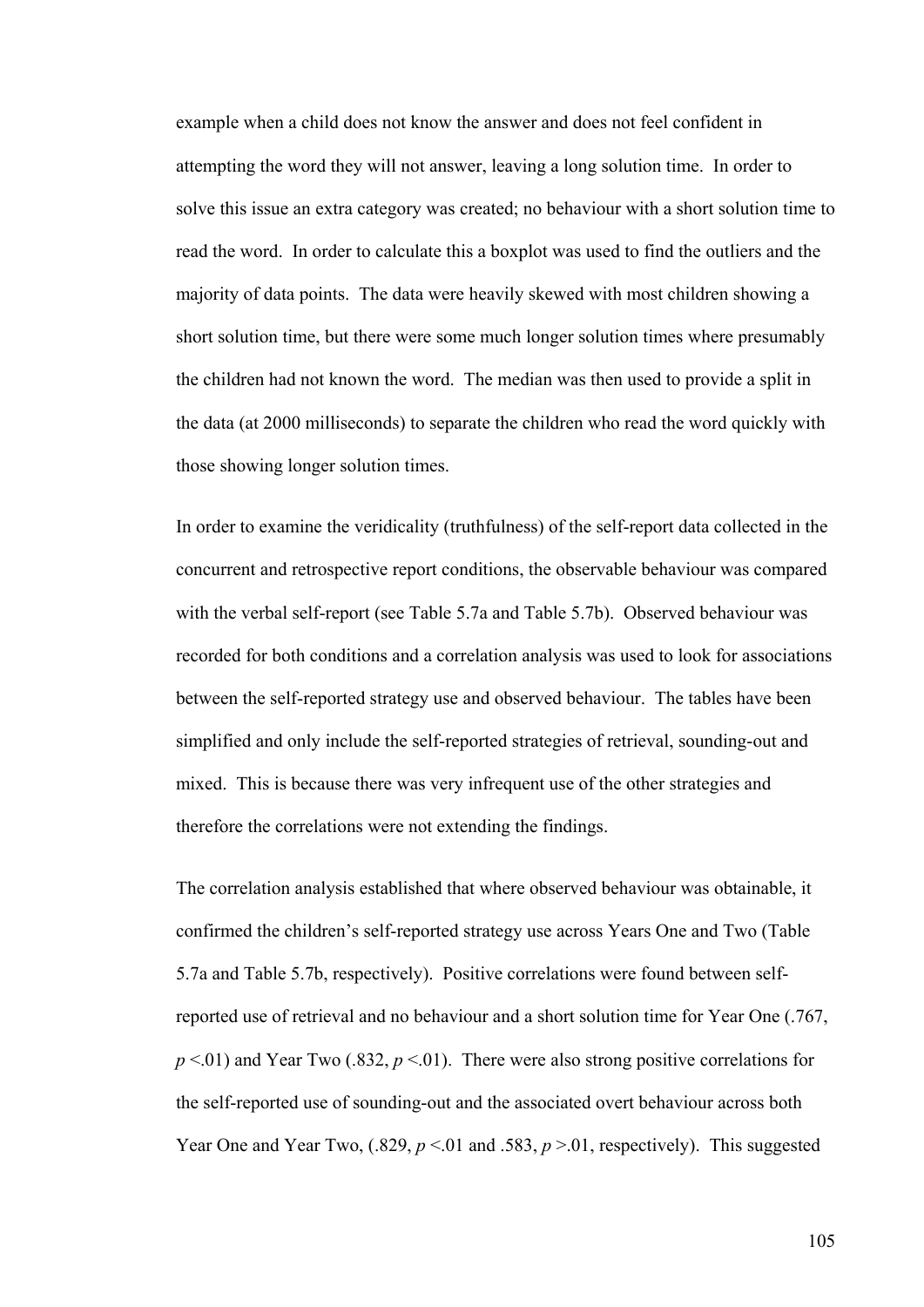that self-reported strategy use was a good portrayal of actual strategy use, when

compared with behavioural observations.

# *Table 5.7a*

*Correlations among reported strategy use and observed behaviour for Year One.* 

| Self-Reported<br><b>Strategy Use</b> | <b>Observed Overt Behaviour</b>                   |                               |                    |                       |
|--------------------------------------|---------------------------------------------------|-------------------------------|--------------------|-----------------------|
|                                      | <b>Short</b><br>solution<br>time, no<br>behaviour | Sounding-<br>out<br>behaviour | Mixed<br>behaviour | No overt<br>Behaviour |
| Retrieval                            | $.767***$                                         | $-.472$ **                    | $-142$             | $.452$ <sup>*</sup>   |
| Sounding out                         | $-.295$                                           | $.829$ <sup>**</sup>          | .299               | $-.809$ <sup>**</sup> |
| Mixed                                | $-.101$                                           | .265                          | $.793***$          | $-.447$               |

*Note: Short response time based on a median spilt at 2000 ms.*   $* = p < 0.05;$   $* = p < 0.01$ 

*Table 5.7b* 

| Correlations among reported strategy use and observed behaviour for Year Two. |  |  |  |  |
|-------------------------------------------------------------------------------|--|--|--|--|
|-------------------------------------------------------------------------------|--|--|--|--|

| Self-Reported<br><b>Strategy Use</b> | <b>Observed Overt Behaviour</b>            |                               |                      |                       |
|--------------------------------------|--------------------------------------------|-------------------------------|----------------------|-----------------------|
|                                      | Short<br>solution<br>time, no<br>behaviour | Sounding-<br>out<br>behaviour | Mixed<br>behaviour   | No overt<br>Behaviour |
| Retrieval                            | $.832**$                                   | $-.253$                       | $-.010$              | .215                  |
| Sounding out                         | $-.285$                                    | $.583$ **                     | $.574$ **            | $-.626$ **            |
| Mixed                                | $-.276$                                    | $.396*$                       | $.946$ <sup>**</sup> | $-.545$ **            |

*Note: Short response time based on a median spilt at 2000 ms.*   $* = p < 0.05$ ;  $* = p < 0.01$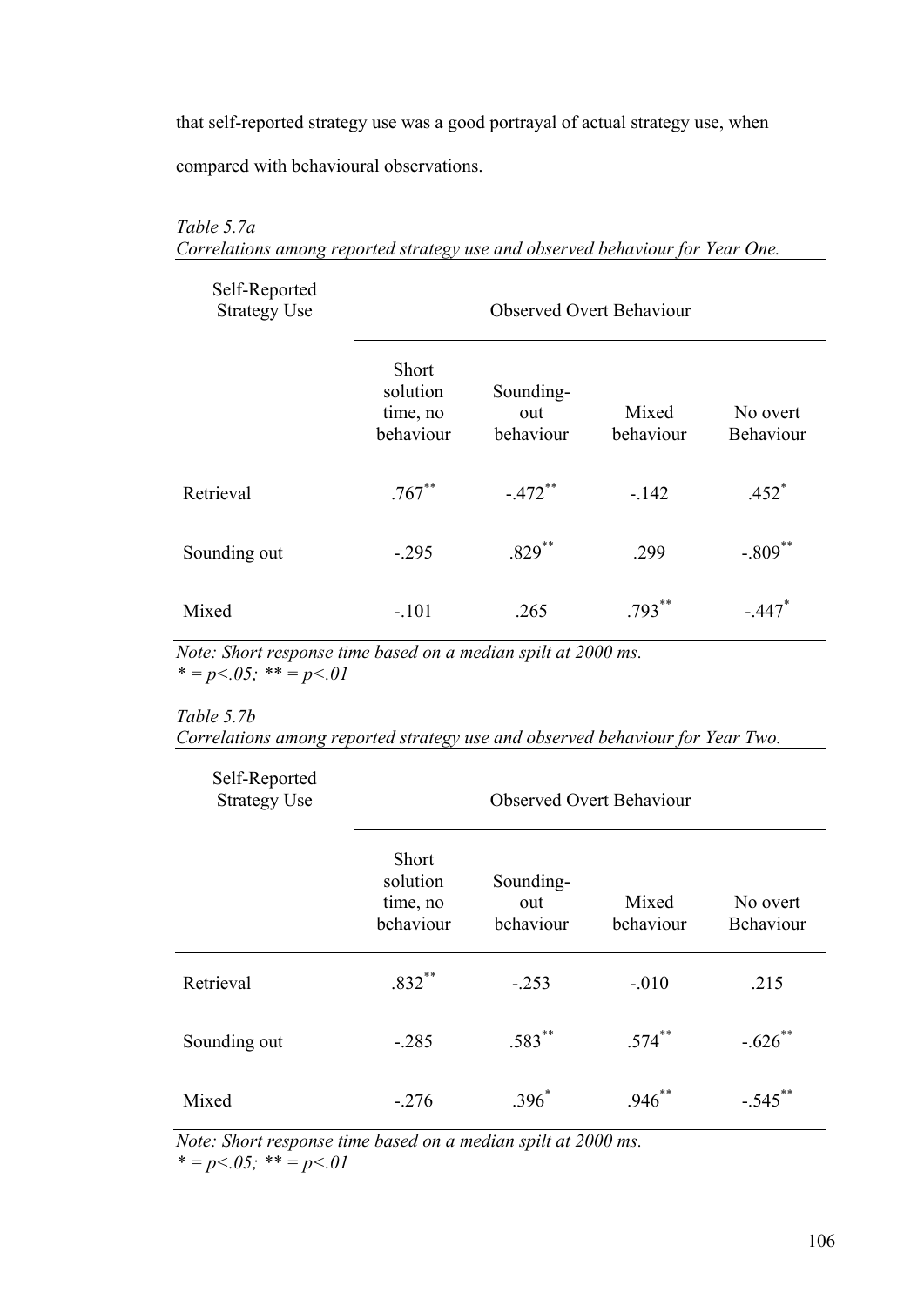# *5.5.3 Validating the use of retrieval strategies*

Having established that neither concurrent nor retrospective self-reports change children's performance on the experimental reading task, the next step was to attempt to examine the validity of retrieval. The validity of retrieval use was determined by comparing the children's accounts of retrieval on the experimental reading task against their performance on the same word items in the rapid naming task. It was expected that if children were using retrieval accurately (and not simply guessing the correct answer), then there would be a high proportion of correct responses on the rapid naming task, as the task inhibits the use of back-up strategies due to the limited duration that the words were displayed.

Accuracy on the main experimental task was compared with the accuracy on the rapid naming task (which used the same word list). When examining just the participants in Year One that reported the use of retrieval on the experimental reading task, it showed that 93% of the sample read the words correctly (reporting the use of retrieval) on the main task and also correctly identified the word on the rapid naming task. In Year Two there was a slightly higher percentage of 95% (see Figure 5.1). This indicated that if the child read the word correctly and reported the use of retrieval then the majority of children could read the word correctly again during the rapid naming task. In comparison, children who gained a correct response on the main experimental task and self-reported the use of sounding-out showed lower accuracy on the rapid naming task. Only 19.7% who reported the use of sounding-out were able to get a correct response on the rapid naming task for Year One and this rose to 25% in Year Two. This is showing support for the validation of the self-reported use of retrieval as there are distinct differences between the percent accuracy on the rapid naming task dependent on the strategy used.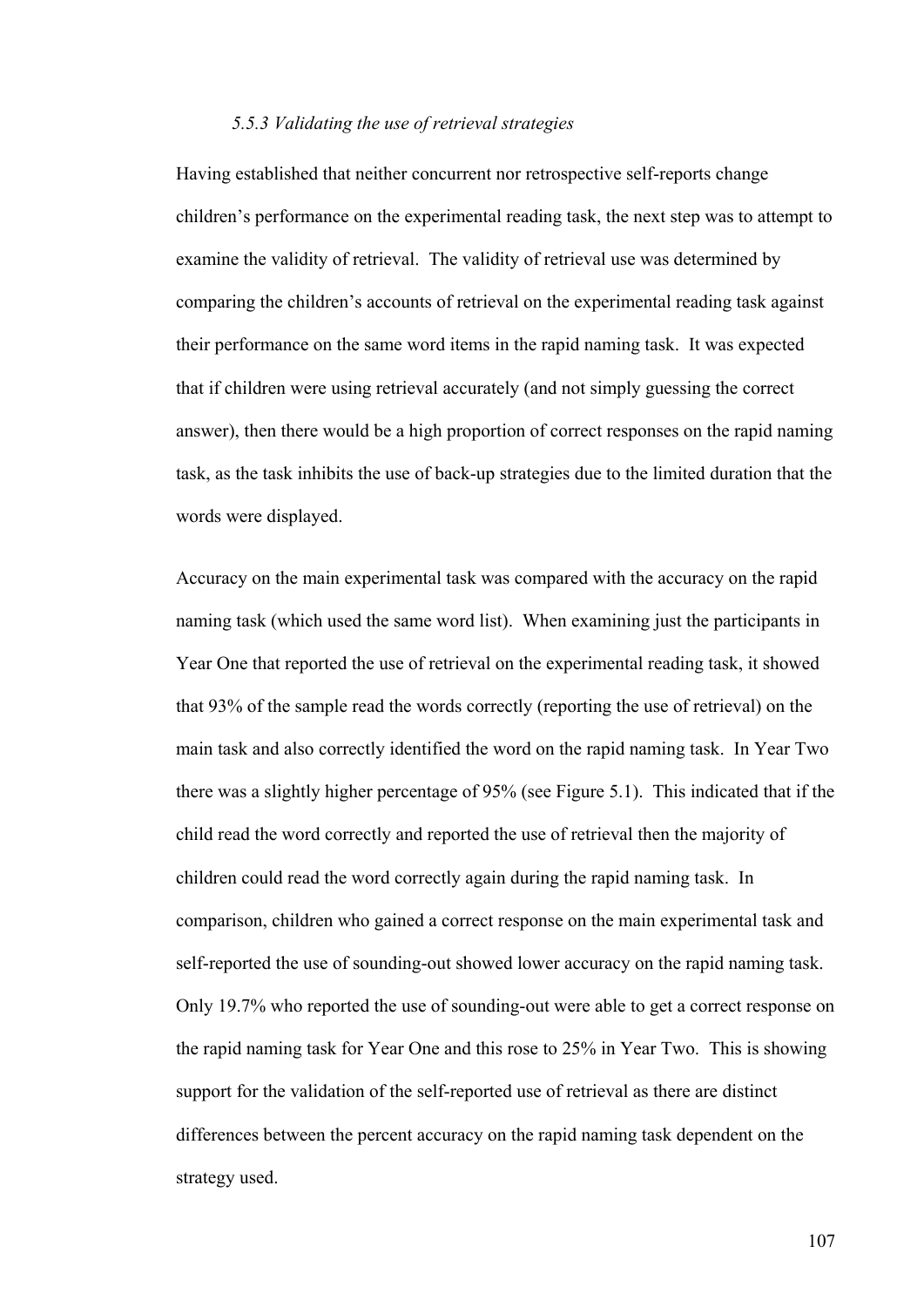Retrieval and guessing could produce a similar response in the single word reading task, however in the rapid naming task it is argued that a correct response was likely to be underpinned by the use of retrieval. While guessing might still occur it is more likely to produce errors under the conditions of the rapid naming task.

#### *Figure 5.1*

*Correct and incorrect responses on the rapid naming task (RNT) as a percentage of correct responses on the main experimental task as a function of year group* 



# *5.5.4 Baseline data and the effect of stimulus characteristics on children's reading accuracy*

The final set of analyses examined whether children's reading performance on the experimental reading task varied as a result of the nature of the word items that were presented (namely word frequency and letter length) across the two year groups. For an item analysis broken down into the individual words see Appendix D.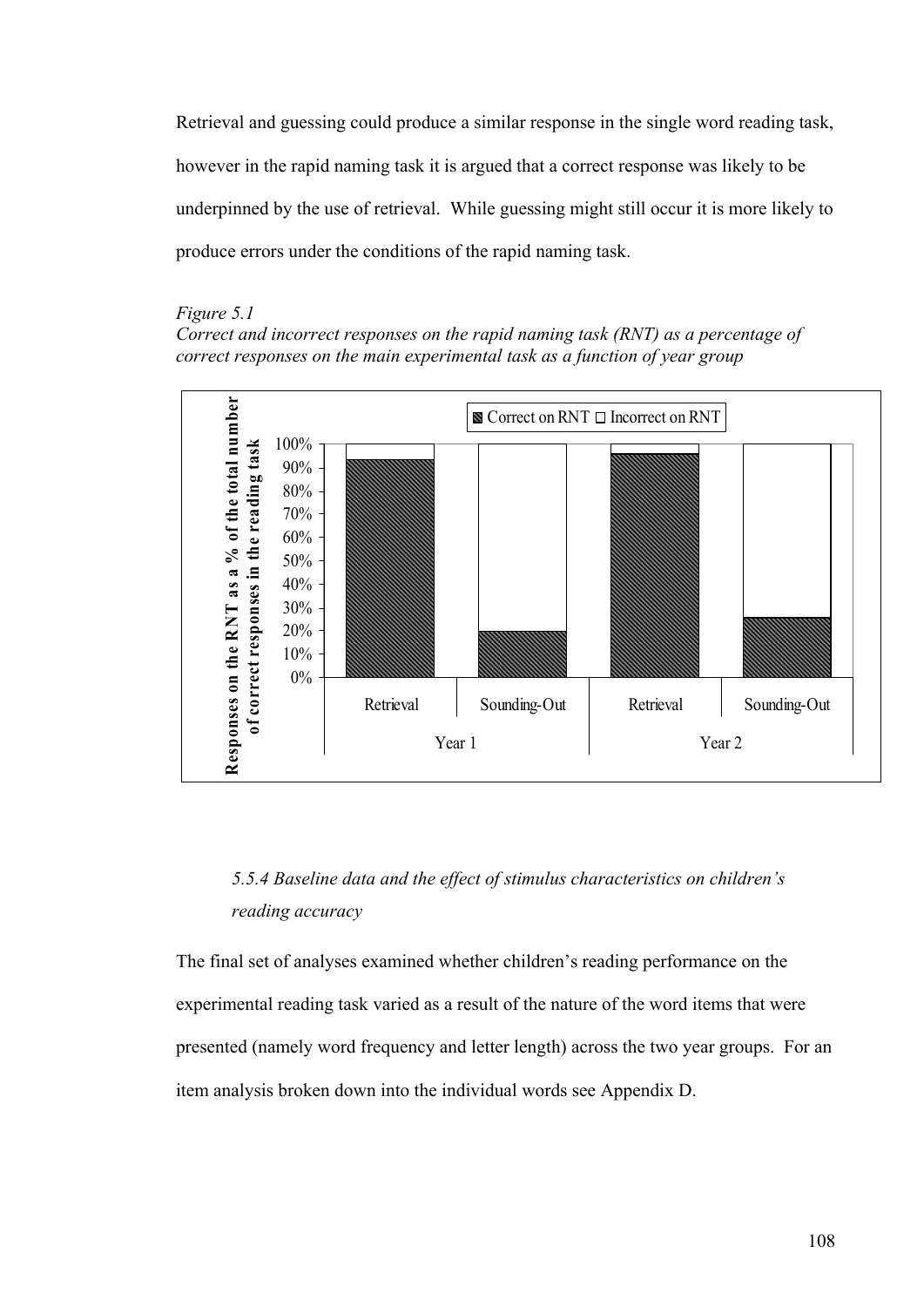|                                          | Low frequency | High frequency |
|------------------------------------------|---------------|----------------|
| Year One                                 |               |                |
| Percent accuracy                         | 55.33 (25.76) | 65.66 (29.32)  |
| Percent accuracy<br>using retrieval only | 90.45 (29.47) | 88.38 (32.09)  |
| Year Two                                 |               |                |
| Percent accuracy                         | 77.00 (26.70) | 87.00 (23.98)  |
| Percent accuracy<br>using retrieval only | 90.04 (30.00) | 94.84 (22.14)  |

*Table 5.8 Means (and SDs) for percent accuracy when using retrieval as a function of word frequency* 

The words were selected to have a high or a low frequency per million (taken from the Children's Printed Word Database). The low frequency words were under 183 per million and the high frequency words were over 303 per million. They were all matched for frequency across the different word lengths. A mixed 2 (year group) x 2 (frequency) ANOVA was carried out to look for any variance between the within variable of correct responses by frequency of the words (high/low) and the between subjects factor of year group. The frequency of the word (high/low) had a significant impact on how accurately the word was read,  $F(1,58) = 47.04$ ,  $p \le 0.05$ , partial  $\eta^2 = .448$ . This shows that words with a higher frequency were read more accurately (see table 5.8). The year group that the child was in also had a significant impact on the correct responses,  $F(1,58) = 10.349$ ,  $p<0.05$ , partial  $\eta^2 = 0.151$ , however there was no significant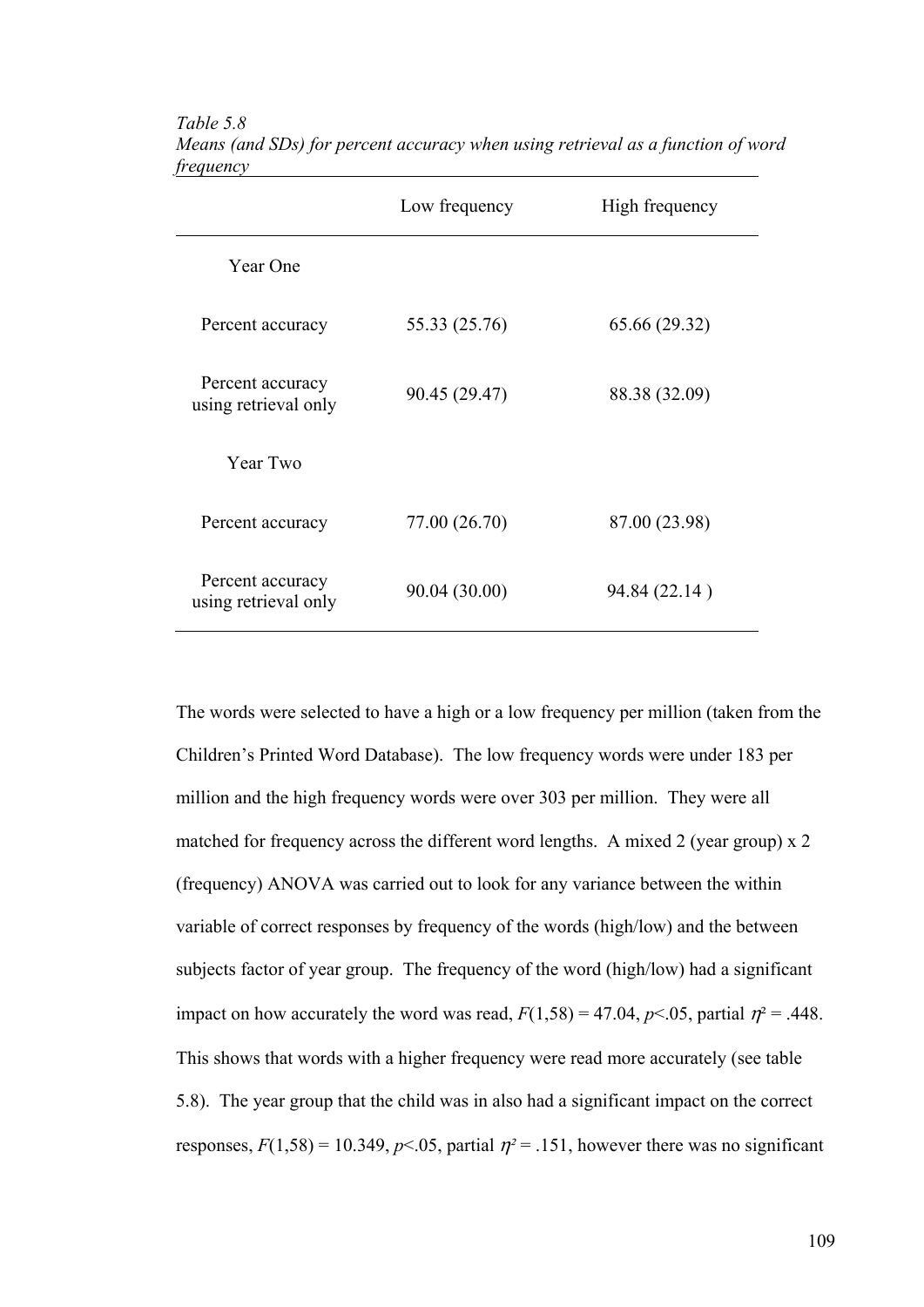interaction,  $F(1,58) = .013$ ,  $p > .05$ , partial  $\eta^2 = .000$ . In order to examine if the frequency of the word had any impact on the correct responses derived using only retrieval a oneway ANOVA was carried out to look for any variance between the frequency of the words (high/low) and the correct responses from using retrieval in Year One, this was non-significant,  $F(1,37) = .006$ ,  $p > .05$ ,  $\eta^2 = .000$ . This shows that there is no difference between the accuracy for high or low frequency words when retrieval is used. A similar pattern was found for children in Year Two when looking at the correct responses using retrieval and the frequency of the word (high/low), *F*(1,38)  $= 2.575$ ,  $p > 0.05$ , partial  $p^2 = 0.063$ .

The words in the experimental single word task varied in word length from 4 to 7 letters. When examining the variance in correct responses by the within-subjects factor of word length and the between subject factor of year group. A mixed ANOVA found a significant main effect of word length,  $F(3,174) = 30.654$ ,  $p < .05$ , partial  $\eta^2 = .366$ . This found that there is significant variance between the correct responses on the task by the length of the word. The longer words were more difficult to read and therefore result in significantly fewer correct responses. There was also a significant main effect for year group,  $F(1,58) = 10.349$ ,  $p<.05$ , partial  $\eta^2 = .151$  and a significant interaction between the correct responses on the words of different lengths and the year group,  $F(3,174) =$ 8.636,  $p$ <.05, partial  $\eta$ <sup>2</sup> = .130. This showed that the correct responses on the task were influenced by the year group and the number of letters in each word. Generally, for Year Two the accuracy was consistently high across all letter lengths, unlike Year One who performed better on the 4 and 5 letter words.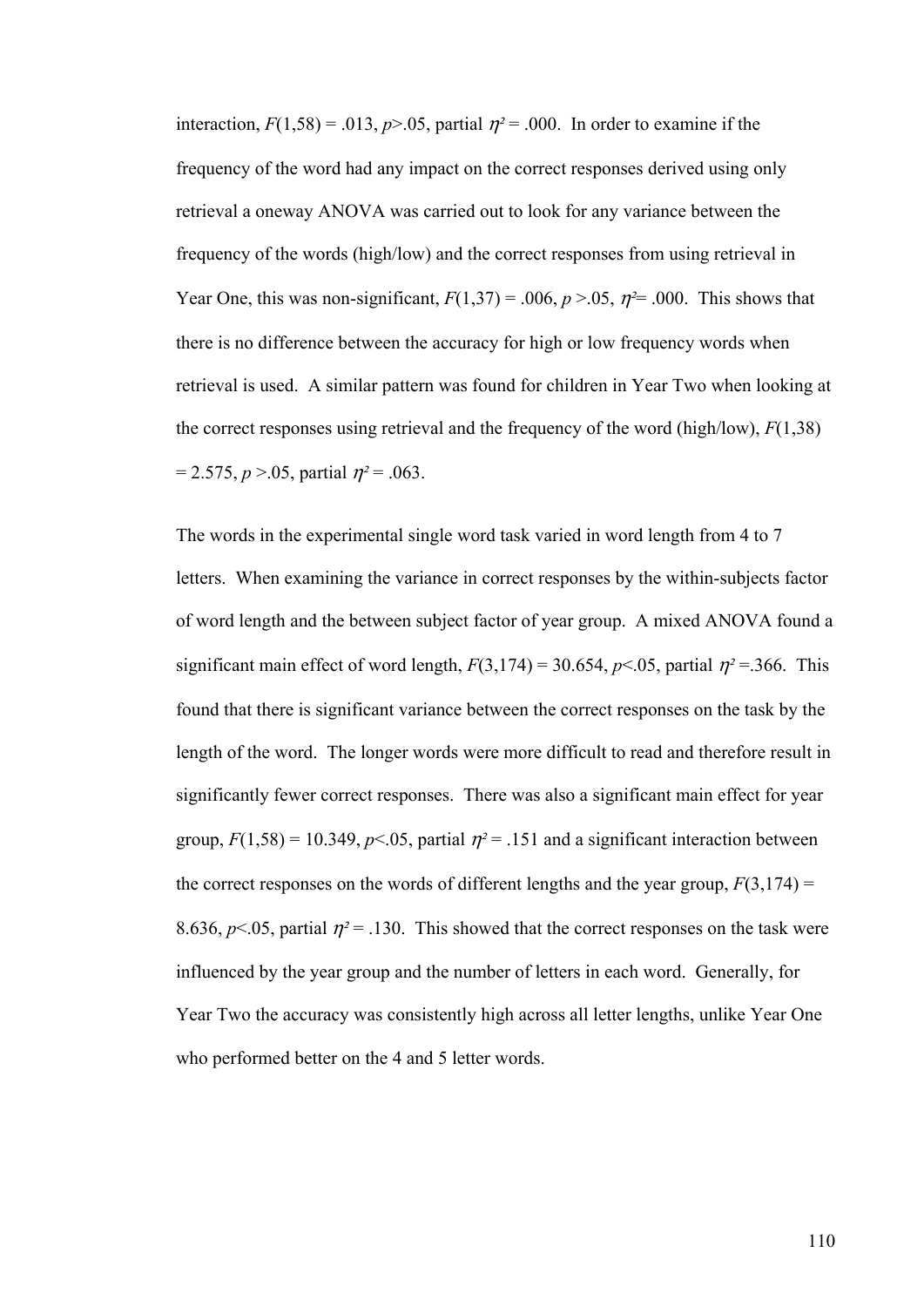|           | Percent accuracy | Mean solution time<br>in seconds |
|-----------|------------------|----------------------------------|
| Year One  |                  |                                  |
| 4 letters | 71.00 (45.45)    | 4.04(3.09)                       |
| 5 letters | 69.67 (46.04)    | 4.69(4.11)                       |
| 6 letters | 50.33 (50.08)    | 5.91 (4.92)                      |
| 7 letters | 51.00 (50.07)    | 6.03(5.08)                       |
| Year Two  |                  |                                  |
| 4 letters | 86.67 (34.05)    | 2.27(1.45)                       |
| 5 letters | 83.33 (37.33)    | 2.59(1.98)                       |
| 6 letters | 78.00 (14.49)    | 2.39(3.46)                       |
| 7 letters | 80.00 (40.07)    | 3.51(4.17)                       |

*Table 5.9 Means (and SDs) for percent accuracy and solution time as a function of word length* 

A mixed ANOVA was used to examine the variance in time taken to read the word by word length (within-subject) and year group (between-subjects). The sphericity assumption was violated so the Greenhouse-Geisser correction was used. The mixed ANOVA found that word length had a significant main effect,  $F(1.99, 115.64) =$ 24.263,  $p$ <.05, partial  $\eta$ <sup>2</sup> = .295. There was also a significant main effect for year group,  $F(1,58) = 13.858$ ,  $p \le 0.05$ , partial  $\eta^2 = 0.193$ . This finds a significant difference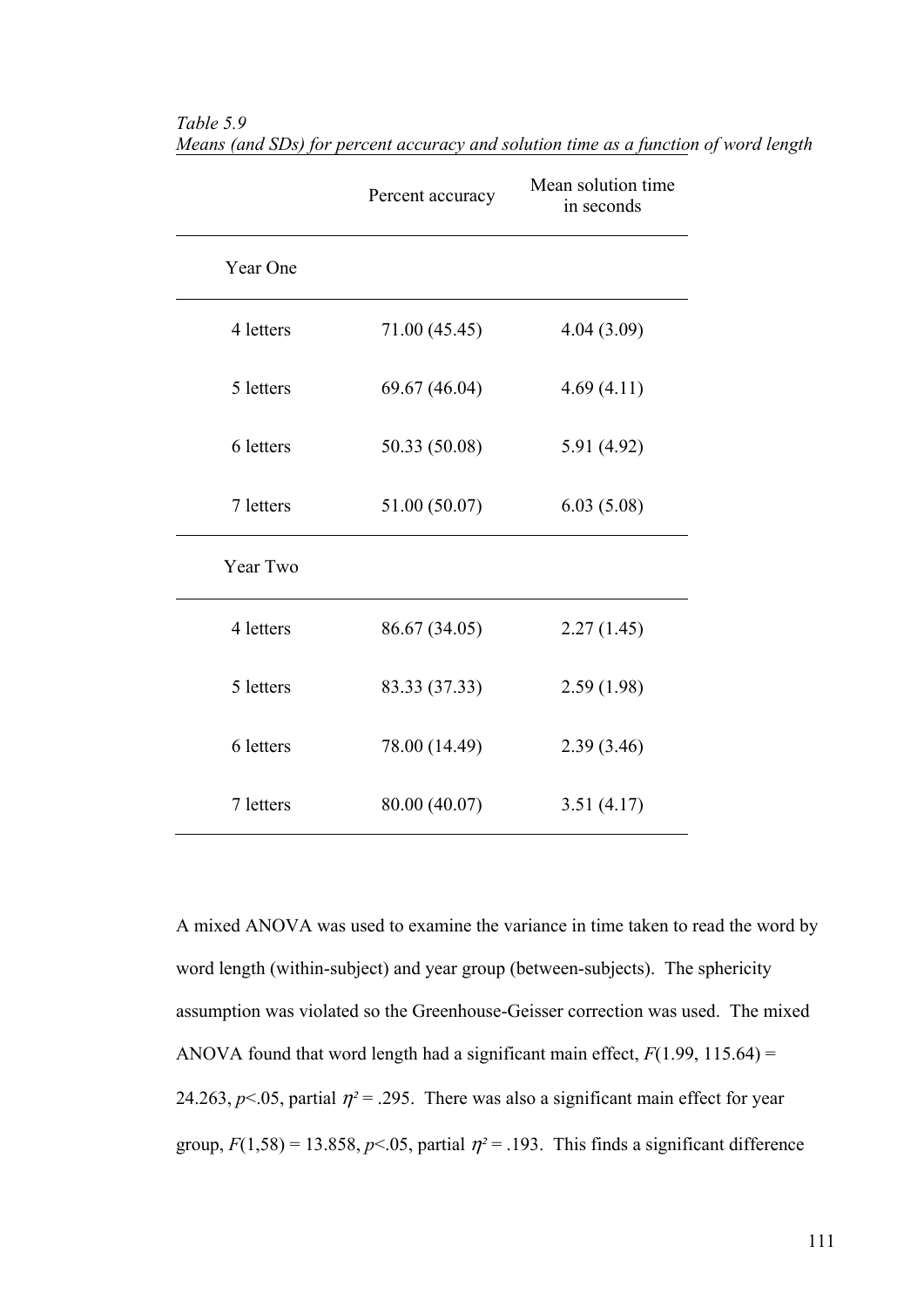between the solution times between the year groups. However, the interaction of word length and year group was not statistically significant,  $F(1.99,115.64) = 1.618$ ,  $p > .05$ , partial  $\eta^2$  = .027. This showed that although the length of the word and the children's year group had an effect on the solution times for word identification, there was no significant interaction between the two variables.

## 5.6 Discussion

Study One examined the validity of retrospective and concurrent forms of verbal selfreport within the context of children's early-word reading. There were four main findings. Firstly, there were no significant differences between the accuracy and speed of responses on each of the reporting conditions (concurrent, retrospective and control). This suggested that asking the children to provide a verbal self-report does not impact on the response or the time taken to produce the response. Secondly, the strategy use across the reporting conditions (concurrent and retrospective) was compared. This found there were no significant differences, suggesting that giving a self-report does not encourage use of one particular strategy. Thirdly, the results from the rapid naming task provided further validation for the strategy termed 'retrieval' as there was a good correspondence between correct responses using retrieval on the main task and a correct response on the rapid naming task. Finally, some baseline data establishing the impact of word characteristics was captured.

There was little difference in the accuracy or speed of children's word reading across the different self-report conditions, showing that the use of self-reports did not impact on children's reading performance. For both concurrent and retrospective self-report conditions, percent retrieval use was the most frequent strategy overall, whilst phonological decoding was used less frequently for correct word identification. There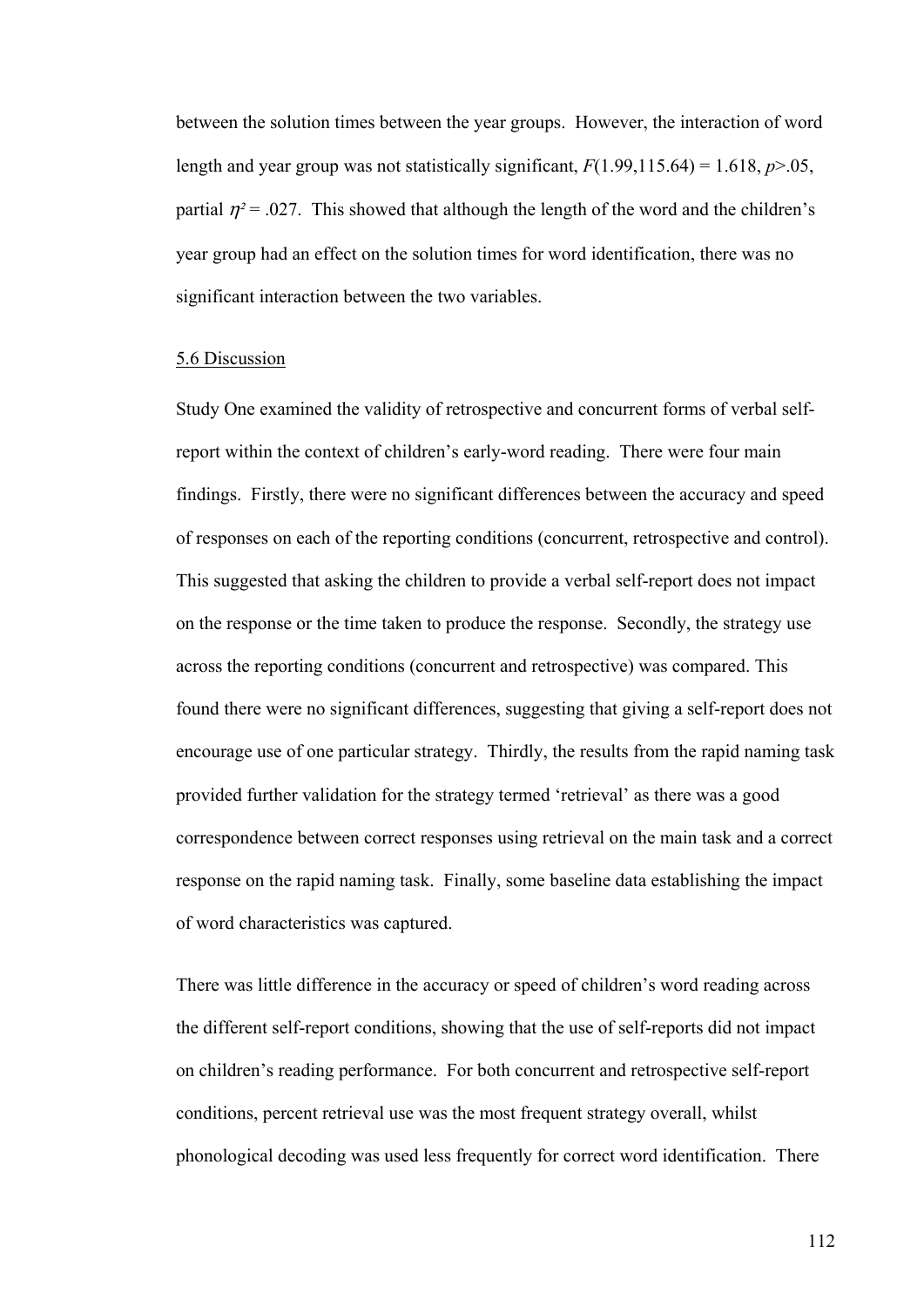was a high agreement between reports of retrieval and the children's performance on the rapid naming task, confirming that self-reports of retrieval remained valid and true. These findings which directly compared different types of verbal self-reports suggest that verbal protocols from children are a valid and efficient way of capturing data about changes in reading strategy performance (c.f., Ericsson & Simon, 1993; Robinson, 2001). The validity of using verbal self-reports was confirmed for Year One and Year Two. This finding matches that of Robinson (2001), who showed self-report of strategy use does not change the response on a subtraction task. However, Robinson (2001) found that there was a significant difference in solution times across the three conditions, suggesting that giving a report of strategy use means that the task is solved slower, a finding not replicated here. This disparity could be the result of the difference in task between a mathematical task and the current focus on reading as the cognitive load is lower in a single word reading task compared with that for a computation. Due to the nature of the single-word task, the retrospective verbal self-report seemed the most appropriate to use as it is difficult to give a concurrent report whilst reading the word and supported claims from earlier studies that have used retrospective forms of self-report data within the context of both spelling and word reading (c.f., Farrington-Flint et al., 2008a; Farrington-Flint et al., 2008b; Farrington-Flint et al., 2009; Kwong & Varnhagen, 2005; Rittle-Johnson & Siegler, 1999).

The accuracy and time latency data suggested that the self- reports did not interfere with performance. The substantive correlations between the reported strategy use and observed behaviour suggested that the reports provided had a good level of accuracy and were a good portrayal of how the children were reading the words. This is in line with reports from Rittle-Johnson and Siegler (1999) who found a 70% correspondence of overt behaviour and the self-reported strategy in a spelling task.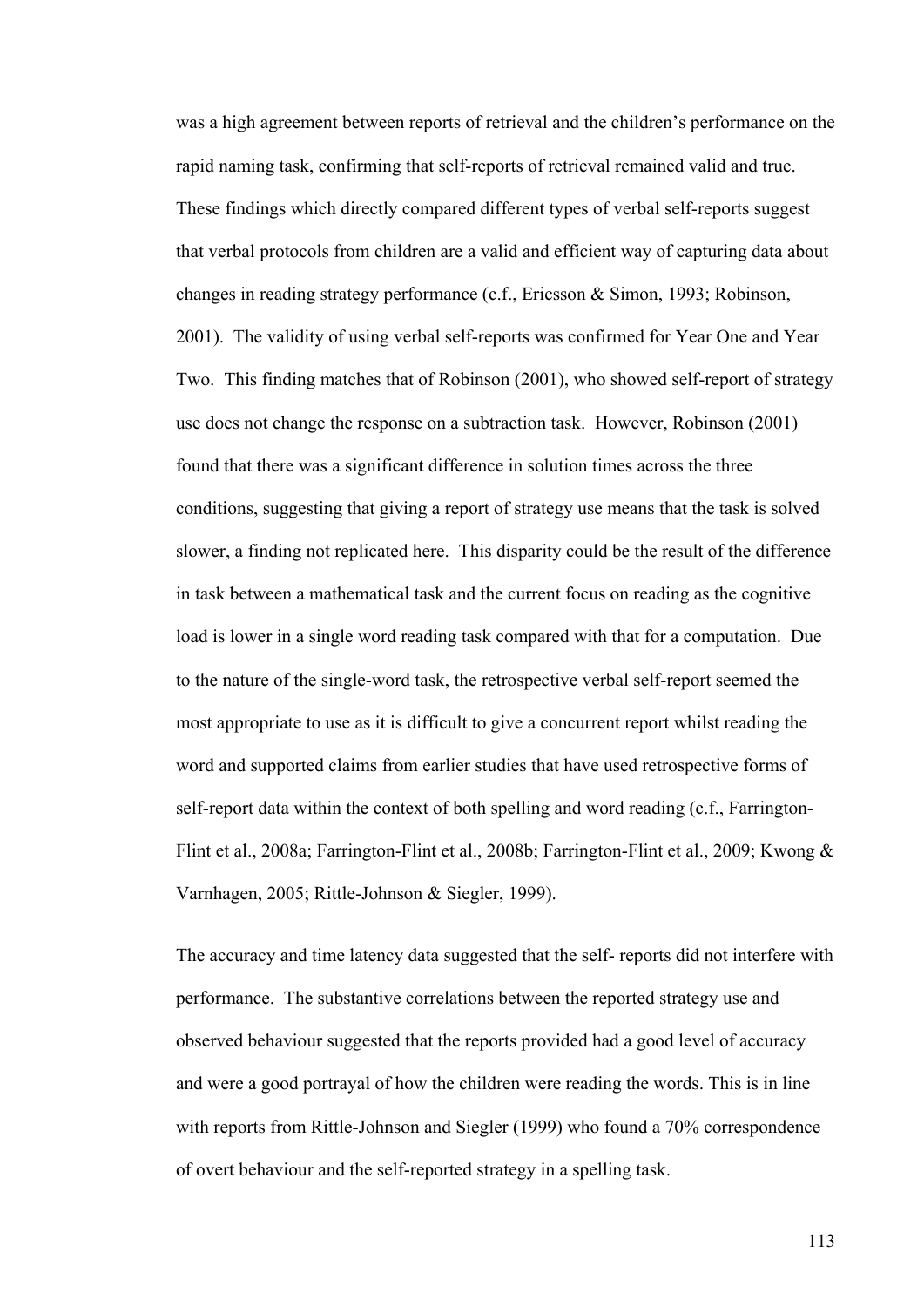As retrieval was more difficult to validate, the rapid naming task was introduced. When comparing the results on the main task with the accuracy on the rapid naming task, it gave further support for the use of retrieval and suggested that children were able to retrieve a word from memory once an orthographic representation had been made and were able to successfully report this in a self-report (Ehri, 1995, 1999, 2002; Share, 1995, 1999). For example, over 94% of the words that children reported to have retrieved on the experimental reading task were also correctly identified on the rapid naming task which suggests that the children are able to accurately self-report the use of retrieval from memory (sight-word reading). This provides validation for using selfreported strategy use in research aiming to identify how children are reading different words.

Examining the results of the rapid naming task and the trials where phonological strategies were used on the main task shows much less correspondence (around 20%). This 20% could be explained by priming effects; the children have seen the word previously and therefore have learnt the word. Share (2004) identified that even one exposure to a word could create an orthographic representation then this could simply be showing a learning effect. An alternative explanation is that the children are unconsciously using retrieval in the first trial. Siegler and Stern (1998) found that strategy use could be unconscious before the children are able to report its use. Therefore if the children reported the use of phonological strategies on the main task, but were still able to read the word under the timed conditions on the rapid naming task it could suggest that they were unconsciously using retrieval. Although there is some evidence that there could be some use of unconscious strategies occurring, the overall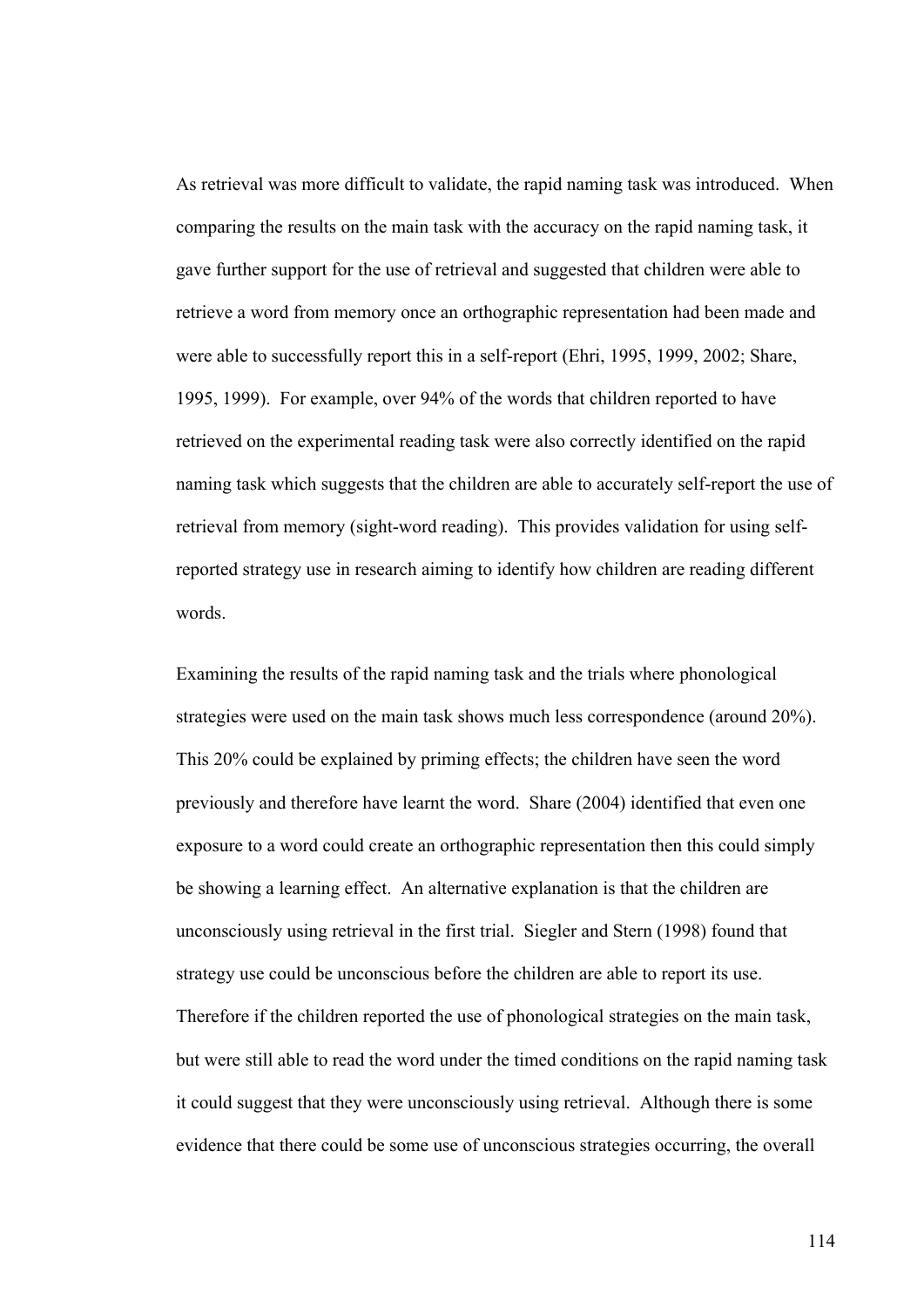correspondence between the use of retrieval and the rapid naming task suggests that children are providing an accurate self-report.

The differences in the frequency of reported reading strategies across Year One and Year Two offered further empirical support to Ehri's (1995; 1999; 2002) mediated phase model of word reading. There were some similarities in the strategies reported by Year One and Year Two as retrieval was most commonly reported across both year groups. However Year Two children used retrieval significantly more often than Year One children suggesting that they had the opportunity to secure more orthographic representations to memory. The distribution of strategy reports (across both concurrent and retrospective conditions) suggests a developmental trend from an earlier use of primitive procedural strategies (e.g., phonological attempts) to the use of retrieval from memory. This developmental trend has been identified in previous studies for spelling (c.f. Rittle-Johnson & Siegler, 1999; Kwong & Varnhagen, 2005; Farrington-Flint et al., 2008b), and word reading (Farrington-Flint et al., 2008a), however such cross-sectional designs often neglect important changes in children's strategy performance within the same child over chronological time. However, given that there was no notable distinction between the types of strategies used across the different reporting methods (e.g., retrospective and concurrent verbal self-reports), it was decided that retrospective reporting methods would be used throughout the remaining chapters of the thesis.

The findings from the current study also provided baseline data about the types of strategies that were found and also about the differences based on the stimulus characteristics of the word list. The strategies that were found to be used the most by the children in both Year One and Year Two were retrieval from memory (sight-word reading) and phonological (sounding-out). There was lower use of mixed strategies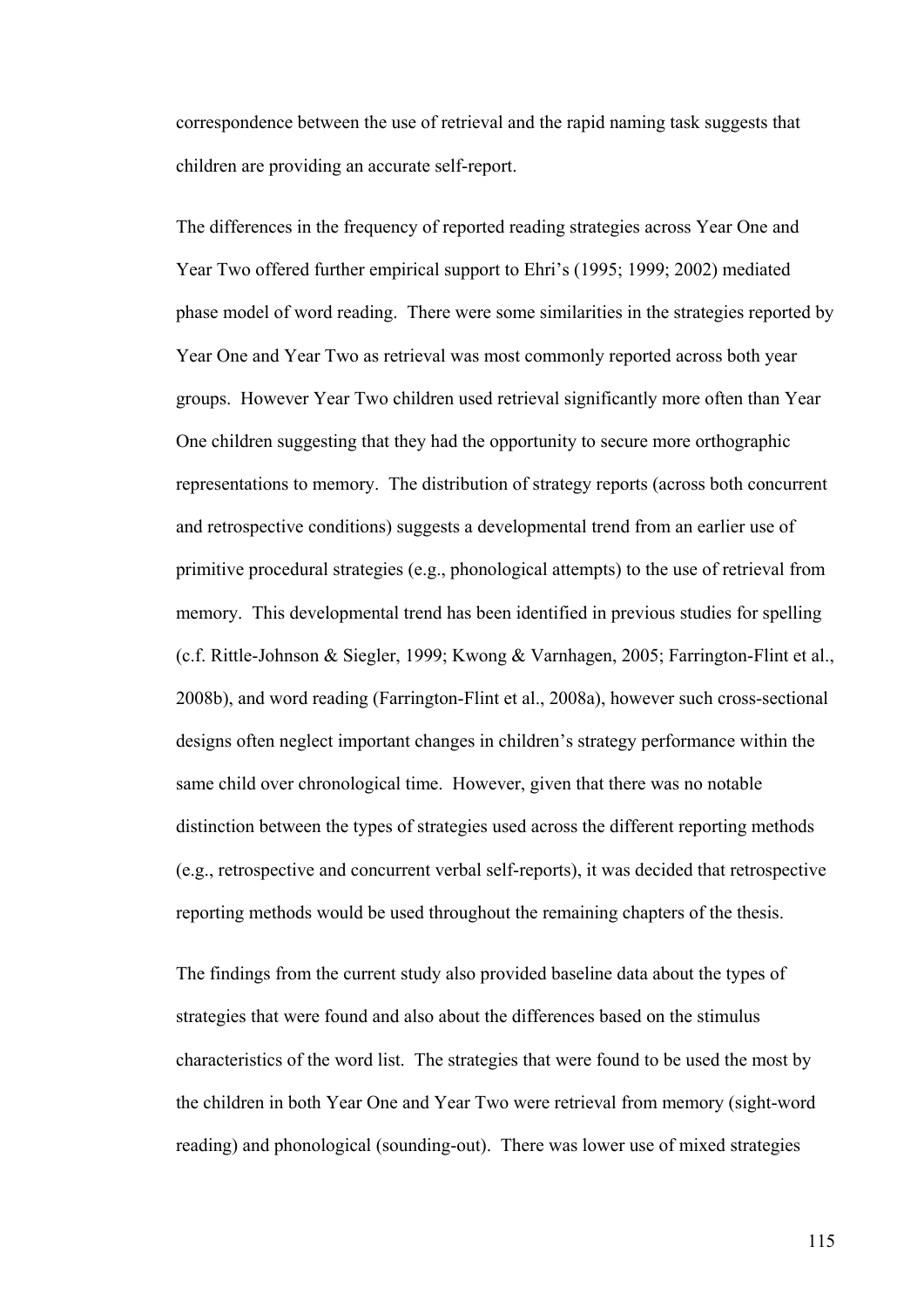(applying both retrieval to a part of the word and sounding-out the rest) and analogy. The larger usage of retrieval and phonological decoding can be explained by the dual route cascaded model of reading (Coltheart et al., 2001). The dual route model suggests that when we are presented with a word it can be read using either the lexical route (retrieval) which relies on semantics and ready-made orthographic representations of words, or the non-lexical route which uses grapheme to phoneme correspondences. These pathways are a good representation of the ways in which the children are selfreporting that they are reading the words. This terminology of lexical (retrieval) and non-lexical (phonological) were used to describe the strategies in future studies of this thesis.

As well as finding baseline data on the types of strategies being applied, Study One also looked at the impact of different word characteristics. The words were chosen to be high or low frequency and were all matched for CVC structure and word length. Higher frequency words were read significantly more accurately than lower frequency words. This is an expected finding as there has been extensive work showing that high frequency words are read more accurately and faster than low frequency words (Forster & Chambers, 1973; Whaley, 1978; Grainger, 1990). However, when the differences between high and low frequency words were examined by looking at strategy use it showed a different picture. If the children reported reading using retrieval, then there was no significant difference between high and low frequency words. This suggested that they had confidence in their response through the use of sight-word reading as their accuracy did not vary on the low frequency words. More specifically, there were notable differences in the accuracy at reading the words of different lengths. Within the word list there were words of four letters, five letters, six letters and seven letters. The shorter words were read significantly more accurately and also had shorter solution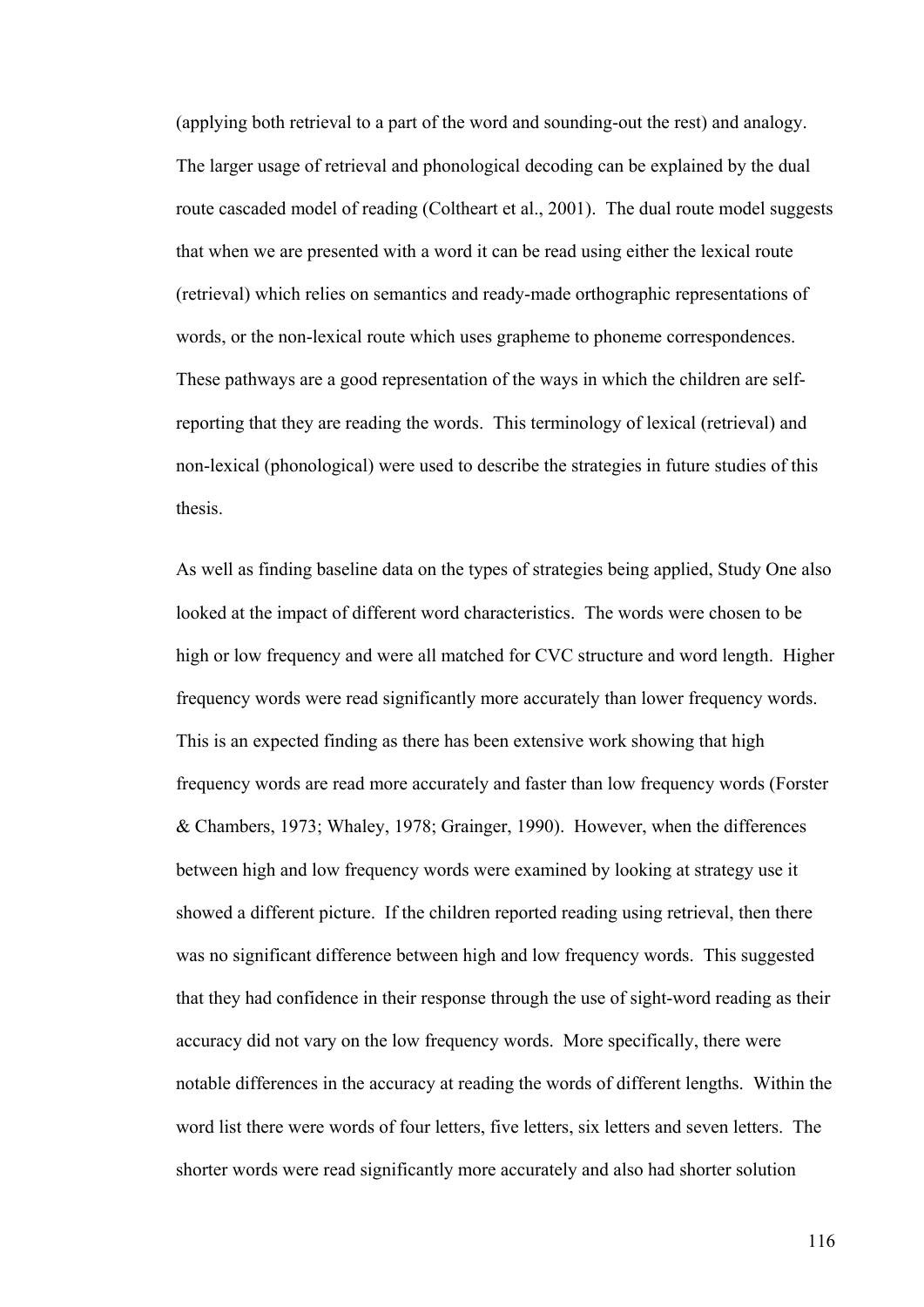times. In order to fully investigate the impact of word characteristics a closer examination of strategy performance at the word-specific level is required.

The question raised for future research is to what extent the nature of word items, for example regular and irregular word items, influences children's initial reading ability and also whether there is any shift in their reliance on certain reading strategies as a result of these manipulations (see Castles, Coltheart, Larson, Jones, Saunders & McArthur, 2009; Farrington-Flint et al., 2008b). For example, within the English orthography there are many exception and unique words (containing fewer phonological neighbours and less transparent grapheme-to-phoneme mappings) so it is likely that these different types of words could have an impact on the types of strategies that children adopt in their attempt to secure words to memory (see Ehri, 1999). Therefore a look at word-specific explanations for shifts in children's reading strategies is required. Study Two, in Chapter Six, sought to extend the current findings by examining differences in reading strategies as a function of rime-unit frequency through a manipulation of different word types.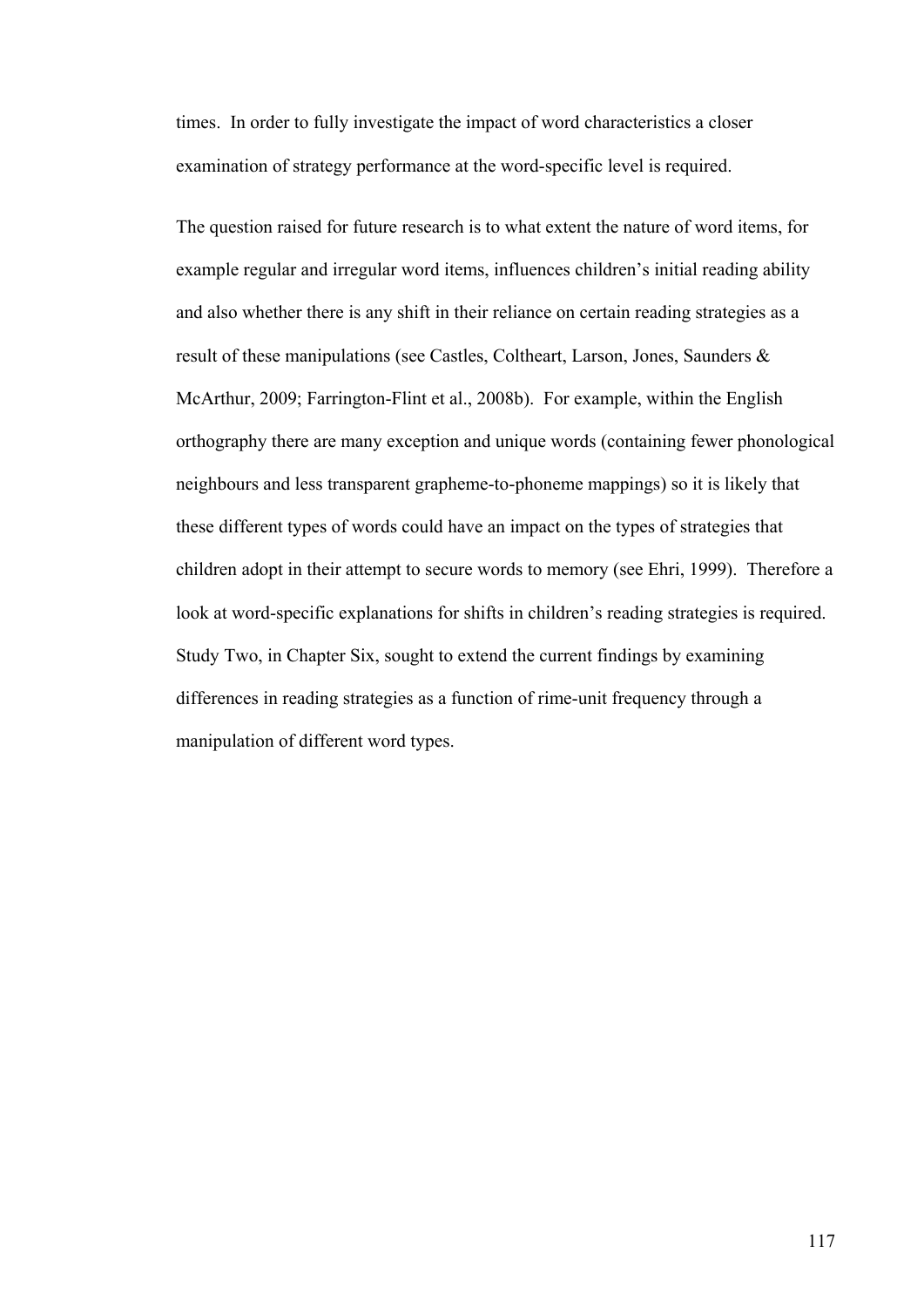# **Chapter Six**

# **Study Two: Examining Word-Specific Shifts in Children's Strategy Choice**

#### 6. Introduction

Study Two examined the word-specific changes in children's reliance on word reading strategies through the manipulation of word items based on rime unit frequency (consistent, unique and exception). Given that English consists of a quasi-regular orthography, with many variations in GPC mappings and rime unit frequencies, it has been argued that further consideration was needed with regard to how children's sensitivity to rime unit correspondences may influence their reliance on different wordreading strategies. A further objective of Study Two was to identify distinct patterns in reading strategy performance to identify different pathways to reading success.

 As argued in Chapter Two, there is growing support for Ehri's (1995; 1999; 2002) model of reading development. However, it has been argued that Ehri's mediated phase model (1995; 1999; 2002) is based on examining global changes in reading and does not examine shifts in reading performance at a word-specific level. This means that it does not take into account that children may learn to read certain words before others. Share's (1995) self-teaching hypothesis is based on the idea that when a child is given an unfamiliar word to read, they decode it and therefore create a new orthographic representation. As for Ehri's model, the goal is to be able to store the word as a complete representation, so that the word can be retrieved from memory. In order to decode the word the child can use any strategy available to them. Share (1999) found that children encoded words the way that they pronounced them; so at times the orthographic representations of the words in their internal lexicon were not an accurate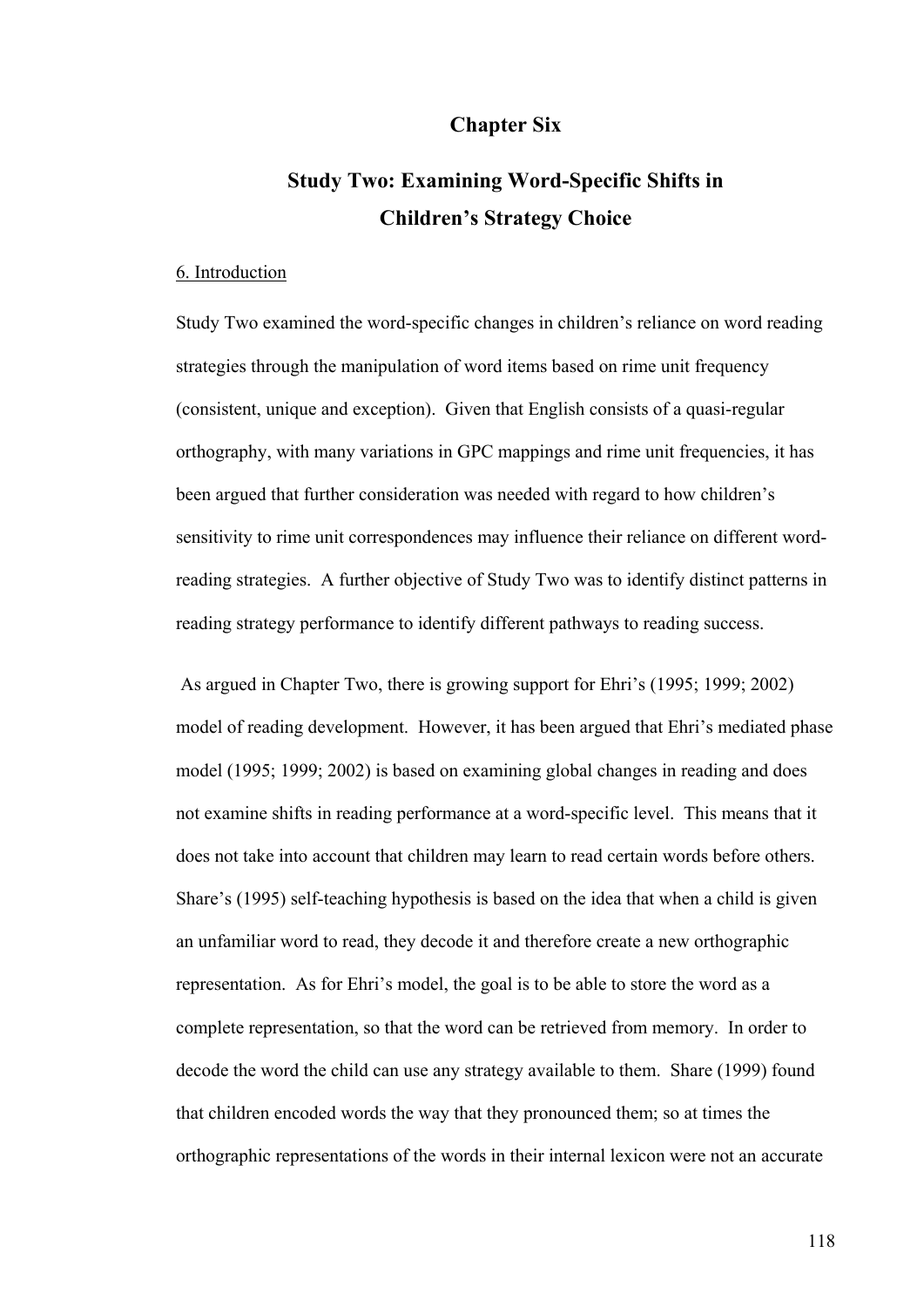representation. These words then had to be phonologically recoded upon being corrected. Share's model differs from that of Ehri in that it is based at the item level and does not suggest any stages through which children progress as readers. However when combined with Ehri's model, it can be very helpful in understanding how word representations are created in order to read by sight. This can mean that whilst Ehri's model can be used to look at overall developmental shifts in reading development, Share's model can be used alongside to analyse the item based development and how higher frequency words may be learnt earlier than lower frequency words.

Recent studies have shown that children's sensitivity to rime units may influence their reliance on certain spelling strategies. For example, Nation (1997) found that while children spelled consistent words most accurately, there were notable differences in their attempts to spell words with less regular rime units (exception and unique words). Nation also found that when the children were asked to spell non-words, they were more successful when the non-words contained high-frequency rime units. With regards to the non-words it is difficult to say if the spelling is correct or incorrect as by their very nature they are made up words. The words contained frequently occurring rime units and the children were classified as spelling the word correctly if they spelt the rime unit correctly and had a feasible onset. For example, the non-word 'fick' should contain the rime unit 'ick' and could therefore also be spelt 'phick.' Farrington-Flint and colleagues (2008b) looked at possible differences in children's spelling accuracy and strategy choice when spelling items that contained frequent (consistent items) and infrequent (unique and exception) rime units and found that the children's spelling was most accurate (and somewhat quicker) when the target items contained regular rime units. More importantly, the data showed how their sensitivity to rime units influenced their use of spelling strategies highlighting a predominant increase in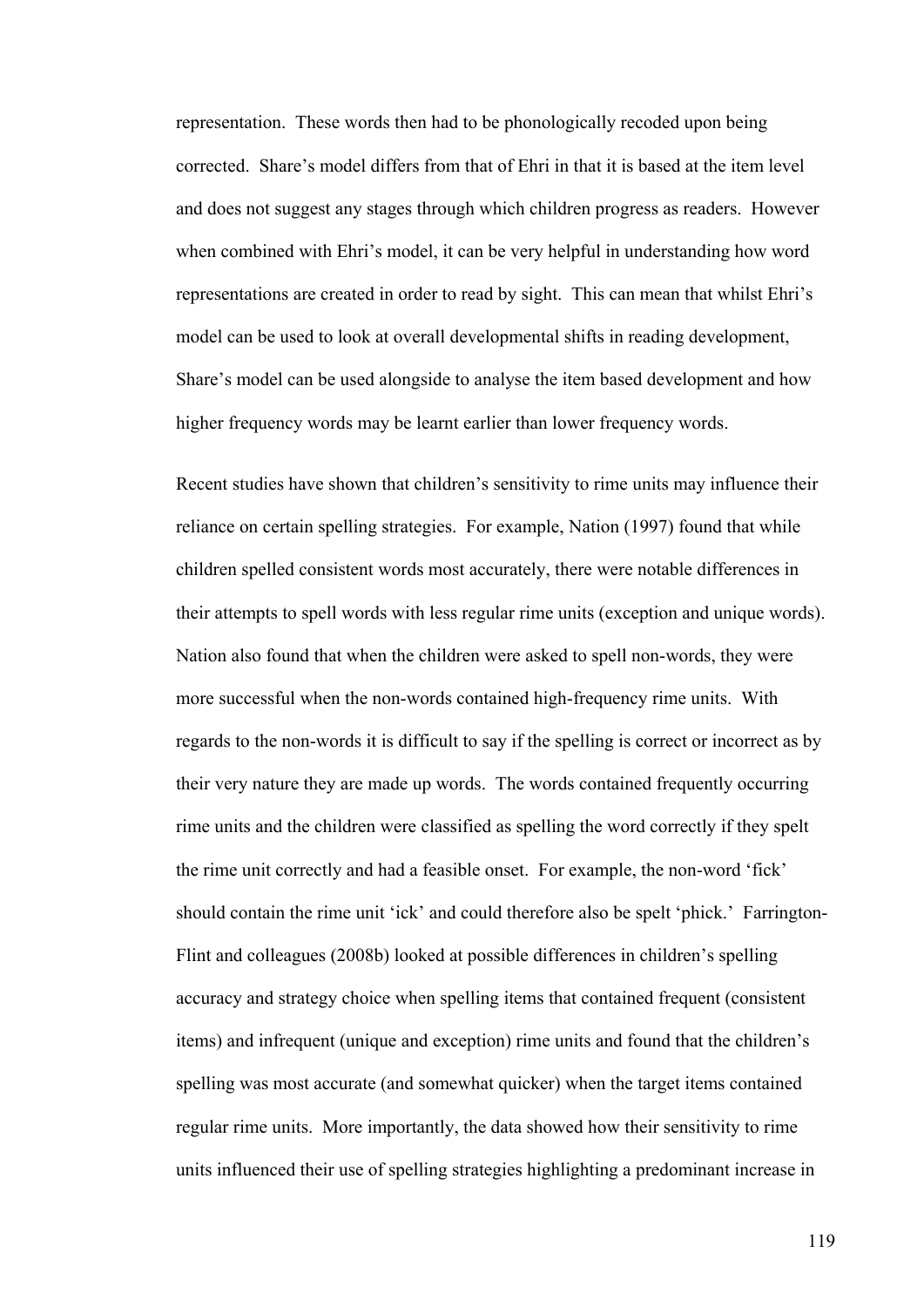lexical approaches when attempting to spell consistent and exception words. The significance of rime unit frequency has been found in children's spelling performance and it is important to see how this relates to reading development.

A number of studies have attempted to examine whether children use rime units in early reading acquisition (Coltheart & Leahy, 1992; Goswami, 1993; Goswami & Mead, 1992; Nation, 1997). However, despite our current understanding with regard to the importance of children's sensitivity to rime-level correspondences in early reading, considerably less work has examined how this early sensitivity to rime-level units may influence children's reliance on word-reading strategies. That is, despite an awareness that both lexical and non-lexical word-reading strategies are evident in early word reading (e.g., Farrington-Flint et al., 2008a, Farrington-Flint & Wood, 2007; Varnhagen, McCallum & Burstow, 1997), the majority of studies have solely examined 'global' shifts in reading strategies without addressing alternative word-specific explanations (see Share, 1995). Given the relative importance of rime unit frequency on children's early reading and spelling ability (c.f. Coltheart & Leahy, 1992; Goswami, Ziegler, Dalton & Schneider, 2003; Laxon et al., 1988; Treiman, Goswami & Bruck, 1990) and the importance of flexibility in choosing among different word reading strategies (Farrington-Flint et al., 2008a), additional work is needed to assess the contribution of word-specific features in children's reading strategies. The current study therefore examines how 7-to-8 year olds' sensitivity to rime-level spelling-sound correspondences can influence their use of both lexical and non-lexical forms of wordreading strategies by examining the frequency of verbal strategy reports across differing word types.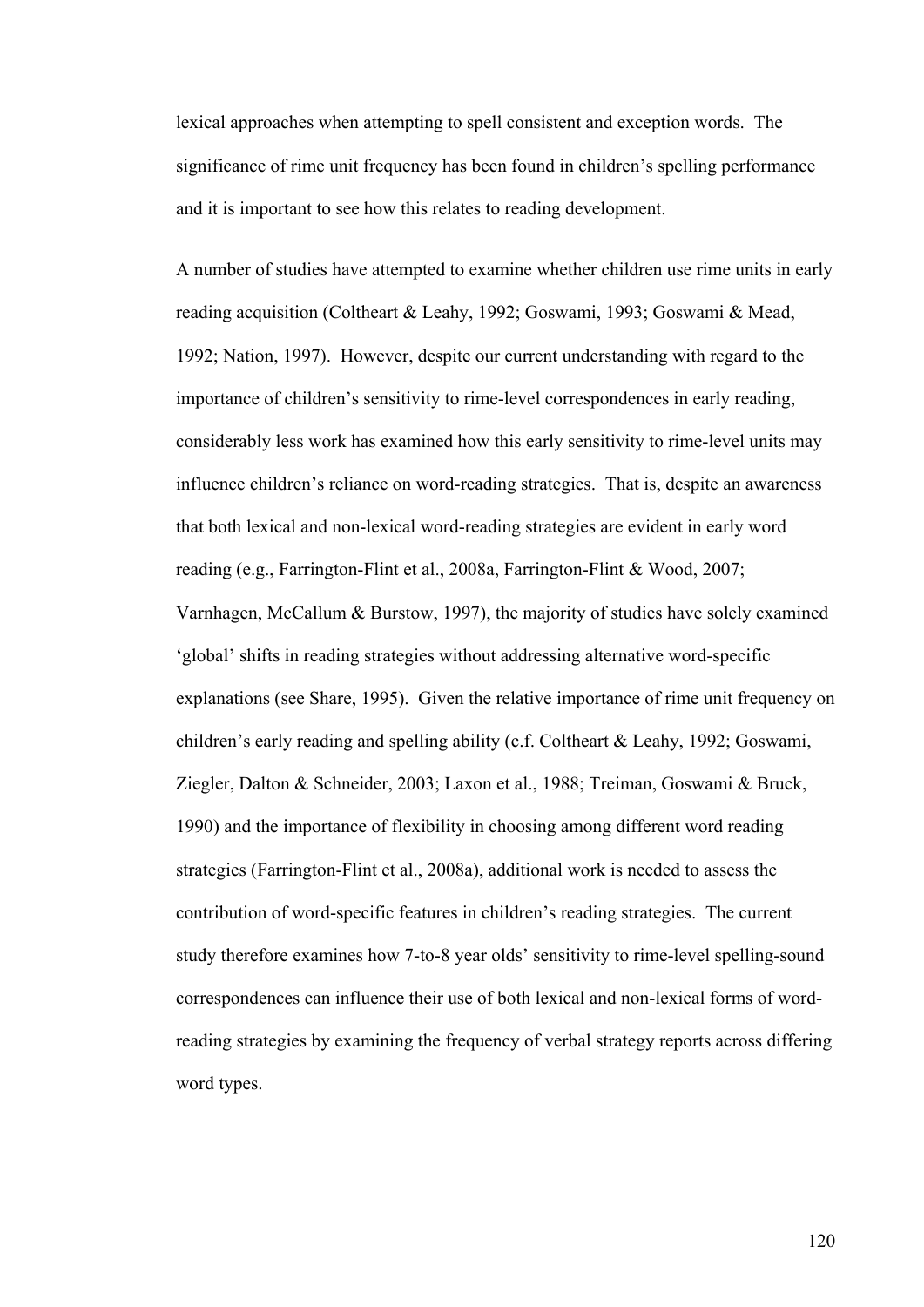Study Two addressed three specific research questions. Firstly, to what extent does children's reading ability differ across word items that vary in rime unit frequency? It was expected on the basis of earlier findings (Nation, 1997) that the differences in word type based on rime unit frequency (consistent, unique and exception) would influence the children's reading accuracy. Secondly, does children's sensitivity to rime-level spelling-sound correspondences influence their choice of strategy? If differences were found in the application of strategies that were used to read the words with manipulated rime unit frequency, it could suggest that the children were able to choose their strategy according to the word presented. Thirdly, do children follow distinct patterns in their choice of particular reading strategies that is indicative of their sensitivity to rime unit spelling-sound correspondences? The final aim was investigated through the use of cluster analysis, to identify distinct profiles of reading ability based on the children's reliance on different word reading strategies.

### 6.1 Method

#### *6.1.1 Design statement*

This study was an independent measures design, with one independent variable with three levels (consistent words, exception words and unique words). The dependent variable were the frequency, accuracy and solution time for all individual self-reported word reading strategies. The order in which the word items were presented was completely randomised across trials and across children.

# *6.1.2 Participants*

Sixty-one children from a lower to middle socio-economic status in the suburbs of a British town participated in the study. As for Study One, the ACORN data classified the area as moderate means, blue collar roots with predominant housing in older, rented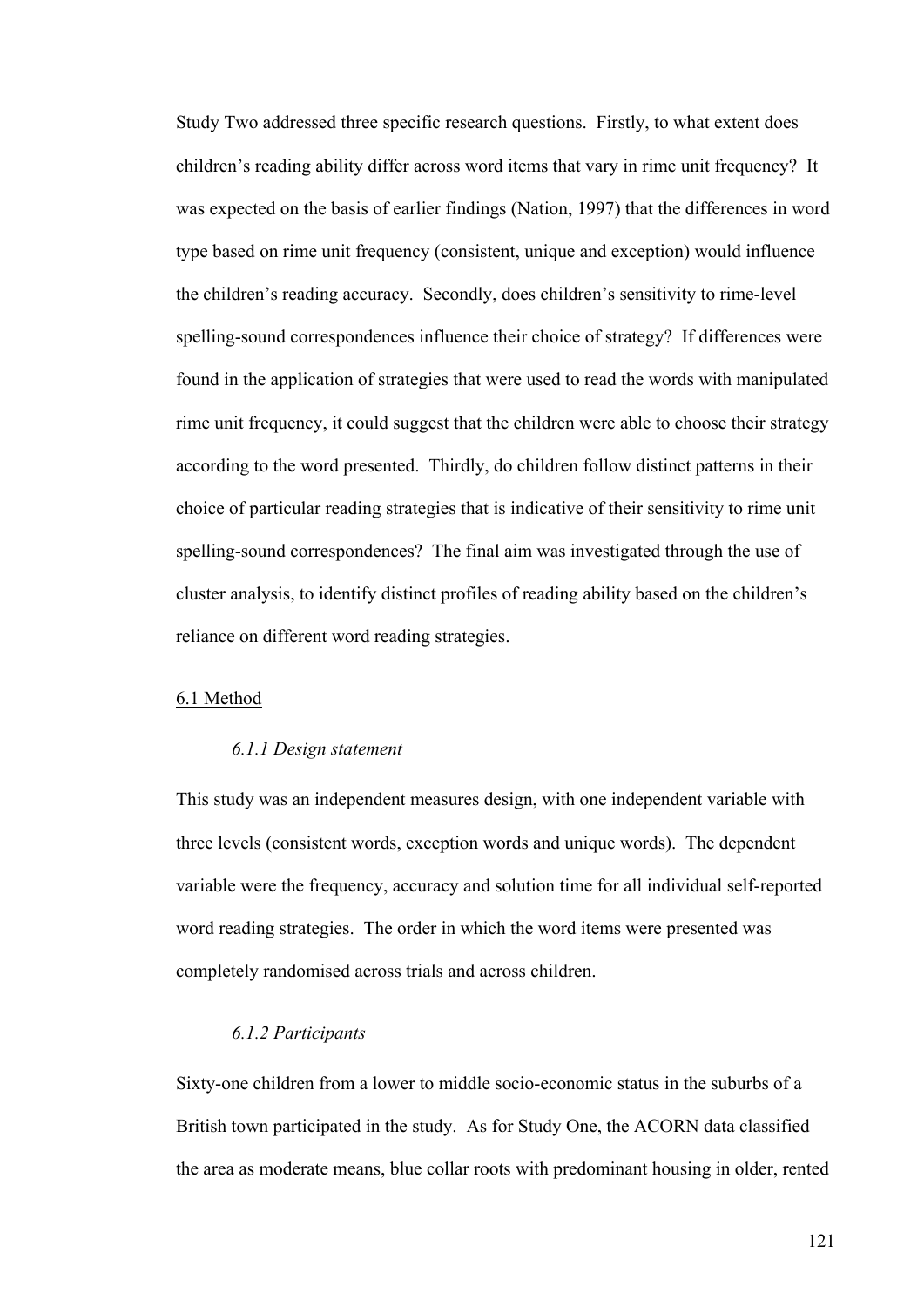terraces (CACI, 2009). The children were recruited from Year Two classrooms in a UK primary school (comprising 30 female and 31 male) of 7 - 8 years olds (mean age 89 months,  $SD = 3$  months). The means (and  $SDs$ ) for children's scores on the baseline measures are summarised in Table 6.1.

| Table 6.1                                                           |                |  |  |  |
|---------------------------------------------------------------------|----------------|--|--|--|
| Means (and SDs) for children's performance on the baseline measures |                |  |  |  |
| Baseline measures                                                   | Mean score     |  |  |  |
|                                                                     |                |  |  |  |
| BAS II Single-word Reading <sup>a</sup>                             | 105.36 (14.09) |  |  |  |
|                                                                     |                |  |  |  |
| BPVS II Vocabulary <sup>a</sup>                                     | 103.03(9.96)   |  |  |  |
|                                                                     |                |  |  |  |
| BAS II Word Definitions <sup>a</sup>                                | 52.06 (9.97)   |  |  |  |
| Phoneme Deletion (max. score: 24)                                   | 16.46(5.89)    |  |  |  |
|                                                                     |                |  |  |  |
| Orthographic Choice (max. score: 23)                                | 14.95(4.61)    |  |  |  |
|                                                                     |                |  |  |  |

*Table 6.1* 

Note. <sup>a</sup> denotes standardised scores based on chronological age norms

#### *6.1.3 Screening*

The BAS II Single word reading task was applied as a screening task and the children had to be able to read at least eight words from the first sub-section of the list to continue. This screening task was the same as detailed in Study One. Eighteen children were unable to identify enough of the words from the BAS II reading subtest and were excluded from the study. The number of children excluded from the task was higher than in Study One as all of the Year Two children were screened (compared with Study One where the teachers highlighted the higher ability readers) in order to gain the correct number of participants from Year Two.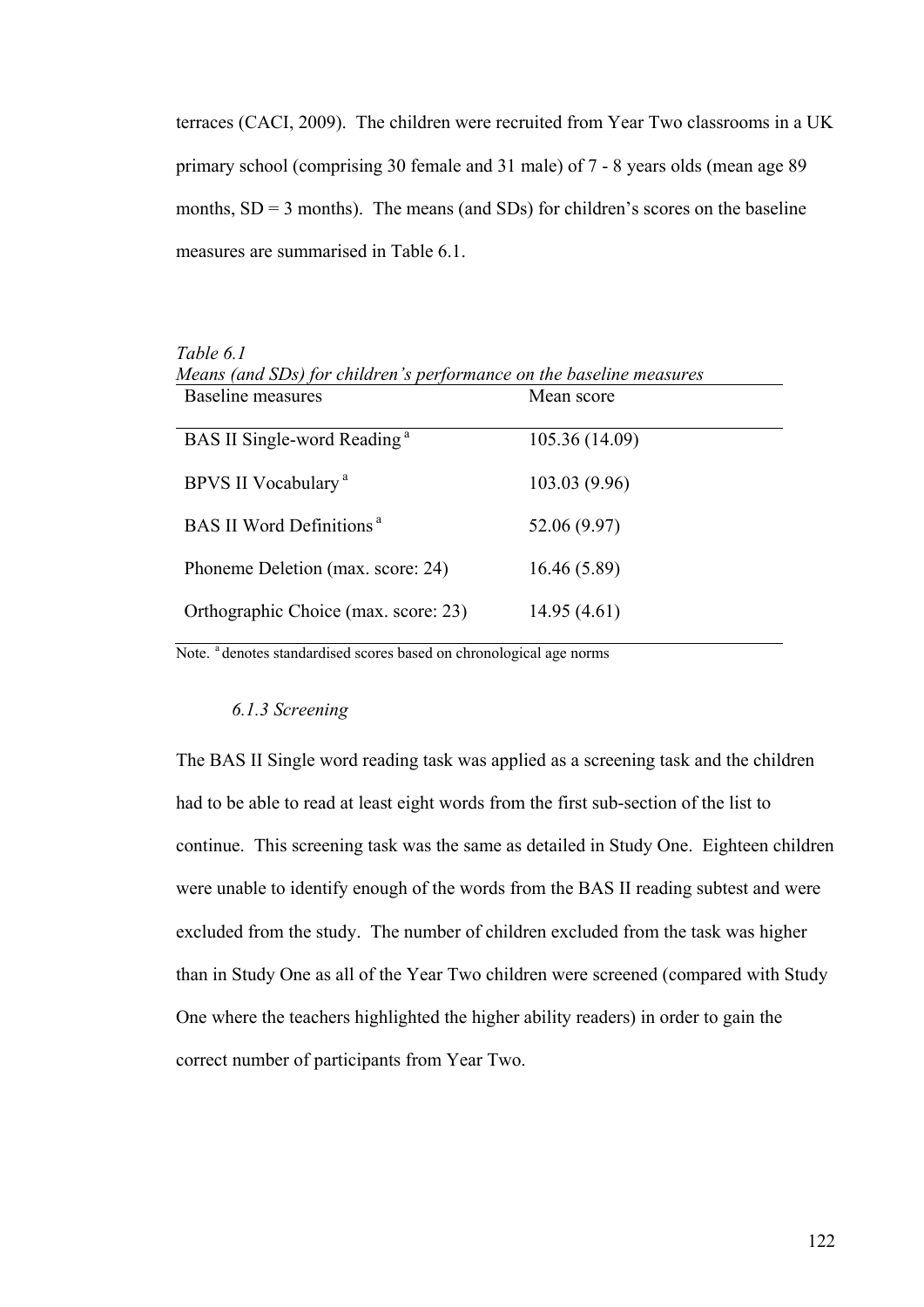#### 6.2 Materials

## *6.2.1 Baseline measures*

Baseline measures were collected as Study One, including the BAS II Single Word Reading (Elliot, Smith & McCulloch, 1996) and the BPVS II Receptive Vocabulary (Dunn, Dunn, Whetton, & Burley, 1997). In addition there were further baseline measures collected (as detailed below).

#### BAS II word definitions

The BAS II Word Definitions subtest (Elliot, Smith & McCulloch, 1996) was included as a measure of expressive vocabulary. The children were given a word and were asked to explain what the word means. The child continued with the list of words until five consecutive incorrect answers were given. Raw scores were calculated into a standardised score (Mean =  $100$ , SD =  $15$ ). The standardised score was used to place each child into a percentile using their chronological age. As you can see from table 6.1 the children in this sample struggled with this task and scored well below average for their age.

#### Orthographic choice task

The orthographic choice task (Cunningham, Perry & Stanovich, 2001) was developed from work of Olson and colleagues (c.f. Olson, Wise, Conners, Rack & Fulker, 1989; Olson, Forsberg, Wise & Rack, 1994). The task used two-word pairs of letter strings that are phonologically similar, but only one is the correct spelling in English, for example 'word'-'wurd', 'rain'-'rane' and 'streem'-'stream'. The children were given both words on a piece of paper and were asked to circle the one that was spelt correctly. As the words sounded similar, it was difficult to distinguish between the two based on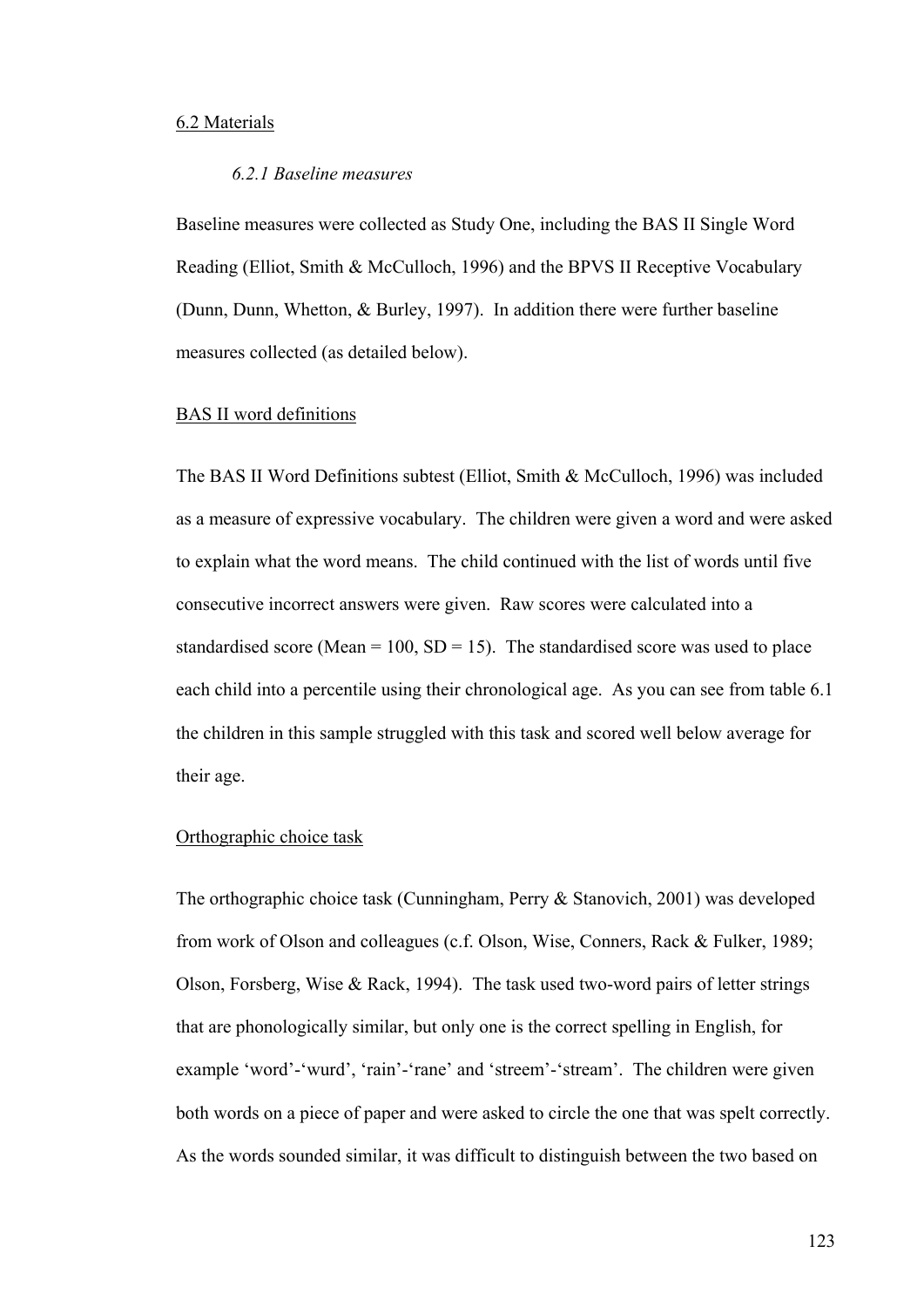phonological decoding. The task reflected the accessibility of orthographic representations in the memory and the children needed to use this skill to decide which word was spelt correctly. The children were given one point for each correct response with a maximum score of 23.

#### Phoneme deletion task

The phoneme deletion task (Wood, 1999) was designed to assess a child's ability to manipulate phonemes within words. The task required the children to remove the initial sound from the word and say the final sound in the word, for example, 'car' without the /k/. There were four practice items at the start and then twelve test items. The second part of the task required the children to remove the final sound in the word, for example to say the word 'find' without the  $\frac{d}{$ . The test had a maximum score of 24 with one point given for each correct response.

#### *6.2.2 Experimental word reading task*

The Experimental Word Reading Task was devised to examine how children's sensitivity to rime-level spelling-sound correspondences may influence their choice of lexical and non-lexical word reading strategies. Children were presented with 45 single-word items which were selected on the basis of variations in grapheme-tophoneme correspondences and rime unit neighbours (words taken from Nation, 1997; Farrington-Flint et al., 2008b). Three specific types of words were included: consistent, exception and unique (see Appendix C).

(i) Consistent items contain consistent grapheme-to-phoneme correspondence rules and share similar orthographic rime units with many other English monosyllabic words (e.g., 'belt' 'felt' and 'melt').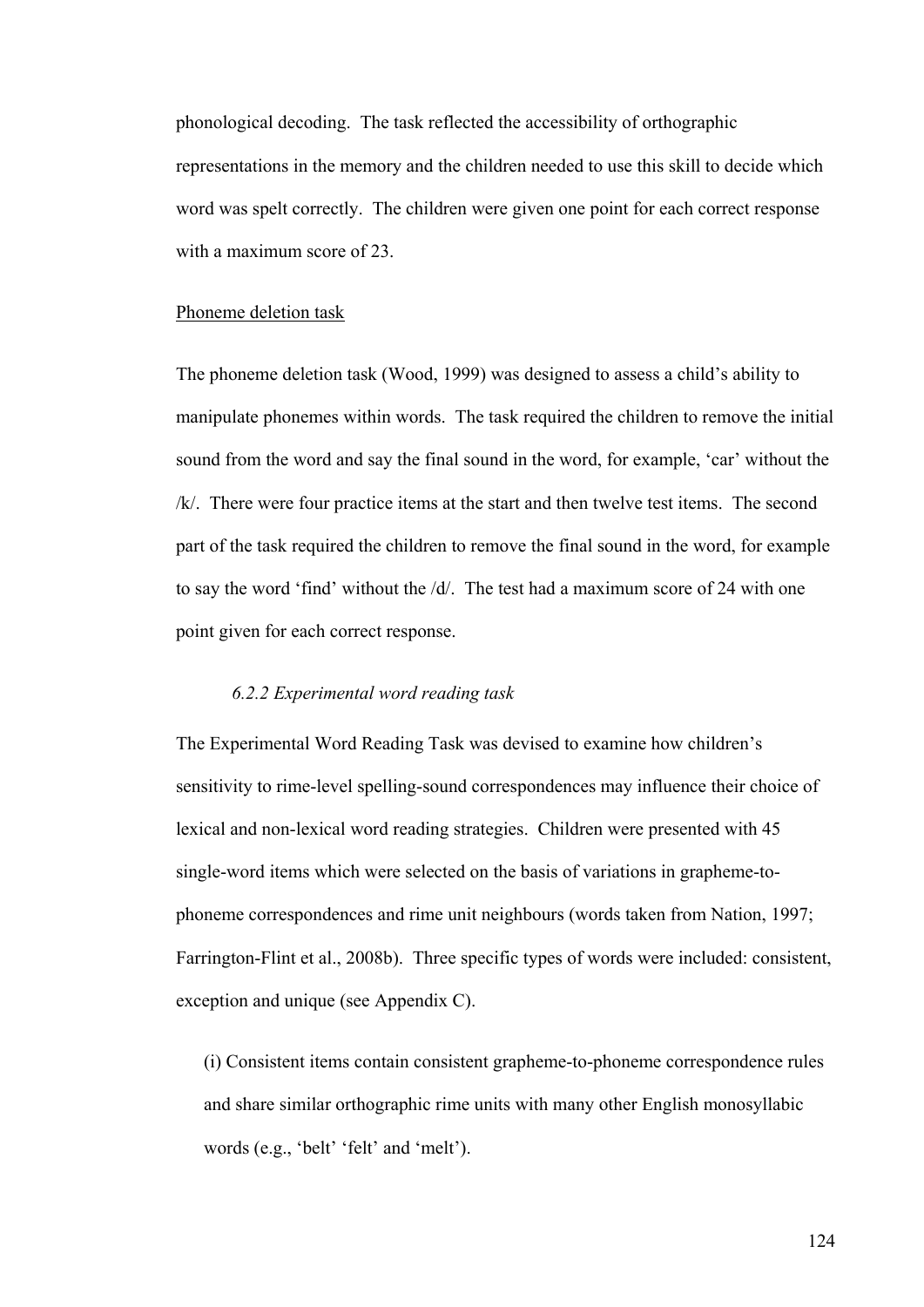(ii) Exception word items contain inconsistent grapheme-to-phoneme correspondence mappings and also contain unique orthographic rime units with fewer rime neighbours (e.g., 'flood').

(iii) Unique word items contain consistent phoneme-to-grapheme correspondence mappings but contain unique orthographic rime units with fewer neighbours (e.g., 'scalp').

The terminology for the different types of words presented in this study is the same as employed by Nation (1997). Consistent words may also be known as 'regular' words in other studies and exception words can be also termed 'irregular' words. The 'unique' words have also been referred to as regular inconsistent in previous studies.

Nation (1997) selected the word list and states that the words were matched in triads for number of phonemes, initial phoneme, part of speech and frequency (Kučera & Francis, 1967). The words were all monosyllabic nouns, except for a few monosyllabic verbs or adjectives and these were dispersed equally through the three sets of words. In the appendix the word list shows the frequency per million from the Children's Printed Word Database and these suggest that the frequencies are not matched. However, the CPWD is based on the frequency of words occurring in reading schemes and the schools that were used for this research used a 50:50 mix of reading schemes and 'real books.' The word lists were shown to the class teachers before and they believed that they would be familiar with many of the words in their spoken vocabulary.

The 45 word items were presented individually and displayed in the centre of a laptop screen. The order in which the items were presented was randomised across trials to remove any potential order effects. Following each child's attempt to identify the individual word items, they were prompted to provide a retrospective verbal self-report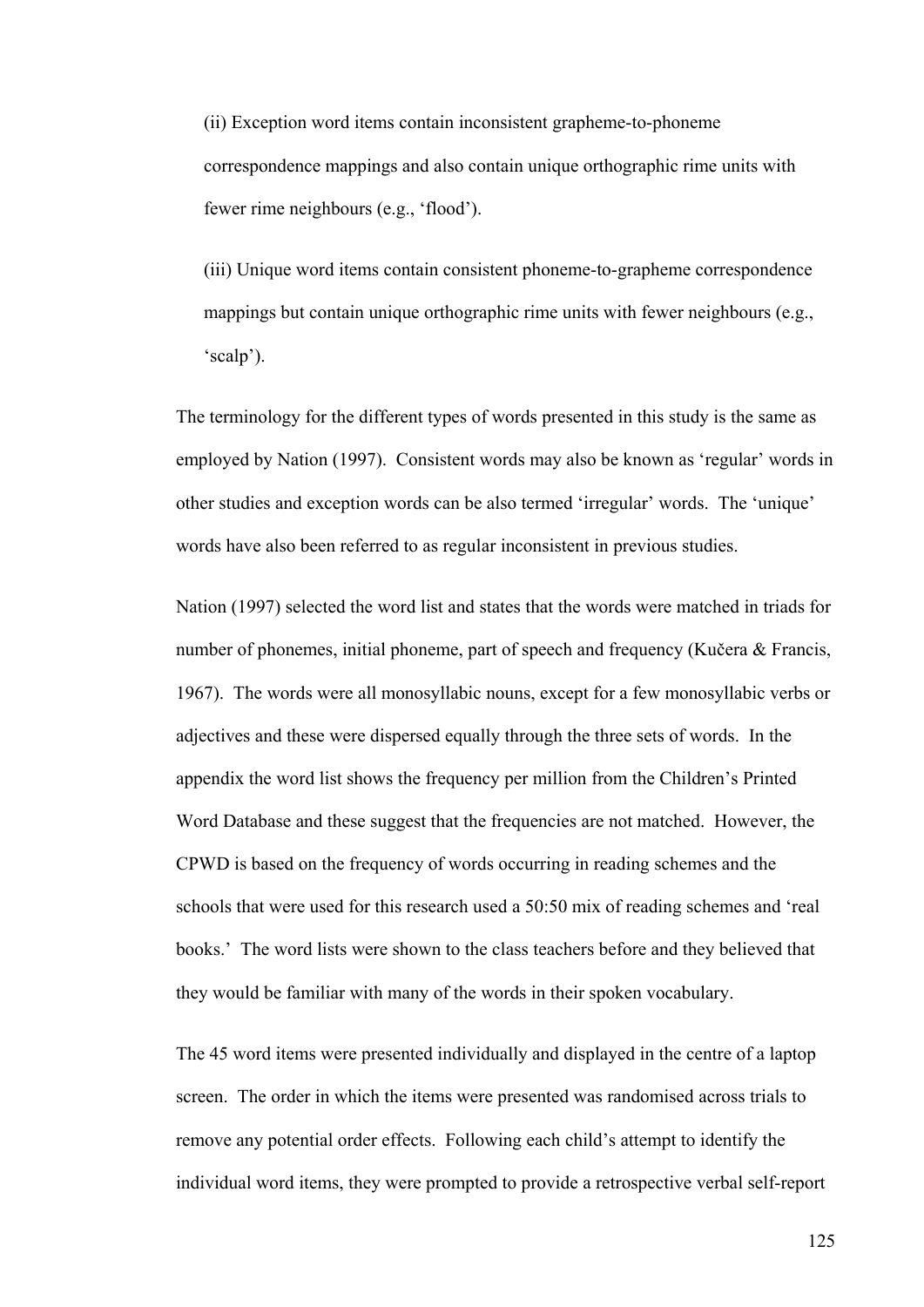of the strategy they used on each trial (see Study One). Analyses revealed high levels of internal reliability for the word list, as calculated using Cronbach's alpha, for consistent (alpha =  $0.91$ ), unique (alpha =  $0.87$ ) and exception (alpha =  $0.90$ ) words.

#### *6.2.3 Rapid naming task*

The rapid naming task used the same word items as the experimental single-word reading task. The words were displayed on the screen in the same style as previously used, but were only displayed for 500 milliseconds each. See section 5.2.3 for a further description of the rapid naming task.

## 6.3 Procedure

All children were tested individually in the school by the experimenter on three separate occasions. Sessions were between 3 and 7 days apart. Children completed the standardised baseline measures across the first two testing sessions to avoid unnecessary fatigue. In the first session, the children completed the BAS II Single Word Reading task (Elliot, Smith & McCulloch, 1996) and the BPVS II Receptive Vocabulary test (Dunn, Dunn, Whetton, & Burley, 1997) within the first 30 minute session to ensure an adequate level of word recognition and vocabulary. In the second session, the children completed the BAS II Word Definitions (Elliot, Smith & McCulloch, 1996), Orthographic Choice task (Cunningham, Perry & Stanovich, 2001) and Phoneme Deletion task (Wood, 1999). In the third session, all children completed the experimental word reading task, followed by the rapid naming task. Full informed consent was provided for each child's participation in the study. The experimental single word reading task was administered as in Study One with the words appearing on a laptop screen and being removed when the experimenter pressed a key. Accuracy and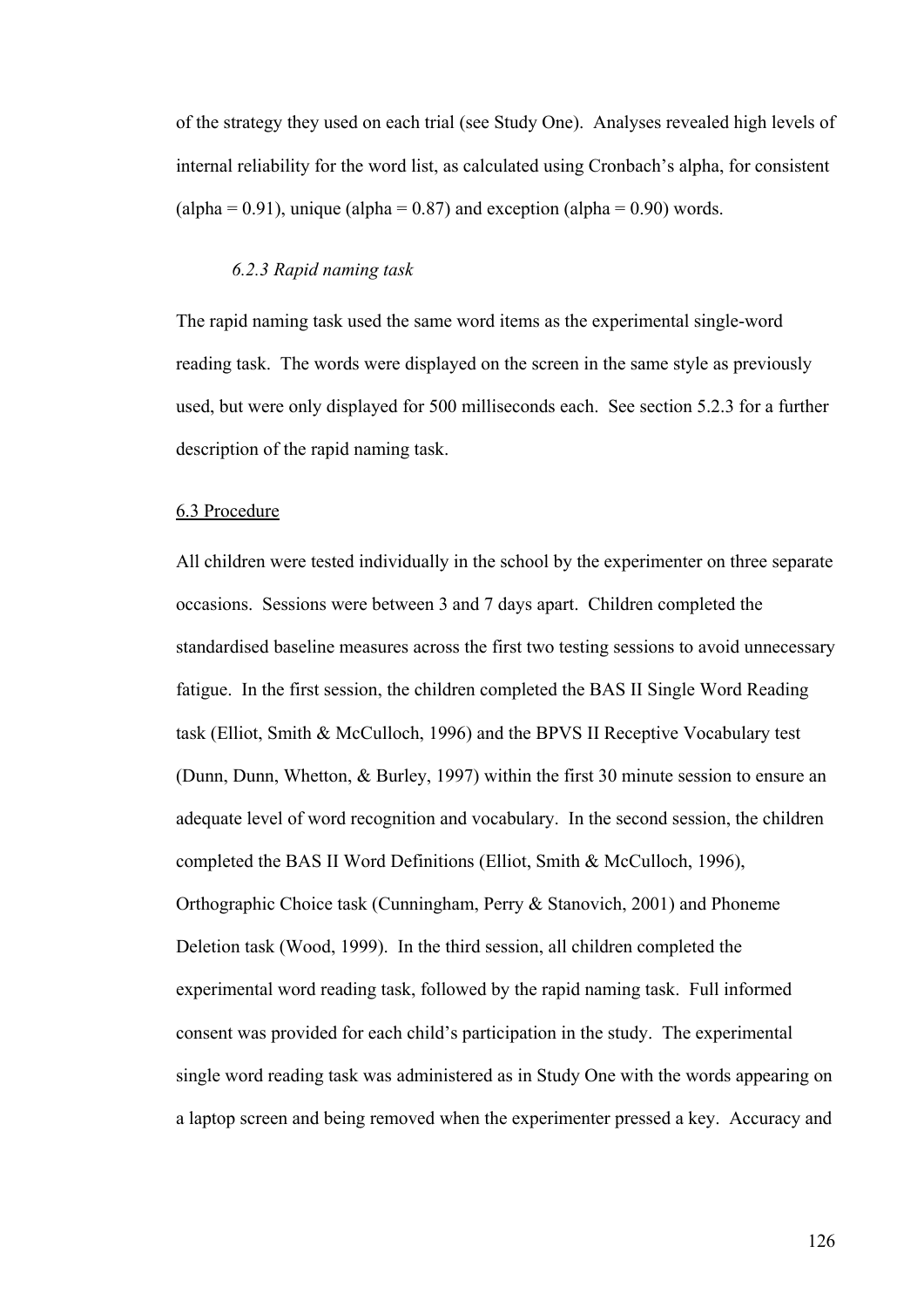solution times were collected as well as a verbal self-report of strategy use collected retrospectively and any observable overt behaviour.

#### 6.4 Coding children's verbal self-reports

Children's verbal self-reports were coded in line with previous studies (c.f. Farrington-Flint et al., 2008a; Rittle-Johnson & Siegler, 1999) following the same coding framework adopted in Study One (see section 5.4). Further validity checks were carried out using the current word list with manipulated word types. This supported the findings of Study One finding that retrospective verbal self-reports were valid (see Appendix F).

For the purpose of analysis, as the baseline data in Study One found predominant use of sounding-out and retrieval, the strategies in this study are defined as lexical and nonlexical strategies as identified by the DRC model (Coltheart et al., 2001). In this model the lexical route relies upon using retrieval of the orthographic representation that has already been stored in order to read the word. Words classified as using the lexical route in the results section have been retrieved from memory. The non-lexical route relies on words being decoded using the phonological information in the word. Words that were read using this non-lexical route were read via sounding-out or mixed strategy, as these strategies all apply phonological cues.

## 6.5 Results

The results were presented in three sections. Firstly, there was an examination of whether children's sensitivity to rime-level spelling-sound correspondences influenced their reading by comparing differences in the accuracy and speed of their reading scores across words that vary in their rime unit frequencies (consistent vs. unique vs. exception items). Secondly, differences in the distribution of children's self-reported reading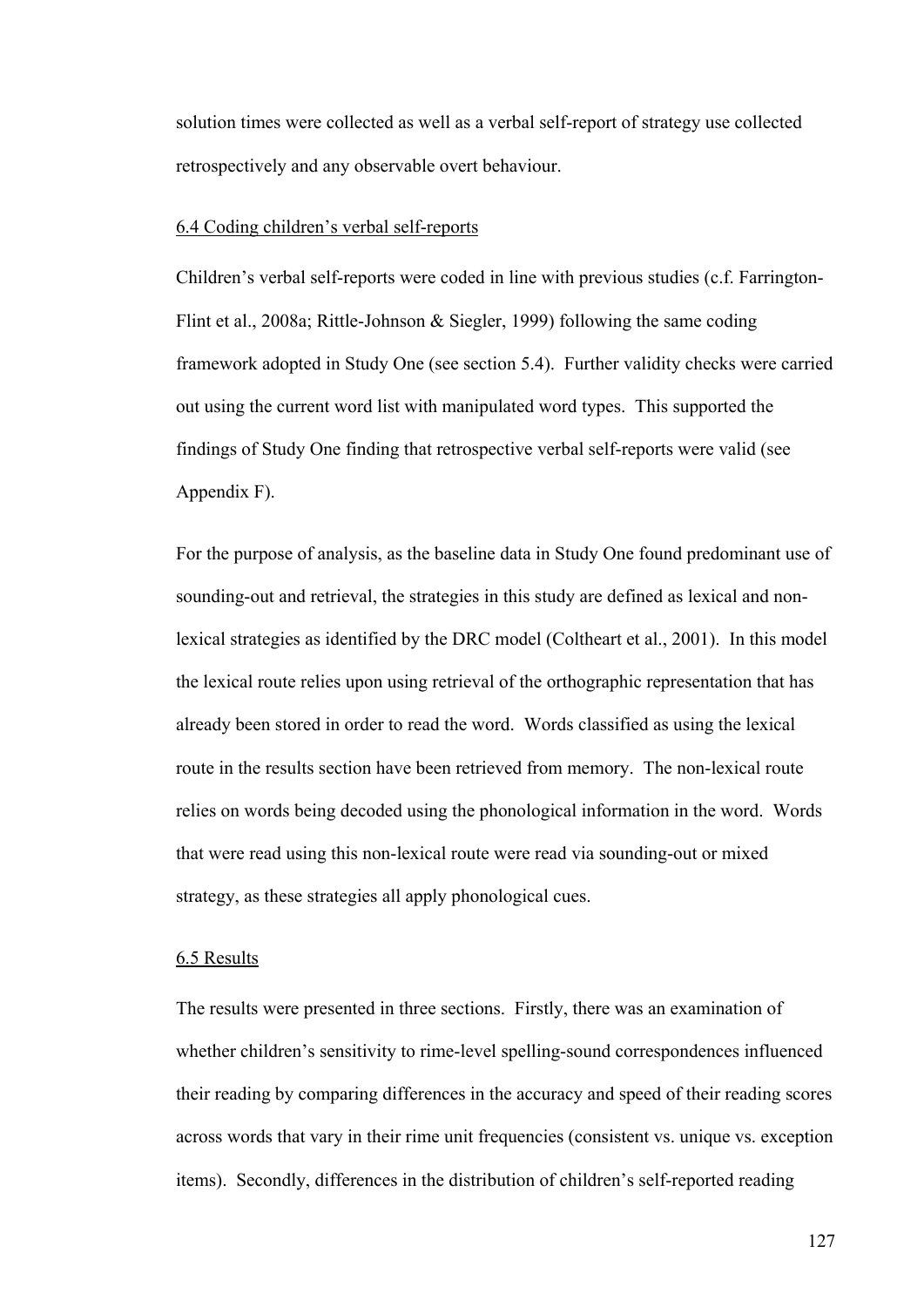strategies were examined across the three word types to examine whether children's sensitivity to rime units is having any influence on their choice of lexical and nonlexical reading strategies. Finally, the possibility of identifying distinct patterns in the distribution of lexical and non-lexical word-reading strategies across word type was examined using cluster analysis.

#### *6.5.1 Differences in children's word reading skill*

The first analysis examined the accuracy and solution time for children's reading scores on the experimental word reading task across the three different word types (consistent, exception and unique). The means and SDs are summarised in Table 6.2. Table 6.2 shows that the consistent words were the most accurate and the exception words had the lowest accuracy. The number of correct responses was significantly different by word type,  $F(2,120) = 25.54$ ,  $p < 0.05$ . Pairwise comparisons found that consistent items were identified more accurately than the exception or unique word items (*p <*.01). For an item analysis examining the accuracy on individual words see Appendix E.

Children's solution times across the three word types showed a similar pattern to the accuracy data (see Table 6.2). Consistent words were read the fastest but it was the unique words, that had the longest solution times, although the children were more accurate when reading unique words than the exception words, they took longer to produce the response. The differences on solution times between the three word types was significantly different,  $F(2,120) = 16.37$ ,  $p < 0.05$ . Pairwise comparisons revealed that consistent word items were read quicker than the unique or exception items (*p <*.01).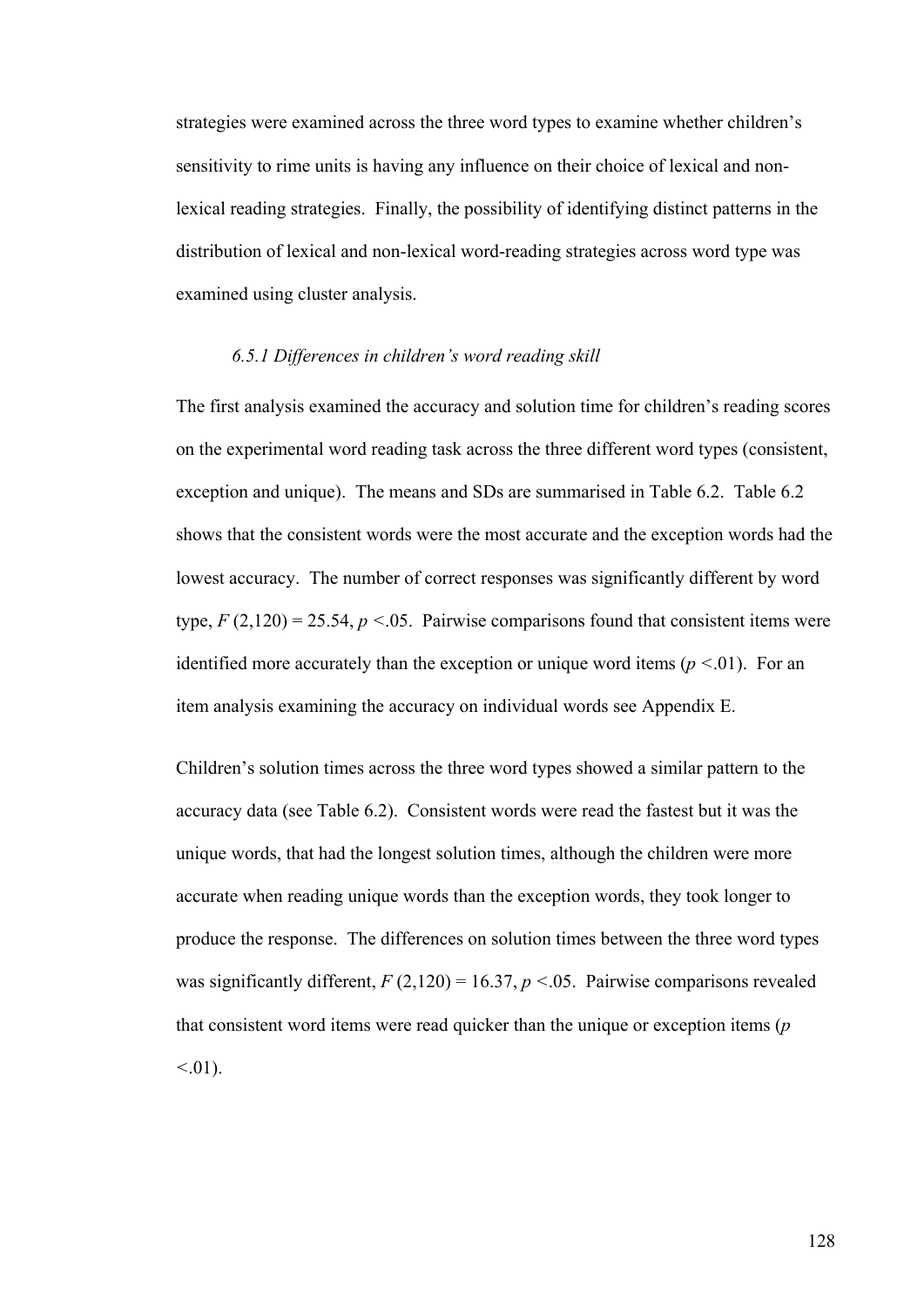*Table 6.2 Means (and SDs) for children's percent accuracy, and solution time across word type* 

|            | Percent Accuracy | Solution time |
|------------|------------------|---------------|
| Consistent | 54.10 (49.86)    | 4.99(3.29)    |
| Exception  | 37.16 (48.35)    | 5.43 (3.55)   |
| Unique     | 45.03 (49.78)    | 5.61(3.60)    |

# Note. Solution time in seconds

# *6.5.2 Distribution of strategy reports across word type*

Differences in the frequency and accuracy of children's reported reading strategies were compared across the three word items to establish whether the manipulations in the words' rime unit frequencies (consistent, unique, exception items) were leading children to adopt a particular type of reading strategy. The strategies were broken down into lexical (retrieval) and non-lexical strategies (phonological based strategies; soundingout and 'mixed'). As Figures 6.1 and 6.2 show, while phonological approaches were used most frequently across all word types (figure 6.1); the reading accuracy was however much lower for the identification of exception words (20%) than consistent (38%) or unique (38%) words (Figure 6.2). However, this finding was expected given that exception word items contained unusual grapheme-phoneme mappings (and low rime unit frequency) and therefore the adoption of non-lexical phonological-based reading strategies would inevitably result in low levels of accuracy when compared to words with relatively more regular grapheme-phoneme mappings (e.g., consistent and unique items). Similarly, while retrieval was used most frequently for the identification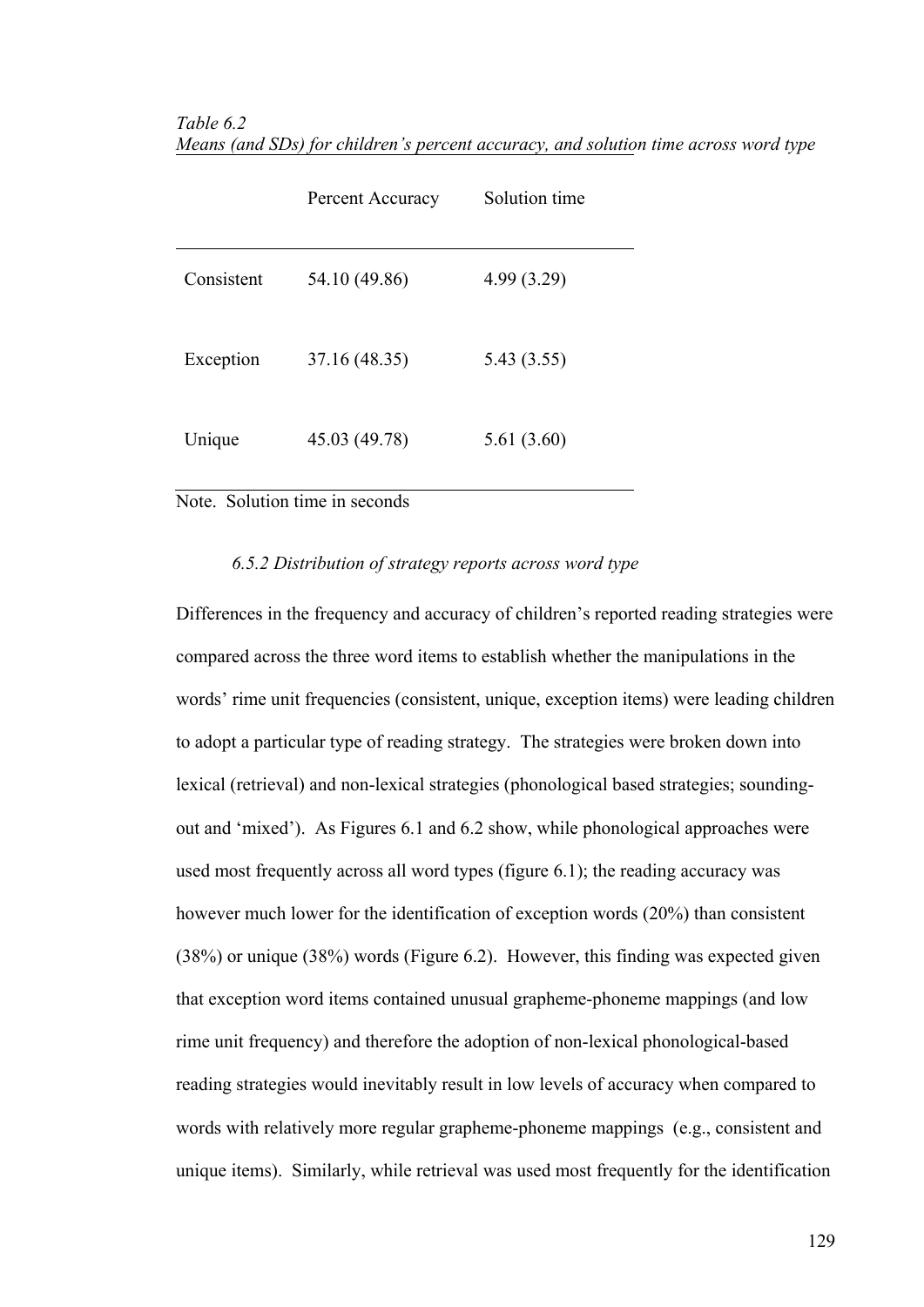of consistent word items, this use of lexical reading was most accurate for the exception words, producing a correct response for 62% of all words read, although again this was expected given that non-lexical strategies would remain largely inefficient given the irregularity of such word items.

To examine differences in the frequency of reported strategies as a function of word type, repeated measures ANOVAs were carried out with strategy frequency as the dependent variable and word type (consistent, unique, exception) as the independent variable. The results revealed a significant difference in the use of retrieval strategies (lexical) across the three word types,  $F(2,120) = 16.08$ ,  $p < 0.01$ . Pairwise comparisons showed that children were using retrieval significantly more often on the consistent than unique or exception word items (*p <*.01) and no difference between exception and unique items  $(p>0.05)$ . There was also a significant difference in their reported use of phonological strategies (non-lexical) across word type,  $F(2,120) = 16.33$ ,  $p < 0.01$ , with greater use on consistent than unique words (*p <*.05) and exception words (*p <*.05). There was no significant difference in the use of phonological approaches between the consistent and exception words.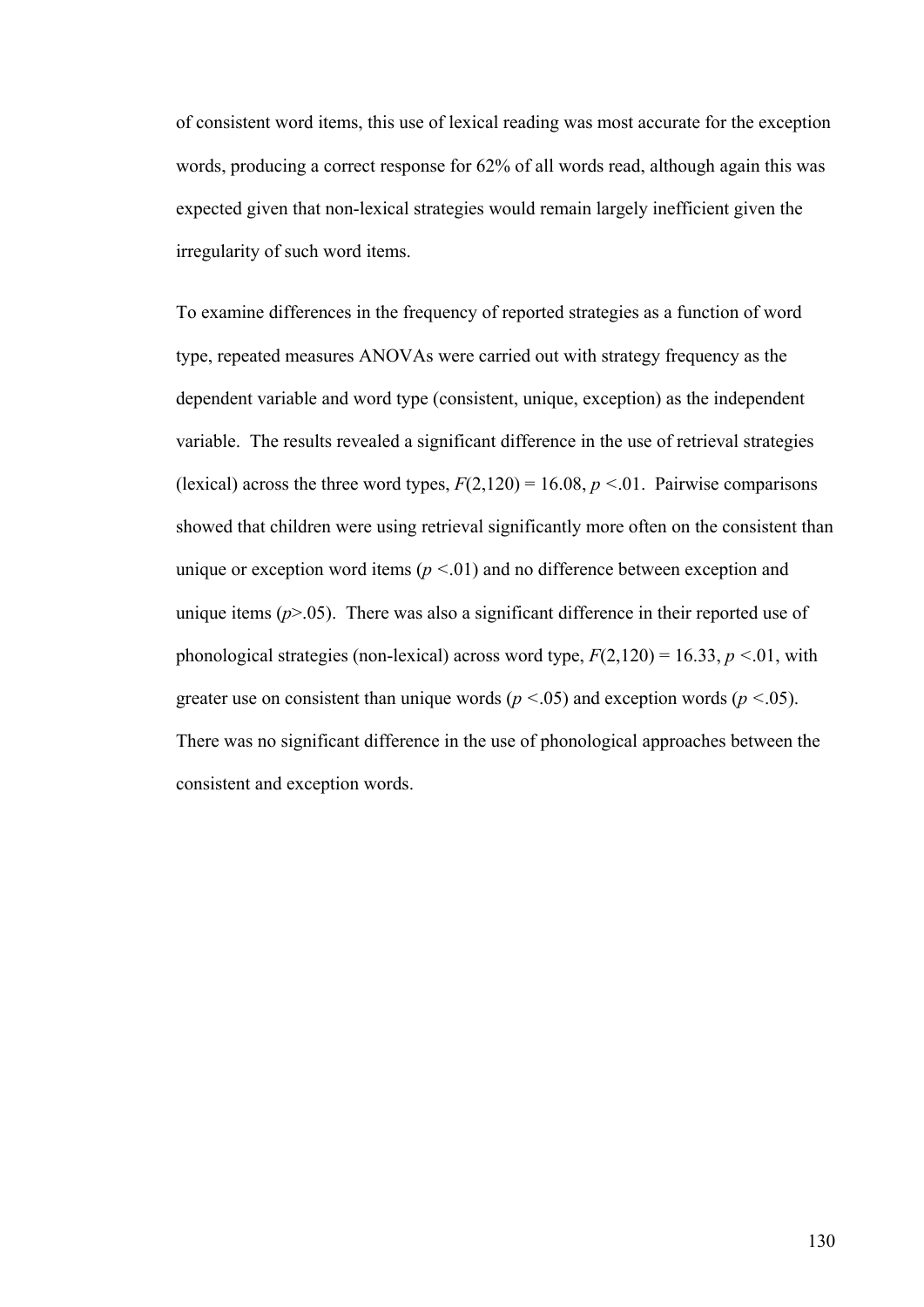*Figure 6.1. Percent frequency of children's use of lexical and non-lexical word-reading strategies across word type (95% CI)* 

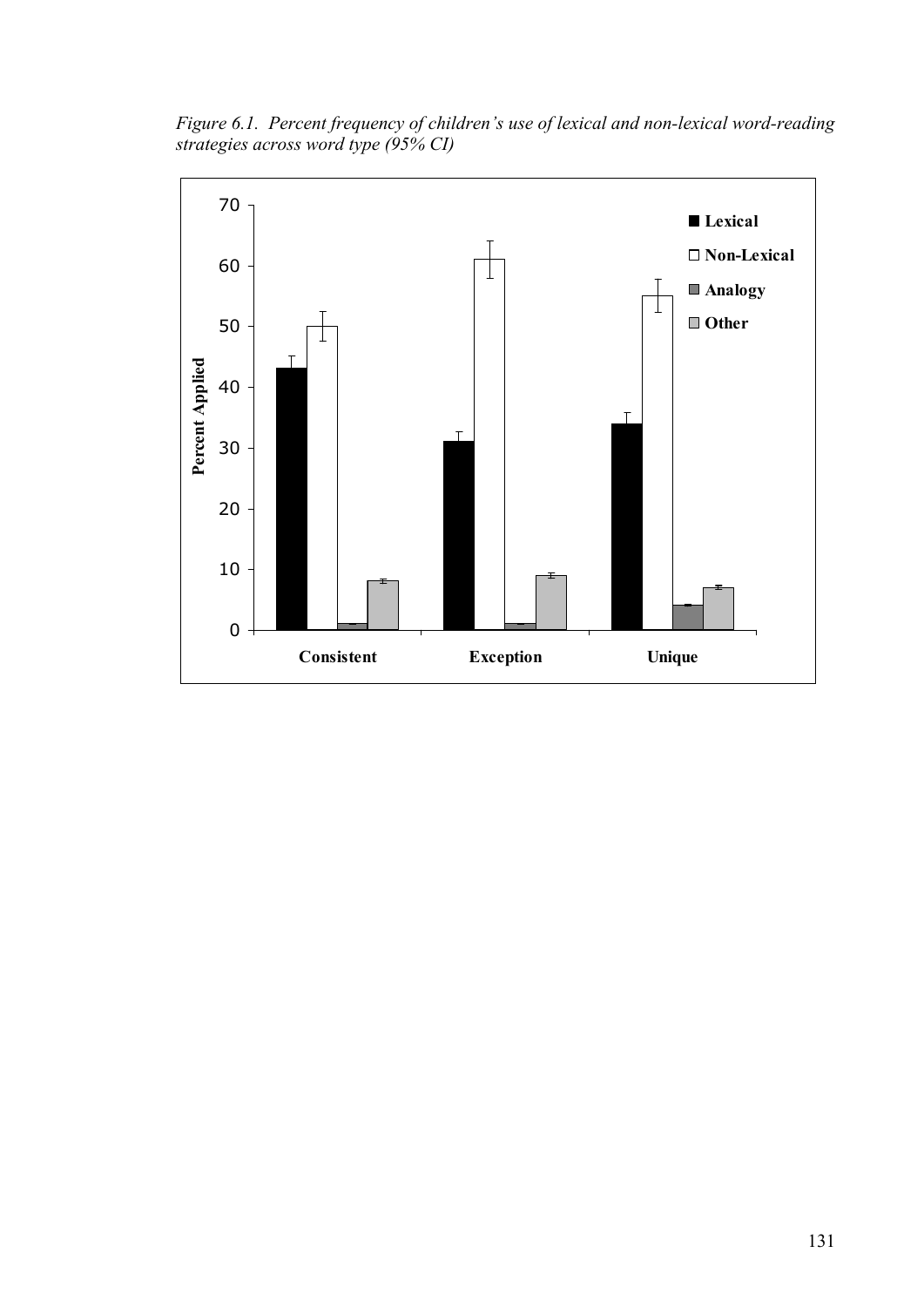*Figure 6.2. Percent accuracy in children's use of lexical and non-lexical word-reading strategies across word type (95% CI)* 



Given differences in the frequency of reading strategy reported across word types, the next set of analyses compared differences in percent accuracy (see Figure 6.2). Repeated measures ANOVAs confirmed a significant difference in correct retrieval use across the three word types,  $F(2,120) = 4.26$ ,  $p < 0.05$ . Pairwise comparisons showed significant differences between the consistent and exception and the exception and unique word items, but no significant difference between the consistent and unique words  $(p>0.05)$ . There was also a significant effect for percent correct phonological strategy use across word type,  $F(2,120) = 13.40$ ,  $p < 0.01$ , with greater accuracy on the consistent than unique word items ( $p < .05$ ). Overall, the results highlight the differences in the distribution and accuracy of using lexical and non-lexical reading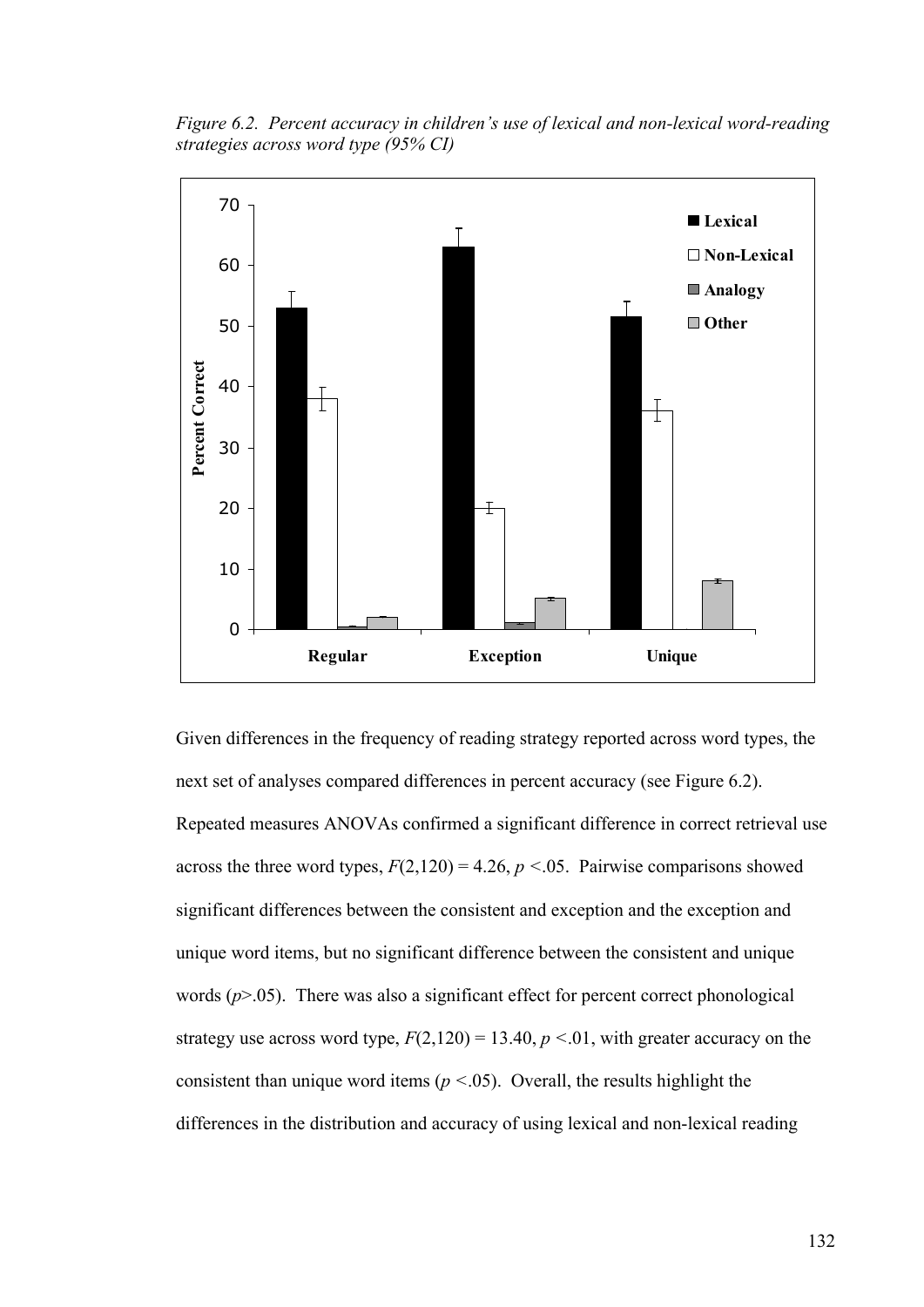strategies as a result of children's sensitivity to rime-level spelling to sound correspondences.

#### *6.5.3 Patterns in children's reading strategies*

In line with the findings from previous work (c.f., Farrington-Flint et al., 2008a, 2008b), individual differences in children's reading ability were examined by identifying distinct patterns in children's strategy reports across the different word types (see Table 6.3). Hierarchical cluster analysis was used to examine distinct profiles in children's sensitivity to rime-level spelling-sound correspondences and its influence on their choice of reading strategies. To identify the different distinct patterns in reading ability, three data points were entered (percent correct, solution time and percent retrieval use) for each word type (consistent, unique and exception items) into the analysis. A fourcluster solution was selected which accounted for 86% of the overall variance (descriptive names are provided for ease of interpretation). As Table 6.3 shows, the *high ability retrieval group*  $(n = 11)$  gave accurate and fast responses across all word types and used retrieval in nearly all cases. These readers had 98% accuracy for consistent words, 82% for exception and 87% for unique words. The *intermediate group* (n = 15) had slightly lower levels of word reading accuracy across unique and exception word items compared to the preceding groups but read the words slightly faster than the overall mean time. They used retrieval on around half of the trials and had an average accuracy. This group also read the consistent words (68%) more accurately than the exception (44%) and unique words (48%). The *low ability* group (n  $= 26$ ) were less accurate in their reading ability across all words types (consistent,  $34\%$ ; Exception, 29% and unique, 21%) and showed an infrequent use of retrieval strategies, suggesting a greater reliance on non-lexical (phonological) procedures. Nonetheless the *low ability* group were only just below average in terms of their reading speed. Finally,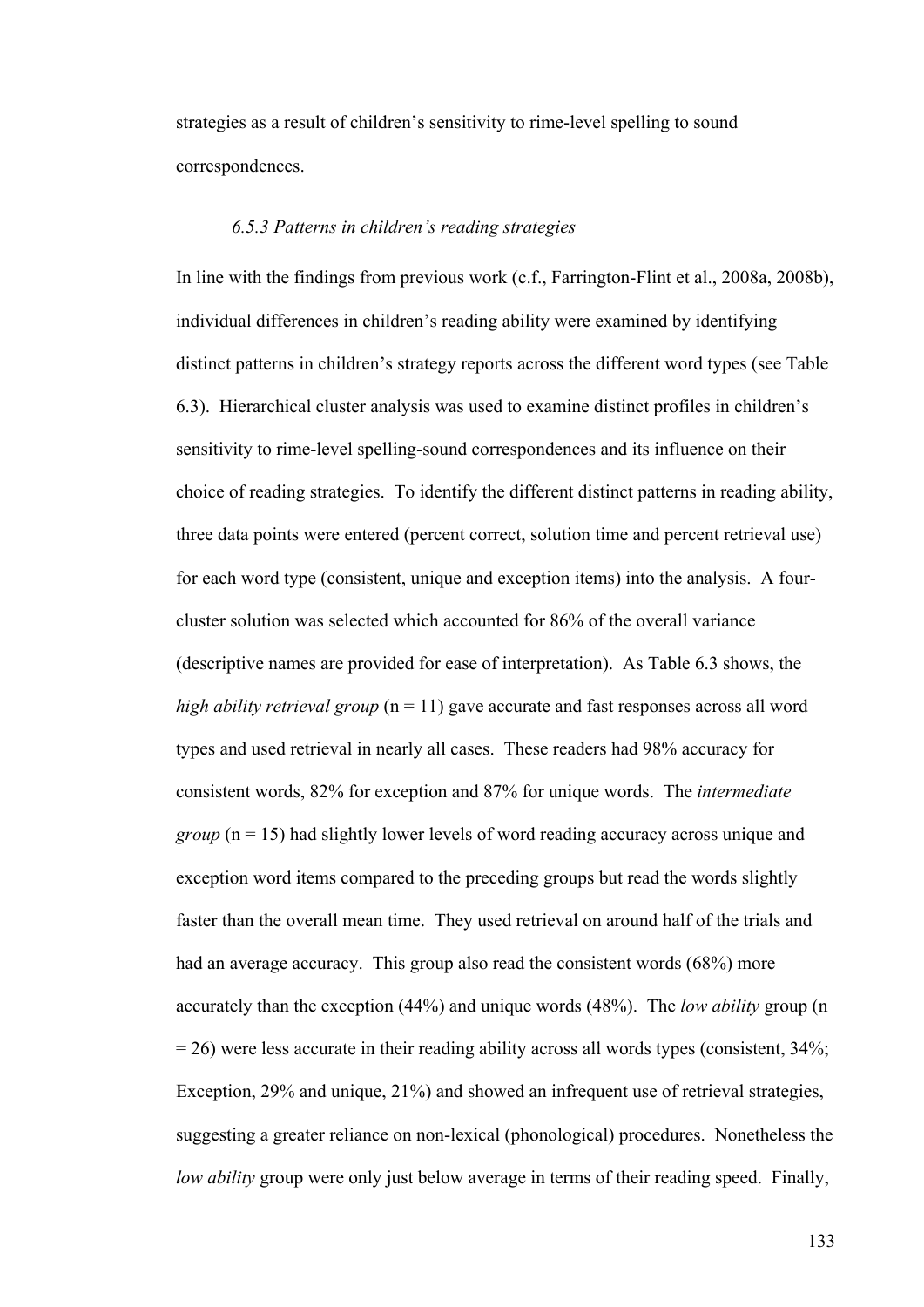the *slow reading* group  $(n = 9)$  were similar to the previous group in terms of their reading accuracy and use of retrieval strategies, but were particularly slow in their attempts to identify word items.

| Table 6.3                                                                         |
|-----------------------------------------------------------------------------------|
| Means (and SDs) for mean accuracy, solution time and percent retrieval use across |
| word type as a function of a cluster                                              |

|                        | High ability  | Intermediate  | Low ability   | Slow reading  |  |
|------------------------|---------------|---------------|---------------|---------------|--|
|                        | retrieval     |               |               |               |  |
| Consistent words       |               |               |               |               |  |
| Percent accuracy       | 97.57 (3.36)  | 68.44 (24.87) | 33.58 (20.43) | 36.29 (17.03) |  |
| Solution time          | 1.68(0.22)    | 3.26(0.69)    | 6.10(1.13)    | 8.71 (1.28)   |  |
| Percent retrieval use  | 95.75 (4.49)  | 59.55 (25.87) | 18.46 (18.69) | 14.81(14.44)  |  |
| <b>Exception</b> words |               |               |               |               |  |
| Percent accuracy       | 82.42 (15.85) | 43.55 (23.21) | 20.76 (17.21) | 18.51 (12.37) |  |
| Solution time          | 1.99(0.38)    | 3.97(0.75)    | 6.37(1.31)    | 9.36(0.90)    |  |
| Percent retrieval use  | 82.42 (16.13) | 38.66 (19.71) | 16.66(15.11)  | 11.85(6.47)   |  |
| Unique words           |               |               |               |               |  |
| Percent accuracy       | 87.27 (12.81) | 48.00 (20.03) | 29.48 (19.79) | 33.33 (15.64) |  |
| Solution time          | 2.24(0.50)    | 4.10(0.51)    | 6.40(1.03)    | 9.97(0.89)    |  |
| Percent retrieval use  | 81.21 (12.93) | 34.66 (14.29) | 14.35 (14.19) | 8.88 (11.05)  |  |

Note. Solution time in seconds.

Given these distinct patterns in word reading, a (direct) discriminant function analysis was carried out to examine whether these patterns could be explained by the children's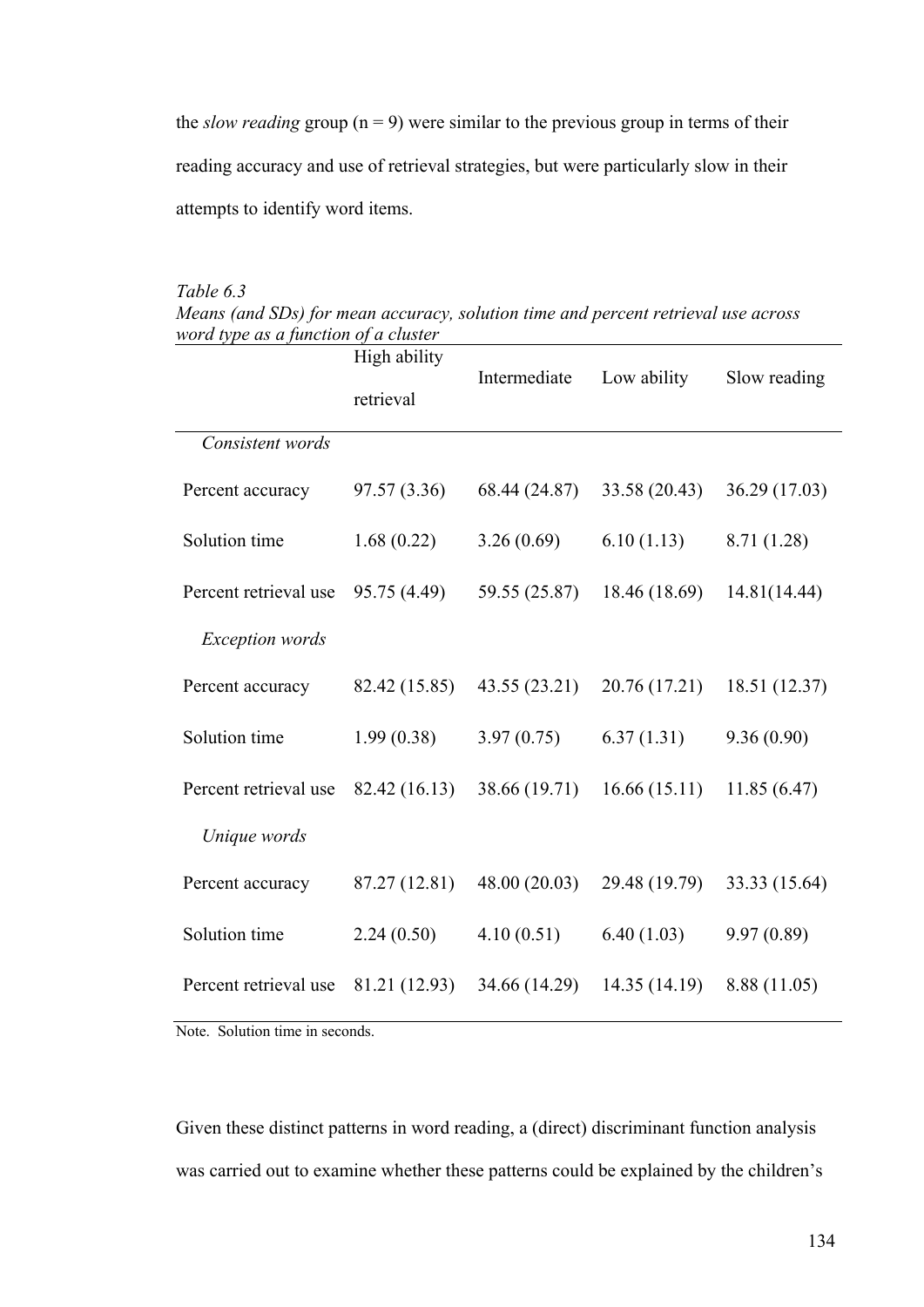performance on the baseline reading measures (Table 6.4). Univariate ANOVAs found significant differences among the four clusters on all of the baseline measures (phoneme deletion, *F*(3,57) 5.92, *p* <.01, orthographic choice task, *F*(3,57) 16.66, *p* <.01, BPVS II vocabulary, *F*(3,57) 3.54, *p <*0.5, the BAS II single-word reading, *F*(3.57) 30.66, *p*   $\leq$ .01 and BAS II word definitions, *F*(3,57) 3.03, *p*  $\leq$ .05). To further examine differences among group membership, three discriminant functions were calculated. With all three functions included in the model, there remained a significant difference among the groups,  $\gamma^2(15) = 83.20$ ,  $p < 0.01$ . However when the first function,  $\gamma^2(8) =$ 13.69,  $p > 05$  and second discriminant,  $\chi^2(3) = 2.78$ ,  $p > 05$ , were removed, the model could not discriminate between the remaining groups. The results showed that it was the scores on the BAS II Single Word Reading test (.79) that significantly discriminates the *high ability retrieval group* from the remaining three clusters. This finding suggests that it is single-word reading ability that is determining the high accuracy and fast solution times on the experimental reading task, consistent with the accurate use of lexical reading strategies. The *intermediate group* was discriminated from the other reading profiles by the BPVS II Vocabulary (.86), the BAS II Word Definitions (.76) and the Phoneme Deletion task (.39). This suggests that this group were using semantics as well as phonological skills to read. Overall, the discriminate function analysis provided a good fit to the data with 64% of the data as accurately classified cases. For the *high ability retrieval group* the discriminant function correctly classified 53%, for the *intermediate readers* it was 58%, the *low ability group* were correctly classified 56% and the *slow reading* were 100% correctly classified.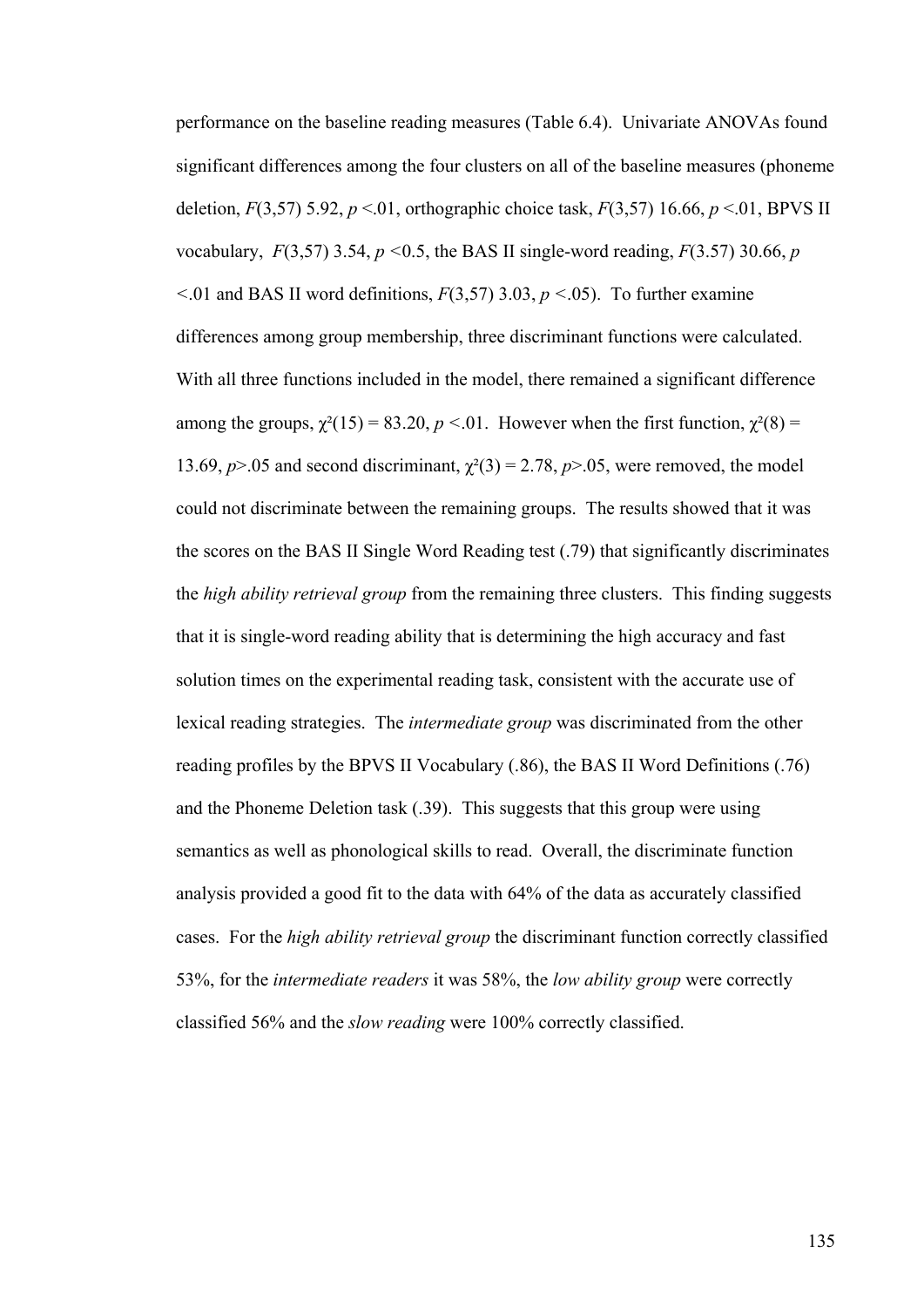|                                   | High ability<br>retrieval | Intermediate   | Low ability   | Slow reading  |
|-----------------------------------|---------------------------|----------------|---------------|---------------|
| <b>Phoneme Deletion</b>           | 21.45 (2.21)              | 18.13(5.23)    | 14.00(6.31)   | 14.66 (4.79)  |
| Orthographic choice               | 21.27(2.24)               | 14.93(4.43)    | 13.50(3.34)   | 11.44 (3.28)  |
| <b>BPVS</b> vocabulary            | 103.81 (6.77)             | 109.46 (9.65)  | 100.30(8.93)  | 99.22 (12.97) |
| <b>BAS II Single Word</b>         | 127.0(7.64)               | 107.86 (12.21) | 97.15 (6.60)  | 98.33 (10.45) |
| <b>BAS II Word</b><br>definitions | 53.72 (8.97)              | 57.80 (9.24)   | 49.12 (10.28) | 49.00 (8.51)  |

## *Table 6.4 Means (and SDs) for baseline measures as a function of a cluster*

#### 6.6 Discussion

The current work examined children's sensitivity to rime unit spelling-sound correspondences and their influence on using lexical and non-lexical word-reading strategies. Three key influences were recorded. First, children's overall reading performance was influenced by their sensitivity to rime unit frequency. Specifically, the children were found to be most accurate in identifying word items that contained regular rime unit correspondences (consistent items) than those containing fewer rime unit neighbours and irregular GPC rules (exception or unique items). Second, sensitivity to rime-level spelling-sound correspondences also influenced the children's reliance on certain word reading strategies. While the data shows that non-lexical reading strategies (namely, phonological strategies) were most common across all word items, these reports were least accurate for unique word items. Lexical retrieval was most accurate for unique items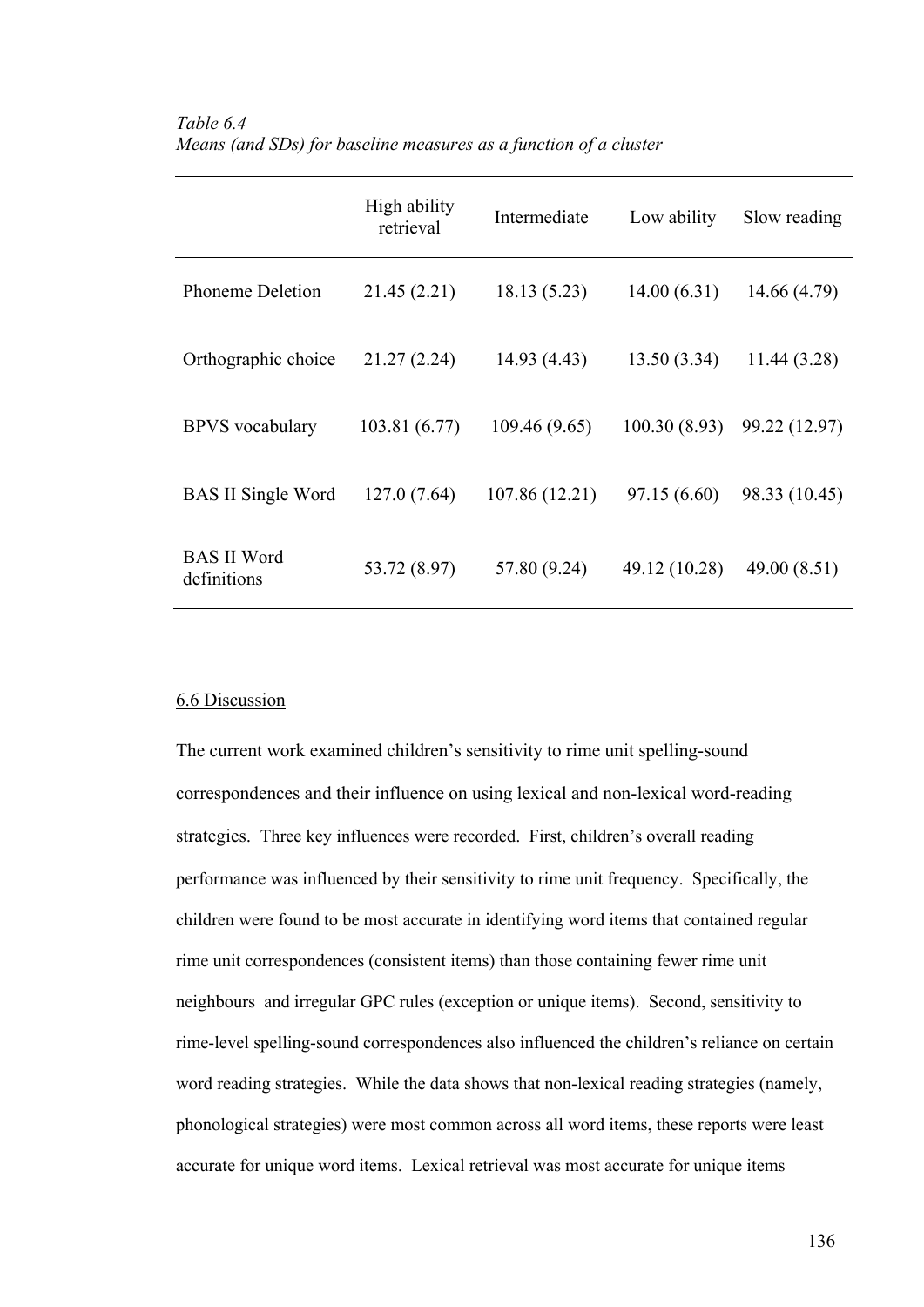suggesting that children were sensitive to word-specific orthographic representations (Share, 1999). Finally, distinct patterns or 'profiles' in children's reading performance were identified when analysing their use of reading strategies across the different word types. The differences in these profiles could be explained by the children's efficiency in single word reading followed by semantic and phonological skills.

When examining the reading accuracy across all three word items, there was a notable difference between the number of correct responses given according to word type. The consistent words, those with regular GPC mappings and many phonological neighbours, were most often read accurately by the children. The word type with the lowest accuracy was the exception words. This is an expected finding given that exception word items do not have regular GPC mappings and therefore the pronunciations are harder to decode using non-lexical procedures. These words also have low rime unit frequency and therefore it is harder to use a strategy reliant on rime units, such as analogy. These findings show a similar pattern of accuracy to the studies by Nation (1997) and Farrington-Flint et al. (2008b) in as much as showing how 7-to-8 year olds can spell consistent words most accurately and found that words with irregular rime units (the unique and exception words) were more difficult. The present study found that consistent words were read with the highest degree of accuracy. Even though unique words had the same regular GPC mappings (but irregular rime unit and few phonological neighbours) they were still found to be read less accurately, lending support to studies showing how rime unit frequency can largely influence reading and spelling (c.f. Coltheart & Leahy, 1992; Nation, 1997; Farrington-Flint et al., 2008b).

The solution time data showed a slightly different pattern with consistent words being read most quickly but also with a high degree of accuracy. The unique words which have consistent grapheme-phoneme correspondence but irregular rime units had a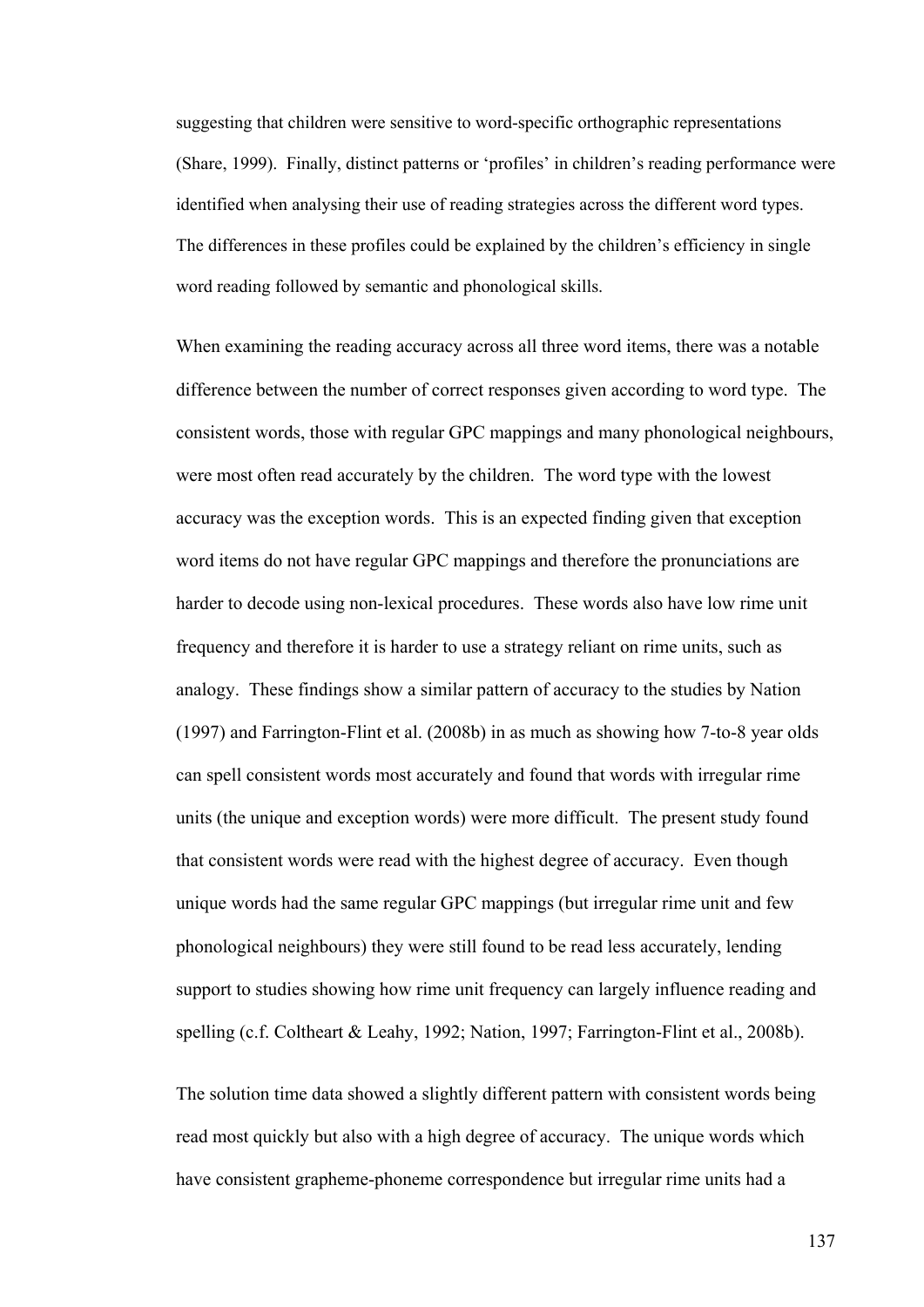moderate level of accuracy but as anticipated the longest solution time. This shows that the children were taking longer to read the unique words but were then more accurate when they gave a response. However, whilst the children's attempts at identifying the exception words showed the lowest levels of reading accuracy they did nonetheless show average solution time. However, this possible efficiency in identifying exception word items may be indicative of children's awareness that the use of non-lexical strategies may not guarantee success and therefore they spend less time attempting to identify such items.

While there have been studies examining the development of lexical and non-lexical strategy choice within the context of both reading and spelling acquisition (c.f. Farrington-Flint et al., 2008a, 2008b; Rittle-Johnson & Siegler, 1999; Kwong & Varnhagen, 2005; Nation 1997), there have been few studies that have manipulated rime unit frequency to assess variation in reading strategies. To investigate the differences in reading words with manipulated rime unit frequency it is important to examine the strategies used on each word type in order to try to read the word. Looking at the strategy use can also give information about the phonological grain size that the children use to read the words. The overall distribution of strategies (across all word types) showed a slightly different distribution of strategy use to those found in previous studies in as much as the most frequently applied strategy was phonological using grapheme-phoneme correspondence rules. Previous studies have found retrieval from memory to be the predominant strategy in tasks of spelling and reading (c.f. Rittle-Johnson & Siegler, 1999; Kwong & Varnhagen, 2005; Farrington-Flint et al., 2008a, 2008b). In the present study the most frequently used strategy employed a non-lexical approach, followed by retrieval of words from memory. This suggests that the children were favouring the use of a small phonological grain size (Stuart & Coltheart, 1988) and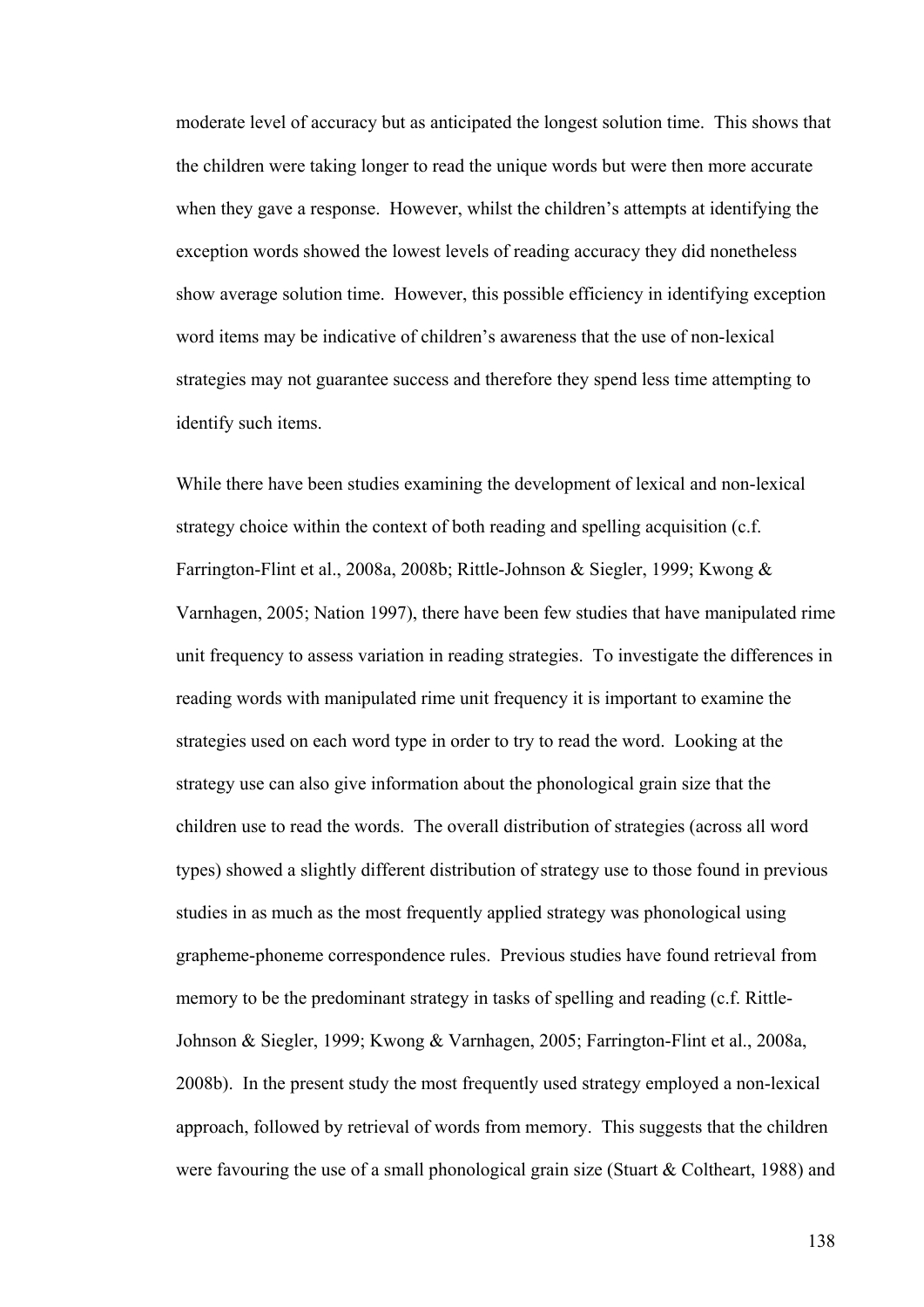primarily using the non-lexical route for reading. The reason for the lower use of retrieval might be explained in part due to the relative complexity of the word items included, especially the inconsistent items.

When comparing the distribution of strategy reports across the different word types which varied in rime units, it was found that non-lexical (phonological) approaches were the most frequently reported strategy. Retrieval from memory was used most frequently on consistent words and least on the unique words. As consistent words have regular mappings and many phonological rime-neighbours they allow the use of nonlexical strategies, however there was a high use of retrieval suggesting that these items had been secured to memory. This could be because the high frequency rime units have already been learnt and therefore the most efficient strategy to apply is the direct retrieval of words from the mental lexicon. A further important finding concerns the limited use of analogy strategies. While the use of analogy was higher for exception words, than the consistent and unique word items, the frequency of analogy was low overall. As exception words have no or relatively few phonological neighbours, using an analogy strategy should not produce a correct response. To successfully read an exception word the fastest and most accurate way is to create an orthographic representation of that word, so that it can be retrieved from memory as a complete word. Therefore a shift towards using a lexical (retrieval) strategy for exception words is important to maintain accuracy.

The final key finding reflects distinct patterns in children's reading strategies leading to the formation of four distinct groups. The first group, termed *high ability retrievers*  were excellent readers with high accuracy and fast responses on the single word items. They showed a reliance on the lexical route and showed an unbalanced reading profile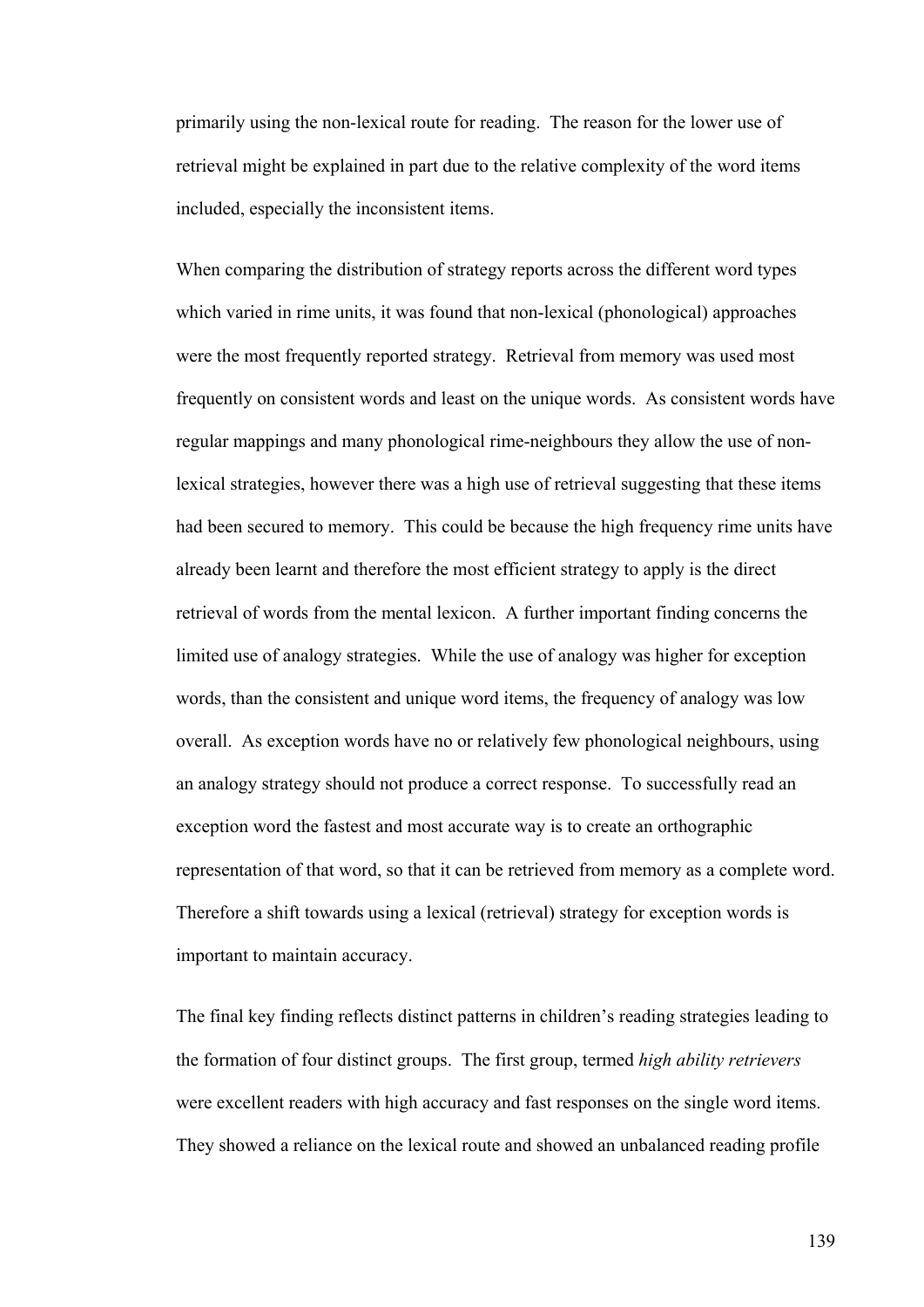using a lexical ('Chinese') route as discussed by Bowey (2008). The *intermediate* group showed a balanced reading profile with equal reliance on the lexical and nonlexical pathways for reading. The *low ability* group showed an unbalanced reading profile weighted towards the use of non-lexical strategies. These readers would fall into the category of 'Phoenician' readers as identified by Bowey (2008). The final group were identified as *slow readers* and showed a similar pattern of accuracy and strategy use (predominant use of non-lexical) to the *low ability* group, but showed much slower solution times. These findings show additional support for the DRC model of word recognition as it is possible to see the reliance on the differing pathways for reading single words (Coltheart et al., 2001). The cluster analysis has also highlighted some 'unbalanced' reading profiles as discussed by Bowey (2008).

However, the current study did not make any distinction between different levels of phonological recoding strategies and therefore it remains currently unclear whether children are decoding unfamiliar word items on the basis of each phoneme or whether they are using a combination of retrieval and phonological attempts (see Savage & Stuart, 1998). Moreover, while the current study has shown how the use of lexical strategies remain the most accurate reading strategy compared to other non-lexical approaches (e.g., phonological approaches) irrespective of word type, questions can be raised concerning the actual development of such retrieval methods. It is currently unknown how these lexical word reading strategies develop over time and whether these represent sight-word recognition without understanding or whether they are based on representations built up by phonemegrapheme knowledge (see Ehri, 1999). For example, while Ehri (1999) argues that sight word reading can emerge at any point during the reading process, even in the very earliest phases, other researchers (e.g., Savage & Stuart, 1998) have argued that children may learn to read words by sight through a series of inaccurate phonological attempts. While both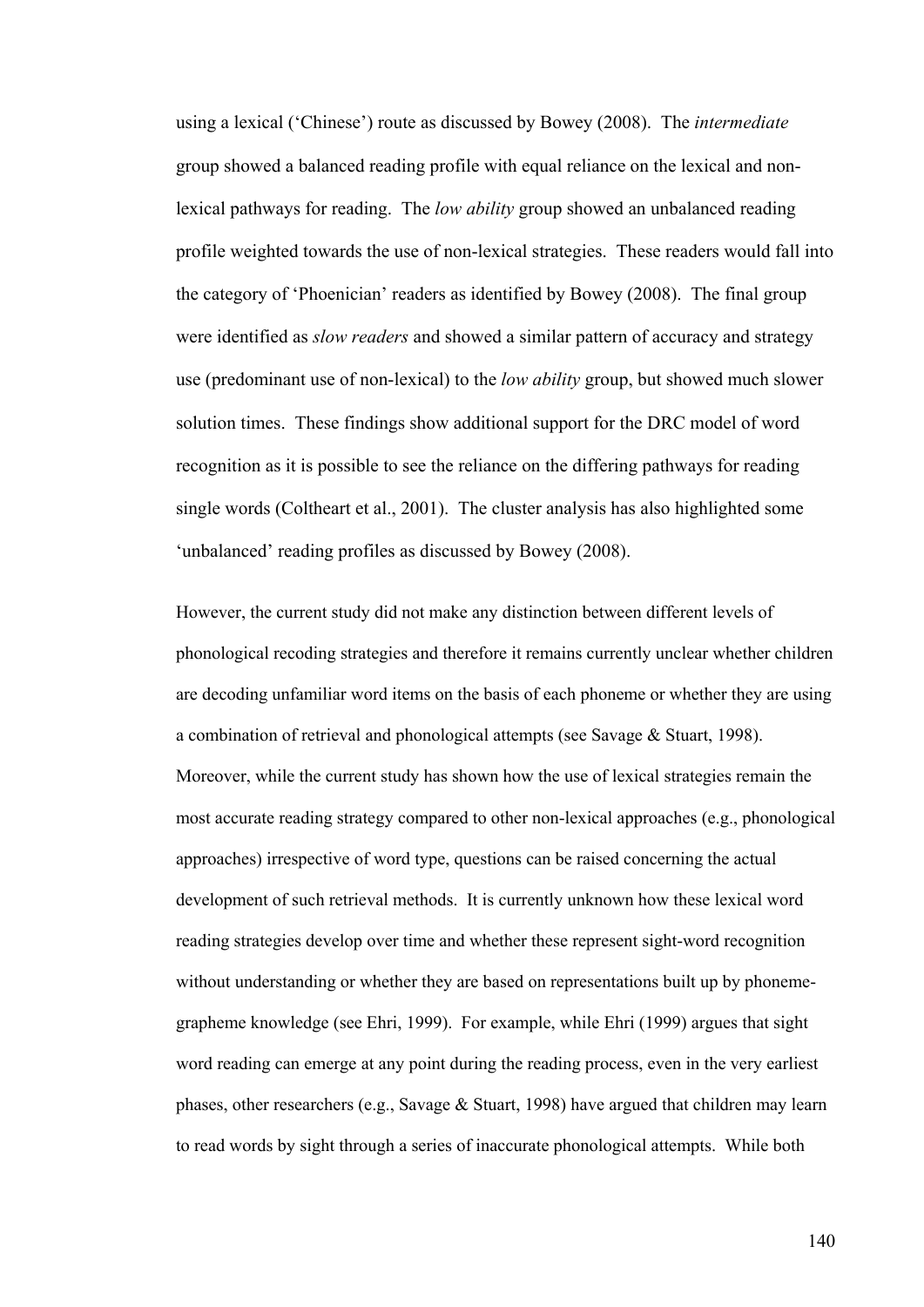explanations seem plausible, future research should consider a closer examination of how children develop lexical word reading strategies and to test the possibility that both routes are viable in allowing the quick and accurate identification of word items from memory.

A further extension to the current research could therefore include a more detailed analysis of the types of non-lexical strategies that are being employed in the context of children's early word-reading. For example, insights from earlier studies have shown how the analysis of reading errors can provide an indication to variations in strategy choice. Greenberg et al. (2002) stated that examining the errors that children were making allows us to tap into underlying strategy use, while Savage and Stuart (1998) have shown how assessing scaffolding errors can lead to a more detailed assessment on using non-lexical strategies (albeit unsuccessfully). It is also important to note that many of the previous theories of reading development (c.f. Marsh et al., 1981; Frith, 1985; Ehri, 1986) have used miscue analysis to shape their theoretical accounts of reading acquisition. However, the current work has nonetheless demonstrated how the use of explicit verbal protocols, elicited by the child after their completion of each word item, can provide another insight into the possible shifts between using lexical and nonlexical reading approaches. By combining self-report data, alongside error analyses, it is argued that a more refined coding framework to capture fine-grained changes in the use of non-lexical reading strategies may be achieved leading to more detailed theoretical account of early reading acquisition (c.f., Ehri, 1999). This issue was addressed in Study Three (Chapter Seven) with a closer examination of the types of reading errors children make in their early word reading. Study Three focused on developing a stronger framework for coding self-report data.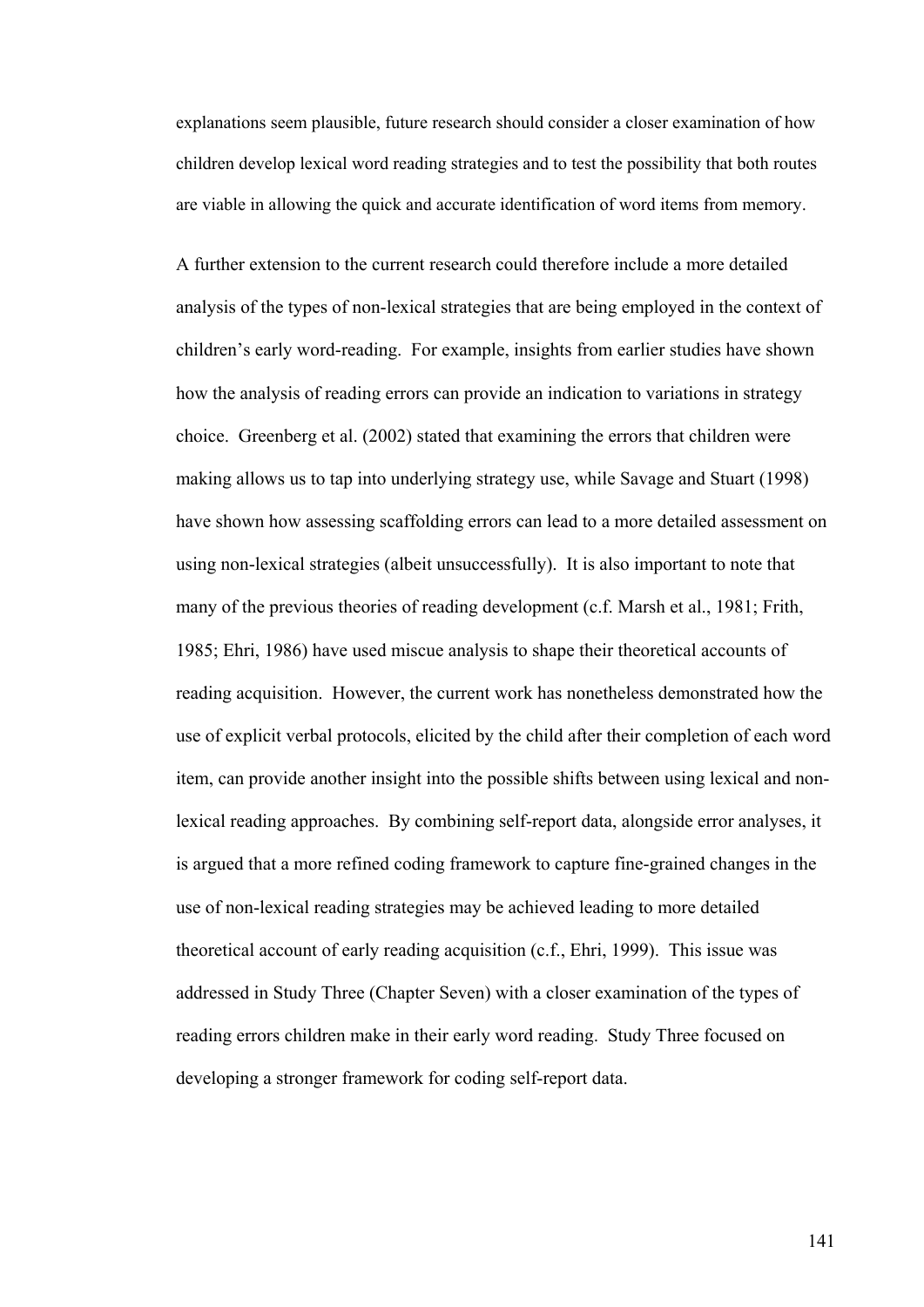## **Chapter Seven**

# **Study Three: Scaffolding Errors and the Development of Early Word-Reading Strategies**

#### 7. Introduction

Study Three examined the types of errors that the children made whilst reading, using the error classification framework by Savage and Stuart (2001) and examined how these related to current reading ability. As argued in Chapter Three, an analysis of the types of errors made during reading could provide valuable information about the acquisition of word-reading skills and how children develop their own reading style (Greenberg et al., 2002). Reading errors have also previously assisted in providing support for stages of reading acquisition in previous theories of reading development, such as the cognitive-developmental model of reading (Marsh et al., 1981; Frith, 1985). It has also been suggested that analysing reading errors could provide a window through which it is possible to look at reading strategies.

The second purpose of this study was to identify a tighter coding framework for strategy use to be applied in the remaining chapters of this thesis through the examination of reading errors. Study Two highlighted the use of both lexical and non-lexical word reading strategies, however it did not make any distinction between different levels of phonological recoding strategies and therefore it remains currently unclear whether children are decoding unfamiliar word items on the basis of each phoneme (Ehri, 1999) or whether they are using a combination of retrieval and phonological attempts (Savage & Stuart, 1998). Indeed, the current coding framework does not specifically state which parts of the word are being phonologically decoded. In order to develop a refined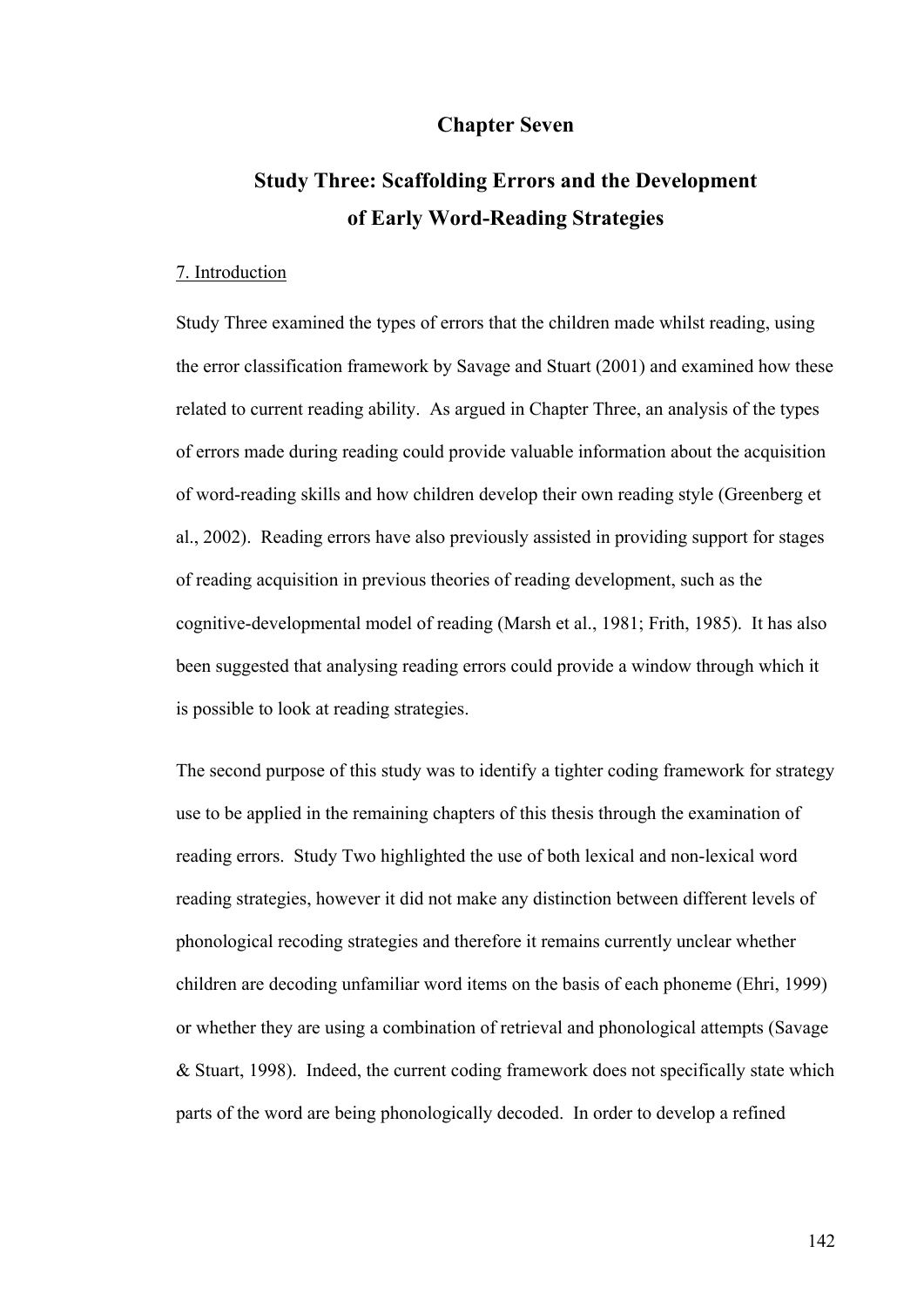coding framework, the current study examined the nature of children's early wordreading errors.

 As outlined in Chapter Three, reading error analysis can provide insights into reading strategy use. Greenberg et al. (2002) compared low-literate adults and children to look at what strategies they were using and what errors they were making in reading. They found that the children's phonological skills were far superior compared to the lowliterate adults and therefore the children were more likely to rely on a phonological strategy to decode the word presented. The adults were more likely to rely on visual memory skills. This meant that when looking at the errors, the adult readers were more likely to produce a real word in place of the target word. The children in comparison would often produce a nonsense word as they were using decoding skills. These findings show that using error analyses allows a greater insight into lexical and nonlexical strategy use.

 Reading error analysis has been studied since the 1970's, but its focus has changed dramatically during this time. Leu (1982) looked at the previous research covering reading miscue analysis and stated that in order to move forward there needed to be certain guidelines in order to make the studies comparable. One of the main issues that required addressing was how reading errors were categorised. Early methods of categorising errors were based on 'in text' reading and were organised based on graphemic similarities (Cohen, 1974-75) or contextual errors (Allen & Watson, 1976). Stuart and Coltheart (1988) looked at single word reading errors and classified errors made on these words into six error categories. These covered contextual errors and shared letter segments. Breaking down these shared letters provided separate classifications for errors retaining the first letter, errors retaining the final letter and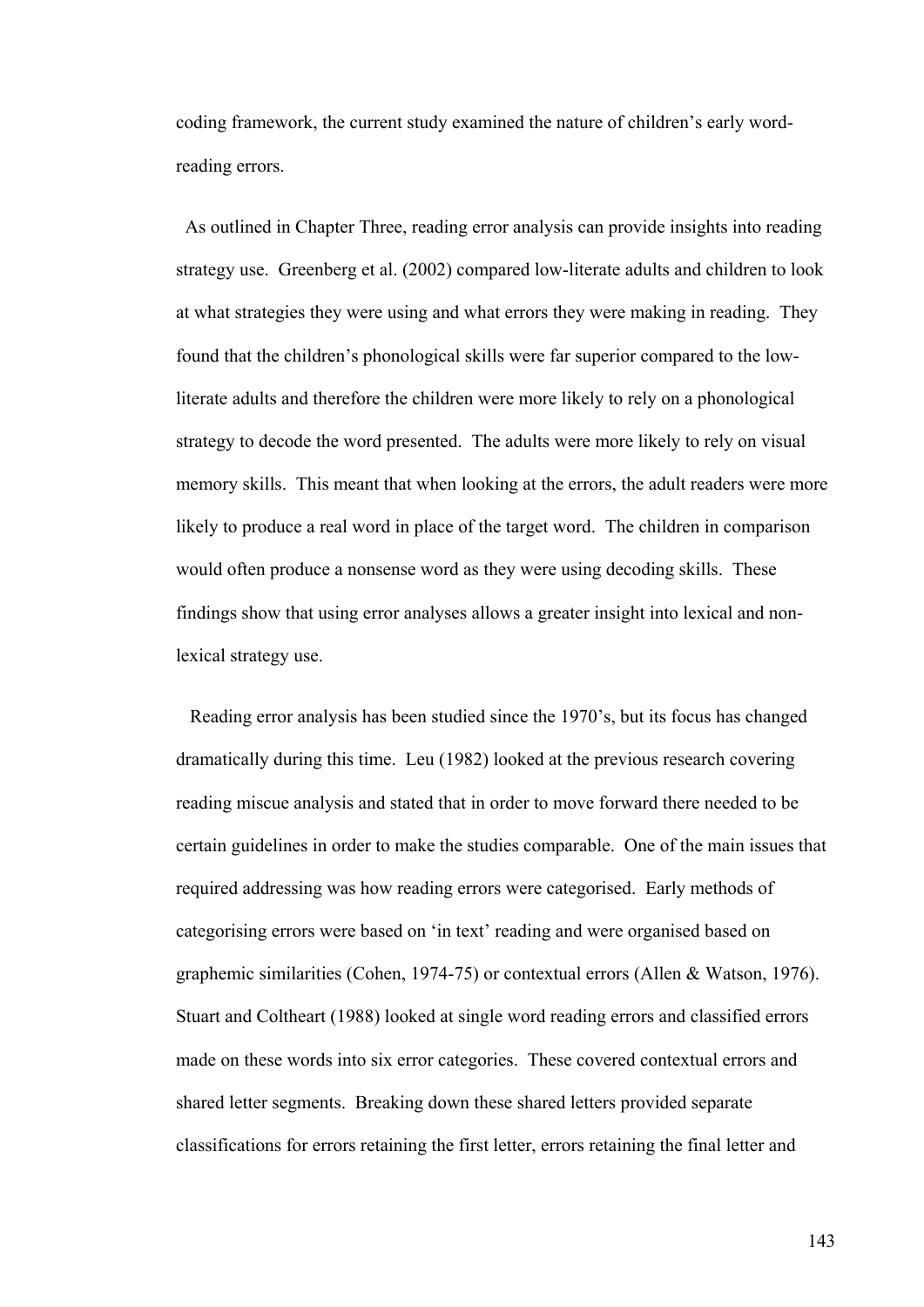errors retaining both first and final letter. As the research suggests that phonemic awareness is a predictor of early reading, classifying errors based on shared letters (graphemes) instead of the phonemes will not provide adequate information about reading acquisition. This was converted to encompass shared phonemes rather than shared letters (Savage & Stuart, 1998, 2001, 2006; Savage et al., 2001).

 Much of the focus on reading errors has specifically been on 'scaffolding errors.' A scaffolding error is defined as an error where the initial and final phonemes in the word are preserved; producing a real-word or nonsense word with the same boundary letters as the target word (Laxon et al., 1994).

Stuart and Coltheart (1988) found that errors that share phonological characteristics with the target word (particularly scaffolding errors) were linked to later reading success. To explain this link they examined the phonological skills in the children making these types of errors and found that they could represent common GPC mappings. Therefore scaffolding errors could be linked to superior phonological skills and to later reading skill. Savage et al., (2001) related these scaffolding errors to Ehri's phonetic cue stage as the children are able to make partial representations of words (Ehri, 1995; 1999; 2002).

There have also been replications of these findings; Savage et al. (2001) examined phonological scaffolding errors and found that scaffolding errors at age six were positively correlated with reading ability at age eight. However, scaffolding errors were even able to explain unique variance after non-word reading had been partialled out, showing that scaffolding errors were not simply a representation of decoding skill. Whilst scaffolding errors were found to be a predictor of later reading success, making an error which involved only preserving the initial phoneme or the final phoneme is not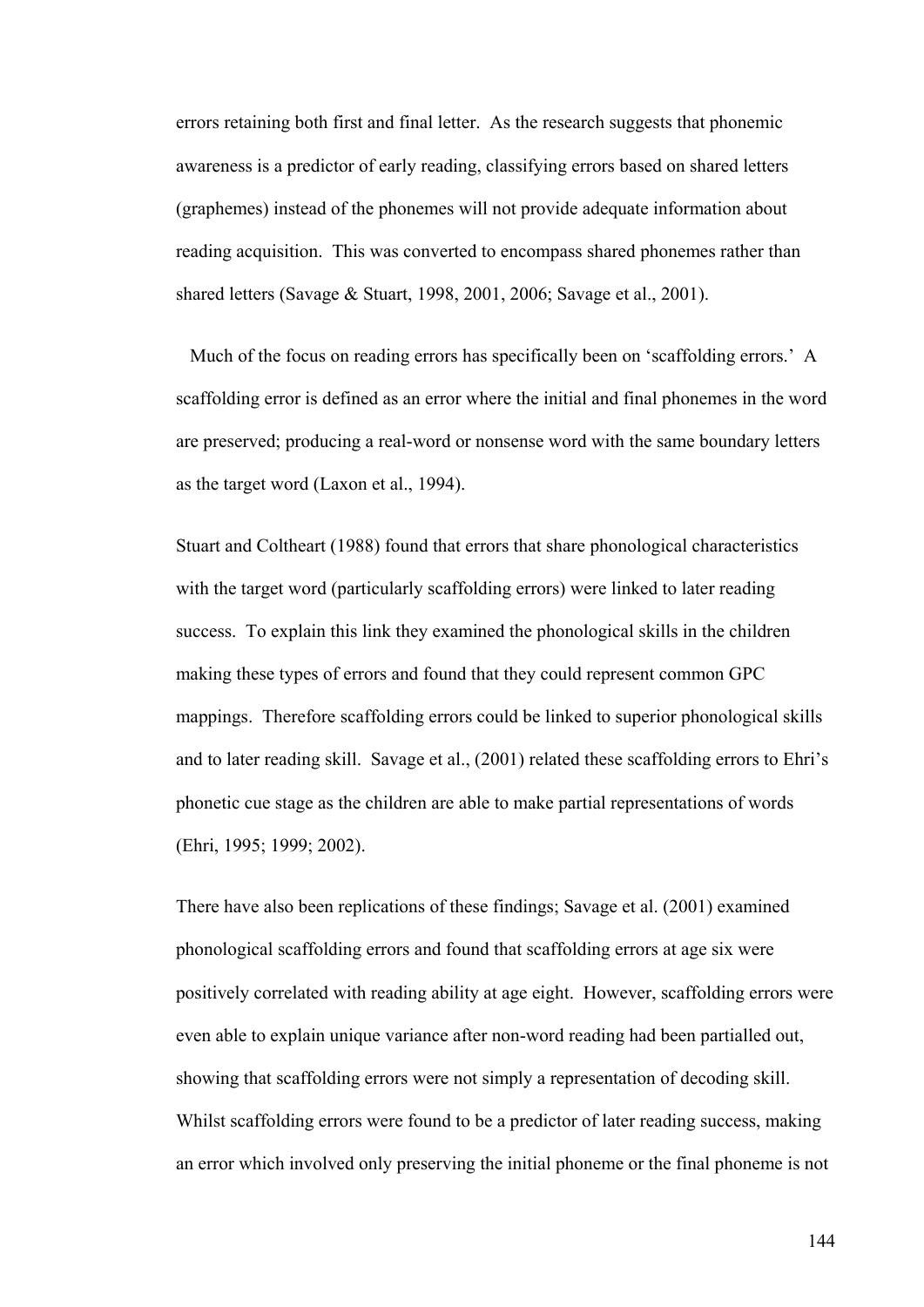related to reading ability. This could be explained by the fact that the children making scaffolding errors have learnt how to use boundary letters which we know are important for word recognition (Pitchford et al. 2008). Although Savage et al. (2001) found that scaffolding errors seemed to be explaining unique variance, there was no measure of phonemic awareness or receptive vocabulary (which is a known correlate of reading ability) included. Savage and Stuart (2006) used a similar study including these measures and found that scaffolding errors were still unique predictors of later reading success.

However, as noted in Chapter Three, a key limitation with earlier studies was that many of the tasks used to examine reading errors were based on the clue-word paradigm (Savage & Stuart, 2001; 2006) rather than examining word recognition using a single word reading task. This is important because the clue-word paradigm can overestimate the extent to which certain phonological units are recognised or identified (cf. Deavers & Brown, 1997; Roberts & McDougall, 2003; Savage, 1997). The current study therefore examined reading errors using a single word reading task in a cross-sectional design using Year One and Year Two children (with age appropriate word lists) and looked at the distribution of all errors. The results also examined any correlates with reading ability. In Year Two the word list contained three different types of words with manipulated rime unit frequencies (as used in Study Two) and the errors made across the different word types were explored. Furthermore this study used the reading errors identified to develop a better coding scheme for classifying non-lexical (phonological) strategies that are being used to support early word reading.

Three main research questions were addressed in this study. Firstly, what types of errors were being made by the children in Year One and Year Two? This was to see if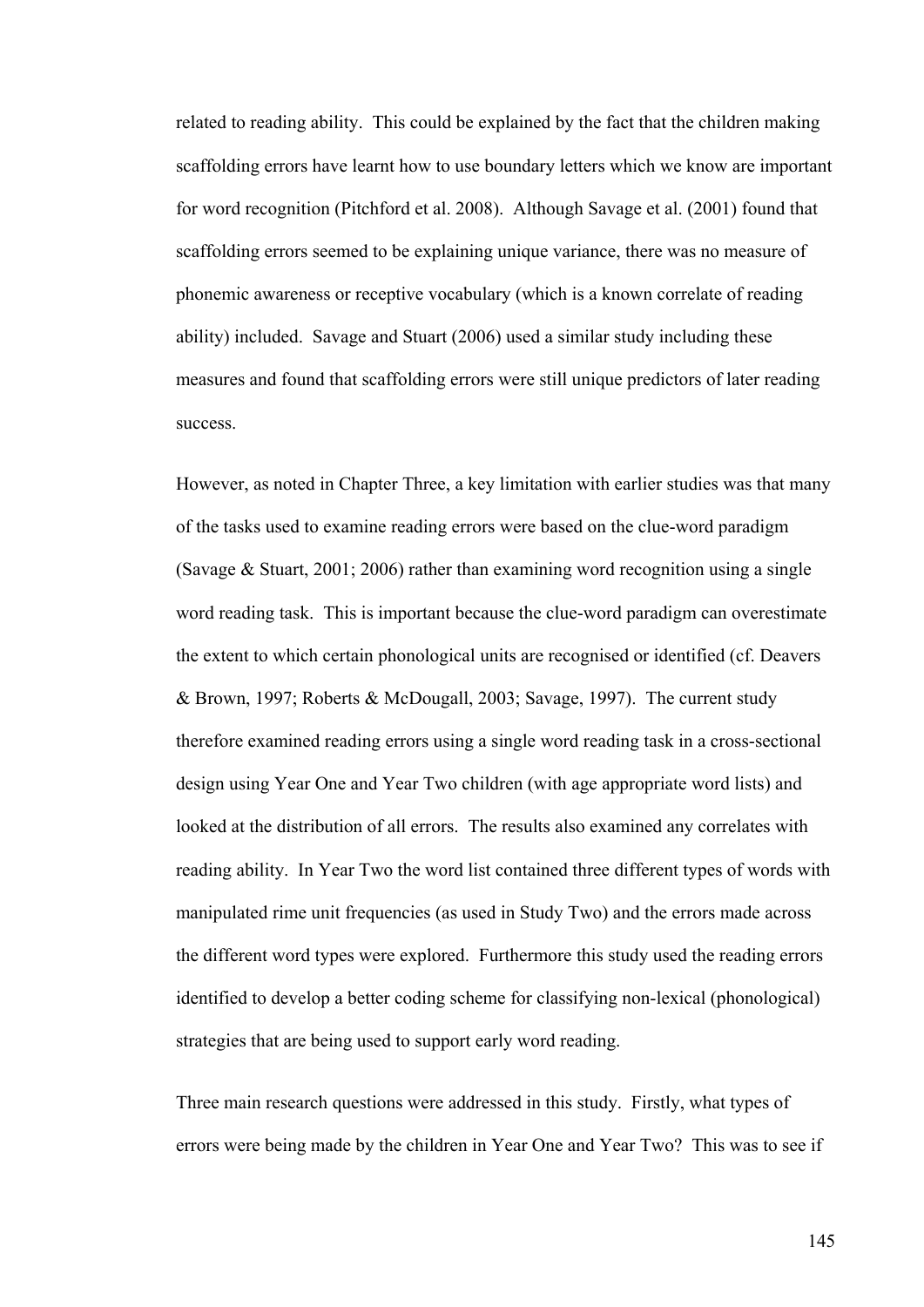there was a similar distribution of errors to previous studies. This also included an examination of the three different word types with manipulated rime unit frequency to see if the errors differed across word types. Secondly, do the errors made explain any variance in the children's scores on the baseline measures? Previous studies have found that scaffolding errors can be used as predictors for reading ability, so the prediction was that some of the variance on the BAS II Single Word Reading task will be explained by errors made (Stuart & Coltheart, 1988; Savage & Stuart; 2001; 2006; Savage et al., 2001). Finally, the findings from the study were used to inform the new strategy coding framework for use in the remaining studies in the thesis

#### 7.1 Method

#### *7.1.1 Design statement*

Using a cross-sectional, independent measures design, the independent variable was Year group (Year One and Year Two). The dependent variables were the frequency, accuracy and solution time for all individual self-reported word reading strategies and classifications of errors made. The order in which the word items were presented was completely randomised across trials and across children.

#### *7.1.2 Participants*

Eighty-one children participated in the study. The study used a cross-sectional design with forty-two children from Year One (21 female and 21 male) with a mean age of 6 years and 2 months ( $SD = 3$  months) and thirty-nine children were from Year Two (20) female and 19 male) with a mean age of 7 years 2 months (SD =3 months). Similar to Studies 1 and 2, all children attended state funded primary schools in Nottinghamshire and were tested in November/December 2008. All of the pupils were following the National Literacy Strategy which used a systematically based structured framework of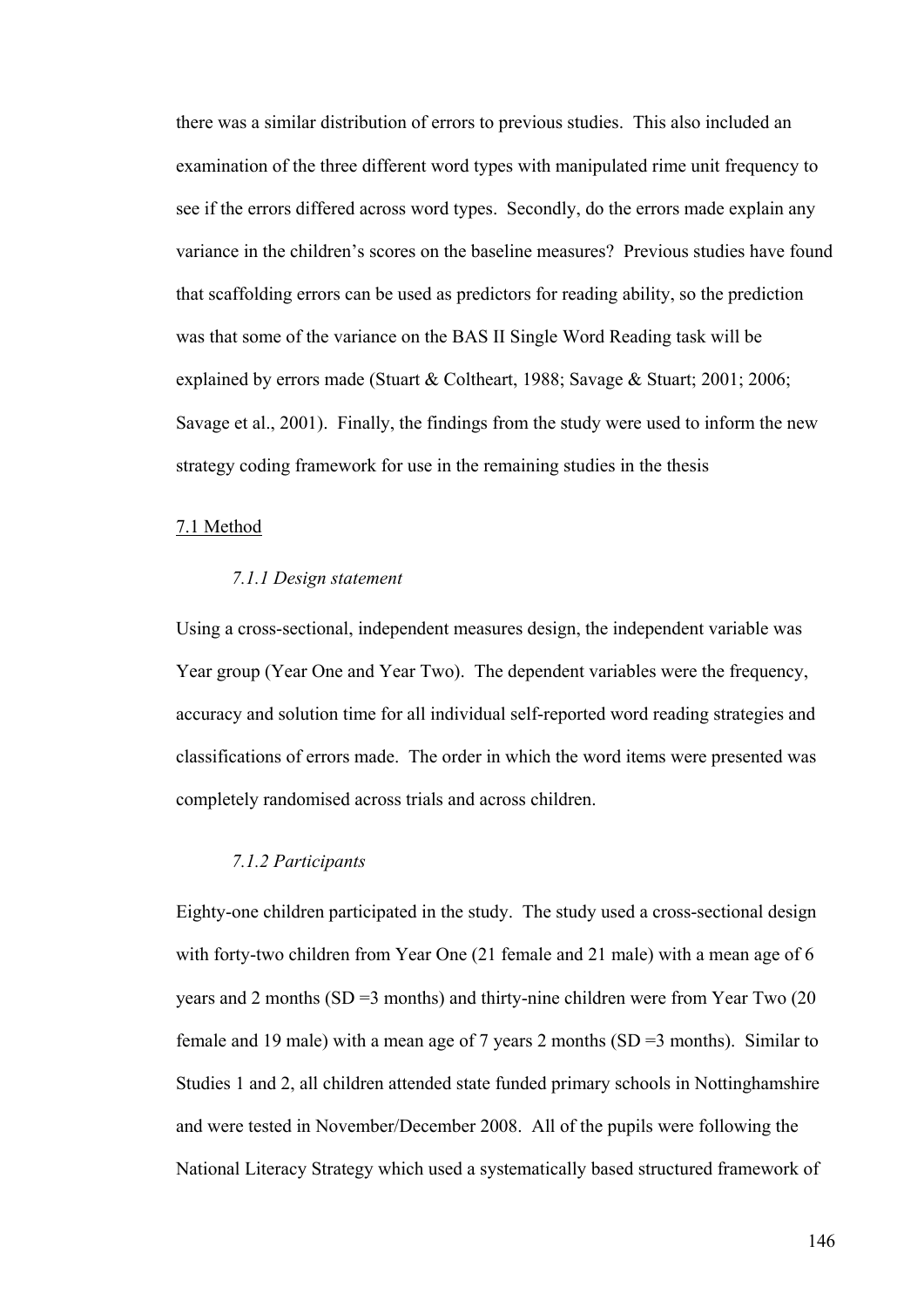instruction to teach strategies for decoding text. All of the scores on the baseline measures were within normal limits. The standardised scores for Year Two BAS II Single Word Reading are lower than the Year One, but still within normal limits for their age.

#### 7.2 Materials

#### *7.2.1 Baseline measures*

Similar to Study One, the BAS II Single Word Reading and the BPVS II Receptive Vocabulary were included as baseline measures and these are described in detail in Chapter Four.Table 7.1 summarises the children's scores on the three baseline measures according to year group and shows that all scores are within normal limits.

## PhAB non-word reading

The PhAB Non-Word Reading is a subsection of the Phonological Assessment Battery (Frederickson, Frith & Reason, 1997). It was specifically designed to assess the phonological processing ability of the child by asking them to decode strings of letters and give the pronunciation. The non-words were all based on regular grapheme to phoneme mappings. There were two parts to the task; the first part involved 10 onesyllable words (e.g. 'pim') and the second part involved 10 two-syllable non-words (e.g. 'ligtade'). The children were first asked to read some practice words and then they moved onto the main task. If none of the first five words were read correctly then the test was terminated. If they were able to read the words then they were presented with the next five one-syllable words. If there were six or more errors made on the onesyllable non-words then the assessment was concluded. The maximum score on the task was 20 and the standardised score was calculated using the chronological age  $(Mean = 100, SD = 15)$ .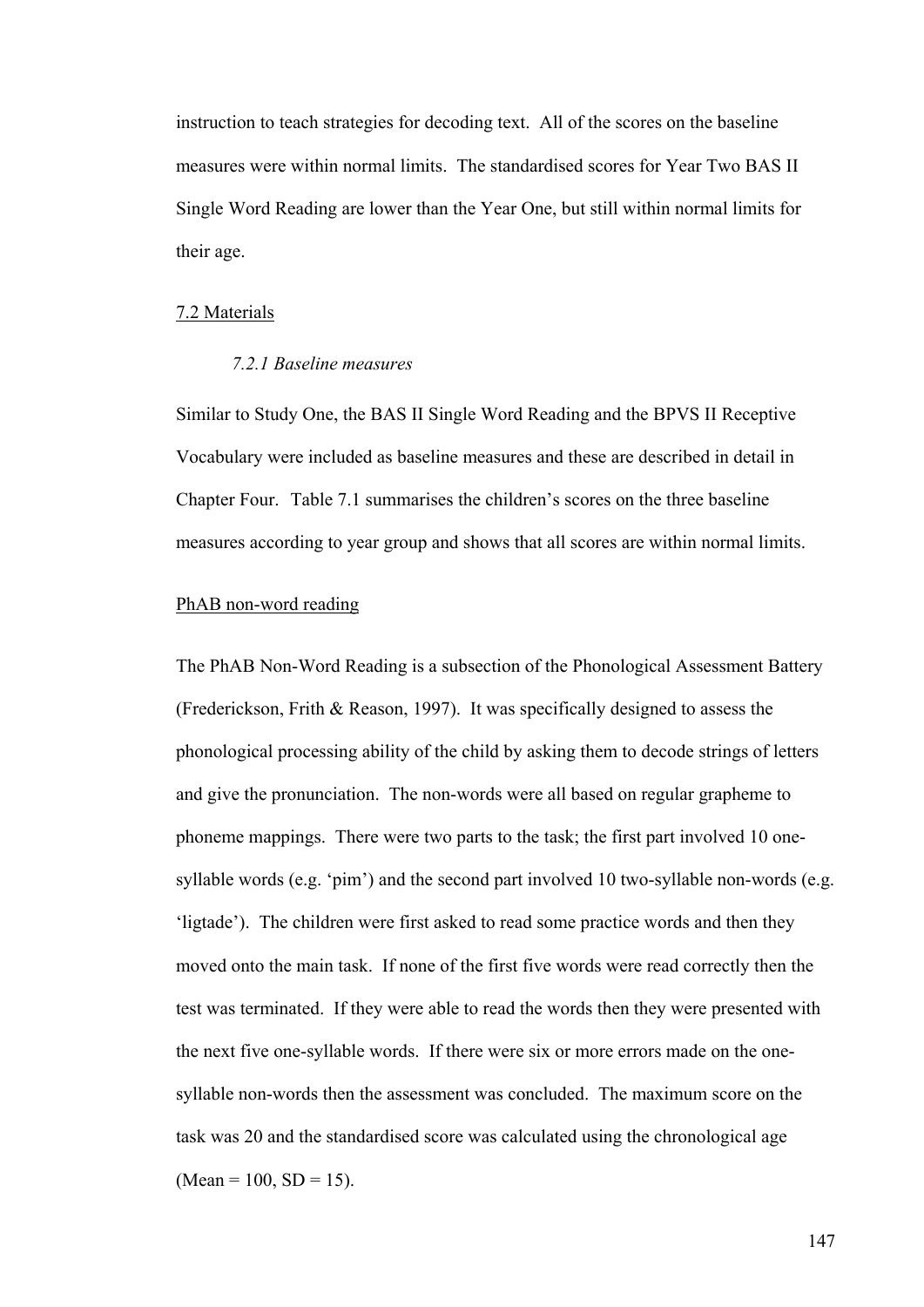*Table 7.1* 

|                                         | Year One       | Year Two       |
|-----------------------------------------|----------------|----------------|
| BAS II single word reading <sup>a</sup> | 113.85 (13.00) | 108.45 (13.44) |
| BPVS II Vocabulary <sup>a</sup>         | 96.17 (8.85)   | 98.50 (8.32)   |
| PhAB non-word reading <sup>a</sup>      | 102.63 (24.71) | 103.53(18.17)  |

*Means (and SDs) for the standardised scores on single-word reading, receptive vocabulary scores and non-word reading task according to year group.* 

Note. <sup>a</sup> denotes standardised scores based on chronological age norms

#### *7.2.2 Experimental single-word reading task*

In contrast to Studies One and Two, in this study there was a different experimental Single Word Reading Task for each year group. The word list used in Study One was used with the Year One children (see Appendix B) and the word list (with manipulated rime unit frequencies) as used in Study Two was used with the Year Two children (see Appendix C). As this study wanted to look at the impact of reading errors it was important that the children should not find the word list too easy, to avoid ceiling effects. However, the word list still contained some higher frequency words to avoid the children becoming disengaged with the task. Similar to Studies One and Two, the experimental reading tasks consisted of an individual word appearing on the screen at any one time and when the children had read the word aloud a key was pressed on the keyboard (by the experimenter) which removed the word from the screen and captured a solution time for the word. The instructions were displayed on the screen at the start of the experiment and they were explained to the child by the experimenter. The word list was presented on a standard laptop screen in Arial, size 50 and the text was black. The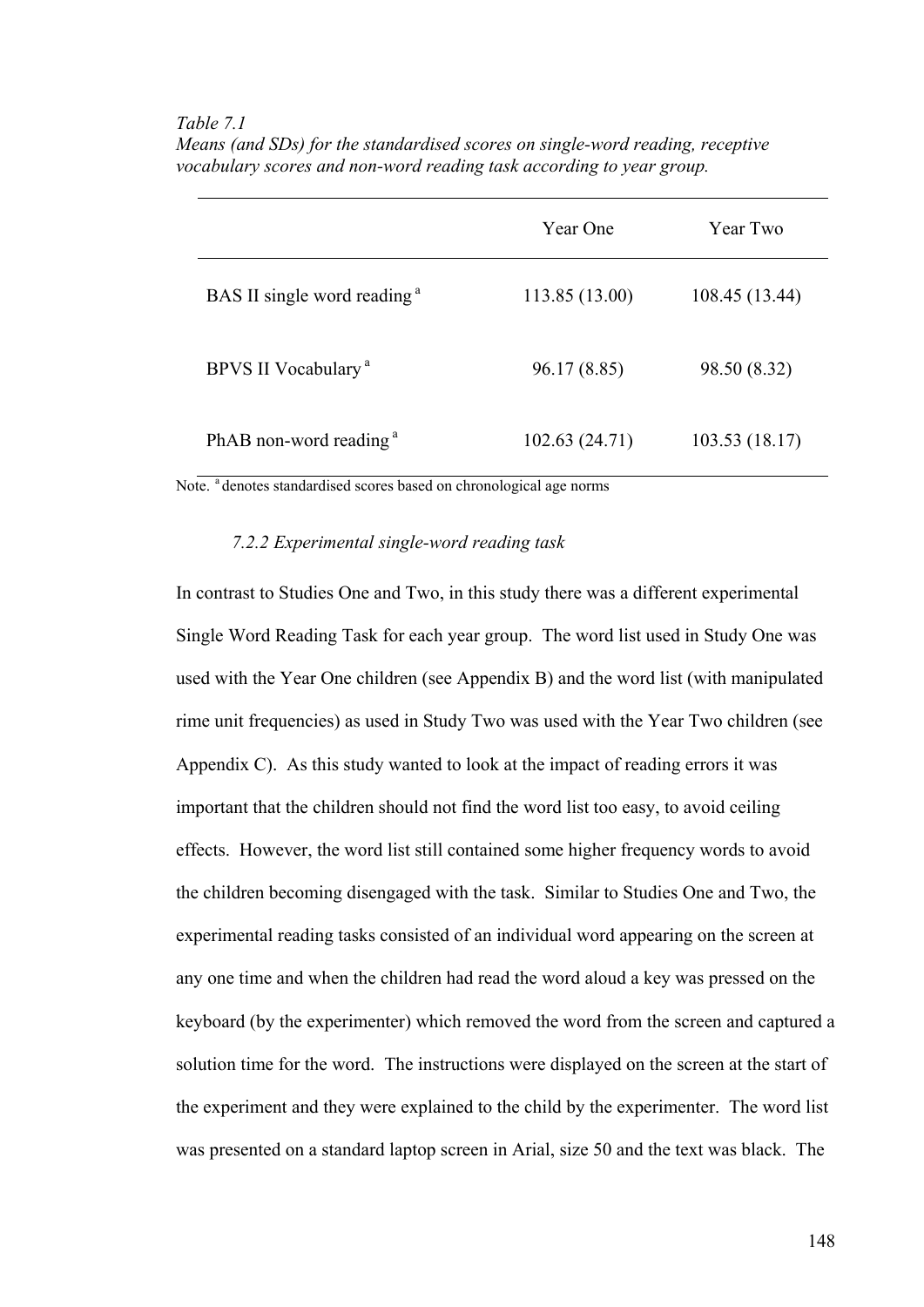background was grey to avoid a sharp contrast on the screen. The words were randomised by E-Prime 2 and the task took around 12 minutes to complete. E-Prime 2 was used to record the children's verbal responses as they attempted to identify each word item. A Dictaphone was used as a secondary storage source throughout the experimental session. The recordings were used after the experimental session to code the errors made based on the error framework by Savage and Stuart (2001). To check the reliability of the error coding 20% of the transcripts were also coded by another experimenter and an agreement of 97% was reached. The children were not asked to give a self-report of how they read the word in this study as the design was focussed on reading errors.

#### 7.3 Procedure

All children were tested individually in the school by the experimenter on two separate occasions. Sessions were between one and three days apart. Children completed the standardised baseline measures (BAS II Single Word Reading, BPVS and PhAB Non-Word Reading) in the first testing session. In the second session, the children completed the experimental word reading task which was recorded using a microphone and a Dictaphone. Full informed consent was provided for each child's participation in the study. The experimental single word reading task was administered as Studies One and Two with the words appearing on a laptop screen and being removed when the experimenter pressed a key. Accuracy and solution times were collected. The errors were classified by the experimenter using the sound recordings.

#### 7.4 Coding children's reading errors

The children's reading errors were coded in line with Savage and Stuart 's (2001) five categories of mispronunciations that were made during reading. The errors were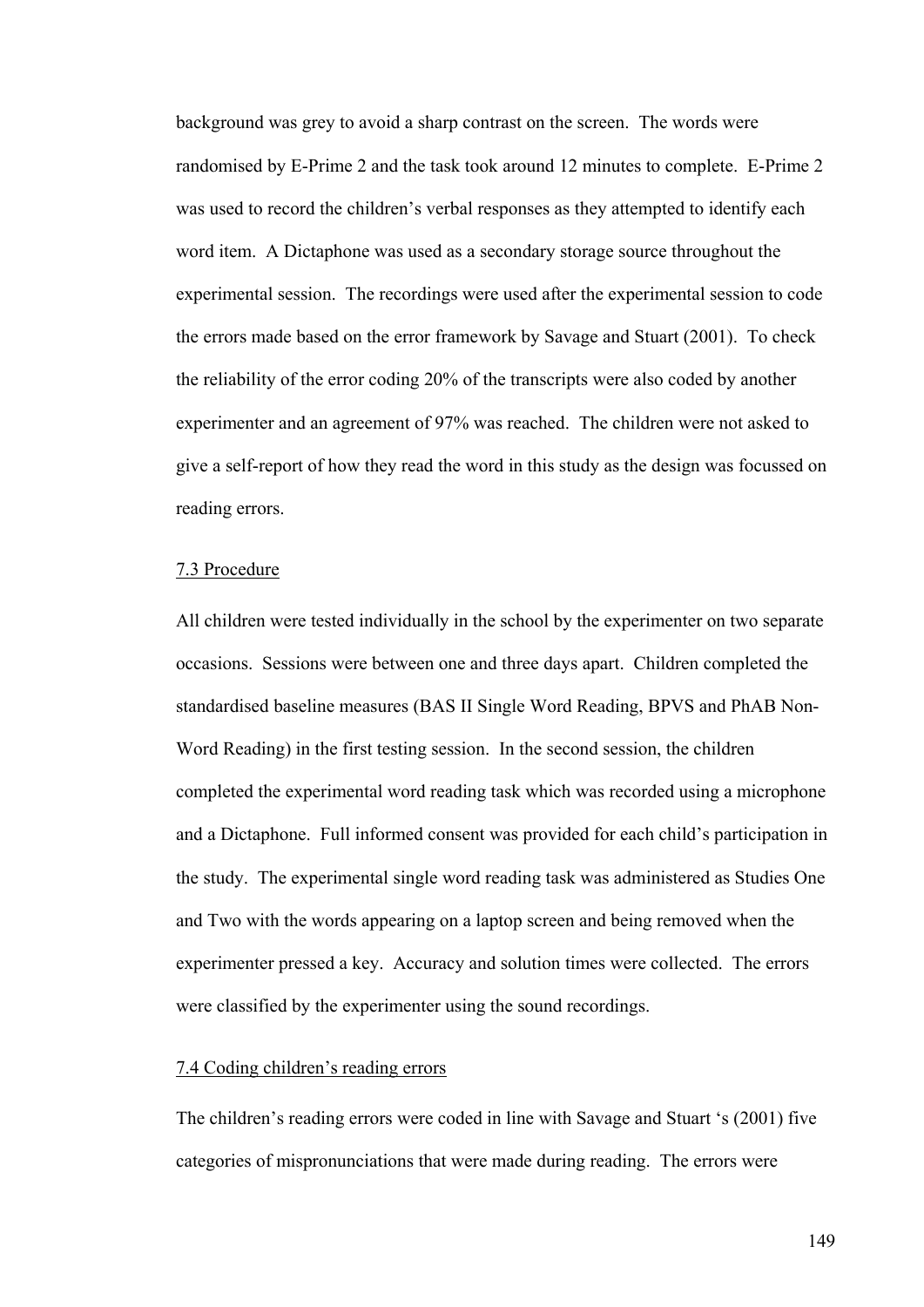categorised based on the spoken phonological representation provided by the children. The categories were chosen as the coding framework has been developed through previous studies (Savage & Stuart, 1998; Savage, Stuart & Hill, 2001). The words that were read in error of the target word could be a real word replacement or a non-word equivalent. An example of the coding framework is provided in Table 7.2.

i) Initial: Errors which preserve the initial phoneme of the target word. For example 'rescue' is read as 'rest'.

ii) Final: Errors which preserve the final phoneme in the word. For example 'dark' read as 'bark'.

iii) Scaffolding error: Errors preserving both the initial and final phoneme of the words, but the middle section is misread. For example identifying the word 'reading' as 'ring'.

iv) Other error: Errors which do not fit into the previous categories. These errors do not share any initial or final phonological overlap with the target word.

v) Refusal to respond: The final category covers words that children refuse to read as they do not know the answer.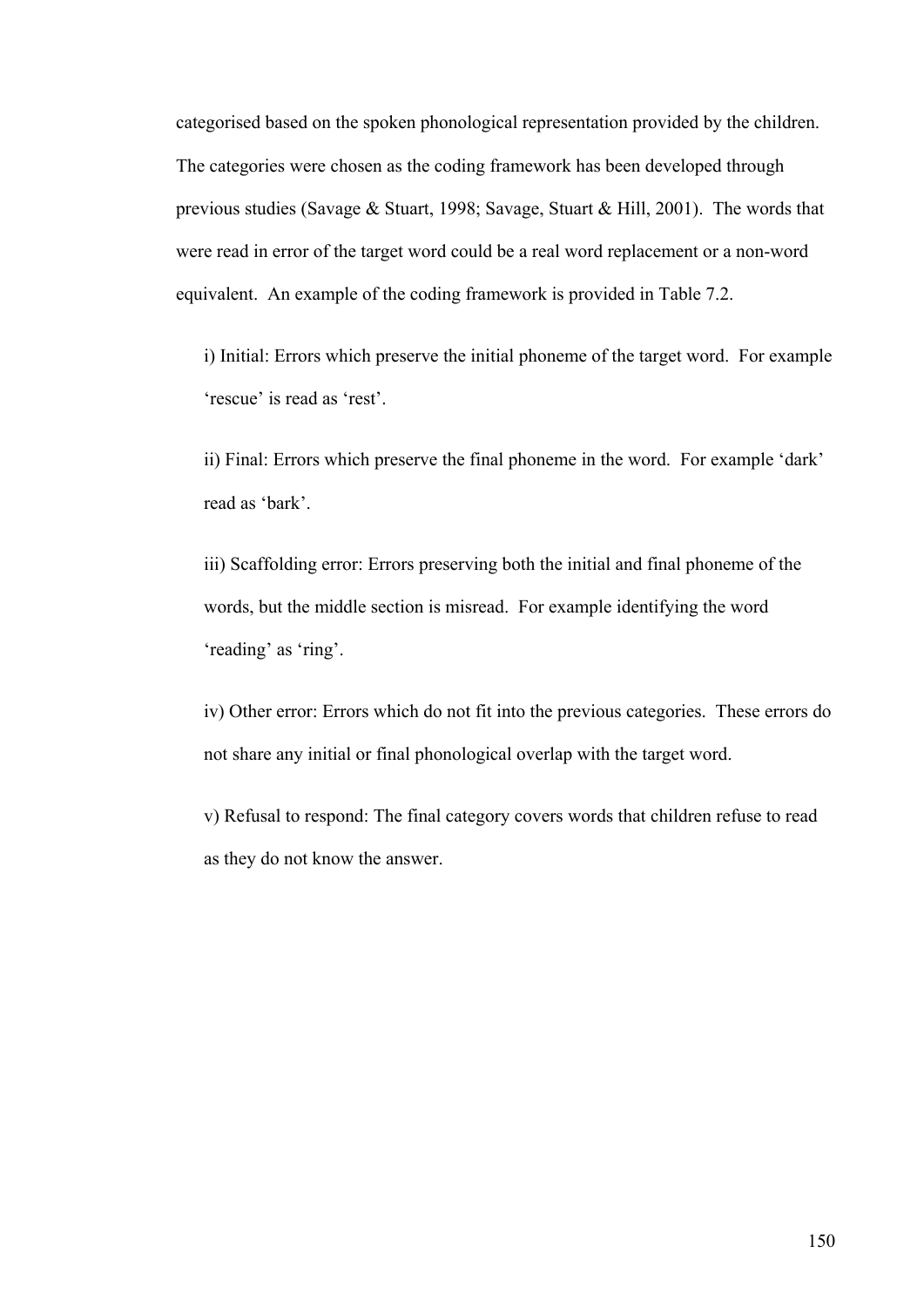| Reading error                                                         | Example real word<br>error | Example non-word<br>error |
|-----------------------------------------------------------------------|----------------------------|---------------------------|
| Preserving the initial phoneme                                        | bring                      | brog                      |
| Preserving the final phoneme                                          | prick                      | drick                     |
| Scaffolding error (preserving both the initial<br>and final phonemes) | bark                       | bick                      |
| Other error                                                           | chomp                      | pinkof                    |
| Refusal to answer                                                     | I do not know              | I do not know             |

### *Table 7.2 Error coding with examples of errors made by the children for the target word 'brick'*

## 7.5 Results

The results were presented in three sections. Firstly, the errors categories that were made by the children were examined. This also included an analysis of whether the error made was a real word or not. Secondly, the relationship between the scores on the baseline measures and the errors made were examined using correlations and regression analyses. Finally, the errors found in this study were used to define the strategy coding framework for use in Study Four which was a repeated measures cross-sectional design looking at change in strategy use over time. As the word list used was the same as in Study Two the item analysis on these word items was not repeated on this data.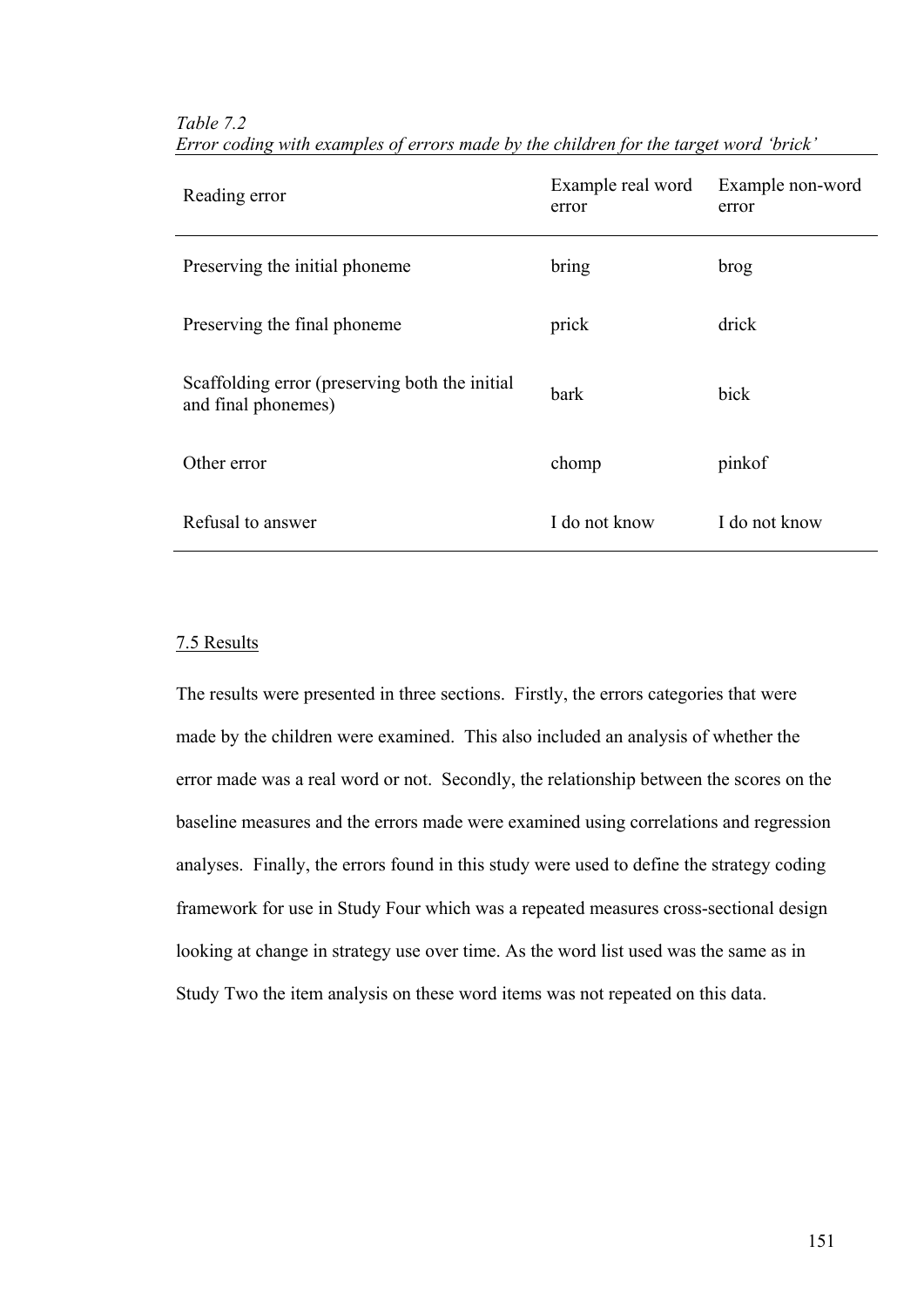## *7.5.1 Types of reading errors identified*

Table 7.3 shows that overall the most frequently made reading error by Year One and Year Two children was where the initial phoneme was retained and the rest of the word was read incorrectly (Year One =  $43.30\%$ , Year Two =  $44.27\%$ ). The least frequent error made was where the final phoneme of the word was retained (Year One = 9.57%, Year Two = 4.10%). When looking at the scaffolding errors the Year Two children had a higher number of scaffolding errors (36.92%) compared to the Year One children (28.70%). This could be explained by the different word types (consistent, exception and unique) included in the Year Two word list as the analyses by word type show that the scaffolding errors are used more frequently on the exception words (see figure 7.1).

| Error type        | $\%$ of errors by<br><b>Year One</b> | % of errors made<br>by Year Two |
|-------------------|--------------------------------------|---------------------------------|
| Initial           | 43.39 (49.59)                        | 44.27 (49.71)                   |
| Final             | 9.57(29.43)                          | 4.10(19.85)                     |
| Scaffolding       | 28.70 (45.27)                        | 36.92 (48.30)                   |
| Other             | 10.09(30.14)                         | 5.98 (23.74)                    |
| Refusal to answer | 8.35 (27.68)                         | 8.72 (28.38)                    |

| Table 7.3 |                                                                                 |  |  |  |  |  |  |  |
|-----------|---------------------------------------------------------------------------------|--|--|--|--|--|--|--|
|           | Mean (and SDs) for percentage of error types for Year One and Year Two children |  |  |  |  |  |  |  |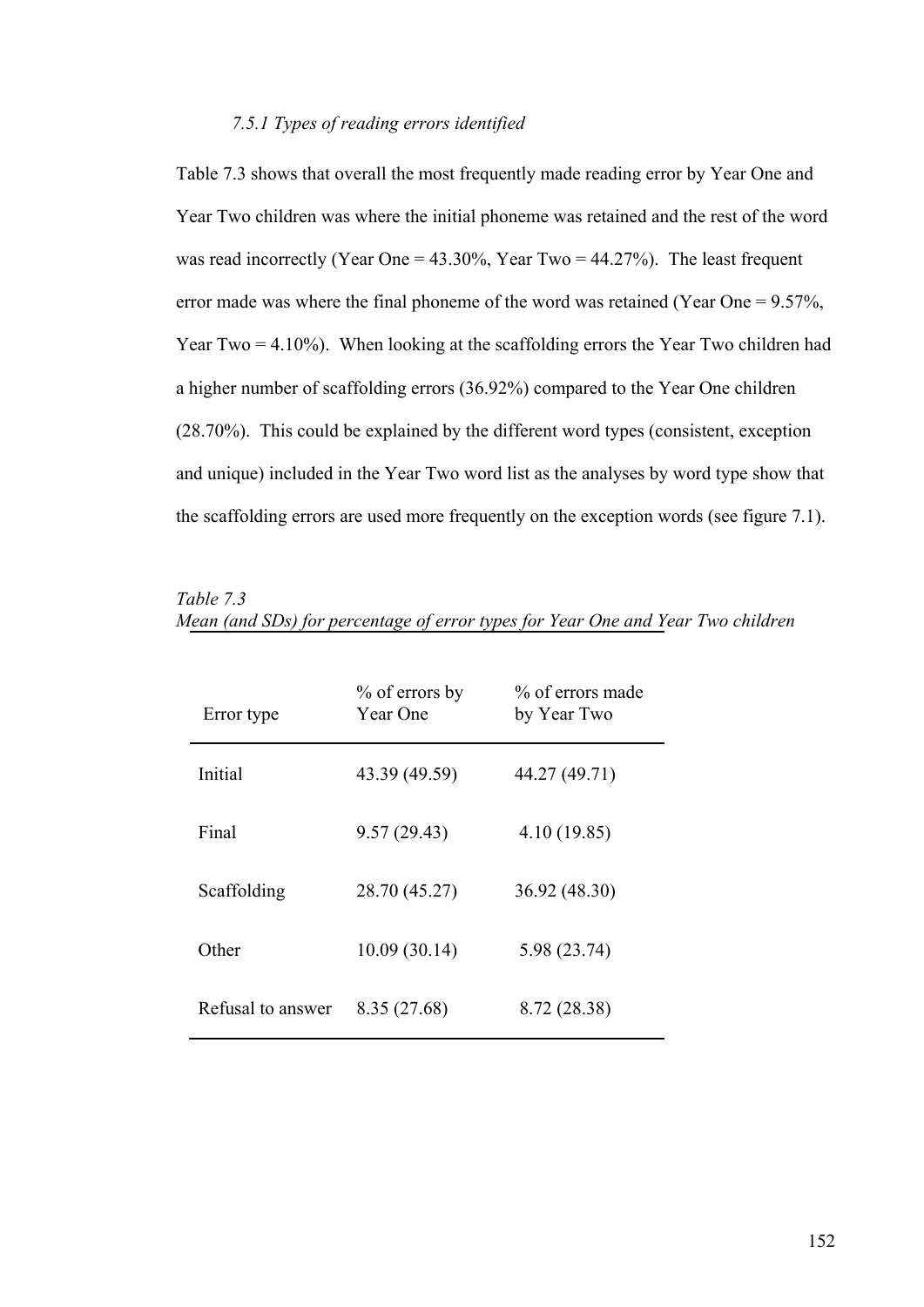Similar to Greenberg et al. (2002) the analysis continued to see if the words that the children read in error were real words or nonsense words. The responses which were analysed here were the responses which were more than a single digit, as some children simply sounded out the first letter and then left the rest. In the majority of the errors (Year One  $= 54.43\%$ , Year Two  $= 54.06\%$ ) the children replaced the original word with another real word (such as reading the word 'Flash' as 'Flush'). Comparatively errors made that constituted a non-word (such as reading 'Notice' as 'Notika') occurred 37.22% for Year One children and 37.26% for Year Two children. The errors made with a real word were significantly more frequent than those errors made with a nonword,  $t(36) = 2.383$ ,  $p \le 0.05$ . This showed that children were predominantly replacing the word that they read incorrectly with another real word by using their vocabulary to attempt to read the word.

The reading errors that the Year Two children made during the experimental reading task were also analysed looking at the three different word types with manipulated rime units. Consistent words have frequent rime units and follow the traditional grapheme to phoneme correspondences. Exception items do not have regular grapheme to phoneme correspondences and unique word items have regular mappings, but have few phonological neighbours. When looking at reading errors made across these different word types there is an interesting pattern. Errors retaining the initial phoneme were made most frequently on consistent words and least often on exception words. Whilst scaffolding errors (errors retaining the initial and final phonemes) were made most frequently on exception words and least frequently on consistent words. This finding could potentially be explained by the strategy that children are using to read the word. The previous literature states that boundary letters are used for recognition in sight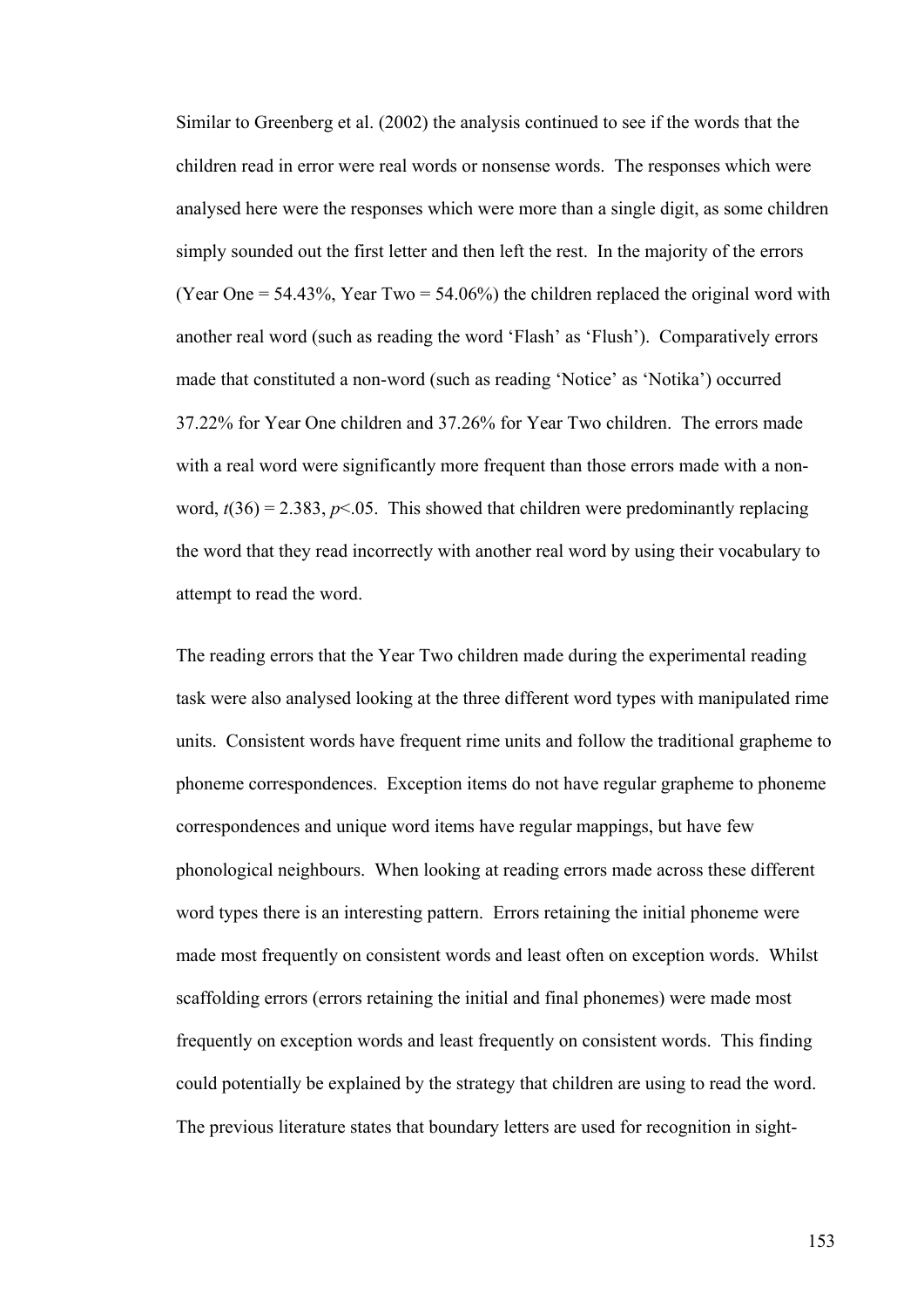word reading and therefore this could explain this finding. This will be further explored

in Study Four.

#### *Figure 7.1*

*Percentage of different error types made shown by the different word types for Year Two children (95% CI)* 



A series of repeated measures ANOVAs were used to see if there were any significant differences between the errors made during reading and the three different word types with manipulated rime unit frequencies. A significant difference was found between the three different word types and making a scaffolding reading error,  $F(2,74) = 12.486$ ,  $p<.01$ ,  $p<sup>2</sup> = .252$ , with the scaffolding errors being made significantly more frequently on the exception words. The high number of scaffolding errors on the exception words could be due to errors made with mispronunciation of vowels (such as 'flood' read as 'flewed'). There were no significant differences between the three different word types and reading errors on the initial reading errors,  $F(2,74) = .240$ ,  $p > .05$ ,  $\eta^2 = .006$  and final reading errors,  $F(2,74) = 1.302$ ,  $p > .05$ ,  $\eta^2 = .034$ . There was however a significant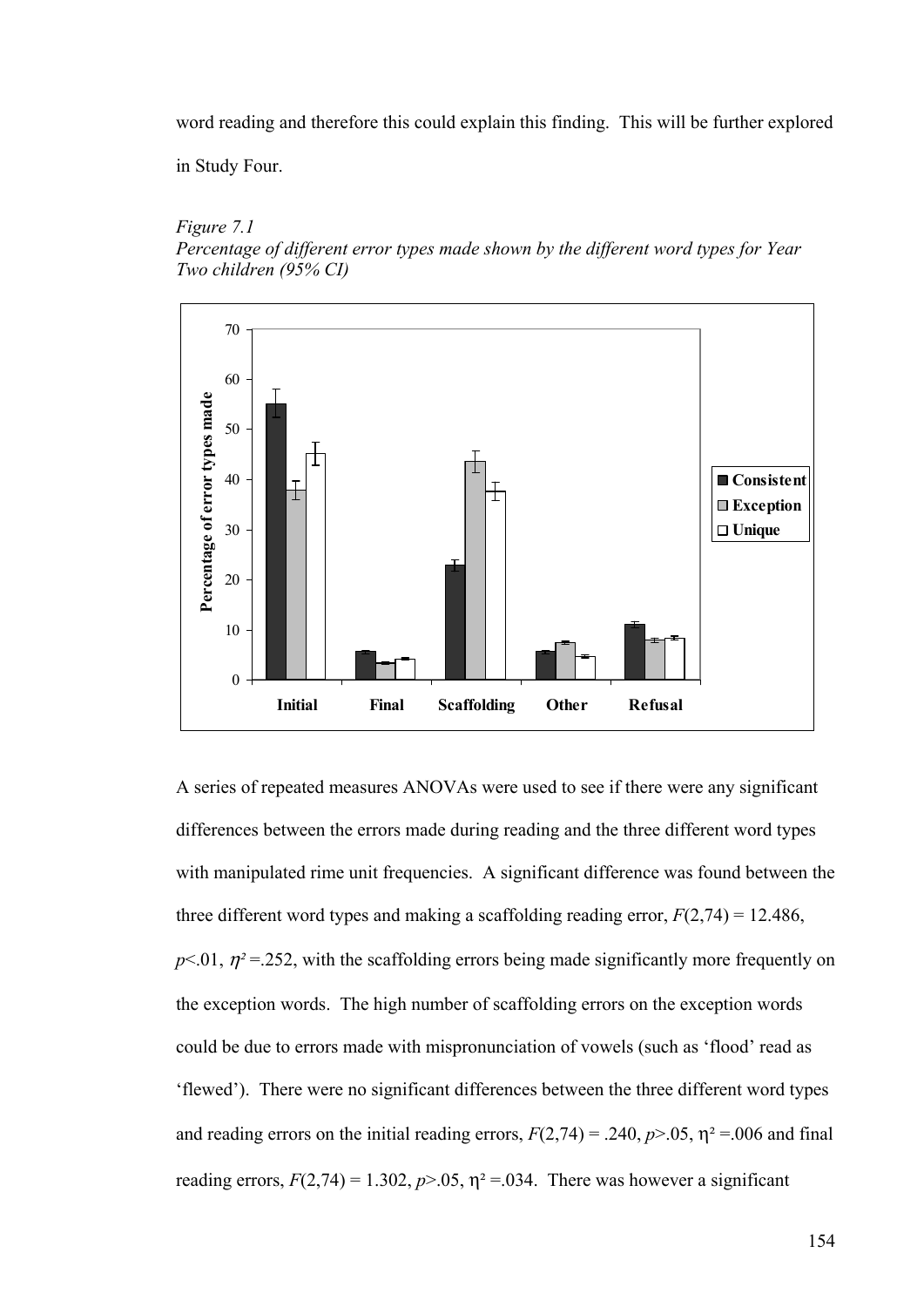difference between the other reading errors (those that could not be classified into an existing category) and the word type,  $F(2,74) = 4.465$ ,  $p < 0.05$ ,  $\eta^2 = 108$  with the most 'other' reading errors being made on the exception words.

#### *7.5.2 Relationship between errors made and baseline measures*

Previous research has found that scaffolding errors are correlated with reading ability in longitudinal studies (c.f. Savage & Stuart, 2006; Savage, Stuart & Hill, 2001). This section compared the results on the baselines measures of reading ability (BAS II Single Word Reading, BPVS Receptive Vocabulary and PhAB Non-Word Reading) with the types of reading errors made.

| Correlations between the baseline measures and types of reading errors |                          |             |           |
|------------------------------------------------------------------------|--------------------------|-------------|-----------|
| Error made                                                             | <b>BAS II</b><br>Reading | <b>BPVS</b> | PhAB      |
| Year One                                                               |                          |             |           |
| Initial                                                                | .032                     | $-.078$     | $-.042$   |
| Final                                                                  | $-.048$                  | .038        | $-0.010$  |
| Scaffolding                                                            | $.210**$                 | $-.060$     | .209**    |
| Other                                                                  | $-.269**$                | $.108**$    | $-.243**$ |
| Refusal to<br>answer                                                   | $-.056$                  | .079        | .008      |
| Year Two                                                               |                          |             |           |
| Initial                                                                | $-.008$                  | $-.091*$    | $-116**$  |
| Final                                                                  | $.088*$                  | .080        | $.087*$   |
| Scaffolding                                                            | .043                     | $-019$      | $.100*$   |
| Other                                                                  | $-.033$                  | $-.037$     | $-0.062$  |
| Refusal to<br>answer                                                   | $-.093*$                 | $.167**$    | .024      |

*Table 7.4* 

*Correlations between the baseline measures and types of reading errors* 

*Note. \* p< .05, \*\* p< .01.*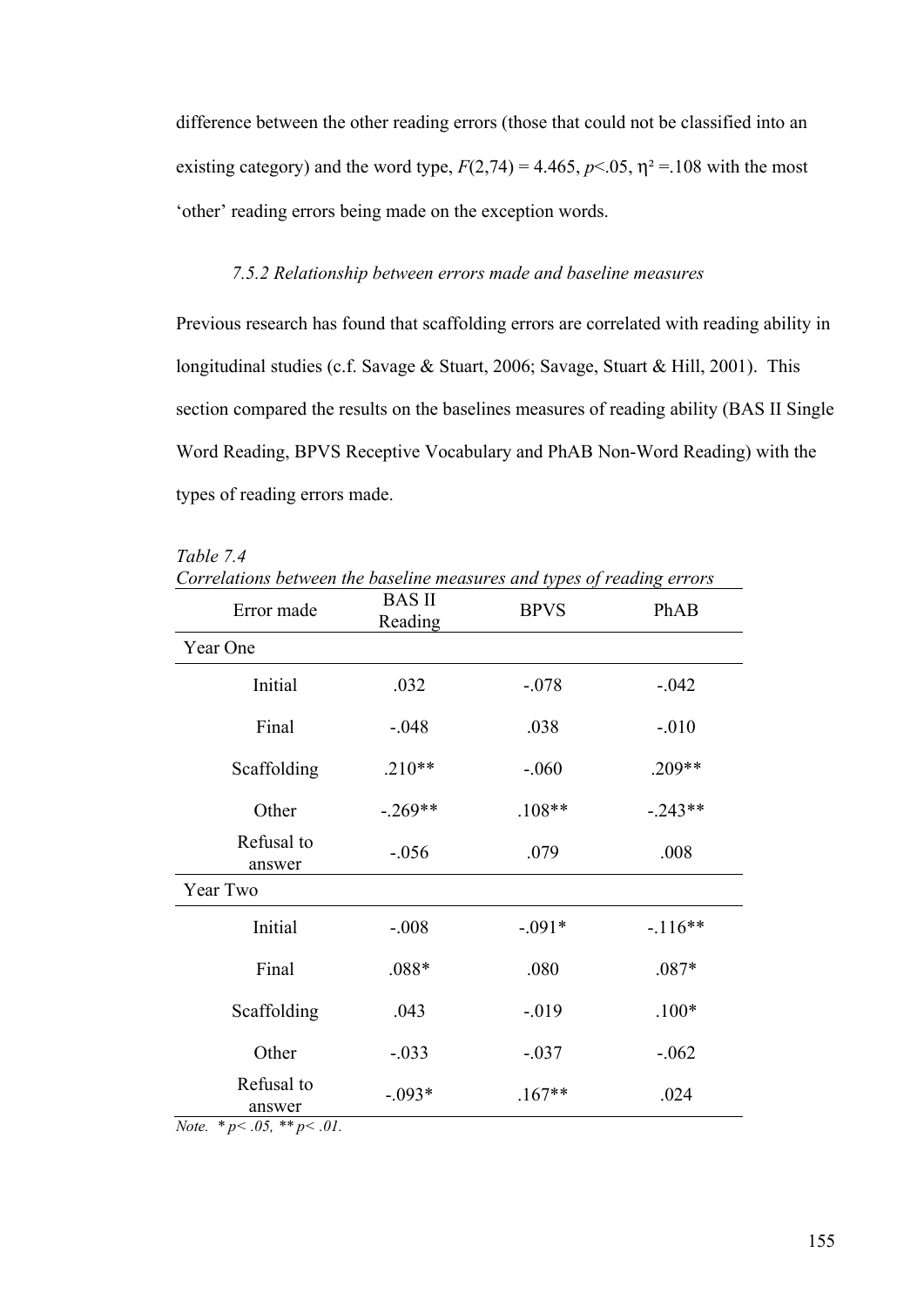When examining the correlations between the baselines measures and the errors made there were different patterns of use. The Year One children had moderate correlations between the scores on the BAS II Single Word Reading assessment and scaffolding errors (r=.210) and the PhAB Non-Word Reading and the number of scaffolding errors made (r=.209). However in Year Two this pattern is different and instead there is a weak correlation with the PhAB and scaffolding errors  $(r=100)$ , but no correlation with the BAS II. This could be explained by the differences in the scores on the baseline measures between the Year One and Two children. The scores on the baselines are compared with the chronological age of the children to give a standardised score. The children in Year One were reading at a higher level (for their chronological age) than the children in Year Two (see table 7.1). This could explain the difference in the correlations between the errors made and the baseline measures.

A multiple regression was used to see if the types of errors made by the children could predict any variance in the BAS II Single Word Reading (see table 7.5). The BAS II Single Word Reading standardised score was entered as the dependent variable and the score on the BPVS and PhAB baseline measures were entered at step one. The baseline measures predicted 39.3% of the variance before anything else was entered into the model. The initial, final and scaffolding errors were entered at step two of the regression model and these were able to predict an additional 6.6%. This suggests that the scores on the vocabulary and non-word reading skills were predicting a significant amount of the variance, however the errors made were still able to explain a small amount of extra variance. This showed that the errors made were tapping into a skill which is not represented in either the BPVS or the PhAB.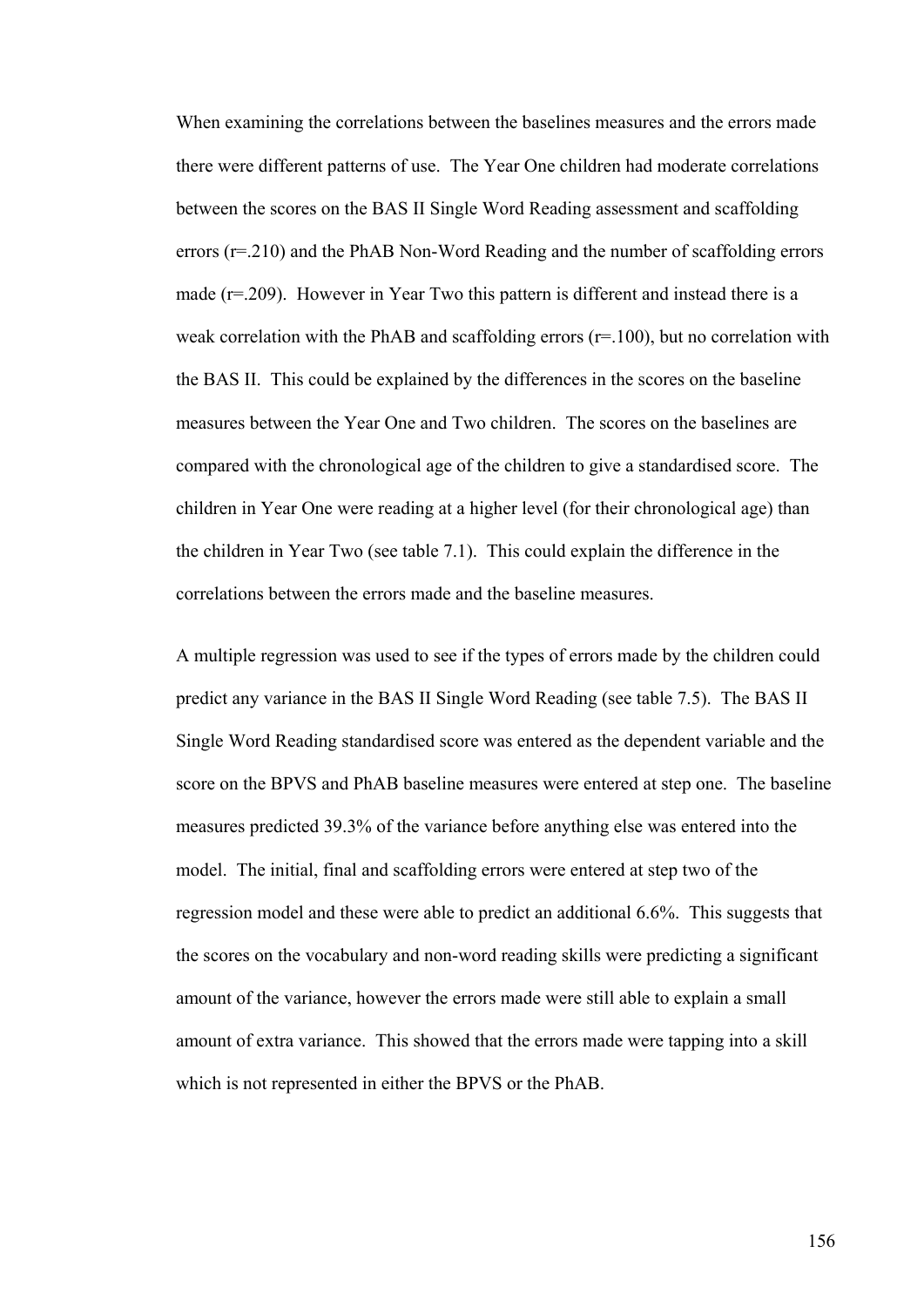#### *Table 7.5*

|        |             | B        | <b>SEB</b> |        |
|--------|-------------|----------|------------|--------|
| Step 1 |             |          |            |        |
|        | Constant    | 47.31    | 19.54      |        |
|        | <b>BPVS</b> | .36      | .18        | .25    |
|        | PhAB        | .29      | .06        | $.62*$ |
| Step 2 |             |          |            |        |
|        | Constant    | 32.84    | 22.61      |        |
|        | <b>BPVS</b> | .45      | .19        | $.32*$ |
|        | PhAB        | .27      | .06        | $.58*$ |
|        | Initial     | 11.57    | 7.85       | .26    |
|        | Final       | $-12.93$ | 19.01      | $-.09$ |
|        | Scaffolding | 10.65    | 8.31       | .20    |

*Multiple regression analyses predicting scores on the BAS II single word reading with the type of reading errors for Year One.* 

*Note. R²=.393 for step 1; ∆R² = .066 for step 2, (p>.05), \*p<.05* 

A multiple regression was also carried out to see if the errors made in reading by Year Two children were predictors of reading ability (see table 7.6). The scores on the BAS II Single Word Reading were entered as the dependent variable. The regression was carried out using an enter method and the scores on the BPVS and PhAB were entered in the first step. The baseline measures were able to explain 42.7% of the variance of the scores on the BAS II Single Word Reading. When the errors were entered in at step two an additional 2.5% was accounted for. This suggests that the baseline measures were having a strong influence on the current reading ability of the children and that the errors that they made were contributing very little.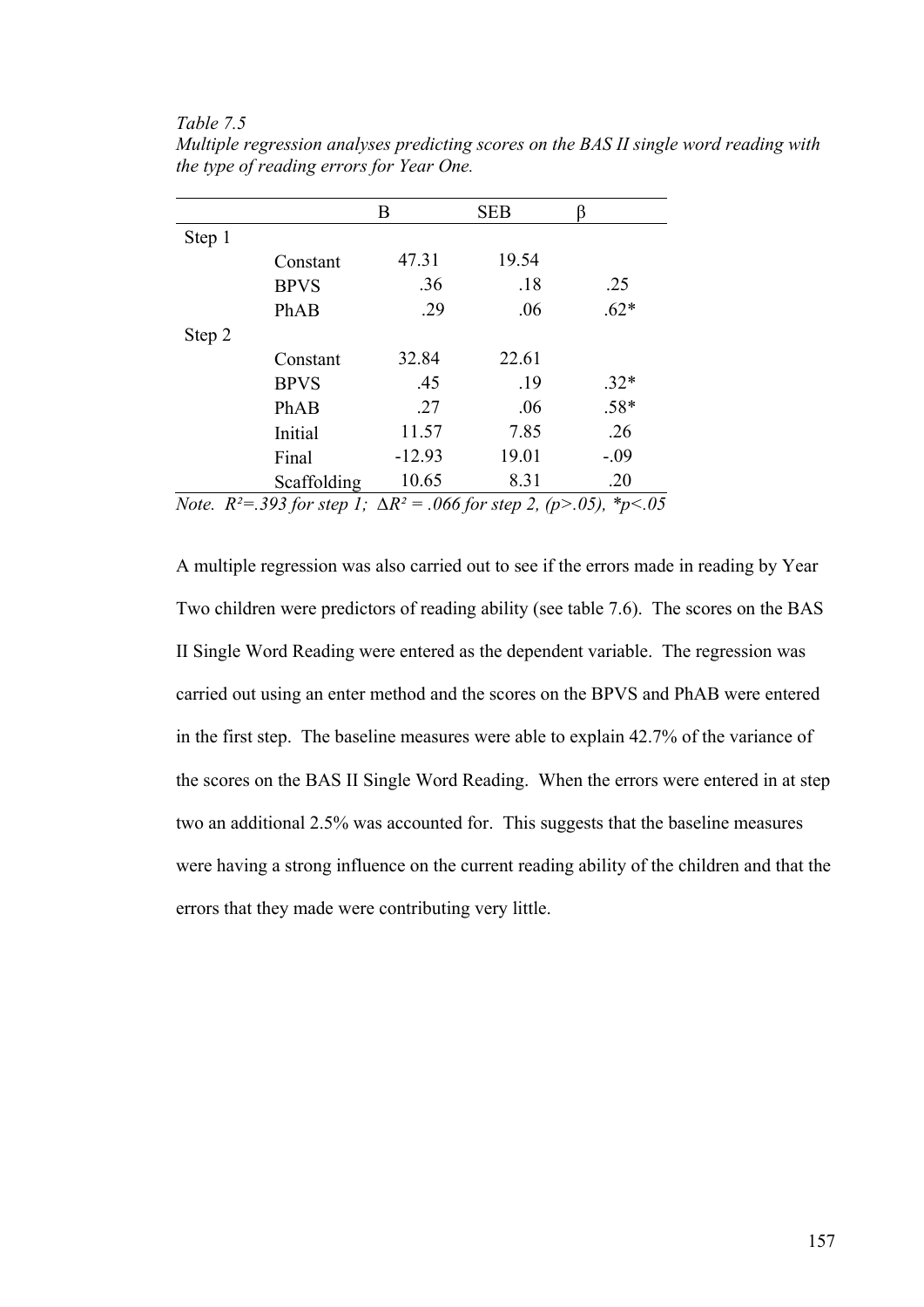|             | B     | <b>SEB</b> |        |
|-------------|-------|------------|--------|
|             |       |            |        |
| Constant    | 15.52 | 20.21      |        |
| <b>BPVS</b> | .65   | .24        | $.40*$ |
| PhAB        | .27   | .11        | $.37*$ |
|             |       |            |        |
| Constant    | 6.45  | 25.15      |        |
| <b>BPVS</b> | .65   | .25        | $.40*$ |
| PhAB        | .29   | .11        | $.40*$ |
| Initial     | 12.27 | 12.52      | .19    |
| Final       | 13.74 | 32.47      | .06    |
| Scaffolding | 3.72  | 11.83      | .06    |
|             |       |            |        |

*Table 7.6 Multiple regression analyses predicting scores on the BAS II single word reading with the type of reading errors for Year Two.* 

Note. R²=.427 for step 1; ∆R² = .025 for step 2, (*p>*.05), \**p<*.05

The regression analyses showed that in Year One and Year Two the primary predictors of reading ability on the BAS II Single Word Reading subtest were vocabulary knowledge and non-word reading ability. The initial, final and scaffolding reading errors on the other hand explained more variance in Year One compared to Year Two children. Overall this suggests that the reading errors made in Year One were more influential in predicting the variance in reading than errors made in Year Two. This was also confirmed by the correlation analyses.

### *7.5.3 Fine-grained strategy framework development*

 The final aim of this study was to use the identified reading errors in order to develop a fine-grained coding framework for strategy coding for use in further studies. In Studies One and Two the framework that was used to code the self-reported strategy use was made up of five categories; retrieval, phonological, mixed, analogy and refusal to answer. The 'mixed' strategy category covered strategy reports where the children stated that they retrieved part of the word and used a decoding strategy to decipher the rest of the word. However, this category does not give any specific information about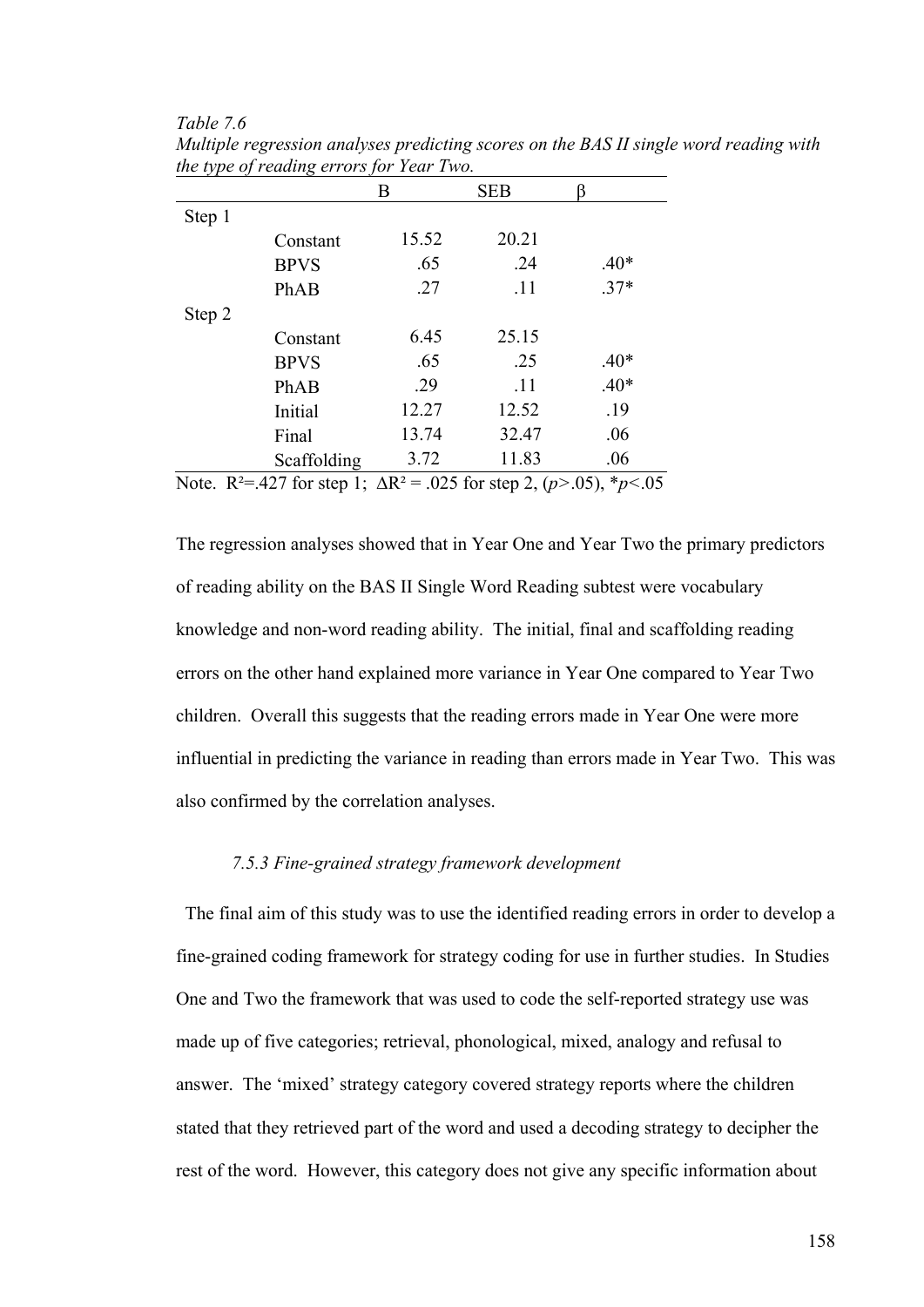the part of the word that is being retrieved and which part is being decoded. Using the error analysis structure used in this study (developed by Savage & Stuart, 2001) and the qualitative data about the errors made it possible to further subdivide the 'mixed' strategy coding. Table 7.7 below shows how the error coding structure was used to further subdivide the 'mixed' strategy category.

*Table 7.7* 

| <i>ramework for non-texteur reduing strategies</i>                |                                                                                                                                          |  |  |  |  |
|-------------------------------------------------------------------|------------------------------------------------------------------------------------------------------------------------------------------|--|--|--|--|
| Error coding                                                      | New strategy coding                                                                                                                      |  |  |  |  |
| Initial error (retaining first phoneme)                           | Retrieving the first phoneme.<br>and using GPC rules to decode<br>the remaining letters                                                  |  |  |  |  |
| Final error (retaining the final phoneme)                         | Retrieving the final phoneme<br>from memory and sounding-out<br>the start. This could include<br>common endings such as 'ing' or<br>'ed' |  |  |  |  |
| Scaffolding errors (preserving the initial<br>and final phonemes) | Retrieving initial and final<br>phonemes and decoding the<br>middle sounds.                                                              |  |  |  |  |

*Error coding (taken from Savage & Stuart, 2001) used to develop a new coding framework for non-lexical reading strategies* 

### 7.6 Discussion

This study had three research questions; the first was to examine what types of errors the children were making in reading using the error classification laid out by Savage and Stuart (2001). Predominantly both Year One and Year Two children were making the highest number of initial errors (errors preserving the initial phoneme), followed by scaffolding errors (errors preserving the initial and final phonemes). The errors made were also more frequently real words, suggesting that the children are searching for a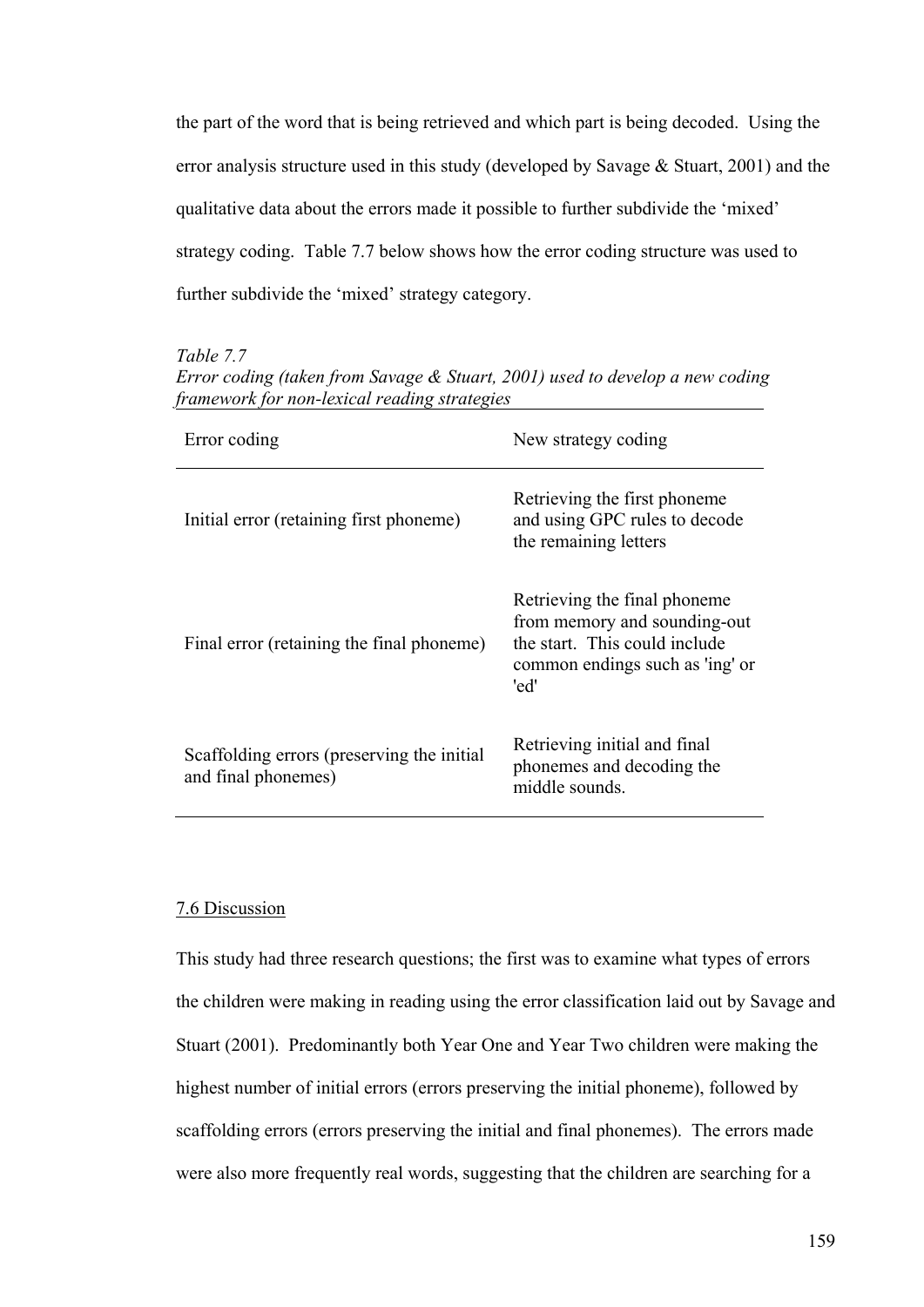word that they have already stored an orthographic representation of and has similar properties to the target word. The second goal was to look at the relationship of the errors made with the scores on the baseline measures to see if the errors were predicting any variance in reading skill. This found that the errors predicted very little of the variance after the baseline measures were accounted for. Finally, the information gained during this study was used to develop a framework to provide more detailed coding of the strategies used in reading for future studies.

The current study found a different distribution of reading errors to those found in studies by Savage and Stuart (2001, 2006). The data showed that across children in Year One and Year Two the most frequent error type was an error preserving the initial phoneme in the word. The second most frequent error type was a scaffolding error (where the initial and final phonemes are preserved). Previous studies have found that scaffolding errors occurred most frequently and that they were also a predictor of later reading ability. However, there were methodological differences in how the data were collected. Savage and Stuart (2001, 2006) used a CVC clue-word task where the children were taught to read the clue-words and were then presented with rime-clued words (words rhyming with the clue word) or head-clued words (words starting with the same phoneme as the clue-word). The nature of this task could influence the types of errors being made as a rime-clued task may create more scaffolding errors due to the nature of the words. The head-clued words however would be more likely to cause an initial reading error.

However, there was also evidence that scaffolding errors were made most frequently on a single word reading task (similar to the task in this study). The study by Savage et al. (2001) used a CVC single-word reading task and found that scaffolding errors were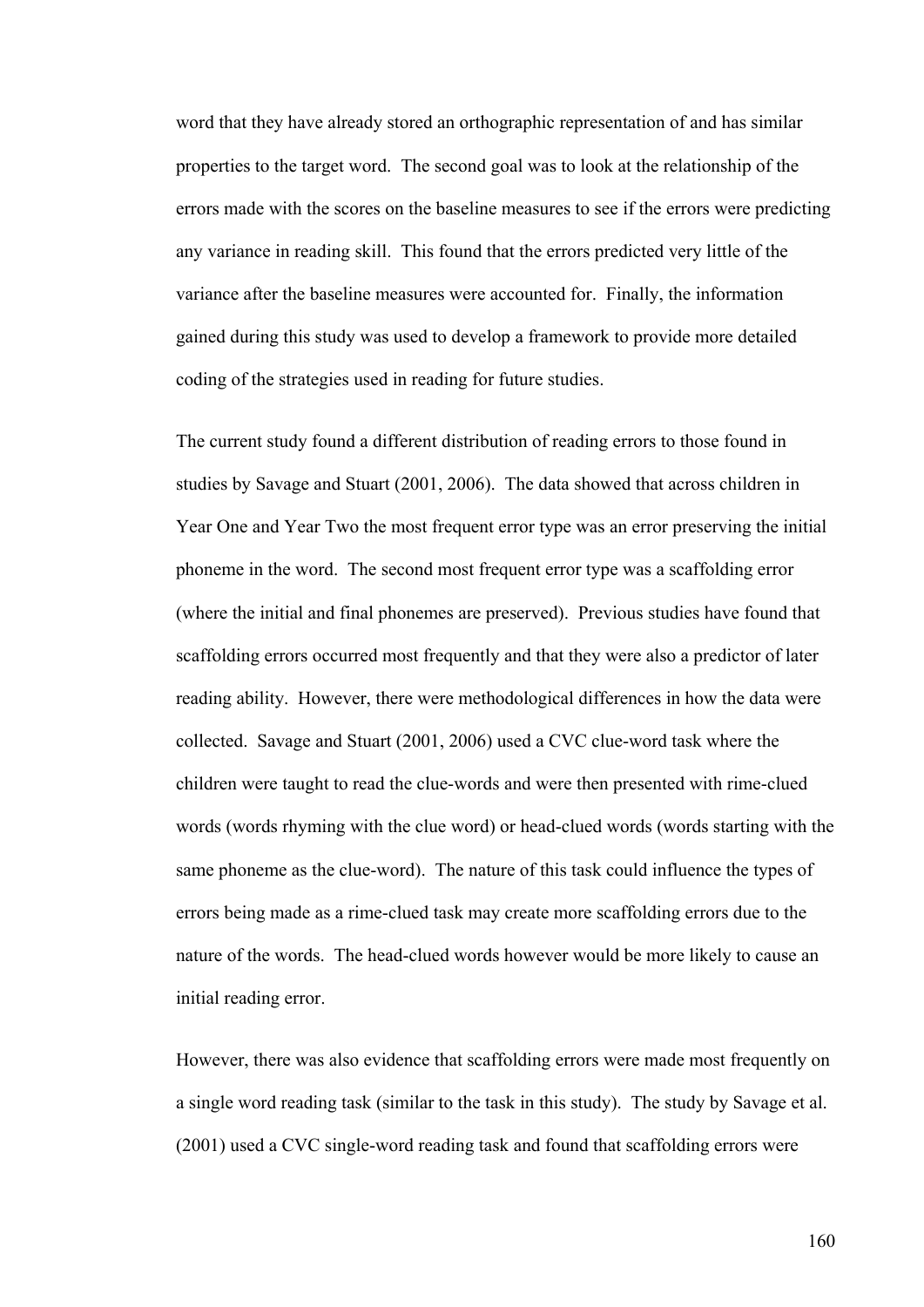made most frequently in six-year-olds reading (54.7% of the errors) and that initial errors were only made 10.9%. In comparison the present study found lower levels of the scaffolding errors made across Year One and Two, but much higher rates of initial errors. This study is more comparable to the current study as it was also using single word reading rather than the clue-word paradigm. Therefore although Savage et al. (2001) used a similar single word reading task, they still found a different distribution of reading errors in similar aged children to the current study. Cross-sectionally however, the Year Two children showed a higher number of scaffolding errors than the Year One children. This could be due to the words with manipulated rime unit frequency, or it could be because the children are more likely to make scaffolding errors as their emergent reading develops. This issue was addressed in more detail in Study Four by examining how errors change over time by using a cross-sectional, repeated measures study.

The difference in the higher levels of initial errors in the present study compared to previous studies could be due to different teaching styles. Savage et al. (2001) stated that the children in their study were taught with an 'eclectic' approach to reading with phonics taught amongst text. The present study used children who were taught using a synthetic phonics approach, namely the THRASS phonics program, which teaches children to identify the graphemes and the phonemes in each word. The way in which the child is given feedback during reading could also explain variance in types of errors made (c.f. Chinn, Waggoner, Anderson & Schommer, 1993; Meyer, 1982; Evans, Barraball & Erberle, 1998; Spaai & Ellermann, 1991).

The error analyses also looked at whether the response (the incorrect item stated) was a real word given in error or a nonsense word. The study found that on average the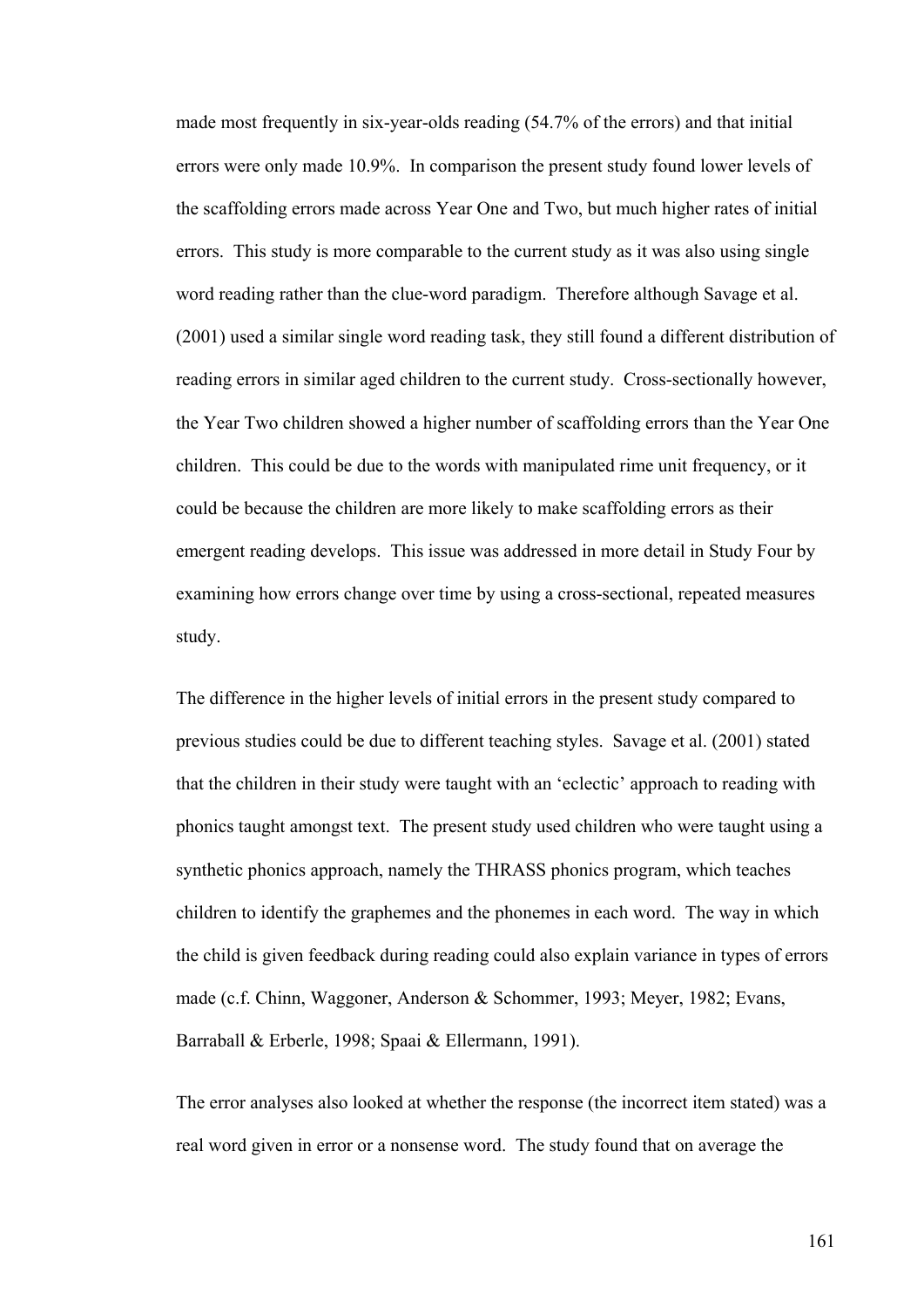children gave more real word responses, but only marginally. Greenberg et al. (2002) compared whether errors made were real words versus non-words in a study looking at low-literate adults and children. They found that the adults were more likely than the children to give a real word response as the decoding skills in the adults were less adequate. Therefore this suggests that in the present study you would expect to find that the children were making more nonsense errors. However, the results found that the children were giving real word responses in error of the target item more frequently than a nonsense word. Given that the children are taught to read in schools using a synthetic phonics approach this is an unexpected finding as the THRASS phonics approach suggests that the children should be applying decoding skills to break up the word into its constituent parts and then blend them to produce the response. This finding showed that the children in the present study were potentially attempting to use a 'sight-word' approach (lexical strategy) to produce a word as a whole. Alternatively they were making errors in blending the sounds in order to decode the word and were therefore using their vocabulary to find the nearest possible pronunciation from their lexicon. As in the present study did not collect self-reports of strategy use it was not possible to look at the relationship between strategy use and errors. A further examination of the strategies that were being used to read the words and how they relate to the errors made would be best examined using a repeated measures approach tracking progress over time. This was addressed in Study Four of this thesis by applying this approach.

The pattern of reading errors made on words with manipulated rime unit frequency was also examined in Year Two children. This found that errors preserving the initial phoneme in the word were made more frequently on consistent words (words with high rime unit frequency); however it was the scaffolding errors that showed an interesting pattern. There were significantly more scaffolding errors made on exception words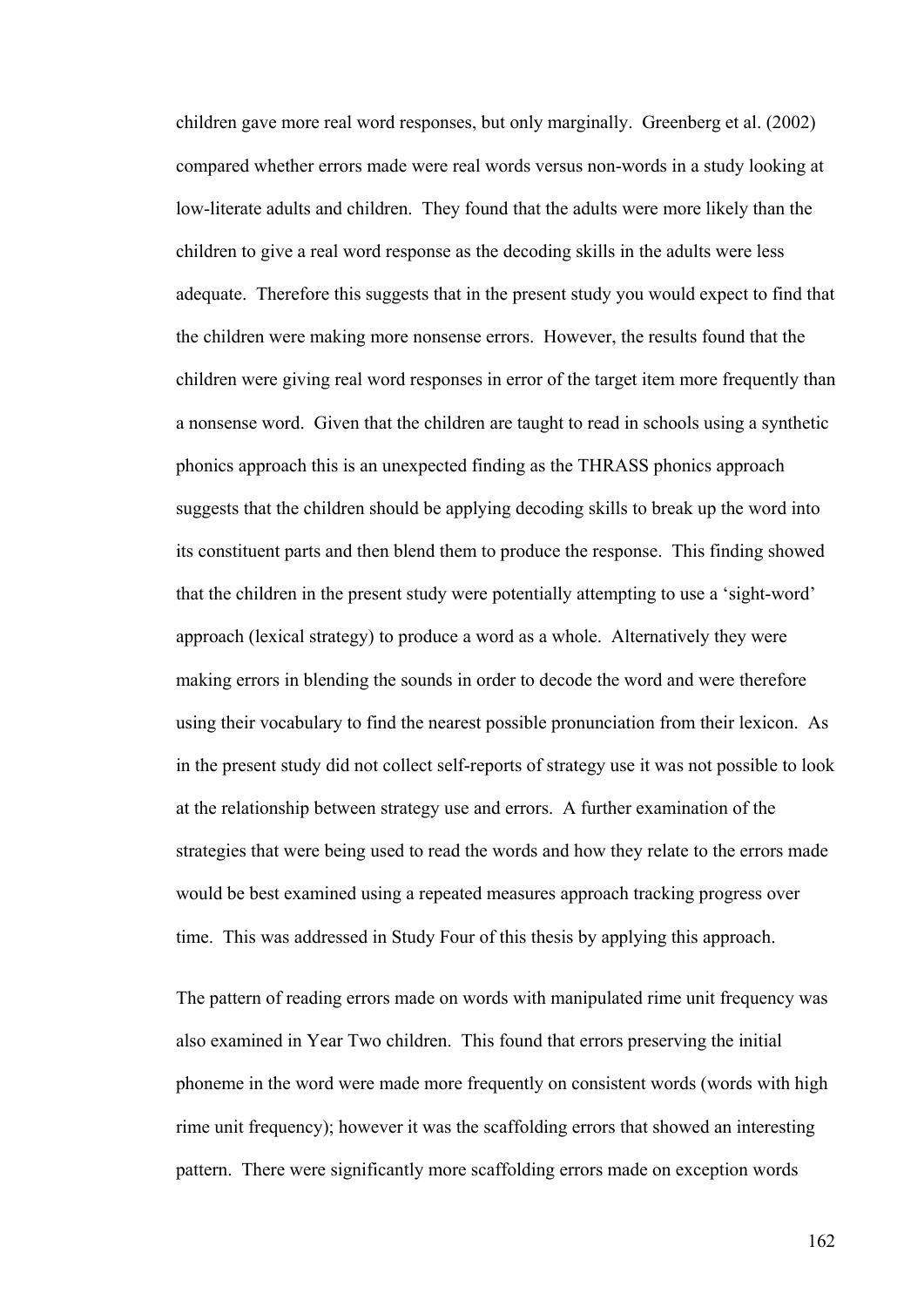(irregular GPC mappings and low rime unit frequency), compared with the consistent and unique words. There could be different explanations for this difference in the number of scaffolding errors made on exception words. As Study Two found that although the non-lexical (phonological) strategies were applied more often to read exception words, the exception words had the highest percent accuracy when lexical (retrieval) strategies were applied. This might be a result of the children attempting to decode the word via the non-lexical route and making errors due to the irregularity of the GPC mappings. For example some of the vowel sounds in the exception words are not pronounced in the same way as in consistent words, such as the short /oo/ sound in 'flood' which could be pronounced as /ew/ as in 'food'. Alternatively, the children could be attempting to read the words by sight and are mistaking the word for another with similar boundary letters in their lexicon. In order to further investigate this finding an analysis of the strategies applied when making these types of errors on exception words could explain why the children are making these errors.

Scaffolding errors have been the focus of many studies examining reading errors because they have been found to be a unique predictor of future reading ability (Savage & Stuart, 2001; 2006, Savage et al., 2001). Savage and Stuart (1998) found that children were able to make partial representations of the words (which were typically the initial and final phonemes) and that the vowel information was typically less developed. This concurs with Stuart and Coltheart (1988) who stated that the exterior letters have a higher relevance in word recognition. In the present study scaffolding errors were found to significantly correlate with reading ability (measured by the BAS II Single Word Reading subtest) and with decoding ability (measures by the PhAB Non-Word Reading) in Year One. In Year Two however there was no correlation with reading ability and a weak correlation with the non-word reading.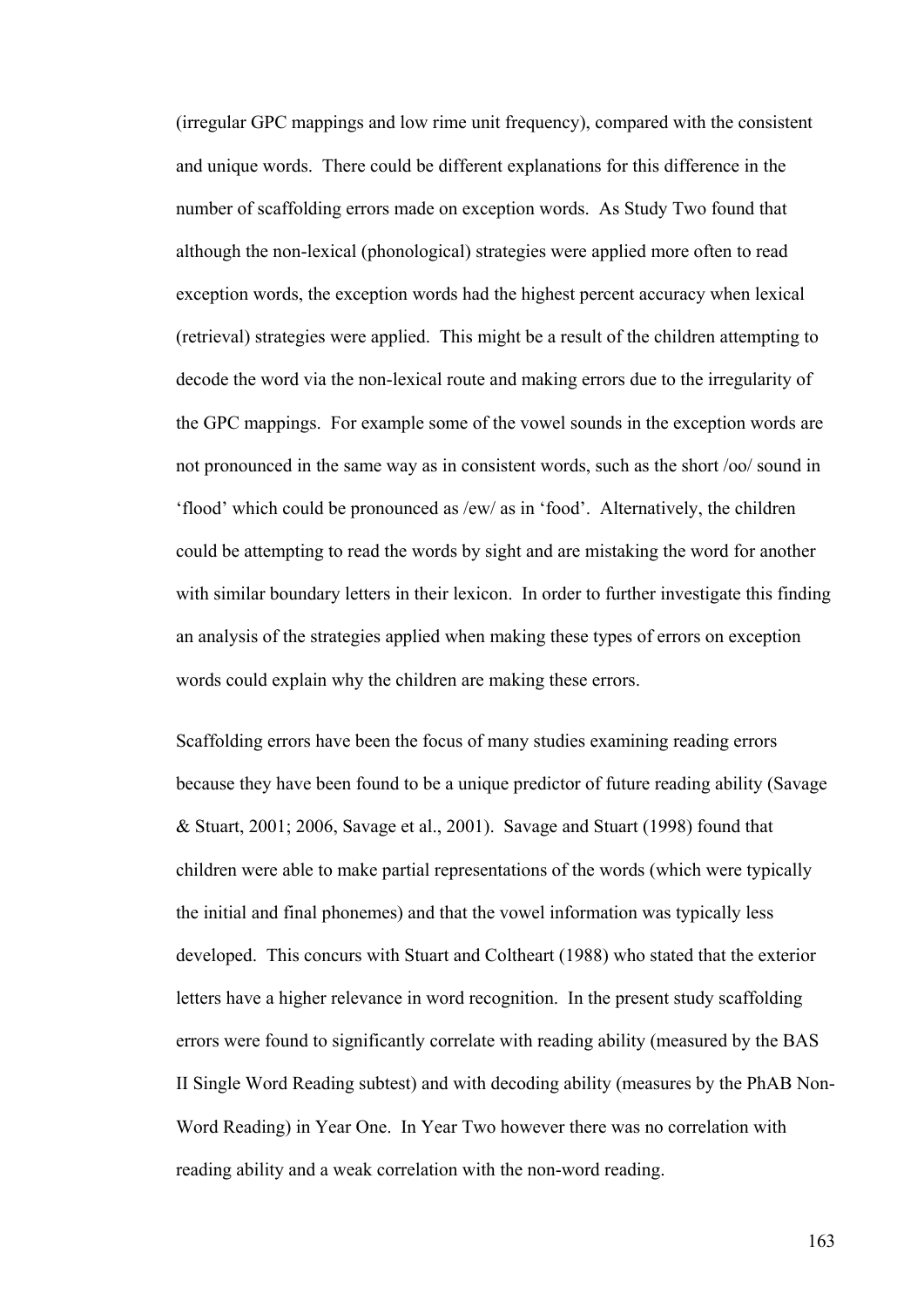The regression analyses found that the for both Year One and Year Two the errors made were able to explain a small amount of the variance in reading ability (measured by the BAS II Single Word Reading) after the other baseline measures were partialled out. The errors made seem to have a greater impact on the variance in Year One compared to Year Two. This suggested that errors made in Year One had a greater impact on reading ability and decoding ability than in Year Two and that they were more important than errors made later on in reading. Therefore it is errors during early emergent reading that can have a greater impact on explaining variance in reading ability.

 The final aim of the present study was to use the reading errors found in this study to create a more accurate, fine-grained coding framework for children's self-reported reading strategies. The framework that has been used in Studies One and Two of this thesis consisted of retrieval from memory, phonological (sounding-out), mixed (combining more than one strategy), analogy, guessing and refusal to answer. Most of the self-reports were easy to code into this framework, however the 'mixed' strategy category could involve different types of strategies and is missing key information about which part of the word was retrieved and which part was decoded. It was unclear whether children are decoding unfamiliar word items on the basis of each phoneme (Ehri, 1999) or whether they are using a combination of retrieval and phonological attempts (Savage & Stuart, 1998). The findings of this study were used to develop a more detailed strategy coding schema. In order to develop the new strategy coding framework the errors highlighted in this study were used. Greenberg et al. (2002) stated that looking at reading errors could provide an insight into strategy use and previous models of reading development have been supported by studies looking at errors made during reading (Marsh et al., 1981; Frith, 1985, Ehri, 1986). The new strategy coding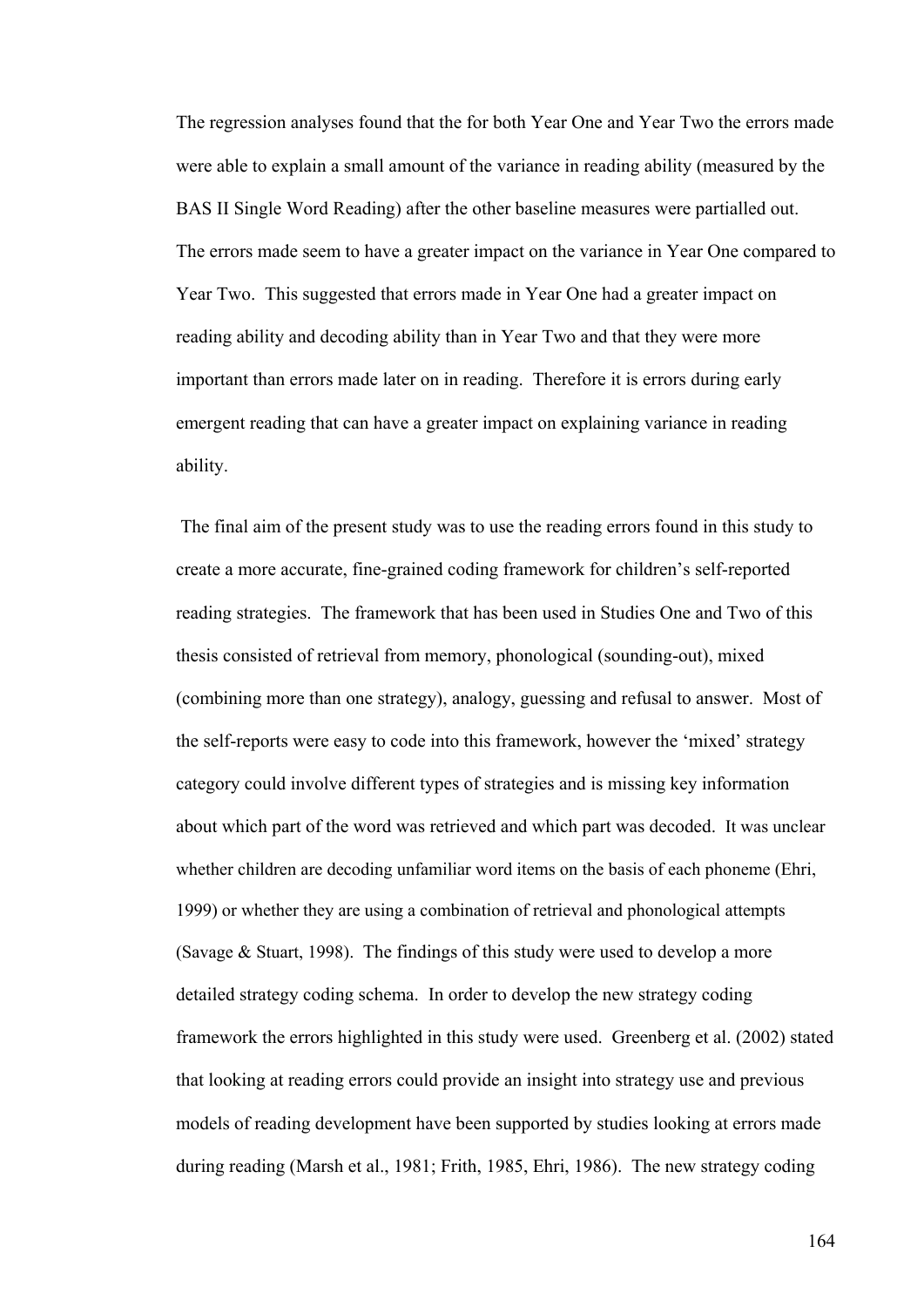framework was used in the final study of this thesis to further examine the wide range of non-lexical (phonological) strategies.

Overall this study found a different pattern of reading errors to previous studies and did not replicate the finding that scaffolding errors are predictors of later reading ability. This study has also highlighted areas that require further examination in Study Four. So far children's reading strategies and errors have been captured cross-sectionally in Year One and Year Two, but this has not been examined over time to see if there is variability over time. The final study of this thesis built on the previous studies by using a cross-sectional and longitudinal approach (across one academic term) to examine shifts in reading strategies (and errors) and importantly look for any relationships between the errors made and the strategy use.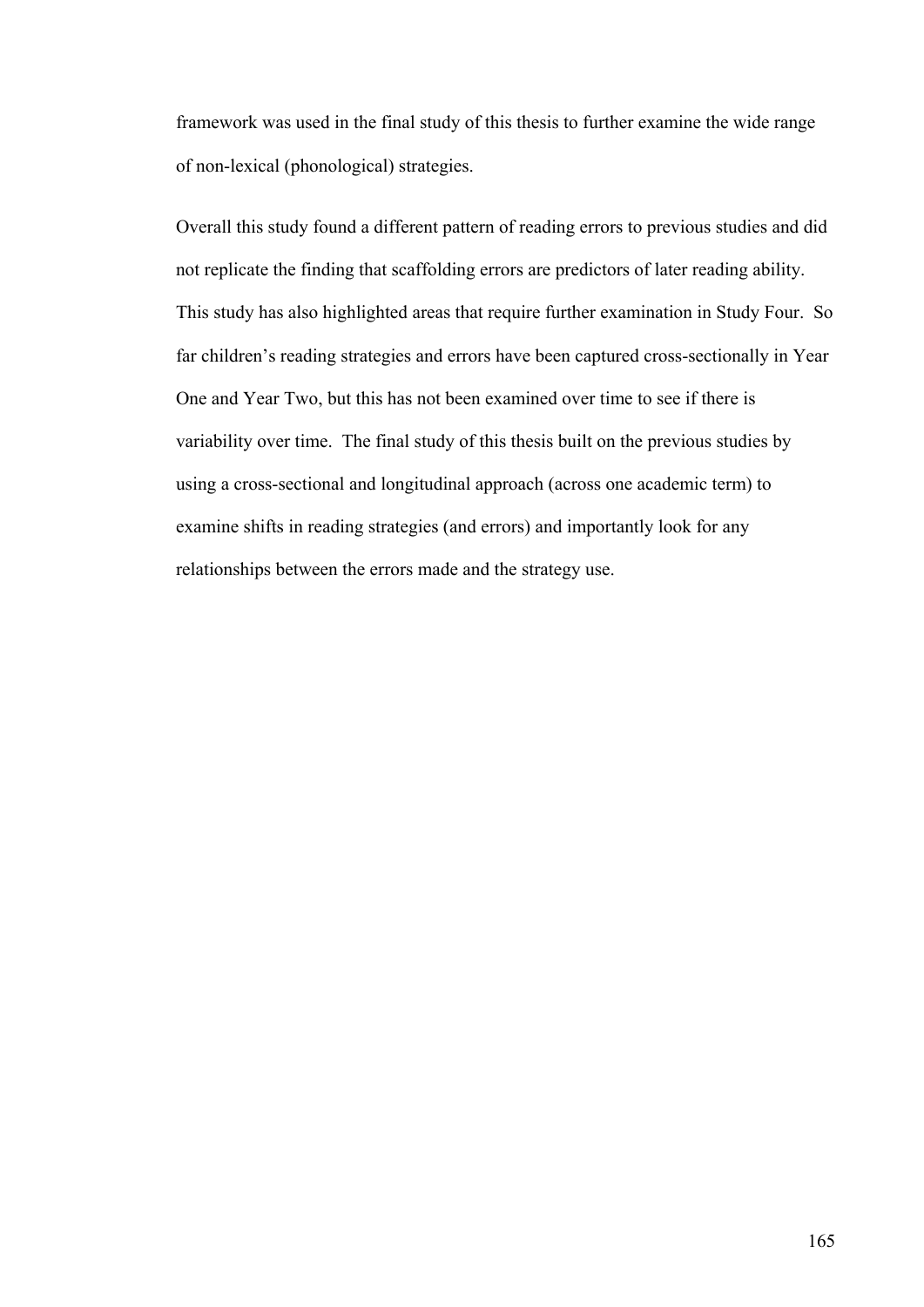## **Chapter Eight**

# **Study Four: Examining Changes in Reading Strategies Over Time**

#### 8. Introduction

Study Four was designed to capture the variability over time in early readers' use of different reading strategies. Studies One and Two have identified that children have a number of strategies available to them and that the use of these strategies was adaptable dependent on the type of word presented. However, these studies, alongside previous studies in the literature, provide at best only a snap-shot of how the children come to identify and learn to read individual words. For a more rounded picture of how children adapt their choice of strategy, it was necessary to take a longitudinal approach, as in the present study. Siegler (2002; 2005) has identified how strategy use can vary over time through the overlapping waves theory in which he argues children are able to select and apply suitable strategies to the problem in hand. Effective strategies are employed with increasing frequency while strategies that require a large amount of processing, or are not proving to provide a correct response will be lost over time; instead of the strategies used to read a word being dependent on a fixed stage of reading development, a child can simply select a strategy from the range available to them at any phase of development. Siegler promoted the use of the microgenetic approach (collecting repeated measures data at regular intervals) to assist in capturing this change. The present study applied a similar approach using a repeated measures design over one academic term with testing sessions at two-week intervals.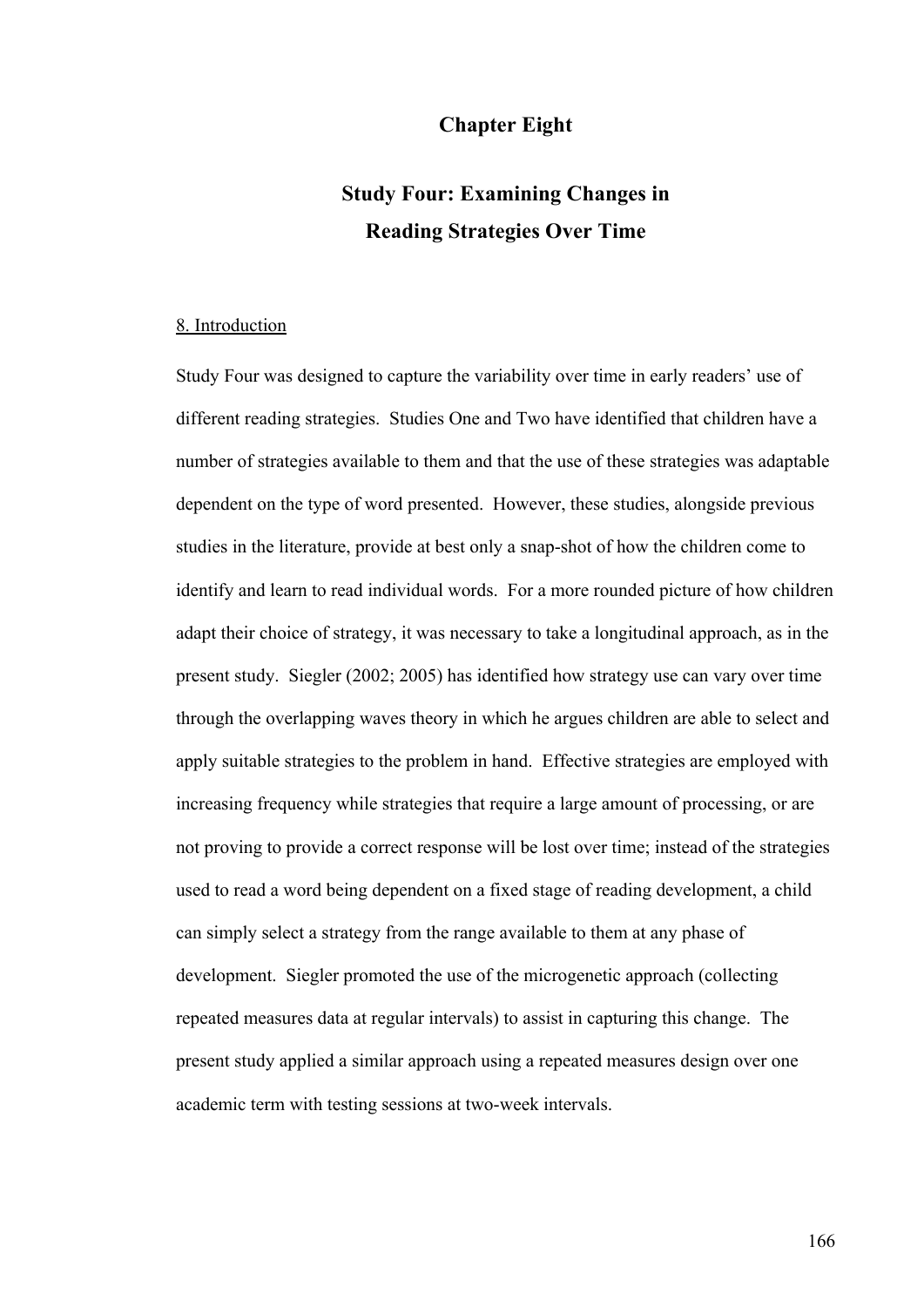As already discussed in Chapter Two, traditional stage models of reading development were based on fixed progressions in reading development and there is evidence that these models do not provide an accurate representation of children's emergent reading (c.f., Ehri, 1995; Stuart & Coltheart, 1988). More flexible models of reading development, such as Ehri's mediated phase model (1995; 1999; 2002) have shown that children are able progress or regress through the different phases of development, in a non-linear fashion, to suit the task at hand. However, much of the support for these models comes from cross-sectional studies rather than continuously reviewing individual children's adaptive use of reading strategies (see discussion in Chapter Two). To overcome these limitations, the present study used a longitudinal approach to study variability in the development of children's early word-reading strategies over the period of one academic term. Furthermore, the study was also carried out crosssectionally among children in Year One and Year Two to examine the global differences in the emergent readers (Year One) and those with a full year of formal reading instruction (Year Two). Alongside the strategy use over time the accuracy and solution times were studied to track the success of the application of the strategies. This repeated measures approach allowed a further examination of dynamic models of reading development such as Ehri's phase model (1995; 1999; 2002) and Siegler's (1996) model of variable strategy use.

Previous studies which have attempted to specifically address the development of young children's strategy use have methodological limitations which limit the extent to which they can inform current models of reading development. For example, Farrington-Flint and Wood (2007) examined the variability of strategies in relation to children's reading using a clue-word experimental task to test the use of analogies in reading. Their results showed variation in strategy use across the different clue-word problems. However, the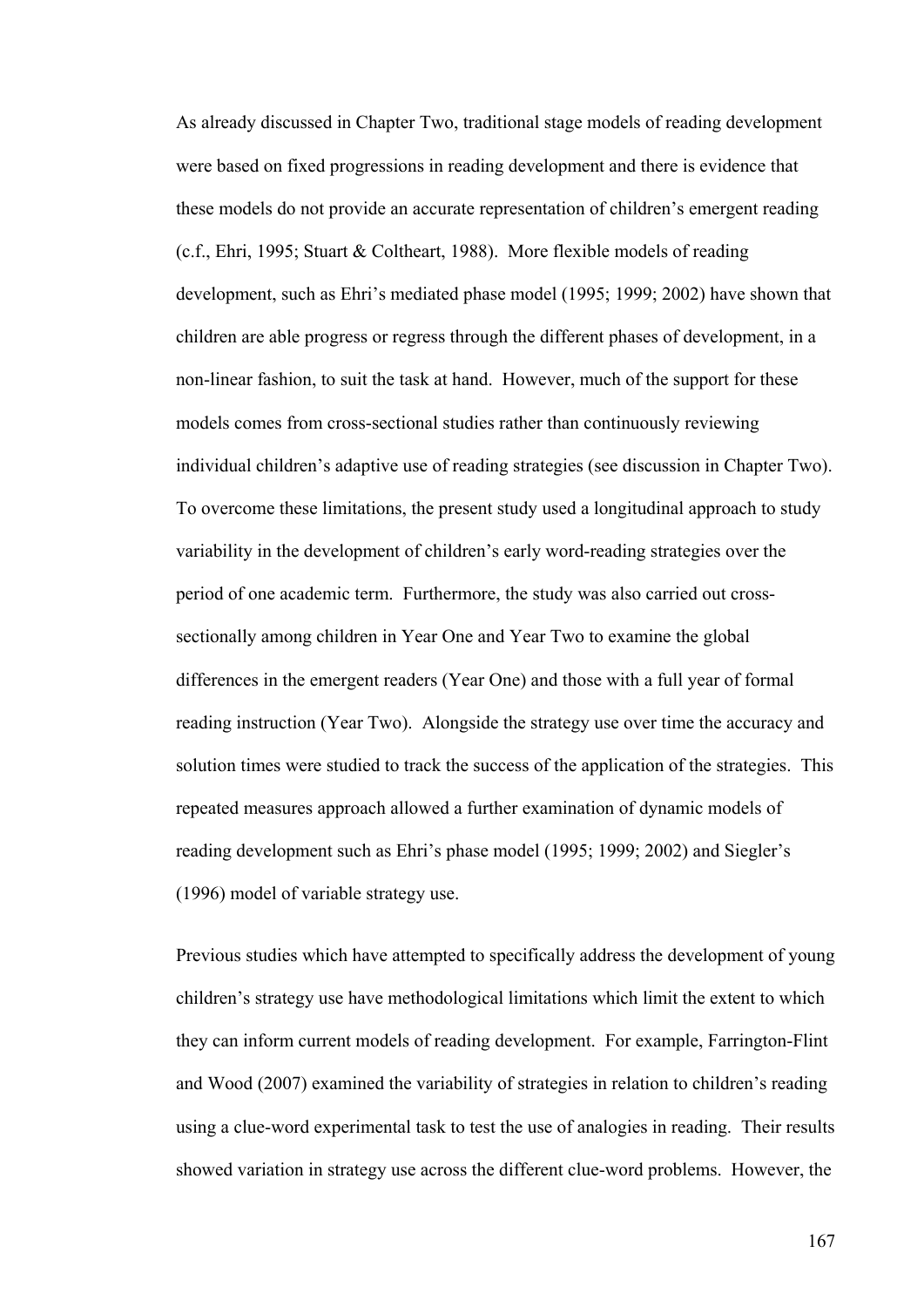use of the clue-word paradigm to assess viability of analogies in the context of reading has been criticised, as it has been argued that clue-words differentially encourage the use of analogy as the children are told that the first word could assist them in the interpretation of the non-word (Deavers & Brown, 1997). The findings from these studies leave little scope to identify whether or not the children are in full control of explicitly 'choosing' a correct strategy due to the nature of the task. Farrington-Flint et al., (2008a) further investigated strategy use in early reading using a single word reading task which did not promote the use of any specific strategy. Rather than incorporating a clue-word paradigm, Farrington-Flint et al., (2008a) simply asked children to correctly identify a list of age-appropriate word items and to report the strategy that they were using in each instance. The study found that there was a shift towards using more sophisticated lexical strategies such as retrieval over time, however there was also evidence that strategies used were variable between trials even within the same child. There were two main limitations with this study. Firstly, there were only three testing sessions and they were placed three weeks apart so the study only spanned half a term, which could cause key changes in strategy use to be missed. The present study therefore built on the previous work by testing the children at regular two-week intervals over the period of one academic term. Secondly, the children only read CVC consistent words so there was no variation in the word type presented. Study Two of this thesis has confirmed that there are variations in strategy use across different types of words, but this study was based on a single testing session. Farrington-Flint et al., (2008b) have shown that, within the context of spelling development, the classification of word type can have an important influence on the choice of individual strategy and this can also lead to different patterns in how children learn to spell. In order to extend this finding further, the present study examined shifts in children's early word-reading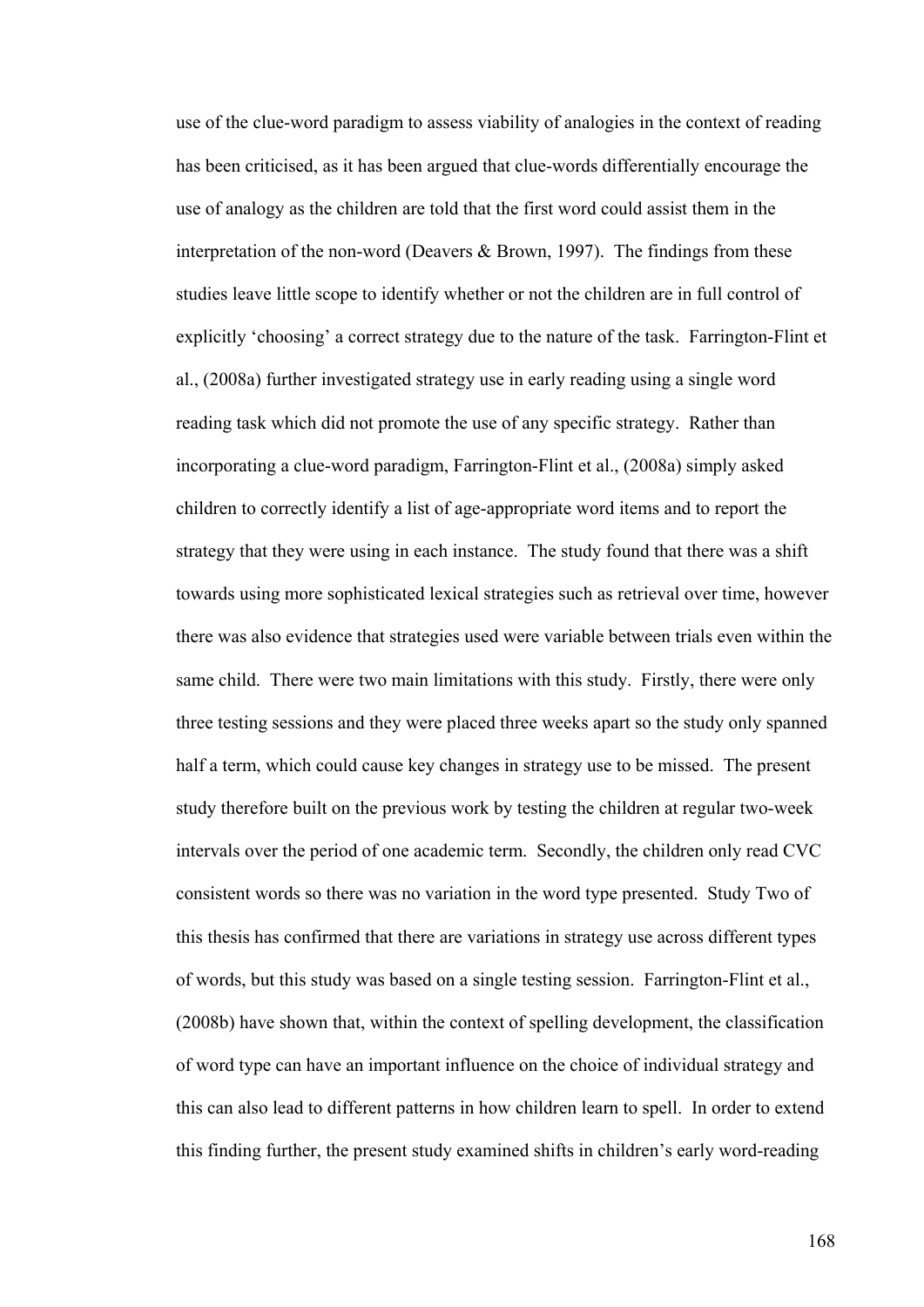strategies across different word types that vary in rime unit frequency (see also Study Two, Chapter Six).

A further goal of Study Four was to look at the pattern of reading errors over time and see how these vary as the children improve in their reading ability. Previous literature has highlighted the importance of scaffolding errors in children's early word reading and correlations have been established between scaffolding errors and later reading success. Analyses of reading errors have been used as evidence of developmental stages in theoretical models of reading and the errors made have been described as another way to access information about reading strategies. The combination of reading error analysis over time with strategy use affords an opportunity to examine whether the child changes his or her approach to reading a word which s/he has previously read incorrectly. This means that future strategy use could be centred on the child's confidence in their previous attempt. The amalgamation of a repeated measures design investigating reading strategies and reading errors over one academic term provided the foundation for a full examination of the development of an emergent reading 'toolkit'.

Study Three of this thesis found that a higher number of scaffolding errors were made by the Year Two children than the Year One. By using a longitudinal study over one academic term it was possible to track whether children shift towards making more scaffolding errors over time and see if this is a developmental trend. In order to further explore the pattern of errors this study analysed the types of strategies that were applied when making the errors, to see if there were any correlations between different strategies and different error classifications. As scaffolding errors preserve the initial and final information in the word, the prediction was that the children will be using more lexical (retrieval) strategies when making scaffolding errors as word boundaries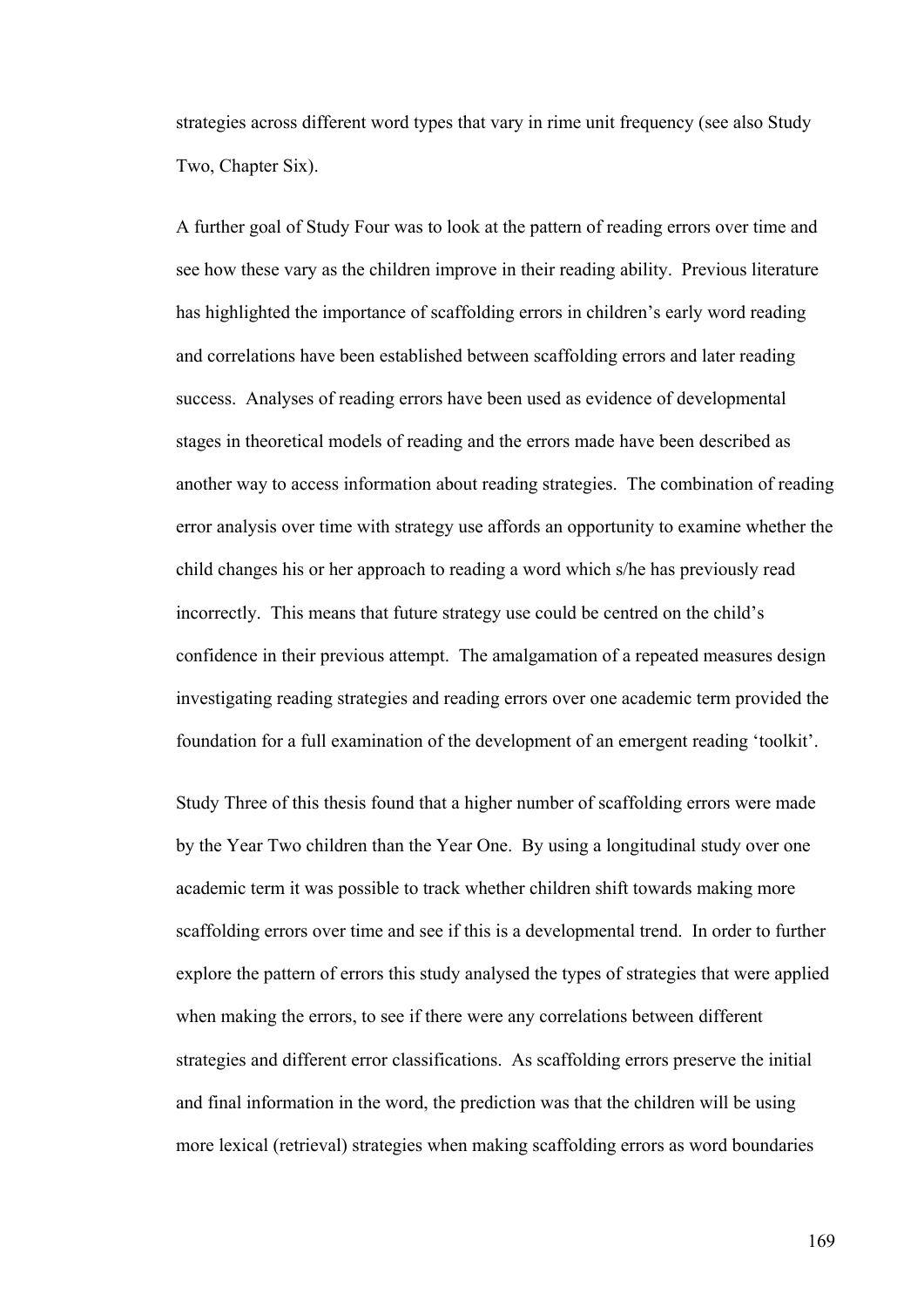are often used in lexical word recognition (Stuart & Coltheart, 1988; Pitchford, Ledgeway & Masterson, 2008). This meant that the children could be retrieving an incorrect word that has the same initial and final phoneme in the place of the target word.

Study Four had three main research objectives. Firstly, to examine the accuracy and solution times of the children's single word reading over the five separate testing sessions (every two weeks). The expected finding was that there would be an increase in accuracy over time and a decrease in solution times as the children began to learn the words and build in confidence. Secondly, the variability in strategy use over time across the Year One and Two children was analysed to find patterns in the application of different reading strategies. For the Year Two children this was also subdivided to look at the impact of the different word types. Previous studies have highlighted a shift towards the use of more sophisticated strategies such as retrieval from memory over time (Rittle-Johnson & Siegler, 1999; Farrington-Flint et al., 2008a). The present study looked at this shift in strategy use across the different word types for children in Year Two. Finally, the errors in word-reading were analysed at time one (the first testing session) and time five (the final testing session). This was to highlight any changes over time in the scaffolding errors made, as previous studies have found that scaffolding errors are a predictor of later reading ability (Savage, Stuart & Hill, 2001; Savage & Stuart, 2006). A correlational analysis also looked at the types of strategies being applied when the errors occur.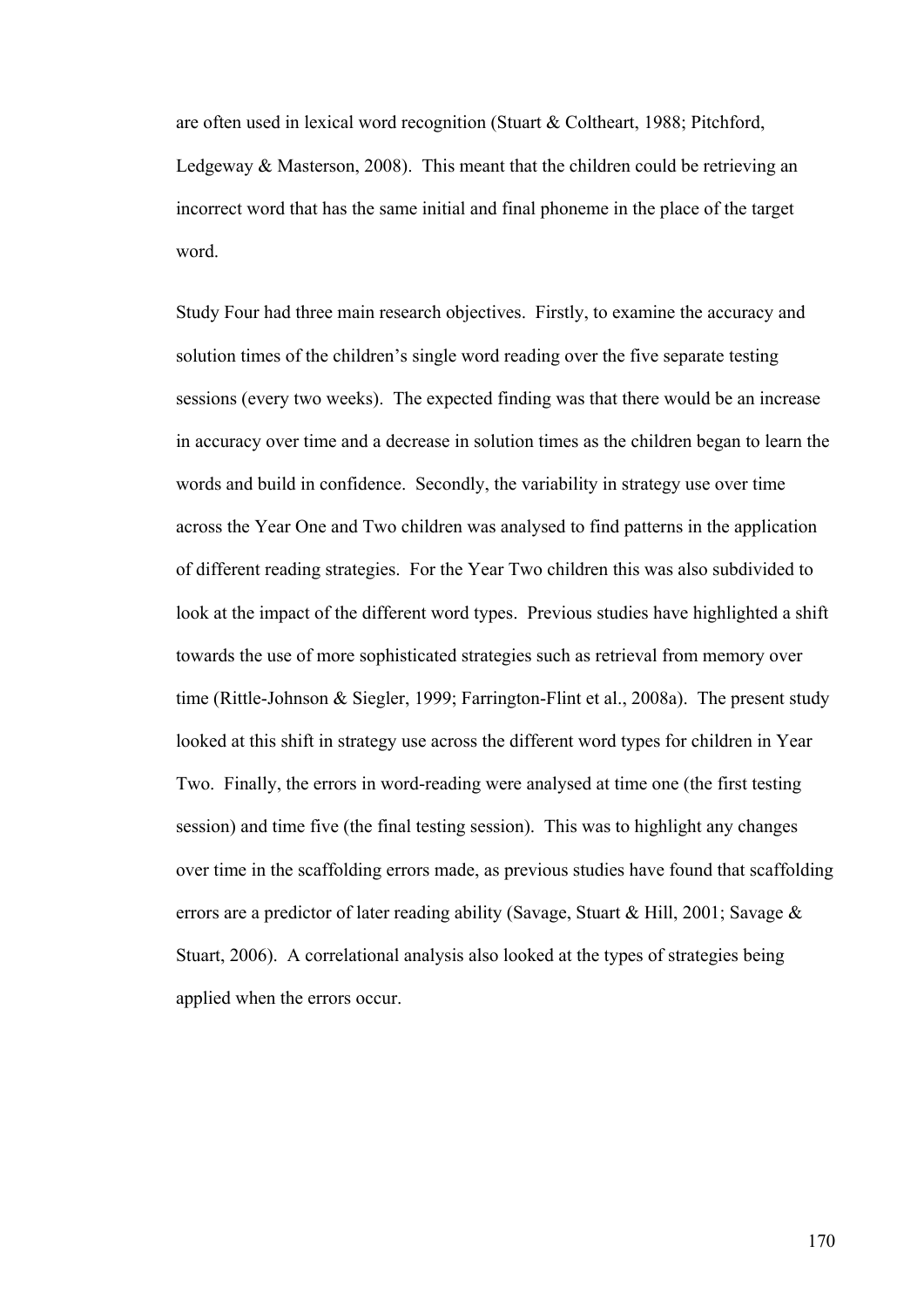## 8.1 Method

#### *8.1.1 Design statement*

This study was a repeated measures design (set over one academic term) as the children completed the experimental single word reading task on all five testing sessions. The study was also cross-sectional comprising children from Year One and Year Two classrooms to allow for developmental trends to be considered. The variables were the accuracy and solution times for the words as well as the individual self-reported strategy use and classifications of the errors made. For the Year Two children there was an additional independent measures IV of word type which consisted of three levels: consistent, exception and unique words.

## *8.1.2 Participants*

Thirty-one children participated in the study. The study used a repeated measures design over one academic term with 15 children from Year One (10 female and 5 male) with a mean age of 5 years and 8 months (SD = 2.8 months) and 16 children were from Year Two (9 female and 7 male) with a mean age of 6 years 7 months (SD=3.5 months). Over the course of the study there were six children that were unable to attend all testing sessions due to absence from school. These children were removed from the study leaving the 31 children. The children all attended a state funded primary school in Nottinghamshire and were tested October to December 2009. Each testing period was two weeks apart over the period of one academic term. All of the pupils were following the national literacy strategy which uses a systematically based structured framework of instruction to teach strategies for decoding text. This included training in phonics and spelling (including phoneme and rhyme awareness), knowledge with contextual cues, grammatical knowledge and single word recognition and identification. The children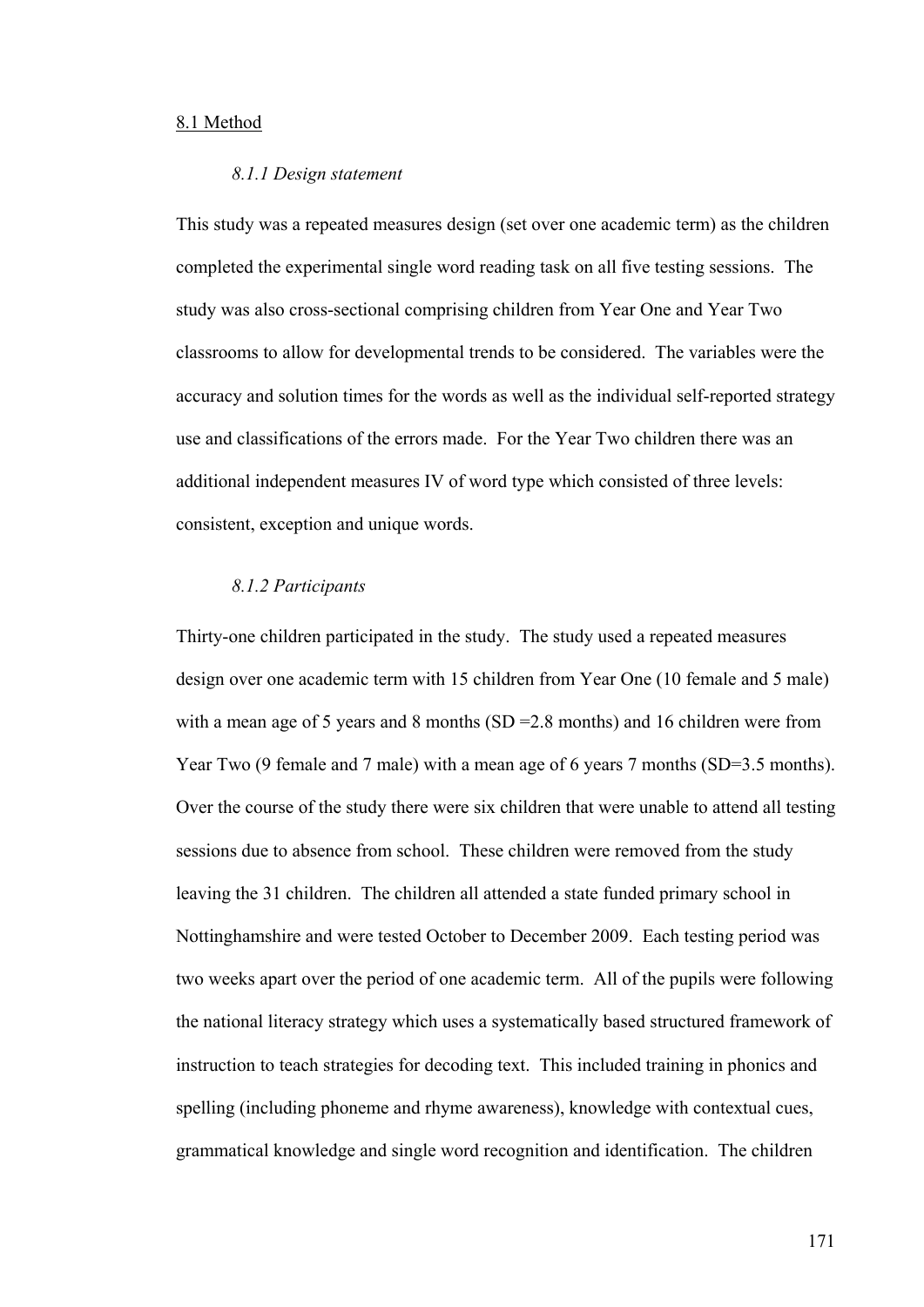were also being introduced to the THRASS phonics which focuses on a more synthetic phonics approach to teaching reading and spelling skills. Table 8.1 shows the baseline measures collected by year group. All scores were within the 'normal' range.

*Table 8.1 Means (and SDs) for children's scores on the baseline measures according to year group.* 

|                                                | Year One       | Year Two       |
|------------------------------------------------|----------------|----------------|
| BAS II Single Word reading Time 1 <sup>a</sup> | 105.00 (12.36) | 108.81 (13.91) |
| BAS II Single Word reading Time 5 <sup>a</sup> | 110.47 (12.09) | 113.69 (14.56) |
| BPVS Receptive Vocabulary <sup>a</sup>         | 94.53 (6.16)   | 95.38(6.01)    |
| Phoneme Deletion (max. score: 24)              | 13.40(7.25)    | 17.56(7.18)    |
| PhAB Non-Word Reading <sup>a</sup>             | 104.67(6.95)   | 106.31(11.15)  |
| Orthographic Choice (max. score: 23)           | 13.93(5.07)    | 17.44 (3.74)   |
| Ravens Matrices (max. score: 36)               | 16.67(3.10)    | 18.56(4.11)    |

Note. <sup>a</sup> denotes standardised scores based on chronological age norms

## 8.2 Materials

## *8.2.1 Baseline measures*

Baseline measures for this study were collected in line with Study Two of this thesis. This included the BAS II Single Word Reading, the BPVS II Receptive Vocabulary, the Orthographic Choice Task and the Phoneme Deletion Task. Additionally a measure of non-verbal reasoning was added to assess the children's ability to problem solve and to control for a measure of intelligence.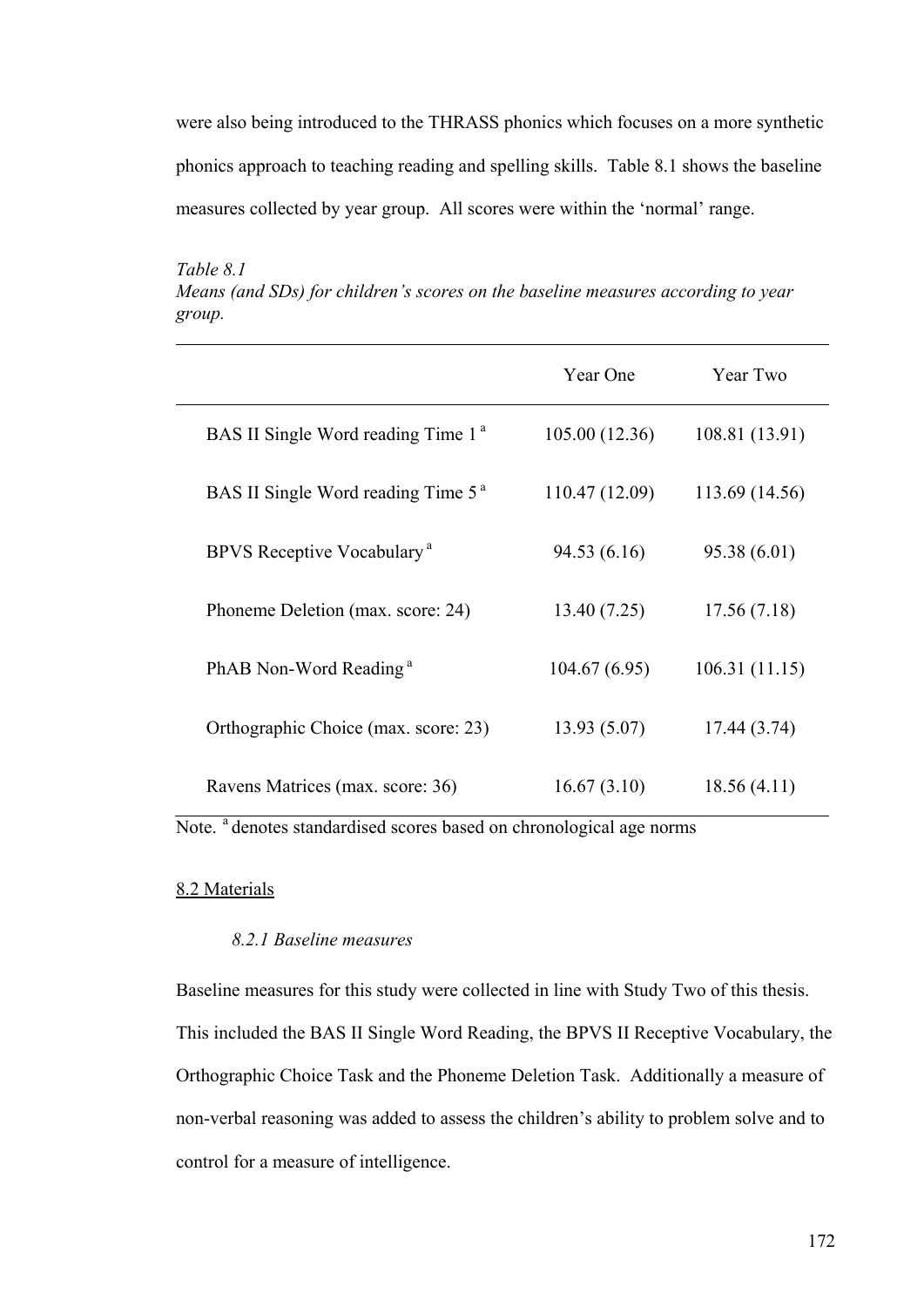## Ravens coloured progressive matrices

The Coloured Progressive Matrices (CPM) consisted of 36 items which were in three blocks with 12 items in each (Raven, Raven & Court, 1998). The CPM was used to assess clear thinking and is a test of observational skills. The task consisted of patterns with a piece missing. There were six pieces underneath with one being the correct missing piece. The children were encouraged to look at all of the pieces and then make a decision about which was the missing piece. The first set (set A) relied on the children being able to complete a continuous pattern. Set B contained patterns that required the use of analogy to solve, thereby assessing their ability on the use of analogy. The CPM was administered according to the standardised instructions. To score the CPM the children were awarded a mark for each correct response and these were summed. The reliability data stated by the manual found an overall retest reliability in the region of *r*=.90 (Raven et al., 1998). More recent reliability checks on primary aged children found an internal consistency of  $r = 0.89$  and a split-half reliability of *r*=.91 (Cotton et al., 2005).

#### *8.2.2 Experimental single-word reading task*

The experimental word lists were the same as used in Study Three of the current thesis; the Year One children received the list of 40 single-word items (see Appendix B) and the Year Two children received the list of 45 single words (sub-divided into the three different words types; the consistent words, the exception words and the unique words) (see Appendix C). These word lists were used due to the high internal reliability (Year One word list Cronbach's alpha value .964; Year Two word list Cronbach's alpha value . 893) and the age appropriateness of each list.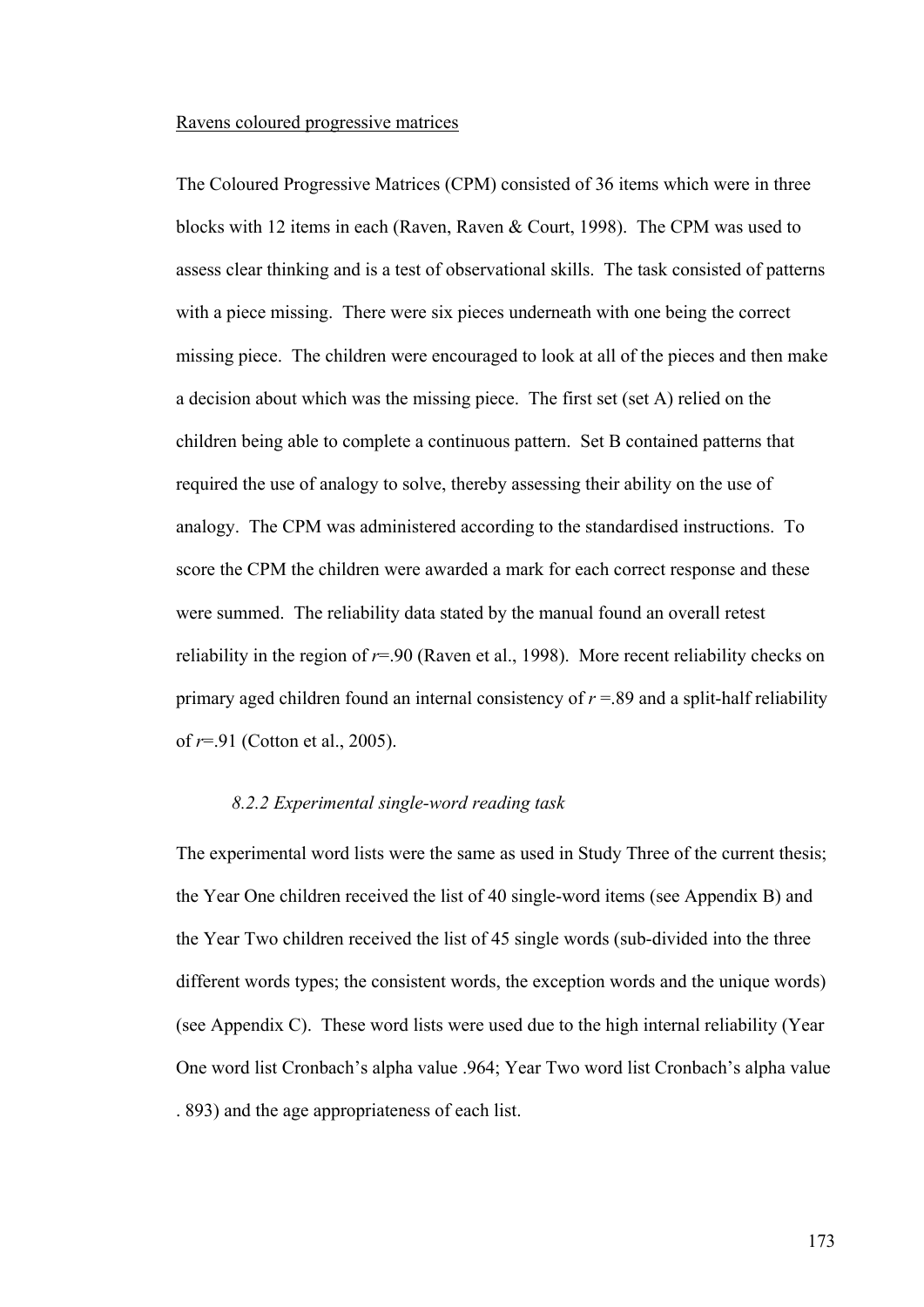## 8.3 Procedure

In the first testing session (beginning of October) the children completed the BAS II Single Word Reading subtest and the experimental single word reading task. At times two, three and four (all testing sessions were two weeks apart) the children simply completed the experimental word reading task. On the final testing session (time five – mid December) the children were given the BAS II task and then they completed the experimental reading task. The BAS II Single Word Reading was included at pre and post-test in order to create a baseline measure of improvement over time. The remainder of the baseline measures were collected the week after the final testing period. The timeline below in Table 8.2 provides a summary of the progress of the data collection which spans over one academic term.

| <b>Testing Session</b>                                                          |                                     |                                     |                                     |                                                                                 |                                                |
|---------------------------------------------------------------------------------|-------------------------------------|-------------------------------------|-------------------------------------|---------------------------------------------------------------------------------|------------------------------------------------|
| (W/C)<br>05/10/09                                                               | 2<br>(W/C)<br>19/10/09)             | 3<br>(W/C)<br>02/11/09              | 4<br>(W/C)<br>16/11/09              | 5<br>(W/C)<br>30/11/09                                                          | Post-Test<br>(W/C)<br>07/12/09                 |
| <b>BAS II</b><br>Single Word<br>Reading,<br>Experimental<br>Single Word<br>Task | Experimental<br>Single Word<br>Task | Experimental<br>Single Word<br>Task | Experimental<br>Single Word<br>Task | Experimental<br>Single Word<br>Task,<br><b>BAS II</b><br>Single Word<br>Reading | Remaining<br>baseline<br>measures<br>collected |

*Table 8.2 Timeline of data collection for Study Four* 

The experimental single word reading task consisted of a single word appearing on the screen and when the children had read the word aloud a key was pressed on the keyboard by the experimenter and this removed the word from the screen and captured a solution time for reading the word. The experimenter then coded the accuracy of the word item. The children were then asked to give a self-report of strategy use and this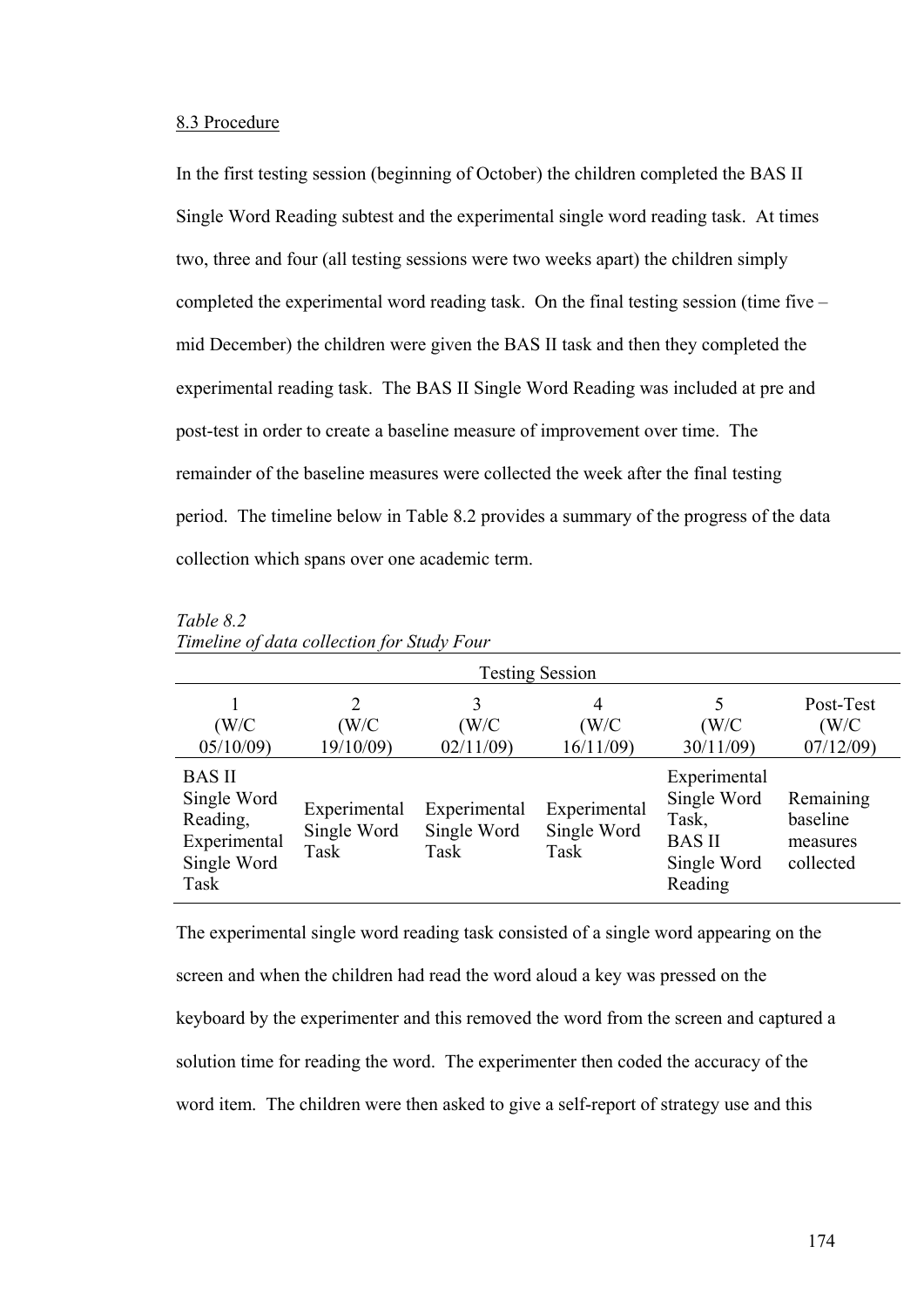was coded by the experimenter using the strategy coding framework developed in Study Three.

## 8.4 Coding children's verbal self-reports

The verbal self-reports of strategy use were coded as for Studies One and Two, apart from the term 'mixed' which used the additional framework refined in Study Three. A summary of the coding framework with some examples of the self-reports provided by the children, see table 8.3.

| Strategy          | Examples of self-reports                                                                    |
|-------------------|---------------------------------------------------------------------------------------------|
| Retrieval         | 'I just knew it.' 'I have read it before.' 'It is<br>in my books.' 'We learnt it in class.' |
| Pure Phonological | 'I used the sounds.' 'I used the phonemes.'                                                 |
| Initial mixed     | I know that part of the word (points to the<br>beginning) and I sounded the rest out.       |
| Final mixed       | I know the ending of the word and I used<br>the phonemes to blend the rest."                |
| Middle mixed      | I know the first and last sound and I<br>sounded-out the middle.'                           |
| Analogy           | I know the word and this rhymes with<br>it.'                                                |
| No Answer         | 'I do not know.' 'It is too hard.'                                                          |

## *Table 8.3 Strategy coding with examples of children's self-reports*

# 8.5 Coding children's reading errors

Children's reading errors were coded in line with the classifications by Savage and Stuart (2001) as detailed in Study Three (see section 7.4). In summary, the error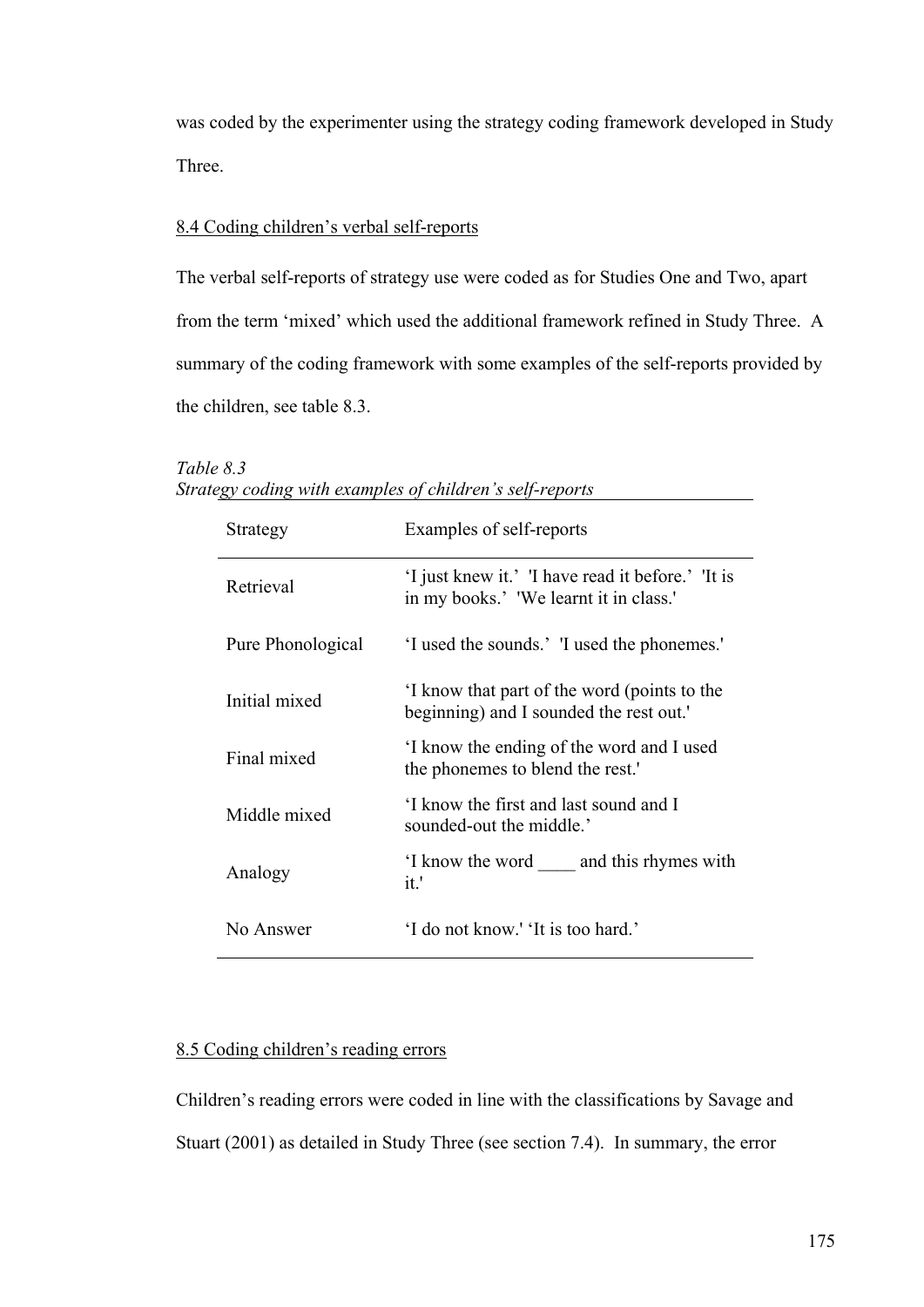classifications included making an initial error (initial phoneme is preserved), a final error (final phoneme is preserved), a scaffolding error (initial and final phonemes are preserved), an 'other' error (no orthographic overlap with target word) or refusing to answer.

## 8.6 Results

The results were presented in three parts. Firstly, the accuracy and solution time for both Year One and Year Two children were discussed. Secondly the strategy use over time was examined and the Year Two word list was also subdivided into the three different word types. Finally, the error data was analysed and the relationship between errors and strategy use was explored. As the word lists used were the same as in Study One and Study Two the item analyses on these word items were not repeated on this data.

## *8.6.1 Improvements in single word reading over time*

Both the Year One and Year Two children made steady and continuous improvement in reading the words in the single word experimental task on every testing session. At time one the Year One children had 39.33% accuracy and this rose to 60.67% at time five. The Year Two children progressed from 51.25% accuracy at time one to 68.06% at time five (see Figure 8.1)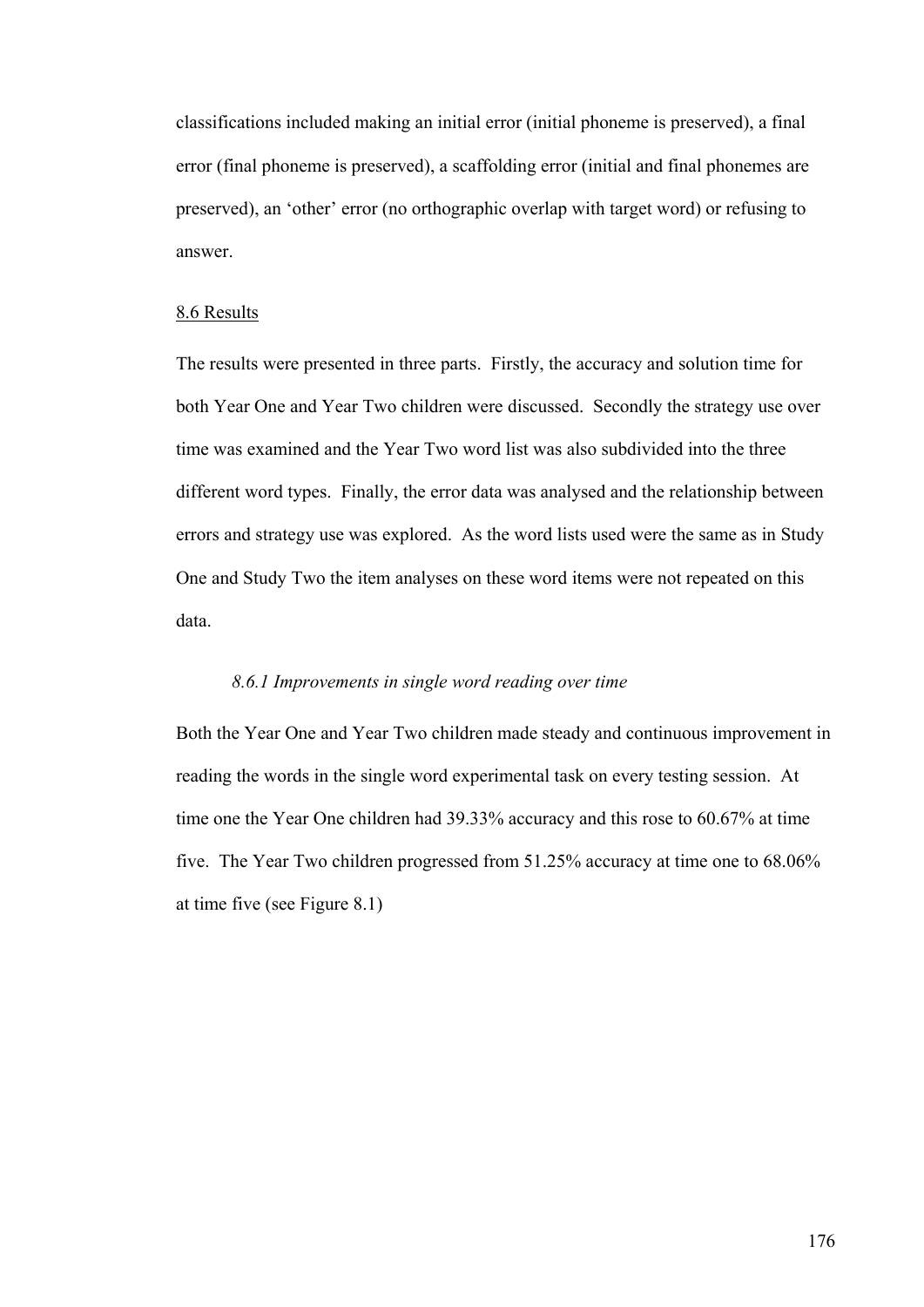## *Figure 8.1*

Percent accuracy across testing sessions 1 to 5 for Year One and Year Two: error bars represent 95% confidence intervals



A mixed 2 (scores at time one and time five) x 2 (year group) ANOVA confirmed a significant main effect for word reading accuracy for testing session,  $F(1,29) = 58.425$ ,  $p$ <.05, partial  $\eta$ <sup>2</sup> =.657. However the main effect of the year group was not significant,  $F(1,29) = .837, P > .05$ , partial  $\eta^2 = .788$ , suggesting that the Year Two scores were not significantly different to the Year One scores. There were also no significant interactions between the accuracy and the year group.

An analysis of the solution-time data showed that over the five testing periods the time taken to read each word was reduced. For Year One children the mean time taken to read a single word at time one was 6.52 seconds and this reduced to 3.58 seconds at time five. Similarly the Year Two children had a mean solution time of 4.26 seconds at time one, but by time five this has decreased to 2.87 seconds.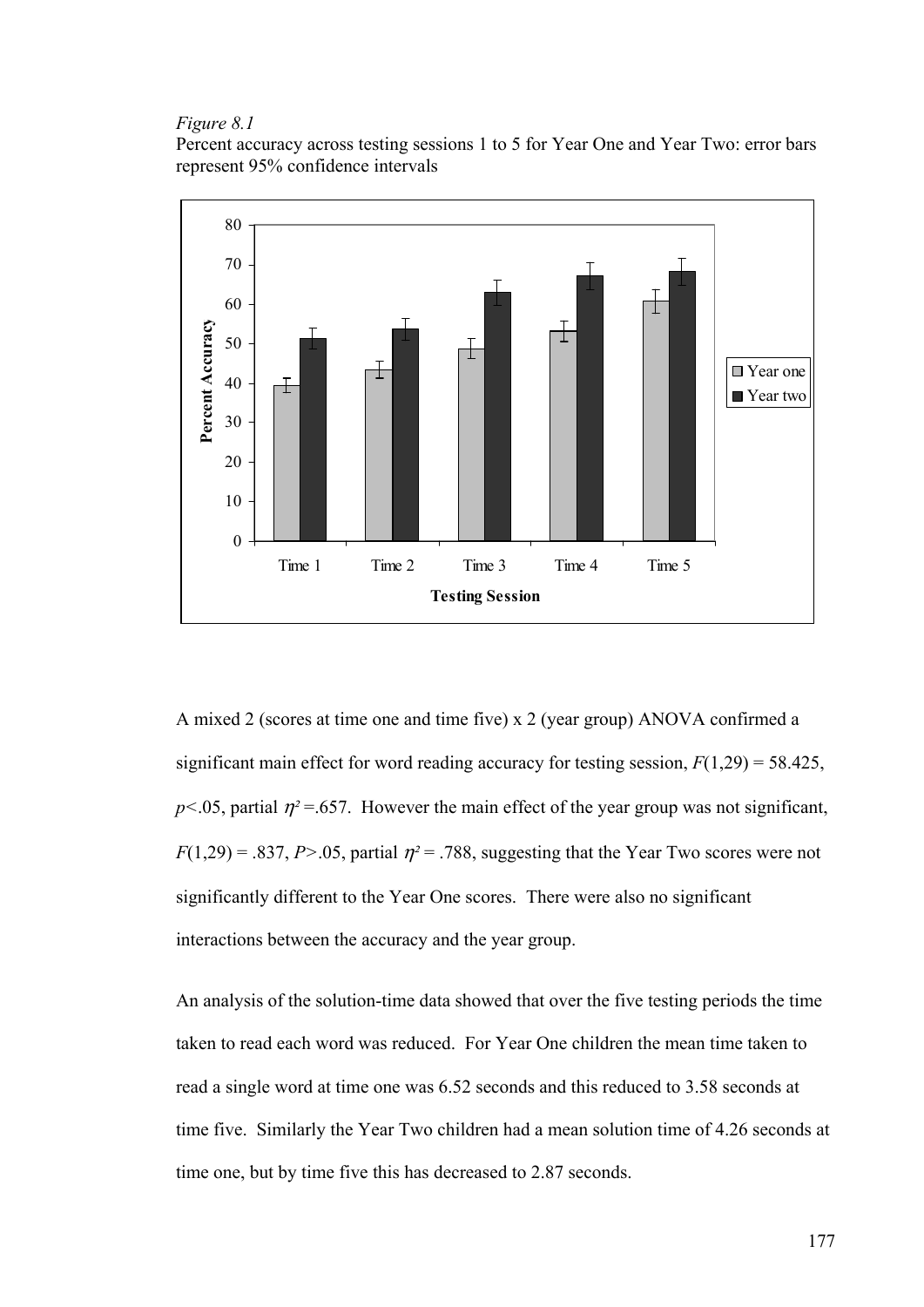*Figure 8.2* 

*Mean solution times across testing sessions 1 to 5 for Year One and Year Two: error bars represent 95% confidence intervals* 



The decrease in solution times across the testing sessions was confirmed by a mixed 2 (solution times at time one and time five) x 2 (year group) ANOVA. This found that there was a significant main effect for solution times for testing session,  $F(1,29) =$ 41.445,  $p < 0.05$ , partial  $\eta^2 = 588$ . This showed that there was a significant decline in the time taken to read the word items over time, and therefore the children were becoming faster at identifying word items over time. The main effect of the year group just missed significance and therefore there was no significant difference between the Year One and Year Two scores,  $F(1,29) = 3.901$ ,  $p > .05$ , partial  $\eta^2 = .119$ . However, there was a significant interaction between testing session and year group, *F*(1,29) = 5.258,  $p$ <05, partial  $\eta$ <sup>2</sup> = 153. The interaction shows that there was a significant difference between the year groups at time one, but this had reduced by time five. Therefore the Year One and Year Two children were showing more similar profiles at time five.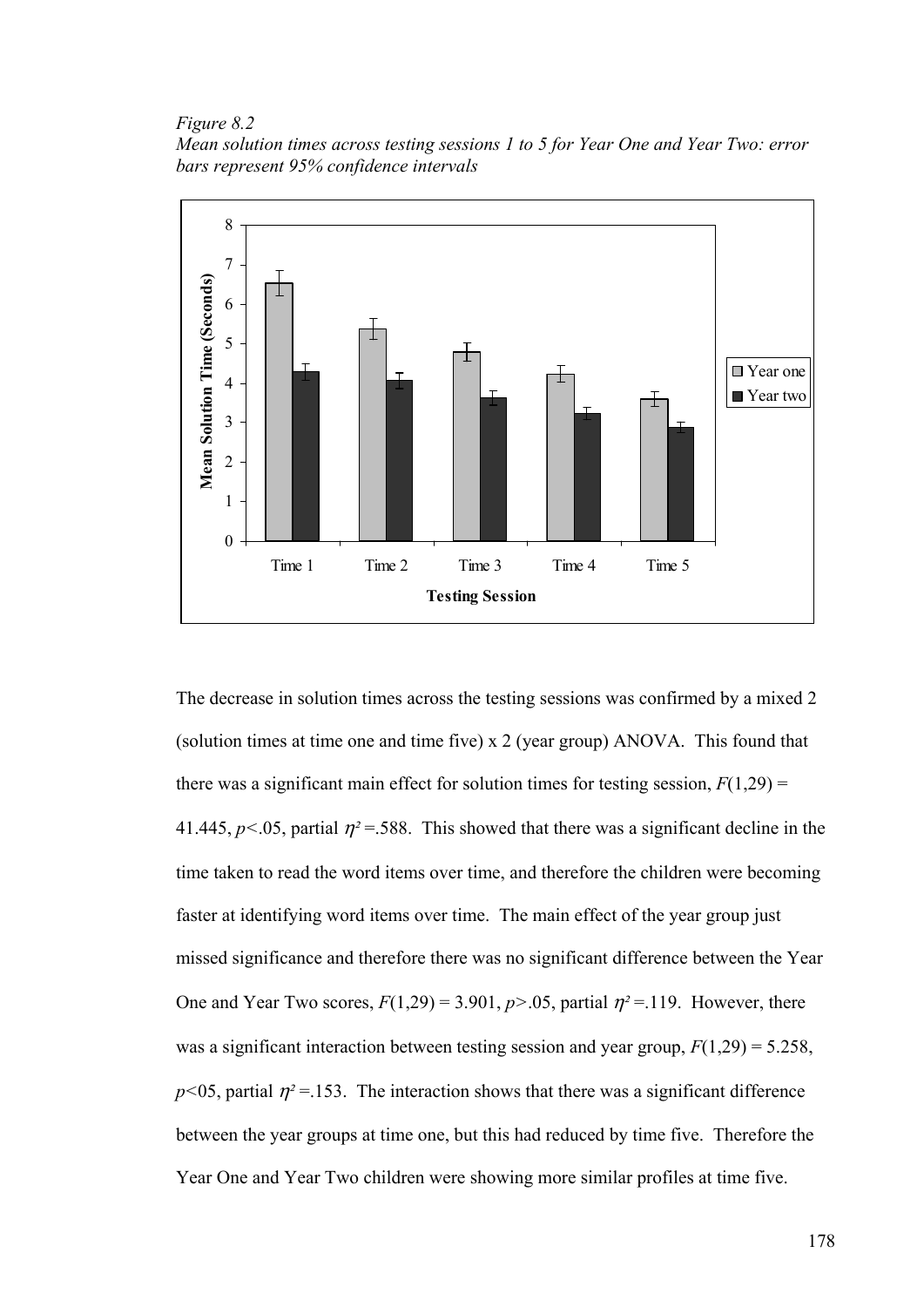The Year Two children were presented with a word list with manipulated word types and therefore it is possible to examine the accuracy and solution times across the different word types. The consistent words were read most accurately across all testing sessions, but the biggest improvement in reading across the different types of words was made on the exception words as the accuracy rose from 45.24% at time one to 65.83% at time five, an increase of 20.41% across the testing sessions.

An examination of the solution times taken to read the words showed that the children were reading the consistent words considerably faster than the exception or unique word items. The unique word items showed the slowest solution times across all five testing sessions.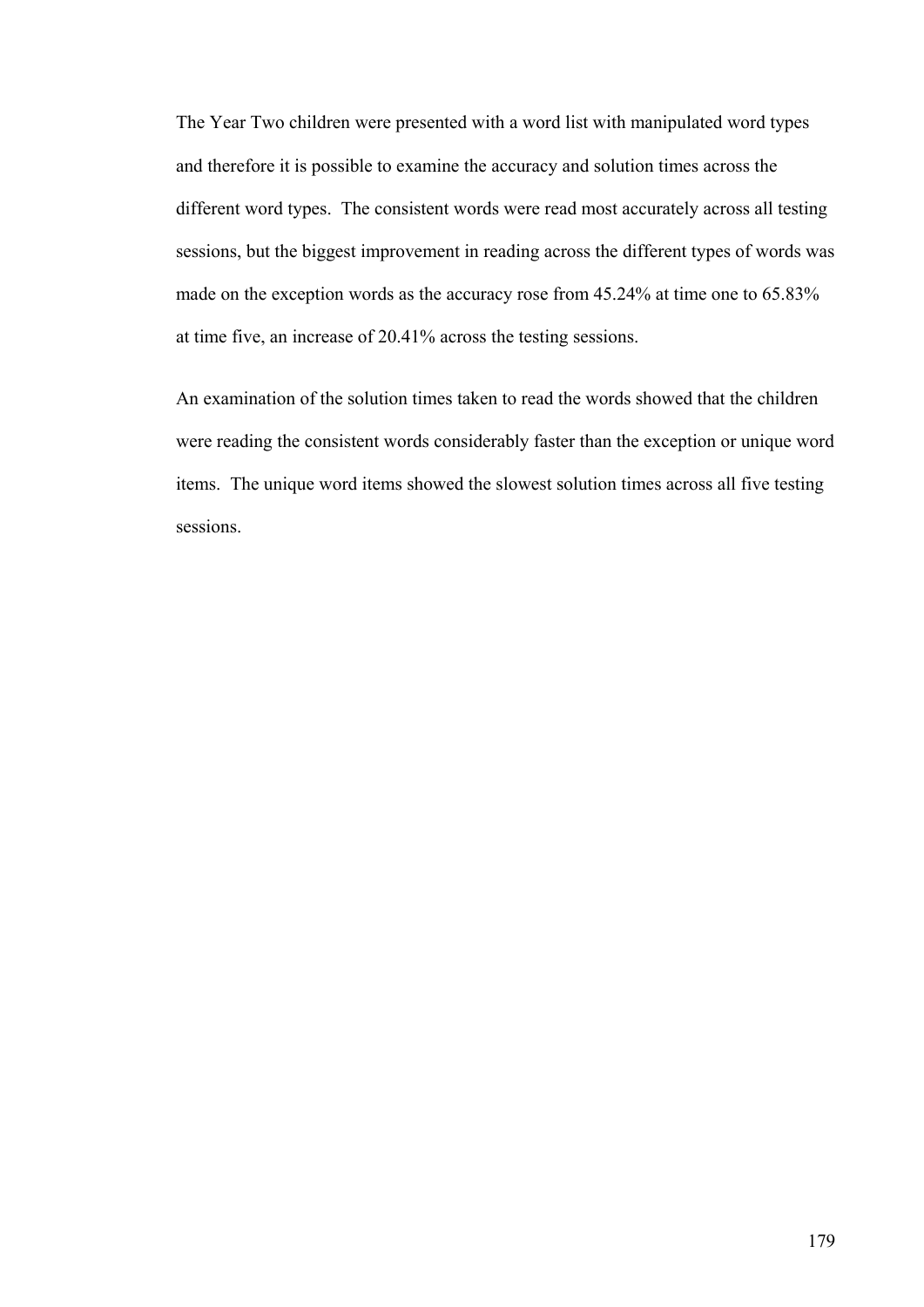## *Table 8.4*

|               | Consistent    | Exception     | Unique        |
|---------------|---------------|---------------|---------------|
| Time 1        |               |               |               |
| Correct       | 63.33 (48.29) | 45.42 (49.89) | 45.00 (49.85) |
| Solution time | 3.99(2.57)    | 4.36(2.70)    | 4.45(2.38)    |
| Time 2        |               |               |               |
| Correct       | 66.25 (47.36) | 47.08 (50.19) | 47.08 (50.19) |
| Solution time | 3.62(2.22)    | 4.02(50.19)   | 4.52(2.44)    |
| Time 3        |               |               |               |
| Correct       | 74.58 (43.63) | 58.75 (49.33) | 55.42 (49.17) |
| Solution time | 3.10(2.05)    | 3.63(2.11)    | 4.13(2.56)    |
| Time 4        |               |               |               |
| Correct       | 76.67 (42.38) | 65.00 (47.79) | 59.68 (49.17) |
| Solution time | 2.90(1.81)    | 3.15(2.08)    | 3.61(2.16)    |
| Time 5        |               |               |               |
| Correct       | 77.50 (41.85) | 65.83 (47.53) | 60.83 (48.91) |
| Solution time | 2.65(1.75)    | 2.76(1.72)    | 3.22(2.24)    |

*Correct responses (%) and solution times (Seconds) divided into the three different word types and displayed by the five testing sessions for Year Two children* 

Note: Solution time in Seconds

A 5 (testing session) x 3 (word type) repeated measures ANOVA was carried out to examine the differences between the scores on the word types at each testing session. The ANOVA showed a significant main effect for word type, revealing that the children were identifying the consistent words significantly more accurately than the exception or unique words,  $F(2, 30) = 39.546$ ,  $p < 0.05$ ,  $\eta^2 = 0.725$  Pairwise comparisons show that there was a significant difference between the accuracy in reading the consistent words and exception words  $(p<0.05)$  and between the consistent words and the unique words  $(p<.05)$ . There was no significant difference in the accuracy for reading the exception compared to the unique words (p=.325).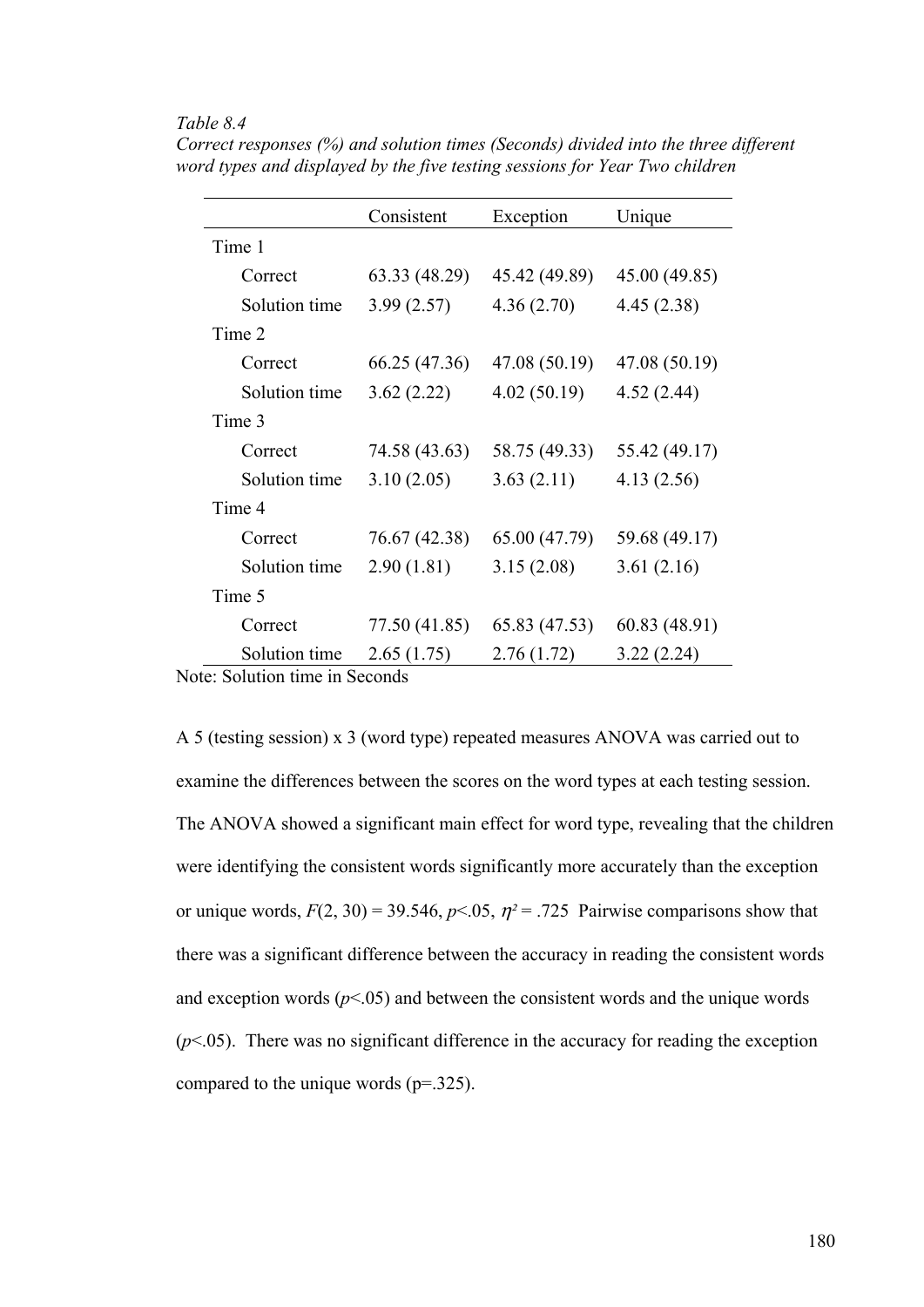A second, 5 x 3 repeated measures ANOVA also found significant main effect solution times across word types (consistent, exception and unique words) , *F*(2, 30) = 27.255,  $p$ <.05,  $\eta$ <sup>2</sup> = .645. Pairwise comparisons showed that there was a significant difference between all of the word types  $(p<0.05)$ , showing that the mean solution times for each word type were significantly different. This showed that overall the consistent words had shortest solution times and it was the unique words which took the longest to read (see table 8.4).

In summary the change over time in accuracy and solution times showed that the children were becoming more accurate and faster at reading the words over one academic term. The data from the Year Two children also suggested that the type of word had an impact on accuracy. One explanation for this effect is the impact of taught literacy and schooling; however this could also be related to the strategies that were being applied to read the words.

## *8.6.2 Strategy choice and variability over time*

#### Strategy choice and variability in Year One

 Reading strategies applied in Year One were largely retrieval and pure phonological strategies (see table 8.5). The overall pattern shows an increase in the use of retrieval (sight word reading) over time and a reduction in phonological strategies and guessing. There is little movement in the other strategies. Of the new categories created as a result of Study Three (initial mixed, final mixed and middle mixed) final mixed was used most frequently largely at times three and four, before dropping in use for time five. Overall though, there was relatively little use of strategies which rely on both lexical and non-lexical skills.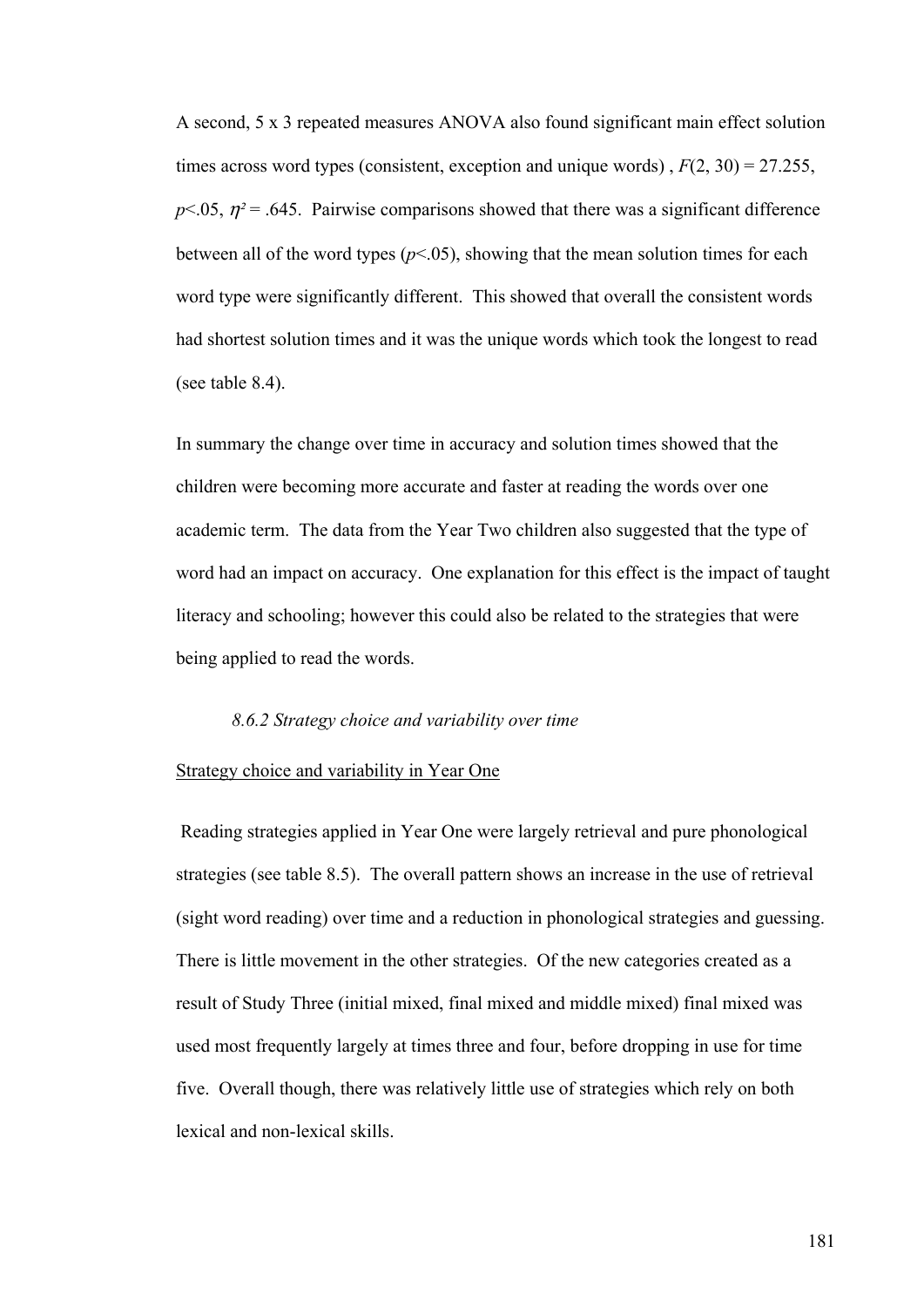|                      | Time 1        | Time 2        | Time 3        | Time 4        | Time 5        |
|----------------------|---------------|---------------|---------------|---------------|---------------|
| Retrieval            | 42.00 (49.40) | 42.17 (49.42) | 47.50 (49.98) | 50.33 (50.04) | 61.50 (48.70) |
| Phonological         | 28.17 (45.02) | 33.83 (47.35) | 29.67 (45.71) | 29.17 (45.49) | 23.00(42.12)  |
| Initial mixed        | 4.17 (19.99)  | 4.33(20.37)   | 3.67(18.81)   | 2.00(14.02)   | 1.83(13.43)   |
| Final mixed          | 8.67(28.16)   | 8.00(27.15)   | 10.00(30.03)  | 9.67(29.57)   | 6.67(24.96)   |
| Middle mixed         | 2.67(16.12)   | 3.33(17.96)   | 3.00(17.07)   | 3.00(17.07)   | 1.67(12.81)   |
| Analogy              | 0.00(0.00)    | 0.33(5.76)    | 0.33(5.78)    | 0.17(4.08)    | 0.00(0.00)    |
| Guessing             | 1.33(11.48)   | 1.33(11.48)   | 1.00(9.96)    | 2.00(14.12)   | 0.50(7.06)    |
| Refusal to<br>answer | 13.00 (33.59) | 6.67(24.96)   | 4.83 (21.46)  | 3.67(18.80)   | 4.83 (21.46)  |

*Table 8.5 Percent mean self-reported use of reading strategies displayed by the five testing sessions for Year One children* 

To further examine change in strategy use over time the strategies were collapsed into two discrete labels: lexical (retrieval) and non-lexical word-reading strategies (phonological, initial mixed, final mixed and middle mixed). Figure 8.3 shows for the Year One children that at time one and time two they were applying non-lexical strategies more frequently than lexical strategies. However, at time three there was a switch and children were beginning to use more lexical-based word-reading strategies.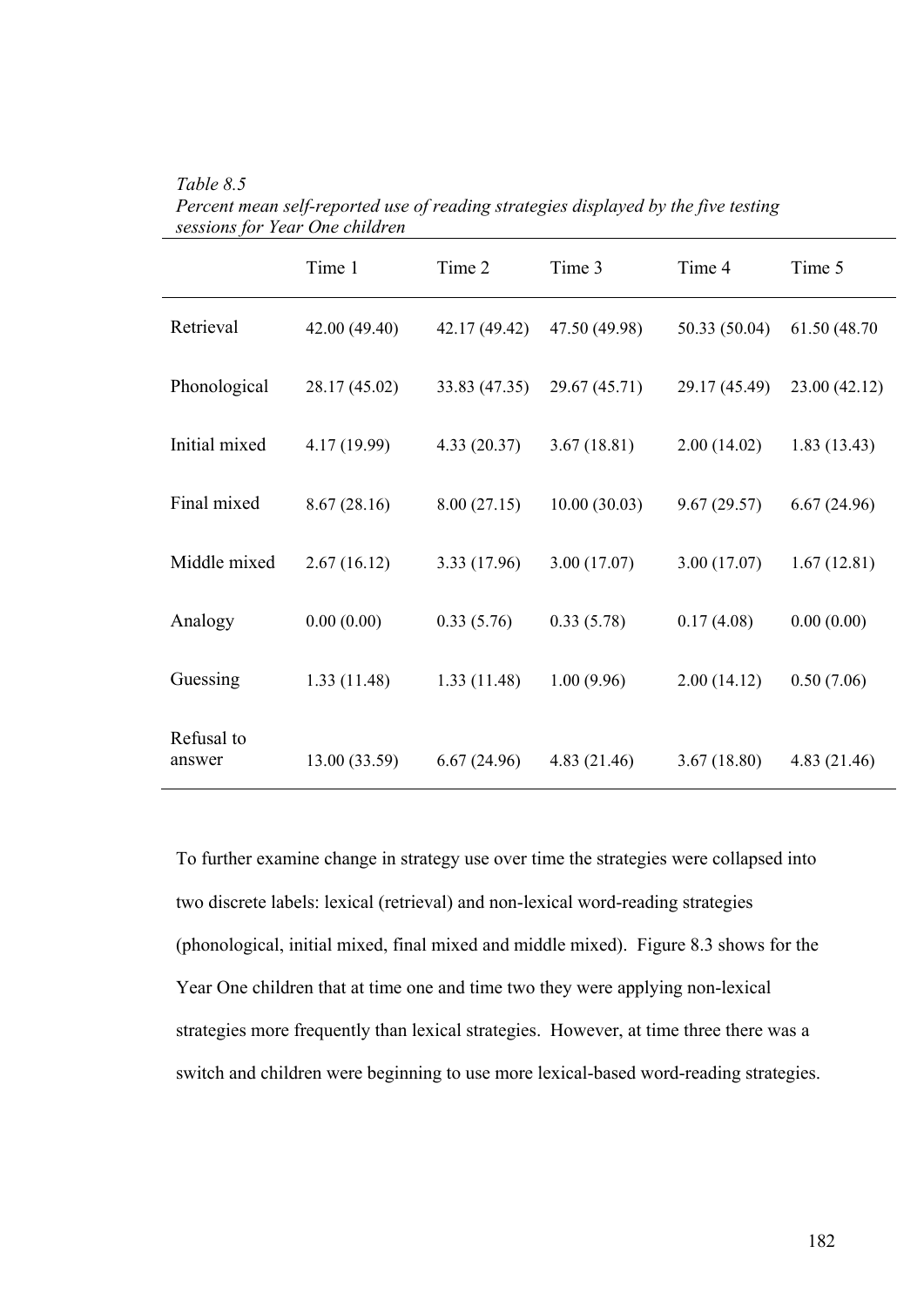*Figure 8.3* 

*Percent mean self-reported use of lexical and non-lexical strategies displayed across the five testing sessions for Year One (Error bars represent 95% CI)* 



Please note –Use of analogy and guessing have been removed from the above data. Therefore scores do not aggregate to 100%.

A two-way 5 (testing session) x 2 (strategy; lexical vs. non-lexical) repeated measures ANOVA was used to examine the differences in the use of lexical strategies and nonlexical strategies across all of the testing sessions. As the sphericity assumption was violated the Greenhouse-Geisser corrections have been applied. The results show that there was a non-significant difference between the scores at the different testing sessions (T1, T2, T3, T4, T5),  $F(1.647,23.055) = 1.483$ ,  $p > .05$ ,  $\eta^2 = .096$ ). There were no significant differences between the use of lexical and non-lexical strategies, *F*(1,14)  $=$  .115,  $p > 0.05$ ,  $\eta^2 = 0.008$ . There was no significant interaction between the strategy use and testing session,  $F(1.313, 18.383) = 1.051$ ,  $p > .05$ ,  $p^2 = .070$ . Although the graph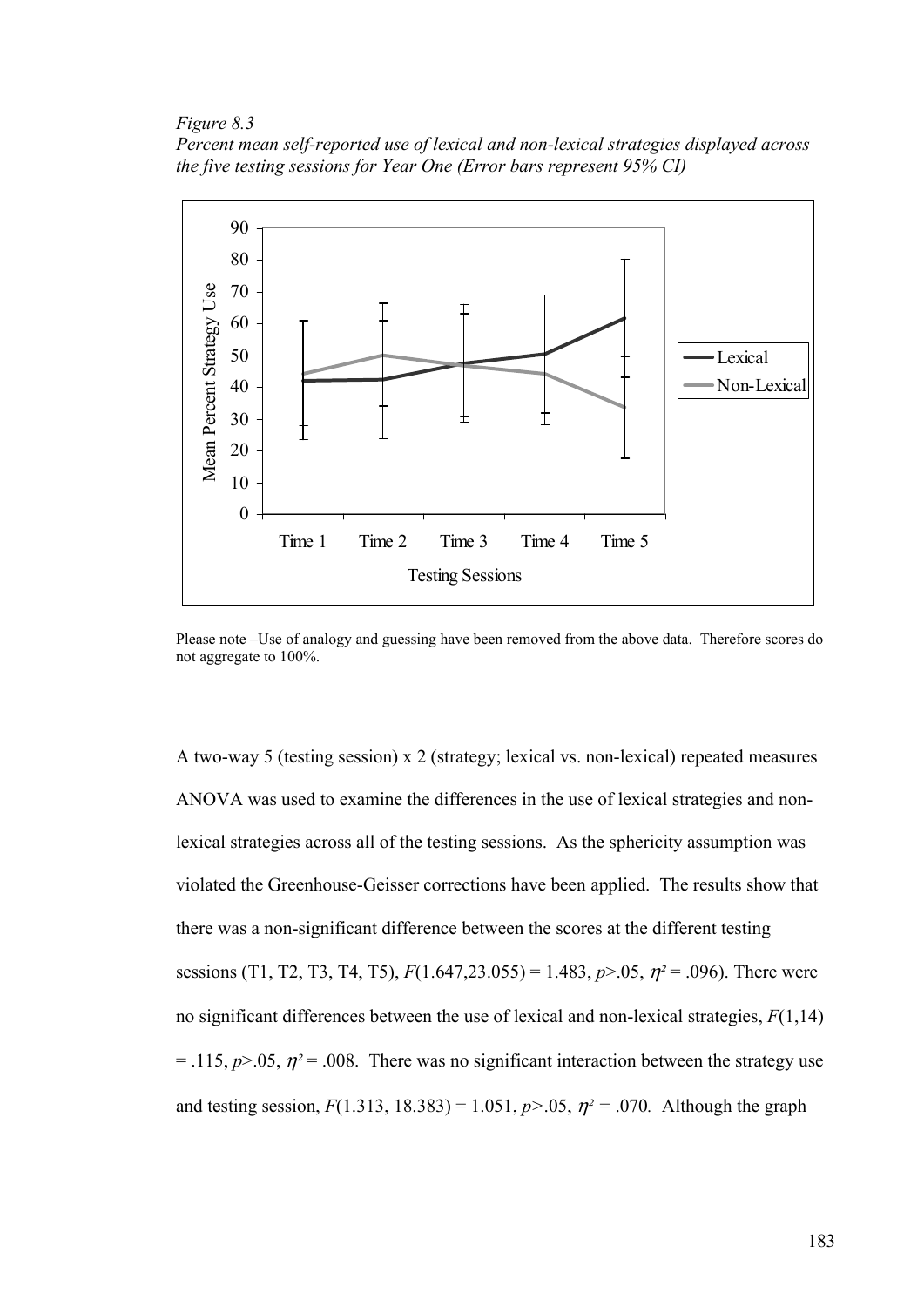(figure 8.3) appears to show a trend the overlap of the confidence intervals shows there were variations in the responses.

When only the correct responses were considered a different pattern of strategy use emerged. Figure 8.4 shows, for Year One children, that in the later testing sessions (post time three) lexical strategies were more likely to produce a correct response. The use of non-lexical strategies to produce a correct response peaked at time two and time three, but by time four and time five they were producing very few correct responses.

#### *Figure 8.4*

*Percent mean self-reported use of lexical and non-lexical strategies on only correct responses displayed across the five testing sessions for Year One (Error bars represent 95% CI)* 



Please note – This graph only contains correct responses for lexical or non-lexical strategies, correct use of analogy and guessing have been removed from the above data. Therefore scores do not aggregate to 100%.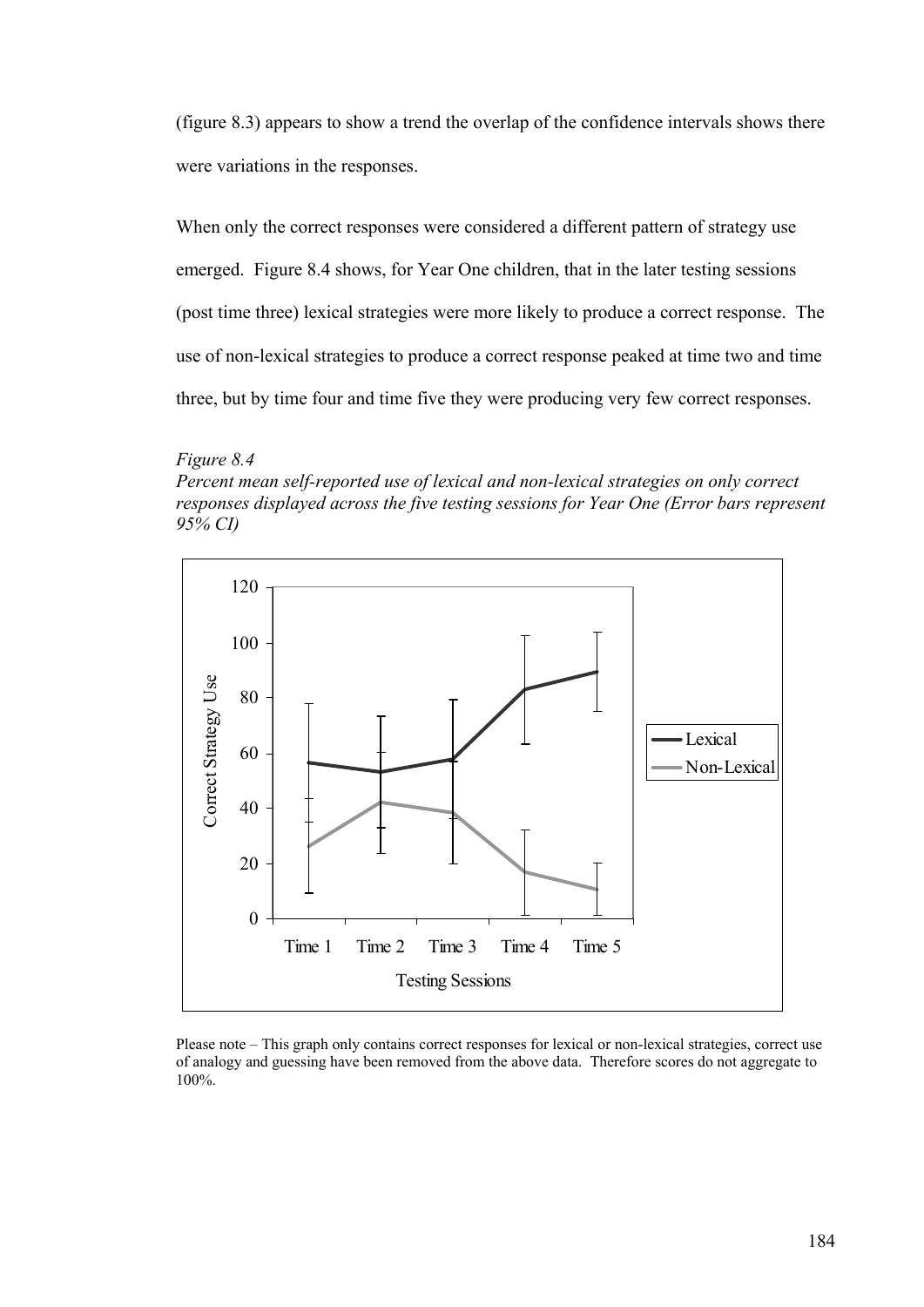A second two-way 5 x 2 repeated measures ANOVA was used to examine the differences in the use of lexical strategies and non-lexical strategies on the number of correct responses across all testing sessions. As the sphericity assumption was violated the Greenhouse-Geisser corrections have been applied. The results showed that there was a non-significant main effect for testing session,  $F(1.983,29.763) = 2.982$ ,  $p > .05$ ,  $\eta^2$ = .166. The results for the correct use of lexical and non-lexical strategies found that there was no significant difference between the correct use of the lexical or non-lexical strategies,  $F(1,14) = 2.435$ ,  $p > 0.05$ ,  $\eta^2 = 0.140$ . There was however a significant interaction between the use of lexical and non-lexical strategies and the testing session, *F*(41.711,25.671) = 3.887, *p<*.05, η*² =* .206*.* 

## Strategy choice and variability in Year Two

The data for Year Two children showed that there was also a dominant use of retrieval and phonological strategies. Similar to the Year One data there was an increase in the use of retrieval and a decrease in the use of phonological strategies. The use of analogy again was low and there was a reduction over time in the use of the mixed (initial mixed, final mixed and middle mixed) strategies.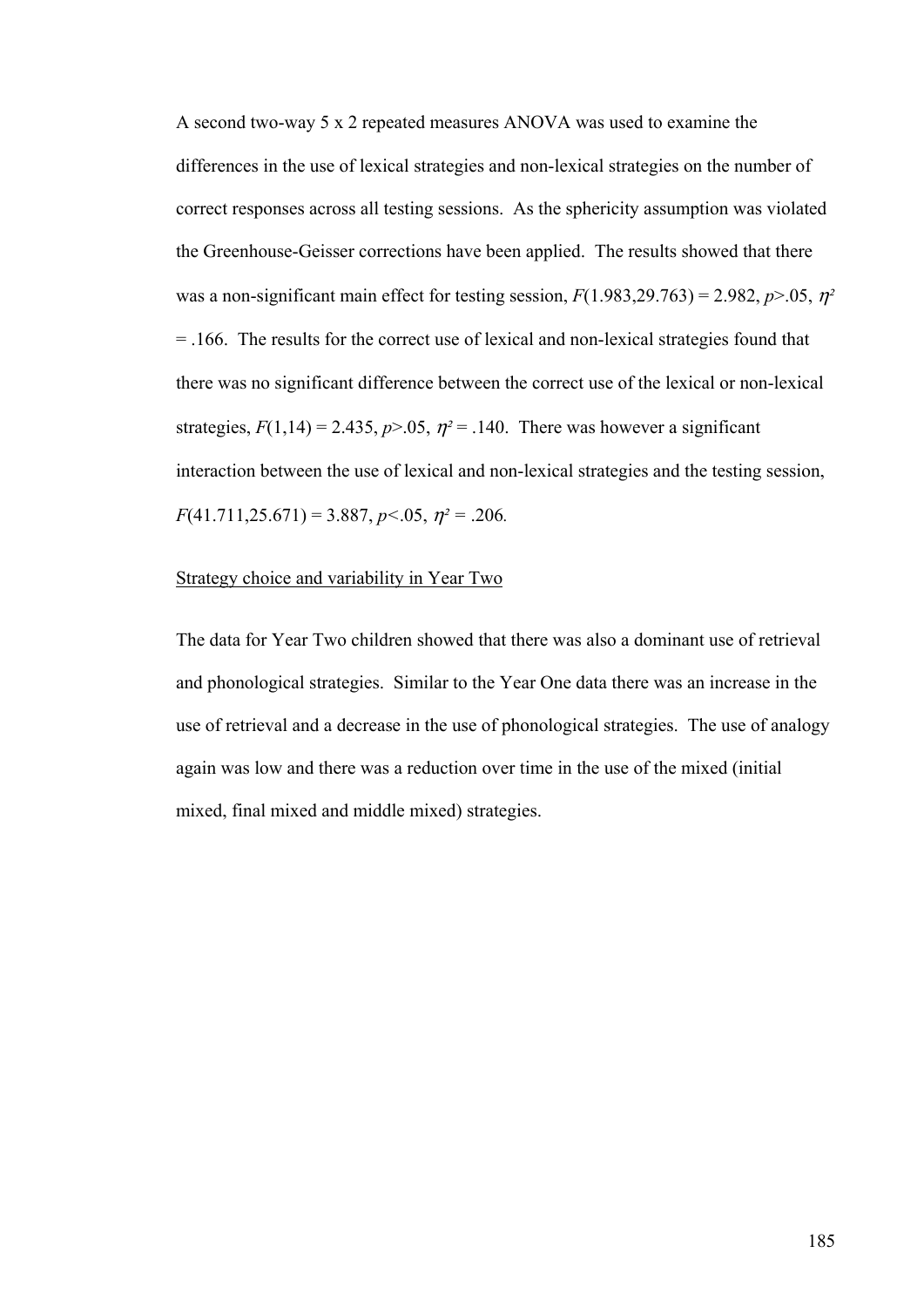|                        | Time 1        | Time 2        | Time 3        | Time 4        | Time 5        |
|------------------------|---------------|---------------|---------------|---------------|---------------|
| Retrieval              | 51.25(50.01)  | 55.83 (49.69) | 67.22 (46.97) | 68.47 (46.49) | 70.97 (45.42) |
| Phonological           | 30.69 (46.15) | 30.69(46.15)  | 27.36 (44.61) | 27.78 (44.82) | 25.69 (43.72) |
| Initial mixed          | 2.22(14.75)   | 2.78 (16.44)  | 0.69(8.31)    | 0.42(6.44)    | 0.28(5.26)    |
| Final mixed            | 1.81(13.32)   | 1.39(11.71)   | 0.97(9.82)    | 0.83(9.09)    | 0.42(6.45)    |
| Middle mixed           | 1.81(13.32)   | 1.11(10.48)   | 0.14(3.72)    | 0.14(3.72)    | 0.00(0.00)    |
| Analogy                | 0.14(3.72)    | 0.28(5.26)    | 0.00(0.00)    | 0.42(6.44)    | 0.28(5.26)    |
| Guessing<br>Refusal to | 2.78(16.45)   | 0.38(9.97)    | 0.97(9.82)    | 1.11(10.48)   | 1.39(11.71)   |
| answer                 | 9.31(29.07)   | 7.08(25.67)   | 2.64(16.04)   | 0.83(9.97)    | 0.97(9.89)    |

*Table 8.6 Percent use of non-lexical reading strategies displayed by the five testing sessions for Year Two children* 

As for the Year One data the strategies were collapsed into lexical strategies (retrieval) and non-lexical strategies (phonological, initial mixed, final mixed and middle mixed). Figure 8.5 shows that the Year Two children had a higher reliance on lexical strategies than non-lexical with the greatest increase at time three. There was a slow decline in use of non-lexical strategies over time.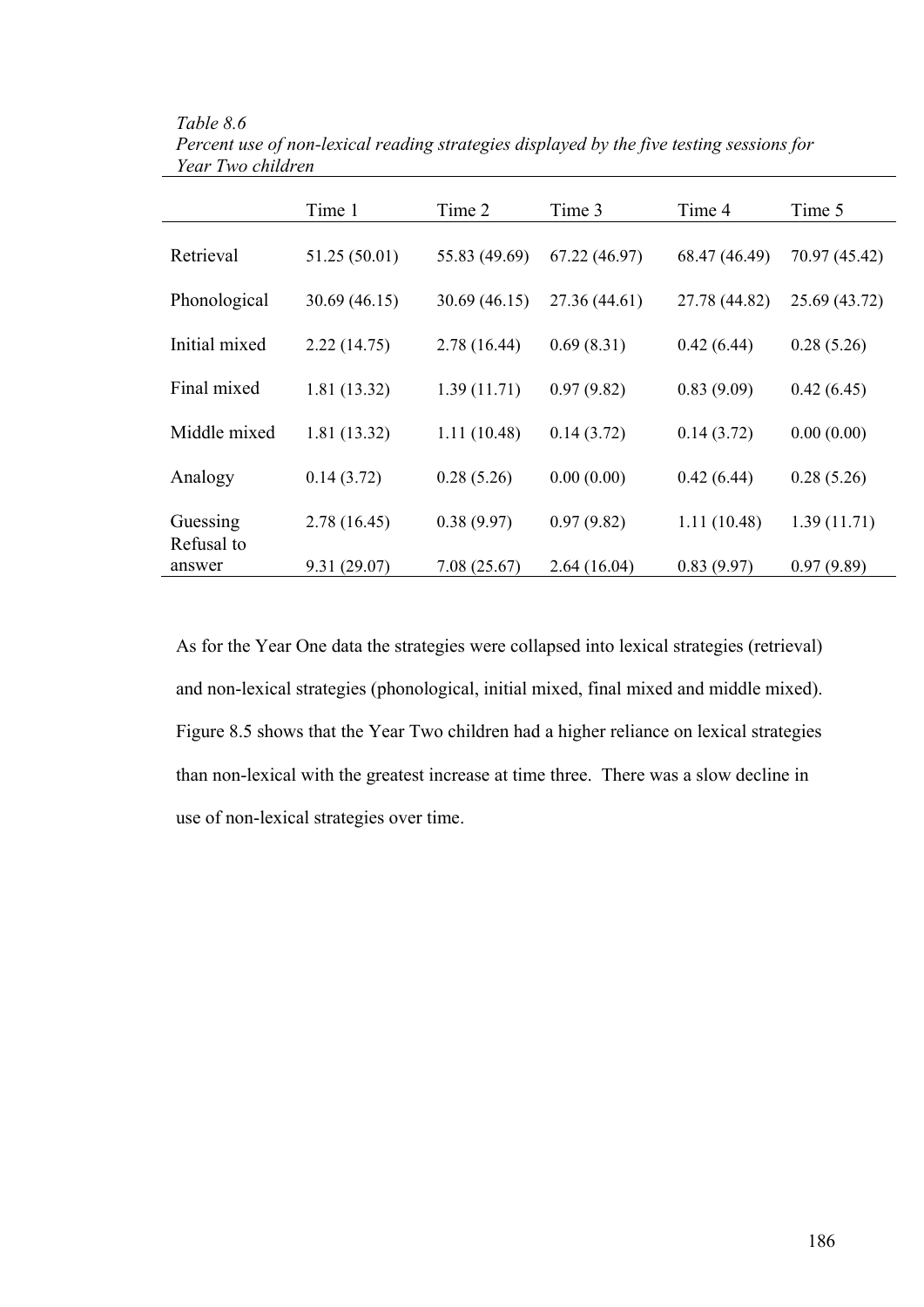*Figure 8.5 Mean percent use of lexical and non-lexical strategies displayed across the five testing sessions for Year Two (95% CI)* 



Please note –Use of Analogy and guessing have been removed from the above data. Therefore scores do not aggregate to 100%.

A two-way 5 (testing session) x 2 (strategy; lexical vs. non-lexical) repeated measures ANOVA was used to examine the differences in the use of lexical strategies and nonlexical strategies across all of the testing sessions. As the sphericity assumption was violated the Greenhouse-Geisser corrections have been applied. The results showed that there was a significant difference between the scores at the different testing sessions, *F*(1.458,20.416) = 5.358, *p*<.05,  $\eta$ <sup>2</sup> = .277. This is an unexpected finding as you would not expect to find the main effect of testing session significant. The pairwise comparisons revealed that there were significant differences between time one and all the other testing sessions. After further examination this appears to be due to the higher usage of guessing at time one which means that there is a smaller aggregated percentage of use of lexical and non-lexical strategies. The results for the use of lexical and non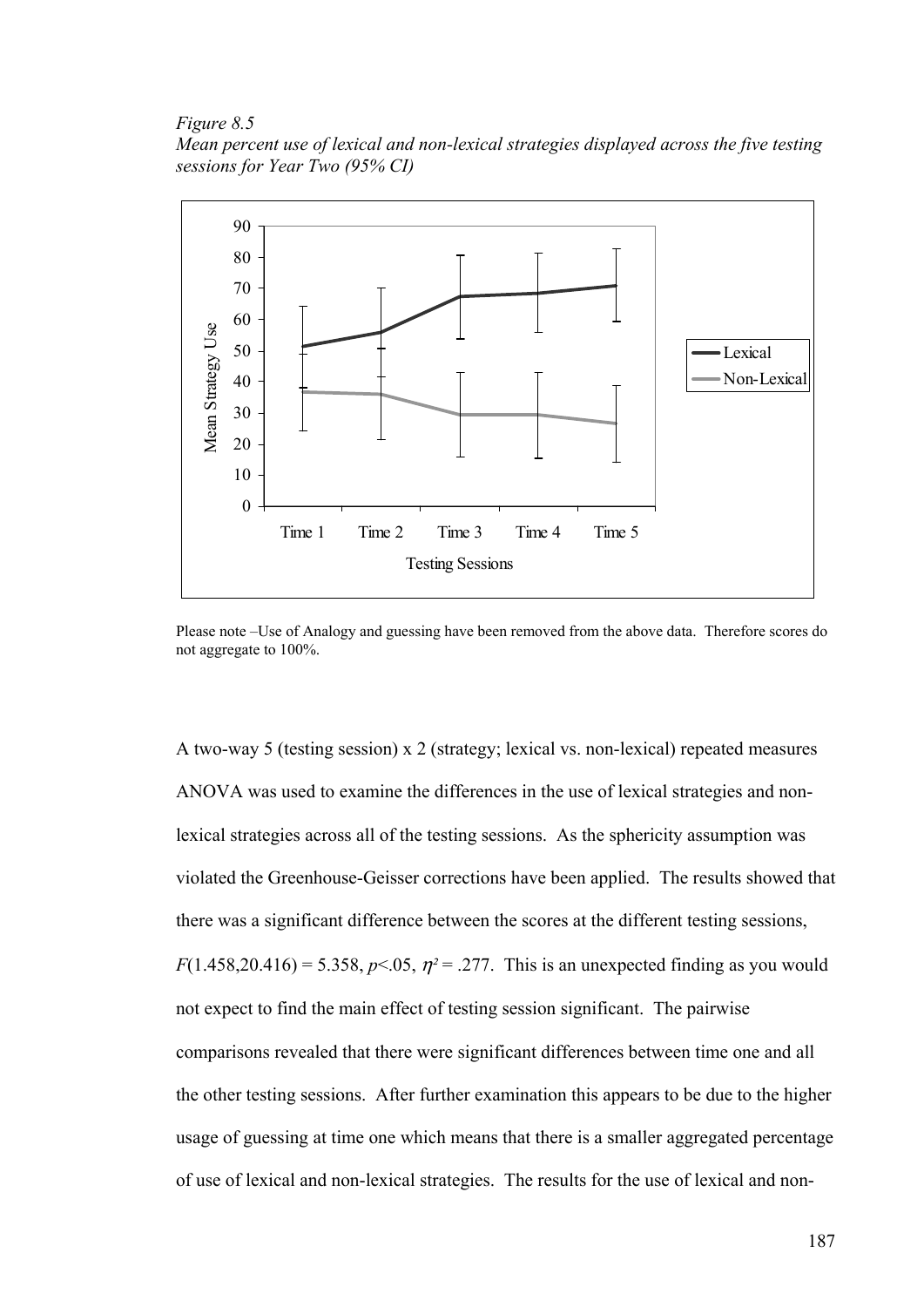lexical strategies found that there was a significant difference between the application of the strategies,  $F(1,14) = 4.748$ ,  $p < 0.05$ ,  $\eta^2 = 0.253$ . This showed that the lexical strategies were applied more frequently to read the words. There was also a significant interaction between the use of lexical and non-lexical strategies and the testing session, F(2.672,37.404) = 10.021  $p < 0.05$ ,  $\eta^2 = .417$ . This showed that there was a difference in the use of lexical and non-lexical strategies at each testing session in the experiment.

## *Figure 8.6*

*Percent mean self-reported use of lexical and non-lexical strategies on only correct responses displayed across the five testing sessions for Year Two (Error bars represent 95% CI)* 



Please note – This graph only contains correct responses for lexical or non-lexical strategies, correct use of analogy and guessing have been removed from the above data. Therefore scores do not aggregate to 100%.

When just the correct responses are considered it is clear that lexical strategies are more successful for reading than non-lexical strategies across all testing sessions.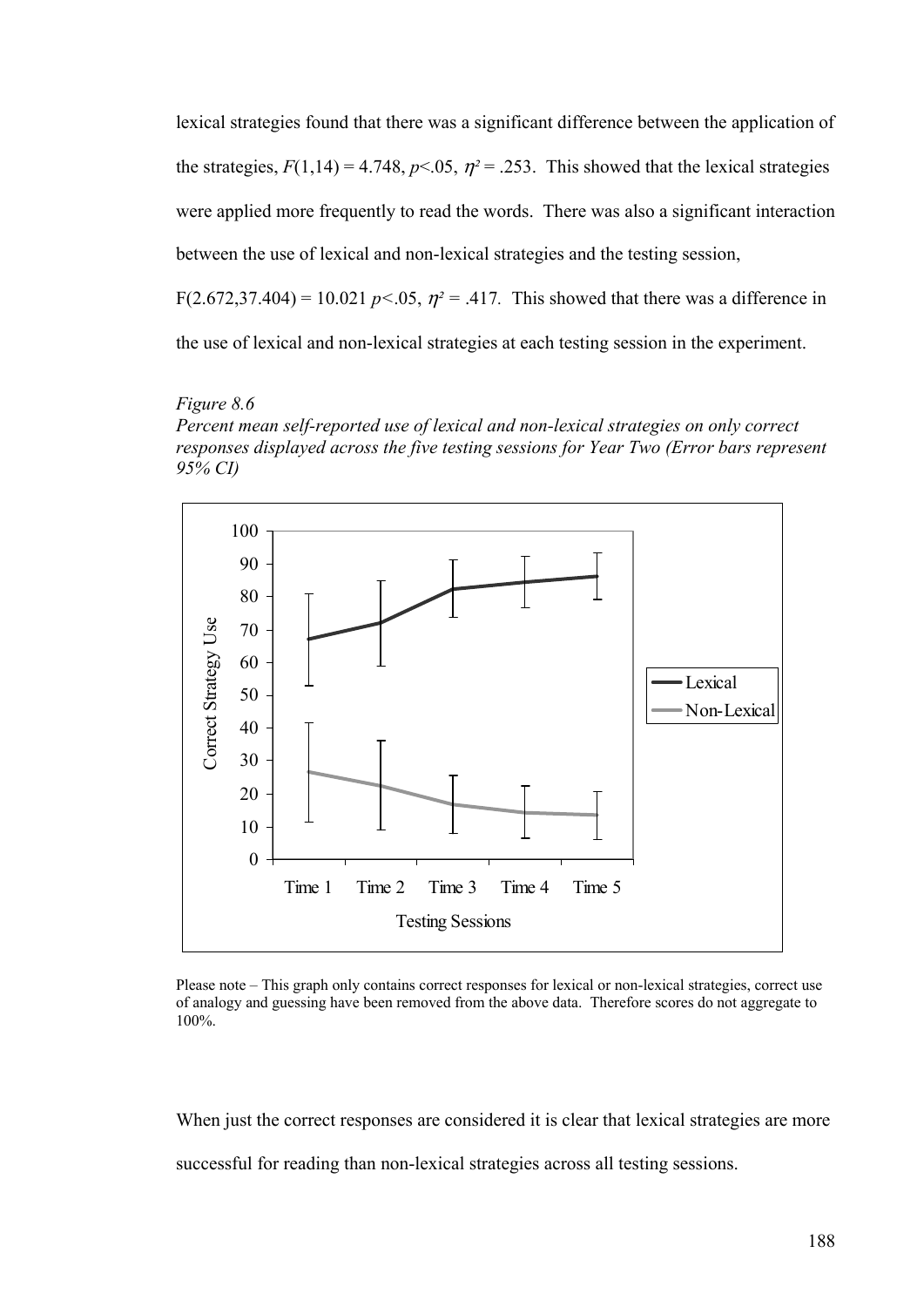A two-way repeated measures ANOVA was used to examine the differences in the use of lexical strategies and non-lexical strategies on correct responses across all of the testing sessions (See Figure 8.6). Again, the sphericity assumption was violated and therefore the Greenhouse-Geisser corrections have been applied. The results showed that there was a non-significant main effect across testing sessions,  $F(2.038,28.532)$  = 2.945,  $p > 0.05$ ,  $\eta^2 = 0.174$ . There was a significant main effect for correct scores as a function of reading strategy (lexical vs. non-lexical),  $F(1,14) = 7.214$ ,  $p < 0.05$ ,  $\eta^2 = .340$ . This significant effect shows that the lexical strategies were used more frequently on trials where a correct response was gained than non-lexical equivalents. There was also a significant interaction between the use of lexical and non-lexical strategies and the testing session,  $F(1.689, 23.648) = 3.303$ ,  $p < .05$ ,  $\eta^2 = .191$ . This showed that there was a significant difference between the scores on the different strategies (lexical vs. nonlexical) at each testing session.

The Year Two data also contained the three different word types with manipulated rime unit frequency (see 6.2.2 for a description of the word types) allowing a comparison of strategies across the different types of words.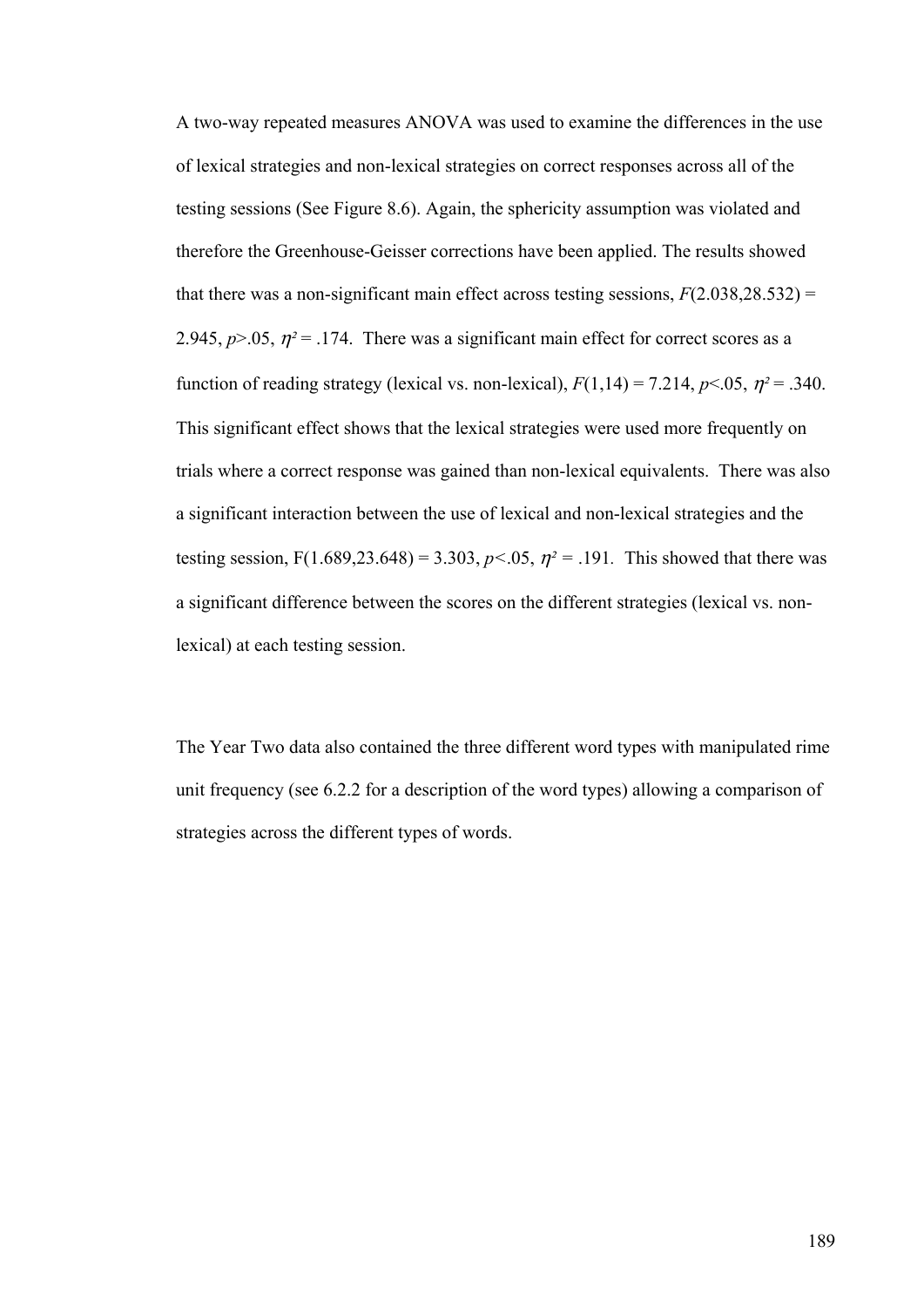## *Table 8.7*

|             | Consistent    | Exception     | Unique        |
|-------------|---------------|---------------|---------------|
| Time 1      |               |               |               |
| Lexical     | 63.75 (48.17) | 48.75 (50.09) | 41.25 (49.33) |
| Non-Lexical | 24.17 (42.89) | 29.58 (45.74) | 38.33 (48.72) |
| Time 2      |               |               |               |
| Lexical     | 63.33 (48.29) | 55.00 (49.85) | 49.17 (50.09) |
| Non-Lexical | 26.67 (44.31) | 29.17 (45.55) | 36.25 (48.17) |
| Time 3      |               |               |               |
| Lexical     | 80.42 (39.76) | 65.00 (47.79) | 56.25 (49.71) |
| Non-Lexical | 18.33 (38.77) | 26.67 (44.31) | 37.08 (48.40) |
| Time 4      |               |               |               |
| Lexical     | 77.08 (42.12) | 68.33 (46.61) | 60.00(49.09)  |
| Non-Lexical | 21.67 (41.28) | 26.67 (44.32) | 35.00 (47.79) |
| Time 5      |               |               |               |
| Lexical     | 78.75 (40.99) | 72.50 (44.75) | 61.67 (48.72) |
| Non-Lexical | 19.17 (39.44) | 23.33 (42.38) | 34.58 (47.66) |

*Percent use of lexical and non-lexical divided into the three different word types and displayed by the five testing sessions.* 

 The descriptive statistics (see Table 8.7) showed that lexical strategies were used more frequently on consistent word items across all five testing sessions. At time one lexical strategies were applied the least often to read the unique words, and the unique words had the highest application of non-lexical strategies. Between time one and time five the children were shifting towards the use of lexical strategies with the use of nonlexical strategies declining. This shift towards a retrieval strategy was most apparent on the exception words with a rise in use of retrieval of 23.75%. This suggested that the children were beginning to realise that non-lexical strategies would not produce a correct response and were therefore creating an orthographic representation of the words.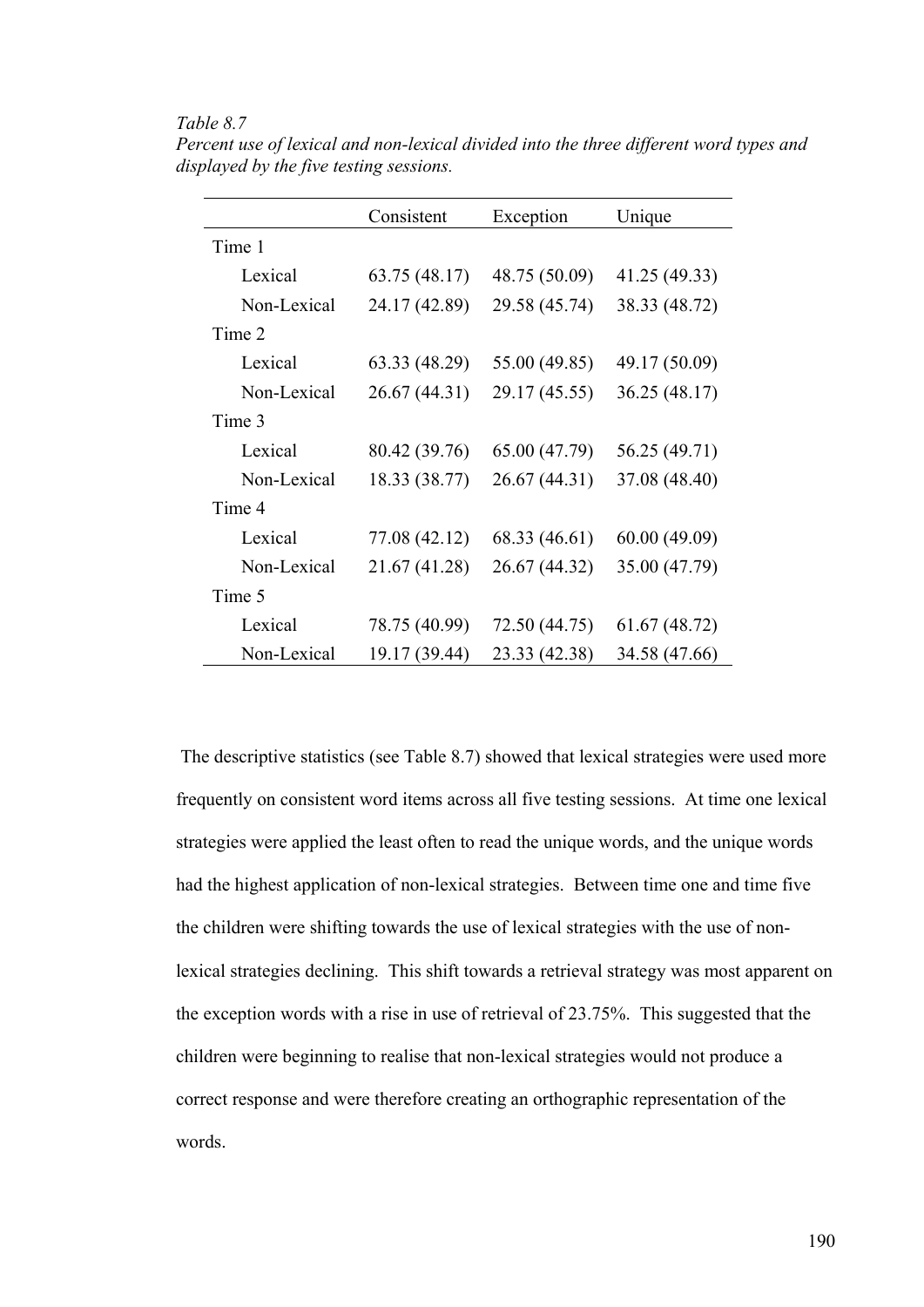The 2 (testing session; time one and time five) x3 (Word type) x2 (strategy; lexical vs. non-lexical) repeated measures ANOVA was carried out to examine any differences between the testing session, the word type and the strategy applied. There was a significant main effect of testing session,  $F(1,15) = 13.792$ ,  $p < 0.05$ ,  $\eta^2 = .479$ , showing that there was a difference in scores at time one and time five. There was also a significant effect for word type,  $F(2,30) = 4.51$ ,  $p < .05$ ,  $\eta^2 = .231$ , showing a difference between scores on the different types of words. The main effect for strategy was also significant,  $F(1,15) = 7.778$ ,  $p < 0.05$ ,  $\eta^2 = .341$ , showing a difference in the use of lexical and non-lexical strategies. There was a significant interaction for the testing session and word type,  $F(2,30) = 3.433$ ,  $p \le 0.05$ ,  $\eta^2 = 0.186$ , showing that the scores on the different word types were different at each testing session (T1 and T5). This highlighted that the differences in the scores on the three word types were consistently different. The interaction between testing session and strategy was also significant,  $F(1,15) = 12.86$  $p<.05$ ,  $\eta^2$  = .462, showing that the application of the lexical and non-lexical strategies differed by testing session. There was also a significant interaction for word type and strategy,  $F(2,30) = 17.956$ ,  $p<.05$ ,  $\eta^2 = .545$ , showing a difference in the use of lexical and non-lexical strategies across the three word types. The mean scores revealed the highest application of lexical strategies was on consistent words and the non-lexical strategies were being applied to unique words. Finally, there was no significant threeway interaction between testing session, word type and strategy applied.

Whilst it is interesting to examine strategy use across the different word types with manipulated rime unit frequencies, the full picture cannot be explored without looking at correct use of these strategies. This highlighted how effective the strategies were at producing a correct response across the different types of words.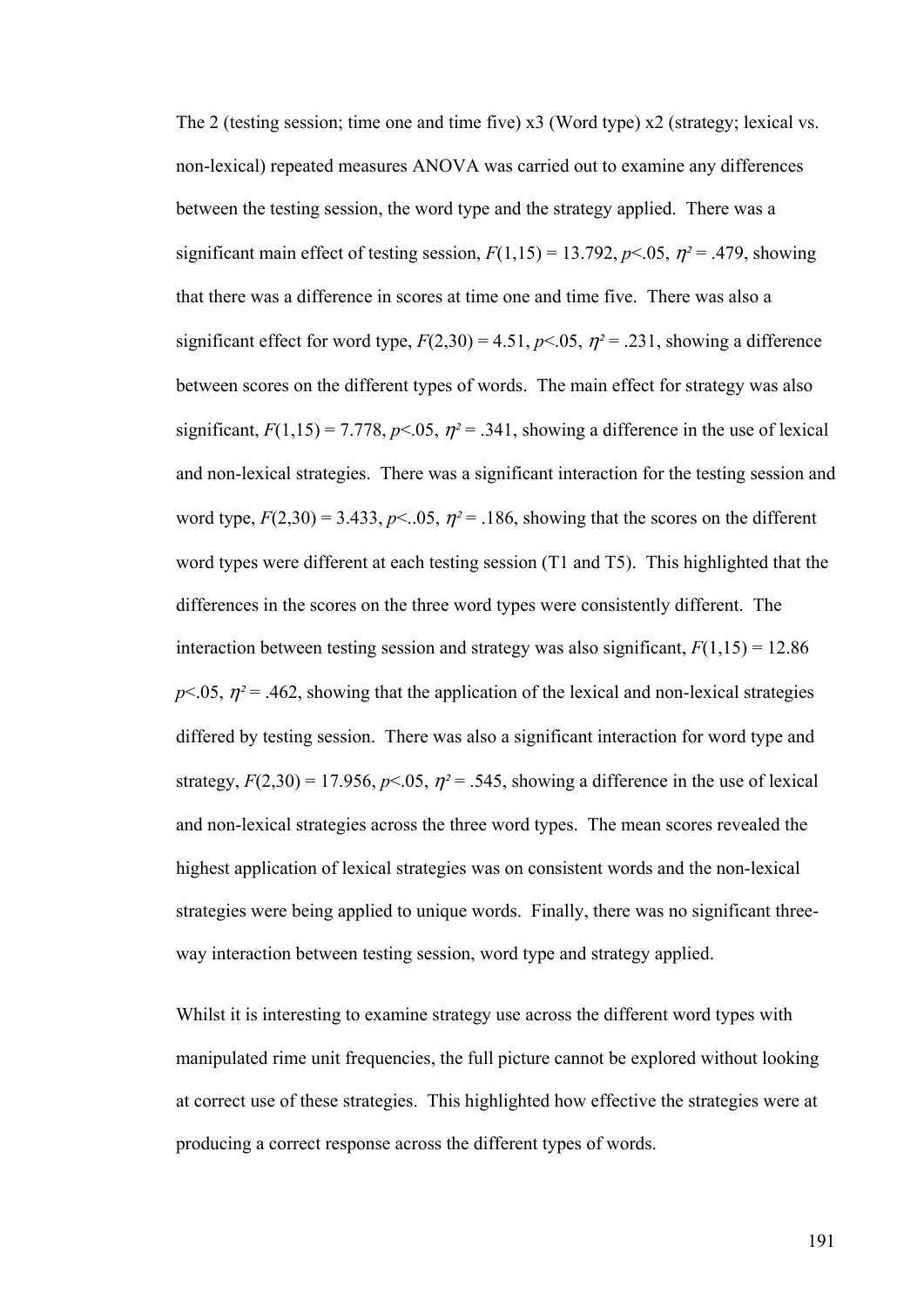## *Table 8.8*

|             | Consistent    | Exception     | Unique        |
|-------------|---------------|---------------|---------------|
| Time 1      |               |               |               |
| Lexical     | 79.74 (40.32) | 67.52 (47.03) | 70.71 (45.74) |
| Non-Lexical | 41.39 (49.68) | 25.35 (43.81) | 26.09 (44.15) |
| Time 2      |               |               |               |
| Lexical     | 86.18 (34.62) | 65.15 (47.83) | 70.34 (45.87) |
| Non-Lexical | 35.94 (48.36) | 24.29 (43.19) | 20.69 (40.74) |
| Time 3      |               |               |               |
| Lexical     | 87.56 (33.08) | 78.85 (40.97) | 78.52 (41.22) |
| Non-Lexical | 22.73 (42.39) | 25.00 (43.64) | 25.84 (44.02) |
| Time 4      |               |               |               |
| Lexical     | 89.73 (30.43) | 84.76 (36.05) | 84.72 (36.10) |
| Non-Lexical | 34.62 (48.04) | 21.88 (41.64) | 20.24 (40.42) |
| Time 5      |               |               |               |
| Lexical     | 91.01 (28.69) | 82.18 (38.37) | 85.14 (35.69) |
| Non-Lexical | 28.26 (45.53) | 25.00 (43.69) | 22.89 (42.26) |

*Percent use of lexical and non-lexical strategies on correct responses divided into the three different word types and displayed by the five testing sessions.* 

As Table 8.8 reveals, the application of each strategy when gaining a correct response across the three different word types showed that the consistent words had the highest correct use of lexical strategies. By time five the use of lexical strategies were producing correct responses on 86.11% of all words. The correct use of non-lexical strategies was much lower and showed a more sporadic pattern at producing correct responses. On exception words using a lexical strategy to get a correct response was very successful with a significant increase in correct use of lexical strategies between time one and time five. The exception words were read at a similar level of accuracy using a non-lexical strategy as the consistent words. As the exception words contain unusual grapheme to phoneme mappings then it is expected that the use of a non-lexical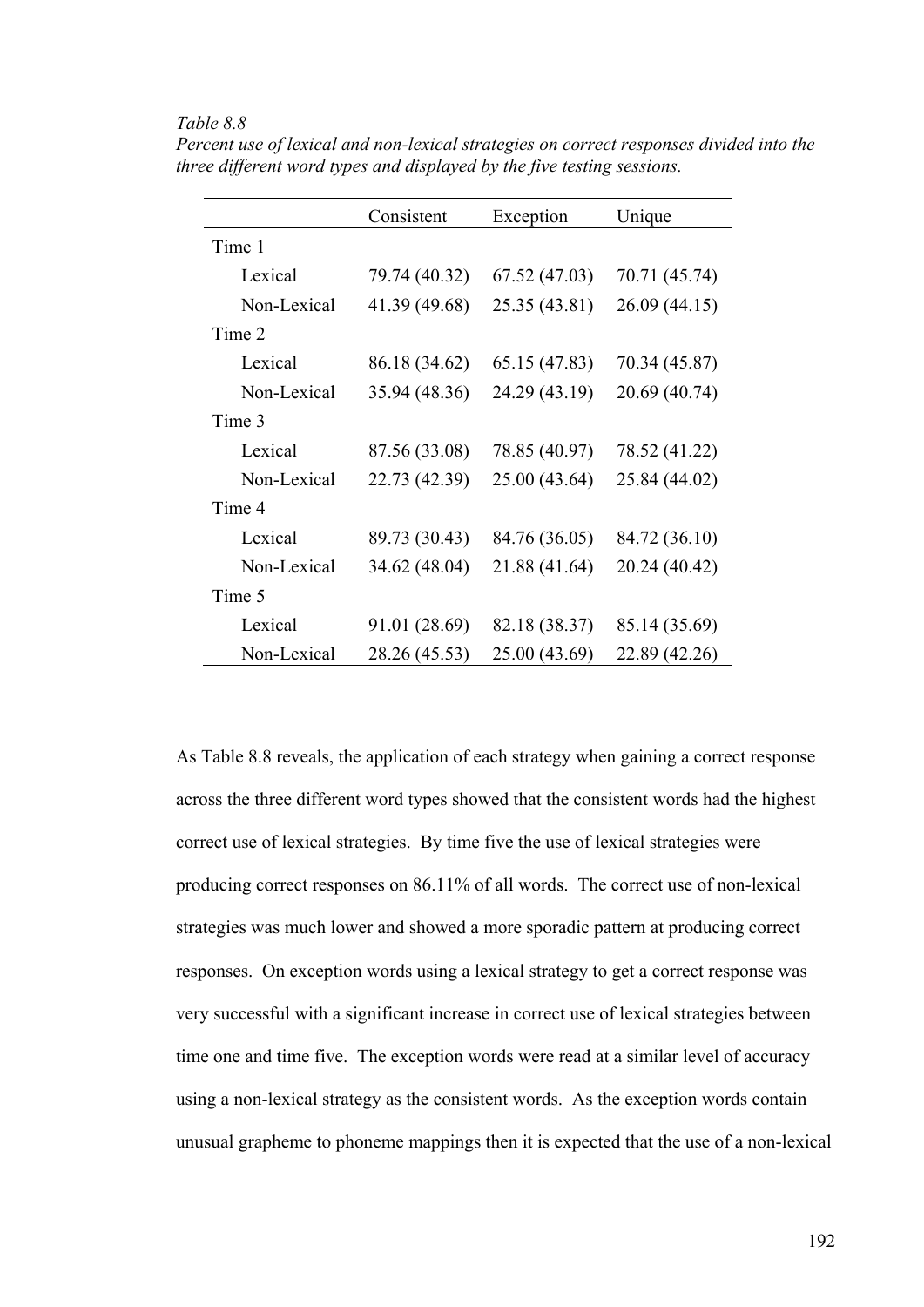strategy would lead to an increased error rate. The unique words showed a lower correct use of lexical strategies and showed that non-lexical strategies were more successful at producing a correct response.

The 2 (testing session; time one and time five) x3 (Word type) x2 (strategy; lexical vs. non-lexical) repeated measures ANOVA was carried out to examine any differences between the testing session, the word type and the strategy applied on just the trials where the children produced a correct response. There was no significant main effect of testing session,  $F(1,15) = 1.338$ ,  $p > .05$ ,  $\eta^2 = .082$ , showing that there was no difference in scores at time one and time five. There was also no significant effect for word type,  $F(2,30) = 2.016$ ,  $p > 0.05$ ,  $\eta^2 = 0.118$ , showing no difference between scores on the different types of words. The main effect for strategy was significant,  $F(1,15) = 30.877$ ,  $p<.05$ ,  $\eta^2$  = .673, showing a difference in the application of lexical and non-lexical strategies to produce a correct response. There was no significant interaction for the testing session and word type,  $F(2,30) = .729$ ,  $p > .05$ ,  $n^2 = .046$ , showing that the scores on the different word types did not differ across the testing sessions (T1 and T5). There was however a significant interaction for testing session and strategy,  $F(1,15) = 9.164$ ,  $p<.05$ ,  $\eta^2$  = .379, showing a difference in the use of lexical and non-lexical strategies across the testing sessions. There was also no significant interaction between word type and strategy,  $F(2,30) = .2.196$ ,  $p > .05$ ,  $\eta^2 = .128$ , stating that the type of word did not interact with the application of the lexical or non-lexical strategies to produce a correct response. Finally, there was no significant three-way interaction between testing session, word type and strategy applied.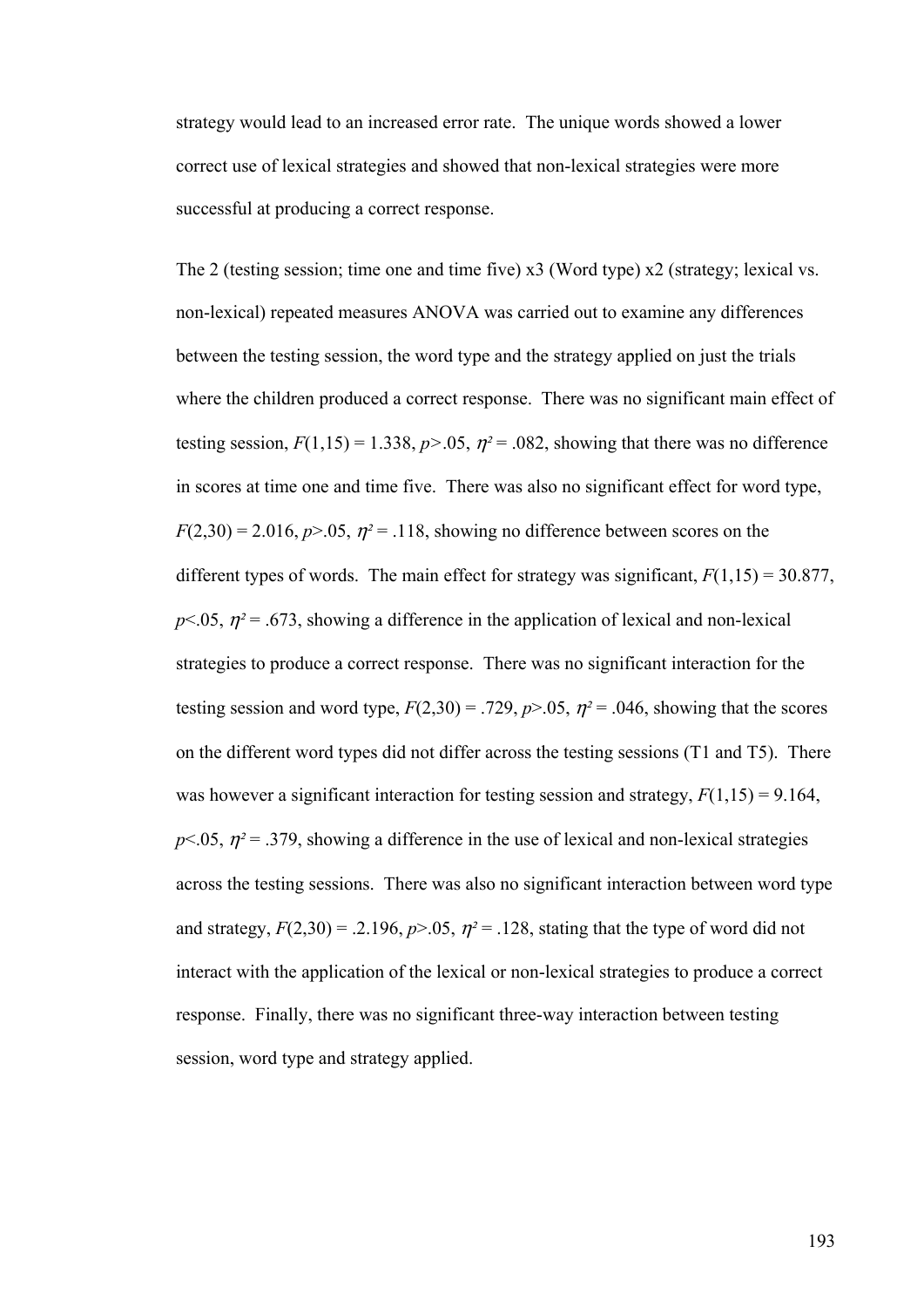## *8.6.3 Changes in errors in children's reading over one academic term*

The errors that the children made in reading were compared at time one and time five to identify changing patterns, if any, in the miscues made. Figure 8.7 shows that at time one the children made more initial errors (preserving the initial phoneme), than scaffolding errors or refusing to answer. There were very few errors made when the final phoneme was preserved and not many 'other' errors. However, by time five of testing the children had shifted in the types of errors that they were making and they were more likely to make a higher proportion of scaffolding errors (errors where both the initial and final phoneme are preserved) than the initial errors. The numbers of final and other errors had declined by time five.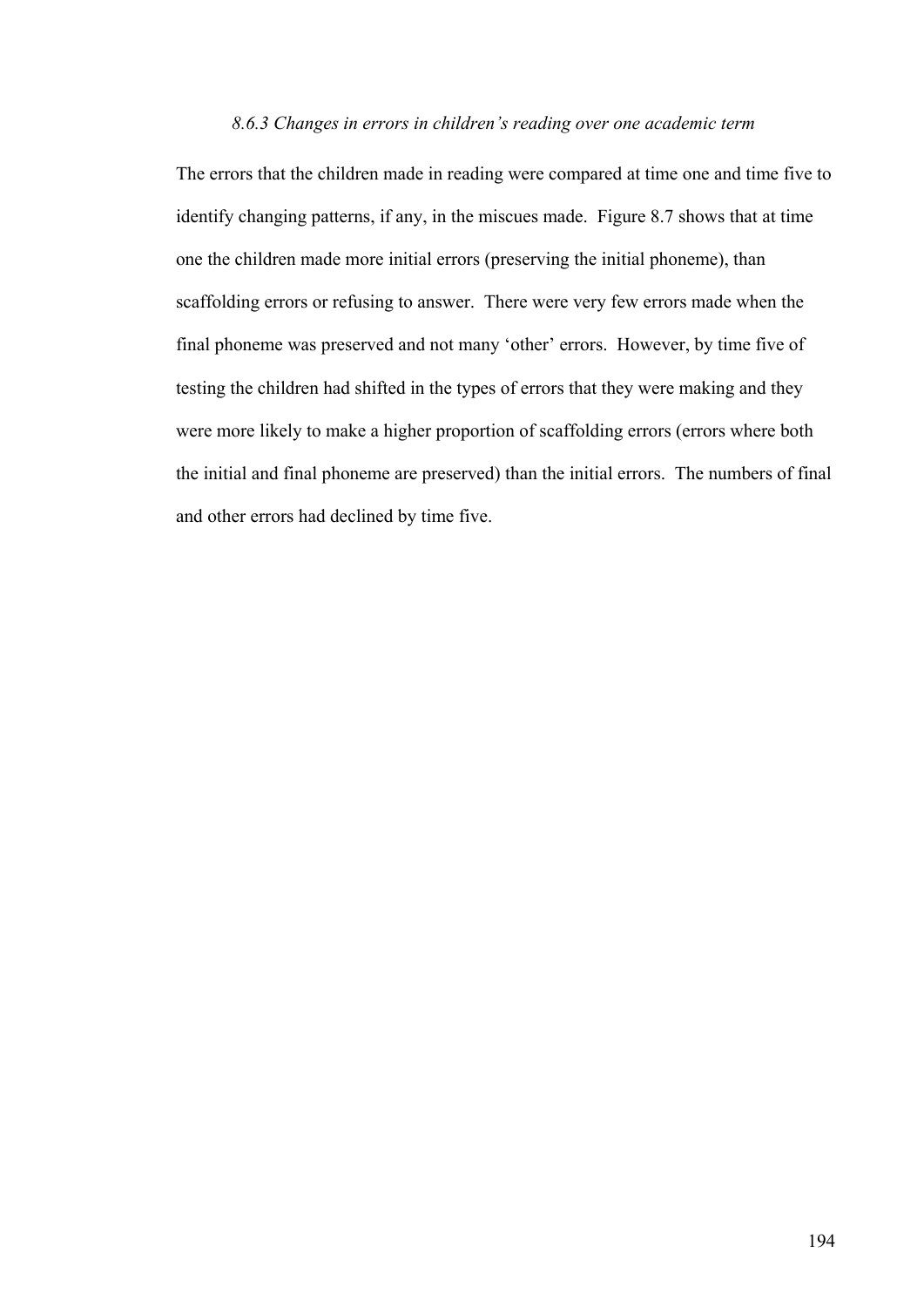*Figure 8.7 Percentage of error types made at time one and time five of testing for Year One children (including 95% CI)* 



Scaffolding errors have found to be the most important type of reading error as they have been found to be predictive of later reading success in previous literature (c.f. Savage & Stuart, 2001; 2006; Savage et al., 2001). Therefore the scaffolding errors made were examined further. A one way ANOVA revealed that there was a significant difference in the number of scaffolding errors made at time one of testing compared to time five of testing,  $F(1,7) = 6.928$ ,  $p < .05$ ,  $\eta^2 = .497$ . This showed there were significantly more scaffolding errors made at time five (the end of term) compared to the start of term. As scaffolding errors have been found in previous studies to predict later reading ability it was expected that by time five when the Year One children made a miscue in reading it was more likely to be a scaffolding error compared to the other error classifications.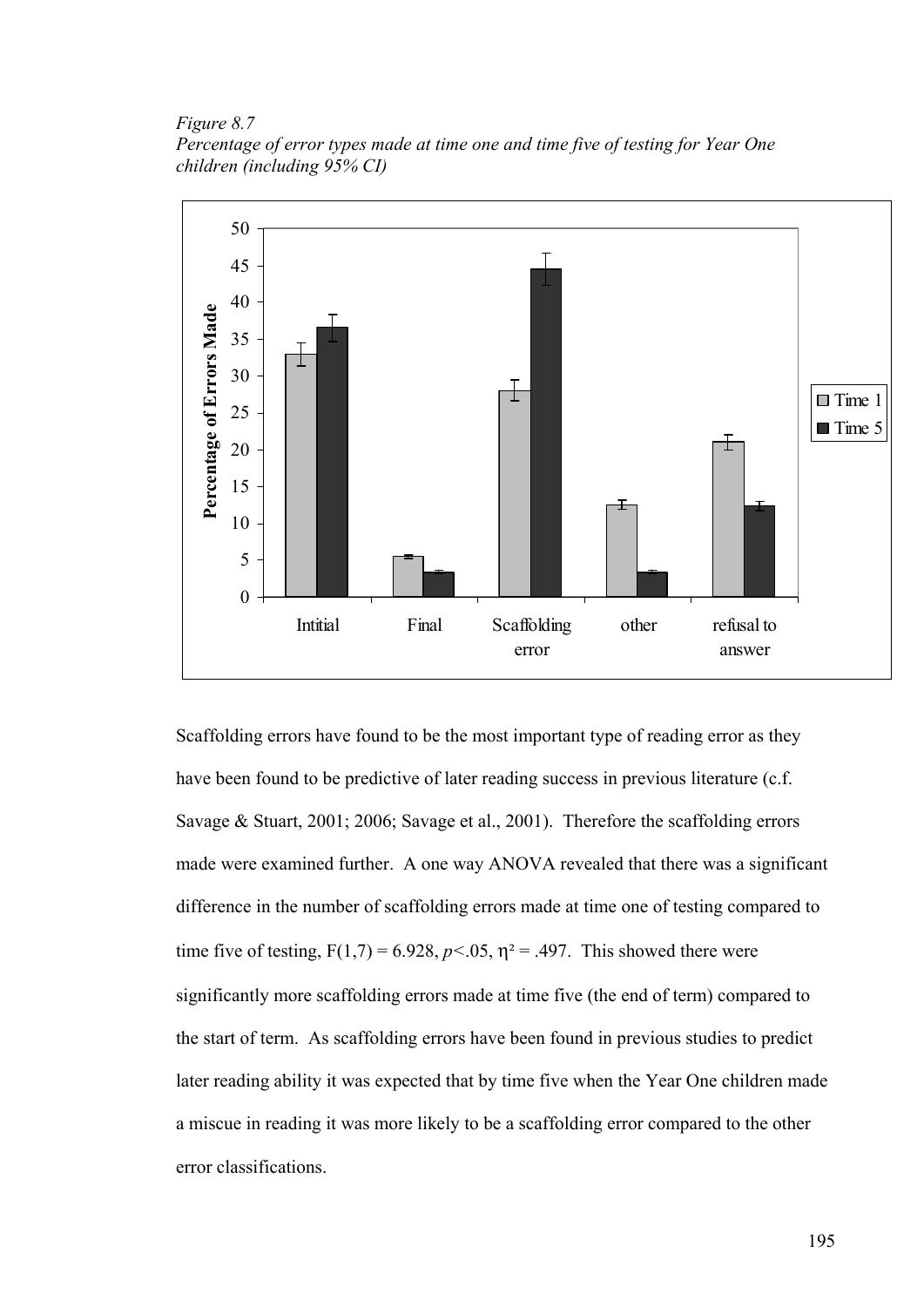Figure 8.8 summarises the mean number of errors made across testing sessions. There was very little difference in the Year Two children error rates at time one compared to time five. The errors that were made predominantly by Year Two children were initial errors and scaffolding errors. When examining more closely the differences between the scaffolding errors made at time one and time five there was no significant difference  $(F1,14) = .016, p > .05, \eta^2 = .001$ .

*Figure 8.8 Percentage of error types made at time one and time five of testing for Year Two children (including 95% CI)* 



The comparison of types of errors made in Year One and Year Two showed that in Year One there was a significant increase in the use of scaffolding errors over time, rising from 25% at time one to 44.4% at time five. The Year Two children did not show an increase in the use of scaffolding errors; however they were already making 44.8% of scaffolding errors at time one. This implied a developmental trend showing an increase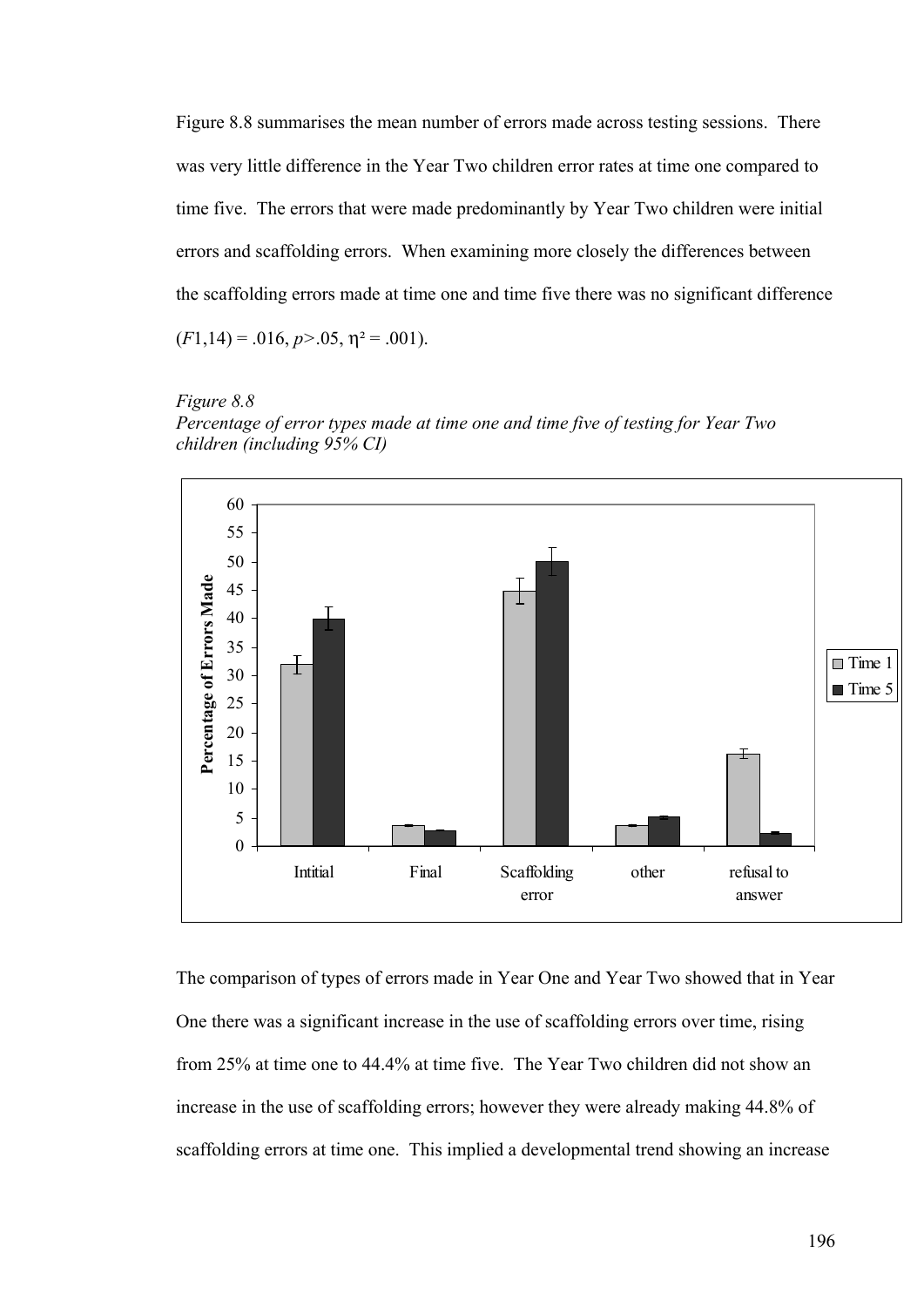in scaffolding errors in Year One (the first year of formal reading instruction) which then slowed in Year Two. The number of initial errors made were similar between the children in Year One and Year Two. The Year Two children showed lower numbers of final errors or other errors as well as a refusing to answer on fewer trials.

In order to further examine errors in reading, a correlation analysis was carried out to look for any relationship between the type of error made and the self-reported strategy applied when they made that error. This highlighted relationships between reading errors and application of different strategies.

*Table 8.9* 

*Correlations between errors made by Year One children and strategies applied when making scaffolding and initial errors at time one and time five.* 

|             |           | Lexical   | Non-Lexical |
|-------------|-----------|-----------|-------------|
|             | Time one  | $.465**$  | $-486**$    |
| Scaffolding | Time five | $.527**$  | $-487**$    |
| Initial     | Time one  | $-173**$  | $.172**$    |
|             | Time five | $-.341**$ | $.401**$    |

Note:  $* = p < .05$ ;  $** = p < .01$ 

The correlations between the errors made and the strategies applied when the errors were made found a moderate significant correlation between the application of lexical strategies and making a scaffolding error, suggesting that scaffolding errors were made more often when the children were retrieving the word from memory. This could be due to having stored a faulty representation, or showing that they are just trying to locate the word in their lexicon and have provided an incorrect response. There was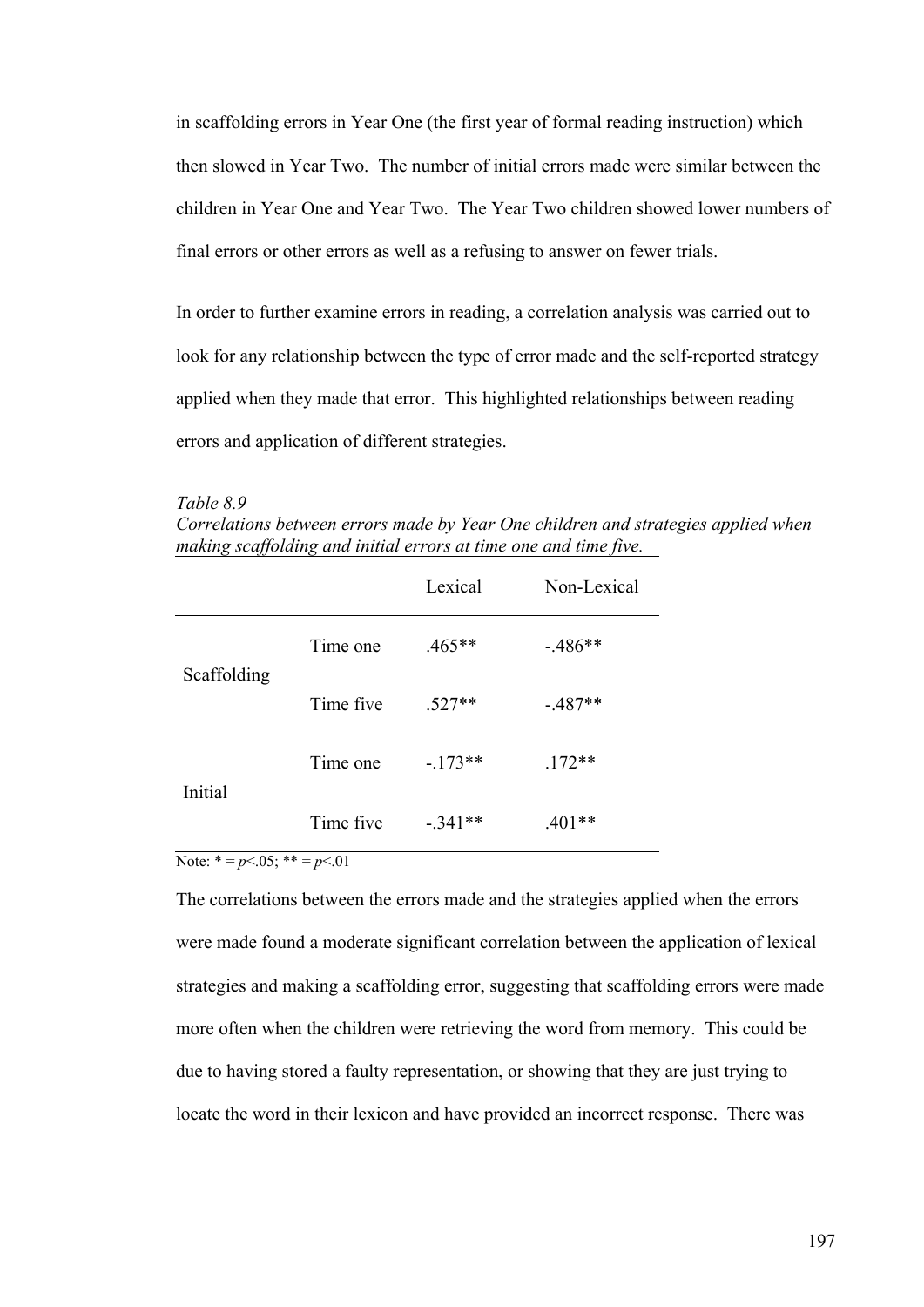also a positive significant correlation found between the application of non-lexical

strategies and making an initial reading error.

#### *Table 8.10*

*Correlations between errors made by Year Two children and strategies applied when making scaffolding and initial errors at time one and time five.* 

|             |           | Lexical   | Non-Lexical |
|-------------|-----------|-----------|-------------|
| Scaffolding | Time one  | $.259**$  | $-.256**$   |
|             | Time five | $.144*$   | $-175*$     |
| Initial     | Time one  | $-.236**$ | $.266**$    |
|             | Time five | $-138*$   | $171*$      |

Note:  $* = p < .05$ ;  $** = p < .01$ 

Year Two data also showed significant correlation between scaffolding errors and lexical strategies, but the relationship was weaker than for Year One. The initial errors also showed a significant correlation with the use of non-lexical errors. By time five the relationships were not as strong between the error type made and the strategy used.

For the Year Two data it was also possible to distinguish the errors between word types. This revealed a similar trend to the data portrayed in Study Three; that is scaffolding errors were made more frequently on exception words and least often on consistent words. Also initial errors were made most often on the consistent words at time one and time five.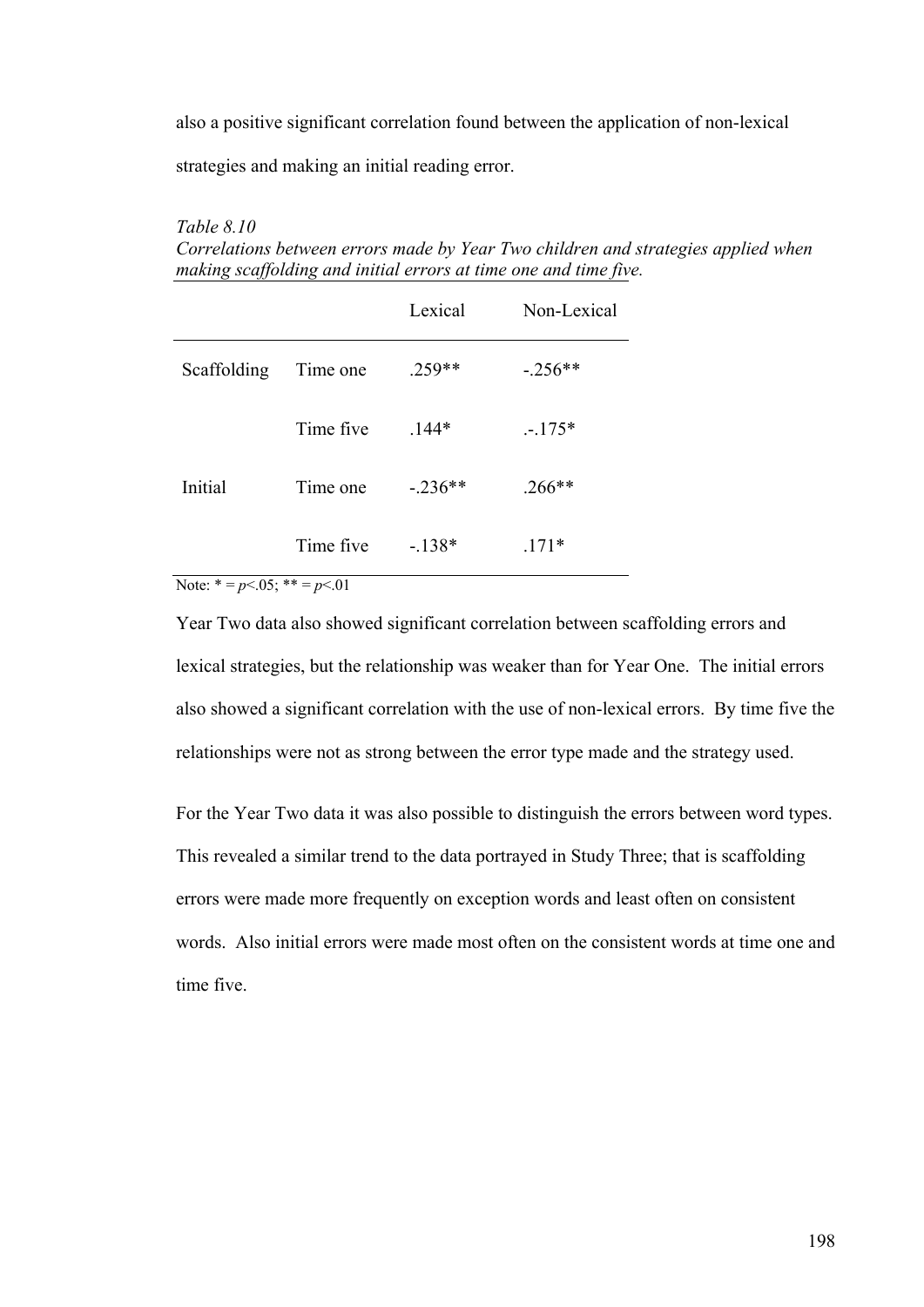*Table 8.11* 

|        |             | Consistent    | Exception     | Unique        |
|--------|-------------|---------------|---------------|---------------|
| Time 1 |             |               |               |               |
|        | Initial     | 51.56 (50.37) | 31.58 (46.73) | 35.35 (48.05) |
|        | Final       | 3.13 (17.54)  | 1.05(10.26)   | 8.08 (27.39)  |
|        | Scaffolding | 35.53 (48.17) | 52.63 (50.15) | 43.22 (49.75) |
|        | Other       | 2.63(16.11)   | 3.51 (18.48)  | 4.24(20.23)   |
|        | Refusal     | 15.79 (36.71) | 16.67(37.43)  | 16.10 (36.91) |
| Time 5 |             |               |               |               |
|        | Initial     | 58.70 (49.78) | 27.78 (45.04) | 42.68 (49.76) |
|        | Final       | 2.17(14.74)   | 1.11(10.54)   | 4.88(21.67)   |
|        | Scaffolding | 36.96 (48.80) | 62.22 (48.75) | 43.90 (49.93) |
|        | Other       | 2.17(14.74)   | 4.44 (20.72)  | 7.32(26.20)   |
|        | Refusal     | 0.00(0.00)    | 4.44 (20.72)  | 1.22(11.04)   |

*Percentage of errors made across the three different word types (consistent, exception and unique) at time one and time five of testing for Year Two children (SD)* 

Overall the findings from the error analyses of Year One and Year Two children showed similar numbers of initial reading errors. When looking at the numbers of scaffolding errors the Year One children showed a significant increase in the number made, whilst the Year Two children did not make a significant increase across the testing sessions as they were already making more than the Year One children at the start of the study. Both the Year One and Year Two children showed correlations between the type of error made and the strategy applied to attempt to read the word.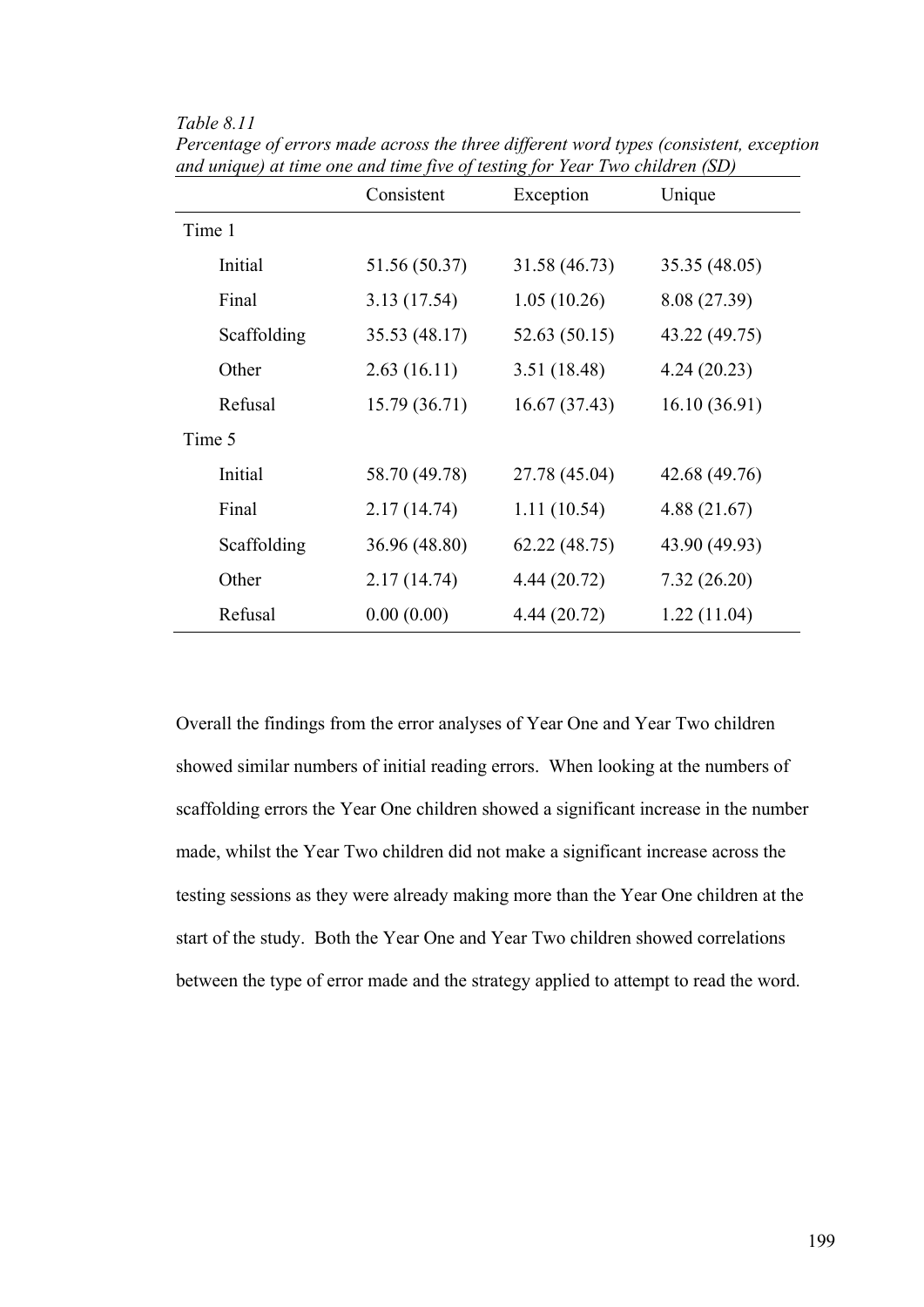## 8.7 Discussion

 Three main research findings were identified in the current study. The first main finding was that over the five testing periods there was an increase in accuracy and a decrease in solution time for the reading of target words across both Year One and Year Two readers. Secondly, the analysis of the strategy use and accurate strategy use showed that there was variability in the application of strategies over time and that the children were shifting towards using more efficient strategies to help them to read. This is reflecting the variation in strategy use as shown by Siegler (2002; 2005) and also a shift towards sight-word reading as identified in Ehri's phase model of reading development. The Year Two word list also included different word types (consistent, exception and unique) with manipulated rime unit frequencies to allow for a greater manipulation of word-reading strategies based on shifts in orthographic representations. The results showed there were variations in the accuracy and strategies applied to read these words across the five testing sessions. Thirdly, the analyses looked at the errors made and the correlations between strategy use and the errors made and found that there was an increase in the number of scaffolding errors made over time by Year One children, making them the most frequently made errors by time five. The Year Two children however already showed a high number of scaffolding errors at time one. There were also correlations found between the error made and the strategy applied to try to read the word.

 Year One children showed a very gradual increase in accuracy with a steady improvement at each testing session. Year Two on the other hand showed a marked improvement between time two and time three with little increase in accuracy between the last two testing sessions. The reason for the difference between Year One and Year Two could be due to the word list for Year Two children with the manipulated word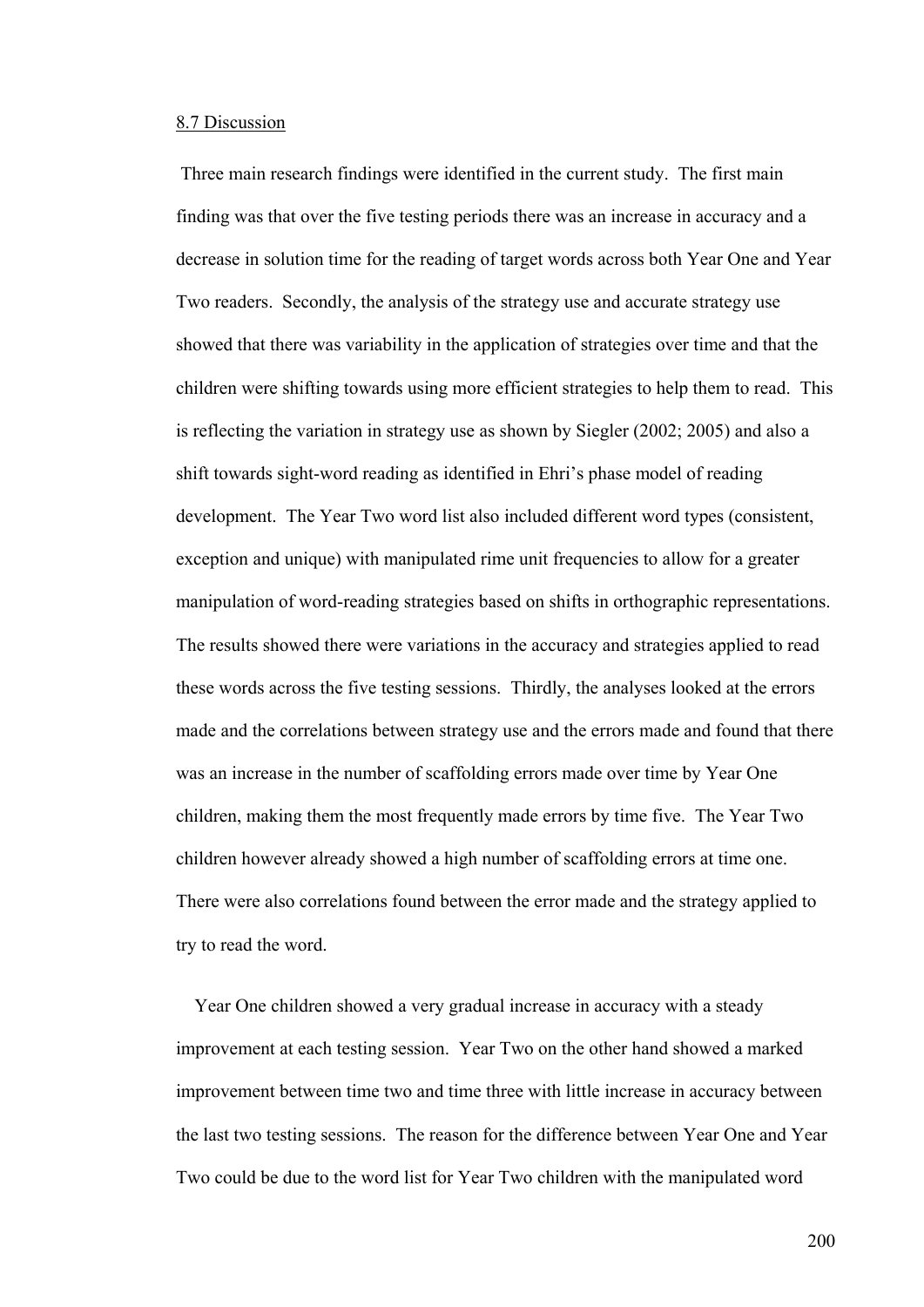types. The different types of words in this list (namely exception and unique words) could be causing the children more difficulty in decoding/learning to read the words. However, when you combine the accuracy data with the strategies used it shows that there is also a significant increase in the use of lexical strategies between time two and time three for Year Two children. Therefore the best explanation for the increase in accuracy is that they are shifting towards a more accurate and efficient strategy (retrieval from memory) and this is reflected in the accuracy data. The increase in accuracy over time has been highlighted in other studies looking at change over time in spelling and reading and has been linked to a switch in strategy use towards applying lexical strategies (Rittle-Johnson & Siegler, 1999; Kwong & Varnhagen, 2005; Farrington-Flint et al., 2008a; 2008b).

As in previous research (Rittle-Johnson & Siegler, 1999; Farrington-Flint et al., 2008a), this study found a decrease over the testing sessions in the solution time taken to read the words. Over time the children in Year One and Year Two were becoming more efficient at reading the words, suggesting that the children were relying less on timeconsuming strategies (non-lexical strategies) and were shifting towards lexical retrieval from memory. This finding reflects Ehri's mediated phase model (1995; 1999; 2002) which states that children can achieve sight-word reading at any stage and that this is the most efficient way to read. In order to fully examine this pattern and to see if the type of strategy used was having an impact on the accuracy and solution times the strategy use was examined.

The examination of strategy use over time showed that there was variability in the strategies chosen to read the words and that the children were able to select the strategy that they had the most confidence in using for the word item. The change in strategy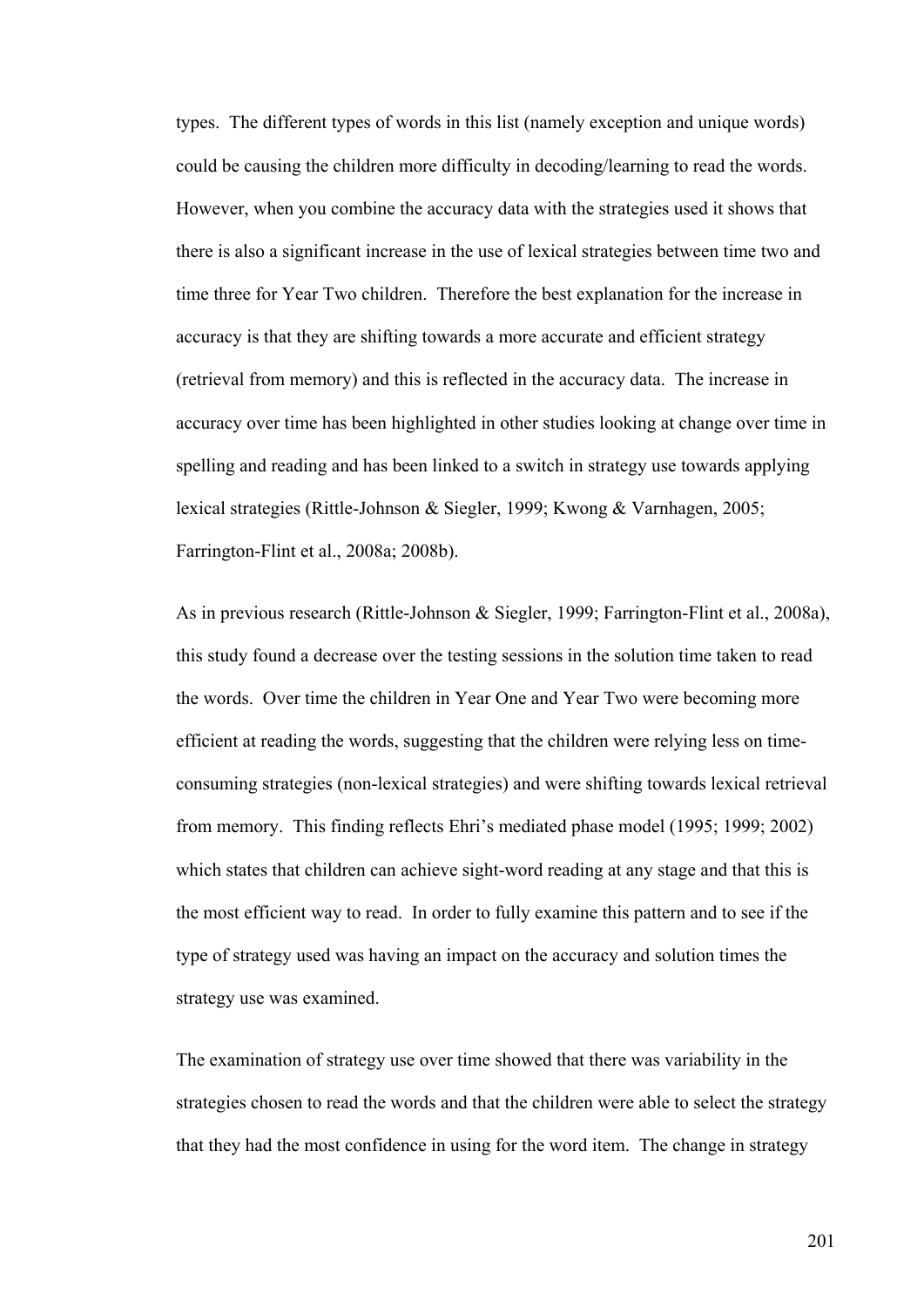use over time showed support for Siegler's (2002; 2005) overlapping waves model, as some of the strategies decline in use and others become more significant. The two main strategies that were applied by the children were retrieval from memory (lexical route) and phonological (non-lexical route). The use of mixed strategies (using a combination of retrieval and sounding-out), analogy and guessing were not applied in many cases. Applying a mixed strategy relies upon the use of both routes (lexical and non-lexical) in order to partially retrieve the known representation and then use the phonetic information to decode the remainder of the word. These mixed strategies also had fairly low accuracy in reading the word correctly. The Year One children demonstrated a later shift towards using lexical strategies than the Year Two children, as in Year One the increase in the use of lexical strategies is prominent between time four and time five. In Year Two however there was a steep increase between time two and time three. Overall, the pattern showed an increase in the use of lexical strategies and a decrease in the reliance on the non-lexical route. However, the Year One children still had a higher reliance on the non-lexical route than the Year Two children, even at the last testing session.

When examining the correct use of these strategies it became clear that lexical strategies were the most effective way to produce a correct response on the single word reading task. The Year One children were increasing in correct use of lexical strategies from time three onwards and the Year Two children were showing high success rates from time two. Therefore the results suggest that the children were shifting away from strategies which were not producing correct responses in order to attempt to produce an accurate response using the most efficient strategy. These findings show a similar pattern to the results found by Rittle-Johnson and Siegler (1999) and Kwong and Varnhagen (2005) in spelling and Farrington-Flint et al. (2008a) in reading.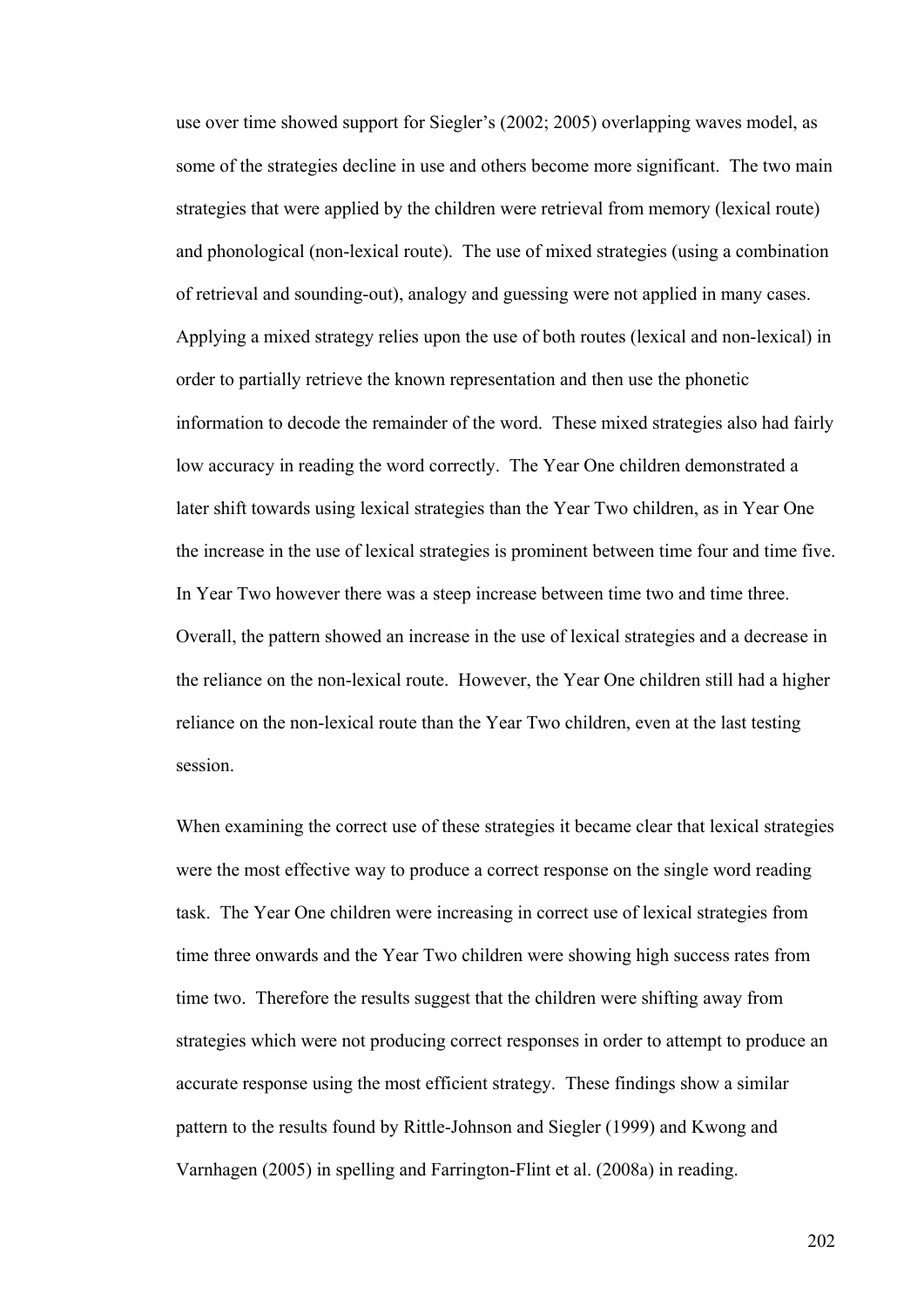Examining the variations in accuracy and strategy use across the three different types of words (consistent, exception and unique), showed that consistent words were read most accurately and retrieval was used predominantly to read them. However whilst consistent words had the highest accuracy across all testing sessions, it was the exception words (which have low grapheme to phoneme correspondence) which showed the greatest increase in accuracy from 45% to 65% across the five testing sessions. When this is examined with the data on strategy use it shows that exception words showed a large increase in the use of lexical strategies and away from non-lexical strategies from time three onwards. This suggests that the children were using their metacognitive knowledge and realising that these exception words do not follow the standard GPC mappings and therefore they were simply trying to learn them as a sightword. The unique words had the longest solution times overall and had a higher application of non-lexical strategies than the consistent or exception words, but the lowest accuracy when using non-lexical strategies. This could be because although they had regular mappings they also had low rime unit frequencies and therefore it took longer to read them using a non-lexical strategy. These findings are very similar to Farrington-Flint et al. (2008b) who looked at manipulated word types in children's spelling. They found that the unique words were spelt with a larger reliance on phonological approaches and that retrieval was used most frequently for consistent and exception word items. The current study showed the same pattern for the three word types and suggested that it is the words with few phonological neighbours (unique words) that are causing the problems in reading as they showed the lowest accuracy compared with the other word types. The low accuracy found in the unique words could be related to less reliance on the lexical strategies and therefore the children are trying to sound them out, but are struggling with the low rime unit frequency.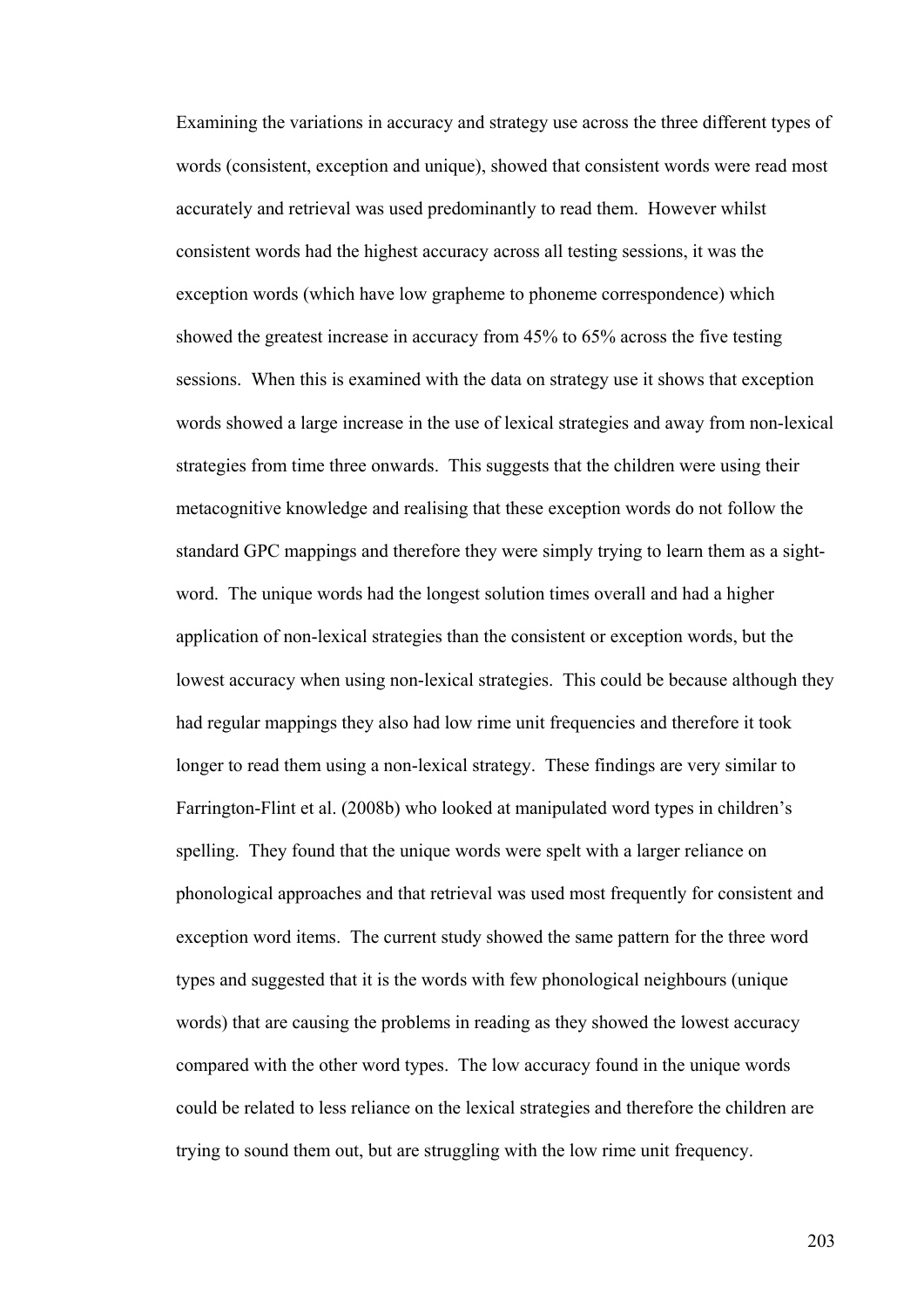The analysis of the reading errors also showed an interesting pattern across both year groups and in terms of the strategies that were employed to read the words when the errors were made. Scaffolding errors (errors preserving the initial and final phonemes) have been found to be accurate predictors of children's later reading performance (c.f., Savage & Stuart 2001; Savage, Stuart & Hill, 2001). Therefore, the prediction was that in emergent reading there would be a shift towards making greater proportion of scaffolding errors on words that the children are still reading incorrectly by time five of testing. The other prediction was that scaffolding errors would be more like to be associated with the greater use of lexical strategies as the boundary letters in a word can aid word recognition (c.f., Pitchford et al., 2008). The children in Year One followed the predictions. At time one the children were making more initial errors than scaffolding errors and these were predominantly associated with the use of non-lexical (phonological) strategies. However by time five there had been a shift in errors made and the Year One children were making significantly more scaffolding errors than at time one. These scaffolding errors were also found to be predominately associated with the use of lexical strategies, which also matches the data showing that overall there was a shift towards lexical strategies. This suggests that the children in Year One are making scaffolding errors by retrieving the word from memory, but the word is being read incorrectly, for example reading the word 'hood' as 'head'. By making errors of this type it could suggest that they have encoded faulty orthographic representations for these words, or they are simply using the boundary letters for recognition and not checking the letters in the middle of the word. They were striving to be able to read the words by sight, but are not getting this correct on all occasions.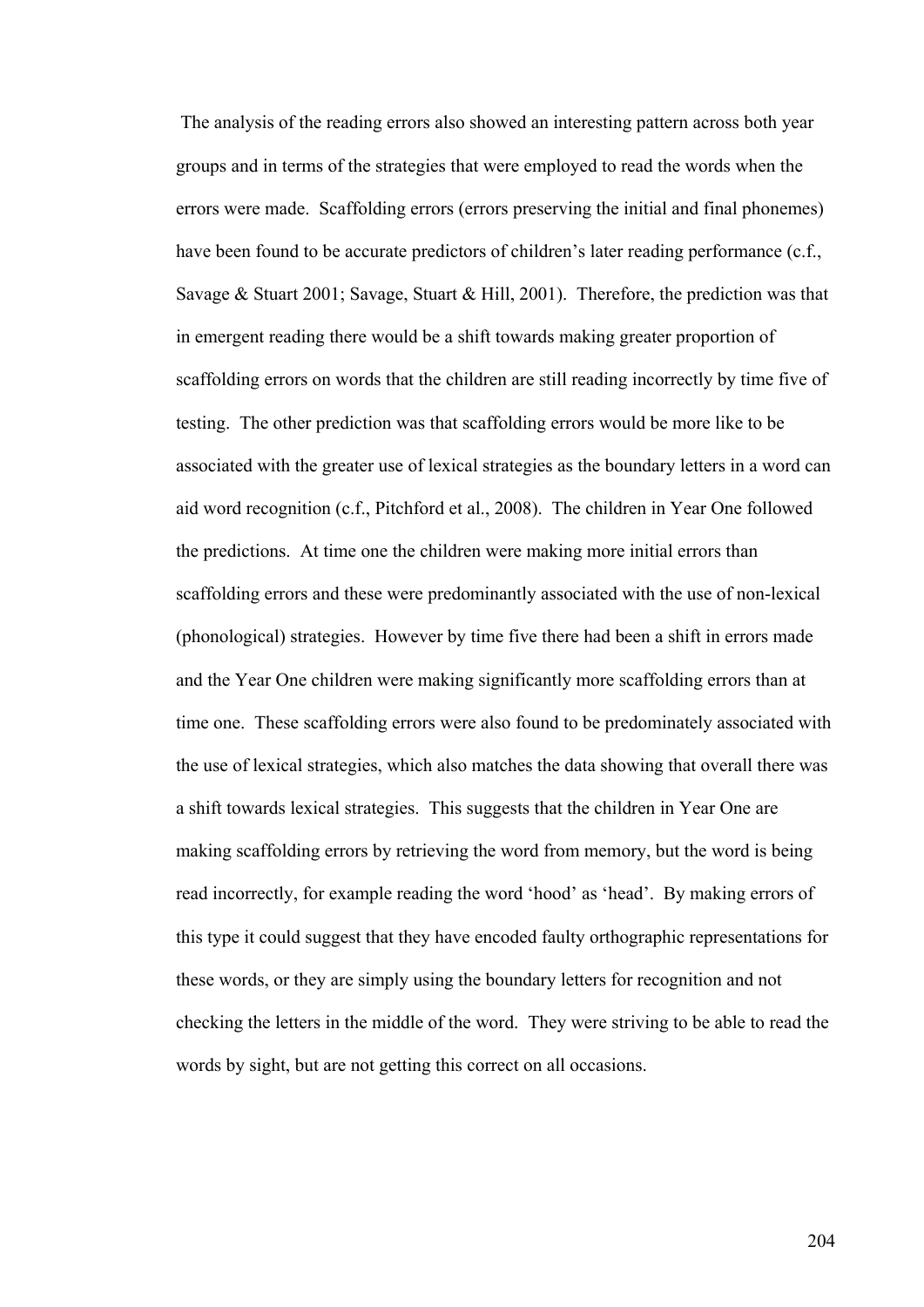The pattern of strategy use overall shows a shift towards using lexical (retrieval) strategies. When looking specifically at the strategies used when errors were made, there was a slightly different pattern. This could suggest that children are adaptive in their use of strategies and are able to gauge their confidence in a certain strategy before applying it. In Year One there was a high use of lexical strategies associated with the scaffolding errors made, however in Year Two although there was still a positive correlation between the scaffolding errors and lexical strategies this was not as strong. The word list itself could explain some of this variation as the Year One word list contained all consistent CVC words and the Year Two children had the word list with the manipulated word types. However, due to the low number of errors made in Year Two (especially by time five) there was insufficient data to examine this by word type.

All of the findings presented here show support for more flexible models of reading development, suggesting that strategy use can be fluid (Ehri, 1995, 1999, 2002; Siegler, 2002). Overall the results are suggesting that in order to read different words children need to have a number of strategies available to them as some will have more success on certain types of words. Rittle-Johnson, Saylor and Swygert (2008) suggested that by asking for self-reports of strategy use it allows children to gain an understanding of how they are reading the words and therefore enables them to store a bank of available strategies.

The findings from the present study tracked the emergent reading of Year One and Year Two children in a longitudinal design spanning one academic term. Overall there was an increase in accuracy and a decrease in solution time and there was also variability in the pattern of strategy use that was found. An analysis of the errors made at the start of the testing sessions and during the final session revealed an increase in the number of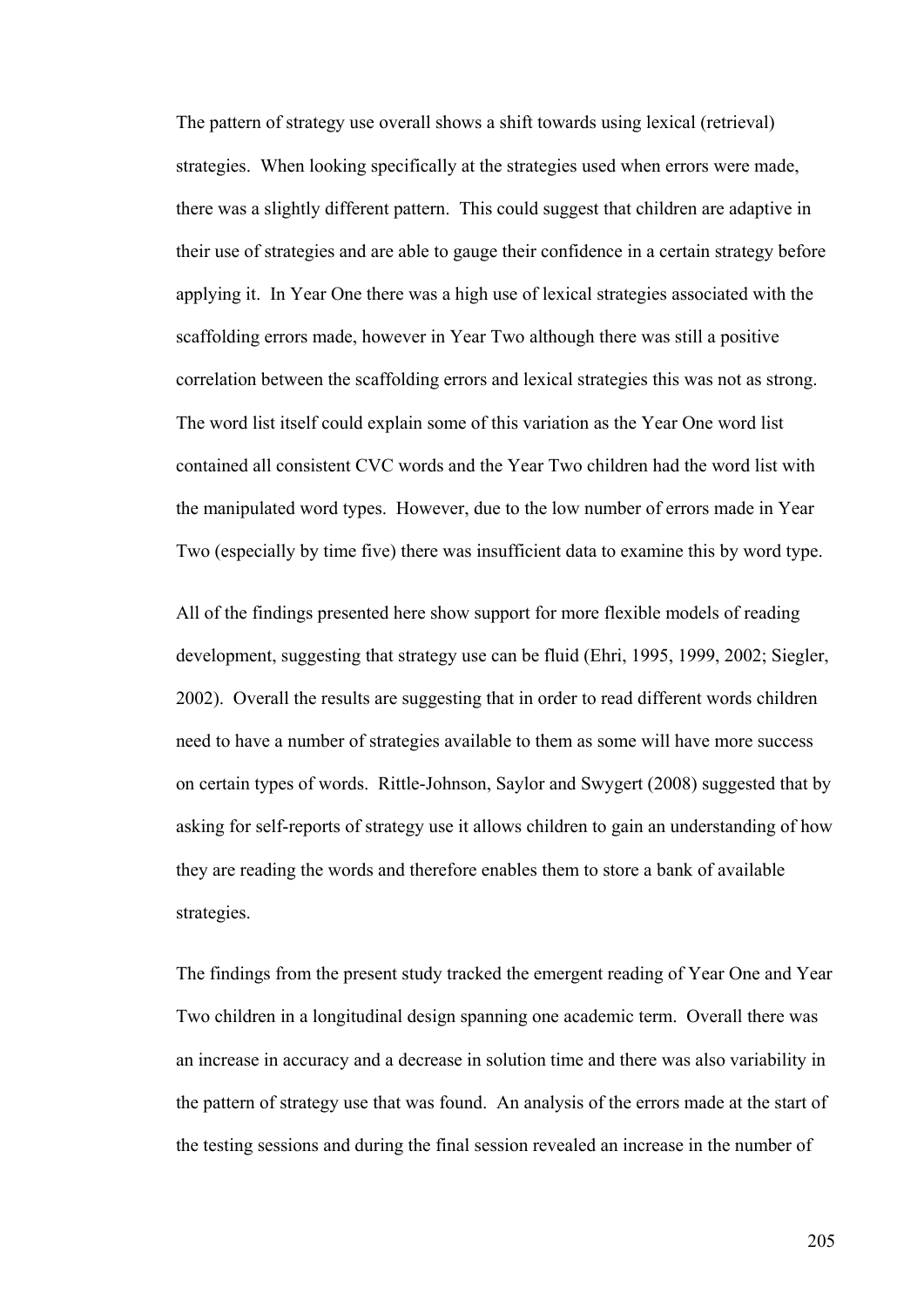scaffolding errors being made by the children in Year One and Year Two, with a significant change in Year One. An examination of the strategy use with the error data revealed that Year One children were more likely to make a scaffolding error when applying a lexical strategy, suggesting that they had an incorrect orthographic representation of the word, or they simply mistook the word. Overall the findings show that in order for children to progress with their emergent reading they need to have a range of strategies to be able to apply the appropriate strategy for the word presented. Rittle-Johnson (2006) highlighted that the use of self-reports of strategy use (selfexplanation) can provide a scaffolding effect on the strategies available to the children and allow them to take ownership of their range of strategies. The educational implications of these findings will be discussed in the general discussion.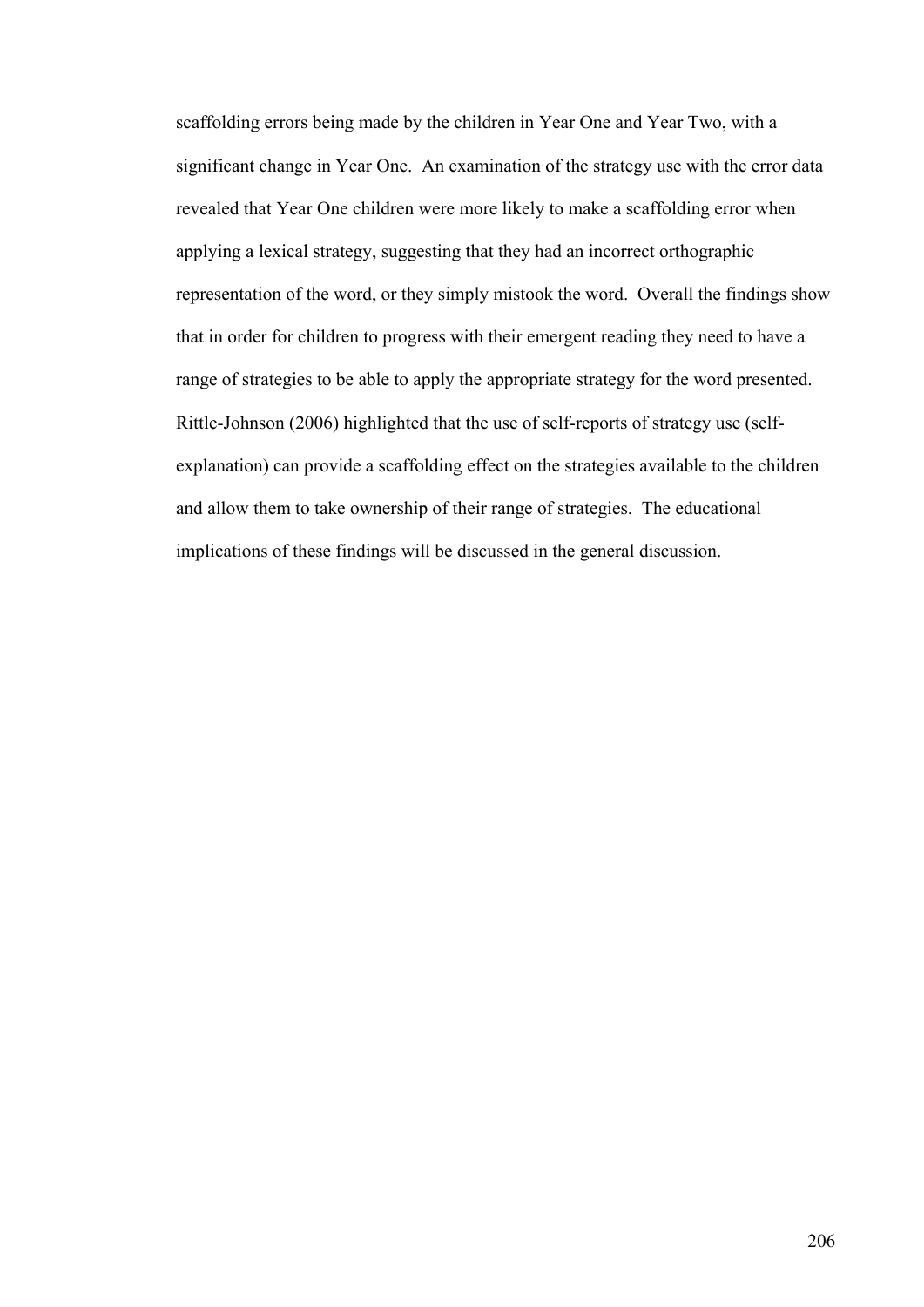# **Chapter Nine**

# **General Discussion**

#### 9. Introduction

The central purpose of this thesis was to probe the role of children's strategy use in emergent reading. There were four main research objectives. Firstly, the validity of self-reported strategy use was examined in order to find out if the children are able to provide accurate verbal protocols. The evidence confirmed that verbal self-reports of strategy use were a valid means of capturing the processing and that they produced comparable findings to that captured through observation of the children across Studies One and Two. Evidence from the rapid naming task confirmed that children were able to accurately verbalise this cognitive process. Secondly, word specific changes in strategy use were examined by manipulating the rime unit frequencies of words to see if it has an influence on how children were applying different strategies. Study Two found that there were distinct differences in the strategies that were applied to read the different types of words and that certain strategies had a much higher accuracy. Showing how word specific orthographic representations can influence children's reliance on particular lexical or non-lexical word reading strategies. Different reading profiles were also identified through the use of hierarchical cluster analysis. This found that the readers were showing differing levels of accuracy and solution times related to strategy use. This finding gave further support for the dual route model of reading as both pathways for reading were identified (Coltheart et al, 2001). Thirdly, the reading errors were examined in order to build up a clearer and more detailed picture of how children's emergent reading develops. The error types found were then used in order to further subdivide the non-lexical strategies to gain a greater insight into how children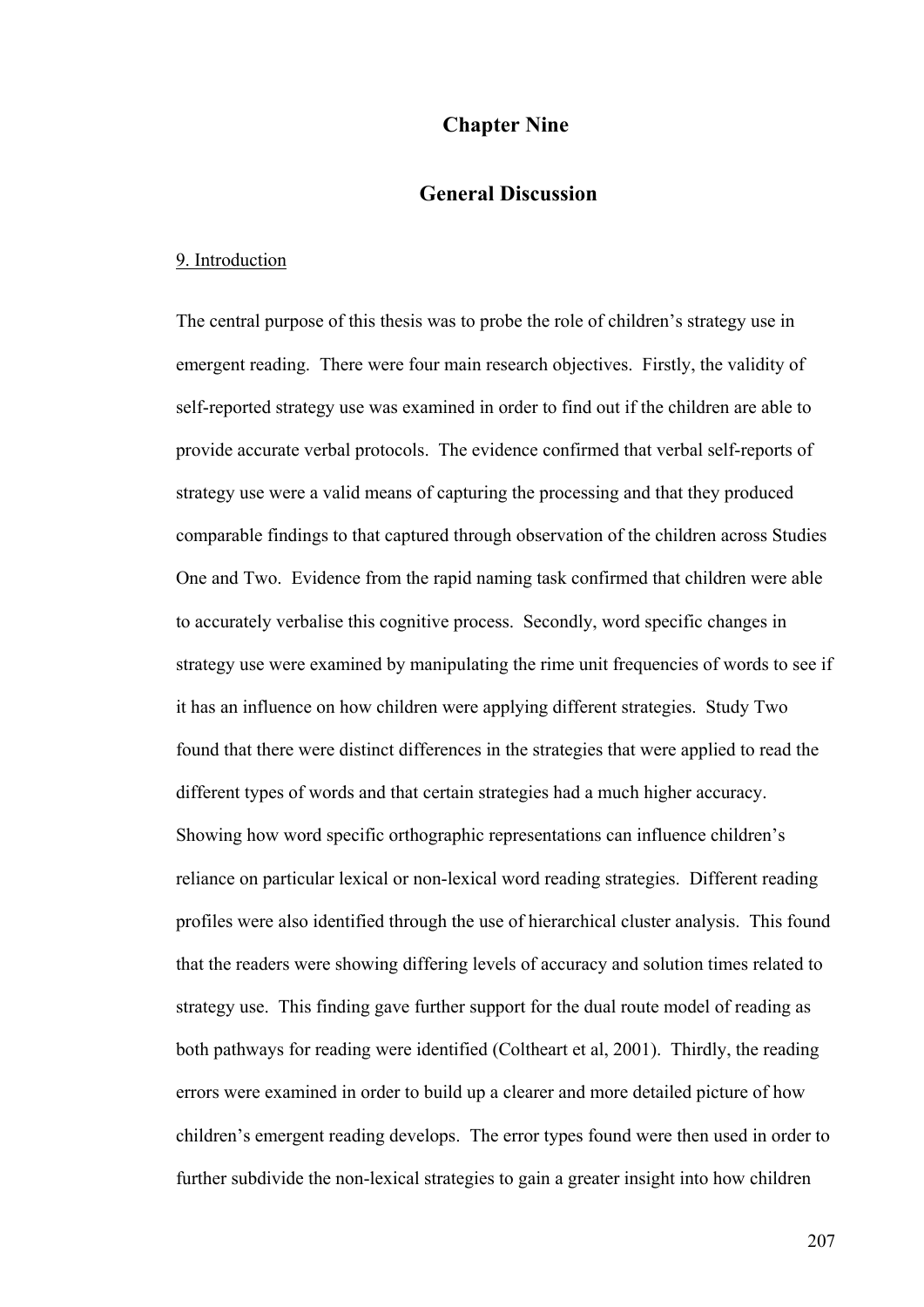were applying phonological recoding strategies. Finally, the change over time in strategy use and reading errors were investigated using a repeated measures study set over one academic term. Study Four examined the change in word reading strategies (alongside reading errors) over time and found that there was a general increase in word reading accuracy and an expected decrease in solution times. This corresponded with the increased application of lexical word reading strategies over time.

This chapter discusses the overall findings across all four experimental studies. Initially the confirmation of the validity of verbal self-reports as a method of capturing strategy use is considered using data from Studies One and Two. The next section identifies the strategies used in learning to read and how they adapt over time drawing on data from Studies One and Four. The word specific implications of reading words with manipulated rime unit frequencies and the different types of reader profiles are also examined. The reading error data were discussed and compared to previous findings using the findings from Studies Three and Four. Finally, educational recommendations and implications for future research are drawn out.

### 9.1 The validity of verbal self-reports of strategy use

Verbal self-reports of strategy use have been used across many domains to gain an insight into the cognitive processing that is occurring (Rittle-Johnson & Siegler, 1999; Kwong & Varnhagen, 2005; Farrington-Flint et al., 2008a). As discussed in Chapter Four, questions have been raised concerning the validity of verbal self-reports of strategy use, particularly when used with young children (Russo et al., 1989; Robinson, 2001). The present research was examining emergent reading skills and therefore the children needed to be in Year One and Year Two of school in order to capture reading as it developed via formal reading instruction. Therefore it was important that the self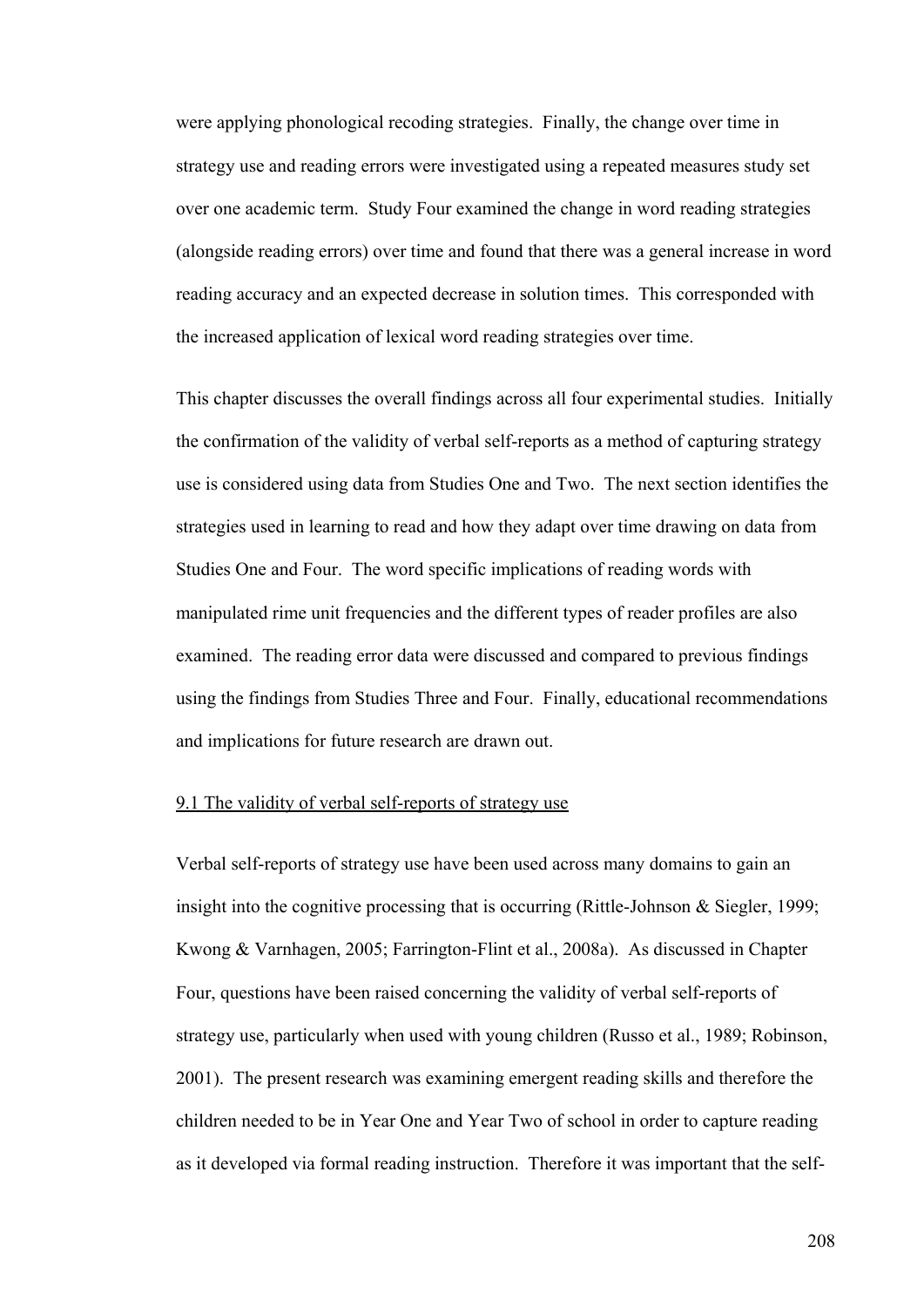reports of strategy use that the children were giving were valid; providing a reliable source of data.

Previous studies have examined the validity of verbal protocols as a method of capturing strategy use by using different reporting conditions; concurrent condition, retrospective condition and a control condition (Russo et al., 1989; Robinson, 2001). However, there have been inconclusive findings about the overall veridicality of the verbal self-reports and it is this conflict in the literature that the first study here addresses.

Study One specifically examined the reactivity and veridicality of using verbal selfreports of strategy use in children's emergent reading. The data showed that there were no differences in accuracy across the three different conditions (concurrent self-reports, retrospective self-reports and a control condition). This suggested that being asked to give a verbal self-report of strategy use was not changing the accuracy of the response on the task. Similarly there were no differences in the solution times across the three conditions. This differs from the time latency data found by Russo et al. (1989) and Robinson (2001) where longer latencies in the concurrent reporting condition were found. However, these data were based on strategy performance in a mathematics task and not the context of word reading. The lack of any significant difference in the present data could be explained by the nature of the single word reading task. As it was a short task to complete and therefore it was hard to verbalise during cognition, meaning that retrospective self-reports were more natural to give. Overall the data showed that asking the children to provide a verbal self-report of strategy use had no reactive impact on the response given.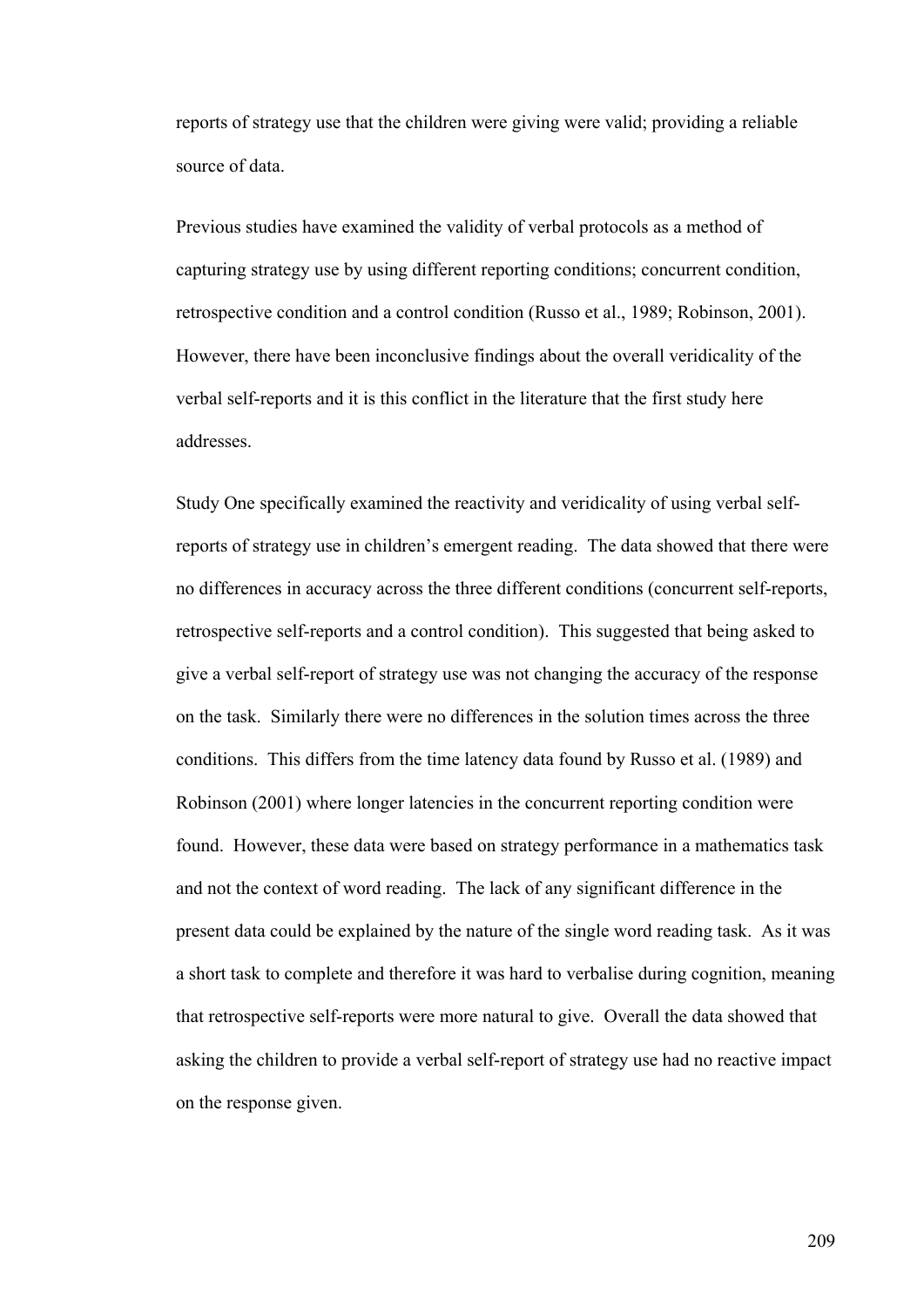The veridicality of the verbal self-reports was examined via a correlational design used to compare the self-reports of strategy use with any overt observable behaviour. Certain strategies have expected associated behaviours that can be used as another method of assessing strategy use. For example pointing and saying each phoneme aloud and then blending to form the word could be an indication that the child is applying an explicit phonological-based strategy. The correlations between the expected observable behaviour and the self-reported strategy use were strong, suggesting that the children were able to accurately verbalise their processing. Positive correlations were found between the expected behaviour for sounding-out (pointing and saying each phoneme separately) with the self-report of applying sounding-out. Retrieval was correlated with no overt behaviour, but a short reaction time. These findings are in line with reports from Rittle-Johnson and Siegler (1999) who found a 70% correspondence of overt behaviour and the self-reported strategy in a spelling task. However, as there is little observable behaviour associated with using a lexical strategy (retrieval from memory) there was the need for an additional measure to test the veridicality of these reports. The rapid naming task was introduced to provide further validity for the use of verbal self-reports of using the strategy retrieval, as the time limit to read the words should remove the ability to apply the GPC mappings. This used the same words from the main experimental word list, but they were only displayed for 500 milliseconds. The results from Study One found that, if the children were self-reporting the use of a retrieval strategy, then they were able to read it during the rapid naming task on over 94% of the trials. This provided confirmation that the children were able to accurately provide a verbal self-report of retrieval. The validity check on the data was also carried out for Study Two using the word list with the manipulated word types. This also found that the verbal self-reports were valid (see Appendix F).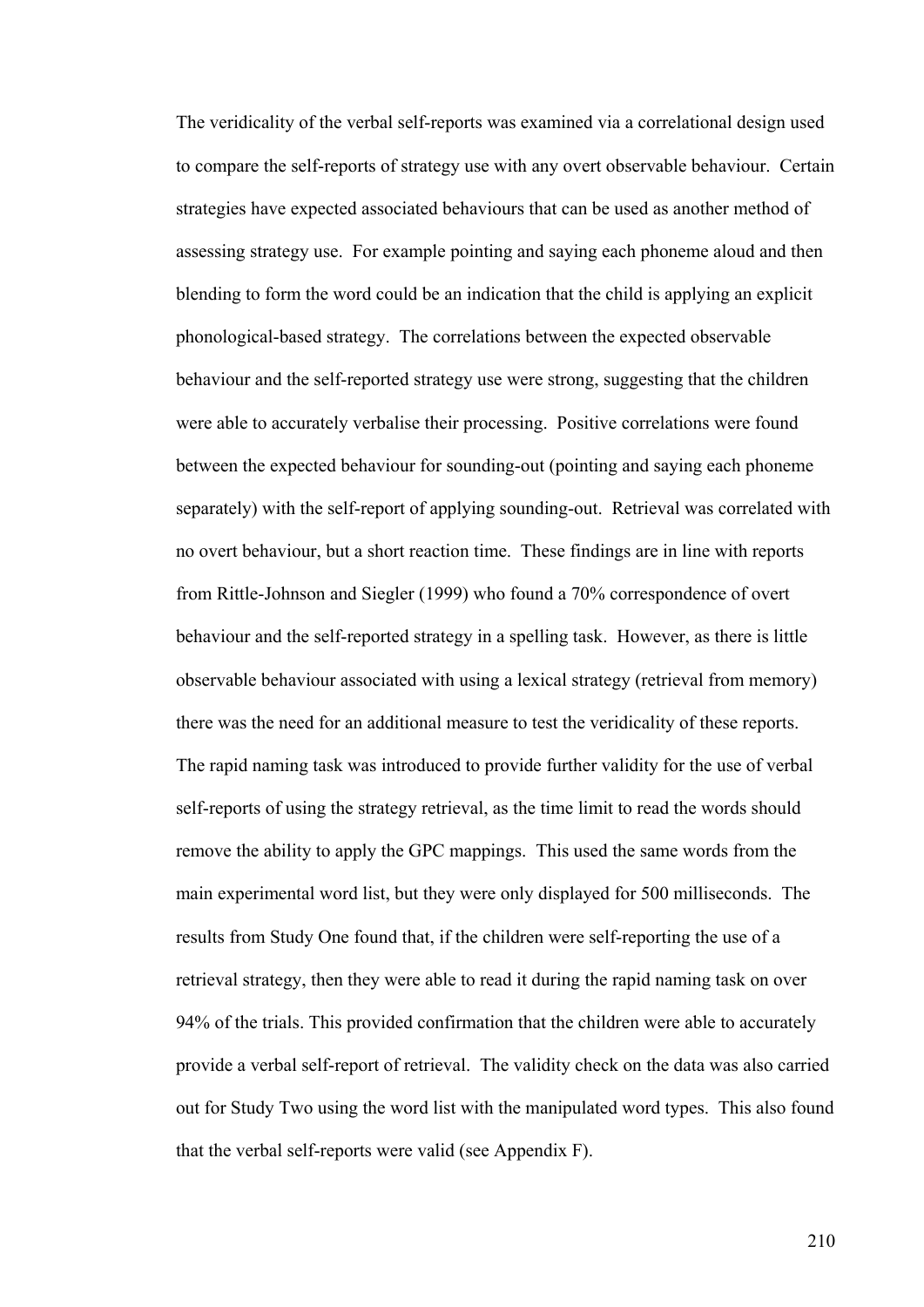Examining the results of the rapid naming task and the trials where phonological strategies were used on the main task shows much less correspondence (around 20%) for both Study One and Study Two. The use of a phonological strategy and then a successful response on the rapid naming task could be explained by priming effects as the children have seen the word previously and therefore have learnt the word (or secured the sight word to memory). Share (2004) stated that just one exposure to a word could create an orthographic representation therefore the main experimental task could be priming the rapid naming task. Another plausible explanation revolves around conscious or unconscious processing. Previous research has found evidence that it is possible that strategies first develop as an unconscious process and that when children use them, they are not fully aware of how they are completing the task. Siegler and Stern (1998) examined the use of unconscious strategies and found that there was evidence from solution times that children were using retrieval before they were able to verbalise the process. Siegler and Stern linked this phenomenon to the gesture-speech concordance which suggests that knowledge can be portrayed through gestures before it can be verbalised (Alibali & Goldin-Meadow, 1993). It is unclear whether this effect is created by learning on the task or an unconscious use of strategies, however as the effect is relatively small compared to the correlations with observed behaviour and the use of retrieval and the rapid naming task results, verbal self-reports were still considered to be valid.

Overall the data shows that the children in Year One and Year Two were able to provide accurate self-reports of strategy use which did not impact on their performance of the word reading task and were valid representations of their cognitive processing when compared to behavioural observations and under controlled conditions (rapid naming task). The findings support the conclusions drawn by Robinson (2001) that verbal self-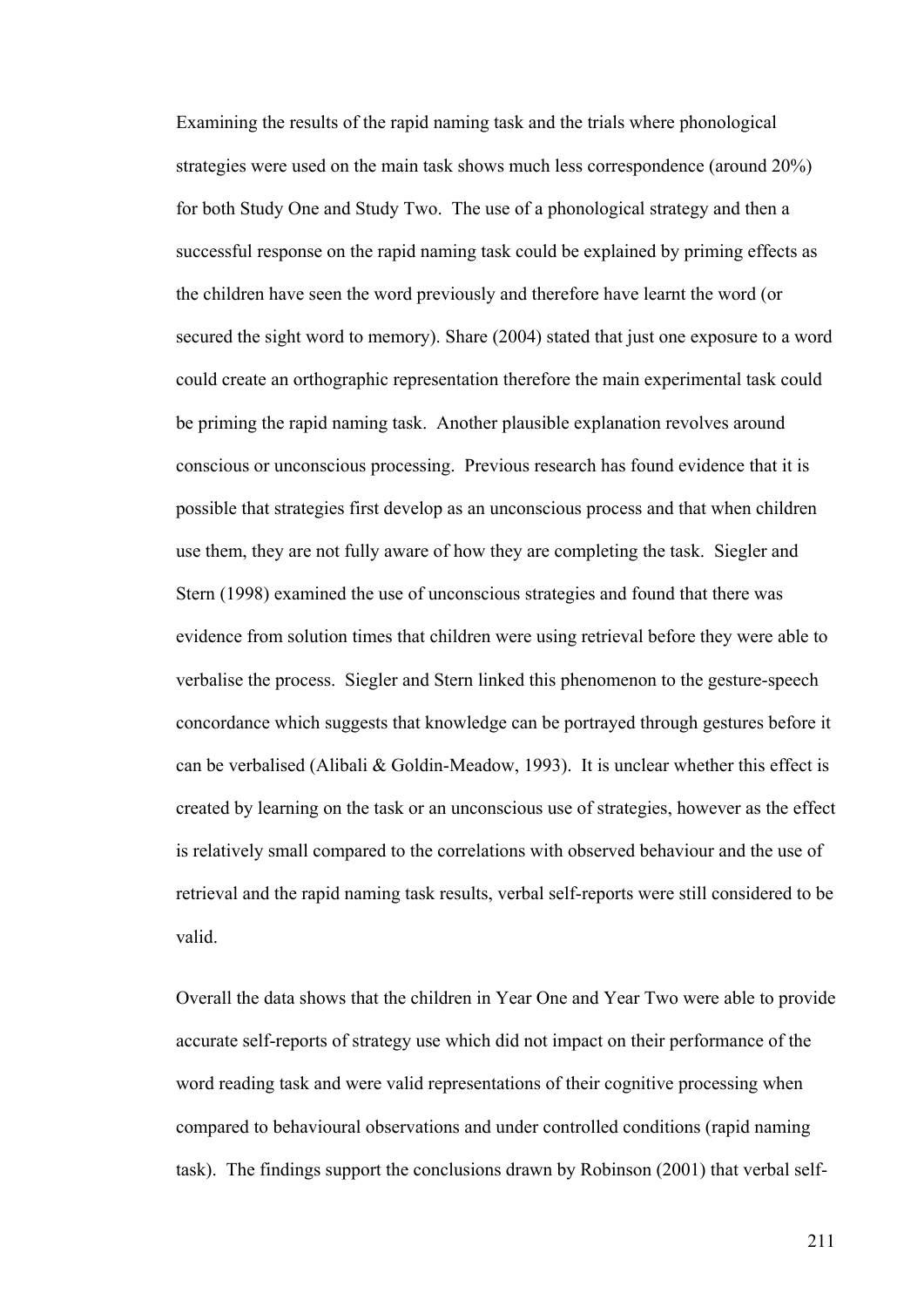reports were a valid measure of capturing strategy use (in mathematical tasks), even in younger children. The present data shows that the validity is also found in reading tasks.

## 9.2 Strategy use in emergent reading

The validity data established in Study One and Study Two (Appendix F) of this thesis confirmed that retrospective verbal self-reports of cognitive processing were a reliable source of information for capturing strategy use. Predominantly Studies One, Two and Four found that there were two main strategies being applied to read the experimental word list. These were retrieval from memory (lexical strategies) or pure phonological strategies (non-lexical strategies). Across all three studies the children showed a reliance on these two strategies which reflect the processing pathways as identified by the dual route model of word recognition (Coltheart et al. 2001). The data gave further support for the serial processing of the dual route model as the children are predominantly only relying on one pathway at a time to correctly identify word items.

The children had such a high reliance on the lexical (retrieval) and non-lexical (phonological) strategies that the use of other reading strategies such as analogy was very limited. While some researchers argue that young children in the very early stages of learning to read are able to apply analogy strategies (Farrington-Flint & Wood, 2007; Goswami, 1988, 1990a, 1990b, 1993) others have documented how children need a well-developed sight vocabulary as a basis for making analogies between familiar and unfamiliar words (Ehri, 1998; Ehri & Robbins, 1992).

This questions the extent to which analogies are used in the consolidated alphabetic phase of reading (as outlined by Ehri). It is important to note that such claims are often based on experimental studies (or clue word studies) that specifically train children to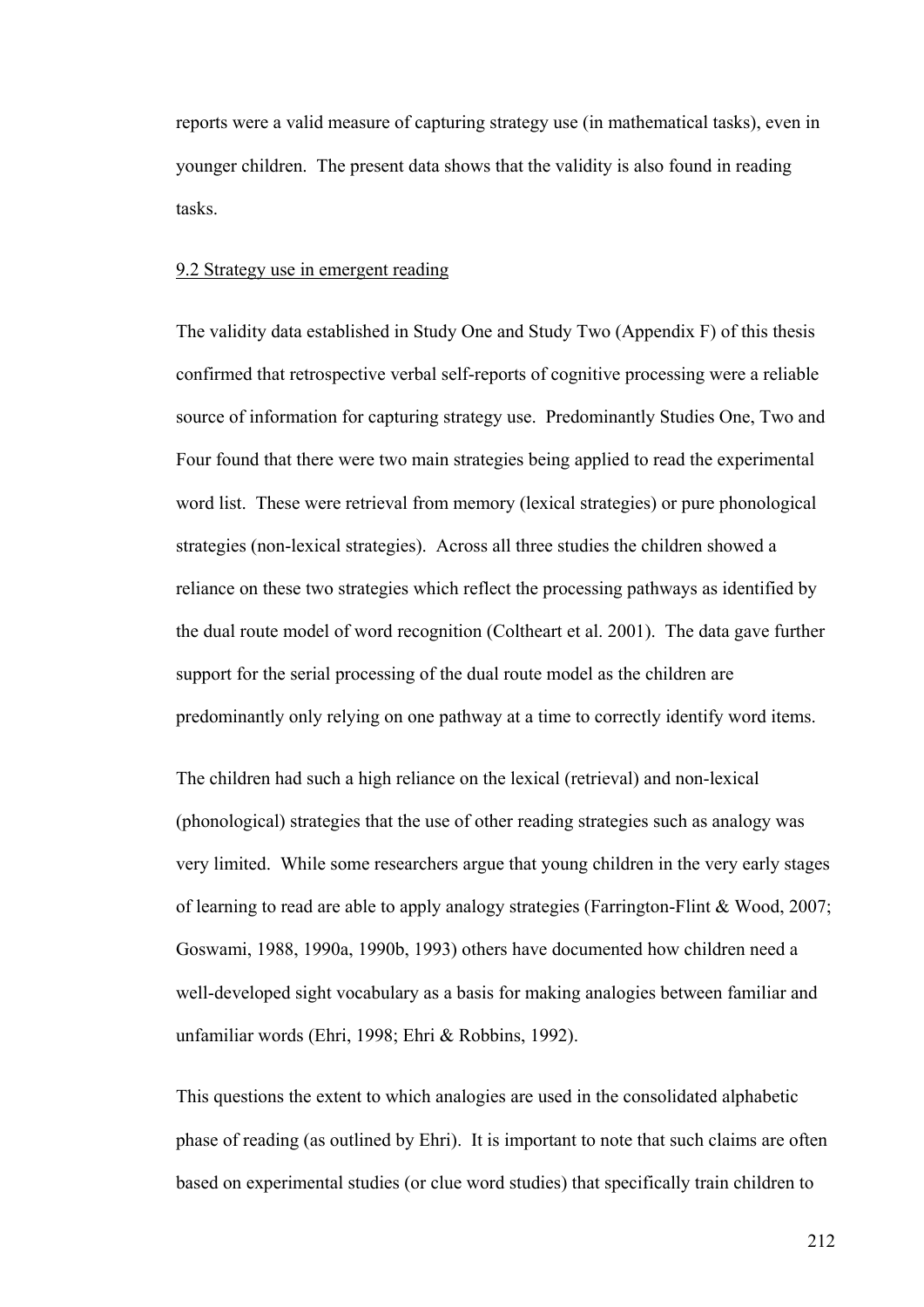recognise words based on similar rime units using clue-word prompts. Given that these findings are task dependent then it is likely that these studies often over-estimate the extent to which analogies are used spontaneously in the context of children's early word reading (Brown & Deavers, 1999; Roberts & McDougall, 2003; Savage, 1997). The present thesis and other studies using a single word reading task have found very low occurrence of analogy as a reading strategy (Farrington-Flint et al. 2008a). Therefore perhaps when there are no task demands on strategy use, the incidence of the use of analogy is lower in emergent readers.

One explanation of this finding is that the children do not have a sufficient vocabulary to make such analogies but an alternative explanation, outlined in Chapter Two concerns the application of small versus large phonological units in learning to read. Applying an analogy strategy is an example of applying the large phonological unit (onset-rime). The current recommendations for teaching phonics within UK schools using synthetic phonics encourages the manipulation of small phonological units and not the large units required if analogies are to be generated.

# *9.2.1 Redefining the coding framework*

A further contribution of the thesis relates to the development of a new refined coding framework for classifying word-reading strategies. The previous studies (Study One and Study Two) did not break down the phonological recoding strategies and therefore the use of a 'mixed' strategy could only tell us that the children had used both retrieval of part of the word and sounding-out to read the rest. This meant that valuable information about the parts of the word that were particularly important for word reading were being lost. Study Three refined the strategy coding framework used to classify the verbal self-reports of strategy use. This was done through an analysis of the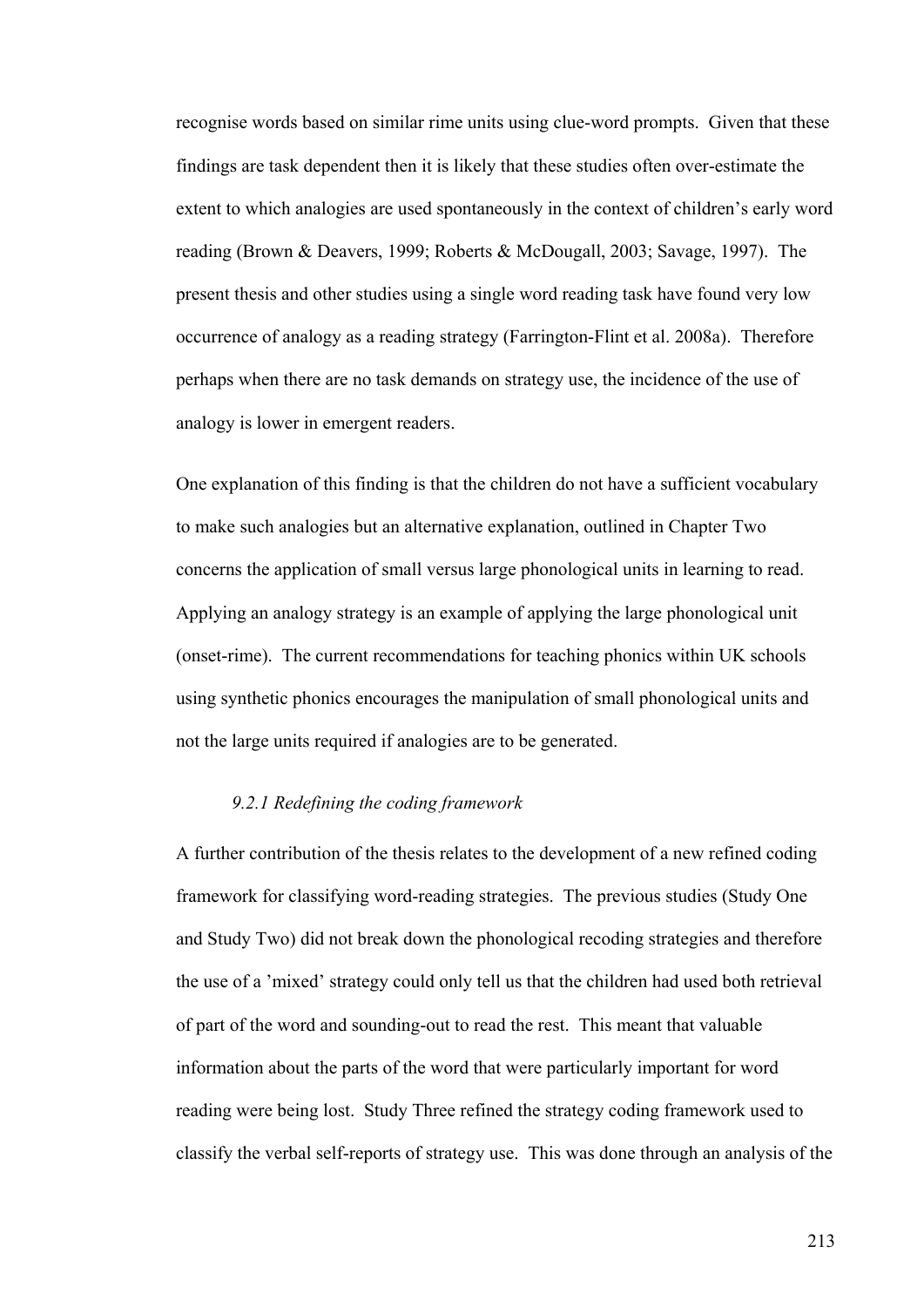errors that the children were making in reading and looking at phonological similarities in the target word and the error (see section 9.3 for a review of the errors found). The new coding framework was applied in Study Four to refine the phonological recoding strategies using a mixed approach (retrieving part of the word and sounding-out the rest). This found that the Year One children were using more final mixed strategies (retrieving common endings), but the Year Two children were more likely to retrieve the initial phoneme and then apply a non-lexical strategy to the rest of the word. However, the use of these strategies overall is very low and is almost at floor level, particularly by time five.

Overall there was a reliance on the lexical and non-lexical strategies for reading, reflecting the dual route model (Coltheart et al., 2001). There is substantial evidence stating that the serial processing in the dual route model provides an accurate fit to human data, including studies looking at the effect of phoneme positioning in irregular words (Rastle & Coltheart, 2006) and lexical decision making (Coltheart et al., 2001). Jackson and Coltheart (2001) argued that children also learn to read via these dual routes and that they can use the lexical route if the word is familiar to them, but otherwise they will rely on decoding via the non-lexical route. The data from the current thesis support these claims and show that the use of these pathways can vary dependent on the target word presented.

# *9.2.2 Variability in strategy use over time*

The repeated measures, cross-sectional study (Study Four) traced strategy use and reading development over one academic term to see if the strategies used by the children changed during the term. The data generally showed an expected trend of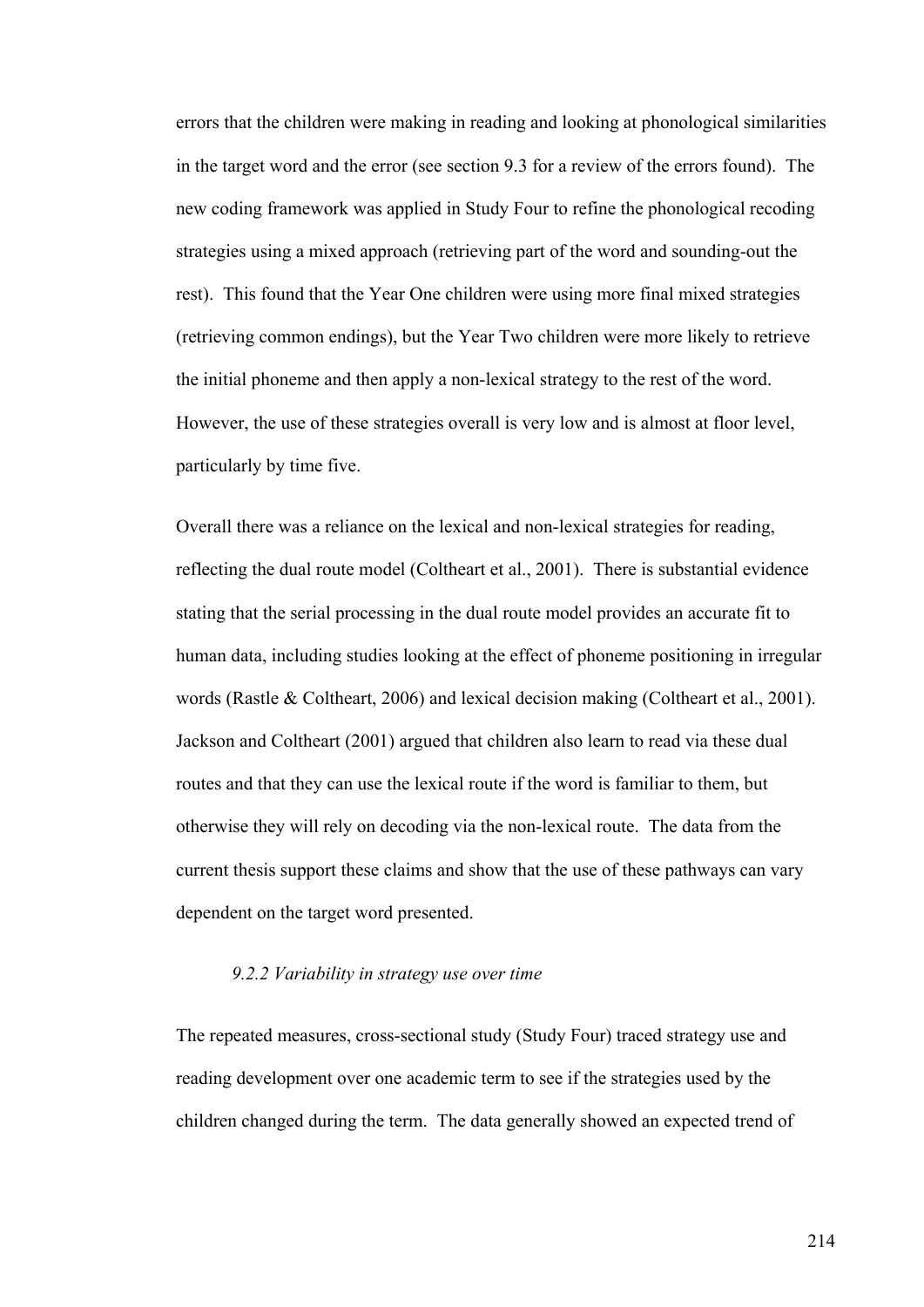increased word reading accuracy over the academic term and a decrease in solution times taken to read the words.

As for previous research (Rittle-Johnson & Siegler, 1999; Kwong & Varnhagen, 2005; Farrington-Flint et al., 2008a; Farrington-Flint et al, 2010), this study found individual variability in the strategies chosen to read the words. This suggested that the children were able to select the strategy that they had the most confidence in using for the word item. The shift from the reliance on non-lexical to lexical strategies is also found in these previous studies such as Siegler's (2002; 2005) overlapping waves model, which projects that some of the strategies decline in use and others become more significant. The Year One children demonstrated a later shift towards using lexical strategies than the Year Two children, as in Year One the increase in the use of lexical strategies is prominent between time four and time five. In Year Two however there was a steep increase between time two and time three. Overall, the pattern showed an increase in the use of lexical strategies and a decrease in the reliance on the non-lexical route. However, the Year One children still had a higher reliance on the non-lexical route than the Year Two children, even at the last testing session. This supports Ehri's account of increased sight word reading through exposure as the children are shifting towards a higher use of lexical strategies. Also the fact that Year One children were using lexical strategies in the first few testing session also supports Ehri's claim that sight word reading can occur at any phase of reading development and is not just used by skilled readers (Ehri, 1995; 1999; 2002).

Evidence of the application of any strategy does not necessarily imply accurate usage of that strategy. When examining the accurate use of these strategies it became clear that lexical strategies were the most effective way to produce a correct response on the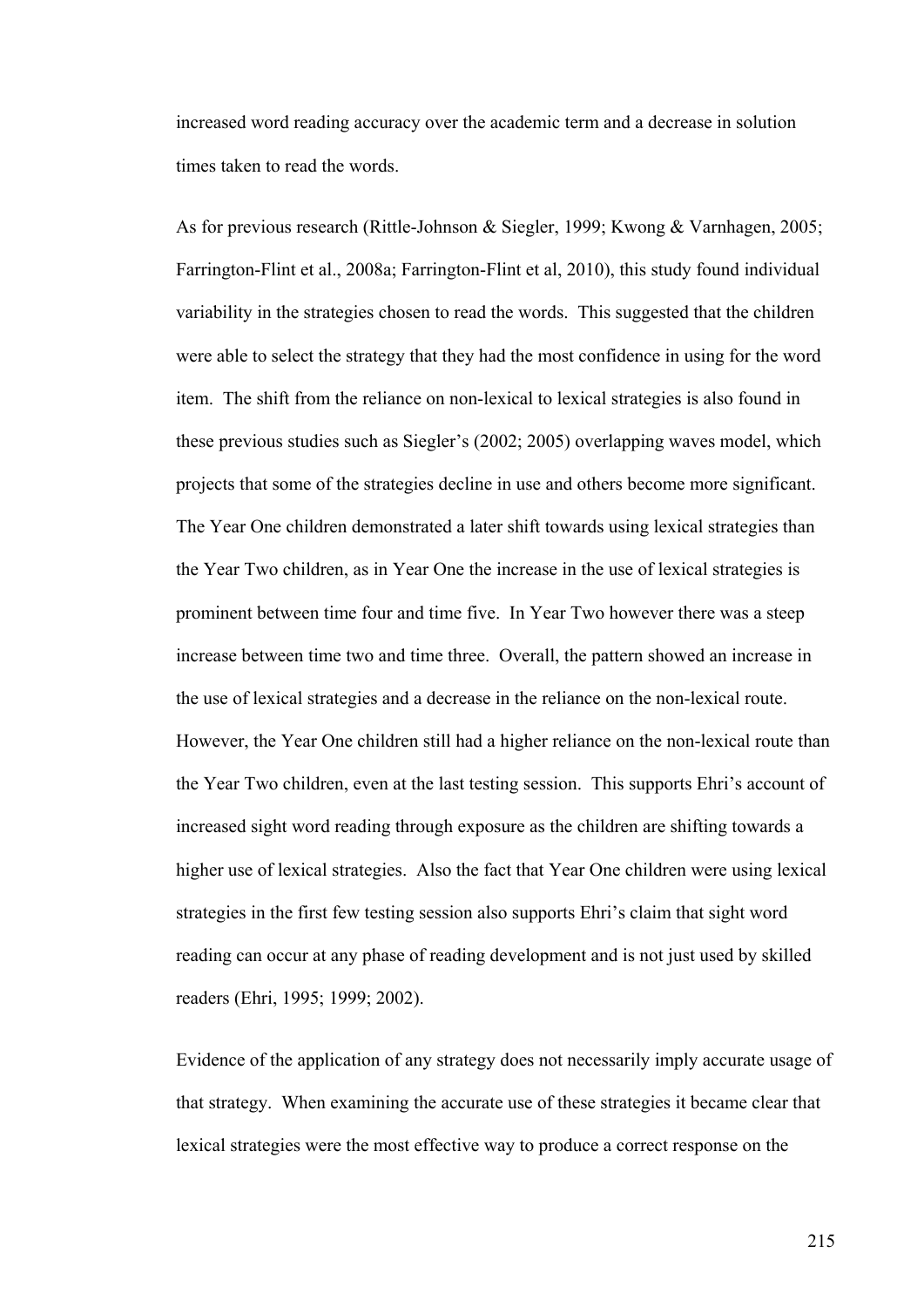single word reading task. It has been well documented that applying a lexical strategy is the most efficient strategy for 'skilled' reading, producing both high accuracy and short solution times (Ehri, 1995; Ehri & Wilce, 1983; Coltheart et al, 2001). The Year One children were increasing in their accuracy when using lexical strategies from time three onwards and the Year Two children were showing high success rates from time two. Therefore the results suggest that the children were shifting away from strategies which were not producing correct responses in order to attempt to produce an accurate response using the most efficient strategy. These findings show a similar pattern to the results found by Rittle-Johnson and Siegler (1999) and Kwong and Varnhagen (2005) in spelling and Farrington-Flint et al (2008a) in reading.

Overall, the findings from the repeated measures, cross-sectional study show support for more flexible accounts of reading development and do not reflect the assumptions reflected in more traditional stage model accounts. Traditional models such as the cognitive-developmental model (Marsh et al., 1981) and Seymour's reading acquisition model (Seymour & MacGregor, 1984; Seymour 1990; 1997; 1999) stated that children would read using one strategy according to the stage of their development and once they had mastered that strategy they could progress in reading. Ehri's (1995; 1999; 2002) mediated phase model showed that accounts of children's reading need to be more flexible to take into account individual differences and to account for the development of sight-word reading. Sight-word reading can develop during any phase in Ehri's model for familiar words. This means that if a child has decoded the word a few times, they will learn that word as a complete orthographic representation and will in future retrieve the entire word, rather than relying on back-up decoding strategies. The present data clearly shows this shift towards using the sight-word reading, but having to rely on a decoding strategy for unfamiliar words. The reliance on these non-lexical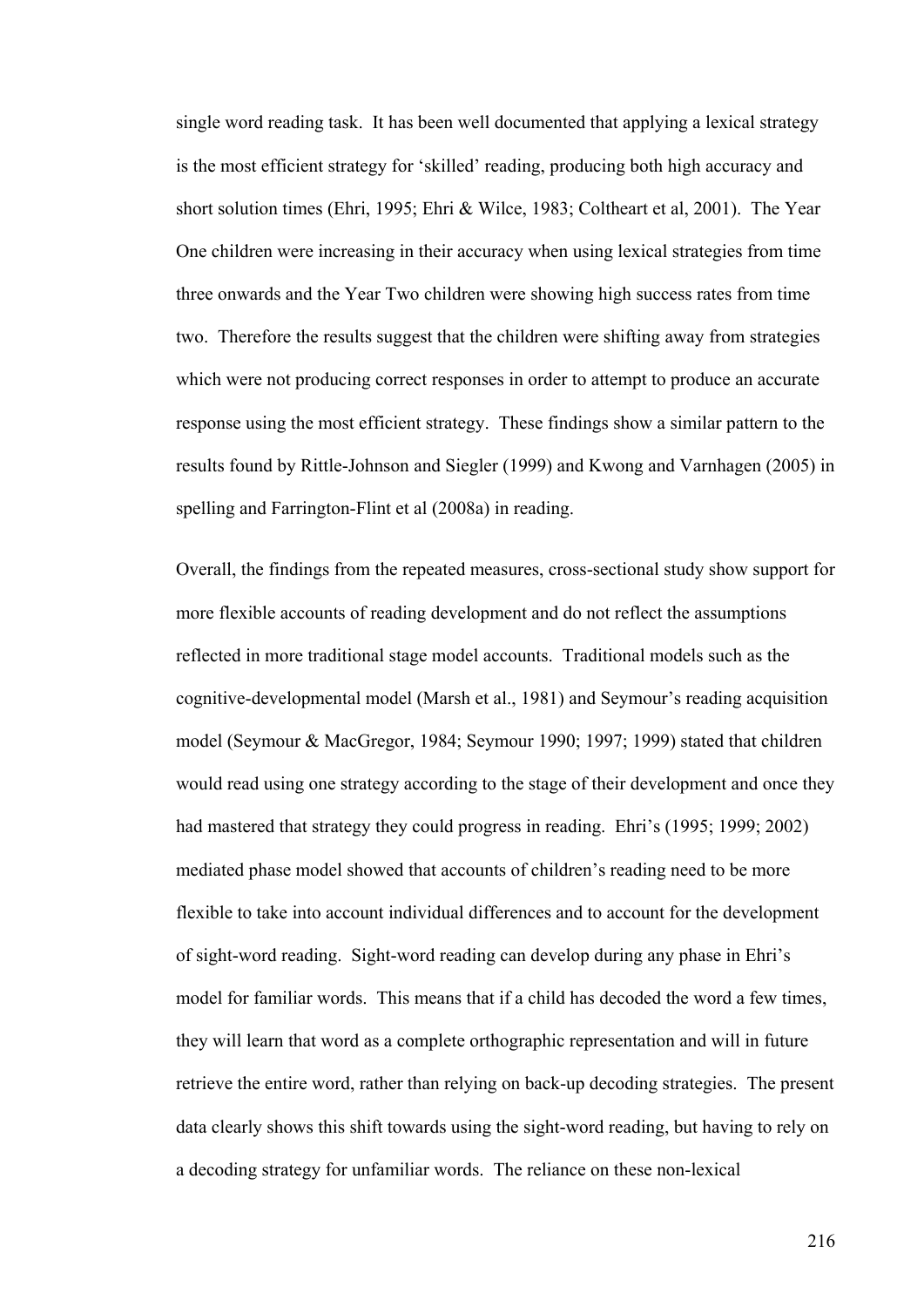(phonological) strategies could be more frequent in more difficult or low frequency words where the child may not have the confidence to apply the lexical strategies without more practice. The impact of word specific characteristics on strategy use will be discussed in the following section.

### *9.2.3 Word specific changes in strategy use*

The baseline data presented in Study One highlighted that even basic word characteristics can have an impact on the accuracy of reading the word. The word frequency for example had an effect with the higher frequency words being read more accurately than the low frequency words. Word frequency effects have been long established in the literature and therefore this was an expected finding. A lot of the research looking at these effects has been examined though the use of a lexical decision task. This is where words and non-words are displayed at random and the participant has to decide if the letters displayed form a word. The lexical decision tasks however have been found to over exaggerate word frequency effects (Balota & Chumbley, 1984). Another way that these have been examined which still show word frequency effects (albeit slightly smaller) are via naming experiment (Forster  $&$  Chambers, 1973). The findings from these studies are similar to the current study. However, when combining this information with strategy use there is no significant effect of word frequency when only the trials using retrieval are examined. This suggests that the children are able to retrieve the word from memory (sight-word read) the low frequency words as well as the high frequency words. As discussed in Chapter Two, word-specific representations can be created at any phase of learning and the children are then able to read that word by sight (Share, 1995; 1999; 2004). In order to further examine the impact of word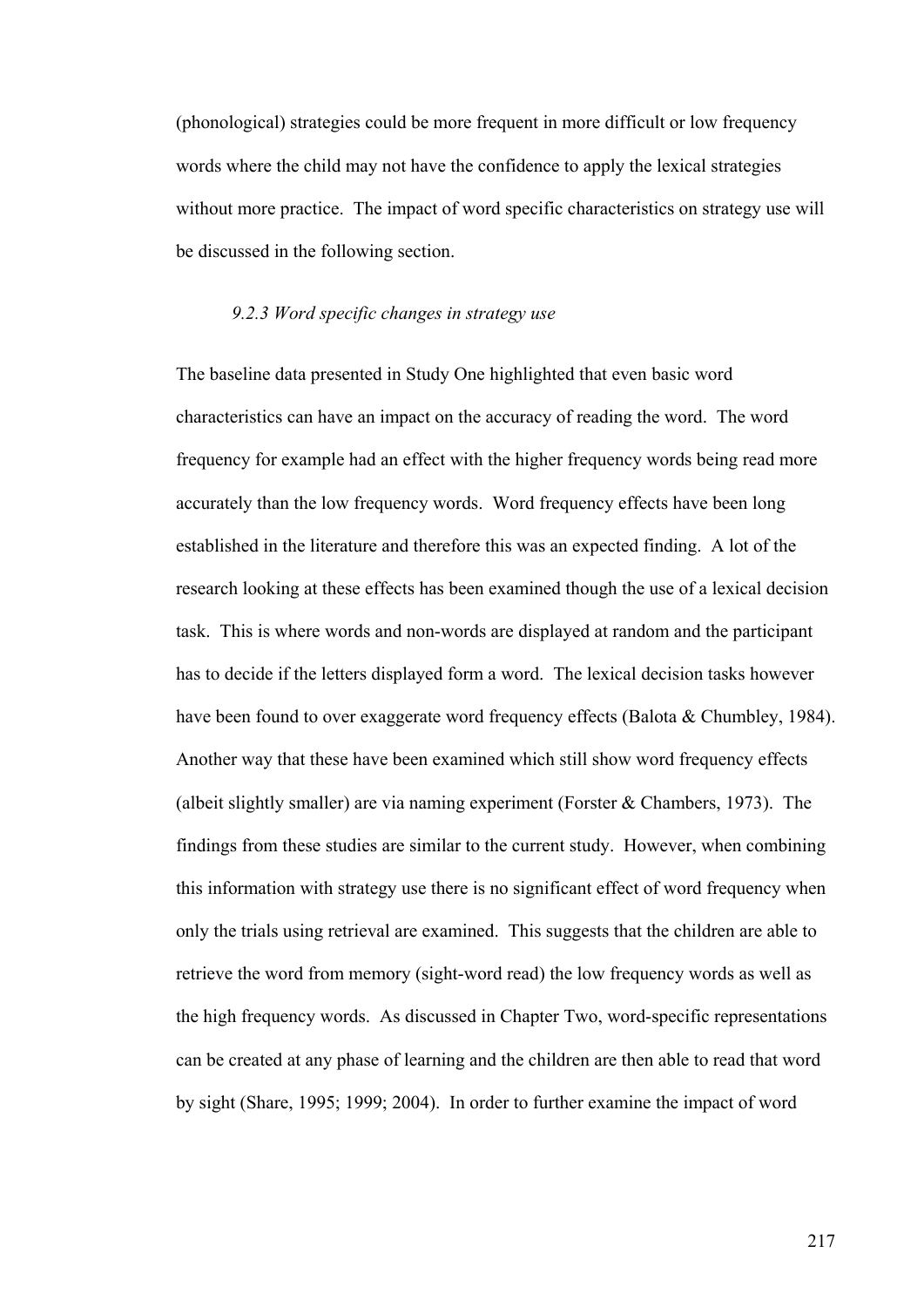specific characteristics on strategy use the word types were manipulated to include words with a high or low rime unit frequency.

The word list used with the Year Two children in this thesis contained three different types of words with manipulated rime unit frequencies and GPC regularity. The consistent words all had regular GPC mappings and lots of phonological neighbours and therefore a high rime unit frequency. The unique words also had regular GPC mappings, but a low rime unit frequency. The exception words had irregular mappings and were therefore not able to be accurately decoding by applying the standard grapheme to phoneme rules in English. Differences in the strategies used in spelling these words have been highlighted in previous studies. Nation (1997) found that children were able to spell words with high rime unit frequencies more accurately than words with a low rime unit frequency. A similar finding was also shown in non-words that contained a high rime unit frequency. Farrington-Flint et al (2008b) found a similar pattern and highlighted that children were applying lexical strategies more often to the consistent and exception words.

As well as differences in the strategies that are used to read/spell such words there have been studies highlighting differences in accuracy and latencies in words with regular/irregular GPC mappings. Glushko (1979) found that regular words were read more easily than exception words. The latencies in this study were not only longer for exception words, but also for words with regular GPC mappings, but inconsistent pronunciations (known as unique words in this thesis). Glushko (1979) found that the unique words were read more similarly to the exception words, rather than the regular words. These consistency effects have also been shown by Seidenberg, Waters and Barnes (1984) where they found that the regularity of the GPC mappings and the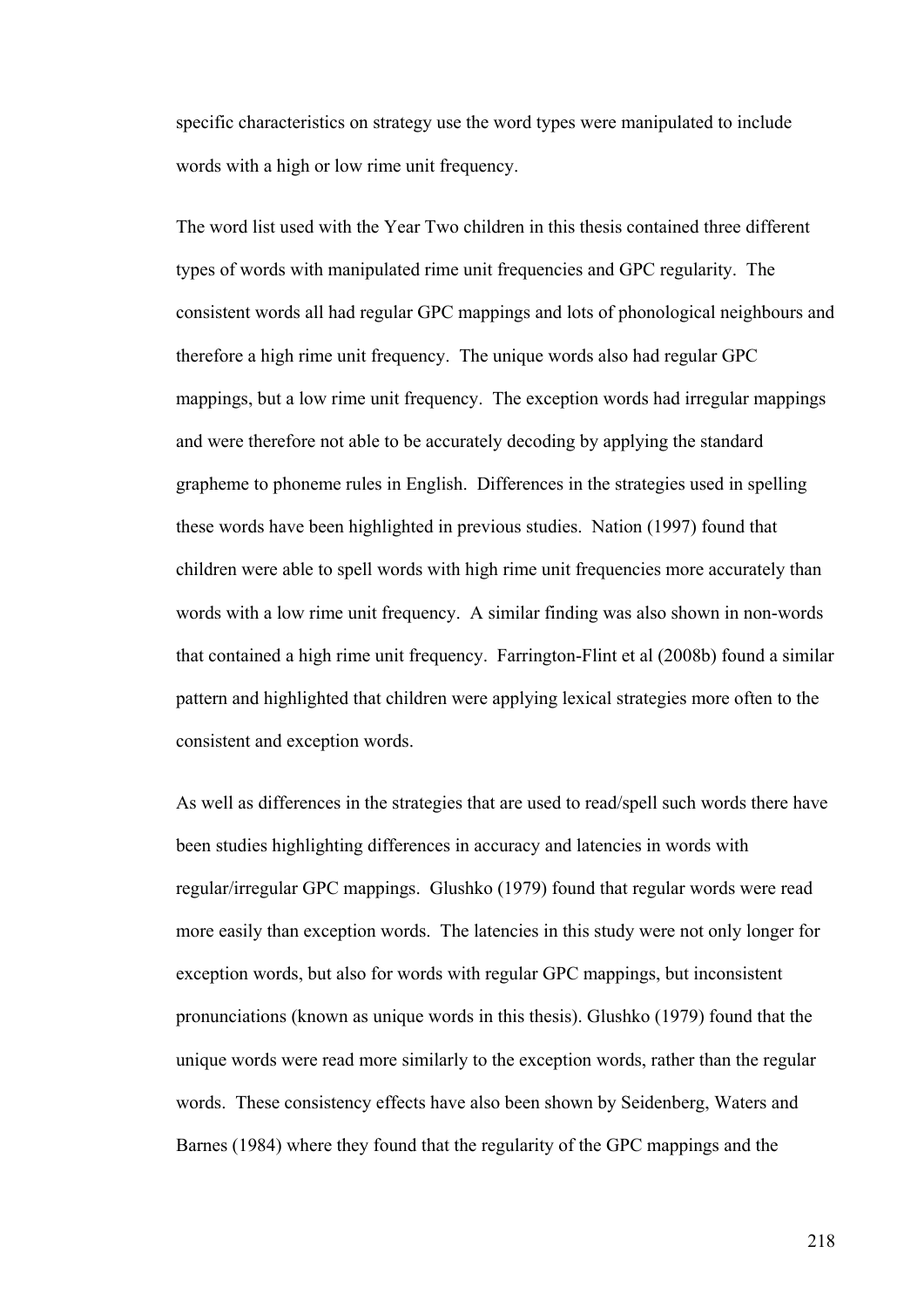consistency of the pronunciation impacted on the accuracy of the reading. Seidenberg et al. (1984) also showed that word frequency was an additive effect in the findings. Similarly Laxon, Masterson and Moran (1994) found that low frequency words which differed in the regularity of the word endings (many or few orthographic neighbours) impacted on the accuracy of reading. The words with many neighbours were easier to read for all children and those classified as 'better readers' had more issues overcoming the inconsistencies (the unique and exception words).

The findings here show that the characteristics of a word do have an impact on the accuracy and also the strategy that is used to read the word. The data from Study Two and Study Four found that overall consistent words were read the most accurately. In Study Four this was traced over five testing sessions spanning one academic term in which consistent words were read with greater accuracy than the exception or unique words across all of the testing periods. The exception words had the lowest accuracy in Study Two, however in Study Four the exception and unique words were showing a similar profile of accuracy at time one, two and three. By time four and into time five, it was the unique words that showed a lower number of correct responses. When examining the solution times taken to read the words the consistent words were read the fastest across both Studies Two and Four, suggesting that consistent words are read most accurately and quickly. The unique words show the longest solution times across both Studies Two and Four. The findings from the current studies lend extra support to the body of literature examining regularity and consistency effects. The disruption of the frequency of the rime unit (the consistency of the word) in reading mirrors the previous findings (Glushko, 1979; Seidenberg et al., 1984; Laxon et al., 1994).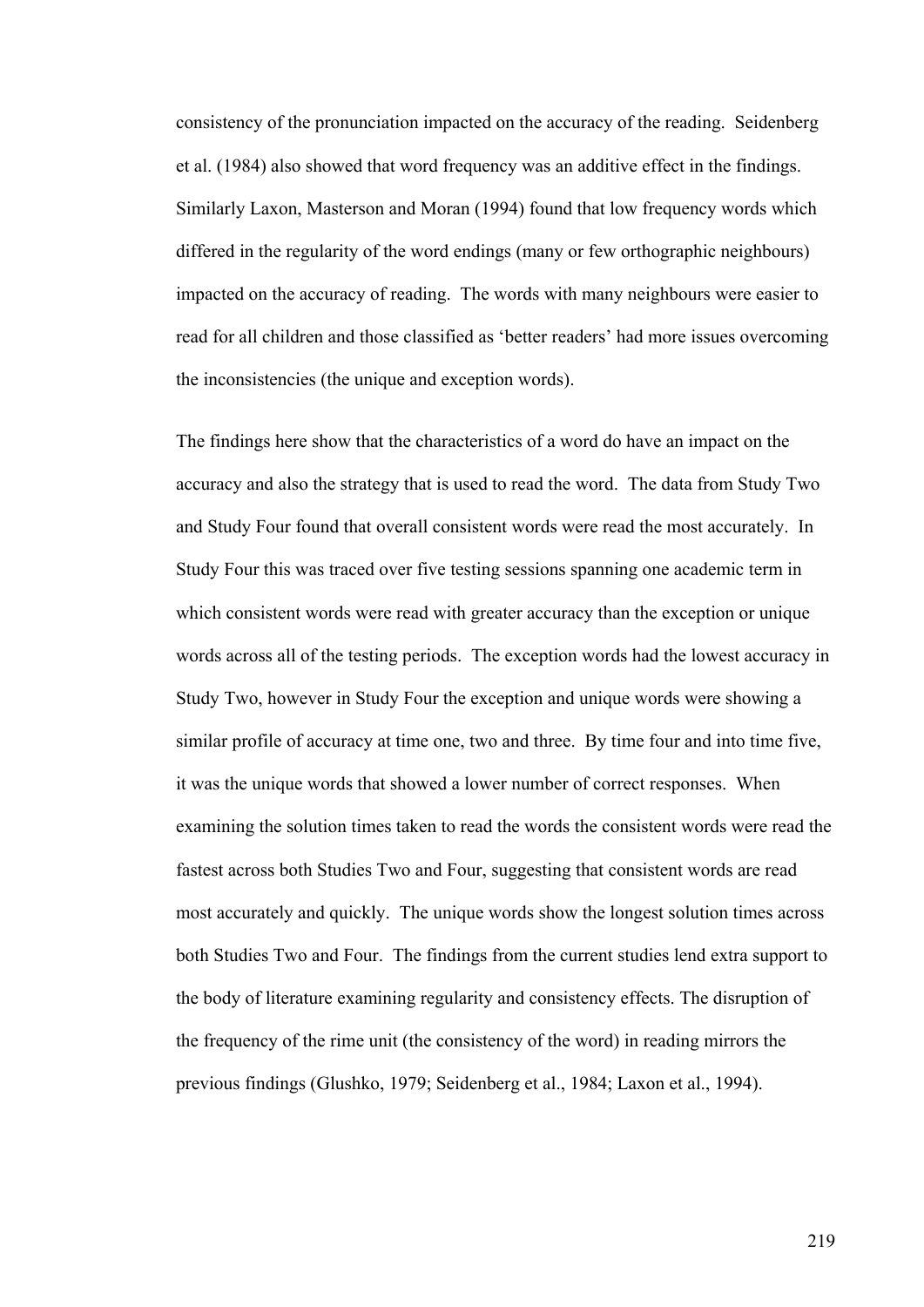The data shows that unique words in Study Four have the lowest accuracy and they show the longest solution times across Studies Two and Four. It could be hypothesised that the exception words would show the lowest accuracy and the longest solution times as they have irregular GPC mappings as well as a low rime unit frequency. Therefore an additive effect could be expected. However, this was not the case and the unique words appeared to be causing more problems for the readers than the exception words. In terms of strategy use this could be explained by the earlier shift towards the use of lexical strategies for the exception words. As the unique words have regular mappings they can in theory be read successfully through the use of non-lexical strategies and therefore they are not prioritised for the use of sight word reading. This could explain the longer solution times for unique words as the non-lexical strategies take longer to compute and the low rime unit frequency could be impacting on the success of reading. This finding is supported by Share's self-teaching hypothesis (1995; 1999) as the children are creating orthographic representations of the words that have irregular mappings as it is a necessity for accurate reading and therefore the words with regular mappings (particularly those with a low rime unit frequency) will be 'learnt' later in reading development.

To further examine the impact of rime unit frequency and regularity of GPC mappings the self-reported strategy use was compared to the word type. This showed distinct patterns of strategy use being related to the type of the word. It is important to note that due to the irregularity of the GPC mappings in the exception words, non-lexical strategies should not produce a correct response. The findings showed that in Study Two there was a higher application of non-lexical strategies used across all word types and interestingly they were applied most frequently to exception words. However the data from Study Four is showing that lexical strategies are applied more frequently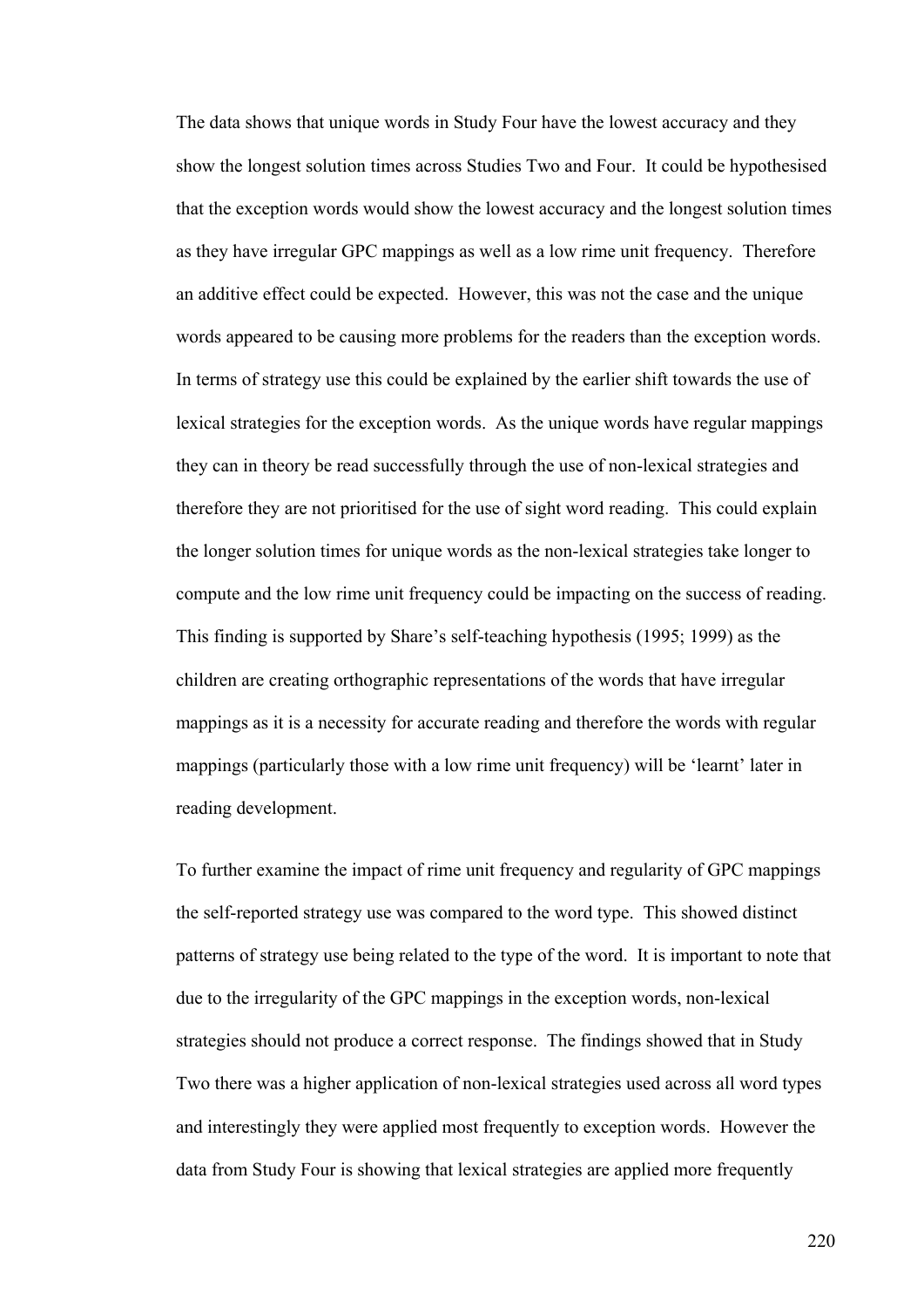across all testing sessions and across all word types. This variation could be explained by individual differences in the abilities of the children in the two studies.

When only the strategy use on correct responses is examined the same pattern of use across Study Two and Study Four was found, that is the lexical strategies induce the highest accuracy. In Study Four this was also tracked over time and this showed that overall there was a shift over time from non-lexical to lexical strategies as the children learnt the words (discussed above in 8.3.2). There was a distinction however in the size of this shift with the exception words showing the greatest shift towards lexical strategies over time. This suggests that children are applying metacognitive knowledge and automatically reading the exception words via a lexical strategy. This reduces strategy choice for these word types; however the words with regular GPC mappings can still be read using either strategy.

These findings show support for more flexible accounts of reading development such as Ehri's mediated phase model (1995; 1999; 2002) as the findings show variation in strategy use, indicated by the application of sight-word reading to the words that are already stored as an orthographic representation and applying a phonological strategy for unfamiliar words. Theoretically these findings also support Share's self-teaching hypothesis (1999) stating that creating word specific orthographic representations are based on an item-by-item approach.

Overall, the research examining strategy use shows that the children are using both lexical and non-lexical strategies to read the words. The repeated measures study showed that this strategy use can be variable over time dependent on whether the child is familiar with the word. The children generally showed a shift from the use of nonlexical to lexical strategies. The further exploration of the effect of the word specific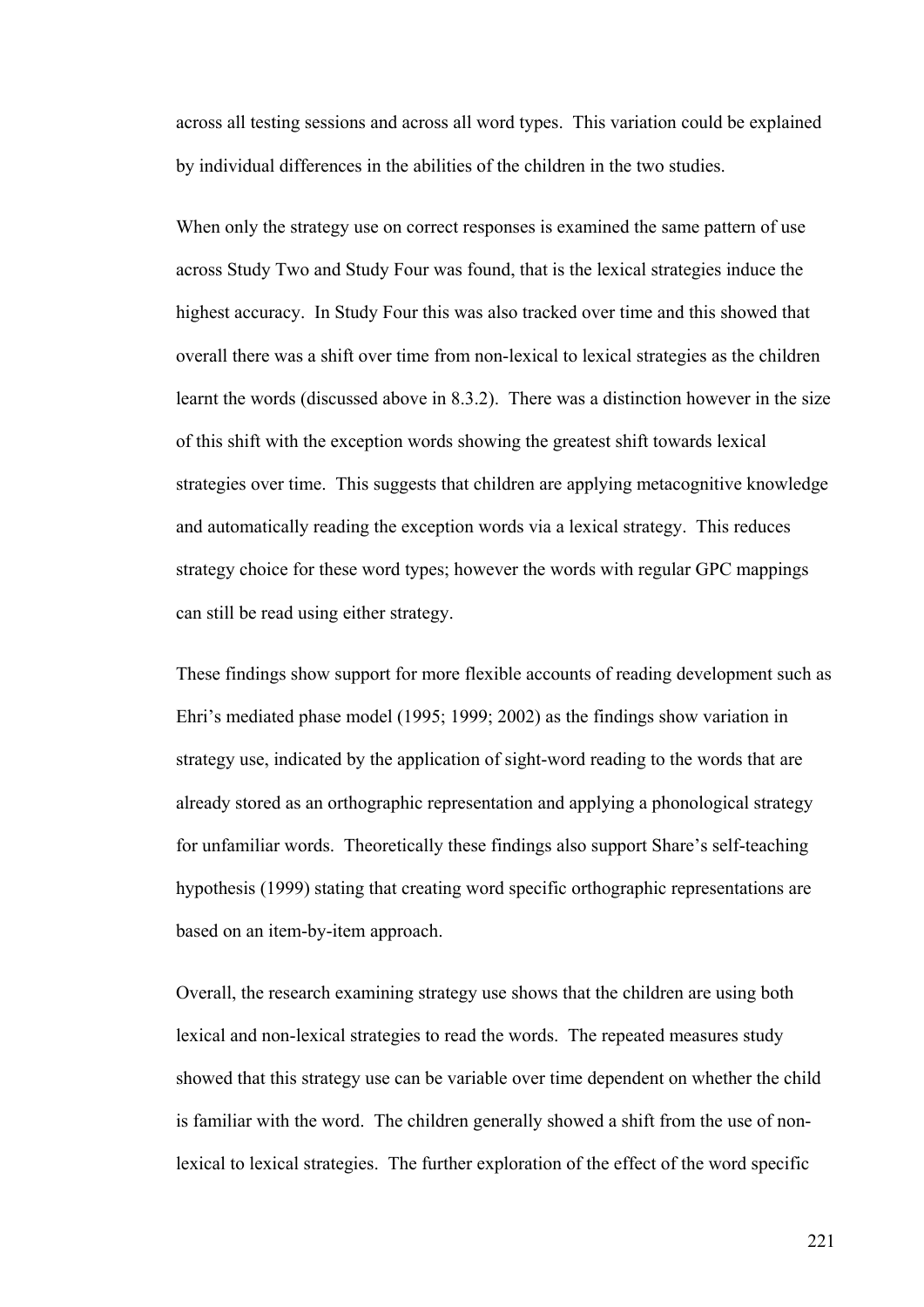characteristics showed that the rime unit frequency and regularity of GPC mappings also had an effect on how the child read the word. All of these findings show further support for flexible models of reading development.

## *9.2.4 Identification of reading profiles*

The distinct reading profiles in the children's strategy performance were also examined in Study Two. This found that some readers were showing a reliance on one specific route and that this was impacting on their accuracy and overall word reading ability. The cluster analyses found that one group of readers were showing high accuracy and short solution times across all word types and were predominantly using the lexical route to read the words. This reflects an unbalanced reading profile (Bowey, 2008) with a reliance on using a 'Chinese' reading system. This is supporting Ehri's sight-word reading as being the most efficient and accurate strategy for reading familiar words showing that these readers are 'skilled' in their approach. The intermediate group of readers were showing a balanced profile using both pathways equally for reading, but showed a higher accuracy for consistent words. This is showing an ability to switch strategies dependent on the word presented. There was also a low ability group with lower scores on the baseline measures who had an over-reliance on the non-lexical route reflecting 'Phoenician' readers (Bowey, 2008). This is however not showing that the non-lexical route is failing these readers, as it is important to note that the word list included exception words for which the non-lexical route should not provide a correct response. Therefore this is simply showing that these students were not familiar with the words in order to use the lexical route and therefore showing a reliance on using the non-lexical route in their attempt to decode the words.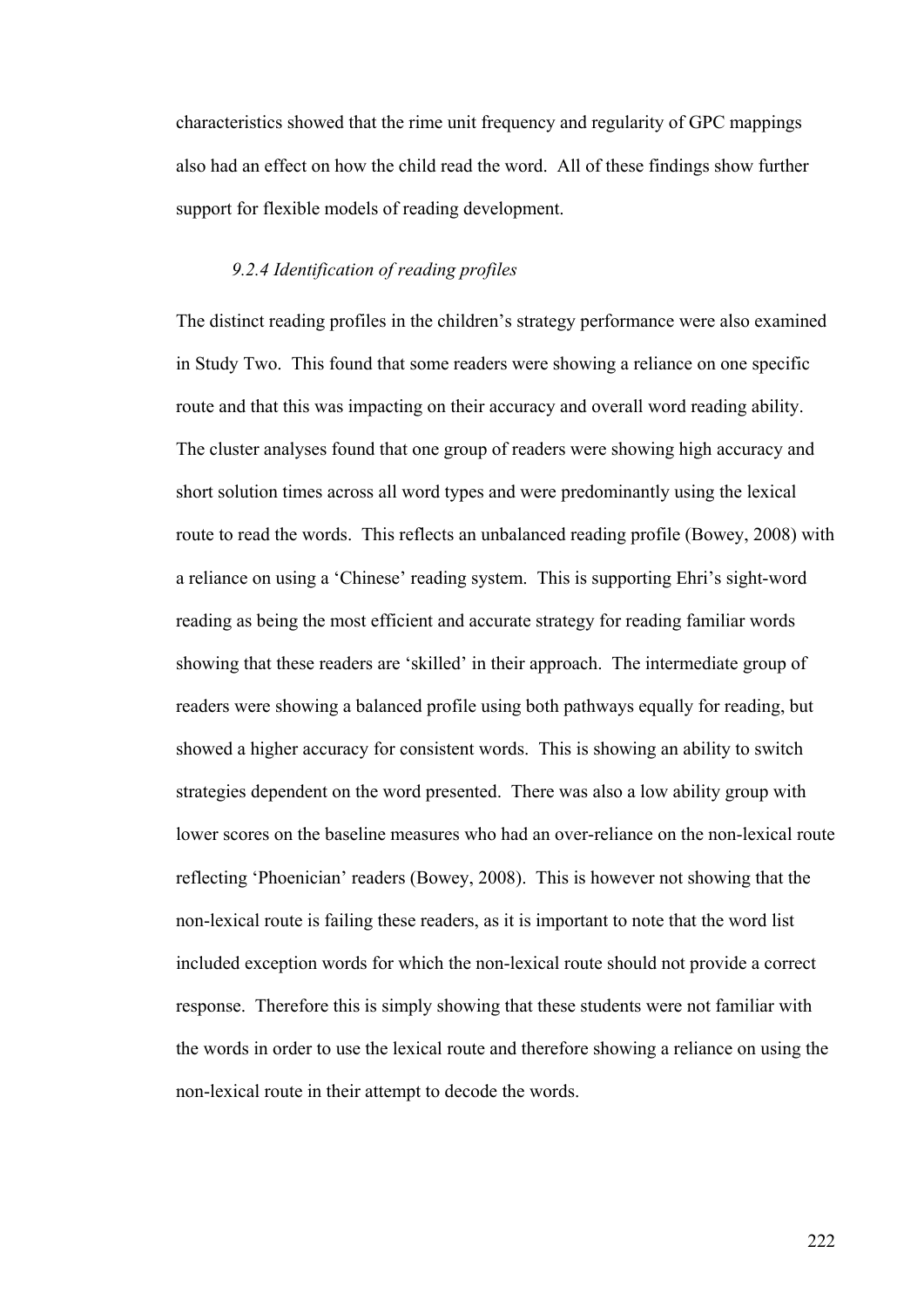The variability in the selection of strategies used by the different profiles (particularly the equal reliance on both pathways in the intermediate group) show that children's reading development is not reliant on any one individual strategy at a certain stage of reading development. Ehri's mediated phase model suggested that children were able to achieve sight-word reading for familiar words at any phase and then rely on decoding strategies if the word was unknown. The data from Study Two showed support for this model. There is also support for the idea that sight-word reading is a 'skilled' reading ability as the group showing a reliance on this pathway had high baseline scores and short solution times for reading.

## 9.3 Reading errors

Reading errors were also analysed as an additional method of analysing children's early word reading. Greenberg et al. (2002) stated that reading errors were another method of examining the strategies that children were using in reading. The type of reading errors made during the experimental single word reading task were examined in Studies Three and Four. The errors identified included initial errors (where the first phoneme is preserved), final errors (where the final phoneme is preserved) and scaffolding errors (where both the initial and final phonemes are preserved). These scaffolding errors have been found to be predictive of later reading success (Stuart & Coltheart, 1988; Savage & Stuart, 2001; 2006, Savage et al., 2001).

A great importance has been placed in the literature on scaffolding errors as they have been found to be the most commonly occurring error in children's reading and there are links with later success in reading (Savage & Stuart, 2001;2001; Savage et al., 2001). Scaffolding errors have been linked to Ehri's phonetic cue stage as the children are able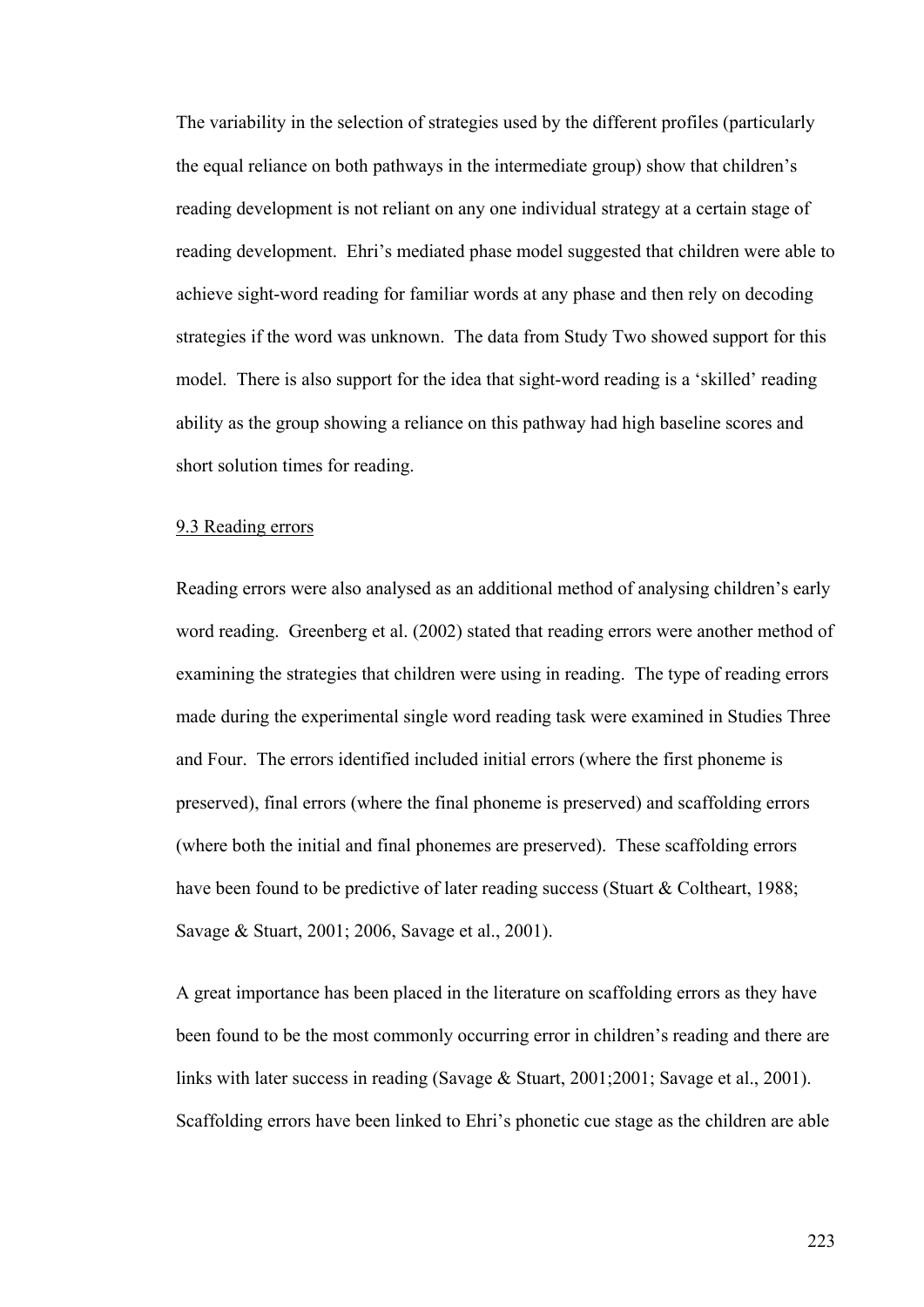to make only partial representations of words (Savage et al., 2001; Ehri, 1995; 1999; 2002).

The findings from the present study show a slightly different pattern of errors to previous research which found a higher number of scaffolding errors made and that these scaffolding errors were predictive of later reading ability (c.f., Savage & Stuart, 2001;2001; Savage et al., 2001). Study Three identified that children most frequently made initial errors in both Year One and Year Two. This was an unexpected finding as the previous studies have highlighted a predominant number of scaffolding errors. One possible explanation for this finding is the method of teaching, employing the synthetic phonics method. Savage et al. (2001) stated that the children in their study were taught with an 'eclectic' approach to reading with phonics taught amongst text. Another possible explanation could relate to how the child is given feedback during reading. Studies examining feedback have found that parents/teachers who simply say the word correctly rather than looking at the phonological information may influence strategy use and errors (c.f. Chinn, Waggoner & Anderson, 1993; Meyer, 1982; Evans, Barraball & Erberle, 1998; Spaai & Ellermann, 1991). However, when looking at the number of scaffolding errors made, these types of errors were made more often by Year Two children, suggesting that there could be a developmental shift in reading errors.

Study Four also examined reading errors and looked at how the type of reading error made changed over time. From the previous studies linking scaffolding errors to reading success (and the developmental trend found cross-sectionally in Study Three) the prediction was that over time the children were more likely to make a scaffolding error when they read a word item incorrectly. The other prediction was that scaffolding errors would be more likely to be associated with the greater use of lexical word reading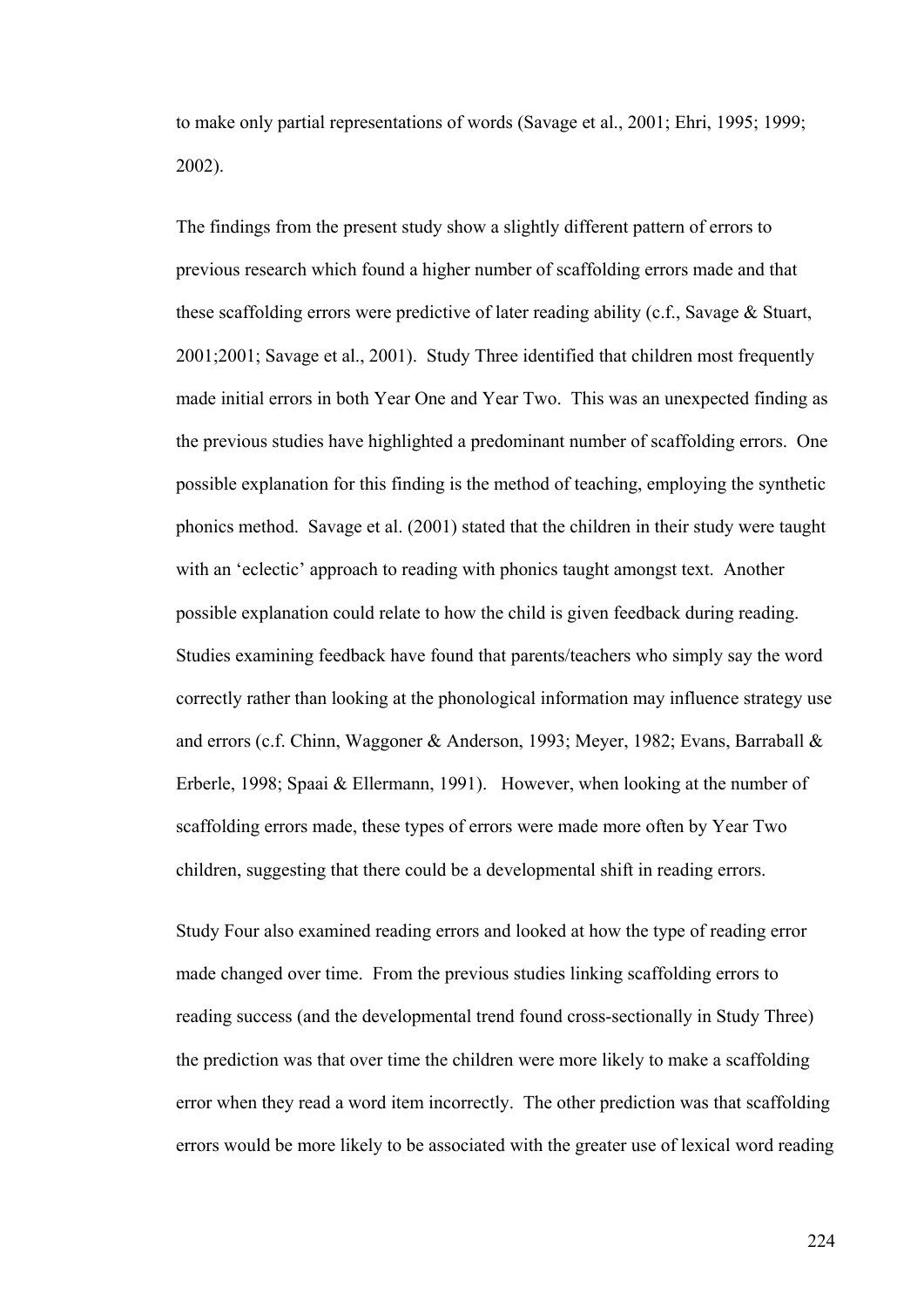strategies as the boundary letters in a word can often aid word recognition (c.f., Pitchford et al, 2008). The analysis of the reading errors showed an interesting pattern across both year groups and in terms of the strategies that were employed to read the words when the errors were made.

At time one the Year One children were making more initial errors than scaffolding errors and these were correlated with the use of non-lexical strategies. However by time five there had been a shift in the type of errors made and the Year One children were making significantly more scaffolding errors than at time one. These scaffolding errors were also found to be positively correlated with the use of lexical strategies. This provides a clue about how the children are reading these words when they make the errors. If they are reporting the use of a lexical strategy this could mean that they are making an incorrect recognition and replacing the target word with a similar word (for example reading the word 'hood' as 'head'). This shows the relative importance of the boundary letters of a word for correct recognition. The Year Two children also showed an increase in the number of scaffolding errors made over time. However, even at time one the Year Two children were making more scaffolding errors than other error classifications.

An understanding of the association between the type of errors and the strategy could also assist in allowing an understanding of how children are learning to read. Greenberg et al (2002) stated that the use of error analysis could assist in examining the strategies that were used in reading. Combining the information about the type of error made and the self-reported strategy used should provide information about how the error is being made and which parts of the word are important for word reading. In Year One there was a high use of lexical strategies associated with the scaffolding errors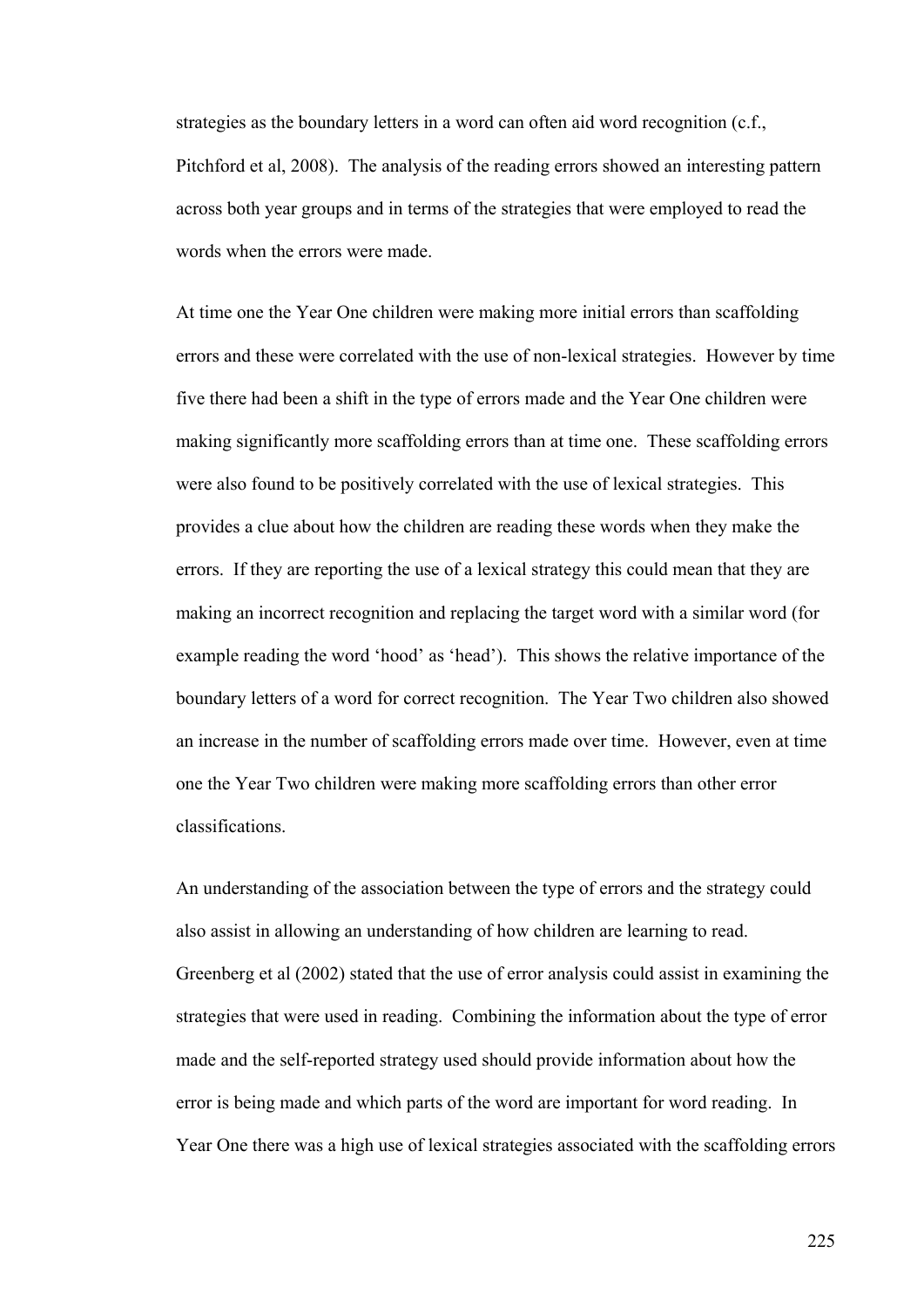made, however in Year Two although there was still a positive correlation between the scaffolding errors and lexical strategies this was not as strong. One possible explanation could be the word list used with the Year Two children which contained the manipulated word types. The data from Study Three and Study Four found that scaffolding errors were made most frequently on the exception words (with irregular GPC mappings and low rime unit frequency). In Study Two it was found that the children were most frequently applying a non-lexical strategy when attempting to read exception words. Therefore it could suggest that it is the exception words creating the lower correlation in Year Two between the scaffolding errors and the use of lexical strategies. This would mean that the use of lexical strategies correlating with scaffolding errors is prevalent in consistent words and not the words with irregular GPC mappings. However, due to the relatively low number of errors made in Year Two (especially by time five) there was insufficient data to examine this by word type in the present study. This would require further examination using a larger sample in future research.

Overall, the pattern of reading errors shows that although in Study Three there were a larger number of scaffolding errors made, the data from Study Four showed that over time the children were more likely to make a scaffolding error when they read a word incorrectly. This gives further support for the idea that scaffolding errors are important in reading development and that they are intrinsically linked with future reading success. In terms of examining the self-reported strategies applied when the words were being read there were positive correlations found between the use of lexical strategies and scaffolding errors and the use of non-lexical strategies and initial errors.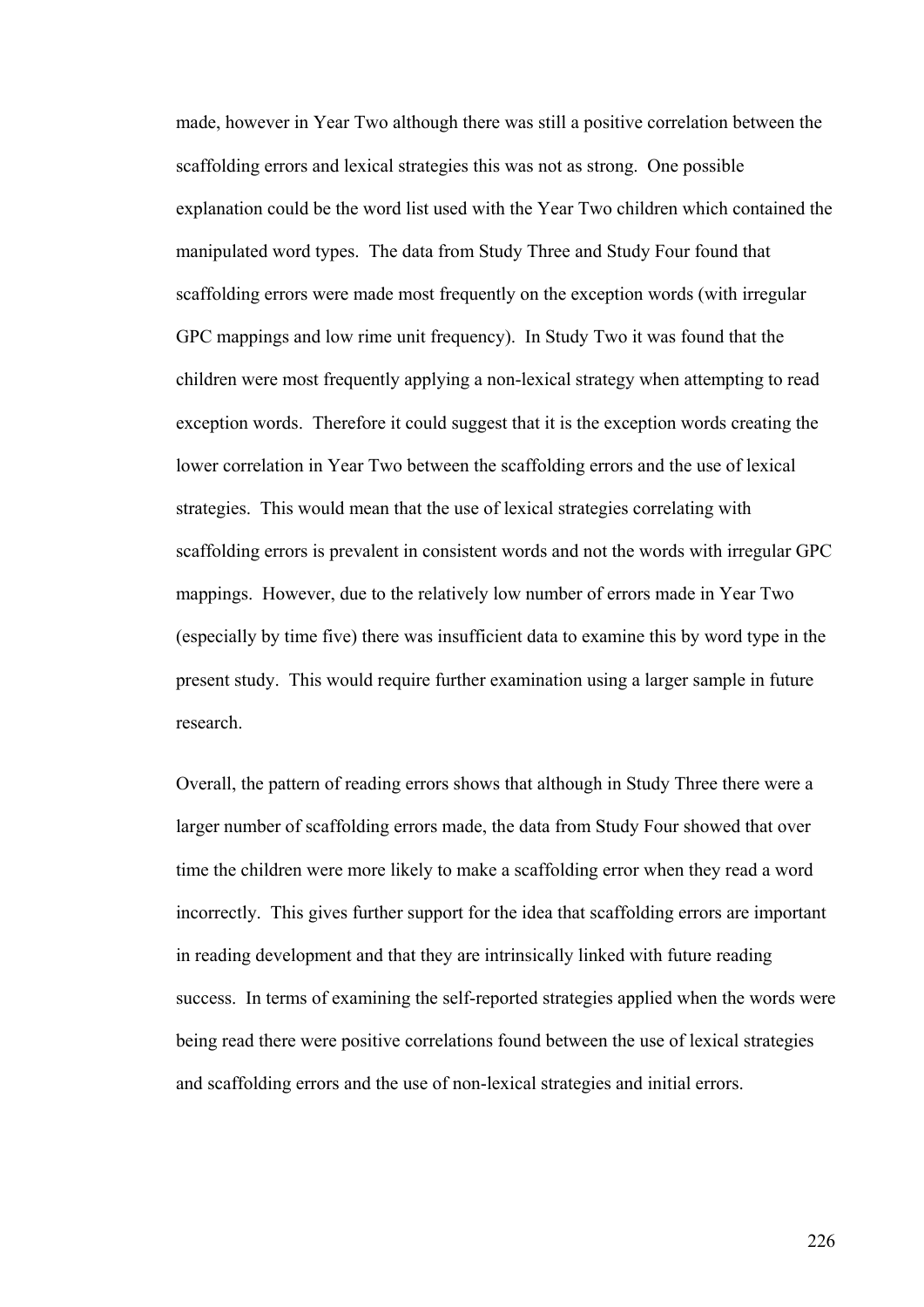#### 9.4 Implications for education

Most typically developing readers build up a range of strategies and are therefore able to adaptively choose between them in order to suit the task (Siegler, 2002). This means that skilled readers who would ordinarily read via a lexical strategy can switch to using the non-lexical pathway for unfamiliar or non-words. However there are a range of different factors that can impact on strategy development within formal reading **instruction** 

Reading instruction itself could have an impact on the range of strategies that the children are able to use. Currently in the UK literacy is taught via the synthetic phonics method and this encourages the use of small phonological units and teaches children to manipulate individual sounds. Studies One, Two and Four have identified a low use of strategies involving the use of large phonological units (analogy) and this could be linked to the type of reading instruction received in school. The use of these large phonological units (using onset and rime) could allow easy access to words with a high rime unit frequency. Therefore teaching children how to work with both large and small phonological units could assist in the development of children's decoding skills. Previous research has found that the use of onset and rime can have positive impacts on reading ability. For example, Bowey (1995) found that the application of onset and rime could account for around 25% of the variance in predicting reading success. Goswami et al. (2003) also found that the English readers showed slower reaction times when a list of non-words contained targets that relied on either large or small phonological units. This suggested that children were assessing the type of word as a whole and making a decision about the type of phonological unit to use to read the word. These studies provide further support for the view that onset and rime (analogy)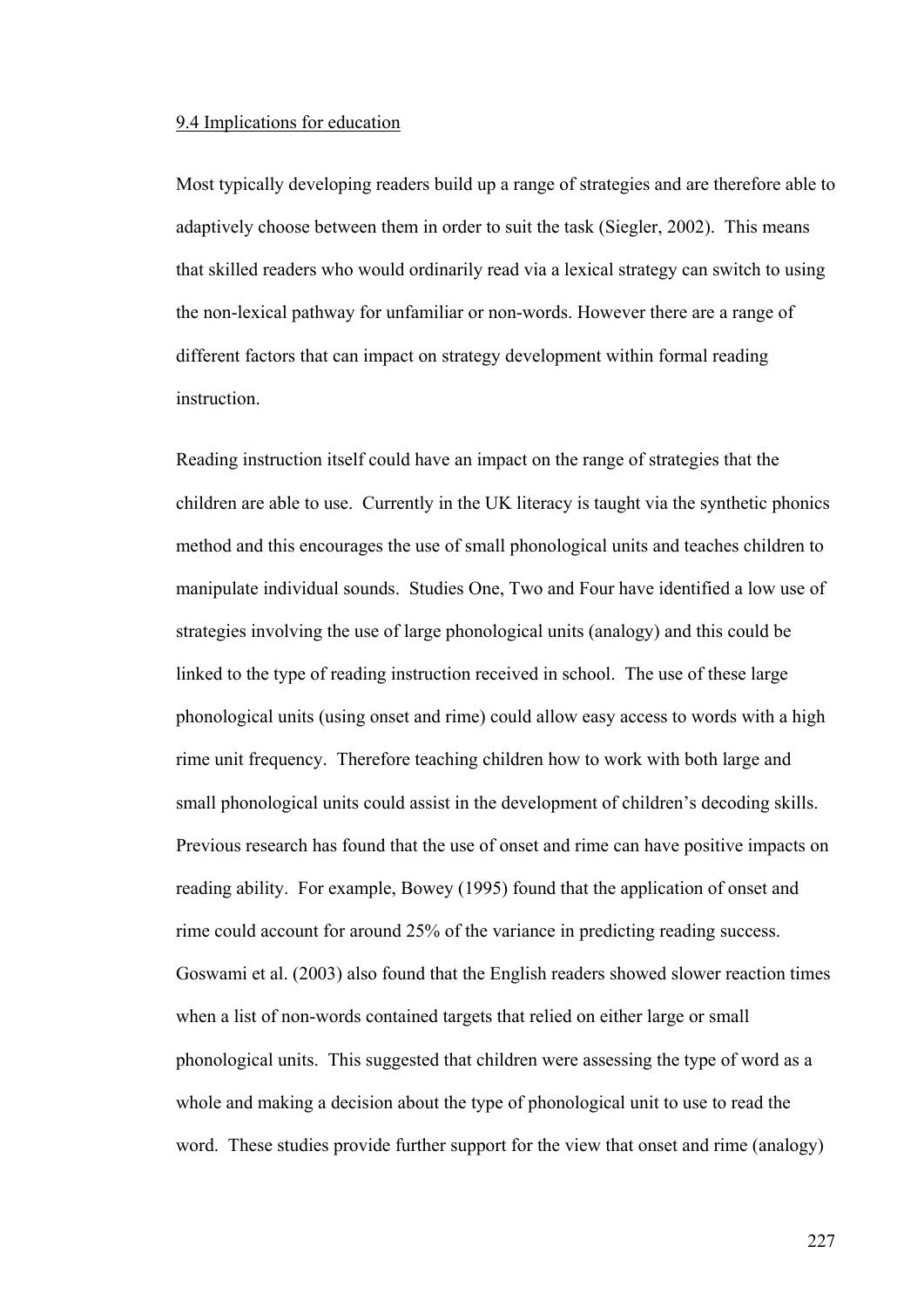should be taught as an additional strategy for successful emergent reading. If the readers in the present studies had received this additional training it would be expected that there would have been higher use of analogy as a reading strategy.

The NLS states that phonics teaching can be used for children to build up a lexicon of words that can therefore be read by sight (Department for Education and Employment, 1998). This is inducing that children will learn to read these words by sight without specific instruction after being exposed to the words enough times for the formation of an orthographic representation. This assumption is supported by the self-teaching hypothesis stating that exposure to words can create sight-word reading (Share, 1999; 2004). Sight-word reading was also encouraged to be used for high frequency words under the NLS and children were introduced to a list of 100 high frequency words (alongside their phonics training). However, this list also included GPC regular words that were high frequency (e.g. 'up') and this was argued to be detracting from the phonics based teaching (Department for Education and Skills, 2003). Solity (2003) also presented the case that GPC regular words should not be taught as sight words as they can be learnt via the phonics approach. However, when learning irregular words it is important that children are taught these words using the look-and-say approach to create the orthographic representation for sight-word reading. The Rose review (2006) mentions that irregular words will require extra support in reading and different strategies, but there is little guidance in how to teach these words. In order to allow children to gain the use of both lexical and non-lexical strategies it is important that both phonics teaching is undertaken, but also the use of look-and-say to create a sight word lexicon. Whilst the findings from Study Four have found that children are able to switch to using a lexical strategy over time (particularly on these exception words) with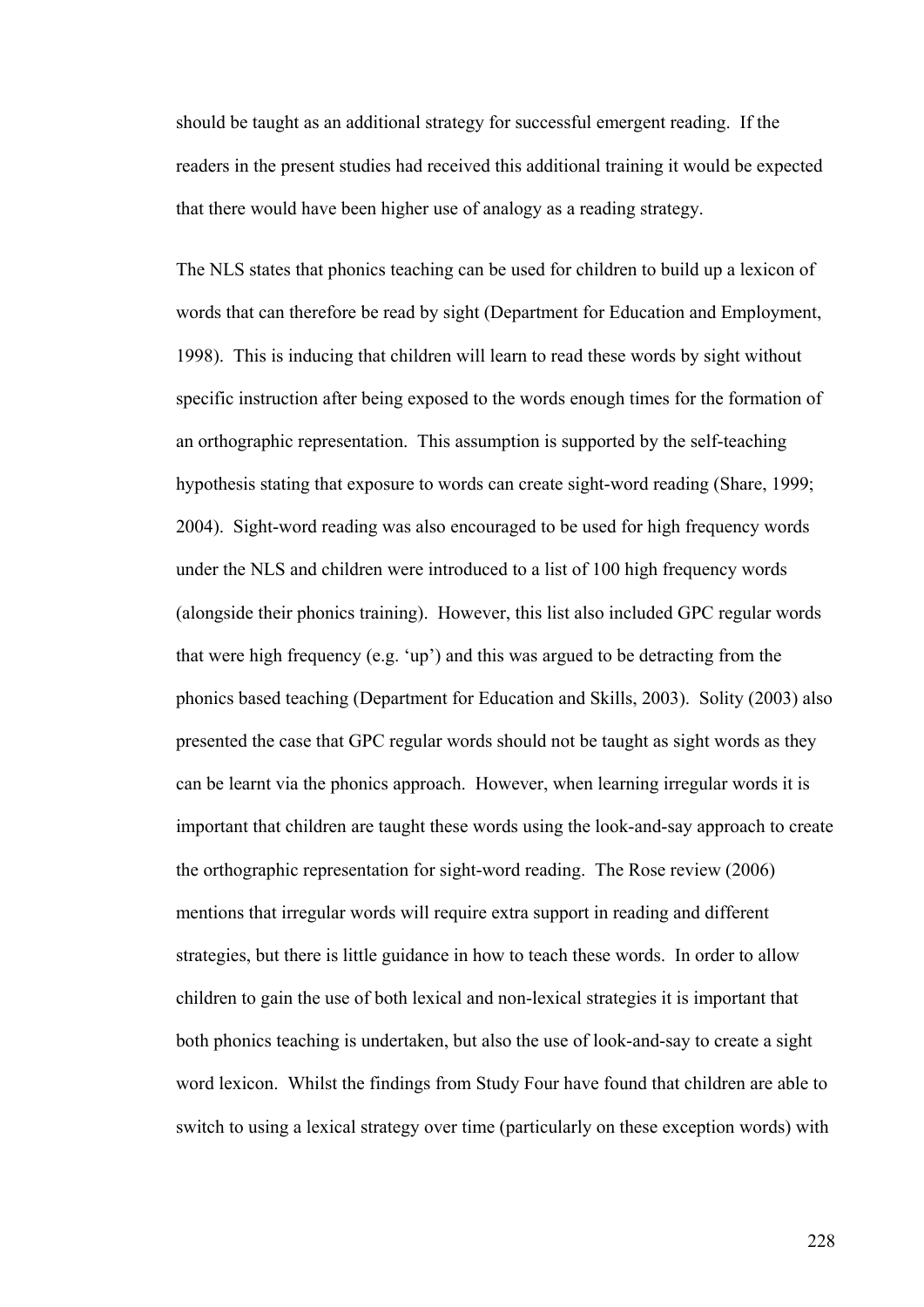specific instruction in look-and-say the children could be more confident in the use of this strategy.

Whilst phonics instruction forms a core basis for reading and provides access to all words following consistent GPC rules, it does not assist children in reading all types of words. The deep orthography of English means that children cannot simply rely upon the use of decoding alone. In order to allow the children to progress in reading all types of words it is important to teach them to develop a range of strategies for reading and to teach an understanding about how these can be applied.

One possible interpretation from the current findings is that children's understanding of strategies and how to apply them could be further scaffolded and supported by the use of self-reported strategy use within the classroom. One of the impacts of using selfreports is that they allow the child to understand the cognitive processes and take hold of their own learning. As illustrated in the current thesis, retrospective forms of selfreports are valid measures of capturing shifts in children's reading performance and this could be extended into the classroom setting in more structured manner. Teasley (1995) stated that explaining your processing could allow further learning to take place. Similarly, Rittle-Johnson (2006) found that asking children to produce a selfexplanation of the concept that they were using in a mathematical equivalence task could improve their transfer of knowledge onto other tasks. More recently Rittle-Johnson, Saylor and Swygert (2008) found that explaining the process to another person (a parent in their study) provided a better transfer of skills than explaining it to themselves, or not using self-explanation. By asking children to provide a self-report and therefore a self-explanation of the process that they are using could allow them to become more aware of the strategies that are being used and therefore allow transfer to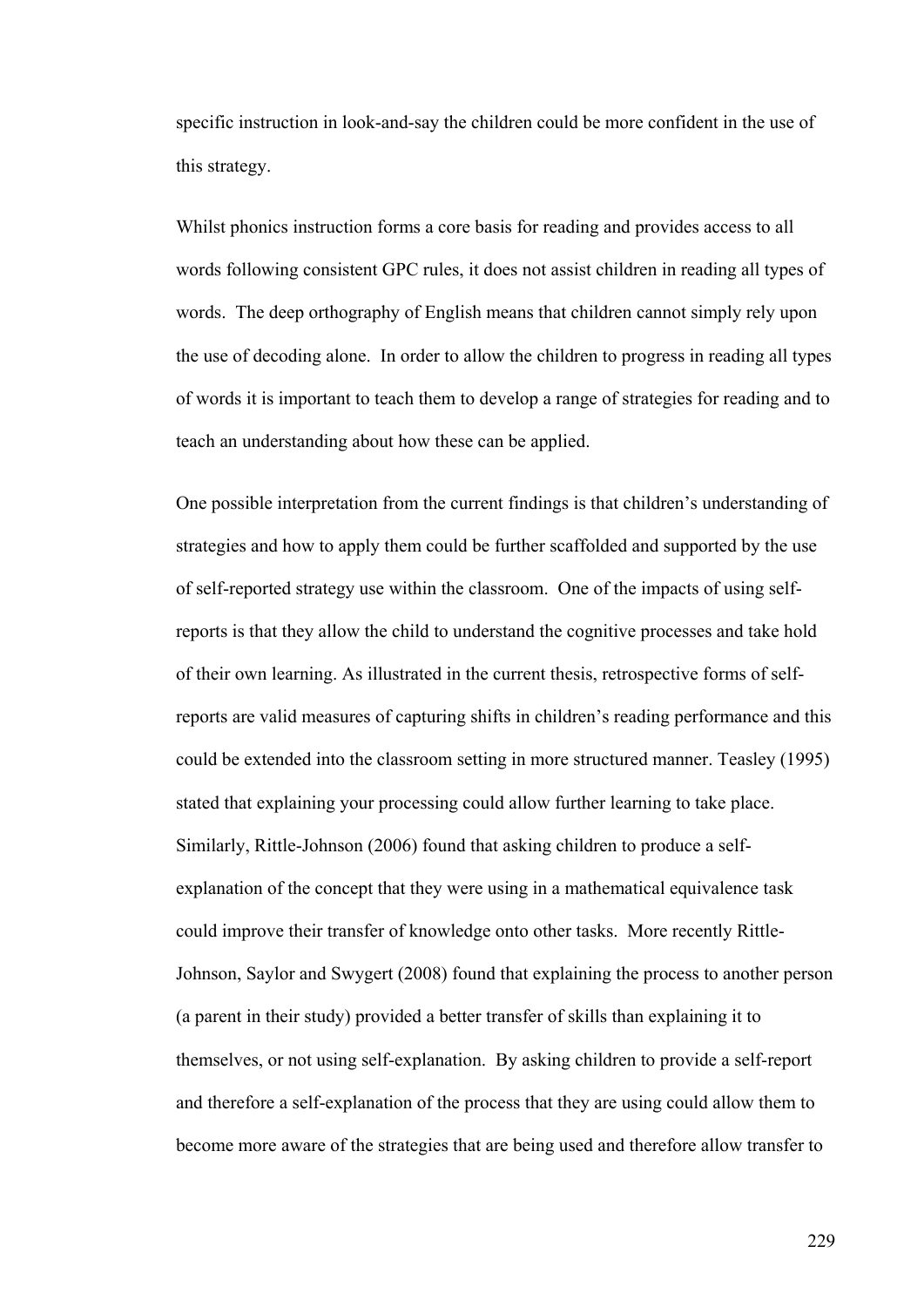novel words. Being able to apply strategies to novel words is a very important process in learning to read.

Applying this self-explanation approach to children's reading does not need to simply focus on emergent reading. Plucker (2010) assessed a school using an intervention approach to encourage enthusiasm in reading in Ninth graders  $(14 - 15$  years old). The approach taken by the school was to use a reflective approach to advanced reading strategies, rather than specifically teaching them. The school encouraged verbalisation of strategy use through the using of thinking aloud. The results of the intervention showed an increase of 10 points, compared to an average increase of four points of grade-level peers on a standardised reading measure. Whilst this study has described different levels of reading strategies (based on accessing information from descriptive text) it still showed support for this technique being used successfully at later stages of reading development.

## 9.5 Implications for future research

### *9.5.1 Methodological limitations and implications for future research*

The cross-sectional approach was introduced into this thesis in order to provide a sample of how reading strategies are applied across both Year One and Year Two readers. However, in order to further this finding it would be useful to follow the same cohort of children through Year One and Year Two in order to see how individual children are continuing their strategy development. This would also allow a greater degree of the examination of individual differences and how this can impact on emergent reading.

One of the established issues with the use of repeated measures designs, particularly within educational research, is that there are often a number of participants that are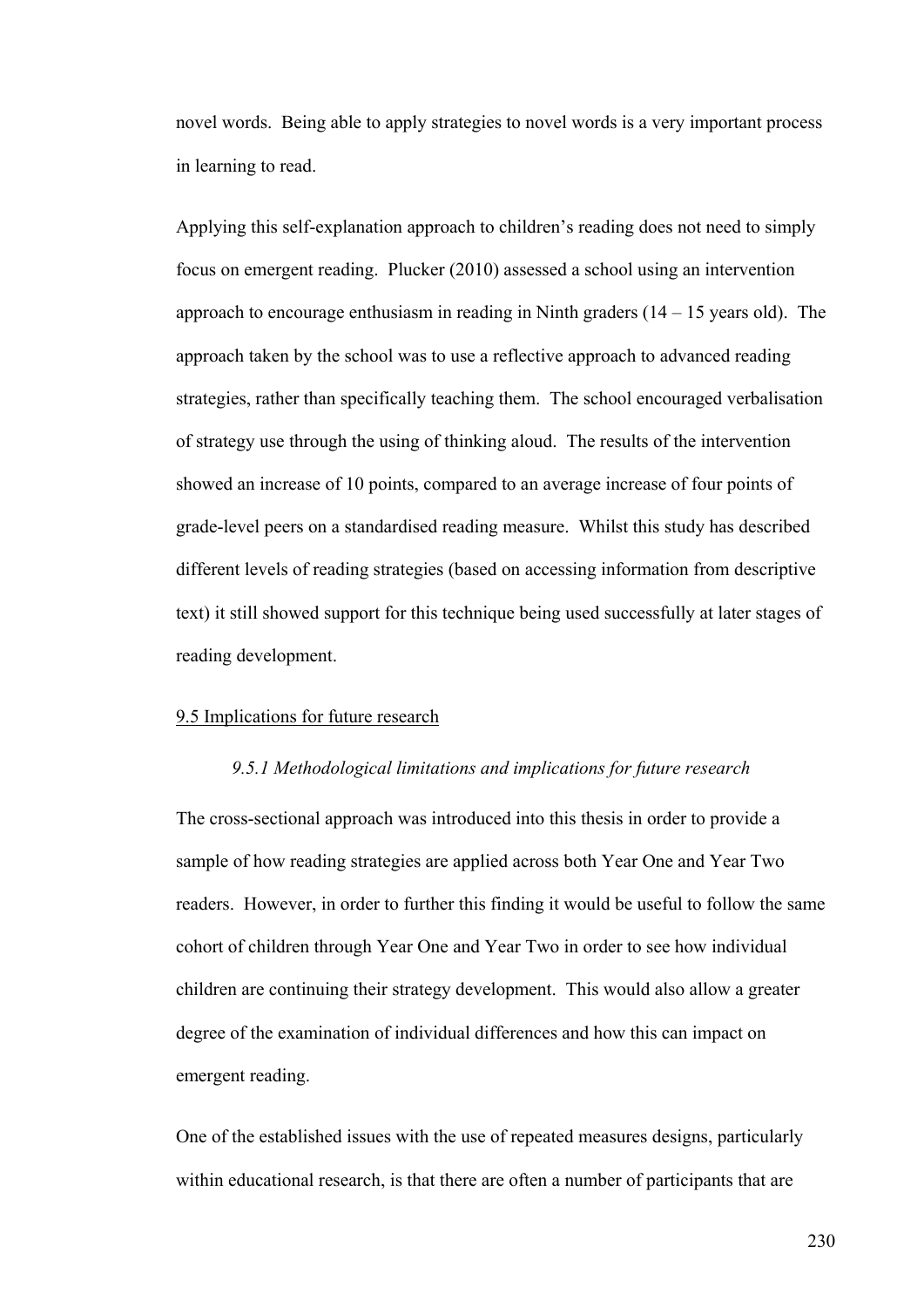unable to take part in all testing sessions. Study Four used this approach and across the five testing sessions there were six children who were absent from school and therefore missed one or more testing sessions. However there was still sufficient data to capture changes in reading trends over time. In future research a larger sample size would strengthen these findings.

Within the current research, strategy use was only considered using word recognition via a single word reading task. In order to further examine the impact that semantics and context can have on word reading it would be important to include a task with the words embedded into text. This would allow a comparison of the strategies found in the present study on a single word task with the range of strategies that could be identified from in-text reading, such as using the context to assist in reading the word. Oakhill and Garnham (1988) found that children's ability to change reading strategy was linked to the comprehension of the text.

Further examination is also needed to examine orthographic learning and see how children are learning to create full orthographic representations of words. Shahar-Yames and Share (2008) found that spelling had an impact on learning to create orthographic representations as it made the children pay attention to the GPC mappings. Similarly Farrington-Flint et al. 2009 found that strategy use in arithmetic or spelling could be linked to reading strategies. Further examination of this link with spelling strategies could be explored over time to see how these variables effect each other.

The implications for further research found from these methodological issues are that in order to provide a further investigation of strategy use over time a large scale study should be carried out. This study would use a large sample and follow the children individually throughout their emergent reading development applying both single word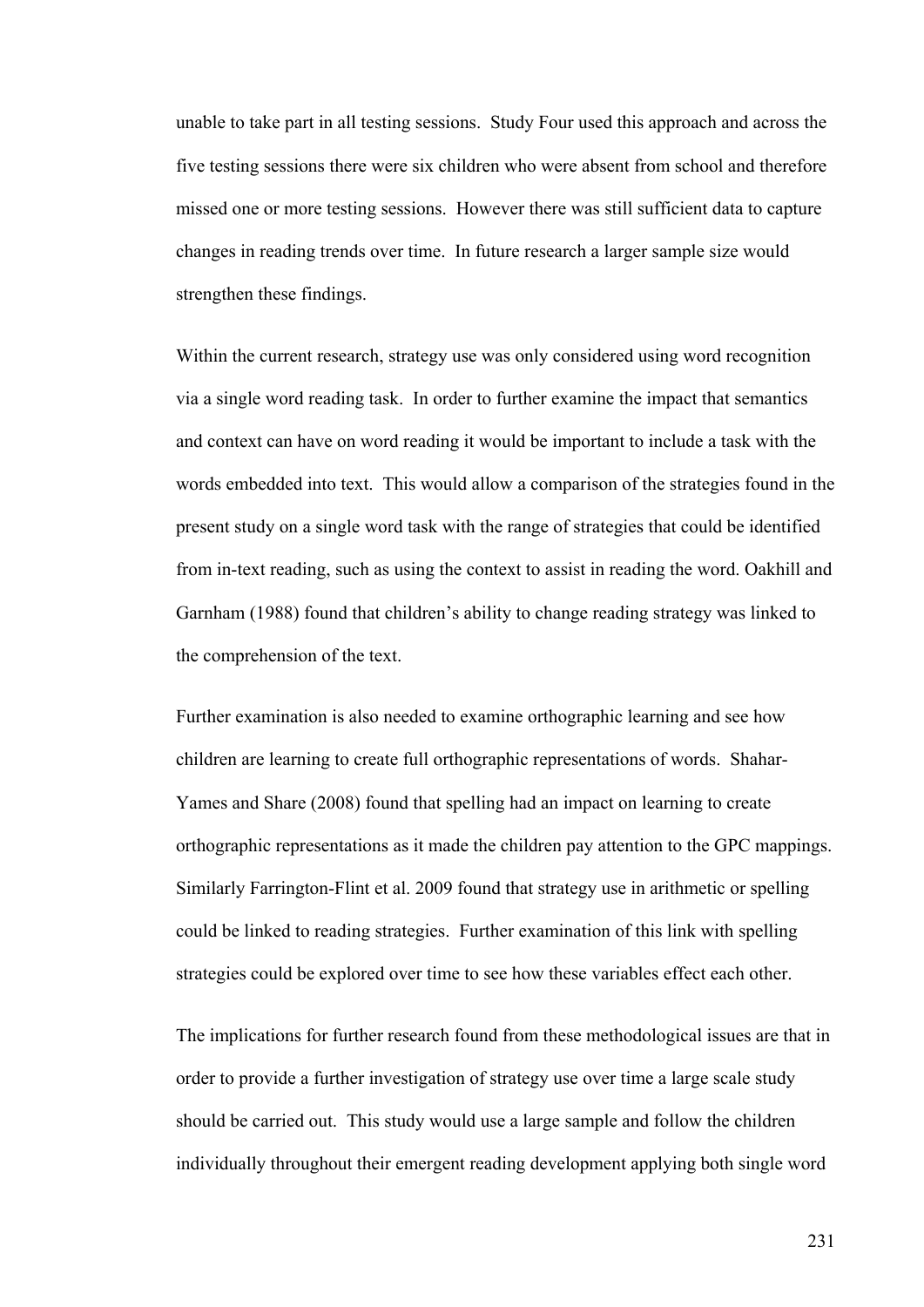reading and in-text reading. This study could also consider pre-school (foundation) literacy skills and the impact that they have on early strategy development.

### *9.5.2 Application of present research to children with reading disorders*

Another area of future research is the analysis of strategy use in children with reading disorders. The current thesis considered typically developing readers and therefore did not use any children currently receiving any intervention or children with a statement of reading disorder. However, screening for possible reading disorders was not carried out and this may have highlighted children that have not been identified as having a reading disorder. Study Two looked at different reading profiles through the use of a cluster analysis. This found a group of low ability, slow readers who were showing very low use of lexical strategies and fairly low success rates when applying the non-lexical route. This suggests that some of these children could be experiencing decoding issues typically associated with reading disorders, such as dyslexia. This pattern of findings could be better considered looking at the range of strategies displayed by children with a reading disorder compared with a reading age matched control and a chronological age matched control. It is widely established that children with dyslexia will use compensatory strategies in order to further their own reading development (Stanovich, 1980). Context is one compensatory strategy that can be applied in order to assist with reading development. Snowling (1990) also stated that if the child has a good visual memory then this affords an opportunity to learn via the sight word approach, however semantics can help if the visual memory skills are not strong enough. The use of compensatory strategies could be an interesting follow up to the examination of strategy use over time.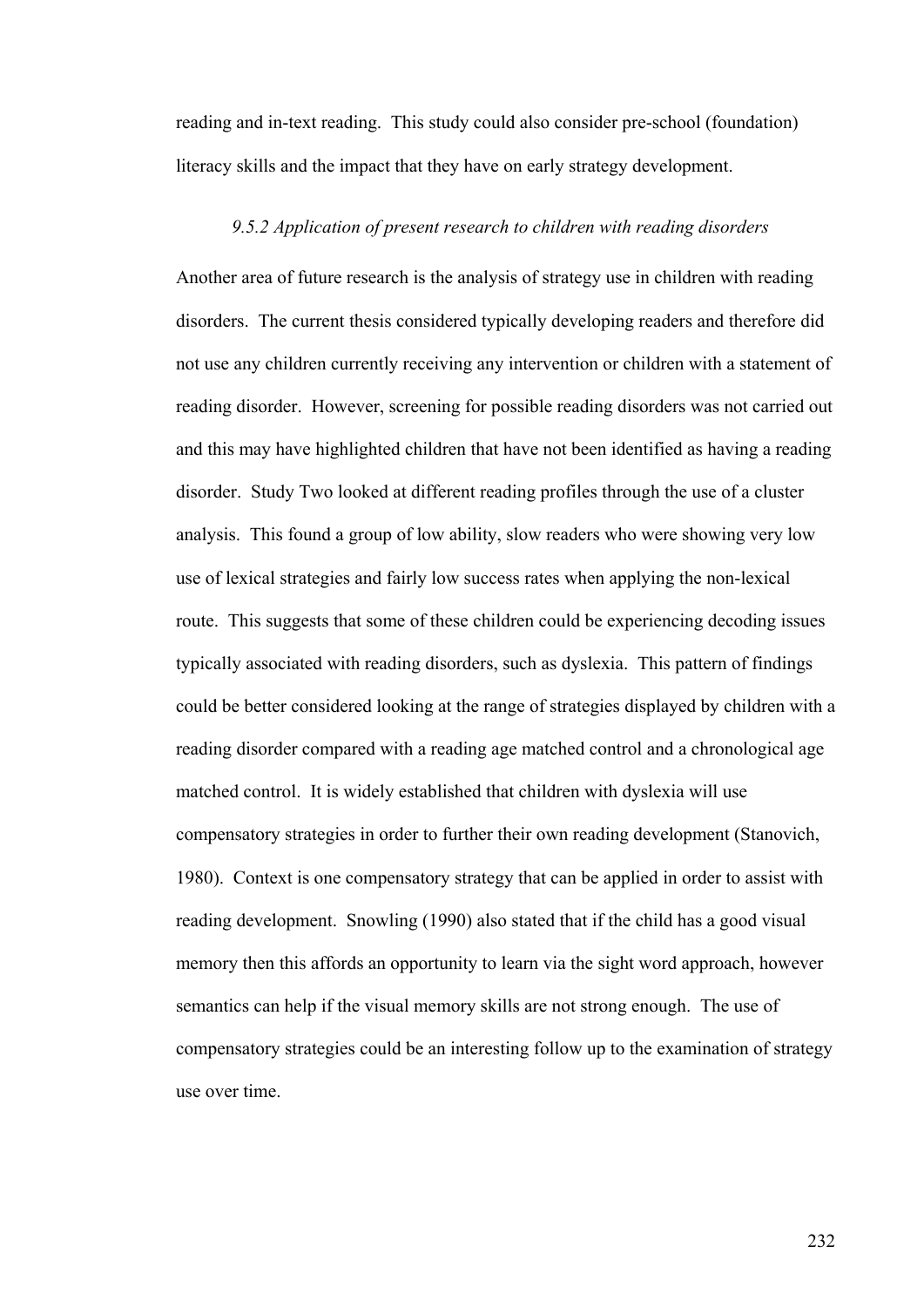## 9.6 Chapter summary

This chapter has highlighted the key contributions of this research to our understanding of early reading. Firstly the validation of verbal self-reports as a measure of capturing strategy use in young children. The veridicality and reactivity measures showed that the children are able to accurately verbalise their cognitive processing. Secondly, the studies have highlighted that there was variability in strategy use and that the children were able to choose a strategy that is suitable for the task. This variability was shown over time in the cross-sectional longitudinal study and the effect of word specific characteristics of the words on strategy use were also examined. Finally, the reading error analysis looked at the change in types of reading errors over time, showing a shift towards making more scaffolding errors in the longitudinal study. The data provides additional support for more flexible accounts of reading development, such as Ehri's mediated phase model (1995; 1999; 2002) which suggest that children are able to flexibly move between phases in order to read the word presented in the most efficient and accurate manner. The educational implications from this research suggest that children need to be taught via a range of methods in order to assist in the development of a range of strategies. Teaching via the phonics approach is vital; however it cannot afford success across all word types. Children's reading strategies could be scaffolded through the use of self-reports (self explanation) in order to allow children to have conscious understanding of how these strategies work and when to apply them. The limitations of the current research and the implications for further research highlighted that in order to fully examine strategy use a much larger scale longitudinal study is required to track children's individual strategy change over time. Another interesting avenue of research would be to consider how the strategies applied by children with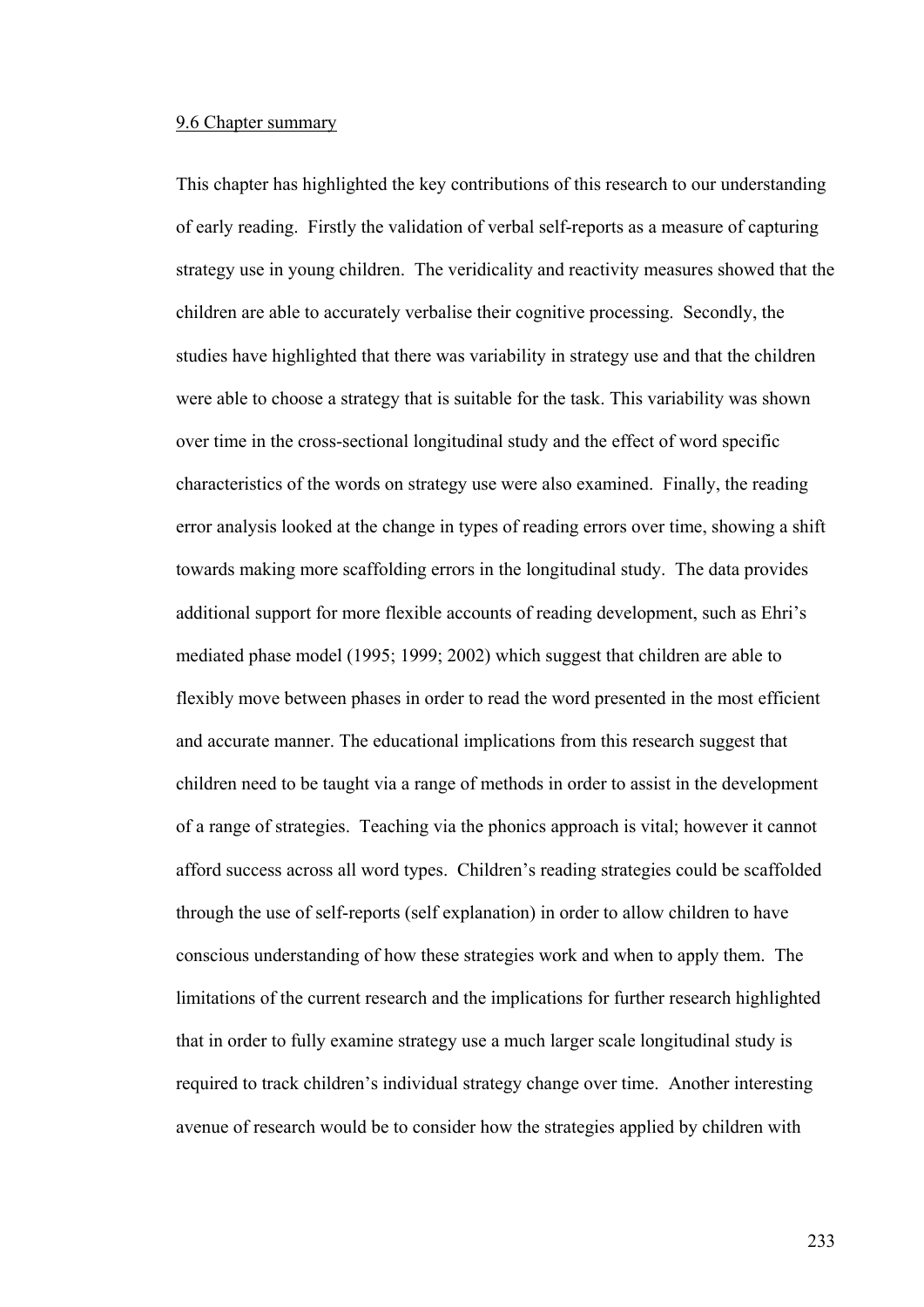reading disorders differ from typically developing readers and whether there are additional compensatory strategies that can be identified.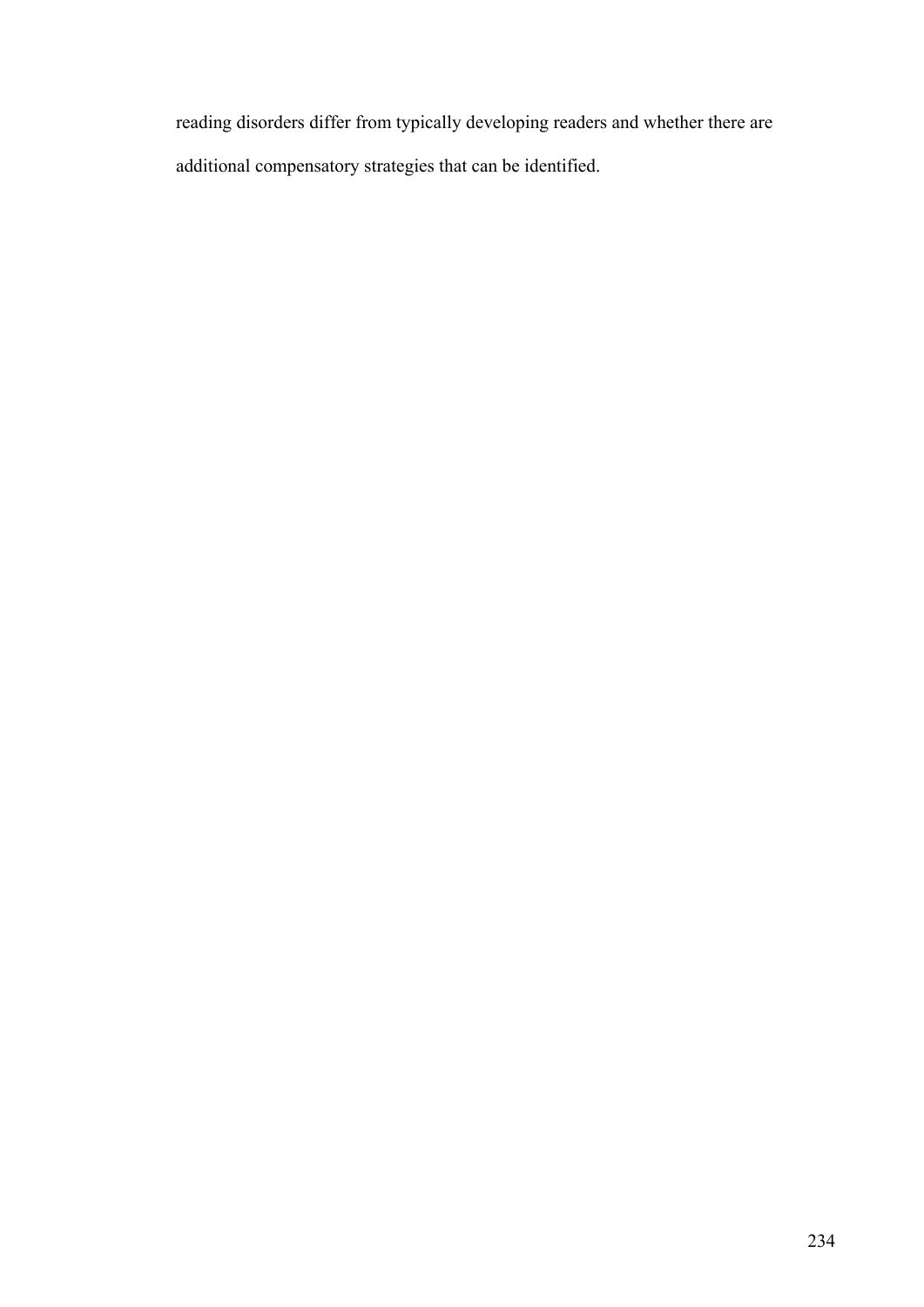# **References**

- Alibali, M. W. (1999). How children change their minds: Strategy change can be gradual or abrupt. *Developmental; Psychology*, 35, 127 – 145.
- Alibali, M., & Goldin-Meadow, S. (1993). Gesture-speech mismatch and mechanisms of learning: What the hands reveal about a child's state of mind. *Cognitive Psychology,* 25, 468 - 523.
- Allen, P.D., & Watson, D.J. (1976). *Findings of research in miscue analysis: Classroom implications*. Urbana, IL: ERIC, NCTE.
- Anthony, J. L., & Lonigan, C. J. (2004). The nature of phonological sensitivity: converging evidence from four studies of preschool and early grade-school children. *Journal of Educational Psychology, 96*, 43-55.
- Aram, D. (1997). Hyperlexia: Reading without meaning in young children. *Topics in Language Disorders, 7*, 1–13.
- Balota, D. A. & Chumbley, J. I. (1985). The locus of word-frequency effects in the pronunciation task: Lexical access and/or production? *Journal of Memory and Language, 24,* 89 – 106.
- Barr, R. (1974-75). The effect of instruction on pupil reading strategies. *Reading Research Quarterly, 4;* 557-582*.*
- Barron, R. W., & Baron, J. (1977). How children get meaning from printed words. *Child Development, 48*; 587-594.
- Beech, J. R. (2005). Ehri's model of phases of learning to read: A brief critique. *Journal of Research in Reading; 28(1)*; 50-58.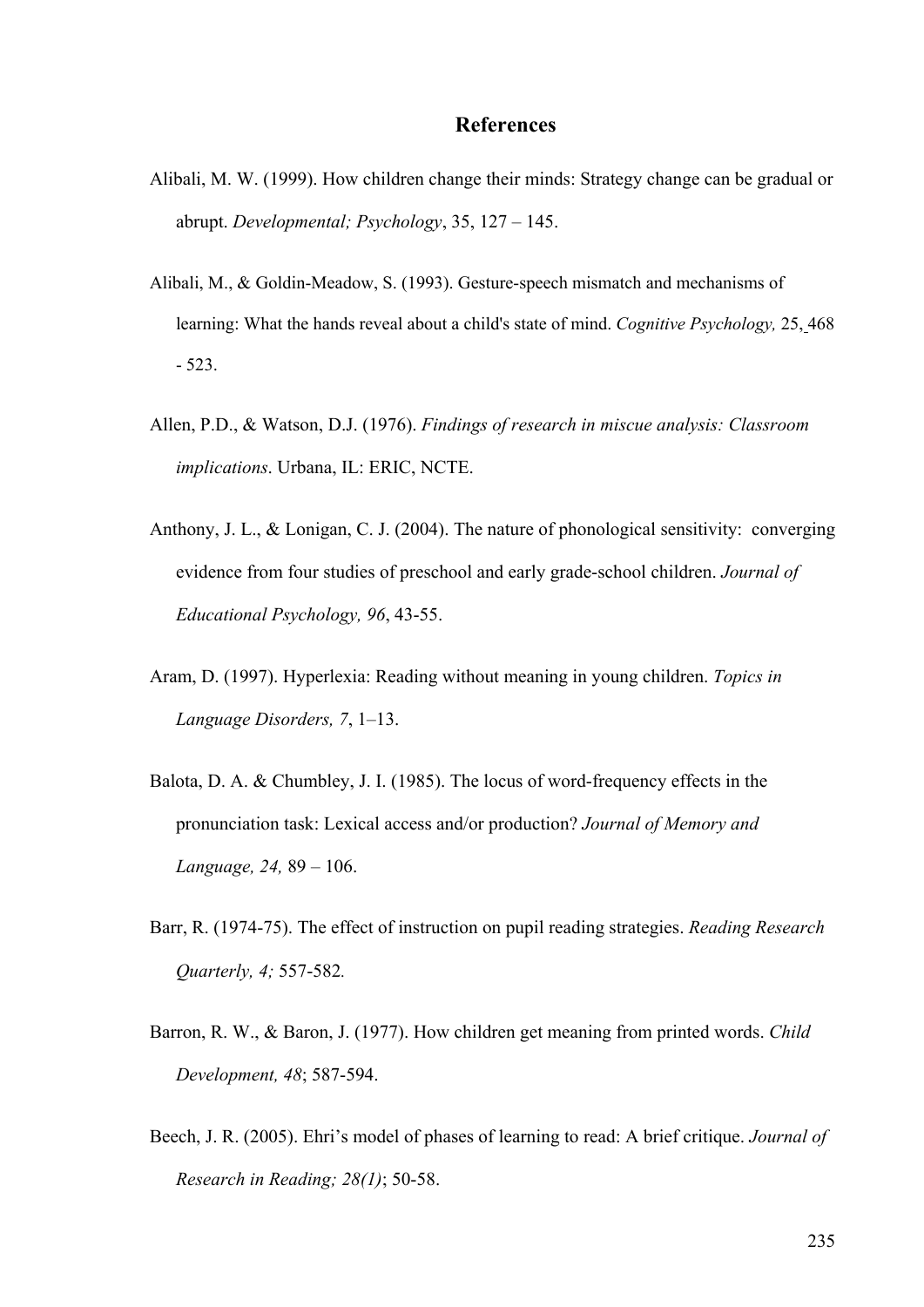- Biemiller, A. (1970). The development of the use of graphemic and contextual information as children learn to read. *Reading Research Quarterly; 6*; 75-97.
- Bloodgood, J. (1999). What's in a name? Children's name writing and literacy acquisition. *Reading Research Quarterly, 34(3);* 342-367.
- Bowey, J. A. (1995). Socioeconomic status differences in preschool phonological sensitivity and first-grade reading achievement. *Journal of Educational Psychology, 87*, 476–487.
- Bowey, J. A. (2002). Reflections on onset-rime and phoneme sensitivity as predictors of beginning word reading. *Journal of Experimental Child Psychology, 82*, 29–40.
- Bowey, J. A. (2008). Is a 'Phoenician' reading style superior to a 'Chinese' reading style? Evidence from fourth graders. *Journal of Experimental Child Psychology, 100*, 186 – 214
- Bradley, L., & Bryant, P.E. (1983). Categorizing sounds and learning to read; A causal connection. *Nature, 301*. 419-421.
- Brown, D. A. & Deavers, R. P. (1999). Units of analysis in nonword reading: Evidence from adults and children. *Journal of Experimental Child Psychology, 73,* 208-242.
- Bruck, M. & Genesee, F. (1995). Phonological awareness in young second language learners. *Journal of Child Language, 22*, 307 – 324.
- Byrne, B., & Fielding-Barnsley, R. (1989). Phonemic awareness and letter knowledge in the child's acquisition of the alphabetic principle. *Journal of Educational Psychology, 81*; 313-321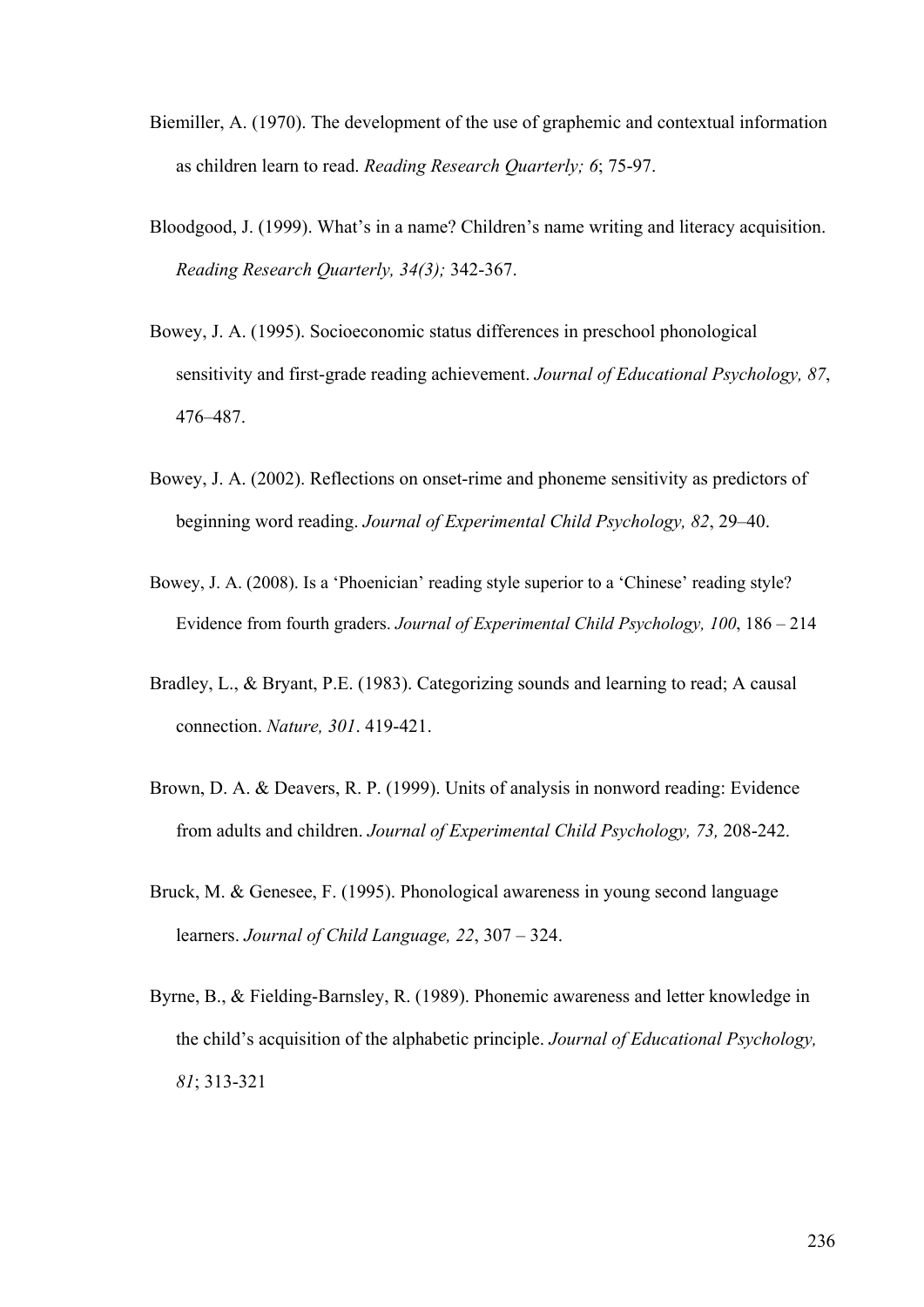- Byrne, B., & Fielding-Barnsley, R. (1990). Acquiring the alphabetic principle: A case for teaching recognition of phoneme identity. *Journal of Educational Psychology, 82*; 805- 812.
- CACI. (Date, January, 2010). *ACORN Classification*. Retrieved from http://www.caci.co.uk/acorn-classification.aspx
- Cain, K. (2006). Individual differences in children's memory and reading comprehension: an investigation of semantic and inhibitory deficits. *Memory, 14*, 553-569.
- Cain, K., & Oakhill, J. (2006). Profiles of children with specific reading comprehension difficulties. *British Journal of Educational Psychology. 76*, 683-696.
- Carroll, J. M., Snowling, M. J., Hulme, C., & Stevenson, J. (2003). The development of phonological awareness in preschool children. *Developmental Psychology, 39*, 913– 923.
- Castles, A., & Coltheart, M. (1993). Varieties of developmental dyslexia. *Cognition, 47*, 149-180.
- Castles, A., & Coltheart, M. (1996). Cognitive correlates of developmental surface dyslexia: A single case study. *Cognitive Neuropsychology, 13*, 25-50.
- Castles, A., & Coltheart, M. (2004). Is there a causal link from phonological awareness to success in learning to read? *Cognition, 91*, 77–111.
- Castles, A., Coltheart, M., Larson, L., Jones, P., Saunders, S. & McArthur, G. (2009). Assessing the components of reading: A revision of the Castles and Coltheart test with new norms. *Australian Journal of Learning Difficulties, 14*, 67-88.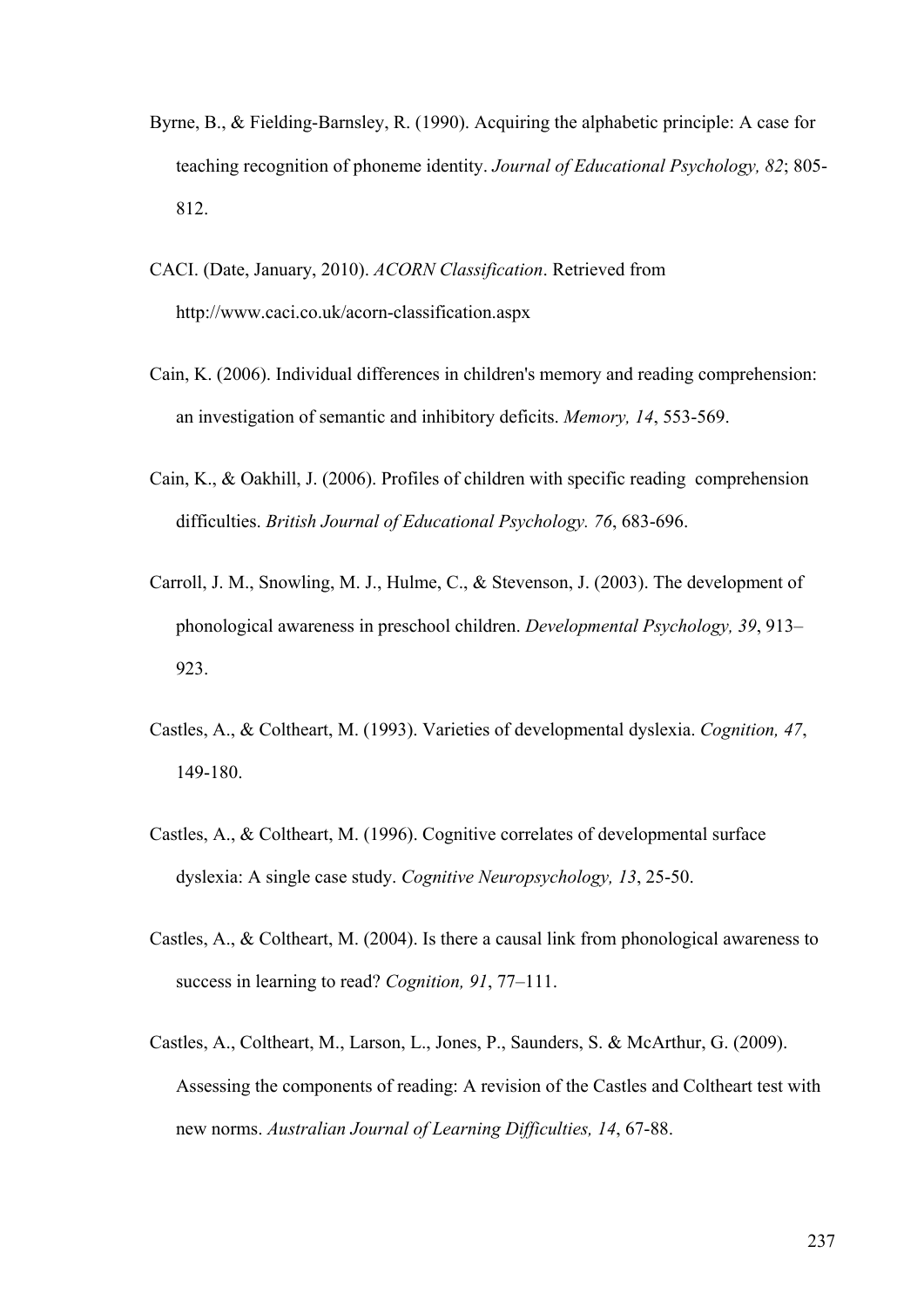- Chinn, C. A., Waggoner, M. A., Anderson, R. C., Schommer, M., & Wilkinson, I. A. (1993). Situated action in the small-group reading lesson: A microanalysis of oral reading error episodes. *American Educational Research Journal, 30*, 361-392.
- Cohen, A. S. (1974-75). Oral reading errors of first grade readers taught by a code emphasis approach. *Reading Research Quarterly, 10(4);*616-650.
- Coltheart, M. (1978). Lexical access in simple reading tasks. In G. Underwood (Ed.), *Strategies of information processing* (151-215). San Diego, CA: Academic Press.
- Coltheart, M. (2006). Dual route and connectionist models of reading: An overview. *London Review of Education,* 4, 5-17.
- Coltheart, M., Curtis, B., Atkins, P., & Haller, M. (1993). Models of reading aloud: Dualroute and parallel distributed processing approaches. *Psychological Review, 100,* 589- 608.
- Coltheart, M., Rastle, K., Perry, C., Langdon, R. & Ziegler, J. (2001). DRC: A dual route cascaded model of visual word recognition and reading aloud. *Psychological Review*, 108(1), 204–256.
- Coltheart, V. & Leahy, J. (1992). Children's and adults' reading of nonwords: Effects of regularity and consistency. *Journal of Experimental Psychology: Learning. Memory and Cognition*, 18, 718-729.
- Cotton, S. M., Kiely, P. M., Crewther, D. P., Thomson, B., Laycock, R., &
- Crewther, S. G. (2005). A normative and reliability study for the Raven's Coloured Progressive Matrices for primary school aged children in Australia. *Personality and Individual Differences, 39*, 647−660.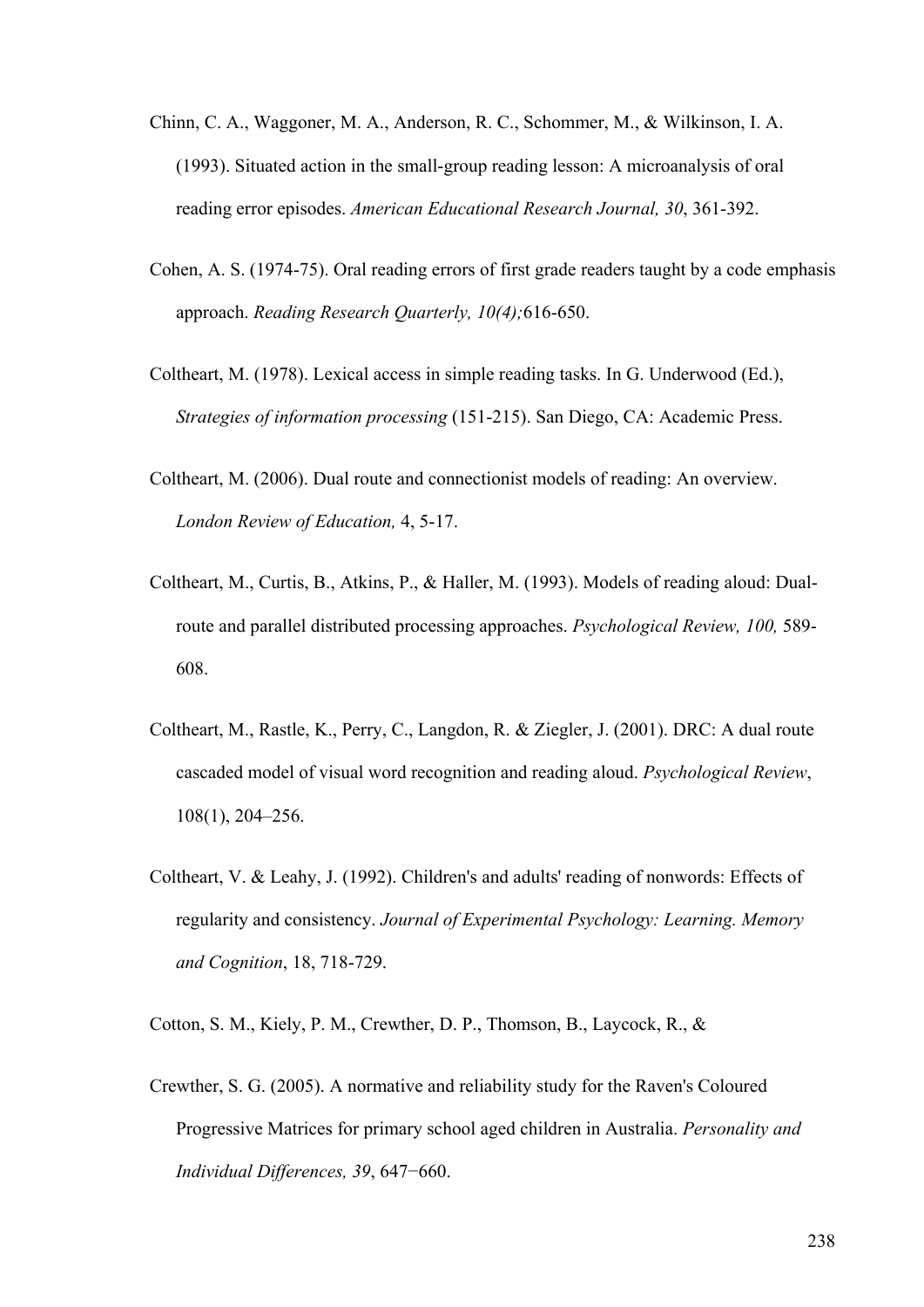Cunningham, A. E., Perry, K. E. & Stanovich, K. E. (2001). Converging evidence for the concept of orthographic processing. *Reading and Writing, 14*, 549 – 568.

Davies, A. (2006). *Teaching THRASS*. THRASS UK, Chester, UK.

- Deavers, R.P., & Brown, G.D.A. (1997). Analogy-based strategies for nonword reading in dyslexia: Effects of task. *Dyslexia, 3,* 135-156.
- Defior, S., Cary, L., & Martos, F. (2002). Differences in reading acquisition development in two shallow orthographies: Portuguese and Spanish. *Applied Psycholinguistics*, *23*, 135–148.
- Department for Education and Employment. (1998). *The National Literacy Strategy: Framework for Teaching*. London: Department for Education and Employment.
- Department for Education and Skills. (2003). *Teaching Phonics in the National Literacy Strategy*. National Literacy Strategy. Department for Education and Skills.
- Duncan, L.G. & Seymour, P.H.K. (2000). Phonemes and rhyme in the development of reading and metaphonology: The Dundee longitudinal study. In: N.A. Badian (Ed.) *Prediction and Prevention of Reading Failure*. Parkton, Maryland: The York Press, 275-297.
- Duncan, L.G., Seymour, P.H.K., & Hill, S. (2000). A small to large unit progression in metaphonological awareness and reading? *The Quarterly Journal of Experimental Psychology A*, 53, 1081-1104.
- Dunn, L. M., Dunn, L. M., Whetton, C., & Burley, J. (1997). *British picture vocabulary scales II.* Windsor: NFER-Nelson.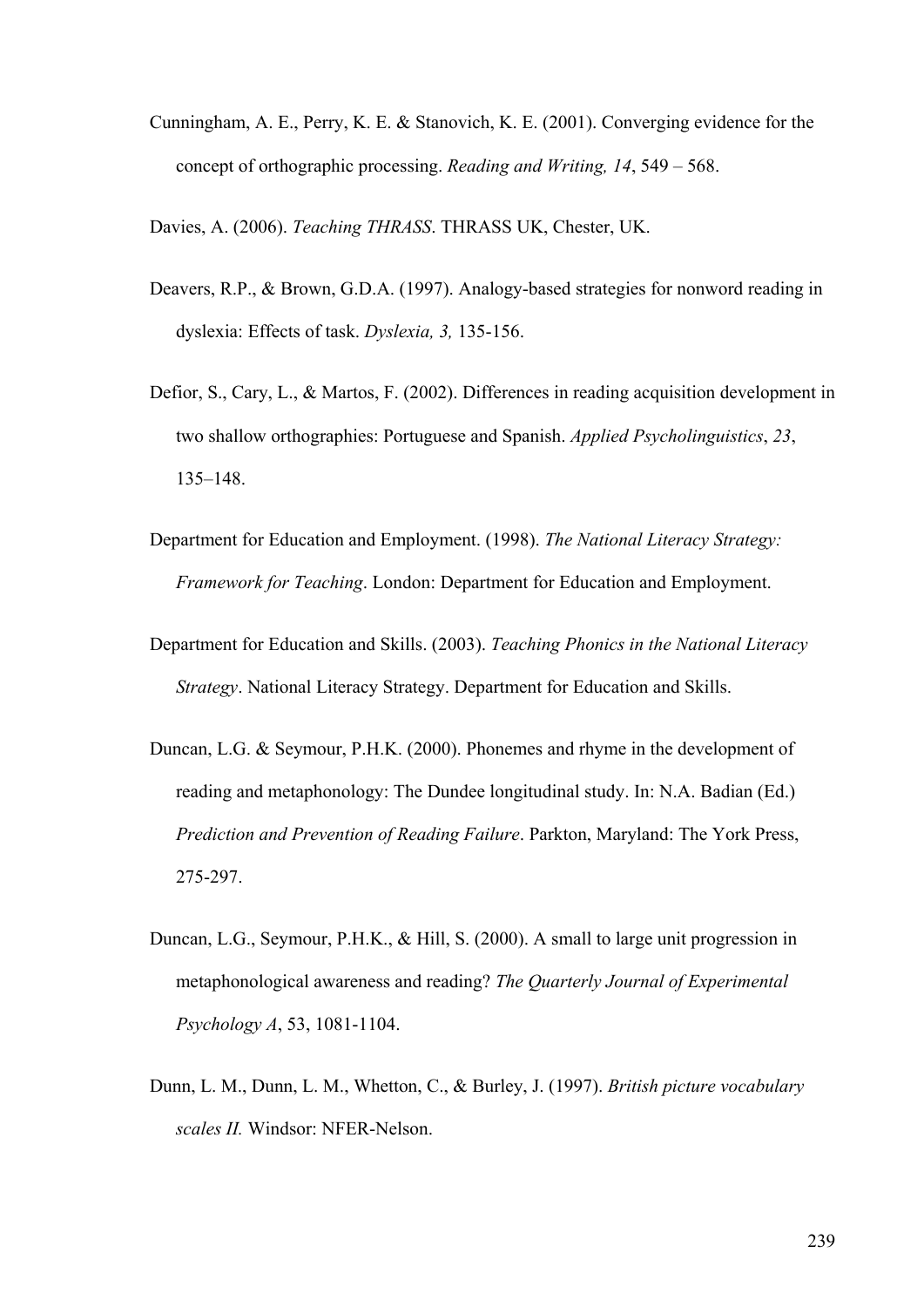- Education and Skill Committee. (2005). *Teaching Children to Read; Eighth Report of Session 2004 – 2005*, London: The Stationary Office, House of Commons.
- Ehri, L. C. (1986). Sources of difficulty in learning to spell and read. In M. L. Wolraich & D. Routh (Eds.), *Advances in developmental and behavioural paediatrics. Greenwich*, Conn.: Jai Press, pp. 121-195.
- Ehri, L. C. (1991). Development of the ability to read words. In R. Barr, M. Kamil, P. Mosenthal, & P. Pearson (Eds.), *Handbook of reading research volume II* (383-417) New York: Longman.
- Ehri, L. C. (1995) Phases of development in learning to read by sight. *Journal of Reading Research, 18*; 116-125.
- Ehri, L. C. (1998). Word reading by sight and by analogy in beginning readers. In C. Hulme & M. Joshi (Eds.), *Reading and Spelling: Development and Disorders* (87-112). Mahwah, NJ: Erlbaum.
- Ehri, L. C. (1999). Phases of development in learning to read words. In J. Oakhill & R. Beard (Eds.) *Reading development and the teaching of reading: A psychological perspective* (79–108). Oxford, UK: Blackwell.
- Ehri, L.C. (2002). Phases of acquisition in learning to read words and implications for teaching. British Journal of Educational Psychology: Monograph Series, 1, 7–28.
- Ehri, L. (2005). Development of sight word reading: Phases and findings. In M. Snowling & C. Hulme (Ed.), *The science of reading, A handbook* (135–154). Oxford: Blackwell Publishers.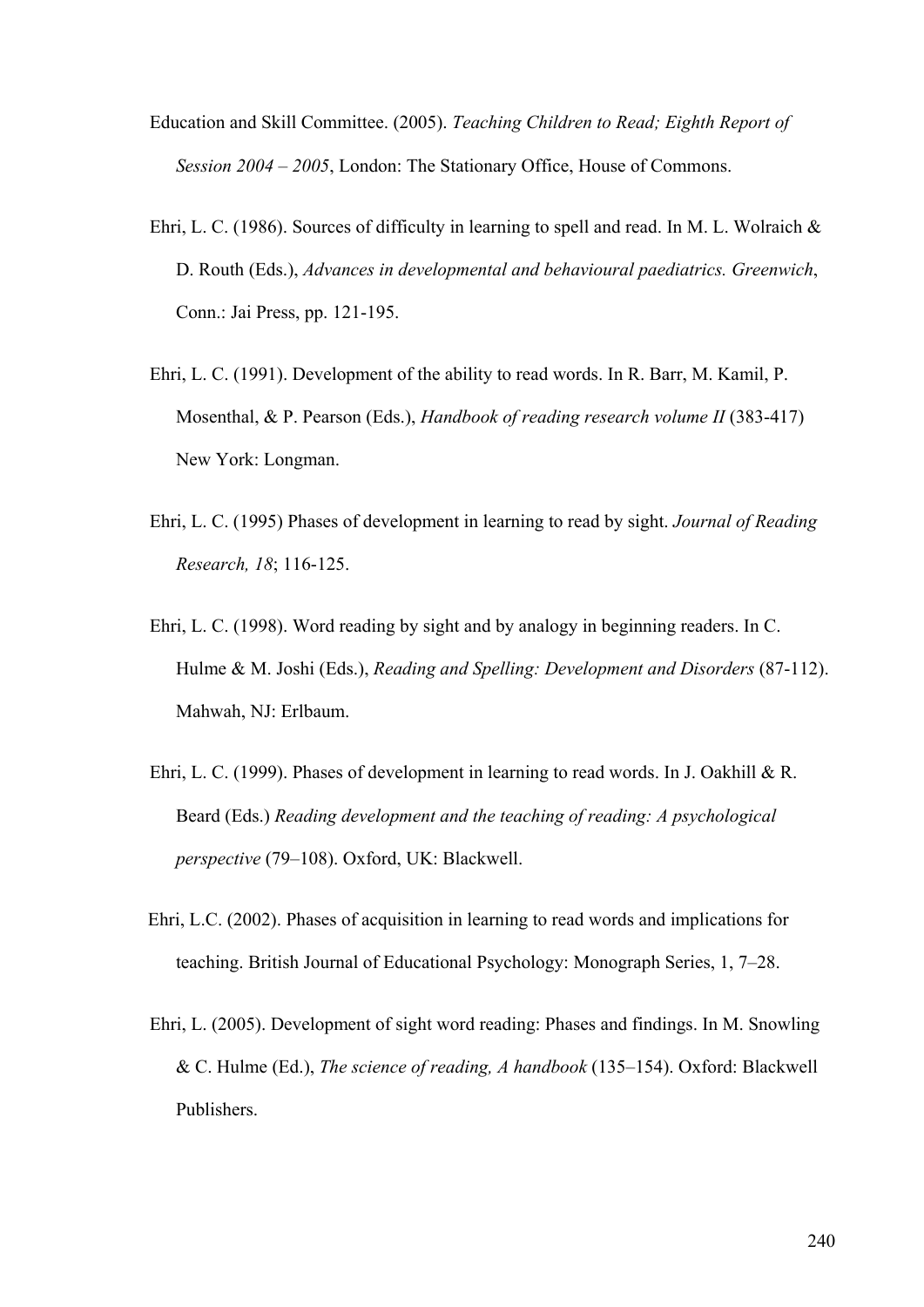- Ehri, L. C., & Robbins, C. (1992). Beginners need some decoding skill to read words by analogy. *Reading Research Quarterly, 20*; 163-179.
- Ehri, L. C. & Saltmarsh, J. (1995). Beginning readers outperform older disabled readers in learning to read words by sight. *Reading and Writing: An Interdisciplinary Journal, 7*, 295-326.
- Ehri, L.C. & Wilce, L.S. (1979). Does word training increase or decrease interference in a stroop task? *Journal of Experimental Child Psychology, 27*; 352-364.
- Ehri, L.C. & Wilce, L.S. (1983). Development of word identification speed in skilled and less skilled beginning readers. *Journal of Educational Psychology, 75*, 3-18.
- Ehri, L.C. & Wilce, L.S. (1985). Movement into reading: Is the first stage of printed word learning visual or phonetic? *Reading Research Quarterly, 20*; 136-179.
- Ehri, L., & Wilce, L. (1987). Cipher versus cue reading: An experiment in decoding acquisition. *Journal of Educational Psychology*, *79*, 3–13.
- Ehri, L. C., Nunes, S., Stahl, S., & Willows, D. (2001). Systematic phonics instruction helps students learn to read: Evidence from the National Reading Panel's meta-analysis. *Review of Educational Research, 71*, 393–447.
- Elliot, C. D., Smith, P., & McUlloch, K. (1996). *British ability scales II*. Windsor: NFER-Nelson.
- Ericsson, K. A., & Simon, H. A. (1984). *Protocol analysis: Verbal reports as data*. Cambridge, MA: MIT Press.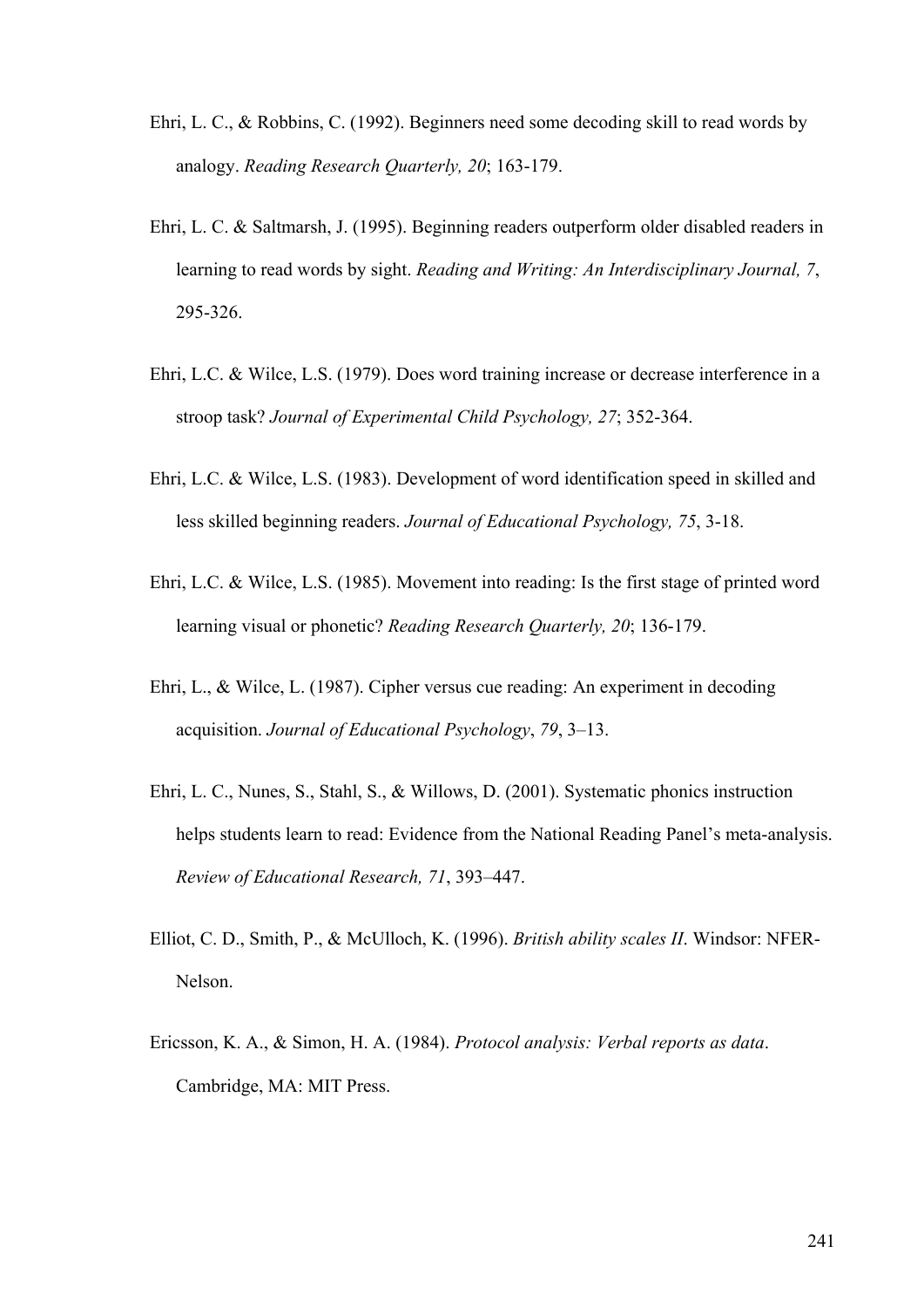- Ericsson, K. A., & Simon, H. A. (1993). *Protocol analysis: Verbal reports as data* (Rev. ed.). Cambridge, MA: MIT Press.
- Evans, M. A., Barraball, L., & Eberle, T. (1998). Parental responses to miscues during child to parent book reading. *Journal of Applied Developmental Psychology, 19*, 67 – 84.
- Farrington-Flint, L., Coyne, E., Heath, E., & Stiller, J. (2008a). Monitoring variation and change in children's reading strategies. *Educational Psychology*, 28;6. 643-661.
- Farrington-Flint, L., Stash, A. & Stiller, J. (2008b). Monitoring Variability and change in children's spelling strategies. *Educational Psychology*, 28;2, 133 – 149.
- Farrington-Flint, L. & Wood, C. (2007). The role of analogies in beginning reading: Insights from children's self-reports. *Journal of Educational Psychology, 99,* 326-338.
- Farrington-Flint, L., Vanuxem-Cotterill, S. & Stiller, J., (2009). Patterns of problemsolving in children's literacy and arithmetic. B*ritish Journal of Developmental Psychology*. 27, 815-834.
- Forster, K. I & Chambers, S. M. (1973). Lexical access and naming time. *Journal of Verbal Leaning and Verbal Behavior, 12*, 627 – 635.
- Forster, K., & Davis, C. (1991). The density constraint on form-priming in the rapid naming task: Interference effects from a masked prime. *Journal of Memory and Language, 30*, 1 – 25.
- Frederickson, N., Frith, U. & Reason, R. (1997) *Phonological Assessment Battery. Manual and Test Materials.* Windsor: NFER-Nelson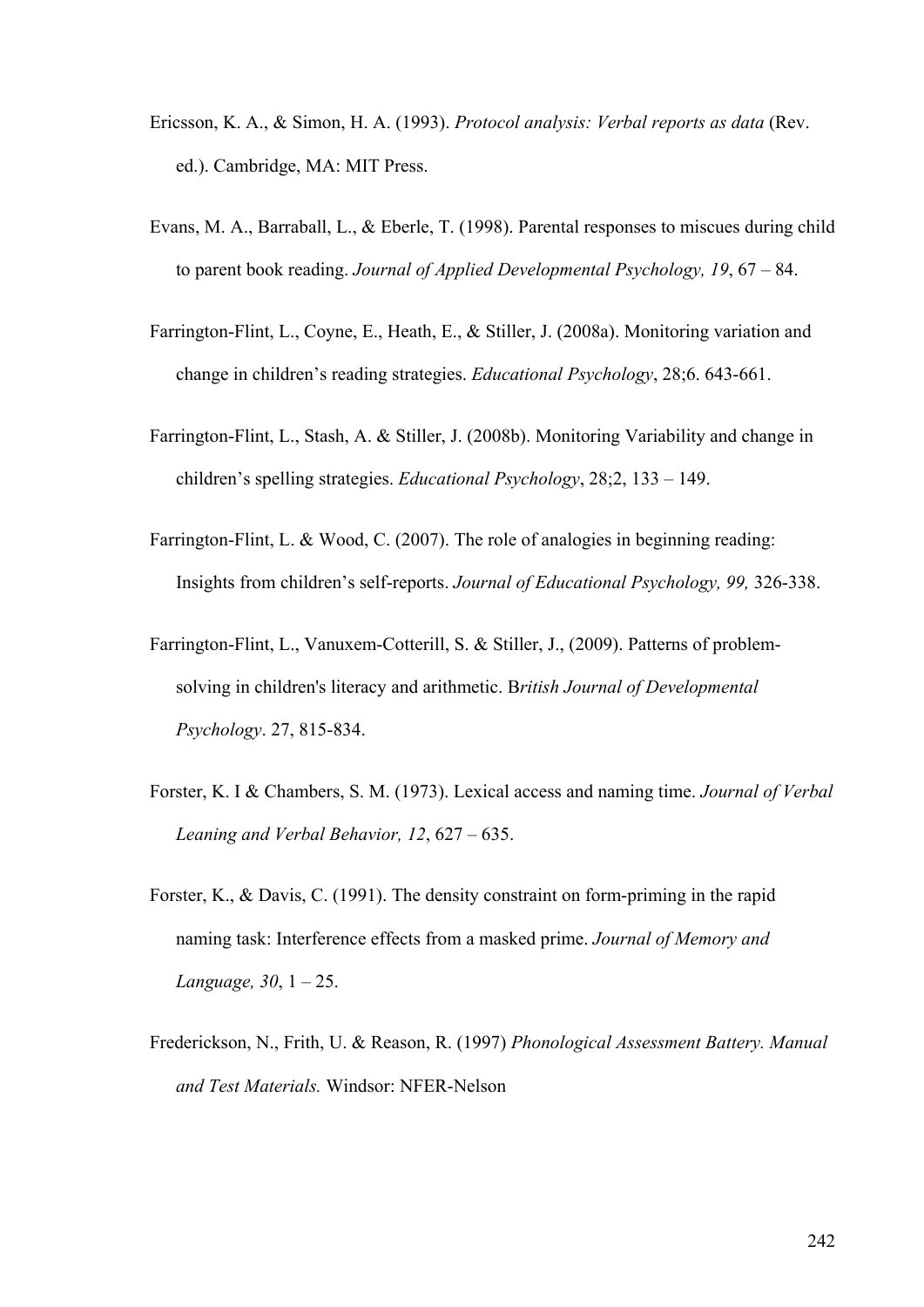- Frith, U. (1985). Beneath the surface of developmental dyslexia. In K.E. Patterson, J.C. Marshall & M. Coltheart (Eds.), *Surface Dyslexia*. Hove, UK: Lawrence Erlbaum Associates Ltd.
- Gillon, G. (2000). The Efficacy of Phonological Awareness Intervention for Children with Spoken Language Impairment. *Language, Speech, and Hearing Services in Schools, 31*, 126-141.
- Gillon, G. (2005). Facilitating phoneme awareness development in 3-and 4-year-old children with speech impairment. *Language, Speech, and Hearing Services in Schools, 36*, 308-324.
- Glushko, R. J. (1979). The organisation and activation of orthographic knowledge in reading aloud. *Journal of Experimental Psychology: Human Perception and Performance, 2,* 361 – 379.

Gombert, J. E. (1992). *Metalinguistic development.* London; Harvester Wheatsheaf.

- Gough, P. B. & Hillinger, M. L. (1980). Learning to read: An unnatural act. *Bulletin of the Orton Society, 30,* 179-196.
- Gough, P. & Tunmer, W. (1986). Decoding, reading and reading disability*. Remedial and Special Education, 7*, 6 – 10.
- Goswami, U. (1986). Children's use of analogy in learning to read: A developmental study. *Journal of Experimental Child Psychology, 42*, 73-83.
- Goswami, U. (1988). Orthographic analogies and reading development. *The Quarterly Journal of Experimental Psychology, 40A*, 239-268.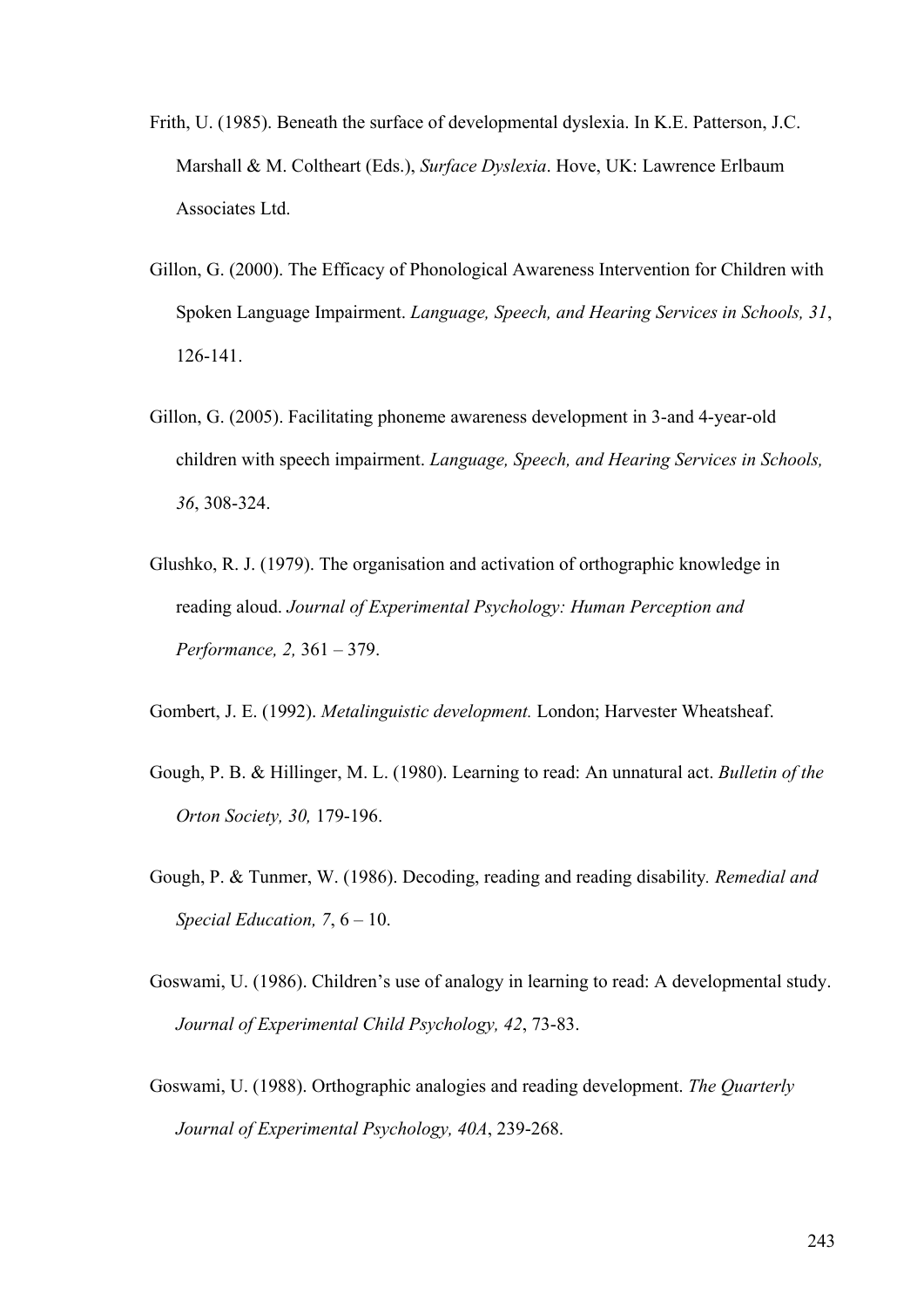- Goswami, U. (1990). A special link between rhyming skills and the use of orthographic analogies by beginning readers. *Journal of Child Psychology and Psychiatry, 31*, 301- 311.
- Goswami, U. (1993). Phonological Skills and Learning to Read. *Annals of the New York Academy of Sciences, 682.* 296–311.
- Goswami, U. C. (1999) Causal connections in beginning reading: The importance of rhyme. *Journal of Research in Reading, 22*, 217-240.
- Goswami, U., & Bryant, P.E. (1990). *Phonological skills and learning to read*. Hillsdale, NJ: Erlbaum.
- Goswami, U. & Mead, F. (1992) Onset and rime awareness and analogies in reading. *Reading Research Quarterly, 27* (2), 152-162.
- Goswami, U., Ziegler, J., Dalton, L., & Schneider, W. (2003). Nonword reading across orthographies: How flexible is the choice of reading units? *Applied Psycholinguistics, 24*, 235 – 247.
- Grainger, J. (1990). Word frequency and neighbourhood frequency effects in lexical decision and naming. *Journal of Memory and Language, 29*, 228 – 244.
- Greenberg, D., Ehri, L. C., & Perin, D. (2002). Do adult literacy students make the same word-reading and spelling errors as children matched for word-reading age? *Scientific Studies of Reading, 6*, 221–243.
- Guttentag, R., & Haith, M. (1978). Automatic processing as a function of age and reading ability. *Child Development*, *49*, 707–716.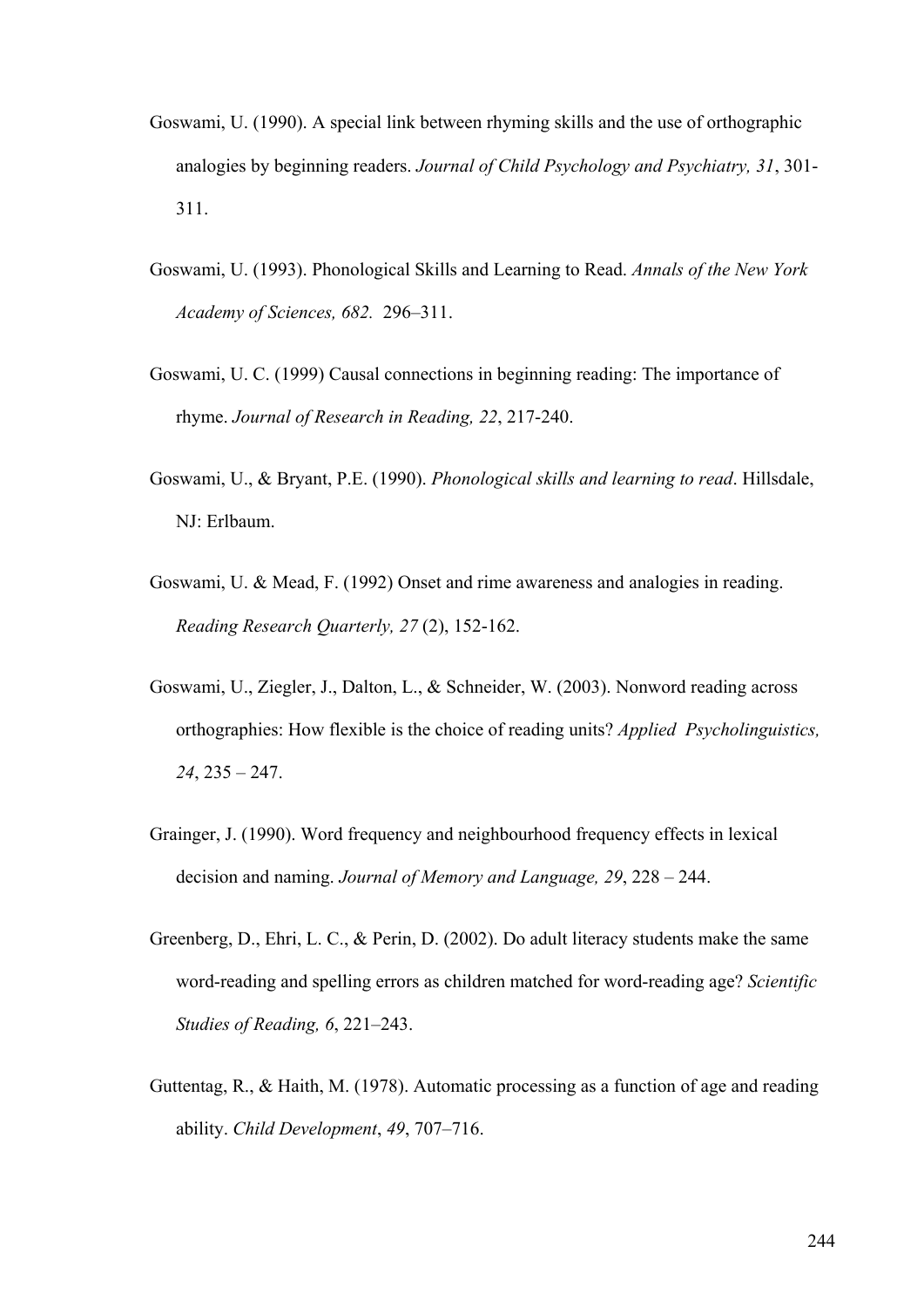- Hoien, T., Lundberg, I., Stanovich, K. E., & Bjaalid, I. (1995). Components of phonological awareness*. Reading and Writing: An Interdisciplinary Journal, 7*, 171- 188.
- Huey, E. B. (1908). *The psychology and pedagogy of reading*. Macmillan.
- Johnston, R.S., & Watson, J. (2004) Accelerating the development of reading, spelling and phonemic awareness. *Reading and Writing,7 (4)*, 327-357.
- Jackson, N. & Coltheart, M. (2001) *Routes to reading success and failure*. Hove: Psychology Press.
- Karmiloff-Smith, A. (1992) *Beyond Modularity: A Developmental Perspective on Cognitive Science*. Cambridge, Mass.: MIT Press/Bradford Books.
- Kerkman, D.D. & Siegler, R.S. (1993). Individual differences and adaptive flexibility in lower income children's strategy choices. *Learning and Individual Differences, 5,* 113- 136.
- Klein, C. (1998). *Dyslexia and Offending: Intervention for Change, final report on the Dyspel Pilot Project*. London: Dyspel Project.
- Kučera, H., & Francis, W.N. (1967). Computational Analysis of Present-day American English. Providence: Brown University press
- Kuhn, D., Garcia-Mila, M., Zohar, A., & Andersen, C. (1995). Strategies of knowledge acquisition. *Monographs of the Society for Research in Child Development, 60(*4).
- Kwong, T. E. & Varnhagen, C. K. (2005). Strategy development and learning to spell new words: Generalization of a process. *Developmental Psychology, 41*, 148–159.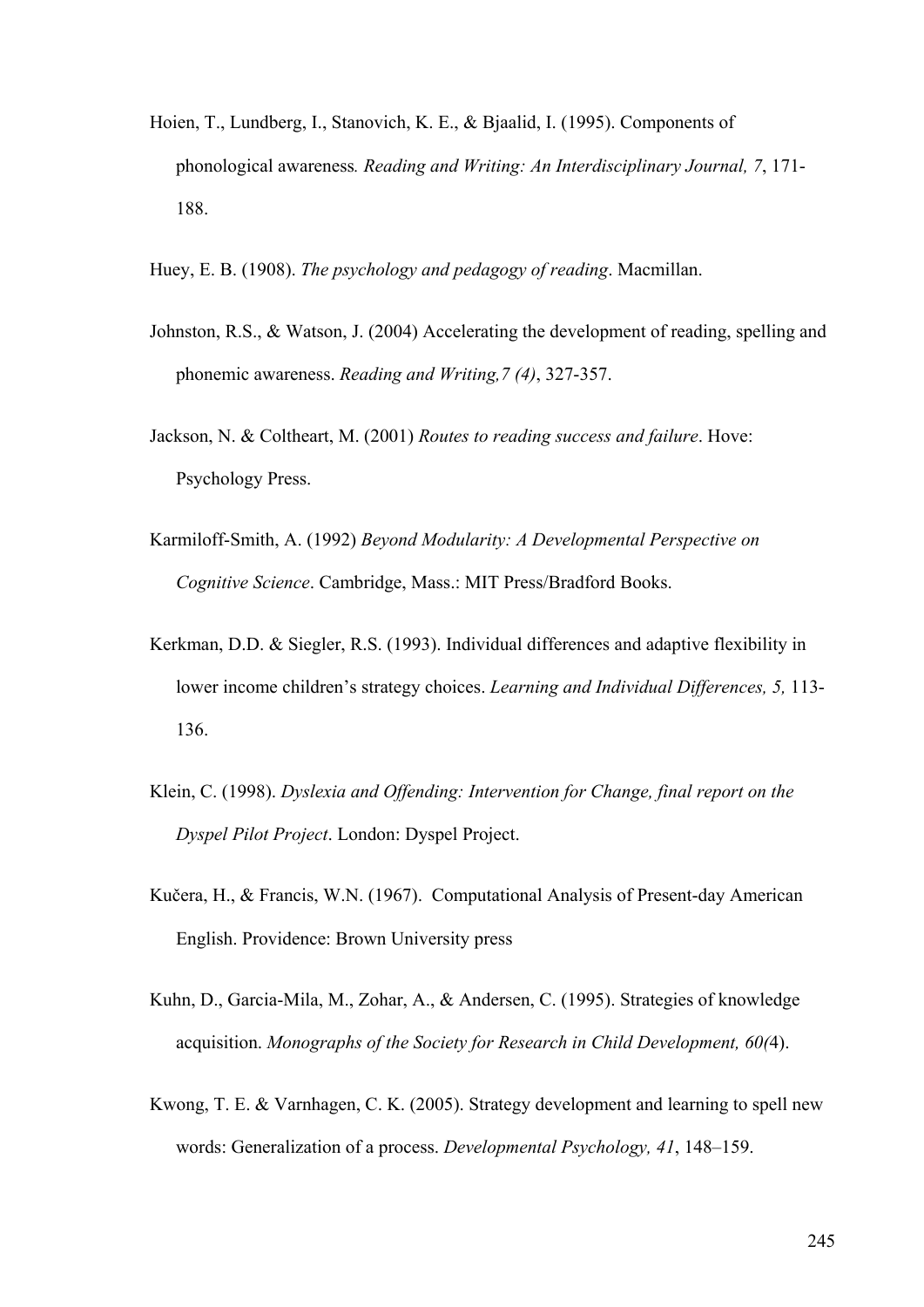- LaBerge, D., & Samuels, S. J. (1974). Toward a theory of automatic information processing in reading. *Cognitive Psychology, 6*; 293-323.
- Laxon, V. J., Coltheart, V., & Keating, C. (1988). Child find friendly word friendly: Words with many orthographic neighbours are easier to read and spell. *British Journal of Educational Psychology, 58*, 103 – 119.
- Laxon, V.J., Masterson, J., & Moran, R. (1994). Are children's representations of words distributed? Effects of orthographic neighbourhood size, consistency and regularity of naming. *Language and Cognitive Processes, 9*, 1–27.
- Lemaire, P., & Siegler, R. S. (1995). Four aspects of strategic change: Contributions to children's learning of multiplication. *Journal of Experimental Psychology, 124*, 83-97.
- Leu, D. (1982). Oral reading error analysis: A critical review of research and application. *Reading Research Quarterly, 17*, 420-437.
- Liberman, I.Y., Shankweiler, D., Fischer, F.W., & Carter, B. (1974). Explicit syllable and phoneme segmentation in the young child. *Journal of Experimental Child Psychology, 18*, 201–212.
- Lonigan, C. J., Burgess, S. R., Anthony, J. L., & Barker, T. A. (1998). Development of phonological sensitivity in two- to five-year-old children. *Journal of Educational Psychology, 90*, 294–311.
- Lukatela, G., Carello, C., & Savić, M. (1998a). When nonwords activate semantics better than words. *Cognition, 68*, B31 – B40.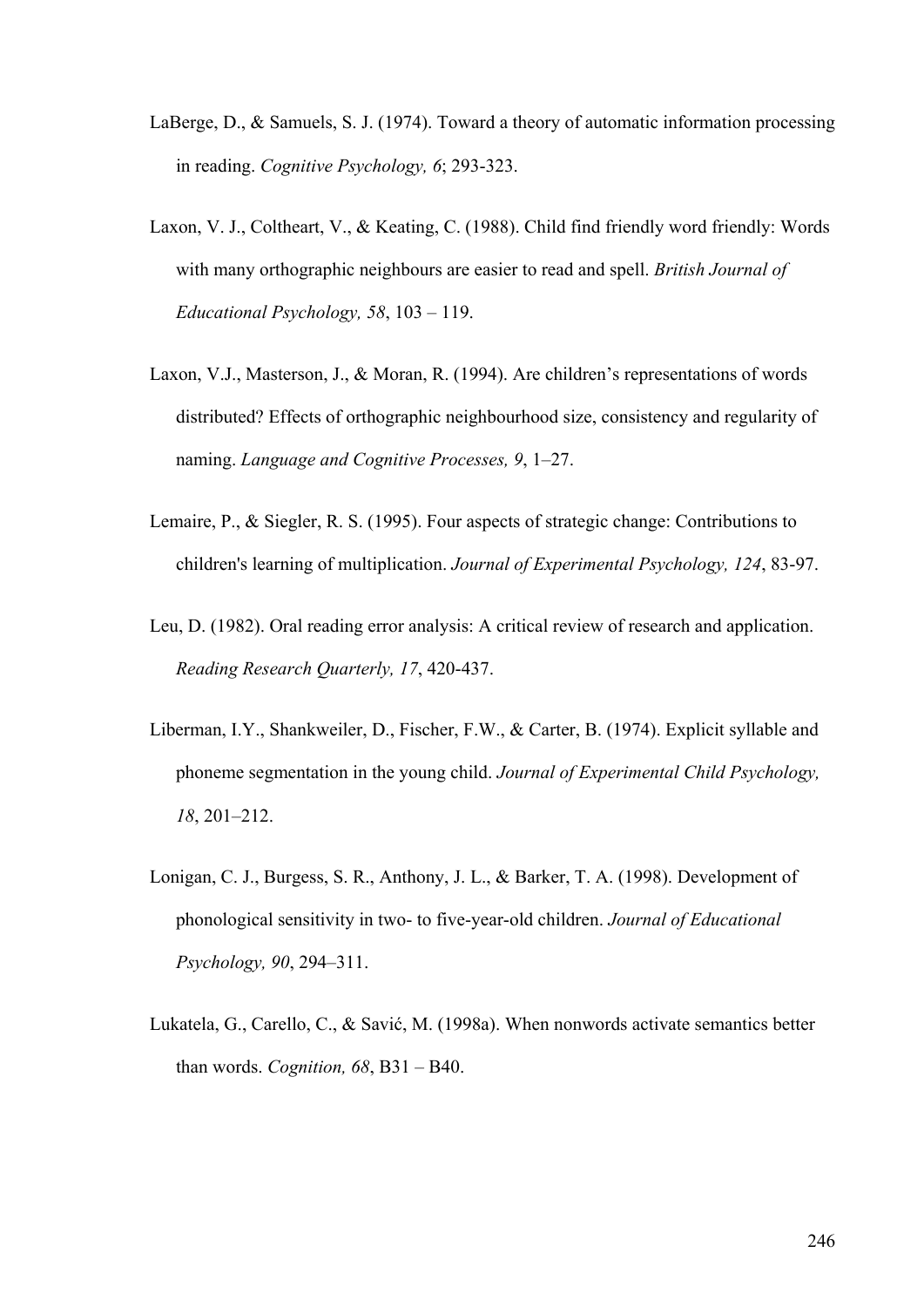- Lukatela, G., Frost, S. J., & Turvey, M. T. (1998b). Phonological priming by masked nonword primes in the lexical decision task. *Journal of Memory and Language, 39*, 666 – 683.
- Maloney, D. P., & Siegler, R. S. (1993). Conceptual competition in physics learning. *International Journal of Science Education, 15,* 283 – 295.
- Marsh, G., Desberg, P., & Cooper, J. (1977). Developmental changes in reading strategies. *Journal of Reading Behavior, 9*, 391 – 394.
- Marsh, G., Friedman, M., Welch, v., & Desberg, P., (1981). A cognitive-developmental theory of reading acquisition. In G. E. MacKinnon & T. G. Waller (eds.). *Reading research: Advances in theory and practice, vol. 3*. New York: Academic press. 199 – 221.
- Masonheimer, P. E., Drum, P. A., & Ehri, L. C. (1984). Does environmental print identification lead children into word reading? *Journal of Reading Research Behaviour, 16;* 257-272
- Masterson, J., Stuart, M., Dixon, M., Desmond, L. & Lovejoy, S. (2003). *The children's printed word data base*, www.essex.ac.uk/psychology/cpwd.
- McBride-Chang, C. & Kail, R. V. (2002). Cross-cultural similarities in the predictors of reading acquisition. *Child Development, 73*, 1392–1407.
- McCloskey, M. & Cohen, N.J. (1989). Catastrophic Interference in Connectionist Networks: The Sequential Learning Problem. *The Psychology of Learning and Motivation, 24*, 109-165.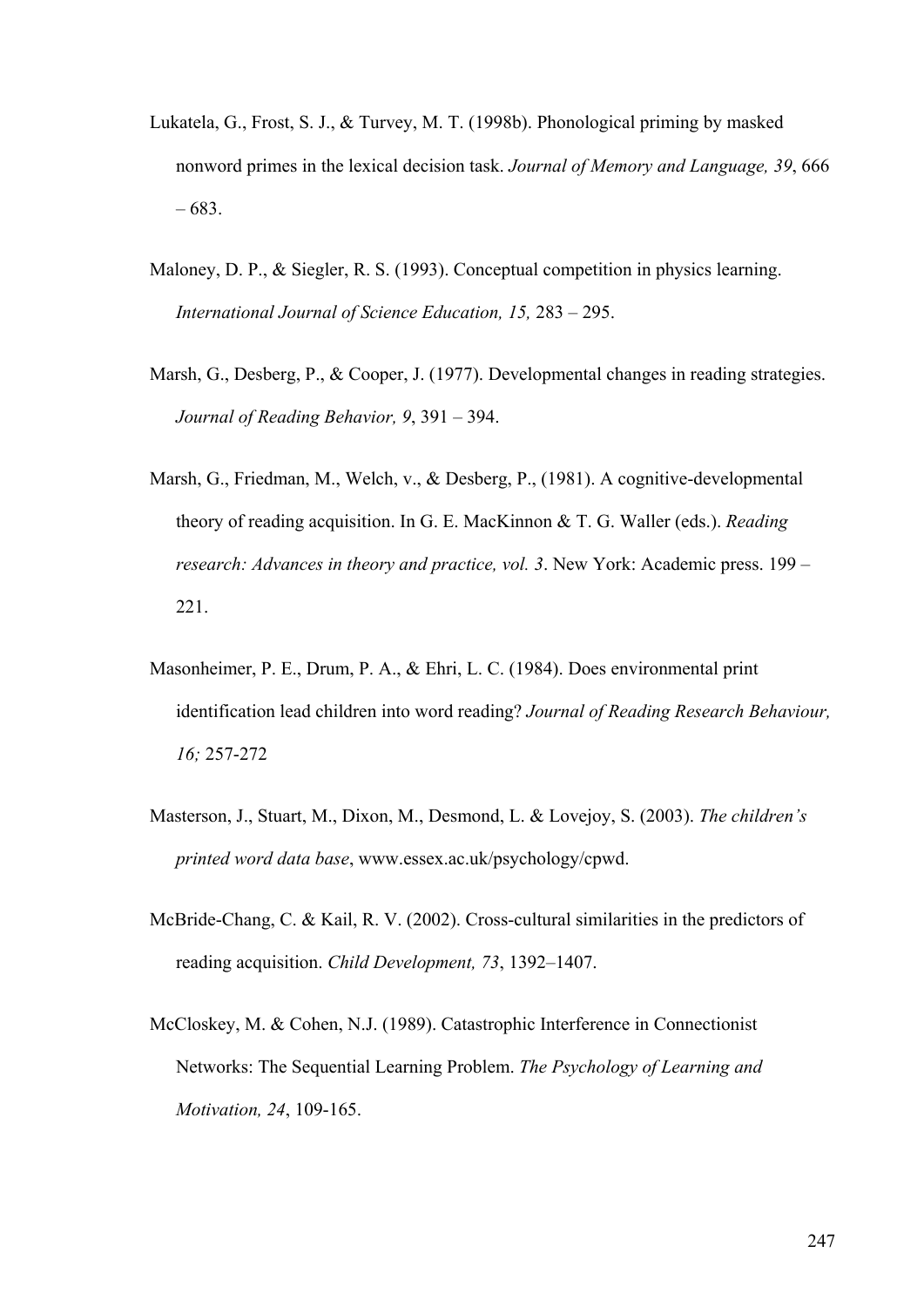- Meyer, L.M. (1982). The relative effects of word-analysis and word-supply correction procedures with poor readers during word-attack training. *Reading Research Quarterly, 17*, 544-555.
- Morais, J. (1991). Phonological awareness: A bridge between language and literacy. In D. Sawyer & B. Fox (Eds.), *Phonological awareness in reading: The evolution of current perspectives* (pp. 31–72). New York: Springer-Verlag.
- Morton, J. (1969). Interaction of information in word recognition. *Psychological Review, 76(2)*, 165 – 178.
- Muter, V., Hulme, C., & Snowling, M. (1997). *Phonological Abilities Test*. London: Psychological Corporation.
- Muter, V., Hulme, C., Snowling, M. & Taylor, S. (1997). Segmentation, not rhyming, predicts early progress in learning to read. *Journal of Experimental Child Psychology*, 65, 370–396.
- Nation, K. (1997). Children's sensitivity to rime units when spelling words and nonwords. *Reading and Writing, 9*, 321-338.
- Nation, K. (2006). Assessing reading comprehension in children. In M.J. Snowling & J. Stackhouse (Eds.), *Speech and language: a practitioner's handbook* (pp. 128-142). London: Whurr.
- Oakhill, J. & Garnham, A. (1988). *Becoming a skilled reader*. New York: Basil Blackwell, Inc.
- Olson, R., Forsberg, H., Wise, B., & Rack, J. (1994). Measurement of word recognition, orthographic, and phonological skills. In G. R. Lyon (Ed*.), Frames of reference for the*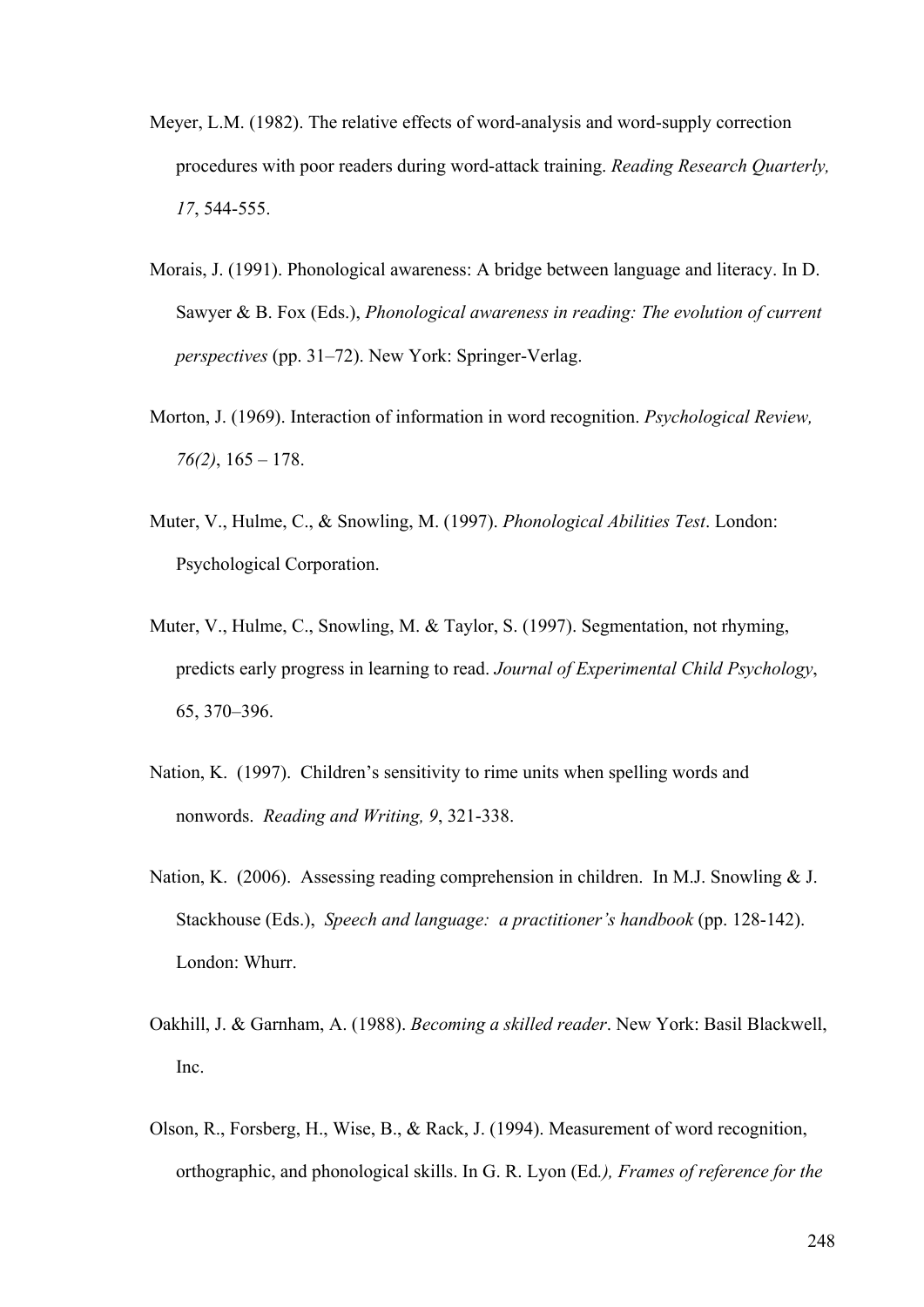*assessment of learning disabilities: New views on measurement issues* (pp. 243–277). Baltimore: Paul H. Brookes Publishing.

- Olson, R. K., Wise, B., Connors, F., Rack, J., & Fulker, D. (1989). Specific Deficits in component reading and language skills: Genetic and environmental influences. *Journal of Learning Disabilities, 22,* 339–348.
- Piaget, J. (1952). *The origin of intelligence in the child*. London: Routledge and Kegan Paul.
- Pitchford, N. J., Ledgeway, T., & Masterson, J. (2008). Effect of orthographic processes on letter position encoding. *Journal of Research in Reading, 31*, 97–116.
- Plaut, D.C., McClelland, J.L., Seidenberg, M.S. & Patterson, K. (1996). Understanding normal and impaired word reading: Computational principles in quasi-regular domains. *Psychological Review, 103*(1), 56–115.
- Plucker, J. M. (2010) Baiting the reading hook*. Educational Leadership, 68*(2), 58 63.
- Powell, D., Plaut, D., & Funnell, E. (2006). Does the PMSP connectionist model of single word reading learn to read in the same way as a child? *Journal of Reading Research, 29(*2), 229 – 250.
- Ouston, J. (1984). Delinquency, family background and educational attainment. *British Journal of Criminology*, 24(1), 2 – 26.
- Pressley, M., & Afflerbach, P. (1995). *Verbal protocols of reading: The nature of constructively responsive reading*. Hillsdale, NJ: Erlbaum.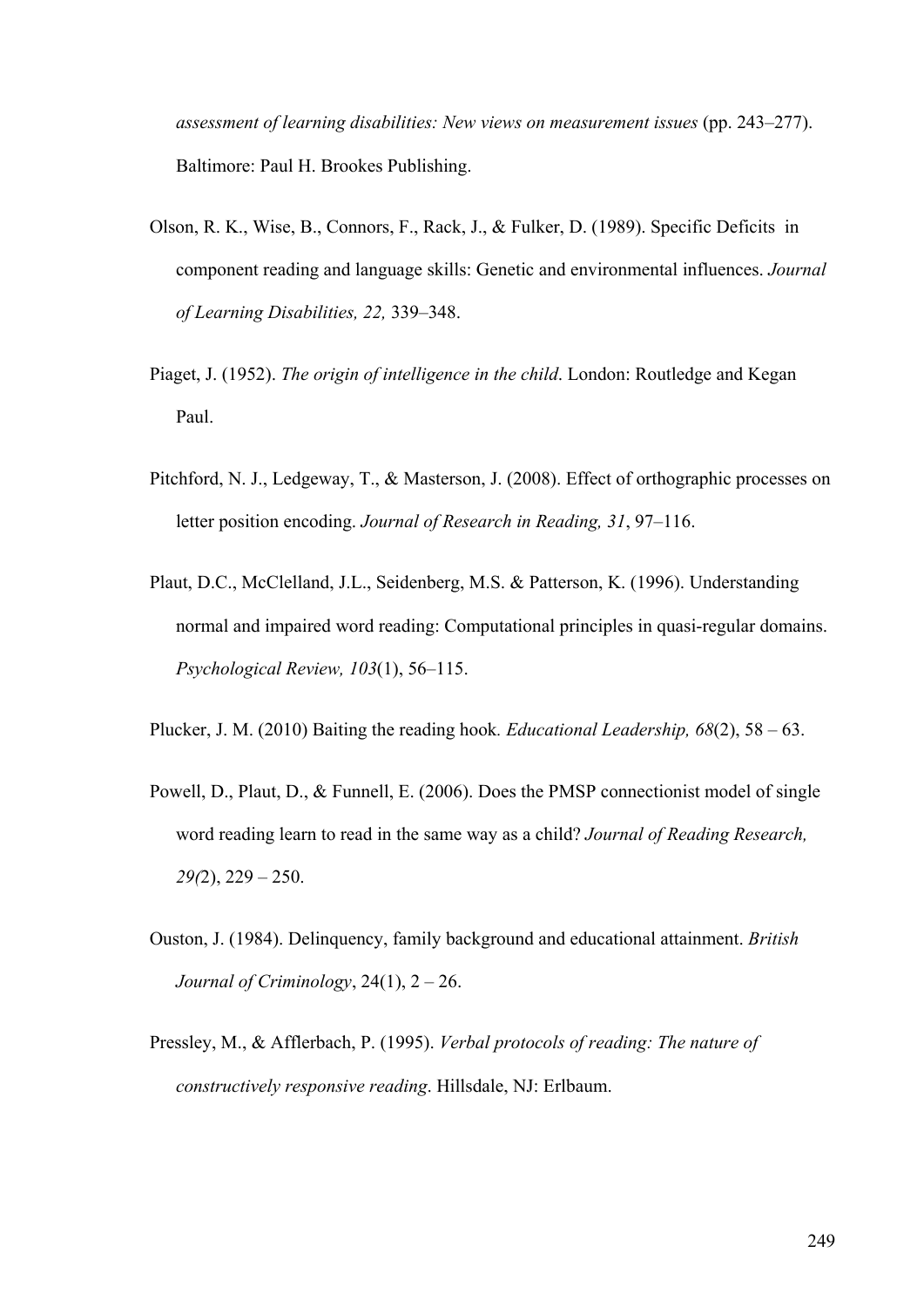- Rastle K, & Coltheart M (2006). Is there serial processing in the reading system; and are there local representations? In Andrews S (Eds.), *From inkmarks to ideas: Current issues in lexical processing*. Hove: Psychology Press 3-24.
- Raven, J., Raven, J. C., & Court, J. H. (1998). *Coloured Progressive Matrices*. Oxford: Oxford Psychology Press.
- Rayner, K. (1998). Eye movements in reading and information processing: 20 years of research. *Psychological Bulletin, 124*, 372-422.
- Reitsma, P. (1983). Printed word learning in beginning readers. *Journal of Experimental Child Psychology, 75*; 321-329.
- Rittle-Johnson, B. (2006). Promoting transfer: The effects of direct instruction and selfexplanation. *Child Development. 77*(1), 1-15.
- Rittle-Johnson, B. R., & Siegler, R. S. (1999). Learning to spell: Variability, choice, and change in children's strategy use. *Child Development, 70*, 332-349.
- Rittle-Johnson, B. R., Saylor, M., & Swygert, K. E., (2008). Learning from explaining: Does it matter if mom is listening? *Journal of Experimental Child Psychology, 100,* 215 – 224.
- Roberts, T. (2003). Effects of alphabet letter instruction on young children's word recognition. *Journal of Educational Psychology*, *95*, 41–51.
- Roberts, L. & McDougall, S. (2003). Explaining Performance in the Orthographic Analogy Task: Phonological Priming, Phonological Skills and Letter-sound Knowledge. *Journal of Experimental Child Psychology, 84 (4*), 310-337.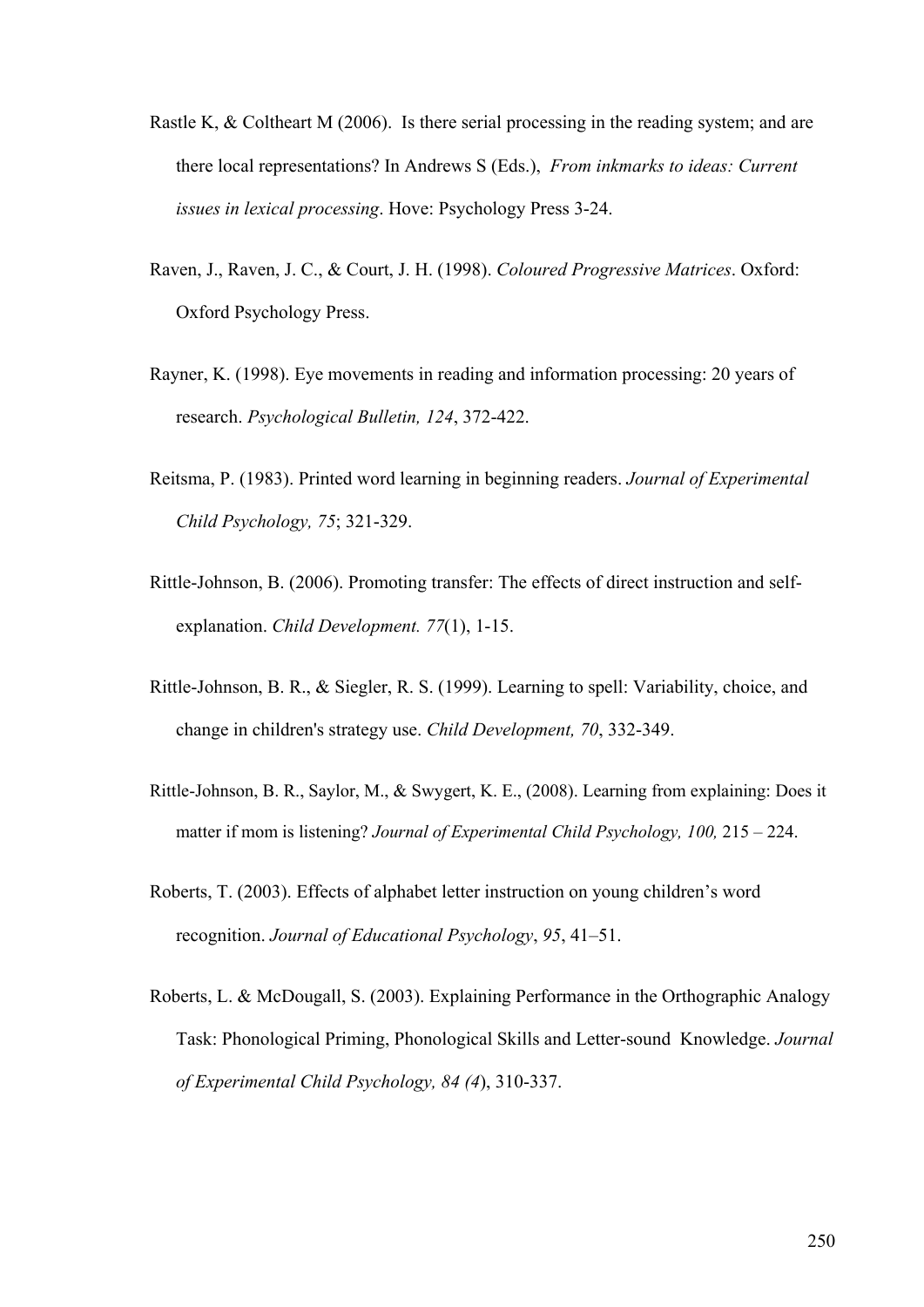- Robinson, K. M. (2001). The validity of verbal reports in children's subtraction. *Journal of Educational Psychology, 93, 211* – 222.
- Rose, J. (2006) *Independent Review of the Teaching of Early Reading*. Nottingham: DfES Publications.

Russo, J. E., Johnson, E. J., & Stephens, D. L. (1989). The validity of

verbal protocols. *Memory and Cognition, 17*, 759-769.

- Savage, R.S. (1997) Do children need concurrent prompts in order to use lexical analogies in reading? *Journal of Child Psychology and Psychiatry, 38*, 2, 235-246.
- Savage, R., & Stuart, M. (1998). Sub-lexical inferences in beginning reading: Medial vowels as functional units of transfer. *Journal of Experimental Child Psychology, 69,*  85–108.
- Savage, R., & Stuart, M. (2001). Orthographic analogies and early reading: Explorations of performance and variation in two transfer tasks. *Reading and Writing: An Interdisciplinary Journal*, 3, 1–27.
- Savage, R. & Stuart, M. (2006). A developmental model of reading acquisition based upon early scaffolding errors and subsequent vowel inferences, *Educational Psychology 26*, 33-53.
- Savage, R., Stuart, M., & Hill, V., (2001). The role of scaffolding errors in reading development: Evidence from a longitudinal and a correlational study. *British Journal of Educational Psychology, 71(1);* 1-13.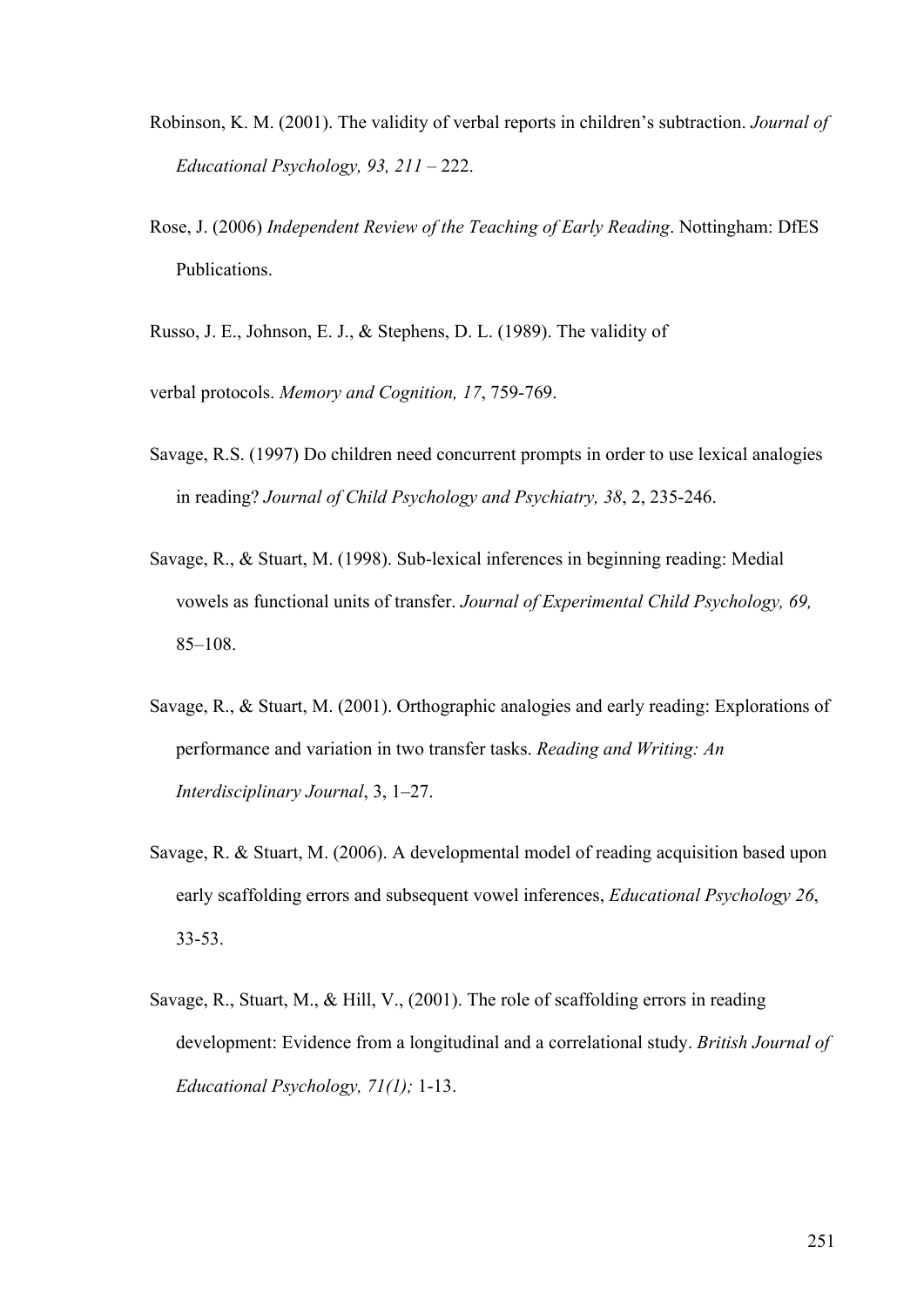- Seidenberg, M. S., & McClelland, J. L. (1989). A distributed, developmental model of word recognition and naming. *Psychological Review, 96,* 523 – 568.
- Seidenberg, M. S., & McClelland, J. L. (1990). More Words but Still No Lexicon: Reply to Besner et al. (1990). *Psychological Review, 97*; 3,447-452.
- Seidenberg, M. S., Plaut, D. C., Petersen, A. S., McClelleand, J. L., & McRae, K. (1994). Nonword pronunciation and models of word recognition. *Journal of Experimental Psychology: Human Perception and Performance, 20*(6), 1177 – 1196.
- Seidenberg, M. S., Water, G. S. & Barnes, M. A. (1984). When does irregular spelling or pronunciation influence word recognition? *Journal of Verbal Leaning and Verbal Behavior, 23*, 383 – 404.
- Seymour, P. H. K. (1990) Developmental Dyslexia. In M. W. Eysenck (Ed.). *Cognitive Psychology; An international review*. Chicester: Wiley. 135-196.
- Seymour, P. H. K. (1997). Foundations of orthographic development. In C. A. Perfetti, L. Rieben & M. Fayol (eds.)*. Learning to spell*. Hillsdale, NJ: Erlbaum, 319 – 337.
- Seymour, P. H. K. (1999). Cognitive architecture of early reading. In I. Lundberg, F. E. Tønnessen, & I. Austrad (Eds.). *Dyslexia: Advances in theory and practice*. Dordrecht: Klewer, 59 – 73.
- Seymour, P.H.K. & Duncan, L.G. (2001). Learning to read in English. *Psycologia (Greek journal of Psychology), 8*, 281-299
- Seymour, P. H. K. & Elder, L. (1986). Beginning reading without phonology. *Cognitive Neuropsychology, 3*, 1-36.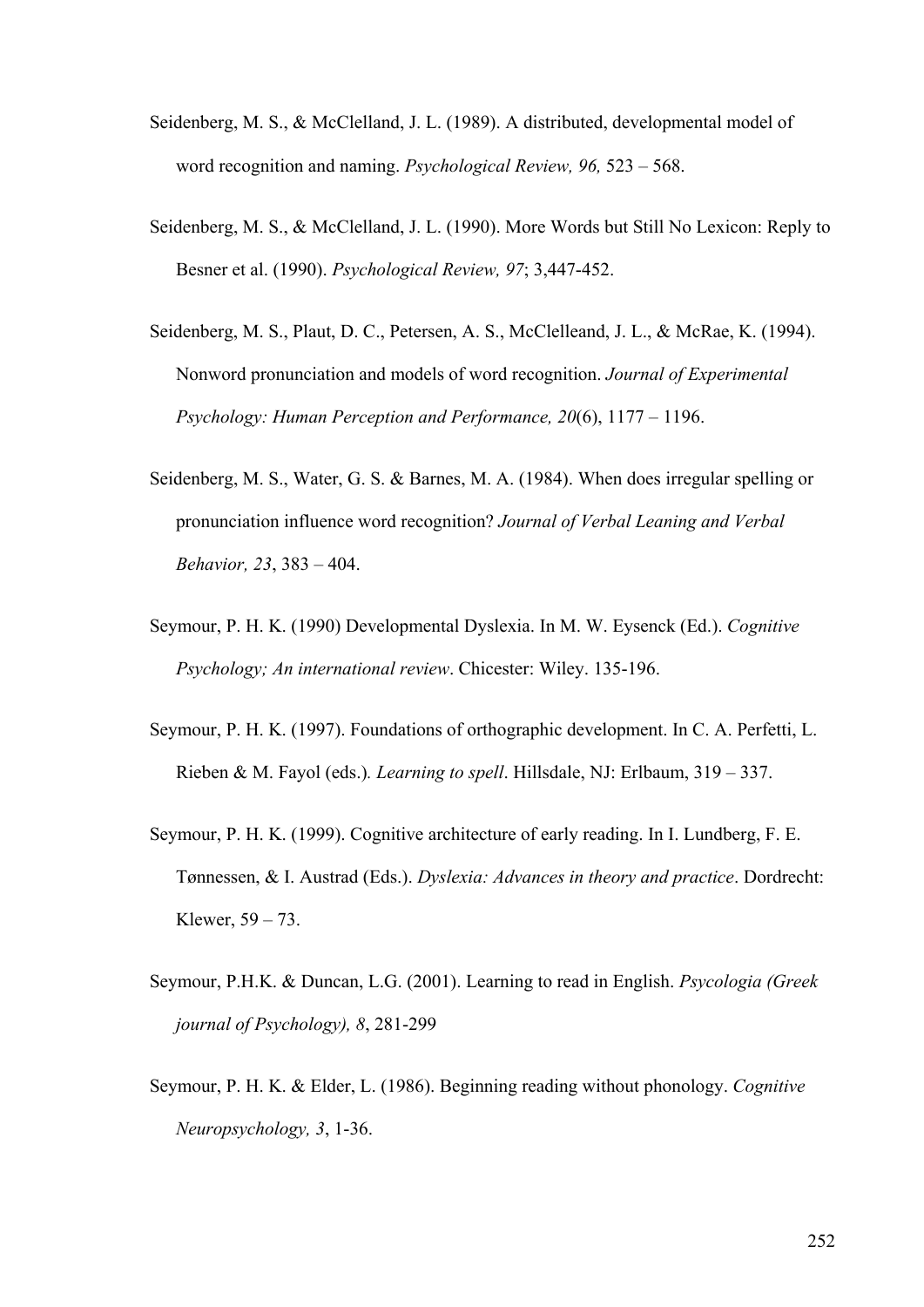- Seymour, P. H. K. & Evans, H. M. (1992). Beginning reading without semantics: A cognitive study of hyperlexia. *Cognitive Neuropsychology, 9,* 89-122.
- Seymour, P. H. K. & McGregor, C. J. (1984). Developmental dyslexia: A cognitive experimental analysis of phonological, morphemic and visual impairments. *Cognitive Neuropsychology, 1(1),* 43-83.
- Shahar-Yames, D. & Share, D. L. (2008) Spelling as a self-teaching mechanism in orthographic learning. *Journal of Research in Reading, 31*(1), 22 – 39.
- Share, D. L. (1995). Phonological recoding and self-teaching: *sine qua non* of reading acquisition. *Cognition*, *55*, 151-218.
- Share, D. L. (1999). Phonological recoding and orthographic learning: A direct test of the self-teaching hypothesis*. Journal of Experimental Child Psychology, 72*, 95–129.
- Share, D. L. (2004). Orthographic learning at a glance: On the time course and developmental onset of self-teaching. *Journal of Experimental Child Psychology, 87(4);*  267-298.
- Share, D. L., & Stanovich, K. E. (1995). Cognitive processes in early reading development: Accommodating individual differences into a model of acquisition. *Issues in Education: Contributions from Educational Psychology, 1*, 1-57.
- Siegler, R. S. (1986). Unites across domains in children's strategy choices. In M. Perlmutter (Ed.), *Perspectives on intellectual development: The Minnesota symposia on child psychology*, *19,* 1 – 46. Hillsdale, NJ: Erlbaum.
- Siegler, R. S. (1987). Strategy choices in subtraction. In J. A. Sloboda & D. Rogers (Eds.), *Cognitive processes in mathematics* (81 – 106). Oxford: Oxford University Press.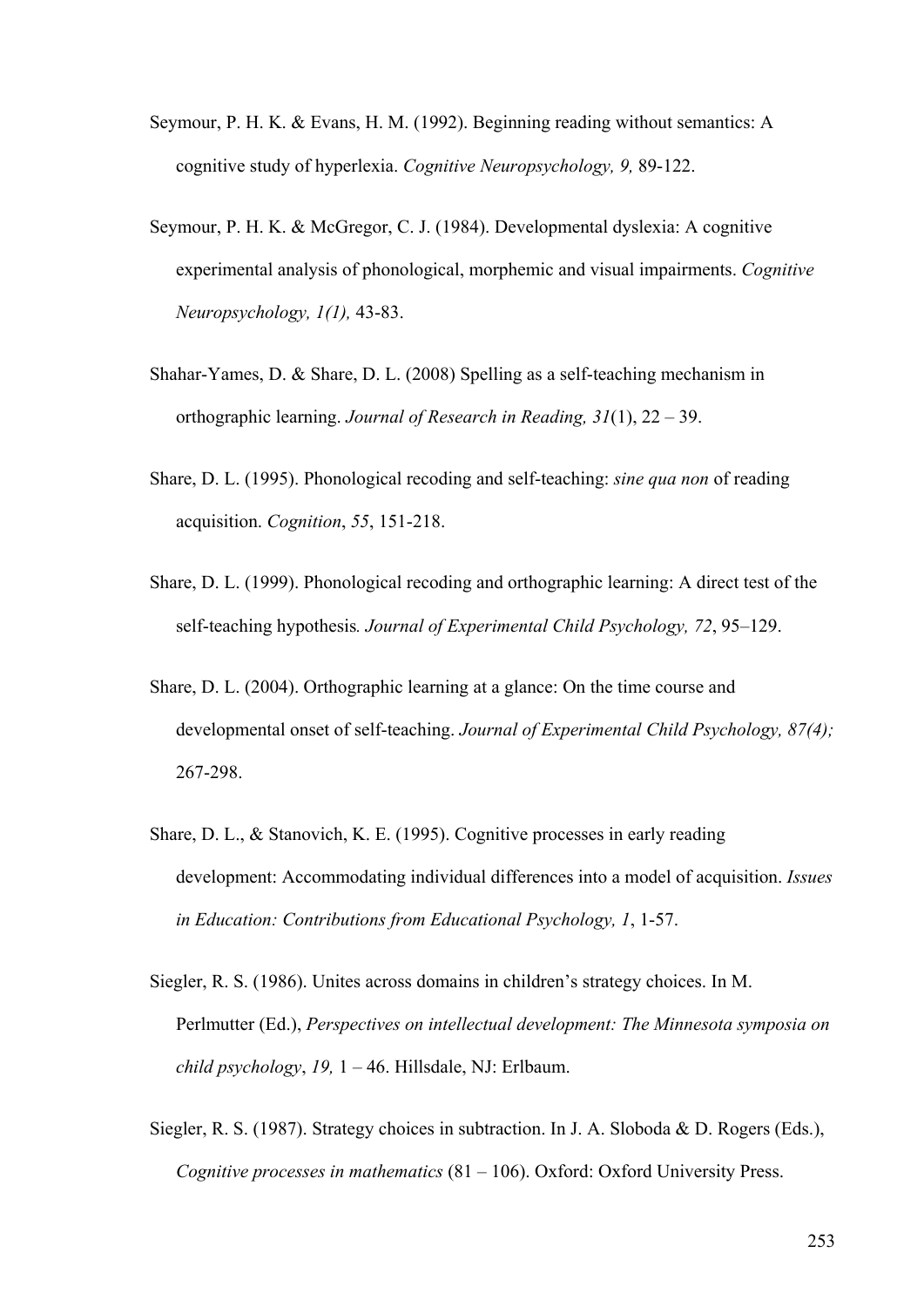- Siegler, R. S. (1988). Individual differences in strategy choices: Good students, not-so-good students, and perfectionists. *Child Development, 59*, 833-851.
- Siegler, R. S. (1996). *Emerging Minds: The process of change in children's thinking.* New York: Oxford University Press.
- Siegler, R. S. (2002). Microgenetic studies of self-explanations. In N. Granott & J. Parziale (Eds.), *Microdevelopment: Transition processes in development and learning* (31-58). New York: Cambridge University.
- Siegler, R. S. (2005). Children's learning. *American Psychologist, 60*, 769-778.
- Siegler, R. S. (2000). Unconscious insights. *Current Directions in Psychological Science, 9*, 79-83.
- Siegler, R. S. & McGilly, K. (1989). Strategy choices in children's time telling. In I. Levin & D. Zakay (Eds.), *Time and human cognition: A life span perspective* (185 – 218). The Netherlands: Elsevier).
- Siegler, R. S., & Shrager, J. (1984). Strategy choices in addition and subtraction: How do children know what to do? In C. Sophian (Ed.), *The origins of cognitive skills* (229- 293). Hillsdale, NJ: Erlbaum.
- Siegler, R. S. & Stern, E. (1998). Conscious and unconscious strategy discoveries: A microgenetic analysis. *Journal of Experimental Psychology: General, 127*, 377-397.
- Spaai, G.W., & Ellermann, H.H. (1991). Effects of segmented and whole-word sound feedback on learning to read single words. *Journal of Educational Research, 84*, 204- 213.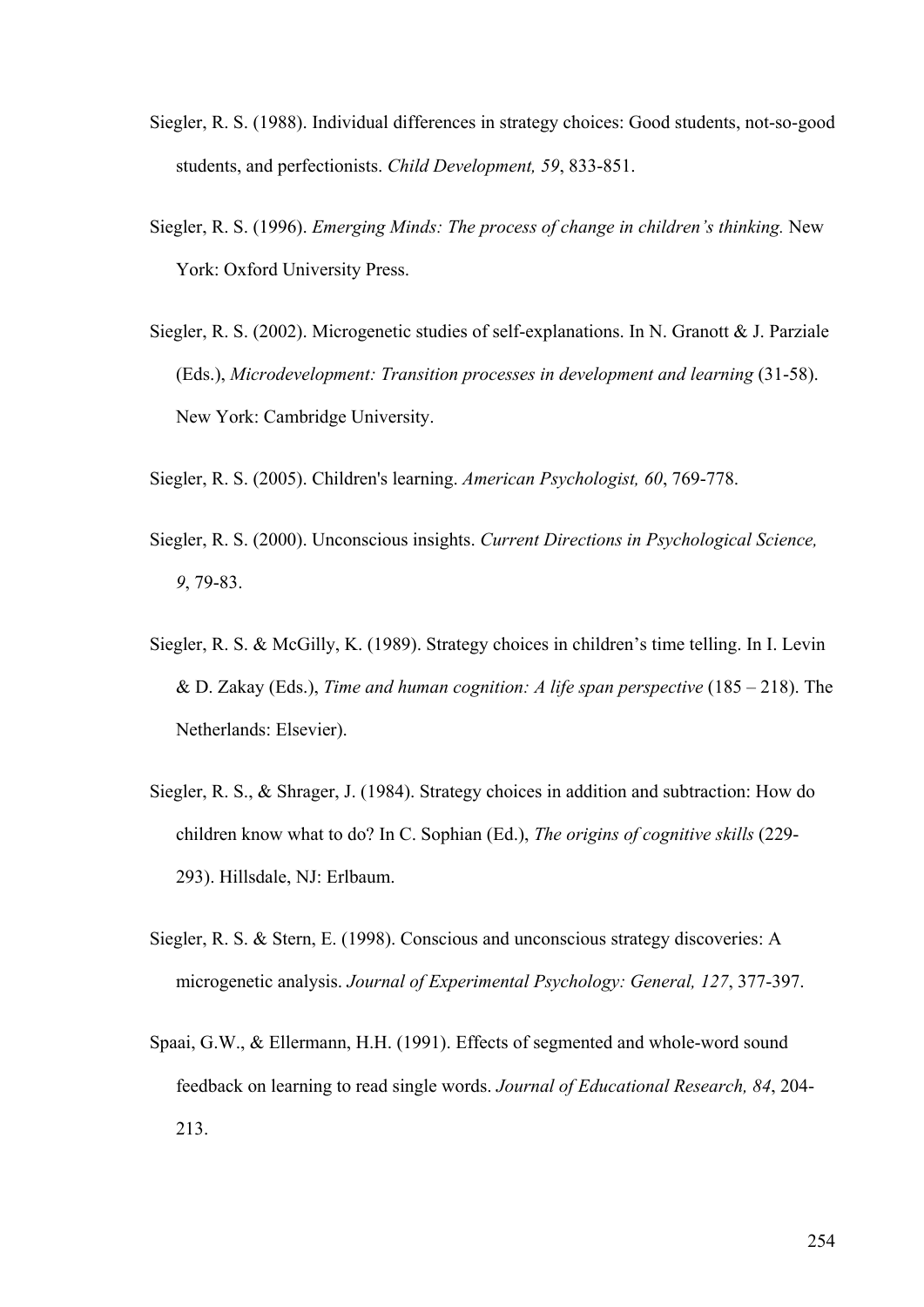- Snowling, M. (1990). *Dyslexia: A cognitive developmental perspective*. Oxford: Basil Blackwell Ltd.
- Solity, J. (2003). *Teaching phonics in context: A critique of the National Literacy Strategy*. Paper presented to DfES seminar: Teaching phonics in the National Literacy Strategy.
- Spencer, L. H. (2000). *The Role of Phonological Awareness in the Beginning Reading of Welsh and English Speaking Children*. Unpublished PhD Thesis. The University of Liverpool, UK.
- Stanovich, K. E. (1980). Toward an interactive-compensatory model of individual differences in the development of reading fluency. *Reading Research Quarterly, 16*, 32  $-71.$
- Stanovich, K. E. (1992). Speculations on the causes and consequences of individual differences in early reading acquisition. In L. C. Ehri & P. B. Gough (Eds.), *Reading acquisition* (pp. 307–342). Hillsdale, NJ: Erlbaum.
- Stuart, M. (1990). Factors affecting word recognition in pre-reading children. *British Journal of Psychology, 81*, 135–146.
- Stuart, M. & Coltheart, M. (1988). Does reading develop in a sequence of stages? *Cognition, 30*, 139–181.
- Stuebing, K.K., Barth, A.E., Cirino, P.T., Francis, D.J., & Fletcher, J.M. (2008). A response to recent re-analyses of the National Reading Panel Report: Effects of systematic phonics instruction are practically significant. *Journal of Educational Psychology, 100*,  $123 - 134$ .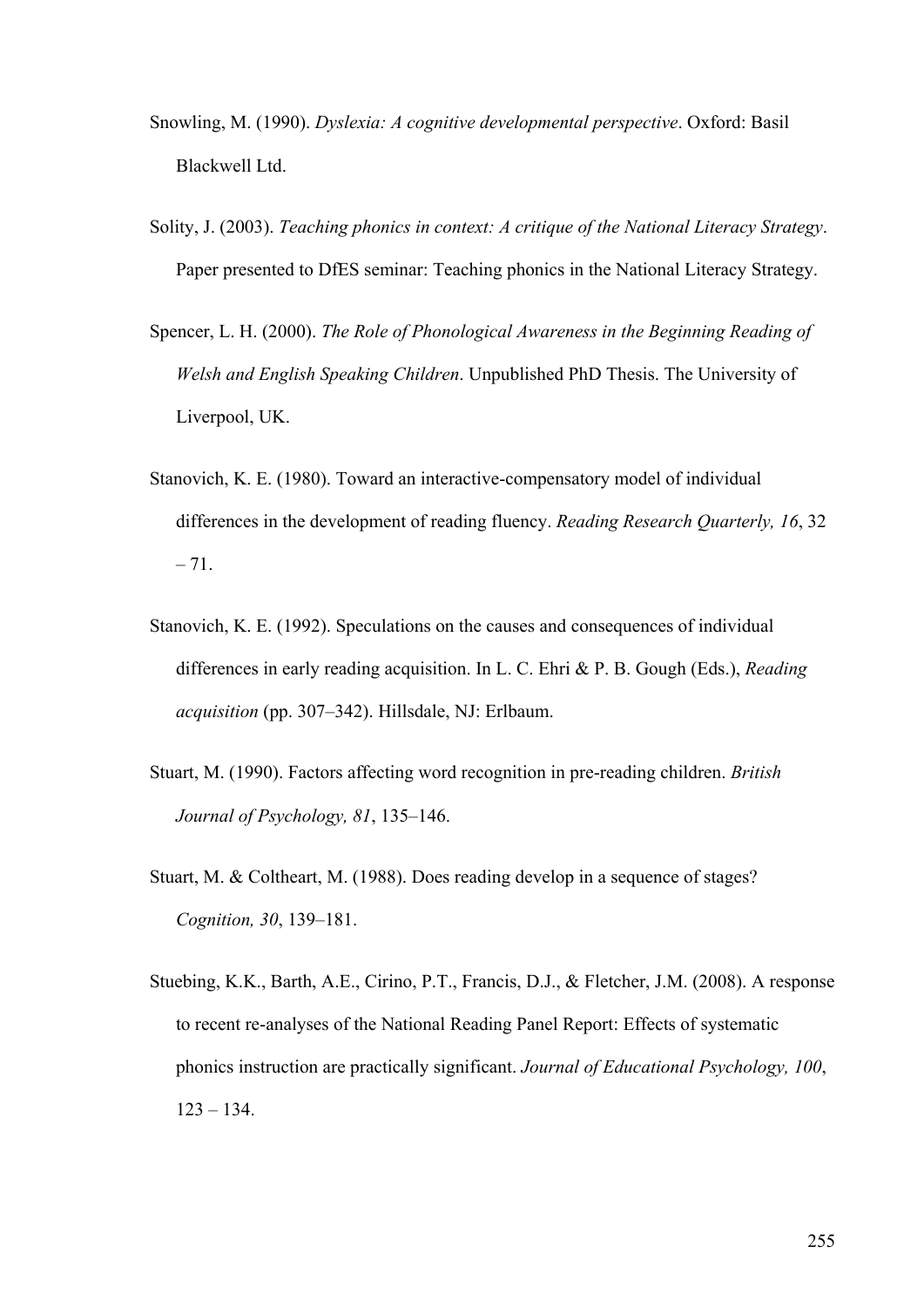- Teasley, S. D. (1995). The role of talk in children's peer collaborations. D*evelopmental Psychology*, *31*, 207-220.
- Torgeson, C. J., Brooks, G. & Hall, J. (2006) A Systematic Review of the Research Literature on the Use of Phonics in the Teaching of Reading and Spelling. London: Department for Education and Skills (DfES).
- Treiman, R., & Broderick, V. (1998). What's in a Name: Children's knowledge about the letters in their own names. *Journal of Experimental Child Psychology, 70(2*); 97-111.
- Treiman, R., Goswami, U., & Bruck, M. (1990). Not all nonwords are alike: Implications for reading development and theory*. Memory & Cognition, 18*, 559-567.
- Treisman, A., 1960. Contextual cues in selective listening. *Quarterly Journal of Experimental Psychology, 12,* 242-248.
- Varnhagen, C.K., McCallum, M., & Burstow, M. (1997). Is children's spelling naturally stage-like? *Reading and Writing, 9*, 451-481.
- Wagner, R. K., Torgesen, J. K., Rashotte, C. A., Hecht, S. A., Barker, T. A., &Burgess, S. R. (1997). Changing relations between phonological processing abilities and word-level reading as children develop from beginning to skilled readers: A 5-year longitudinal study. *Developmental Psychology, 33*, 468–479.
- Weber, R. M. (1970) A linguistic analysis of first grade reading errors. *Reading Research Quarterly, 3*; 427-451.
- Wechsler, D .(1967). *Wechsler Preschool and Primary Scale of Intelligence*. New York: Psychological Corp.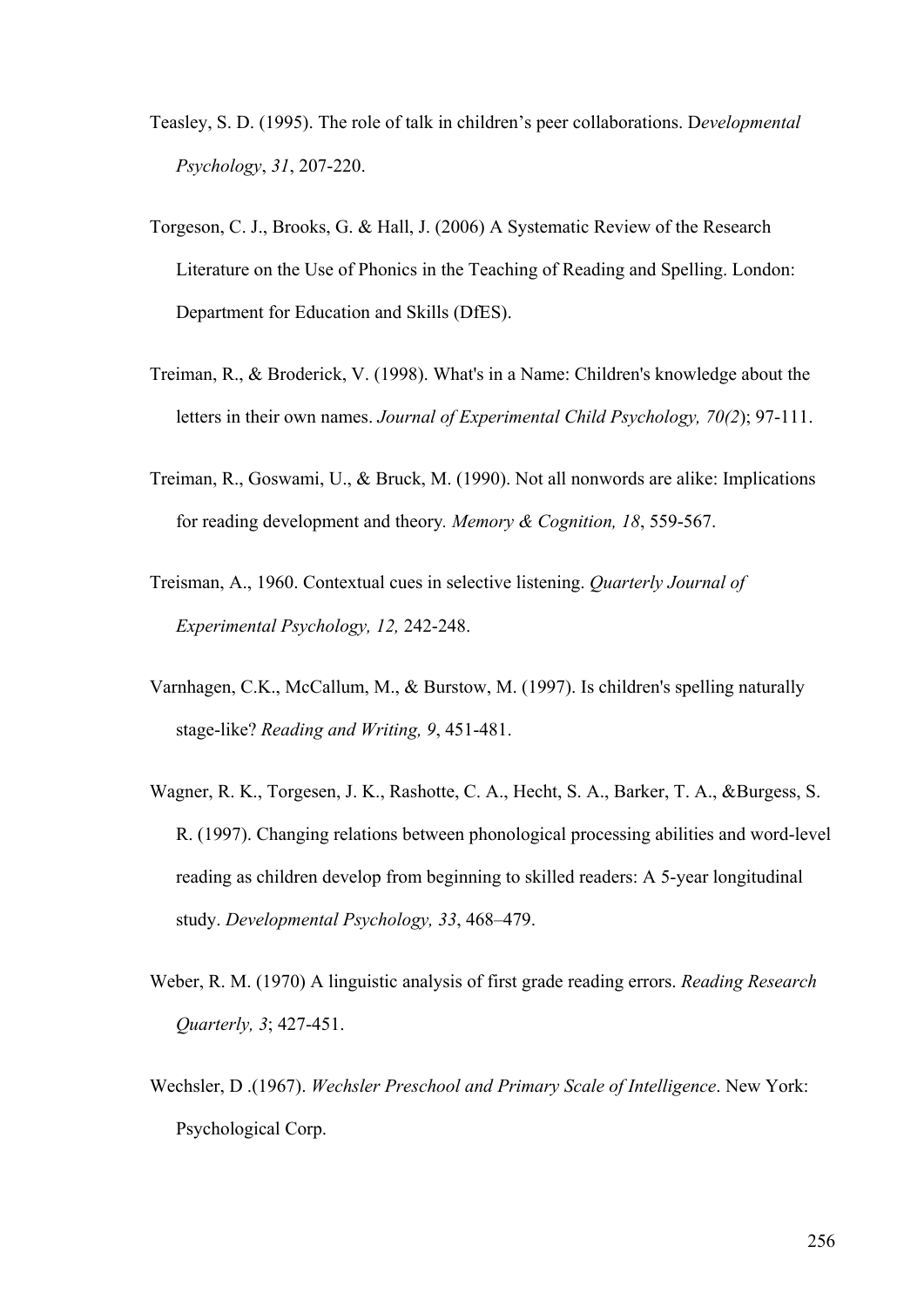- Whaley, C. P. (1978). Word-nonword classification time. *Journal of Verbal Learning and Verbal Behavior, 17*, 143 – 154.
- Wimmer, H., & Goswami, U. (1994). The influence of orthographic consistency on reading development: Word recognition in English and German children. *Cognition*, *51*, 91– 103.
- Wood, C. (1999). The contribution of analogical problem solving and phonemic awareness to children's ability to make orthographic analogies when reading. *Educational Psychology, 19,* 277–286.
- Ziegler, J., & Goswami, U. (2005). Reading Acquisition, Developmental Dyslexia, and Skilled Reading Across Languages: A Psycholinguistic Grain Size Theory. *Psychological Bulletin, 131* (1), 3-29.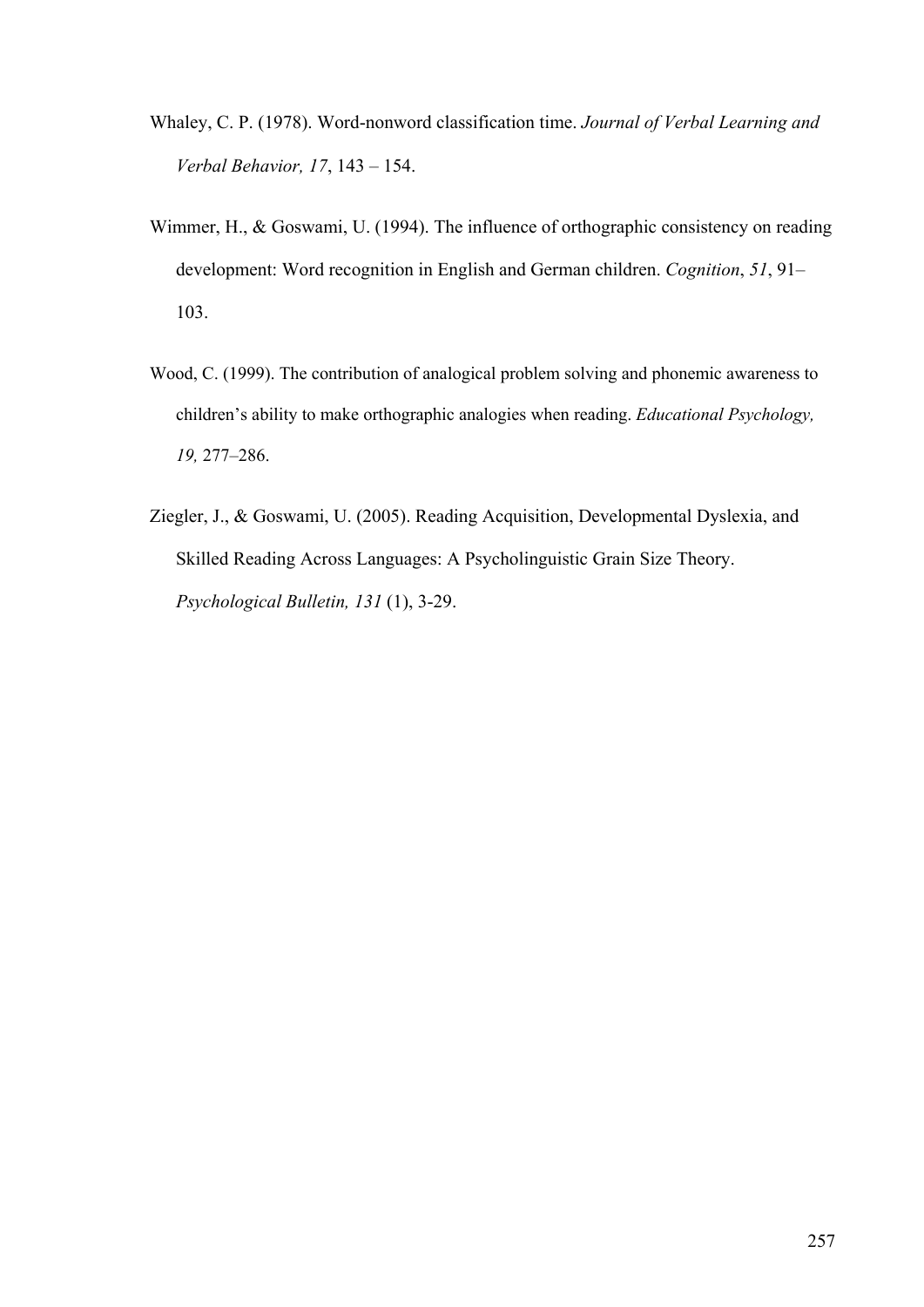## *Appendix A*

#### **Glossary**

**Analogy** – Analogy allows children to use similar spelling patterns in order to read novel words.

**Analytic phonics** – Refers to a type of phonological teaching where the child is taught how to use the onset and rime and therefore how to generalise to read other words.

**Algorithmic domain** – By definition, the algorithmic domain is a domain whereby employing a strategy correctly will guarantee the correct response on every occasion.

**Concurrent self-report** – Asking children to provide a self-report (explanation) of how they are reading the word during the task.

**Connectionist Model** – Parallel computerised models used to simulate the processes involved in reading.

**Decoding** – Refers to the process of breaking down a word into its constituent parts in order to attempt to read it.

**Deep orthography** – A writing system that does not have full correspondence between graphemes and phonemes. A shallow orthography on the other hand is a one-to-one relationship between graphemes and phonemes.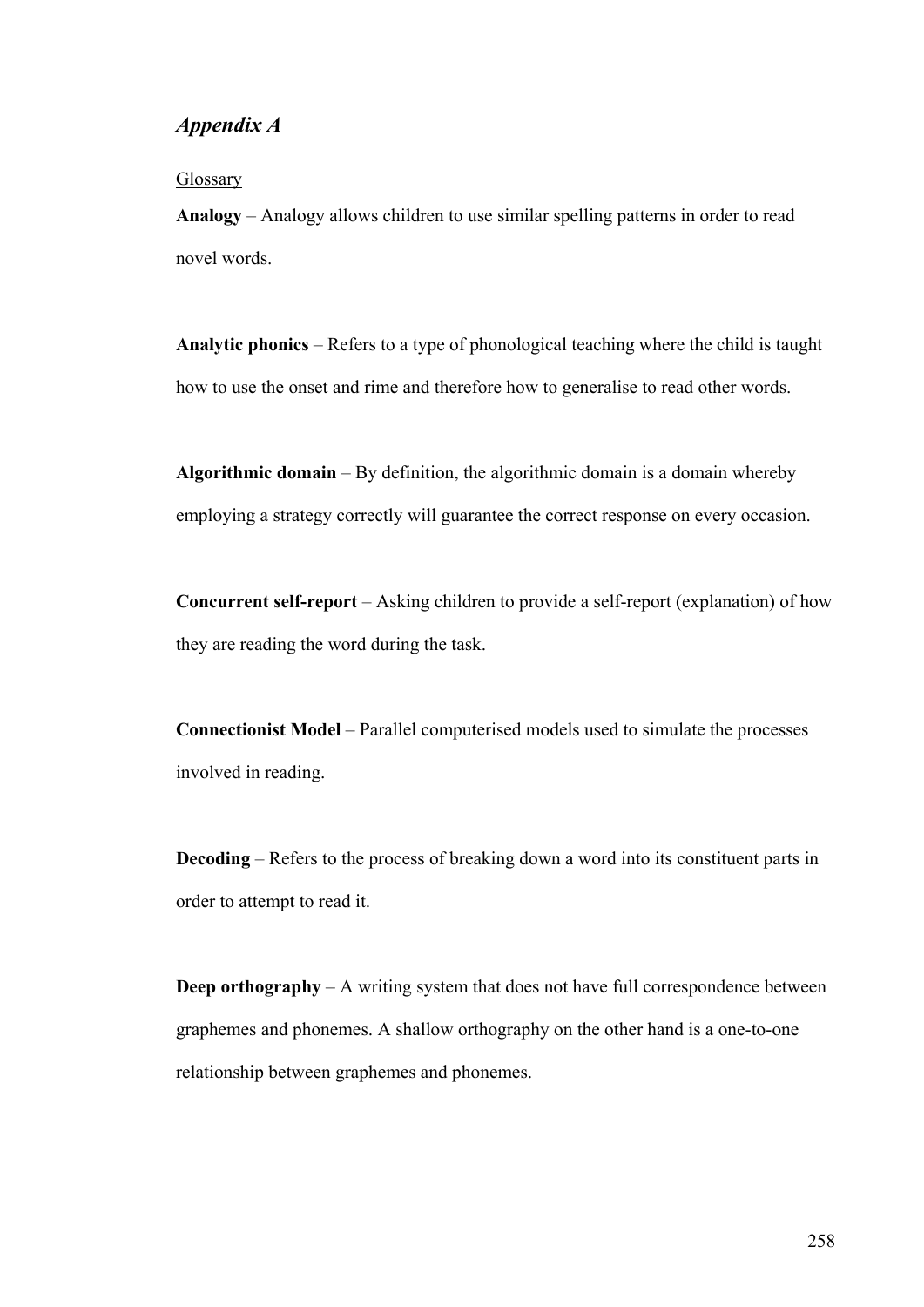**Dual Route Cascaded (DRC) model** – A reading model which has two separate routes to go from print to speech. The lexical route uses pre-stored orthographic representations and the non-lexical route relies on using the phonological characteristics.

**Emergent reading** – The idea that as reading emerges the child is using their existing knowledge about language.

**Grapheme-phoneme correspondences (GPC)** – The relationship between the written grapheme and the spoken phoneme.

**Irregular words (exception words)** – Words with irregular grapheme to phoneme correspondences, i.e. pint.

**Microgenetic** – A microgenetic study uses a repeated measures design with short periods of time between each testing session. This is to attempt to capture developmental change.

**National Literacy Strategy** – The National Literacy Strategy (NLS) was launched in 1998 and gave a prescriptive lesson on literacy to be taught for an hour every day. This involved a 30 minutes whole class activity, followed by ability appropriate group work and ending with a plenary.

**Non-lexical** – Using the phonological units to read the word.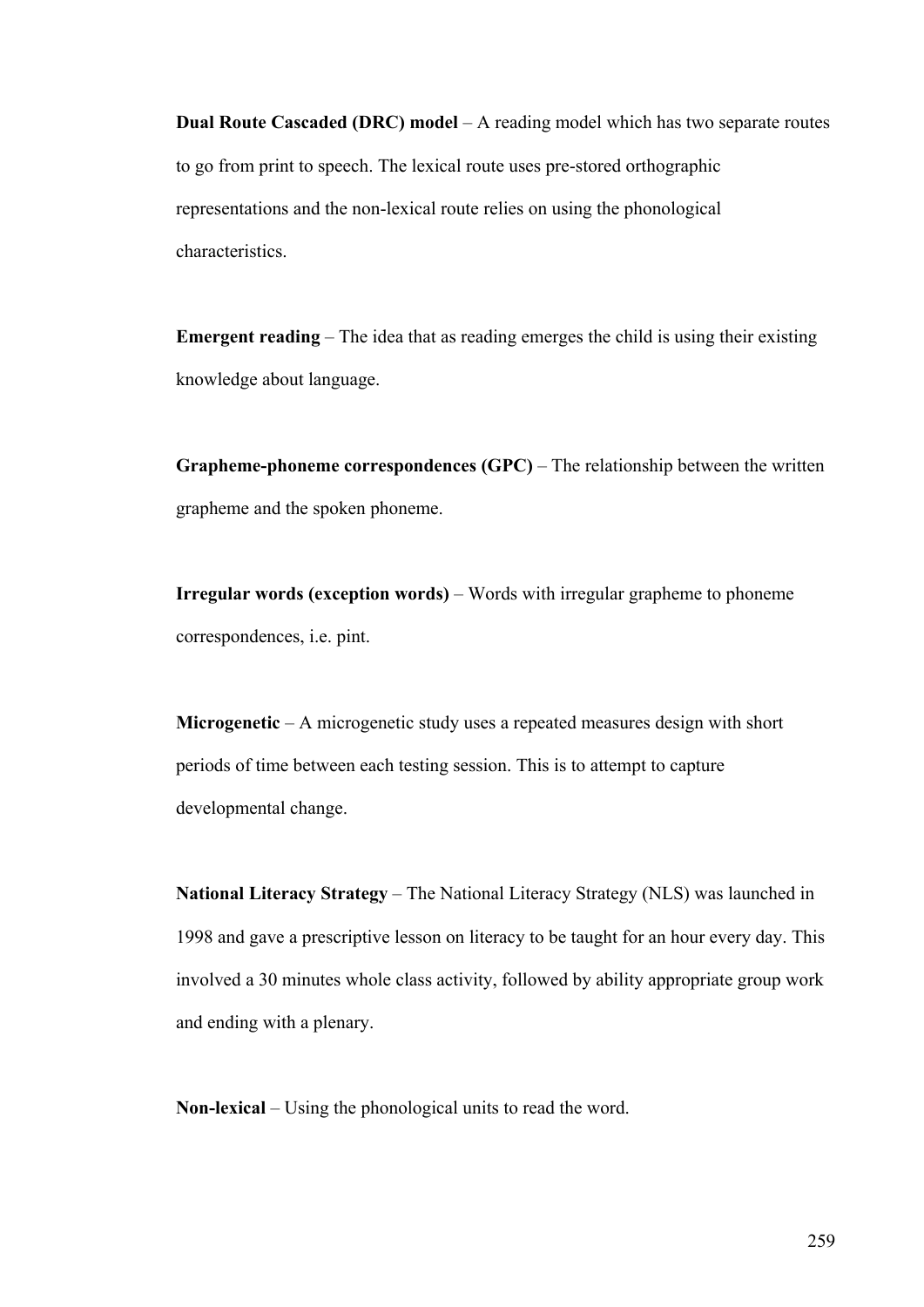**Non-words** – Made-up words which can be used to identify how children are decoding unfamiliar words. Pseudo-words are also made-up words, but they follow the same orthographic rules of the appropriate language.

**Orthography** – Is a standardised way of using a specific writing system.

**Phonics** – A method of teaching children to read using phonological units. This can take on the form of analytic phonics (using the onset and rime) or synthetic phonics (using individual phonemes).

**Phonological awareness** – Refers to an awareness of the phonological structure of spoken words. There has been a lot of research interested in the link between early phonological awareness and later reading ability.

**Psycholinguistic grain size** – States that the consistency of the language being taught can inform whether children are able to best apply a small or large phonological unit. Therefore, when learning to read English the smaller grain size is less useful because of the inconsistency in grapheme to phoneme correspondences.

**Phoneme** – The smallest unit of sound in language.

**Reactivity** – Reactivity is looking at whether asking children to give a self-report of strategy use has an impact on the response given, such as the accuracy.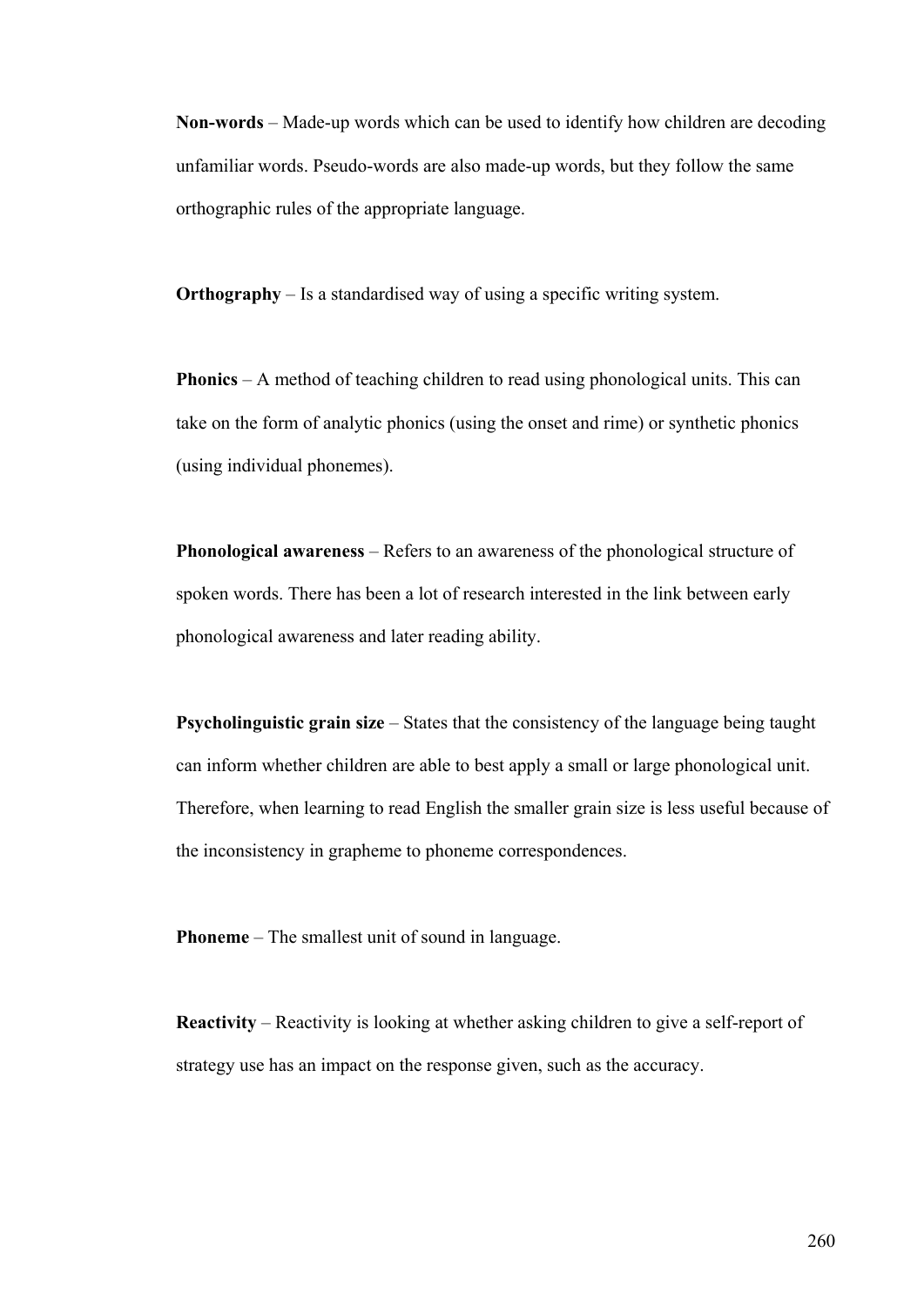**Receptive vocabulary** – Words which are known well enough to be understood. The British Picture Vocabulary Scales (BPVS) which measure receptive vocabulary asks the children to show the picture that matches the word said by the researcher.

**Retrieval** – This is the process of retrieving the word directly from memory. Ehri term's this process 'sight-word reading.' In terms of the dual route model this refers to using the lexical route.

**Retrospective self-report** – Asking the children to give an explanation of how they read the word after each word has been read.

**Rhyme** – A word which sounds similar to another due to sharing identical or at similar medial and final phonemes in the final syllable. Due to the deep orthography in English words can rhyme without sharing a similar orthography (e.g. Suite and Meat).

**Rime** - A rime is the part of a syllable which consists of its vowel and any consonant sounds that come after it. An example of the rime in the word 'Cat' is 'at' and therefore the onset is the consonant 'C'.

**Scaffolding errors** – An error made in reading where the initial and final phonemes of the target word are retained.

**Sight word reading** – The term used by Ehri to describe reading via retrieval from memory. Other terminology may include retrieval, lexical access or word recognition.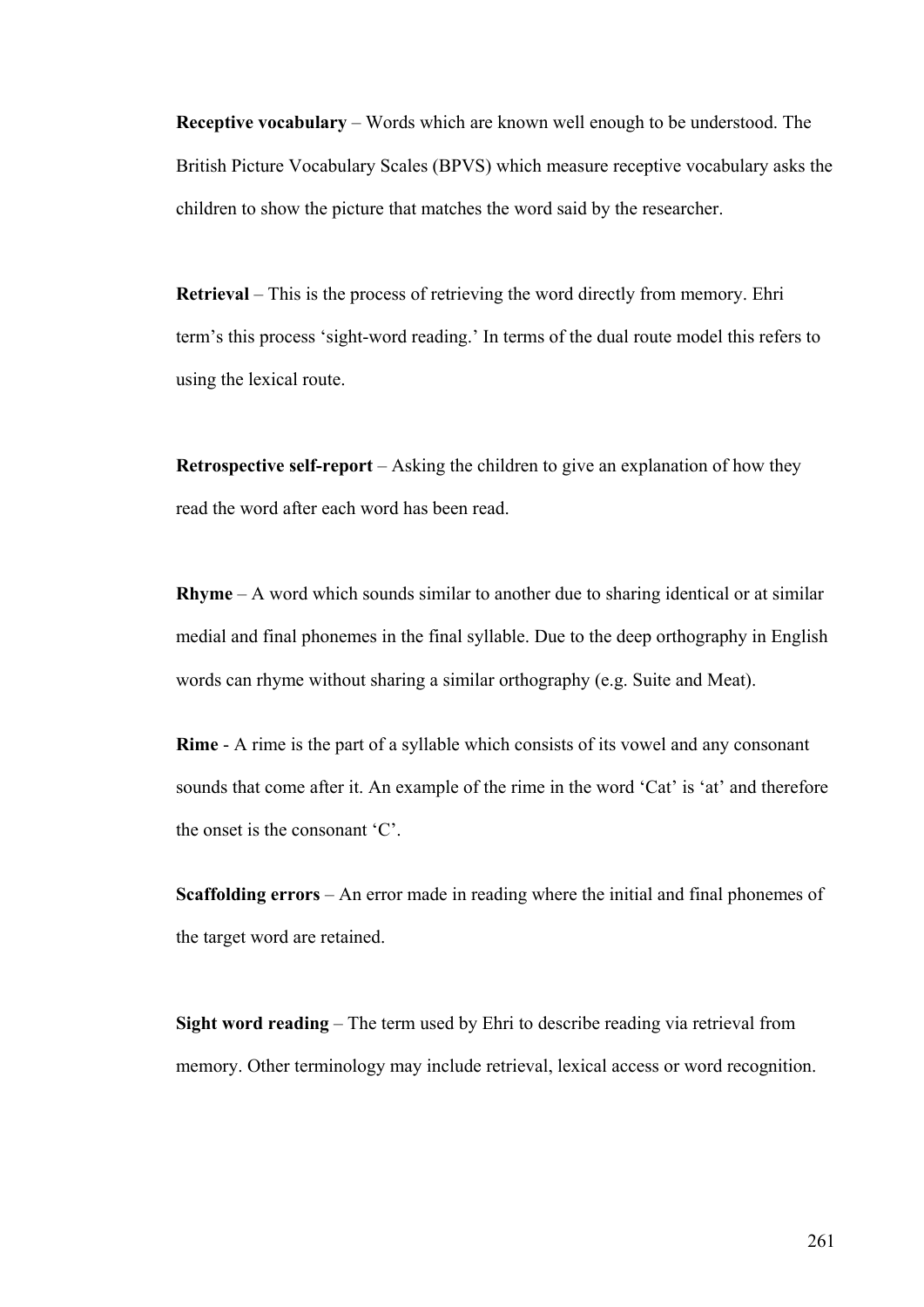**Synthetic phonics** – Is a method of teaching children to read using the individual sounds in the words and blending them together. In this method children are first taught all of the phonemes in the language.

**Unique words** – Words which have consistent grapheme – phoneme correspondences, but have fewer phonological neighbours and therefore more unique rime units.

**Veridicality** - Veridicality looks at how truthful the self-report is and how accurately it is reflecting the strategy use.

**Word recognition** – This is another term explaining how words are read 'by sight'. This is how adults and skilled readers will read a known word.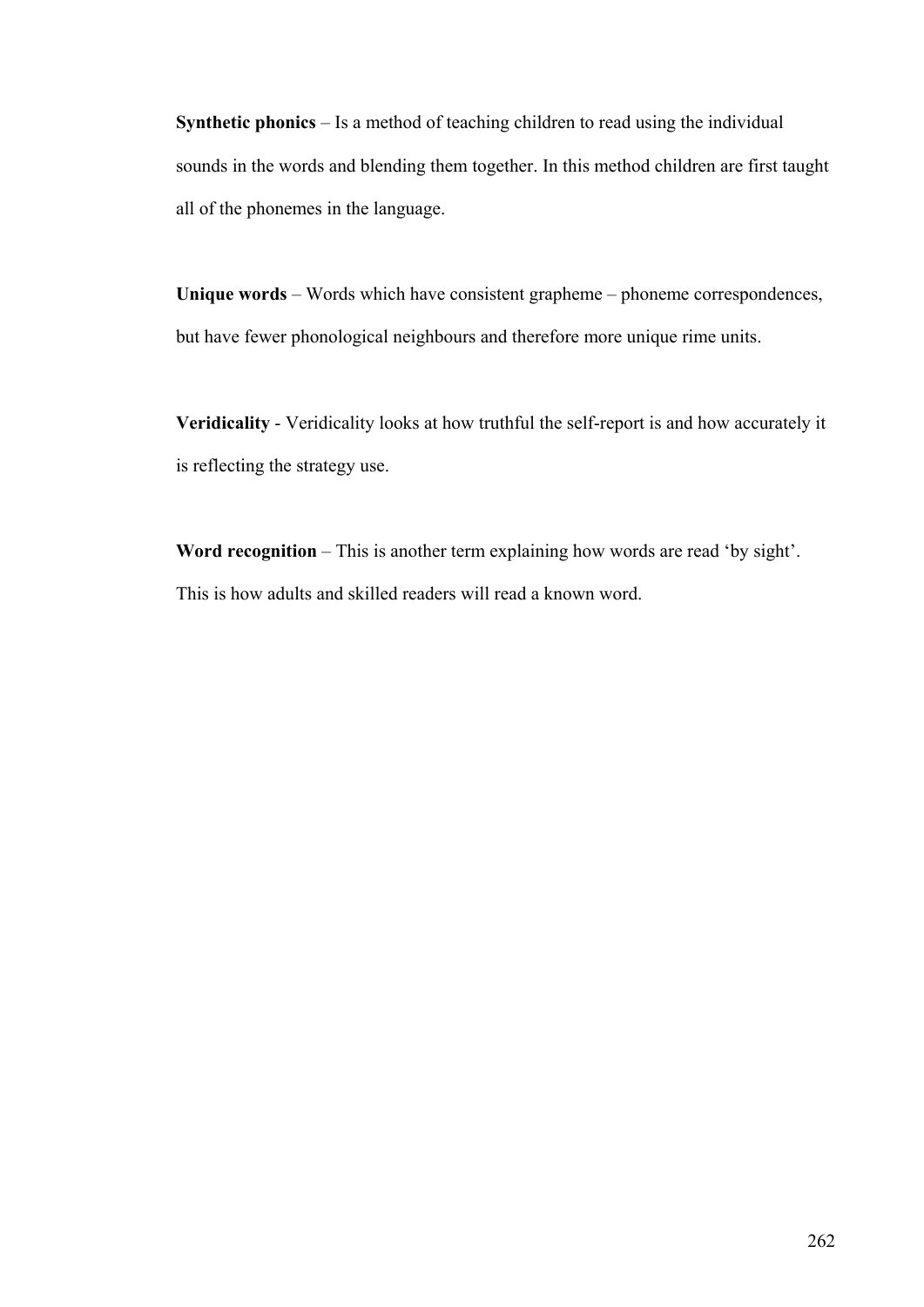# *Appendix B*

List of Word Items Used in the Experimental Single-Word Reading Task (frequency per million) taken from Children's Printed Word Database (Masterson et al. 2003).

| <b>Four Letter words</b> |                  | <b>Five Letter words</b> |      |  |
|--------------------------|------------------|--------------------------|------|--|
| Word                     | <b>Frequency</b> | Word<br><b>Frequency</b> |      |  |
| pram                     | 20               | groom                    | 20   |  |
| ring                     | 76               | chart                    | 28   |  |
| join                     | 80               | flash                    | 44   |  |
| glow                     | 123              | phone                    | 56   |  |
| hood                     | 183              | storm                    | 151  |  |
| bath                     | 367              | brick                    | 303  |  |
| dark                     | 542              | still                    | 721  |  |
| long                     | 1167             | round                    | 825  |  |
| make                     | 1817             | these                    | 972  |  |
| came                     | 1932             | where                    | 1498 |  |

### **Six Letter words** Seven Letter words

| Word   | Frequency | Word    | Frequency |
|--------|-----------|---------|-----------|
| manage | 20        | forever | 20        |
| carpet | 40        | between | 64        |
| stolen | 56        | million | 76        |
| rescue | 88        | reading | 92        |
| notice | 96        | quickly | 163       |
| picked | 311       | kitchen | 307       |
| garden | 677       | morning | 490       |
| wanted | 1243      | because | 566       |
| school | 1597      | laughed | 625       |
| people | 1988      | shouted | 888       |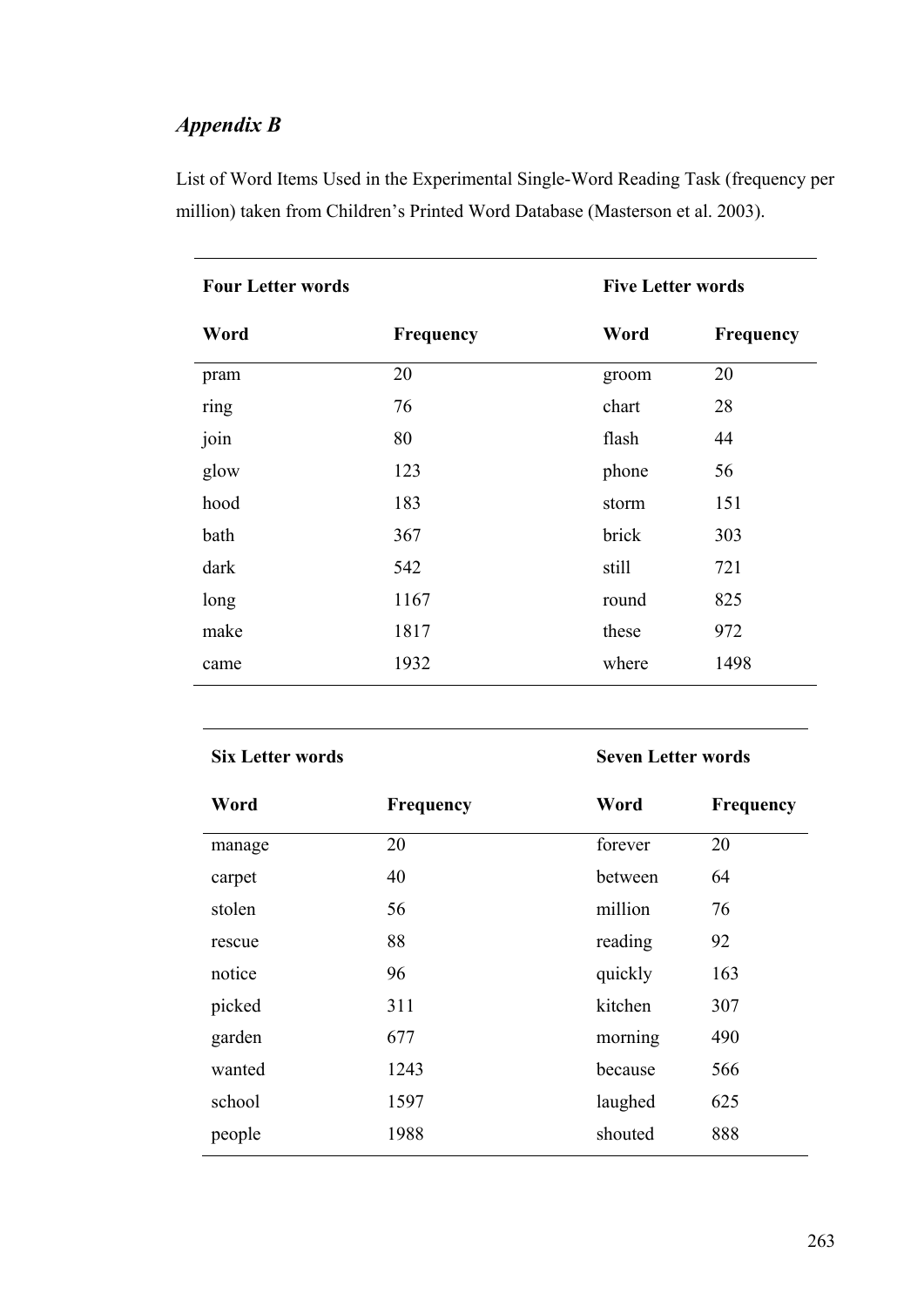# *Appendix C*

| Word list containing words with manipulated rime unit frequency (taken from Nation, |  |
|-------------------------------------------------------------------------------------|--|
| 1997)                                                                               |  |

| Consistent |           |       | <b>Exception</b> | Unique |           |
|------------|-----------|-------|------------------|--------|-----------|
| Word       | Frequency | Word  | Frequency        | Word   | Frequency |
| white      | 441       | watch | 300              | waist  | 3         |
| grab       | 30        | glove | 3                | gulf   | N/A       |
| blade      | 22        | broad | 5                | burnt  | 19        |
| truck      | 59        | tough | 27               | tenth  | N/A       |
| sock       | 57        | swan  | 111              | size   | 89        |
| dice       | 14        | dove  | $\mathfrak{Z}$   | desk   | 22        |
| fast       | 660       | flood | 14               | film   | 32        |
| skate      | 14        | swamp | 16               | scalp  | N/A       |
| gift       | 41        | goal  | 57               | gulp   | 38        |
| hate       | 41        | have  | 3746             | hawk   | N/A       |
| nail       | 8         | none  | 62               | next   | 828       |
| thank      | 408       | thief | 41               | tribe  | 22        |
| file       | 3         | foot  | 135              | fern   | 5         |
| belt       | 19        | bowl  | 54               | bulb   | 11        |
| clock      | 68        | coach | 8                | curve  | $8\,$     |

N.B Although there are variations in the Frequency per million taken from the Children's Printed Word Database this word list has been used in previous studies in spelling (c.f. Nation, 1997; Farrington-Flint et al., 2008b) and the teachers in the schools thought that the children would be aware of the words due to using 'real books' as well as reading schemes.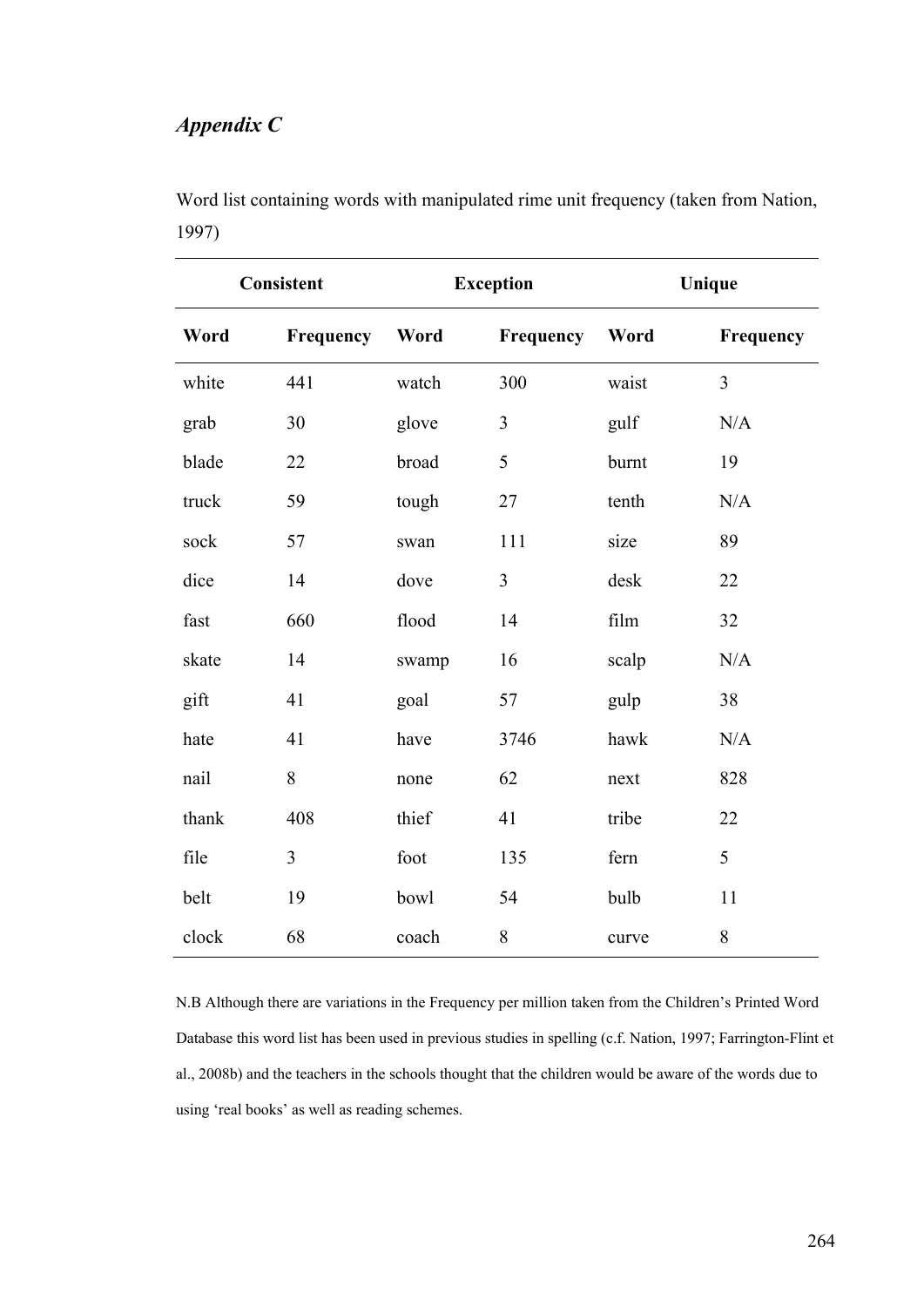# *Appendix D*

Item analysis based on word list and data from Study One.

| <b>Four Letter words</b> |            |       | <b>Five Letter words</b> |  |  |
|--------------------------|------------|-------|--------------------------|--|--|
| Word                     | % Accurate | Word  | % Accurate               |  |  |
| pram                     | 73.33      | groom | 81.67                    |  |  |
| ring                     | 90.00      | chart | 70.00                    |  |  |
| join                     | 65.00      | flash | 83.33                    |  |  |
| glow                     | 85.00      | phone | 61.67                    |  |  |
| hood                     | 63.33      | storm | 86.67                    |  |  |
| bath                     | 86.67      | brick | 81.67                    |  |  |
| dark                     | 71.67      | still | 88.33                    |  |  |
| long                     | 86.67      | round | 63.33                    |  |  |
| make                     | 80.00      | these | 65.00                    |  |  |
| came                     | 80.00      | where | 78.33                    |  |  |
| Mean                     | 78.17      | Mean  | 76.00                    |  |  |

**Six Letter words** Seven Letter words

| Word   | % Accurate | Word    | % Accurate |
|--------|------------|---------|------------|
| manage | 40.00      | forever | 46.67      |
| carpet | 70.00      | hetween | 70.00      |
| stolen | 58.33      | million | 48.33      |
| rescue | 51.67      | reading | 75.00      |
| notice | 53.33      | quickly | 70.00      |
| picked | 71.67      | kitchen | 76.67      |
| garden | 71.67      | morning | 66.67      |
| wanted | 75.00      | because | 83.33      |
| school | 86.67      | laughed | 53.33      |
| people | 78.33      | shouted | 61.67      |
| Mean   | 65.67      | Mean    | 65.17      |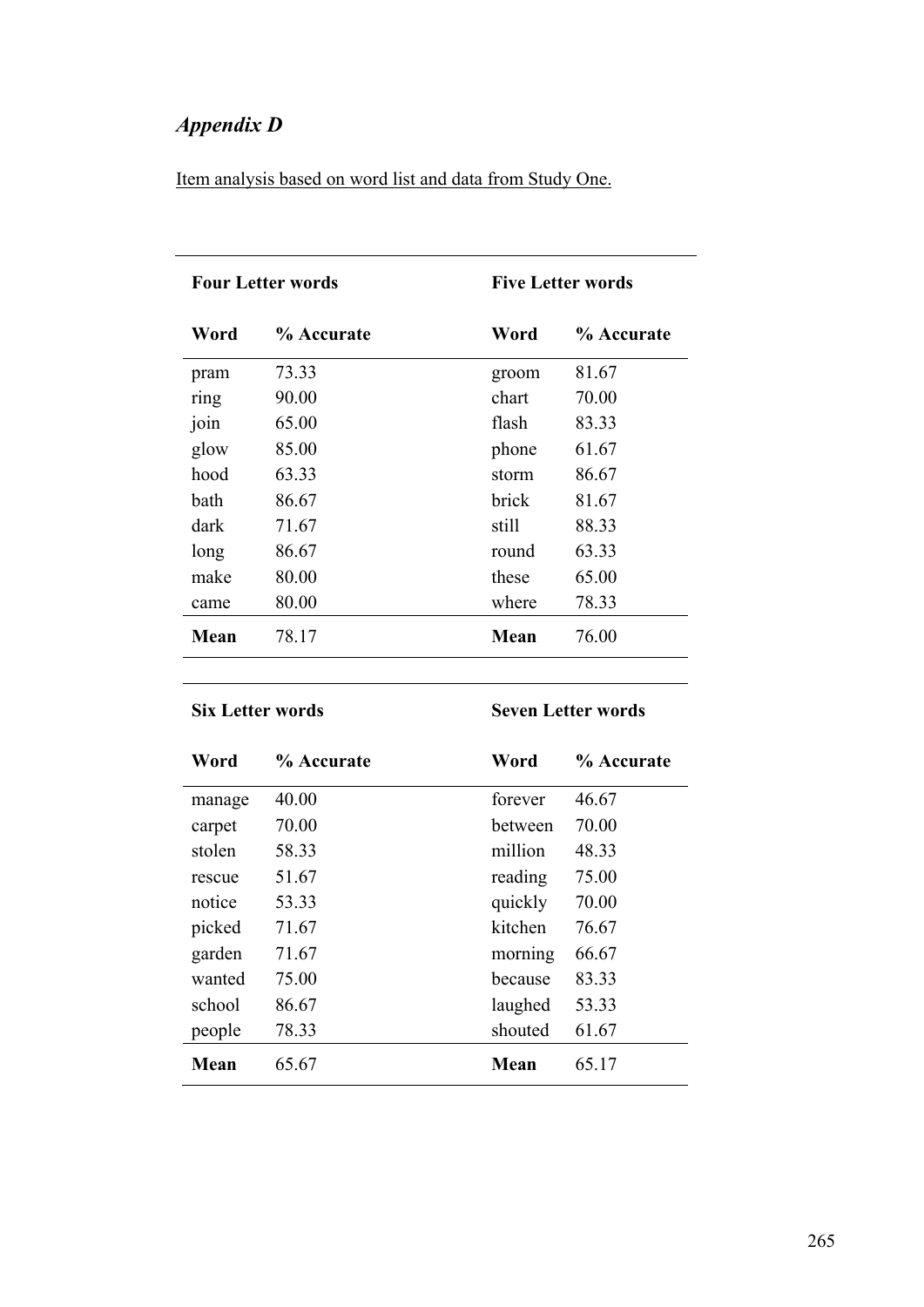# *Appendix E*

| <b>Consistent</b> |            | <b>Exception</b> |            | Unique |            |
|-------------------|------------|------------------|------------|--------|------------|
| Word              | % Accurate | Word             | % Accurate | Word   | % Accurate |
| white             | 45.90      | watch            | 44.26      | waist  | 40.98      |
| grab              | 62.30      | glove            | 37.70      | gulf   | 42.62      |
| blade             | 37.70      | broad            | 21.31      | burnt  | 45.90      |
| truck             | 63.93      | tough            | 19.67      | tenth  | 59.02      |
| sock              | 67.21      | swan             | 26.23      | size   | 29.51      |
| dice              | 32.79      | dove             | 47.54      | desk   | 60.66      |
| fast              | 78.69      | flood            | 31.15      | film   | 63.93      |
| skate             | 31.15      | swamp            | 36.07      | scalp  | 36.07      |
| gift              | 68.85      | goal             | 42.62      | gulp   | 45.90      |
| hate              | 36.07      | have             | 72.13      | hawk   | 31.15      |
| nail              | 49.18      | none             | 40.98      | next   | 77.05      |
| thank             | 70.49      | thief            | 21.31      | tribe  | 22.95      |
| file              | 34.43      | foot             | 50.82      | fern   | 55.74      |
| belt              | 65.57      | bowl             | 32.79      | bulb   | 26.23      |
| clock             | 67.21      | coach            | 40.98      | curve  | 31.15      |
| Mean              | 54.10      | Mean             | 37.16      | Mean   | 45.03      |

## Item analysis based on word list and data from Study Two.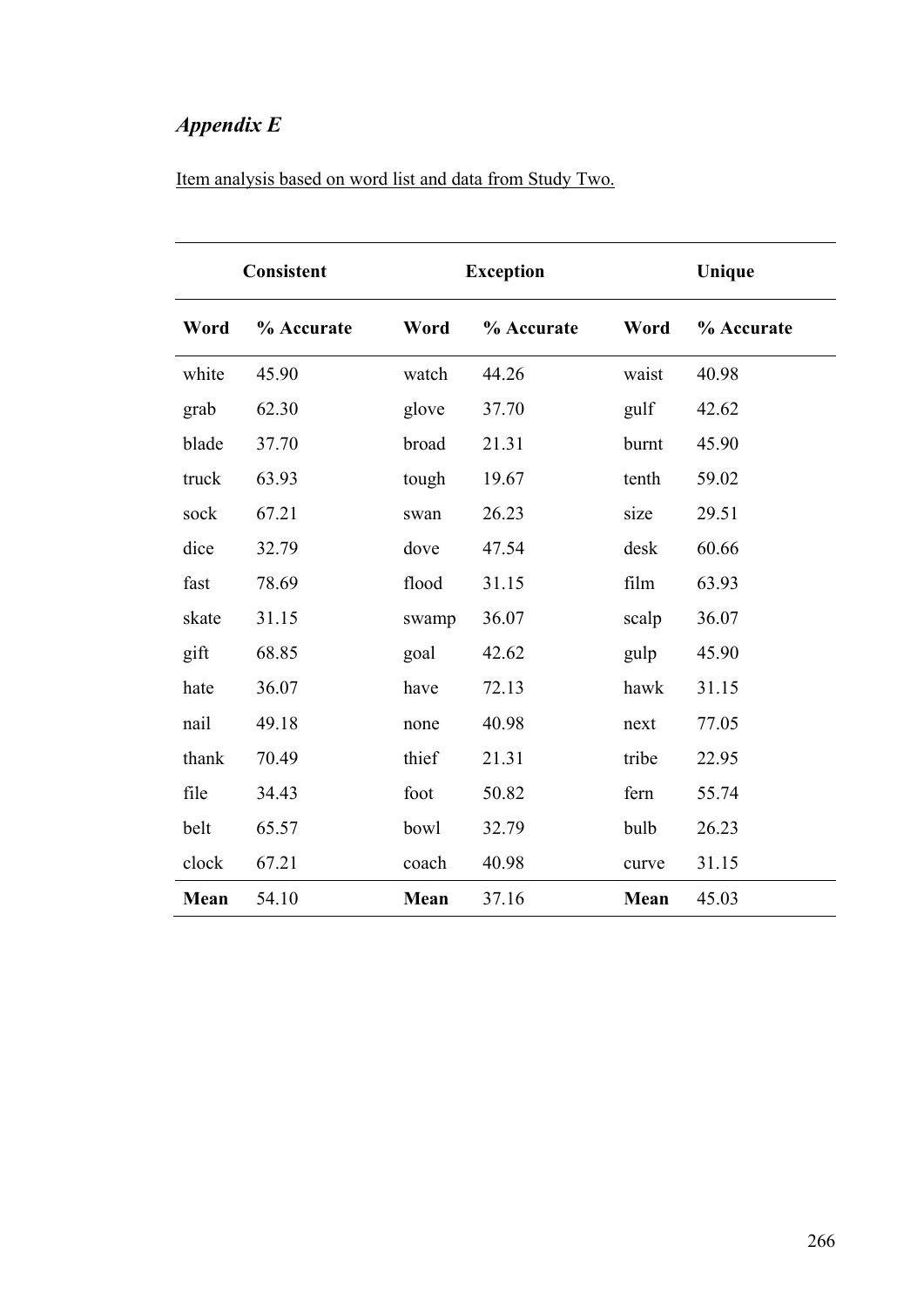## *Appendix F*

Validation of verbal self-reports of strategy use on word list used in Study Two There was a further validation of strategy use in Study Two (using the word list with manipulated rime unit frequencies.

| Self-Reported<br><b>Strategy Use</b> | <b>Observed Overt Behaviour</b>                   |                               |                    |                       |
|--------------------------------------|---------------------------------------------------|-------------------------------|--------------------|-----------------------|
|                                      | <b>Short</b><br>solution<br>time, no<br>behaviour | Sounding-<br>out<br>behaviour | Mixed<br>behaviour | No overt<br>Behaviour |
| Retrieval                            | $.723**$                                          | $-.701**$                     | $-186**$           | $.230**$              |
| Sounding out                         | $-.567**$                                         | $.967**$                      | $-242**$           | $-438**$              |
| Mixed                                | $-186**$                                          | - 241**                       | $.977**$           | $-146**$              |

*Table F.1 Correlations among Reported Strategy Use and Observed Behaviour for Study Two*

*Note: Short response time based on a median spilt at 2000 ms.*   $* = p < 0.05$ ;  $* = p < 0.01$ 

Correlations showed that there was a strong positive correlation between self-reported use of sounding-out and overt behaviour (.967, *p* <0.01). More importantly, trials in which children reported using lexical retrieval strategy were significantly correlated with no observable signs of behaviour on task and a short reaction time  $(.723, p \le 0.01)$ .

To further validate the use of retrieval the data from the rapid naming task was analysed. In the rapid naming task the same words as in the experimental task were displayed on the screen for 500 ms. Under these conditions the use of any explicit non-lexical-based